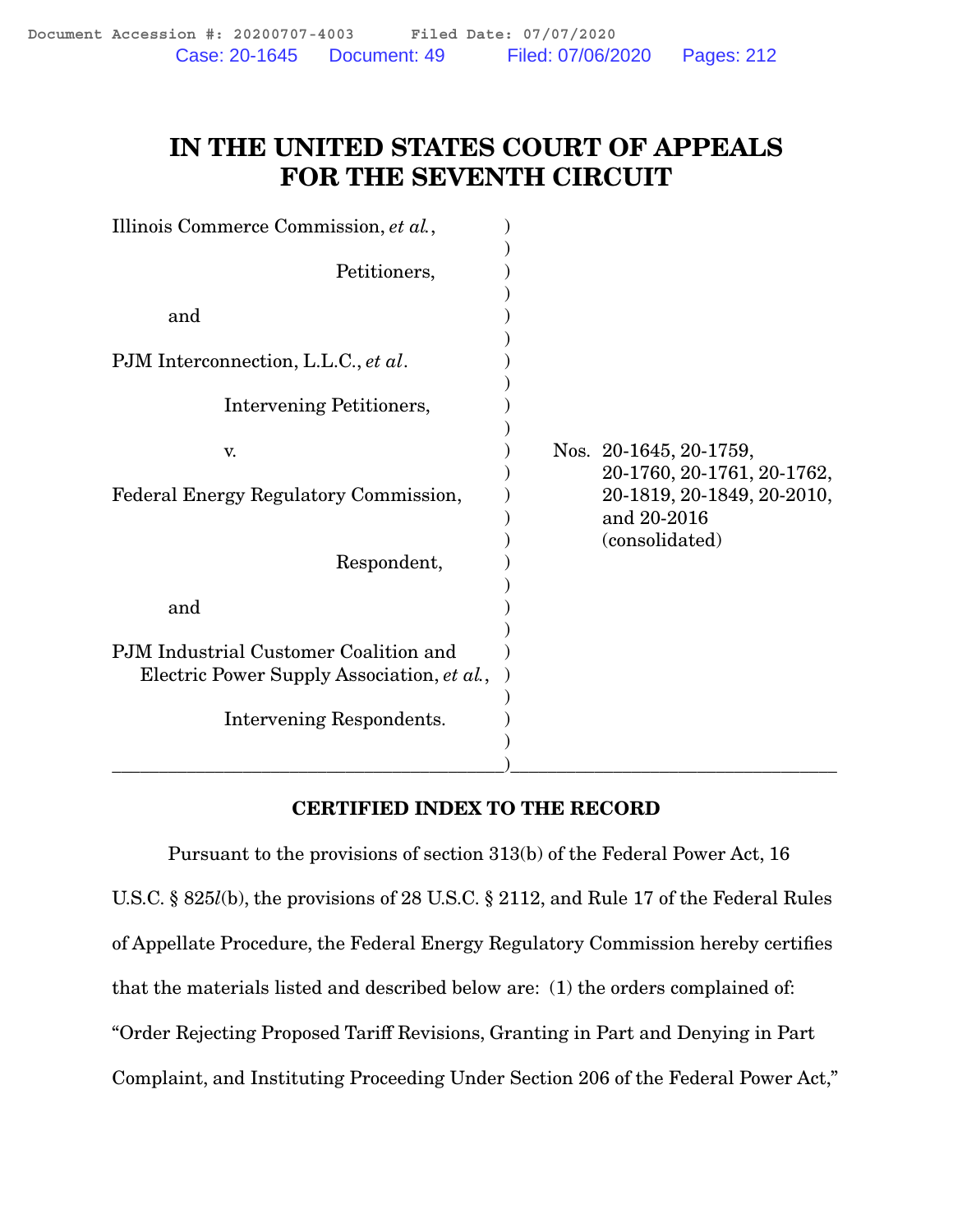163 FERC ¶ 61,236, issued June 29, 2018; "Order Establishing Just And Reasonable Rate," 169 FERC ¶ 61,239, issued December 19, 2019; "Order on Rehearing and Clarification," 171 FERC ¶ 61,034, issued April 16, 2020; and "Order on Rehearing and Clarification," 171 FERC ¶ 61,035, issued April 16, 2020 in *Calpine Corp., et al. v. PJM Interconnection, L.L.C.*, FERC Docket Nos. EL16-49, ER18-1314, and EL18- 178; and (2) the complete record upon which such orders were entered.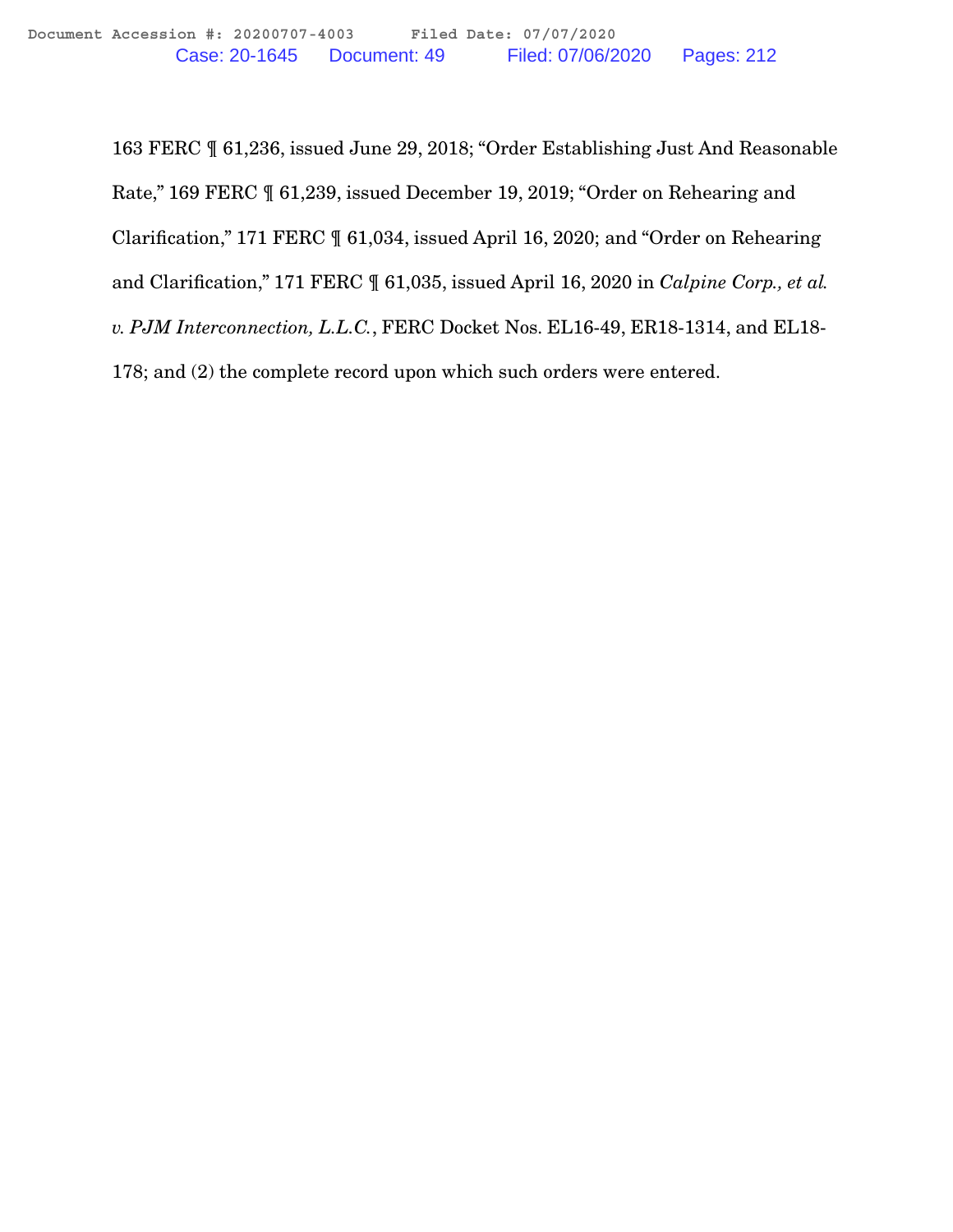#### Docket Nos. EL16-49, ER18-1314, EL18-178

| 1. | Filed By: Calpine Corporation, et al.<br>Filed Date: 3/21/2016<br>Accession No: 20160321-5234<br>Description: Complaint of Calpine Corporation, et al. and Requesting<br>Fast Track Processing of Calpine Corporation, et al. under EL16-49. |
|----|----------------------------------------------------------------------------------------------------------------------------------------------------------------------------------------------------------------------------------------------|
| 2. | Issued By: Secretary Of The Commission, FERC<br>Filed Date: 3/22/2016<br>Accession No: 20160322-3069<br>Description: Notice of Complaint re Calpine Corporation et al. v. PJM<br>Interconnection, L.L.C. under EL16-49.                      |
| 3. | Filed By: Electric Power Supply Association<br>Filed Date: 3/22/2016<br>Accession No: 20160322-5125<br>Description: (doc-less) Motion to Intervene of the Electric Power<br>Supply Association under EL16-49.                                |
| 4. | Filed By: Exelon Corporation<br>Filed Date: 3/23/2016<br>Accession No: 20160323-5013<br>Description: (doc-less) Motion to Intervene of Exelon Corporation<br>under EL16-49.                                                                  |
| 5. | Filed By: American Electric Power Service Corporation<br>Filed Date: 3/23/2016<br>Accession No: 20160323-5066<br>Description: (doc-less) Motion to Intervene of American Electric Power<br>Service Corporation under EL16-49.                |
| 6. | Filed By: Dayton Power and Light Company<br>Filed Date: 3/23/2016<br>Accession No: 20160323-5166<br>Description: (doc-less) Motion to Intervene of The Dayton Power and<br>Light Company under EL16-49.                                      |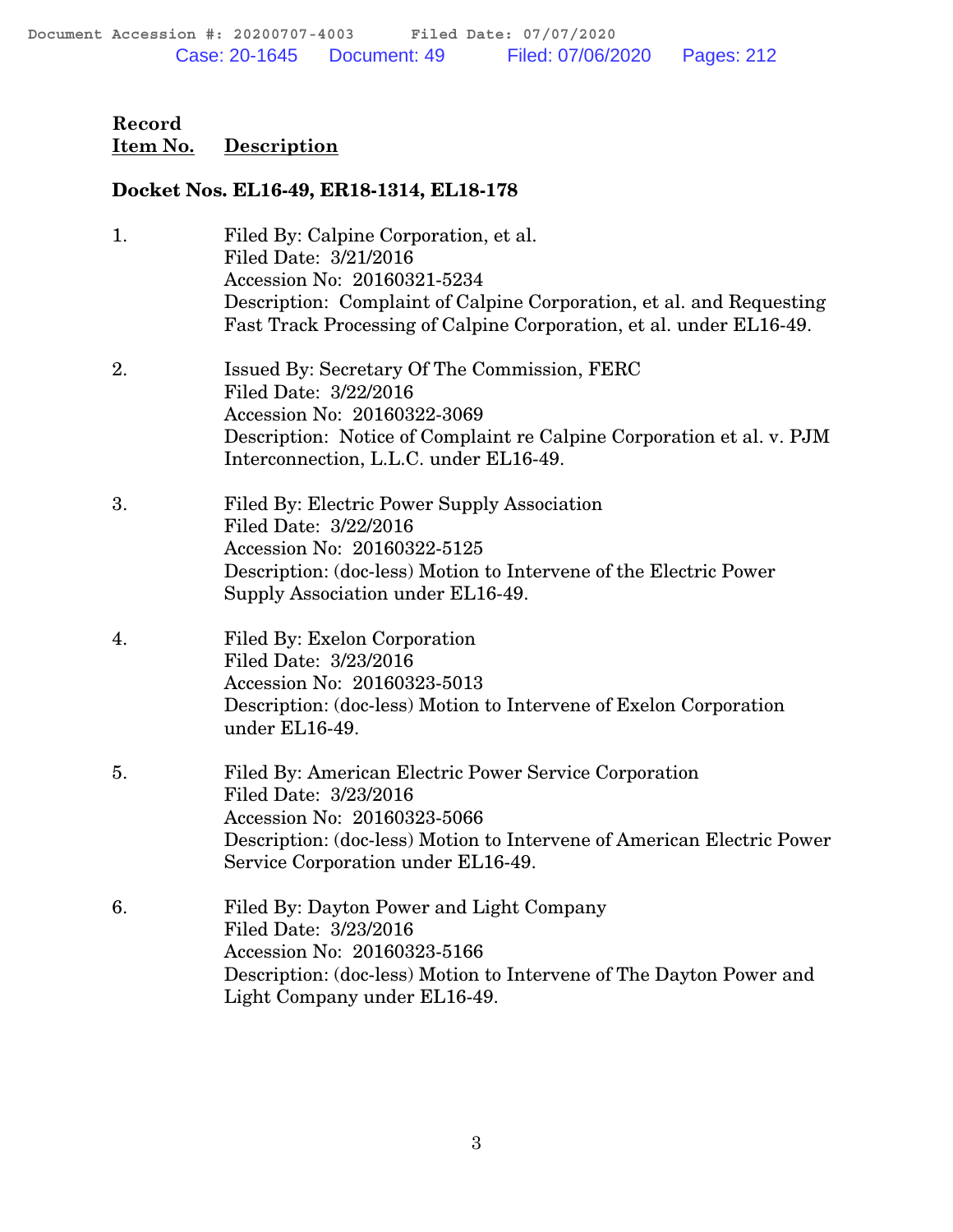# **Record Item No. Description** 7. Filed By: FirstEnergy Service Company Filed Date: 3/24/2016 Accession No: 20160324-5101 Description: (doc-less) Motion to Intervene of FirstEnergy Service Company under EL16-49. 8. Filed By: American Electric Power Service Corporation, FirstEnergy Service Company Filed Date: 3/24/2016 Accession No: 20160324-5125 Description: Motion of American Electric Power Service Corporation and FirstEnergy Service Company for Extension of Time under EL16- 49. 9. Filed By: American Municipal Power, Inc. Filed Date: 3/24/2016 Accession No: 20160324-5184 Description: (doc-less) Motion to Intervene of American Municipal Power, Inc. under EL16-49. 10. Filed By: Calpine Corporation, et al. Filed Date: 3/25/2016 Accession No: 20160325-5215 Description: Complainants' Answer in Opposition to Motion for

- Extension of Time under EL16-49.
- 11. Filed By: Sustainable FERC Project, et al. Filed Date: 3/28/2016 Accession No: 20160328-5017 Description: (doc-less) Motion to Intervene of Sustainable FERC Project, et al. under EL16-49.
- 12. Filed By: Maryland Public Service Commission Filed Date: 3/29/2016 Accession No: 20160329-5067 Description: (doc-less) Motion to Intervene of Maryland Public Service Commission under EL16-49.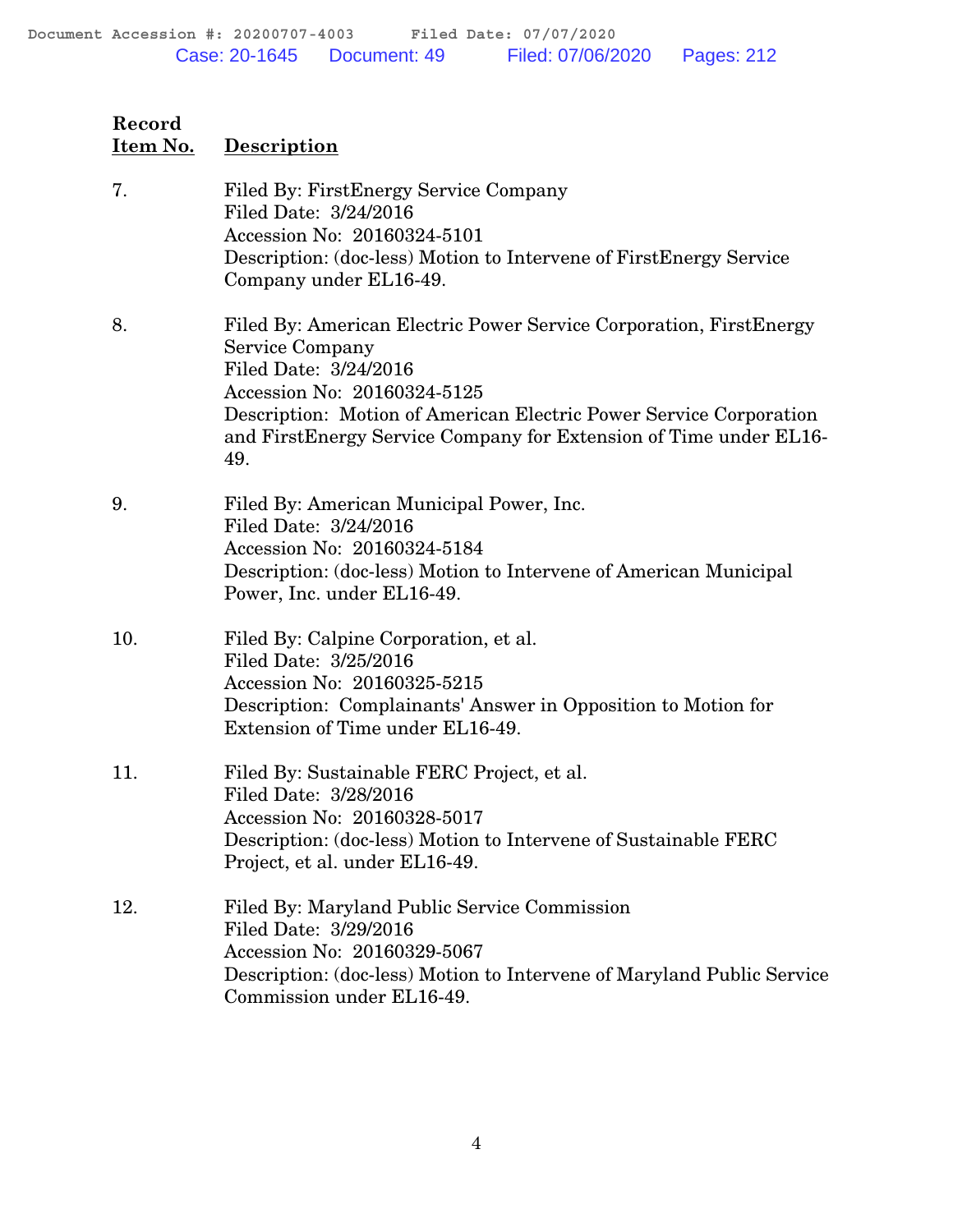**Record**

| <u>Item No.</u> | <b>Description</b>                                                                                                                                                                                                                    |
|-----------------|---------------------------------------------------------------------------------------------------------------------------------------------------------------------------------------------------------------------------------------|
| 13.             | Filed By: LS Power Associates, L.P.<br>Filed Date: 3/29/2016<br>Accession No: 20160329-5190<br>Description: (doc-less) Motion to Intervene of LS Power Associates,<br>L.P. under EL16-49.                                             |
| 14.             | Filed By: American Public Power Association<br>Filed Date: 3/29/2016<br>Accession No: 20160329-5196<br>Description: (doc-less) Motion to Intervene of American Public Power<br>Association under EL16-49.                             |
| 15.             | Filed By: National Rural Electric Cooperative Association<br>Filed Date: 3/29/2016<br>Accession No: 20160329-5208<br>Description: (doc-less) Motion to Intervene of National Rural Electric<br>Cooperative Association under EL16-49. |
| 16.             | Filed By: Buckeye Power, Inc.<br>Filed Date: 3/30/2016<br>Accession No: 20160330-5128<br>Description: (doc-less) Motion to Intervene of Buckeye Power, Inc.<br>under EL16-49.                                                         |
| 17.             | Filed By: Monitoring Analytics, LLC<br>Filed Date: 3/30/2016<br>Accession No: 20160330-5150<br>Description: (doc-less) Motion to Intervene of the Independent Market<br>Monitor for PJM under EL16-49.                                |
| 18.             | Filed By: Industrial Energy Users-Ohio<br>Filed Date: 3/31/2016<br>Accession No: 20160331-5025<br>Description: (doc-less) Motion to Intervene of Industrial Energy Users-<br>Ohio under EL16-49.                                      |
| 19.             | Filed By: Public Power Association of New Jersey<br>Filed Date: 3/31/2016<br>Accession No: 20160331-5236<br>Description: (doc-less) Motion to Intervene of Public Power Association<br>of New Jersey under EL16-49.                   |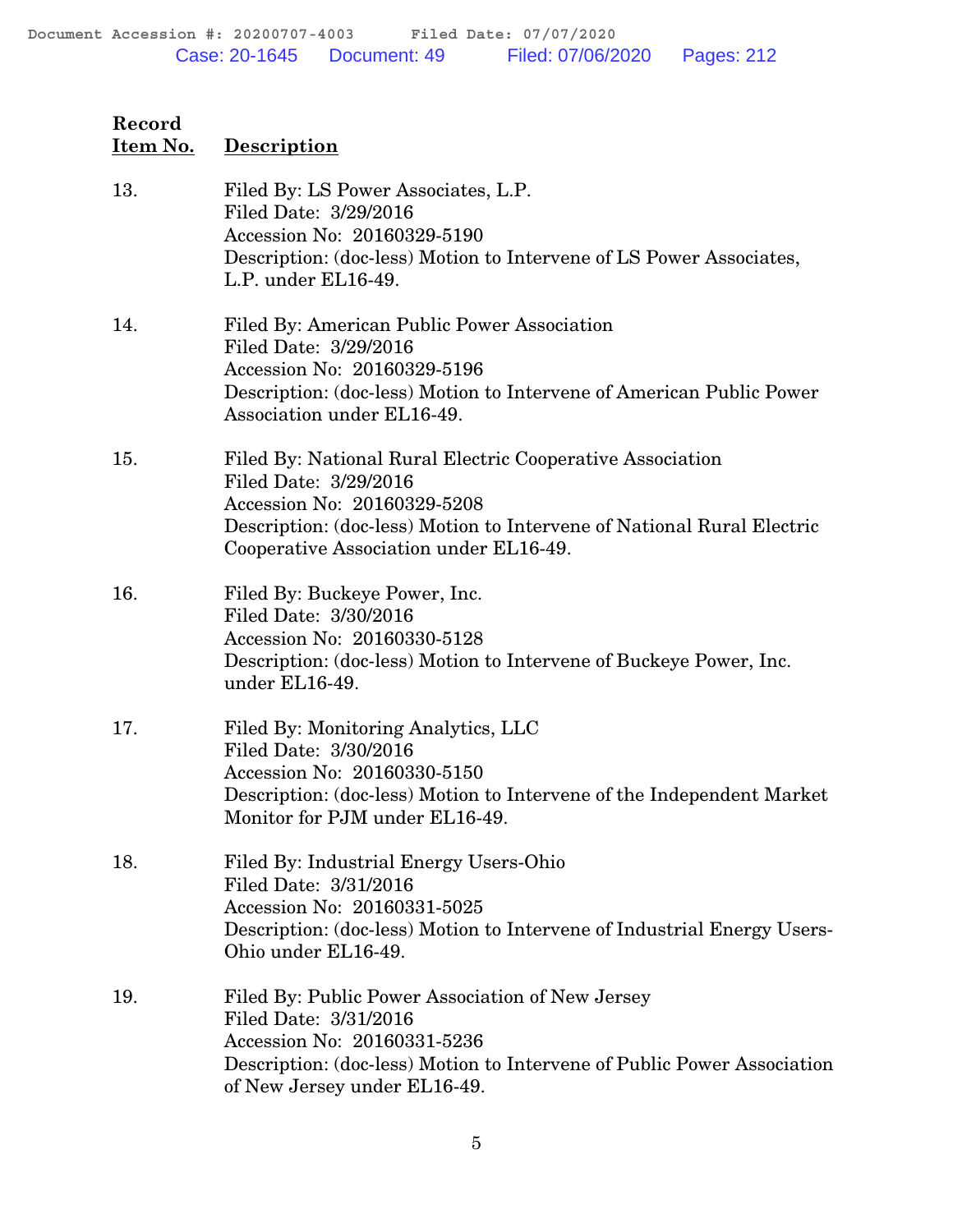**Record**

| <u>Item No.</u> | <b>Description</b>                                                                                                                                                                                                                  |
|-----------------|-------------------------------------------------------------------------------------------------------------------------------------------------------------------------------------------------------------------------------------|
| 20.             | Filed By: Public Citizen, Inc.<br>Filed Date: 4/1/2016<br>Accession No: 20160401-5190<br>Description: (doc-less) Motion to Intervene of Public Citizen, Inc. under<br>EL16-49.                                                      |
| 21.             | Filed By: CPV Power Holdings, LP<br>Filed Date: 4/1/2016<br>Accession No: 20160401-5372<br>Description: (doc-less) Motion to Intervene of CPV Power Holdings, LP<br>under EL16-49.                                                  |
| 22.             | Issued By: Secretary Of The Commission, FERC<br>Filed Date: 4/4/2016<br>Accession No: 20160404-3023<br>Description: Notice denying extension of time re Calpine Corporation<br>et al. v. PJM Interconnection, L.L.C. under EL16-49. |
| 23.             | Filed By: PJM Power Providers Group<br>Filed Date: 4/4/2016<br>Accession No: 20160404-5167<br>Description: (doc-less) Motion to Intervene of PJM Power Providers<br>Group under EL16-49.                                            |
| 24.             | Filed By: Pennsylvania Public Utility Commission<br>Filed Date: 4/4/2016<br>Accession No: 20160404-5202<br>Description: (doc-less) Motion to Intervene of Pennsylvania Public<br>Utility Commission under EL16-49.                  |
| 25.             | Filed By: Environmental Defense Fund<br>Filed Date: 4/4/2016<br>Accession No: 20160404-5232<br>Description: (doc-less) Motion to Intervene of Environmental Defense<br>Fund under EL16-49.                                          |
| 26.             | Filed By: Duke Energy Corporation<br>Filed Date: 4/5/2016<br>Accession No: 20160405-5067<br>Description: (doc-less) Motion to Intervene of Duke Energy Corporation<br>under EL16-49.                                                |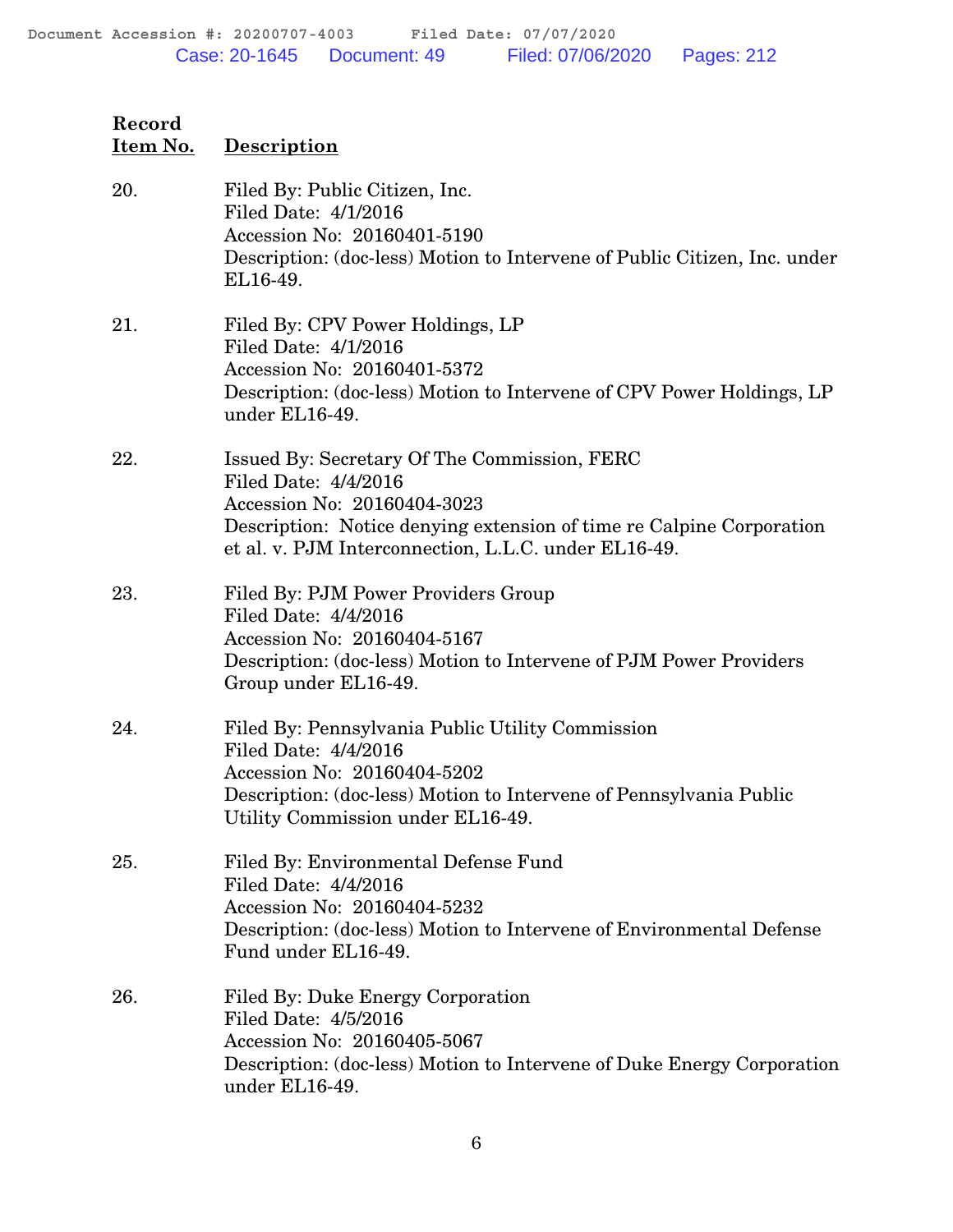| 27. | Filed By: Electricity Consumers Resource Council<br>Filed Date: 4/5/2016<br>Accession No: 20160405-5109<br>Description: (doc-less) Motion to Intervene of Electricity Consumers<br>Resource Council under EL16-49.  |
|-----|---------------------------------------------------------------------------------------------------------------------------------------------------------------------------------------------------------------------|
| 28. | Filed By: PJM Industrial Customer Coalition<br>Filed Date: 4/5/2016<br>Accession No: 20160405-5167<br>Description: (doc-less) Motion to Intervene of PJM Industrial Customer<br>Coalition under EL16-49.            |
| 29. | Filed By: Public Utilities Commission of Ohio<br>Filed Date: 4/6/2016<br>Accession No: 20160406-5043<br>Description: (doc-less) Motion to Intervene of Public Utilities<br>Commission of Ohio under EL16-49.        |
| 30. | Filed By: Delaware Public Service Commission<br>Filed Date: 4/6/2016<br>Accession No: 20160406-5066<br>Description: (doc-less) Motion to Intervene of Delaware Public Service<br>Commission under EL16-49.          |
| 31. | Filed By: Retail Energy Supply Association<br>Filed Date: 4/6/2016<br>Accession No: 20160406-5102<br>Description: Motion to Intervene of Retail Energy Supply Association<br>under EL16-49.                         |
| 32. | Filed By: Ohio Environmental Council<br>Filed Date: 4/6/2016<br>Accession No: 20160406-5110<br>Description: (doc-less) Out-of-Time Motion to Intervene of Ohio<br>Environmental Council under EL16-49.              |
| 33. | Filed By: Calpine Corporation, et al.<br>Filed Date: 4/7/2016<br>Accession No: 20160407-5210<br>Description: Motion of Complainants to Lodge Information relating to<br>the March 31, 2016 complaint under EL16-49. |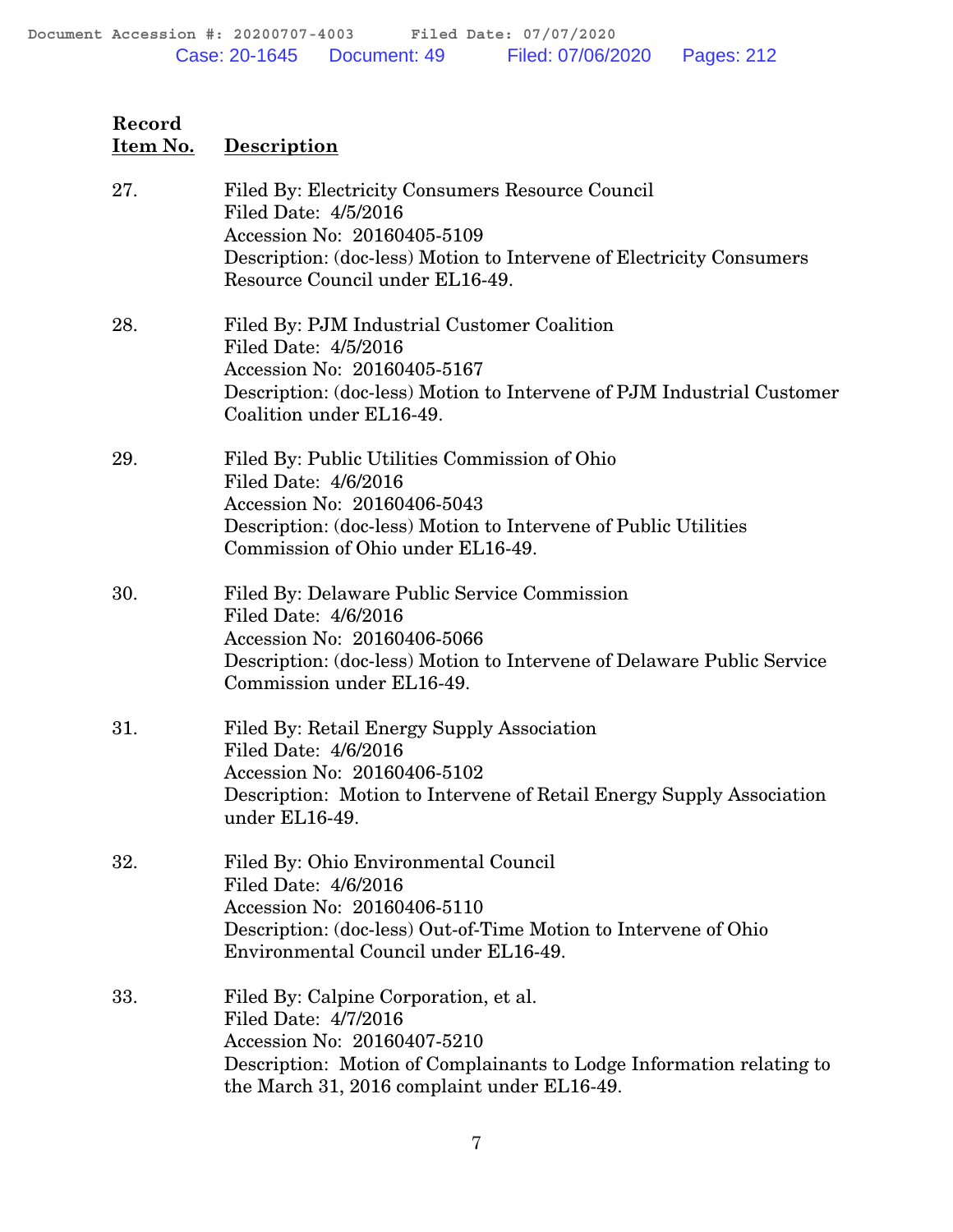| 34. | Filed By: PPL Electric Utilities Corporation<br>Filed Date: 4/8/2016<br>Accession No: 20160408-5248<br>Description: (doc-less) Motion to Intervene of PPL Electric Utilities<br>Corporation under EL16-49.                     |
|-----|--------------------------------------------------------------------------------------------------------------------------------------------------------------------------------------------------------------------------------|
| 35. | Filed By: Shell Energy North America (U.S.), LP<br>Filed Date: 4/8/2016<br>Accession No: 20160408-5309<br>Description: (doc-less) Motion to Intervene of Shell Energy North<br>America (U.S.), LP under EL16-49.               |
| 36. | Filed By: Illinois Municipal Electric Agency<br>Filed Date: 4/11/2016<br>Accession No: 20160411-5112<br>Description: (doc-less) Motion to Intervene of Illinois Municipal<br>Electric Agency under EL16-49.                    |
| 37. | Filed By: New Jersey Division of Rate Counsel<br>Filed Date: 4/11/2016<br>Accession No: 20160411-5115<br>Description: (doc-less) Motion to Intervene of New Jersey Division of<br>Rate Counsel under EL16-49.                  |
| 38. | Filed By: Southern Maryland Electric Cooperative, Inc.<br>Filed Date: 4/11/2016<br>Accession No: 20160411-5122<br>Description: (doc-less) Motion to Intervene of Southern Maryland<br>Electric Cooperative, Inc. under EL16-49 |
| 39. | <b>Filed By: Direct Energy</b><br>Filed Date: 4/11/2016<br>Accession No: 20160411-5173<br>Description: Motion to Intervene and Comment of Direct Energy<br>under EL16-49.                                                      |
| 40. | Filed By: Dominion Resources Services, Inc.<br>Filed Date: 4/11/2016<br>Accession No: 20160411-5176<br>Description: (doc-less) Motion to Intervene of Dominion Resources<br>Services, Inc. under EL16-49.                      |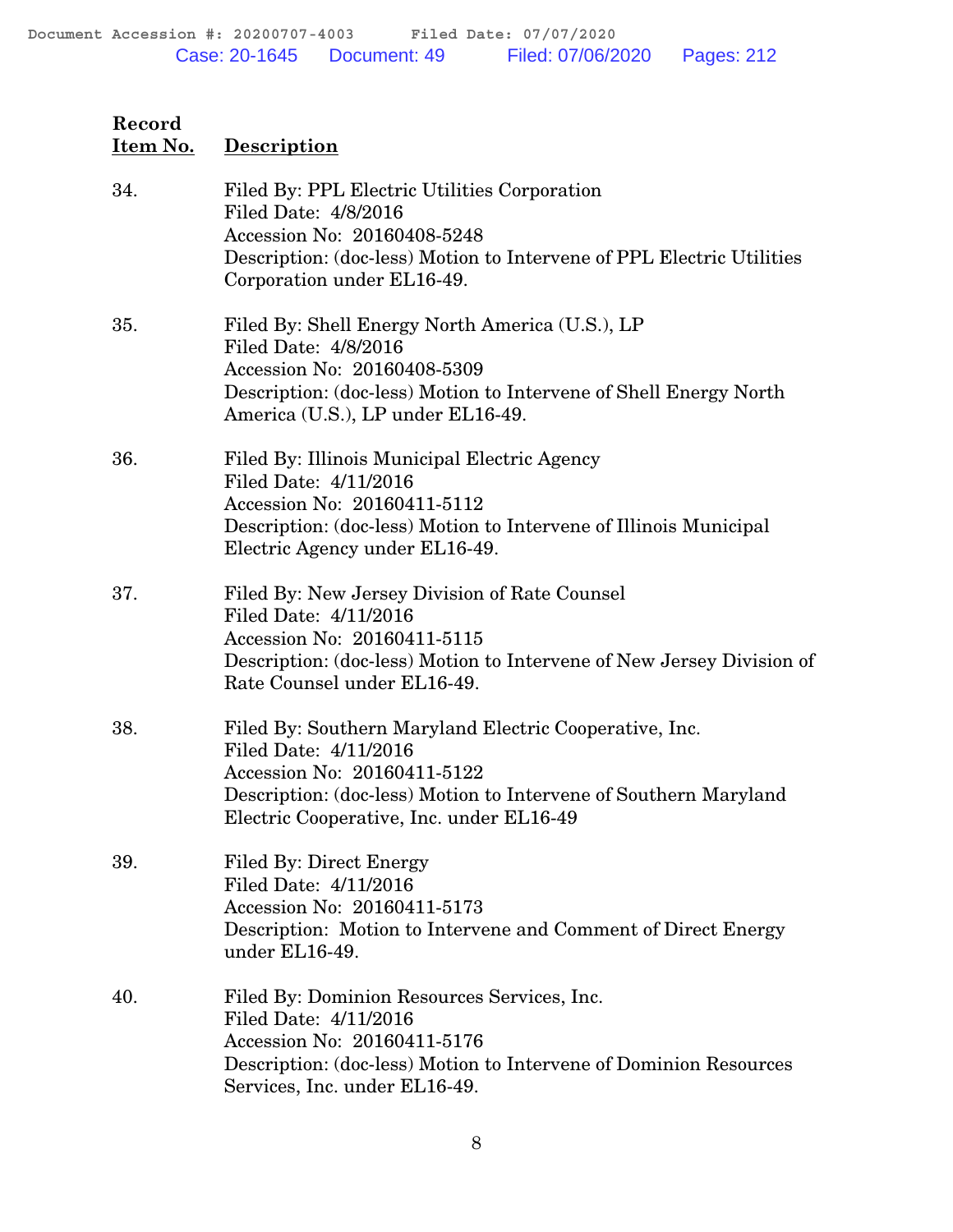| 41. | Filed By: American Petroleum Institute<br>Filed Date: 4/11/2016<br>Accession No: 20160411-5197<br>Description: Motion to Intervene and Comments of American<br>Petroleum Institute under EL16-49.                                                                                        |
|-----|------------------------------------------------------------------------------------------------------------------------------------------------------------------------------------------------------------------------------------------------------------------------------------------|
| 42. | Filed By: Nucor Steel Marion<br>Filed Date: 4/11/2016<br>Accession No: 20160411-5198<br>Description: (doc-less) Motion to Intervene of Nucor Steel Marion<br>under EL16-49.                                                                                                              |
| 43. | Filed By: Dominion Resources Services, Inc., et al.<br>Filed Date: 4/11/2016<br>Accession No: 20160411-5205<br>Description: Protest of Dominion Resources Services, Inc. et al. under<br>EL16-49.                                                                                        |
| 44. | Filed By: Natural Gas Supply Association<br>Filed Date: 4/11/2016<br>Accession No: 20160411-5206<br>Description: Motion to Intervene and Comment of natural gas supply<br>association In Support of Complaint Under EL16-49.                                                             |
| 45. | Filed By: Environmental Defense Fund, et al.<br>Filed Date: 4/11/2016<br>Accession No: 20160411-5213<br>Description: Comment of Environmental Defense Fund, et al. under<br>EL16-49.                                                                                                     |
| 46. | Filed By: Dayton Power and Light Company<br>Filed Date: 4/11/2016<br>Accession No: 20160411-5220<br>Description: Dayton Power and Light Company Motion to Intervene<br>and Comments in Opposition to Complaint, and, in the Alternative, to<br>Expand Scope of Proceeding under EL16-49. |
| 47. | Filed By: Exelon Corporation<br>Filed Date: 4/11/2016<br>Accession No: 20160411-5221<br>Description: Limited Protest of Exelon Corporation under EL16-49.                                                                                                                                |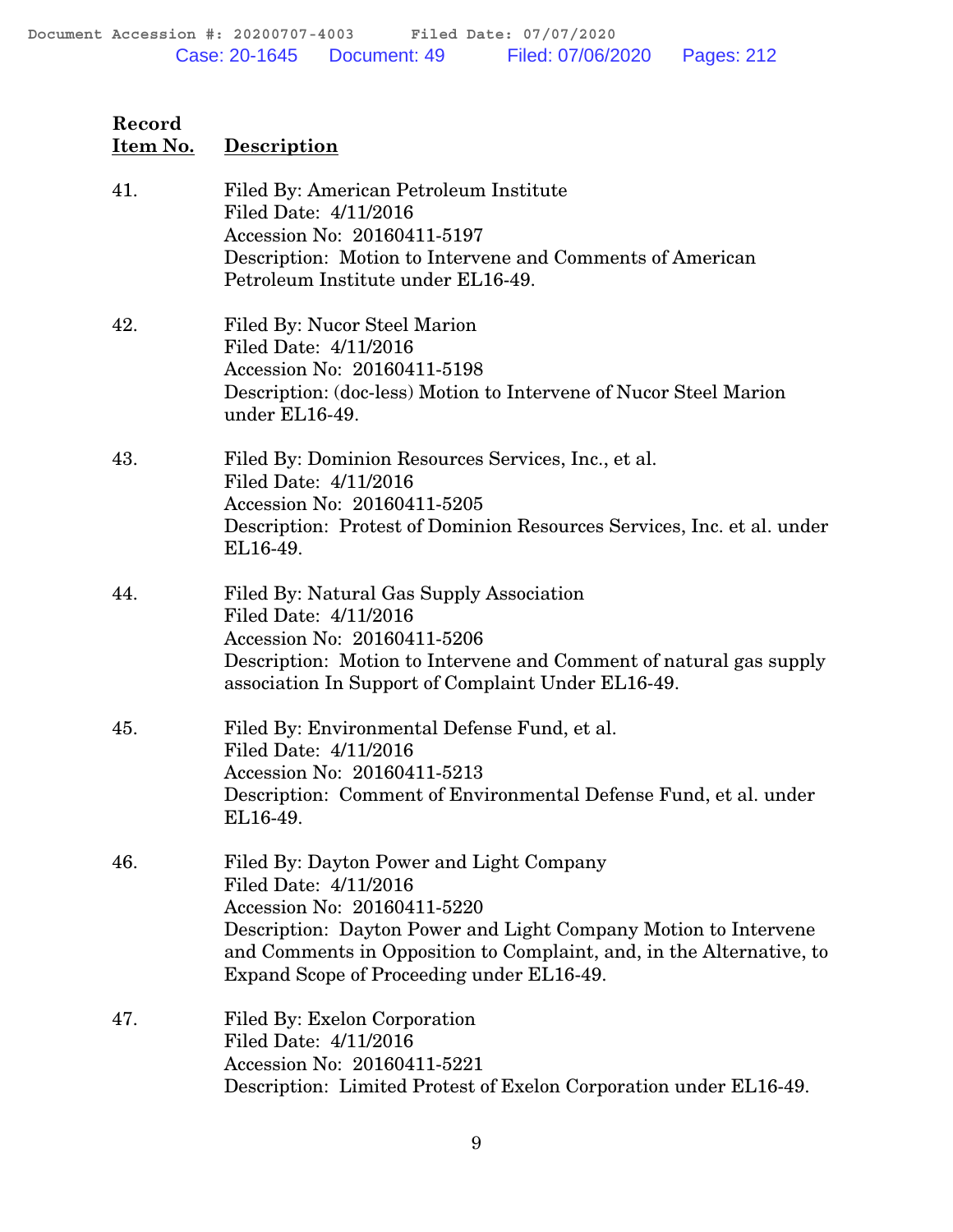| 48. | Filed By: Old Dominion Electric Cooperative<br>Filed Date: 4/11/2016<br>Accession No: 20160411-5238<br>Description: (doc-less) Motion to Intervene of Old Dominion Electric<br>Cooperative under EL16-49.          |
|-----|--------------------------------------------------------------------------------------------------------------------------------------------------------------------------------------------------------------------|
| 49. | <b>Filed By: Steel Producers</b><br>Filed Date: 4/11/2016<br>Accession No: 20160411-5257<br>Description: (doc-less) Motion to Intervene of Steel Producers under<br>EL16-49.                                       |
| 50. | Filed By: Ohio Energy Group<br>Filed Date: 4/11/2016<br>Accession No: 20160411-5261<br>Description: Ohio Energy Group's Motion to Intervene and Comments<br>in Opposition to Complaint under EL16-49.              |
| 51. | Filed By: Monitoring Analytics, LLC<br>Filed Date: 4/11/2016<br>Accession No: 20160411-5264<br>Description: Comment of the Independent Market Monitor for PJM<br>under EL16-49.                                    |
| 52. | Filed By: National Rural Electric Cooperative Association<br>Filed Date: 4/11/2016<br>Accession No: 20160411-5270<br>Description: Protest of the National Rural Electric Cooperative<br>Association under EL16-49. |
| 53. | Filed By: East Kentucky Power Cooperative, Inc.<br>Filed Date: 4/11/2016<br>Accession No: 20160411-5284<br>Description: Motion to Intervene and Protest of East Kentucky Power<br>Cooperative, Inc. under EL16-49. |
| 54. | Filed By: Public Utilities Commission of Ohio<br>Filed Date: 4/11/2016<br>Accession No: 20160411-5285<br>Description: Comments submitted on behalf of the Public Utilities<br>Commission of Ohio under EL16-49.    |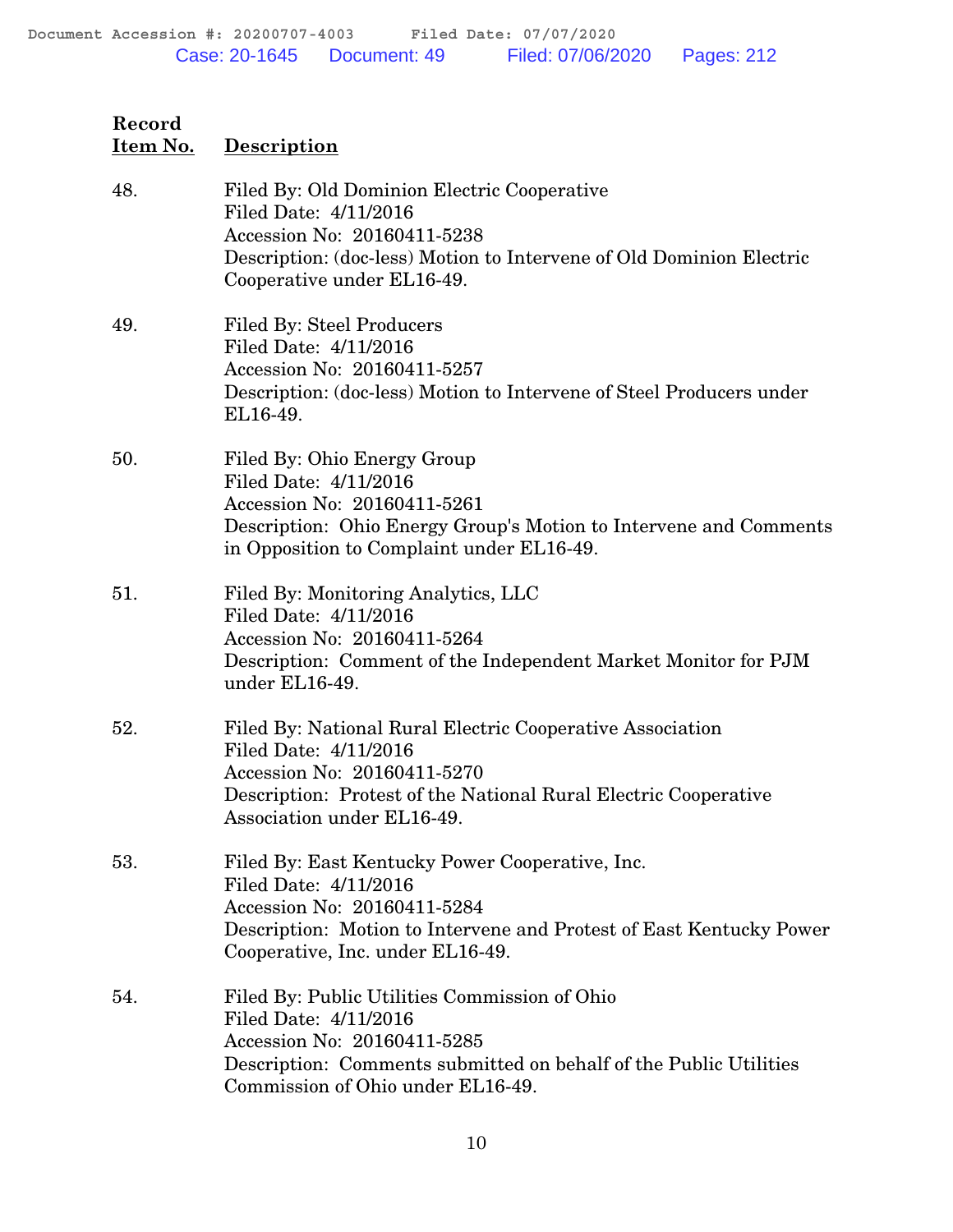**Record**

| <u>Item No.</u> | <b>Description</b>                                                                                                                                                                                                       |
|-----------------|--------------------------------------------------------------------------------------------------------------------------------------------------------------------------------------------------------------------------|
| 55.             | Filed By: PSEG Companies<br>Filed Date: 4/11/2016<br>Accession No: 20160411-5311<br>Description: Motion to Intervene and Comments in Partial Support of<br>the PSEG Companies under EL16-49.                             |
| 56.             | Filed By: Ohio Consumers' Counsel<br>Filed Date: 4/11/2016<br>Accession No: 20160411-5313<br>Description: Motion to Intervene and Comments on Complaint of the<br>Office of the Ohio Consumers' Counsel under EL16-49.   |
| 57.             | Filed By: North Carolina Electric Membership Corporation<br>Filed Date: 4/11/2016<br>Accession No: 20160411-5315<br>Description: Motion to Intervene of North Carolina Electric<br>Membership Corporation under EL16-49. |
| 58.             | Filed By: PJM Interconnection, L.L.C.<br>Filed Date: 4/11/2016<br>Accession No: 20160411-5316<br>Description: Answer of PJM Interconnection, L.L.C. to Complaint<br>under EL16-49.                                       |
| 59.             | Filed By: Rockland Capital<br>Filed Date: 4/11/2016<br>Accession No: 20160411-5322<br>Description: Motion to Intervene of Rockland Capital under EL16-49.                                                                |
| 60.             | Filed By: AEP Generation Resources Inc., Ohio Power Company<br>Filed Date: 4/11/2016<br>Accession No: 20160411-5327<br>Description: Protest of American Electric Power Service Corporation,<br>under EL16-49.            |
| 61.             | Filed By: FirstEnergy Service Company<br>Filed Date: 4/11/2016<br>Accession No: 20160411-5335<br>Description: Protest of FirstEnergy Service Company under EL16-49.                                                      |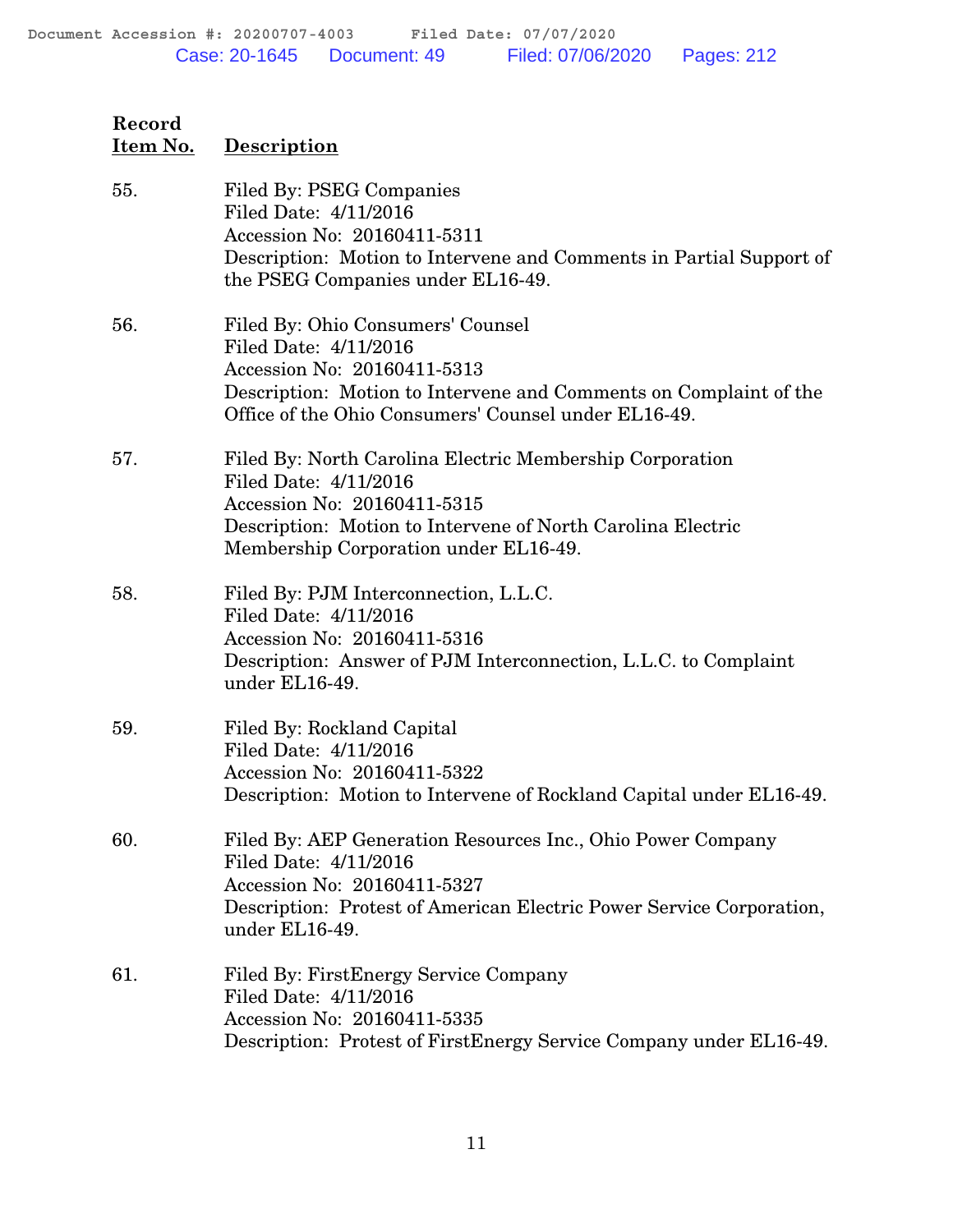| 62. | Filed By: Talen Energy Marketing, LLC, et al.<br>Filed Date: 4/12/2016<br>Accession No: 20160412-5171<br>Description: (doc-less) Out-of-Time Motion to Intervene of Talen<br>Energy Marketing, LLC, et al. under EL16-49.         |
|-----|-----------------------------------------------------------------------------------------------------------------------------------------------------------------------------------------------------------------------------------|
| 63. | Filed By: U.W.U.A Local 457<br>Filed Date: 4/14/2016<br>Accession No: 20160414-5138<br>Description: Motion to Intervene Out-of-Time of U.W.U.A Local 457<br>under EL16-49-000. (Erroneously filed).                               |
| 64. | Filed By: New Jersey Board of Public Utilities<br>Filed Date: 4/15/2016<br>Accession No: 20160415-5161<br>Description: Request to Update Information of New Jersey Board of<br>Public Utilities under EL15-80, et al.             |
| 65. | Filed By: Calpine Corporation, et al.<br>Filed Date: 4/18/2016<br>Accession No: 20160418-5248<br>Description: Complainants' Motion for Leave to Answer and Limited<br>Answer under EL16-49.                                       |
| 66. | Filed By: First Energy Service Company<br>Filed Date: 4/20/2016<br>Accession No: 20160420-5176<br>Description: Motion for Leave to Answer and Answer of First Energy<br>Service Company under EL16-49.                            |
| 67. | Filed By: Maryland Public Service Commission<br>Filed Date: 4/21/2016<br>Accession No: 20160421-5132<br>Description: Motion to File Comments Out of Time and Comments of<br>the Maryland Public Service Commission under EL16-49. |
| 68. | Filed By: American Electric Power Service Corporation<br>Accession No: 20160422-5280<br>Description: Response of American Electric Power Service<br>Corporation, on behalf of its affiliates under EL16-49.                       |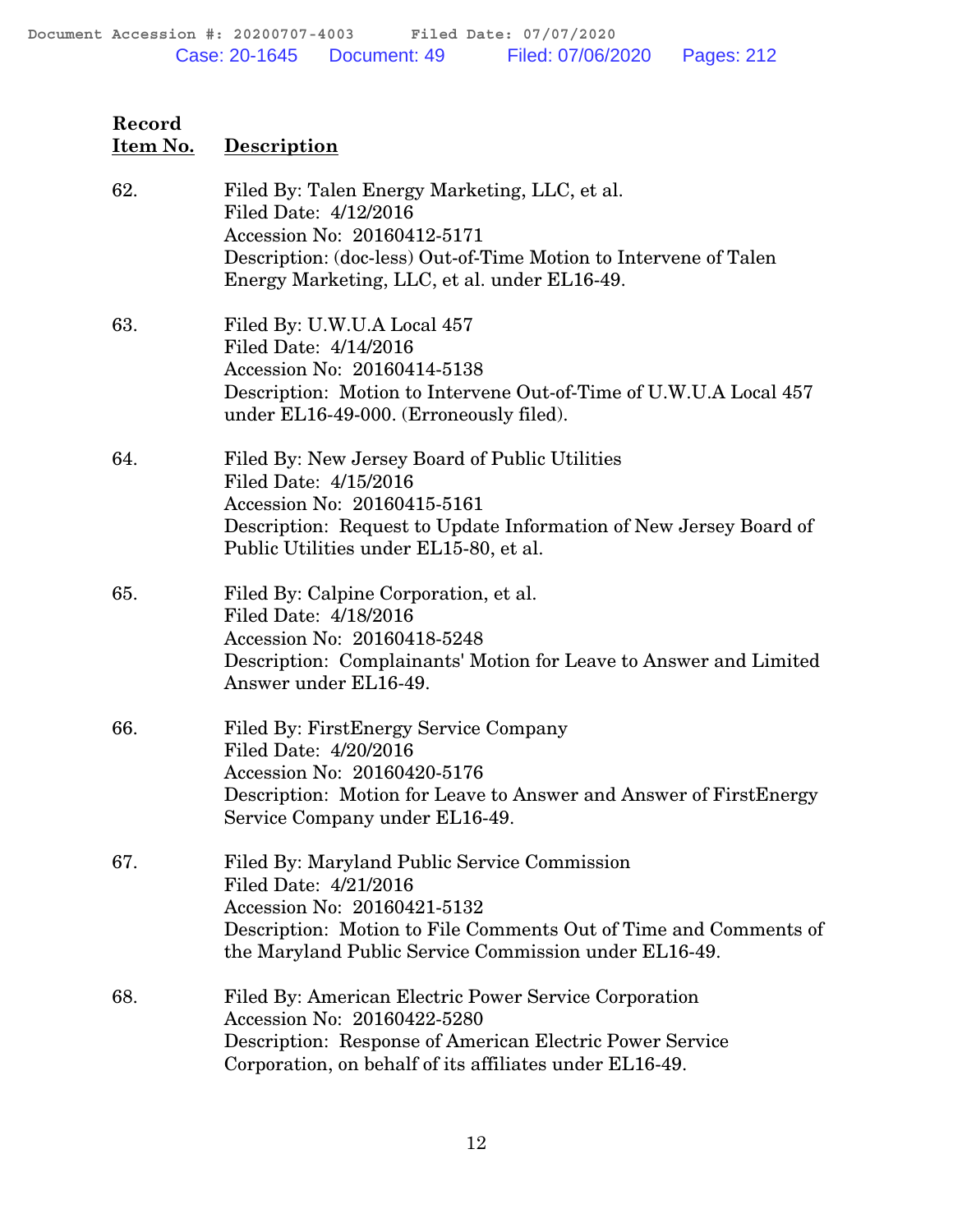| 69. | Filed By: Dominion Resources Services, Inc., American Municipal<br>Power, Inc., Old Dominion Electric Cooperative, PJM Industrial<br>Customer Coalition, American Public Power Association, Public<br>Power Association of New Jersey<br>Filed Date: 4/25/2016<br>Accession No: 20160425-5312<br>Description: Motion For Leave To Answer And Answer Of Dominion<br>Resources Services, Inc., American Municipal Power, Inc., American<br>Public Power Association, Old Dominion Electric Cooperative, PJM<br>Industrial Customer Coalition, and Public Power Association Of New |
|-----|---------------------------------------------------------------------------------------------------------------------------------------------------------------------------------------------------------------------------------------------------------------------------------------------------------------------------------------------------------------------------------------------------------------------------------------------------------------------------------------------------------------------------------------------------------------------------------|
|     | Jersey.                                                                                                                                                                                                                                                                                                                                                                                                                                                                                                                                                                         |
| 70. | Filed By: Maryland Public Service Commission<br>Filed Date: 4/25/2016<br>Accession No: 20160425-5332<br>Description: Request to Update Service List for Maryland Public<br>Service Commission under EL16-49.                                                                                                                                                                                                                                                                                                                                                                    |
| 71. | Filed By: PJM Interconnection, L.L.C.<br>Filed Date: 4/25/2016<br>Accession No: 20160425-5343<br>Description: Answer of PJM Interconnection, L.L.C. under EL16-49.                                                                                                                                                                                                                                                                                                                                                                                                              |
| 72. | Filed By: Ohio Consumers' Counsel<br>Filed Date: 4/26/2016<br>Accession No: 20160426-5248<br>Description: Motion for Leave to Answer and Answer to the Public<br>Utilities Commission of Ohio's Comments on Complaint by the Office<br>of the Ohio Consumers' Counsel under EL16-49.                                                                                                                                                                                                                                                                                            |
| 73. | Filed By: Monitoring Analytics, LLC<br>Filed Date: 5/2/2016<br>Accession No: 20160502-5071<br>Description: Comment of the Independent Market Monitor for PJM<br>under EL16-49.                                                                                                                                                                                                                                                                                                                                                                                                  |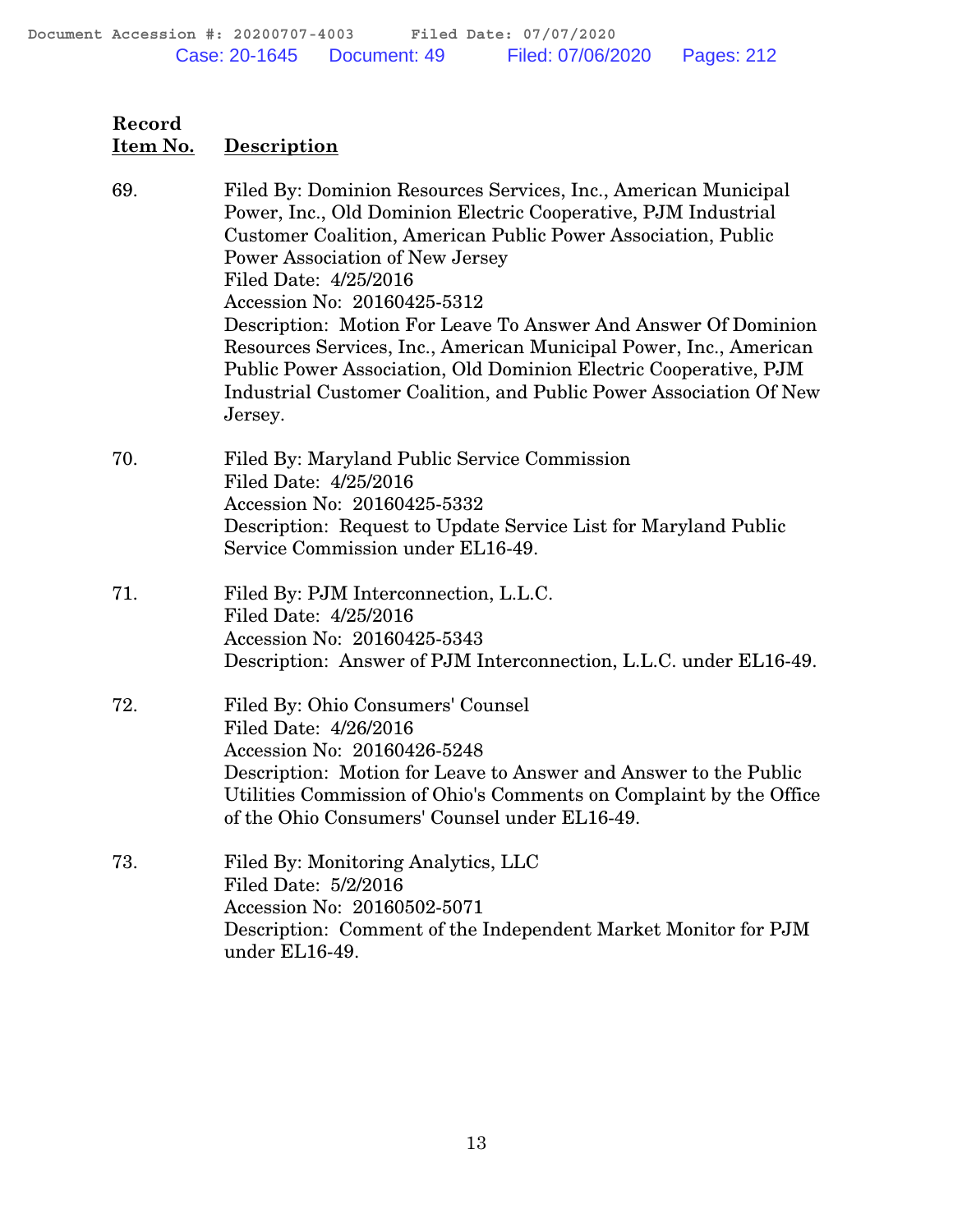| Record<br>Item No. | <b>Description</b>                                                                                                                                                                                                                                       |
|--------------------|----------------------------------------------------------------------------------------------------------------------------------------------------------------------------------------------------------------------------------------------------------|
| 74.                | Filed By: Kentucky Attorney General<br>Filed Date: 5/3/2016<br>Accession No: 20160503-5058<br>Description: Motion to Intervene Out-of-Time and Comments of the<br>Kentucky Office of the Attorney General, Office of Rate Intervention<br>under EL16-49. |
| 75.                | Filed By: Dominion Resources Services, Inc., et al.<br>Filed Date: 5/6/2016<br>Accession No: 20160506-5166<br>Description: Motion to Dismiss of Dominion Resources Services, Inc.,<br>et al. under EL16-49.                                              |
| 76.                | Filed By: Calpine Corporation, et al.<br>Filed Date: 5/23/2016<br>Accession No: 20160523-5190<br>Description: Answer in Opposition to Motion to Dismiss under EL16-<br>49.                                                                               |
| 77.                | Filed By: FirstEnergy Service Company<br>Filed Date: 6/6/2016<br>Accession No: 20160606-5234<br>Description: Motion for Leave to Answer and Answer of First Energy<br>Service Company under EL16-49.                                                     |
| 78.                | Filed By: PJM Interconnection, L.L.C.<br>Filed Date: 6/6/2016<br>Accession No: 20160606-5277<br>Description: Answer of PJM Interconnection, L.L.C. under EL16-49.                                                                                        |
| 79.                | Filed By: Monitoring Analytics, LLC<br>Filed Date: 6/14/2016<br>Accession No: 20160614-5016<br>Description: Answer and Motion for Leave to Answer of the<br>Independent Market Monitor for PJM under EL16-49.                                            |
| 80.                | Filed By: Essential Power Massachusetts, LLC, et al.<br>Filed Date: 7/11/2016<br>Accession No: 20160711-5122<br>Description: Notice of Substitution of Counsel of Essential Power<br>Massachusetts, LLC, et al. under ER15-623, et. al.                  |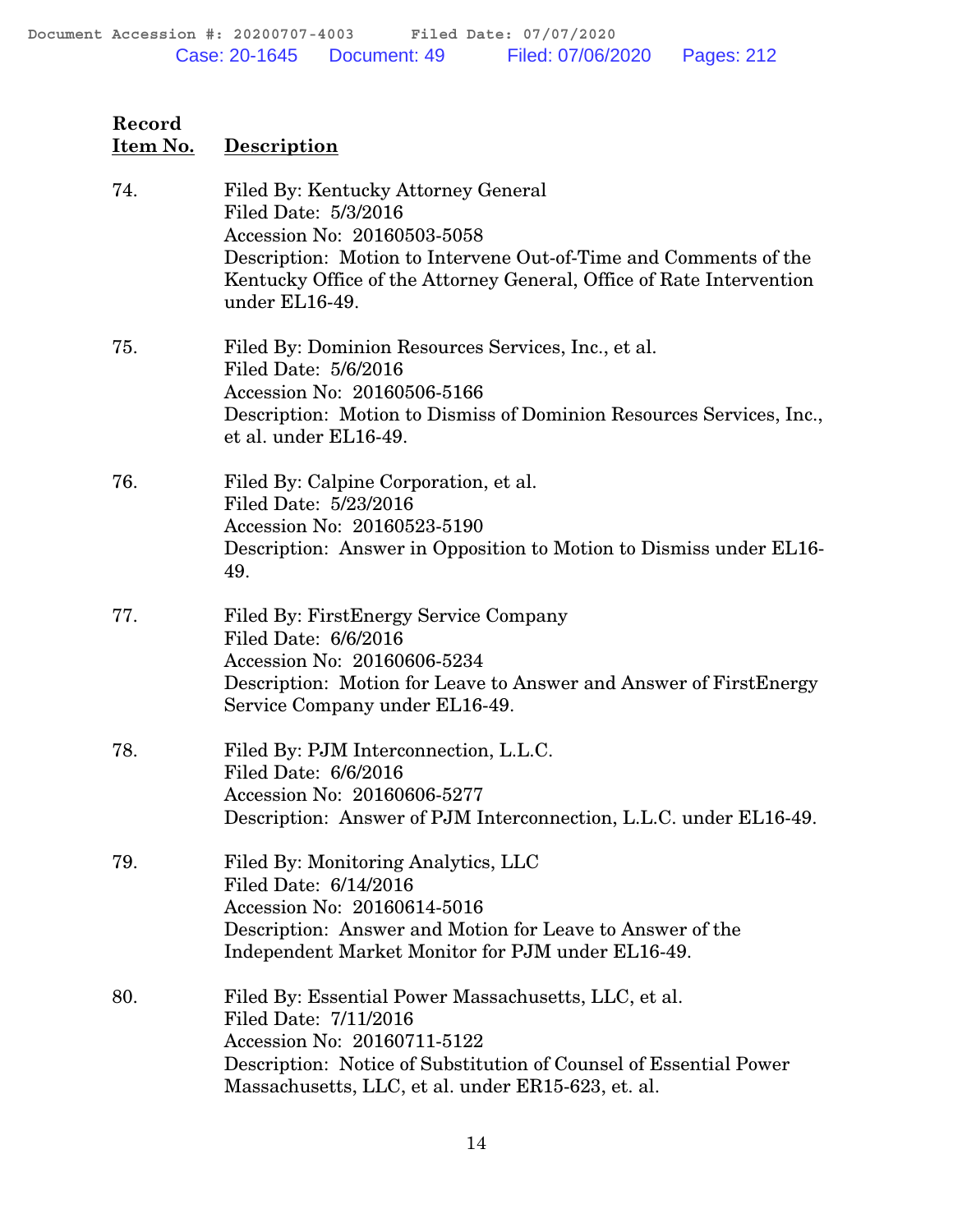| 81. | Filed By: Old Dominion Electric Cooperative<br>Filed Date: 11/14/2016<br>Accession No: 20161114-5067                                                                                                            |
|-----|-----------------------------------------------------------------------------------------------------------------------------------------------------------------------------------------------------------------|
|     | Description: Request for Change in Service Lists on Behalf of Old<br>Dominion Electric Cooperative, Docket Nos. EL14-24, et al.                                                                                 |
| 82. | Filed By: East Kentucky Power Cooperative, Inc.<br>Filed Date: 12/6/2016                                                                                                                                        |
|     | Accession No: 20161206-5269<br>Description: Request for Change in Service Lists on Behalf of East<br>Kentucky Power Cooperative, Inc. under ER13-535, et al.                                                    |
| 83. | Filed By: Calpine Corporation, et al.<br>Filed Date: 1/9/2017                                                                                                                                                   |
|     | Accession No: 20170109-5113<br>Description: Motion to Amend and Amendment to March 21, 2016<br>Complaint of Calpine Corporation, et al. and Request for Expedited<br>Action on Amended Complaint under EL16-49. |
| 84. | Issued By: Secretary Of The Commission, FERC<br>Filed Date: 1/10/2017<br>Accession No: 20170110-3075                                                                                                            |
|     | Description: Notice of Amended Complaint re Calpine Corporation et<br>al. v. PJM Interconnection, L.L.C. under EL16-49.                                                                                         |
| 85. | Filed By: Public Citizen, Inc.<br>Filed Date: 1/10/2017<br>Accession No: 20170110-5073                                                                                                                          |
|     | Description: (doc-less) Out-of-Time Motion to Intervene of Public<br>Citizen, Inc. under EL16-49. (Erroneously Filed).                                                                                          |
| 86. | Filed By: Illinois Citizens Utility Board<br>Filed Date: 1/11/2017                                                                                                                                              |
|     | Accession No: 20170111-5005<br>Description: (doc-less) Motion to Intervene of Illinois Citizens Utility<br>Board under EL16-49.                                                                                 |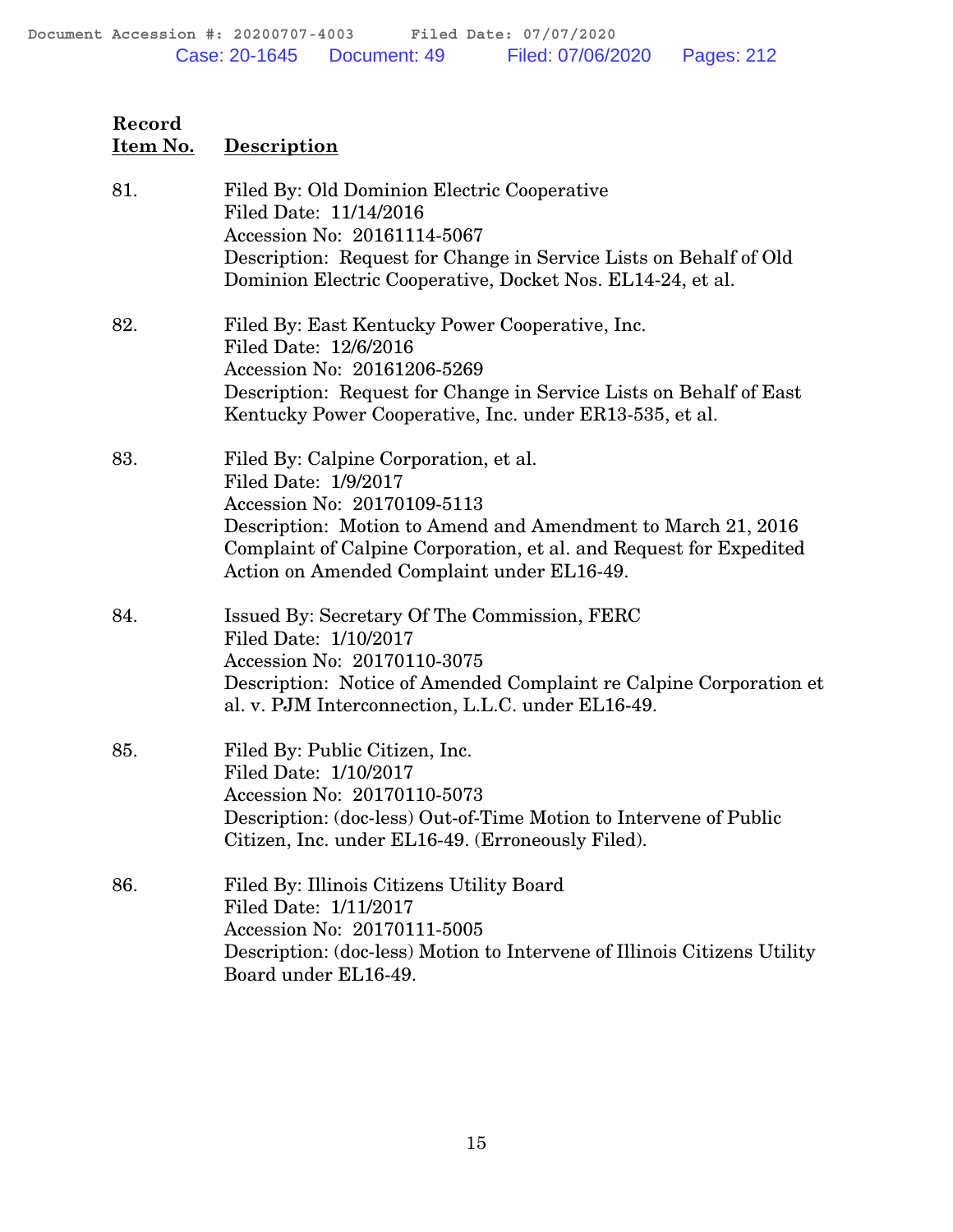| 87. | Filed By: Invenergy Wind Development LLC<br>Filed Date: 1/17/2017<br>Accession No: 20170117-5083<br>Description: (doc-less) Motion to Intervene of Invenergy Wind<br>Development LLC, et al. under EL16-49.                                                                                                                                 |
|-----|---------------------------------------------------------------------------------------------------------------------------------------------------------------------------------------------------------------------------------------------------------------------------------------------------------------------------------------------|
| 88. | Filed By: NextEra Energy Resources, LLC<br>Filed Date: 1/17/2017<br>Accession No: 20170117-5136<br>Description: (doc-less) Out-of-Time Motion to Intervene of NextEra<br>Energy Resources, LLC under EL16-49.                                                                                                                               |
| 89. | Filed By: Illinois Commerce Commission<br>Filed Date: 1/24/2017<br>Accession No: 20170124-5156<br>Description: (doc-less) Notice of Intervention of Illinois Commerce<br>Commission under EL16-49.                                                                                                                                          |
| 90. | Filed By: First Energy Service Company, et al.<br>Filed Date: 1/24/2017<br>Accession No: 20170124-5240<br>Description: Motion of FirstEnergy Service Company, et al. to Dismiss<br>Complaint, to Oppose Acceptance of Motion to Amend Complaint and<br>to Dismiss Amendment to Complaint and Request for Expedited Action<br>under EL16-49. |
| 91. | Filed By: People of the State of Illinois<br>Filed Date: 1/25/2017<br>Accession No: 20170125-5175<br>Description: (doc-less) Motion to Intervene of People of the State of<br>Illinois under EL16-49.                                                                                                                                       |
| 92. | Filed By: Illinois Industrial Energy Consumers<br>Filed Date: 1/26/2017<br>Accession No: 20170126-5054<br>Description: (doc-less) Motion to Intervene of Illinois Industrial Energy<br>Consumers under EL16-49.                                                                                                                             |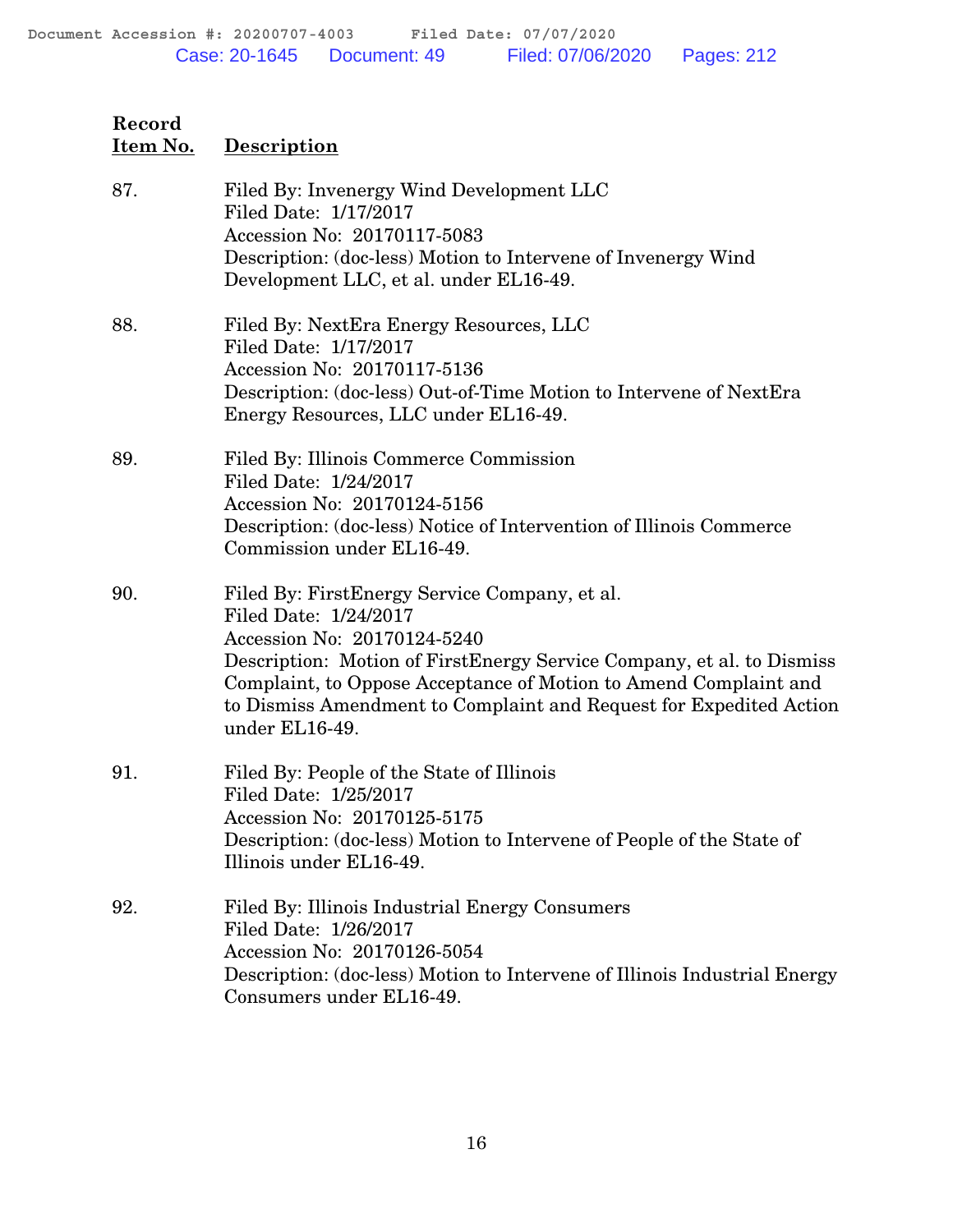| 93. | Filed By: New England Power Pool Participants Committee<br>Filed Date: 1/27/2017<br>Accession No: 20170127-5125<br>Description: (doc-less) Motion to Intervene of New England Power Pool<br>Participants Committee under EL16-49. |
|-----|-----------------------------------------------------------------------------------------------------------------------------------------------------------------------------------------------------------------------------------|
| 94. | Filed By: New England States Committee on Electricity<br>Filed Date: 1/27/2017<br>Accession No: 20170127-5157<br>Description: (doc-less) Motion to Intervene of New England States<br>Committee on Electricity under EL16-49.     |
| 95. | Filed By: Maryland Office of People's Counsel<br>Filed Date: 1/27/2017<br>Accession No: 20170127-5168<br>Description: (doc-less) Motion to Intervene of Maryland Office of<br>People's Counsel under EL16-49.                     |
| 96. | Filed By: Pennsylvania Public Utility Commission<br>Filed Date: 1/30/2017<br>Accession No: 20170130-5076<br>Description: Comments of Pennsylvania Public Utility Commission at<br>EL16-49.                                        |
| 97. | Filed By: New Jersey Board of Public Utilities<br>Filed Date: 1/30/2017<br>Accession No: 20170130-5090<br>Description: (doc-less) Motion to Intervene of the New Jersey Board of<br>Public Utilities under EL16-49.               |
| 98. | Filed By: Michigan Public Service Commission<br>Filed Date: 1/30/2017<br>Accession No: 20170130-5190<br>Description: (doc-less) Motion to Intervene of Michigan Public Service<br>Commission under EL16-49.                       |
| 99. | Filed By: Environmental Defense Fund, et al.<br>Filed Date: 1/30/2017<br>Accession No: 20170130-5227<br>Description: Comment of Environmental Defense Fund, et al. under<br>EL16-49.                                              |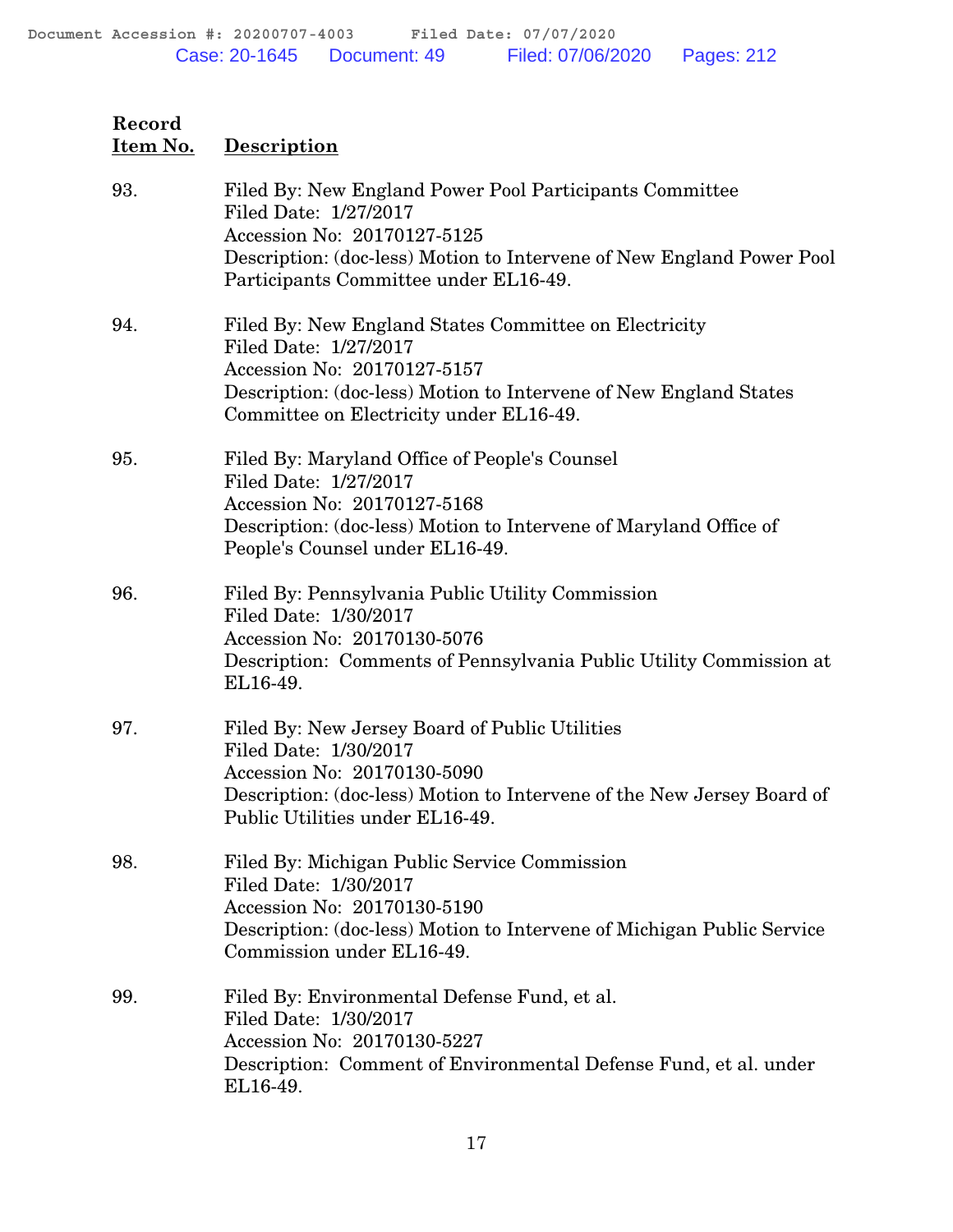| 100. | Filed By: Michigan Agency for Energy<br>Filed Date: 1/30/2017<br>Accession No: 20170130-5287<br>Description: (doc-less) Motion to Intervene of Michigan Agency for<br>Energy under EL16-49.                                                                                                                 |
|------|-------------------------------------------------------------------------------------------------------------------------------------------------------------------------------------------------------------------------------------------------------------------------------------------------------------|
| 101. | Filed By: Nuclear Energy Institute<br>Filed Date: 1/30/2017<br>Accession No: 20170130-5290<br>Description: Motion to Intervene and Comments of the Nuclear<br>Energy Institute under EL16-49.                                                                                                               |
| 102. | Filed By: Exelon Corporation<br>Filed Date: 1/30/2017<br>Accession No: 20170130-5330<br>Description: Protest of Exelon Corporation under EL16-49.                                                                                                                                                           |
| 103. | Filed By: American Public Power Association, et al.<br>Filed Date: 1/30/2017<br>Accession No: 20170130-5345<br>Description: Protest of American Public Power Association, et al.<br>under EL16-49.                                                                                                          |
| 104. | Filed By: PJM Interconnection, L.L.C.<br>Filed Date: 1/30/2017<br>Accession No: 20170130-5353<br>Description: Answer to Amended Complaint of PJM Interconnection,<br>L.L.C. under EL16-49.                                                                                                                  |
| 105. | Filed By: New England Power Pool Participants Committee<br>Filed Date: 1/30/2017<br>Accession No: 20170130-5405<br>Description: Limited Comments of New England Power Pool<br>Participants Committee in response to the January 9, 2017 pleading of<br>the Electric Power Supply Association under EL16-49. |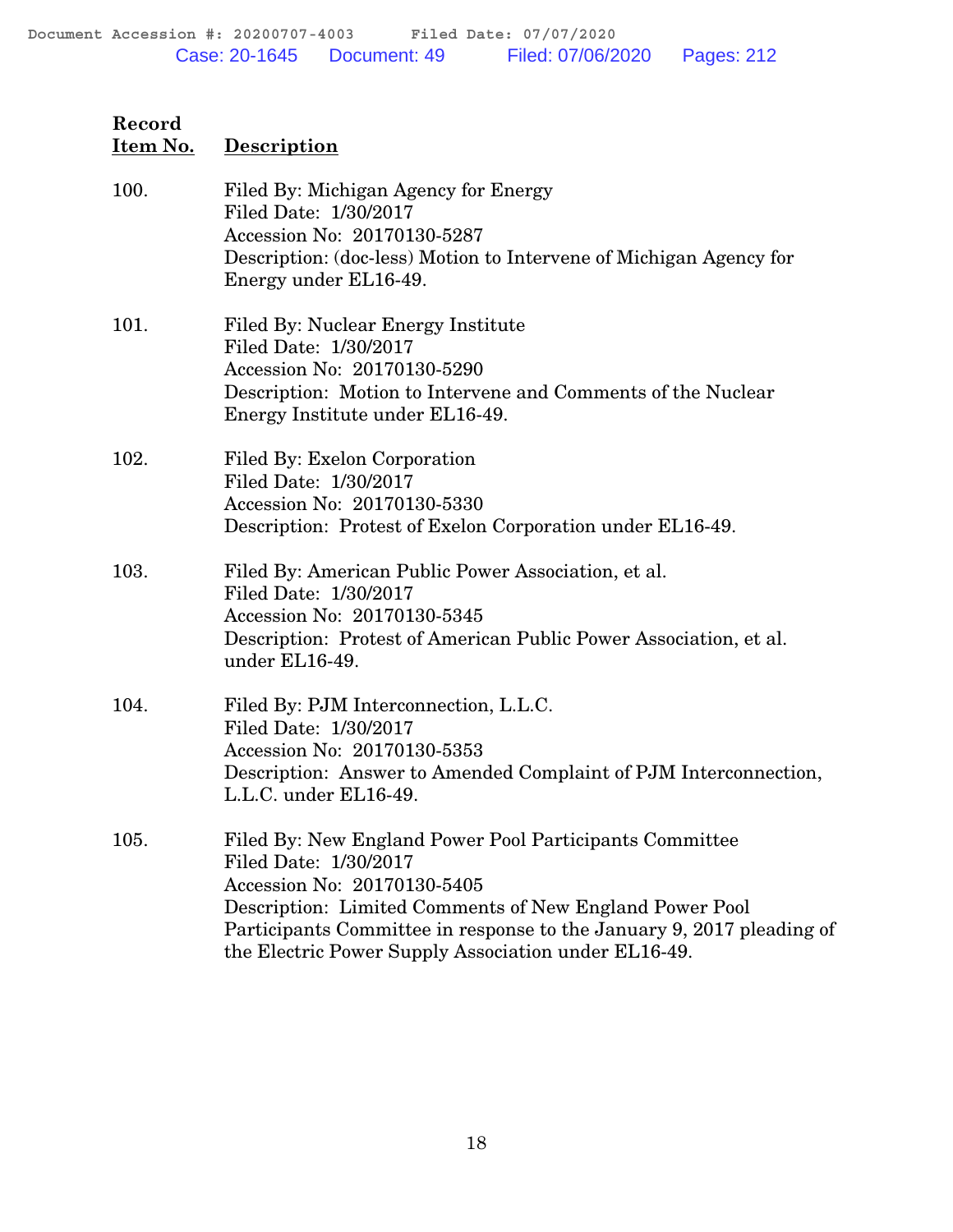| Record<br>Item No. | <b>Description</b>                                                                                                                                                                                                                                                                                                                                        |
|--------------------|-----------------------------------------------------------------------------------------------------------------------------------------------------------------------------------------------------------------------------------------------------------------------------------------------------------------------------------------------------------|
| 106.               | Filed By: Illinois Attorney General's Office<br>Filed Date: 1/30/2017<br>Accession No: 20170130-5406<br>Description: Opposition and Comments of the People of the State of<br>Illinois to Amended Complaint and Support of Motion to Dismiss by<br>Dayton Power & Light Company, et al. under EL16-49.                                                    |
| 107.               | Filed By: First Energy Service Company, The Dayton Power and Light<br>Company, East Kentucky Power Cooperative, Inc.<br>Filed Date: 1/30/2017<br>Accession No: 20170130-5414<br>Description: Protest of FirstEnergy Service Company, et al.<br>addressing January 9, 2017 Motion to Amend and Amendment to the<br>March 21, 2016 Complaint under EL16-49. |
| 108.               | Filed By: Monitoring Analytics, LLC<br>Filed Date: 1/31/2017<br>Accession No: 20170131-5014<br>Description: Answer of the Independent Market Monitor for PJM<br>under EL16-49.                                                                                                                                                                            |
| 109.               | Filed By: Talen Energy Corporation<br>Filed Date: 1/31/2017<br>Accession No: 20170131-5322<br>Description: Request to Amend Service Lists of Talen Energy<br>Corporation under ER16-372, et al.                                                                                                                                                           |
| 110.               | Filed By: Division of Rate Counsel<br>Filed Date: 2/2/2017<br>Accession No: 20170202-5197<br>Description: (doc-less) Out-of-Time Motion to Intervene of Division of<br>Rate Counsel under EL16-49.                                                                                                                                                        |
| 111.               | Filed By: Illinois Commerce Commission<br>Filed Date: 2/3/2017<br>Accession No: 20170203-5140<br>Description: Motion to File Comments Out of Time and Comments Of<br>the Illinois Commerce Commission FERC Docket No. EL16-49.                                                                                                                            |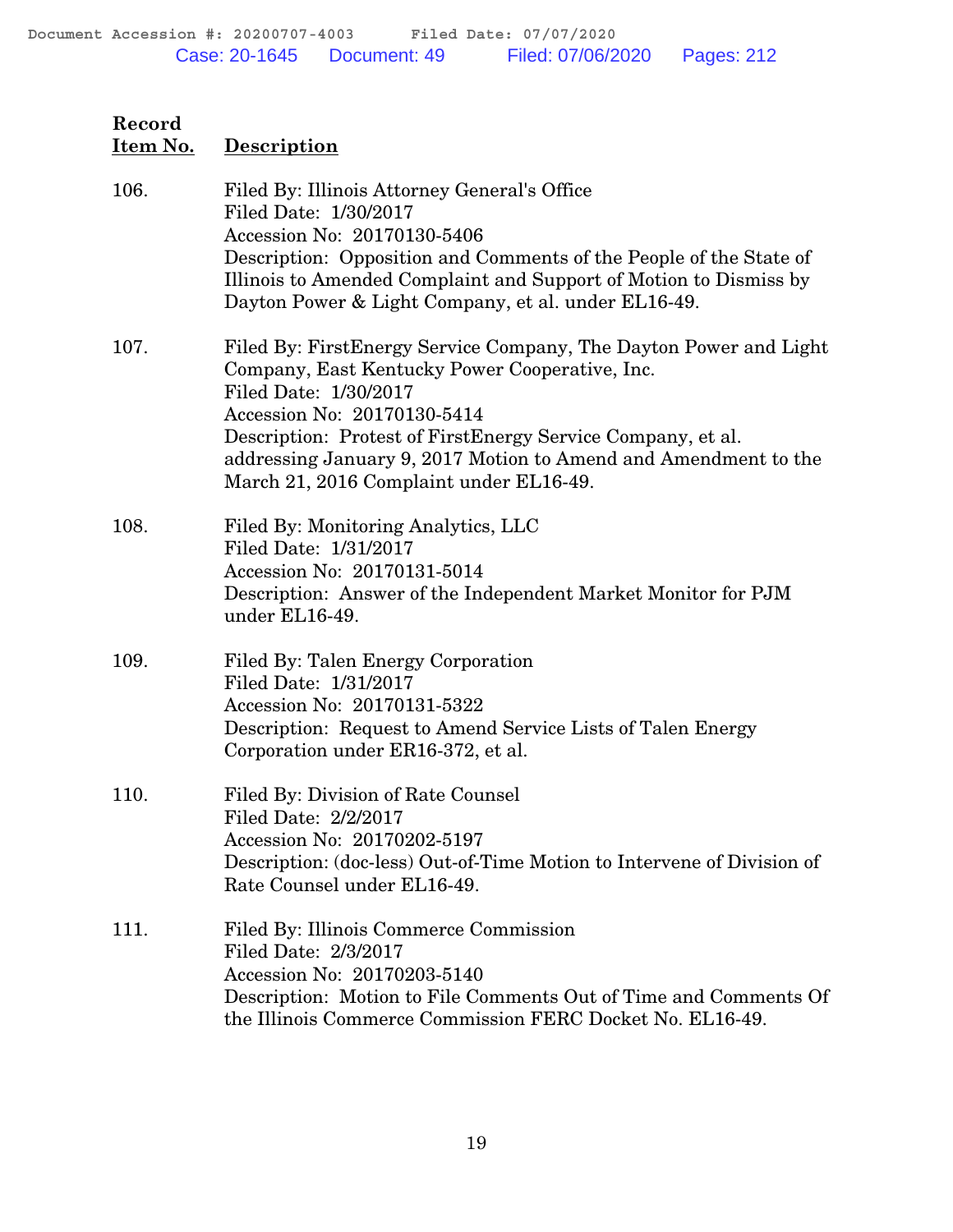| 112. | Filed By: American Wind Energy Association<br>Filed Date: 2/9/2017<br>Accession No: 20170209-5229<br>Description: Motion to Intervene Out-of-Time and Comments of                                                 |
|------|-------------------------------------------------------------------------------------------------------------------------------------------------------------------------------------------------------------------|
| 113. | American Wind Energy Association under EL16-49.<br>Filed By: American Municipal Power, Inc.<br>Filed Date: 2/13/2017                                                                                              |
|      | Accession No: 20170213-5178<br>Description: Request to Update Information of American Municipal<br>Power, Inc. under EL16-109, et al.                                                                             |
| 114. | Filed By: Electric Power Supply Association, et al.<br>Filed Date: 2/14/2017<br>Accession No: 20170214-5192<br>Description: Motion for Leave to Answer and Answer under EL16-49.                                  |
| 115. | Filed By: Exelon Corporation<br>Filed Date: 2/23/2017<br>Accession No: 20170223-5046<br>Description: Motion to submit Reply Comments and Reply Comments<br>of Exelon Corporation under EL16-49.                   |
| 116. | Filed By: EDF Renewable Energy, Inc.<br>Filed Date: 2/24/2017<br>Accession No: 20170224-5010<br>Description: (doc-less) Motion to intervene out of time of EDF<br>Renewable Energy, Inc. under EL16-49.           |
| 117. | Filed By: American Public Power Association<br>Filed Date: 6/13/2017<br>Accession No: 20170613-5103<br>Description: Request to Update Service Lists of American Public<br>Power Association under AD14-14, et al. |
| 118. | Filed By: Illinois Attorney General's Office<br>Filed Date: 8/23/2017<br>Accession No: 20170823-5003<br>Description: Comment of Illinois Attorney General's Office under<br>EL16-49, et al.                       |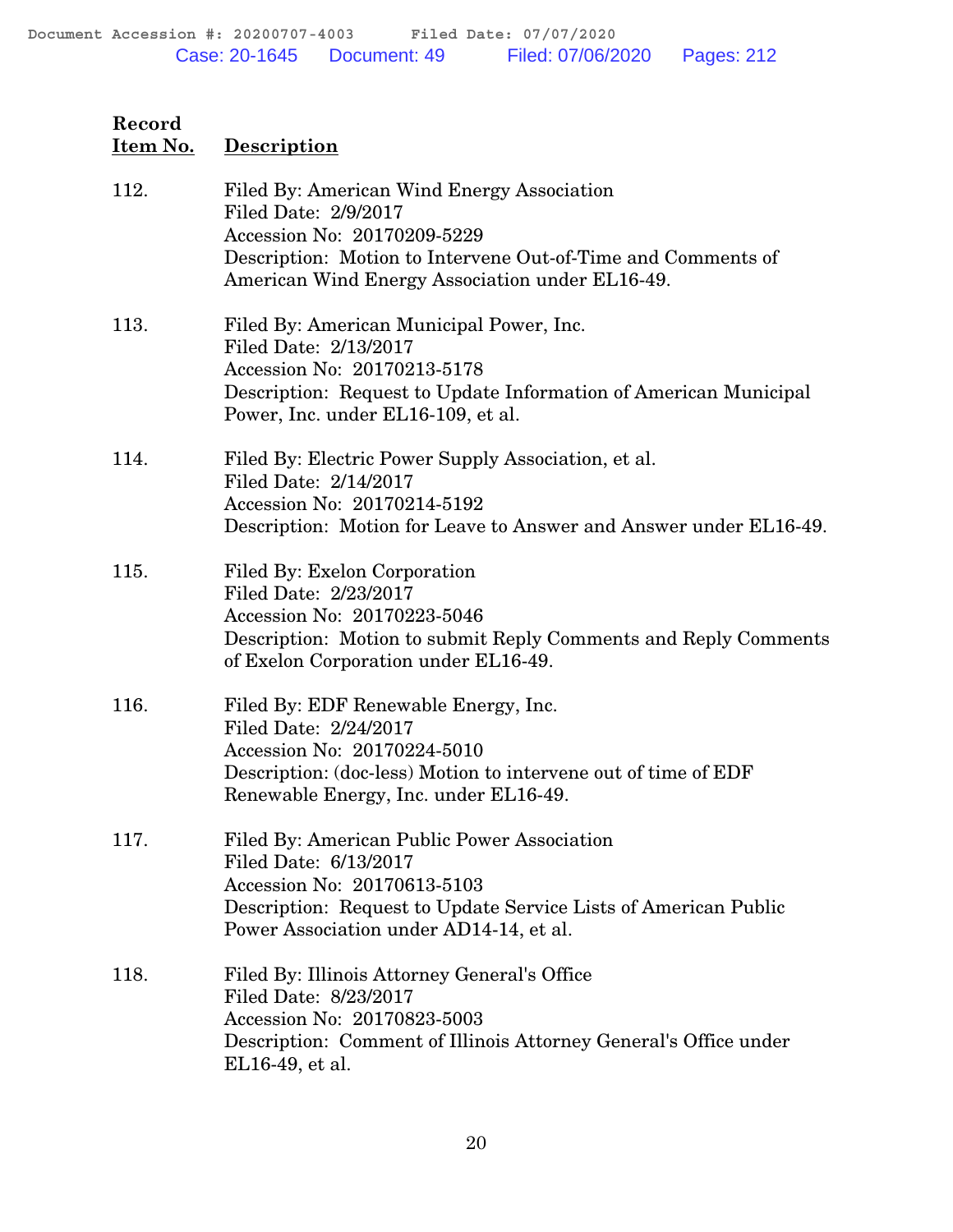**Record**

**Item No. Description**

| 119. | Filed By: Electric Power Supply Association, et al.<br>Filed Date: 8/30/2017<br>Accession No: 20170830-5171<br>Description: Motion to Lodge and Request for Expedited Action on<br>Amended Complaint of Electric Power Supply Association and<br>Indicated Complainants under EL16-49.                                              |
|------|-------------------------------------------------------------------------------------------------------------------------------------------------------------------------------------------------------------------------------------------------------------------------------------------------------------------------------------|
| 120. | Filed By: Exelon Corporation, Jenner & Block<br>Filed Date: 9/14/2017<br>Accession No: 20170914-5086<br>Description: Answer of Exelon Corporation to August 30, 2017 Motion<br>to Lodge and Request for Expedited Action by Electric Power Supply<br>Association under EL16-49.                                                     |
| 121. | Filed By: National Rural Electric Cooperative Association<br>Filed Date: 9/14/2017<br>Accession No: 20170914-5126<br>Description: Answer to Motion to Lodge and Request for Expedited<br>Action on Amended Complaint of the National Rural Electric<br>Cooperative Association under EL16-49.                                       |
| 122. | Filed By: Talen PJM Companies<br>Filed Date: 9/14/2017<br>Accession No: 20170914-5153<br>Description: Answer of the Talen PJM Companies to August 30, 2017<br>Motion to Lodge and Request for Expedited Action by Electric Power<br>Supply Association and Indicated Complainants under EL16-49.                                    |
| 123. | Filed By: Electric Power Supply Association and Indicated<br>Complainants<br>Filed Date: 9/14/2017<br>Accession No: 20170914-5154<br>Description: Answer of the Load Group to August 30, 2017 Motion to<br>Lodge and Request for Expedited Action by Electric Power Supply<br>Association and Indicated Complainants under EL16-49. |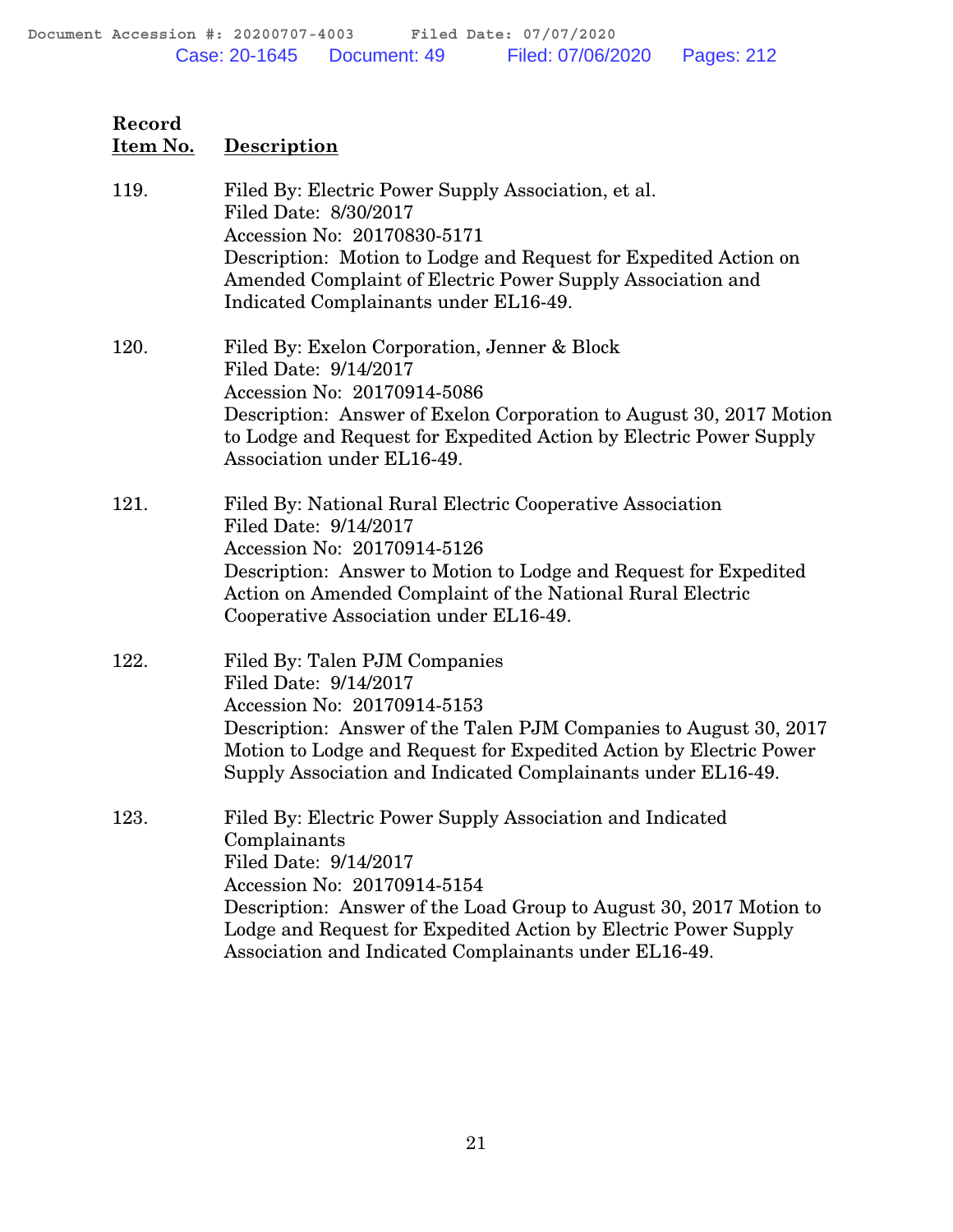| Record<br>Item No. | <b>Description</b>                                                                                                                                                                                                                                                                                            |
|--------------------|---------------------------------------------------------------------------------------------------------------------------------------------------------------------------------------------------------------------------------------------------------------------------------------------------------------|
| 124.               | Filed By: First Energy Service Company<br>Filed Date: 9/14/2017<br>Accession No: 20170914-5155<br>Description: Answer of FirstEnergy Service Company to August 30,<br>2017 Motion to Lodge and Request for Expedited Action by Electric<br>Power Supply Association and Indicated Complainants under EL16-49. |
| 125.               | Filed By: Illinois Commerce Commission<br>Filed Date: 9/27/2017<br>Accession No: 20170927-5089<br>Description: Motion for Leave to Answer Out of Time and Answer of<br>the Illinois Commerce Commission to August 30, 2017 Motion to<br>Lodge, et al. by Electric Power Supply Association under EL16-49.     |
| 126.               | Filed By: Buckeye Power, Inc.<br>Filed Date: 1/31/2018<br>Accession No: 20180131-5095<br>Description: Request to Update Service Lists of Buckeye Power, Inc.<br>under CP15-138, et al.                                                                                                                        |
| 127.               | Filed By: Electric Power Supply Association<br>Filed Date: 3/14/2018<br>Accession No: 20180314-5065<br>Description: Motion to Lodge of the Electric Power Supply Association<br>under EL16-49.                                                                                                                |
| 128.               | Filed By: Illinois Commerce Commission<br>Filed Date: 3/22/2018<br>Accession No: 20180322-5064<br>Description: Answer of the Illinois Commerce Commission to Motion<br>to Lodge under EL16-49.                                                                                                                |
| 129.               | Issued By: Secretary Of The Commission, FERC<br>Filed Date: 4/9/2018<br>Accession No: 20180409-3078<br>Description: Combined Notice of Filings 1, April 9, 2018: This notice<br>contains information concerning multiple filings received by FERC.                                                            |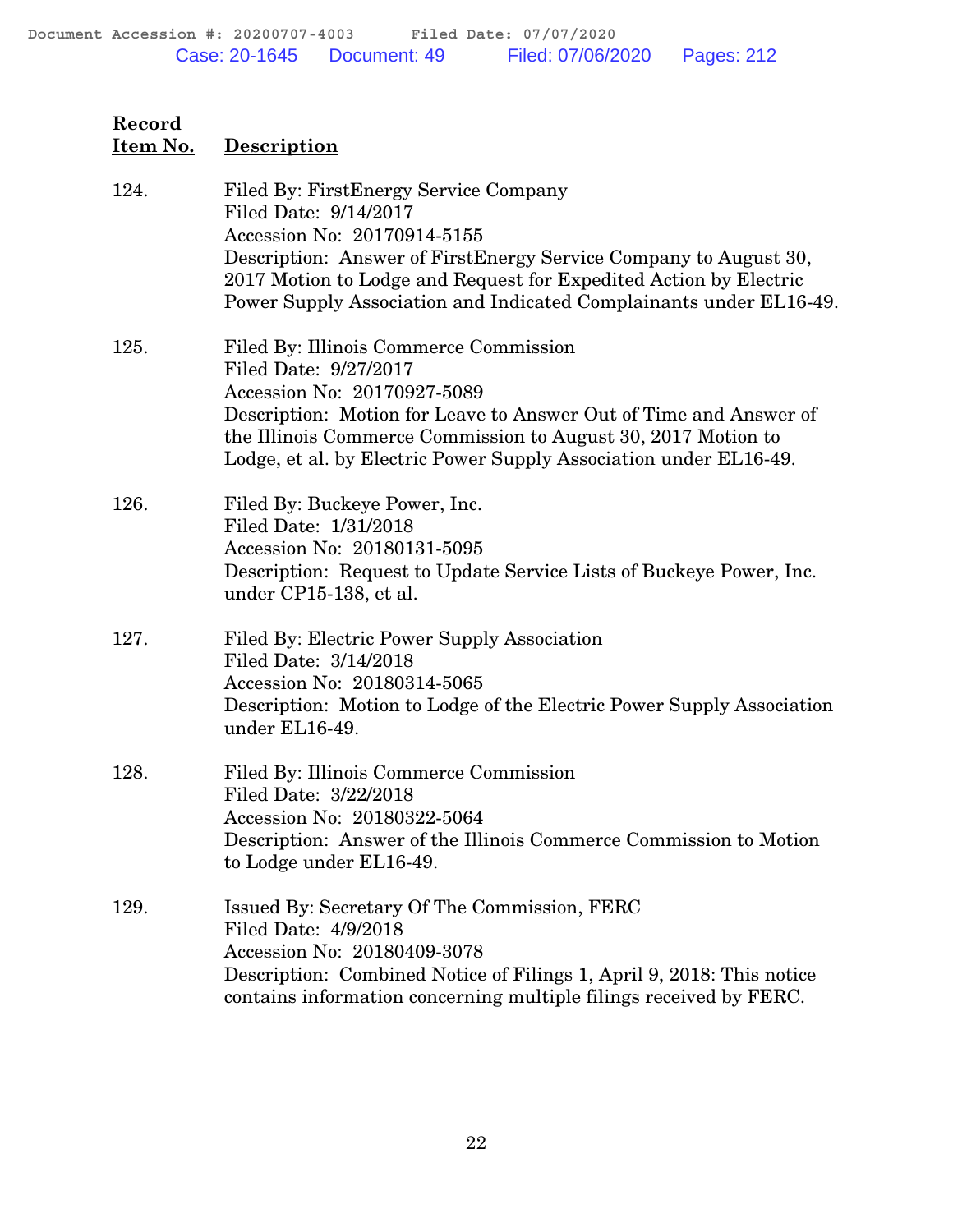| Record<br>Item No. | Description                                                                                                                                                                                                                                                                                                                                   |
|--------------------|-----------------------------------------------------------------------------------------------------------------------------------------------------------------------------------------------------------------------------------------------------------------------------------------------------------------------------------------------|
| 130.               | Filed By: PJM Interconnection, L.L.C.<br>Filed Date: 4/9/2018<br>Accession No: 20180409-5056<br>Description: PJM Interconnection, L.L.C. submits tariff filing per<br>$35.13(a)(2)(iii)$ : Revisions to Address Impacts of State Public Policies on<br>the PJM Capacity Market to be effective 6/30/2018 under ER18-1314.<br>Filing Type: 10. |
| 131.               | Filed By: PJM Industrial Customer Coalition<br>Filed Date: 4/9/2018<br>Accession No: 20180409-5089<br>Description: (doc-less) Motion to Intervene of PJM Industrial Customer<br>Coalition under ER18-1314.                                                                                                                                    |
| 132.               | Filed By: Delaware Division of the Public Advocate<br>Filed Date: 4/9/2018<br>Accession No: 20180409-5117<br>Description: (doc-less) Motion to Intervene of Delaware Division of the<br>Public Advocate under ER18-1314.                                                                                                                      |
| 133.               | Filed By: Monitoring Analytics, LLC<br>Filed Date: 4/9/2018<br>Accession No: 20180409-5127<br>Description: (doc-less) Motion to Intervene of the Independent Market<br>Monitor for PJM under ER18-1314.                                                                                                                                       |
| 134.               | Filed By: West Virginia Consumer Advocate<br>Filed Date: 4/9/2018<br>Accession No: 20180409-5133<br>Description: (doc-less) Motion to Intervene of West Virginia Consumer<br>Advocate under ER18-1314.                                                                                                                                        |
| 135.               | Filed By: Illinois Citizens Utility Board<br>Filed Date: 4/9/2018<br>Accession No: 20180409-5139<br>Description: (doc-less) Motion to Intervene of Illinois Citizens Utility<br>Board under ER18-1314.                                                                                                                                        |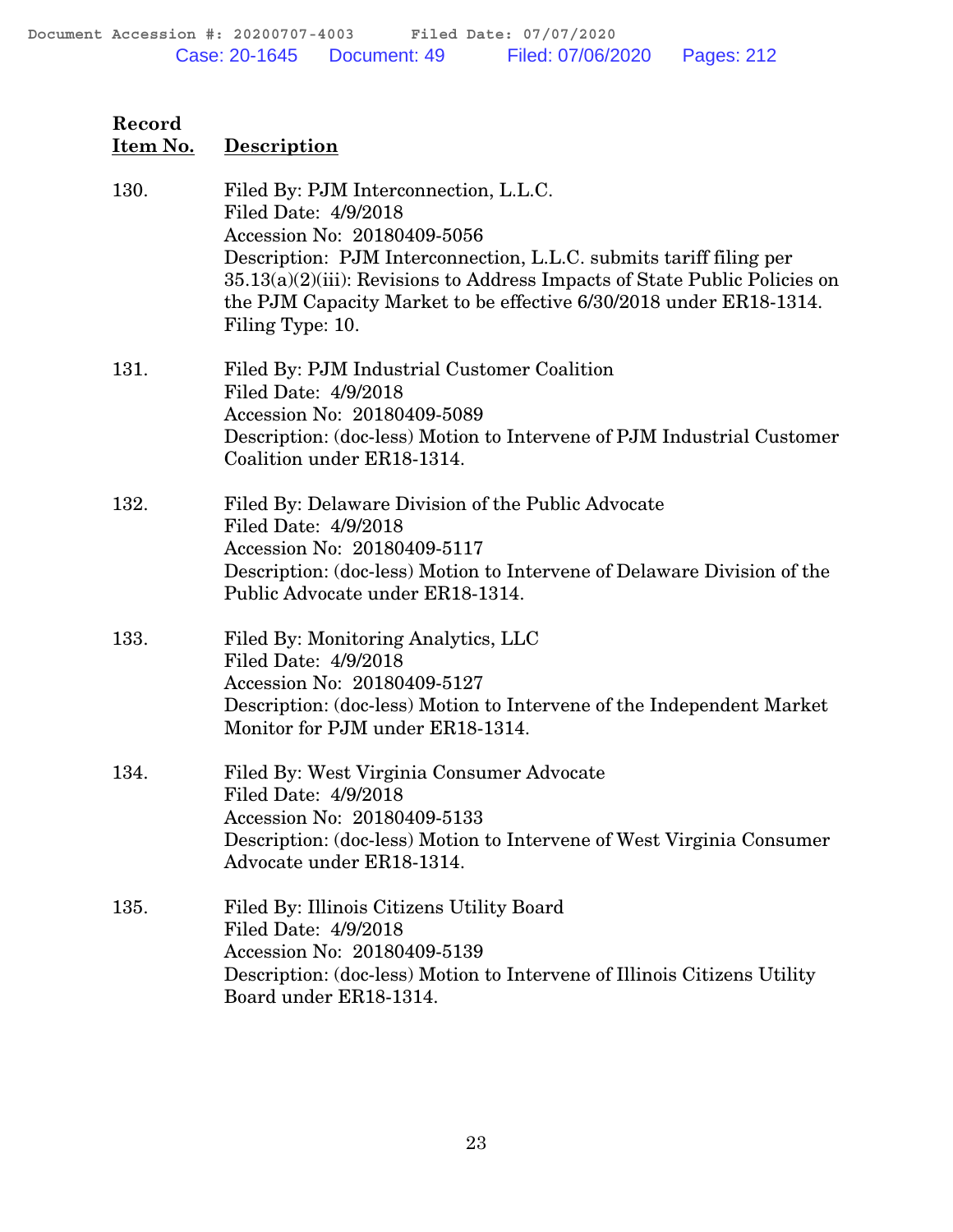| 136. | Filed By: The Dayton Power and Light Company<br>Filed Date: 4/9/2018<br>Accession No: 20180409-5186<br>Description: (doc-less) Motion to Intervene of The Dayton Power and<br>Light Company under ER18-1314.                                                   |
|------|----------------------------------------------------------------------------------------------------------------------------------------------------------------------------------------------------------------------------------------------------------------|
| 137. | Filed By: Rockland Electric Company<br>Filed Date: 4/9/2018<br>Accession No: 20180409-5200<br>Description: (doc-less) Motion to Intervene of Rockland Electric<br>Company under ER18-1314.                                                                     |
| 138. | Filed By: PPL Electric Utilities Corporation<br>Filed Date: 4/9/2018<br>Accession No: 20180409-5204<br>Description: (doc-less) Motion to Intervene of PPL Electric Utilities<br>Corporation under ER18-1314.                                                   |
| 139. | Filed By: LS Power Associates, L.P.<br>Filed Date: 4/9/2018<br>Accession No: 20180409-5210<br>Description: (doc-less) Motion to Intervene of LS Power Associates,<br>L.P. under ER18-1314.                                                                     |
| 140. | Filed By: Natural Resources Defense Council<br>Filed Date: 4/9/2018<br>Accession No: 20180409-5214<br>Description: (doc-less) Motion to Intervene of Natural Resources<br>Defense Council under ER18-1314.                                                     |
| 141. | Filed By: Solar RTO Coalition<br>Filed Date: 4/9/2018<br>Accession No: 20180409-5254<br>Description: (doc-less) Motion to Intervene of the Solar RTO Coalition<br>under ER18-1314.                                                                             |
| 142. | Filed By: Office of the People's Counsel for the District of Columbia<br>Filed Date: 4/9/2018<br>Accession No: 20180409-5264<br>Description: (doc-less) Motion to Intervene of Office of the People's<br>Counsel for the District of Columbia under ER18-1314. |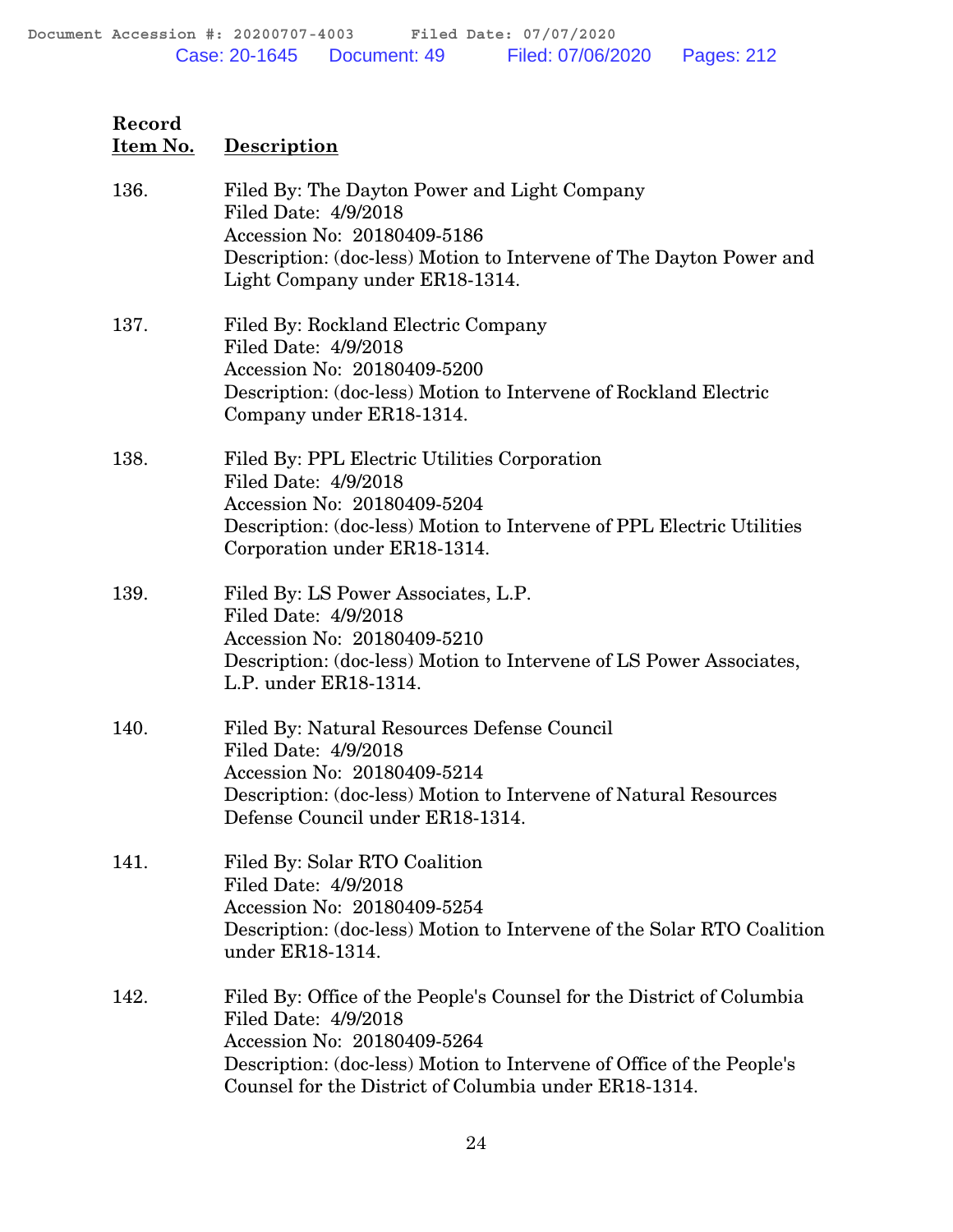| Record<br>Item No. | <b>Description</b>                                                                                                                                                                                                                                                                                                           |
|--------------------|------------------------------------------------------------------------------------------------------------------------------------------------------------------------------------------------------------------------------------------------------------------------------------------------------------------------------|
| 143.               | Filed By: Sierra Club<br>Filed Date: 4/9/2018<br>Accession No: 20180409-5286<br>Description: (doc-less) Motion to Intervene of Sierra Club under ER18-<br>1314.                                                                                                                                                              |
| 144.               | Filed By: Environmental Defense Fund<br>Filed Date: 4/9/2018<br>Accession No: 20180409-5287<br>Description: (doc-less) Motion to Intervene of Environmental Defense<br>Fund under ER18-1314.                                                                                                                                 |
| 145.               | Filed By: Union Of Concerned Scientists<br>Filed Date: 4/9/2018<br>Accession No: 20180409-5288<br>Description: (doc-less) Motion to Intervene of Union Of Concerned<br>Scientists under ER18-1314.                                                                                                                           |
| 146.               | Filed By: Environmental Defense Fund, Sierra Club, Natural<br>Resources Defense Council, Union Of Concerned Scientists<br>Filed Date: 4/9/2018<br>Accession No: 20180409-5300<br>Description: Joint Motion for a thirty (30) day Extension of Time to<br>File Comments of the Public Interest Organizations under ER18-1314. |
| 147.               | Filed By: Office of the People's Counsel for the District of Columbia<br>Filed Date: 4/9/2018<br>Accession No: 20180409-5312<br>Description: Joint Motion for a thirty (30) day Extension of Time to<br>File Reply Comments and Request for Expedited Action of the Joint<br>Capacity Coalition under ER18-1314.             |
| 148.               | Filed By: Public Citizen, Inc.<br>Filed Date: 4/10/2018<br>Accession No: 20180410-5026<br>Description: (doc-less) Motion to Intervene of Public Citizen, Inc. under                                                                                                                                                          |

ER18-1314.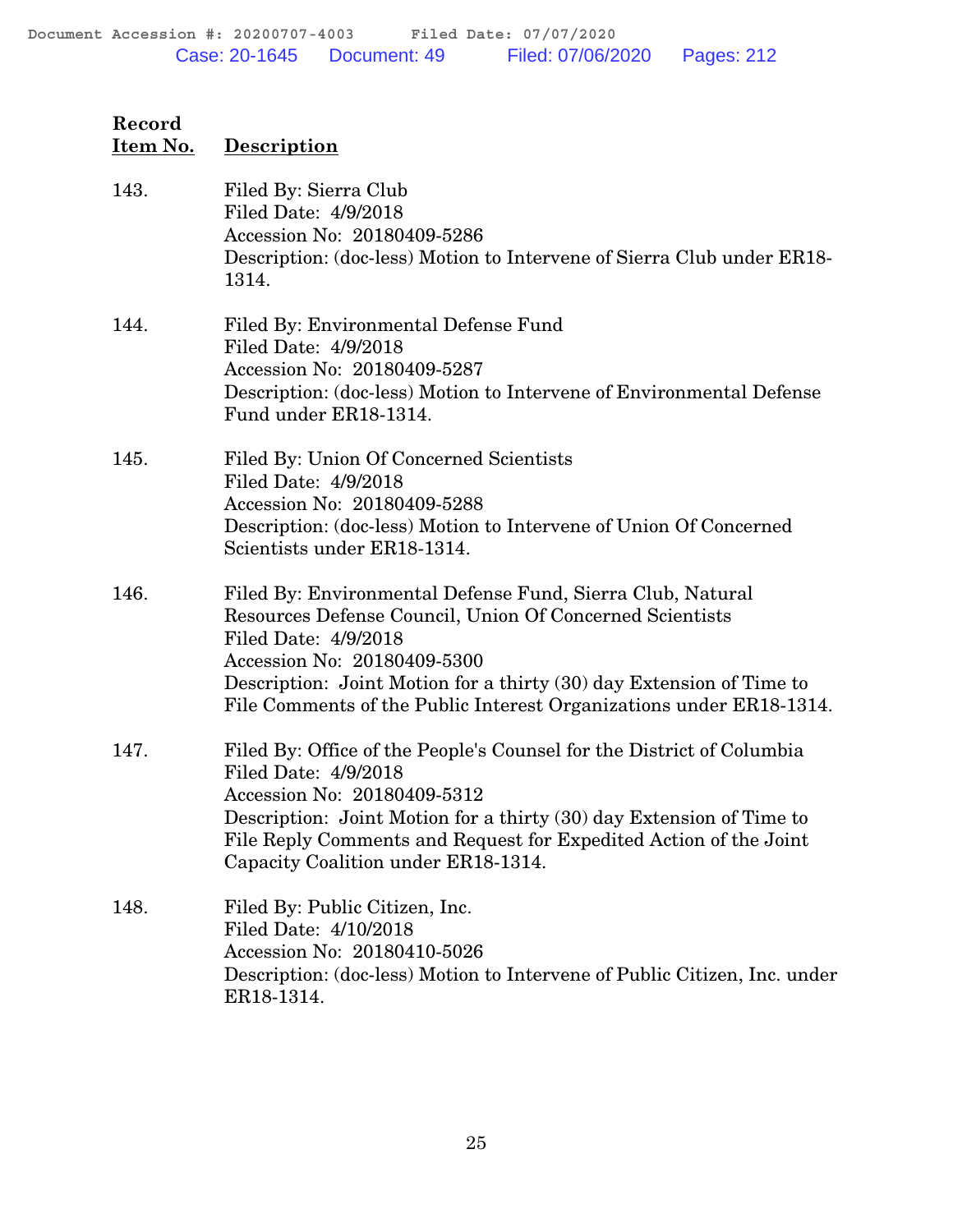| 149. | Filed By: PJM Power Providers Group<br>Filed Date: 4/10/2018<br>Accession No: 20180410-5090<br>Description: (doc-less) Motion to Intervene of PJM Power Providers<br>Group under ER18-1314.                                                |
|------|--------------------------------------------------------------------------------------------------------------------------------------------------------------------------------------------------------------------------------------------|
| 150. | Filed By: EDP Renewables North America LLC<br>Filed Date: 4/10/2018<br>Accession No: 20180410-5166<br>Description: (doc-less) Motion to Intervene of EDP Renewables North<br>America LLC under ER18-1314.                                  |
| 151. | Filed By: Delaware Public Service Commission<br>Filed Date: 4/10/2018<br>Accession No: 20180410-5204<br>Description: (doc-less) Motion to Intervene of Delaware Public Service<br>Commission under ER18-1314.                              |
| 152. | Filed By: Public Utilities Commission of Ohio<br>Filed Date: 4/11/2018<br>Accession No: 20180411-5026<br>Description: (doc-less) Notice of Intervention submitted on behalf of the<br>Public Utilities Commission of Ohio under ER18-1314. |
| 153. | Filed By: Solar RTO Coalition<br>Filed Date: 4/11/2018<br>Accession No: 20180411-5082<br>Description: Comments of the Solar RTO Coalition In Support of<br>Public Interest Organizations' Motion for Extension of Time under<br>ER18-1314. |
| 154. | Filed By: Electric Power Supply Association<br>Filed Date: 4/11/2018<br>Accession No: 20180411-5095<br>Description: (doc-less) Motion to Intervene of Electric Power Supply<br>Association under ER18-1314.                                |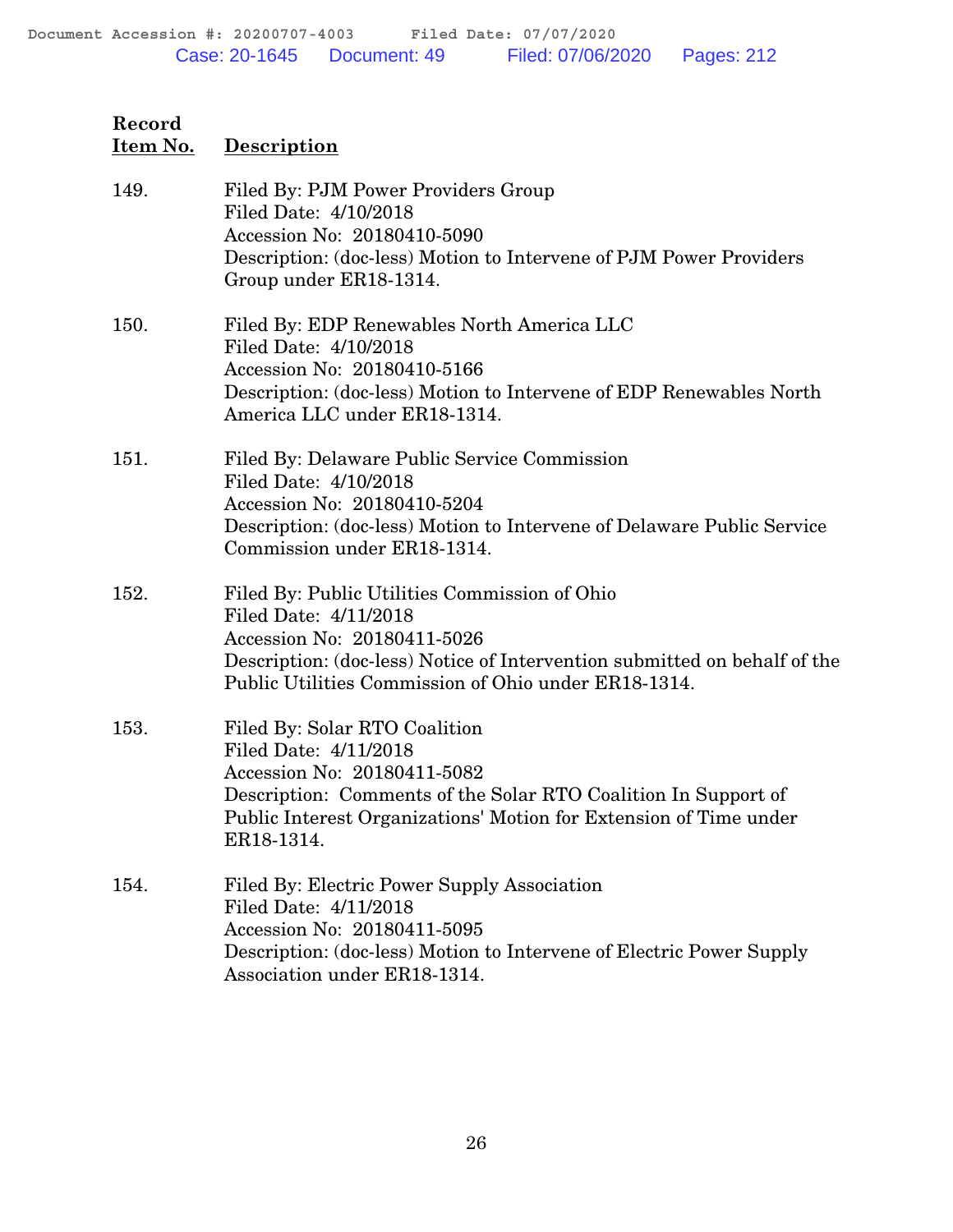**Record**

| Item No. | <b>Description</b>                                                                                                                                                                                                                      |
|----------|-----------------------------------------------------------------------------------------------------------------------------------------------------------------------------------------------------------------------------------------|
| 155.     | Filed By: CPV Power Holdings, LP<br>Filed Date: 4/11/2018<br>Accession No: 20180411-5161<br>Description: (doc-less) Motion to Intervene of CPV Power Holdings, LP<br>under ER18-1314.                                                   |
| 156.     | Filed By: Talen Energy Marketing, LLC, et al.<br>Filed Date: 4/11/2018<br>Accession No: 20180411-5197<br>Description: (doc-less) Motion to Intervene of Talen Energy Marketing,<br>LLC, et al. under ER18-1314.                         |
| 157.     | Filed By: East Kentucky Power Cooperative, Inc.<br>Filed Date: 4/12/2018<br>Accession No: 20180412-5041<br>Description: (doc-less) Motion to Intervene of East Kentucky Power<br>Cooperative, Inc. under ER18-1314.                     |
| 158.     | Filed By: Illinois Commerce Commission<br>Filed Date: 4/12/2018<br>Accession No: 20180412-5085<br>Description: (doc-less) Notice of Intervention of Illinois Commerce<br>Commission under ER18-1314.                                    |
| 159.     | Filed By: Capital Power Corporation<br>Filed Date: 4/12/2018<br>Accession No: 20180412-5128<br>Description: (doc-less) Motion to Intervene of Capital Power<br>Corporation under ER18-1314.                                             |
| 160.     | Filed By: Panda Power Generation Infrastructure Fund, LLC<br>Filed Date: 4/12/2018<br>Accession No: 20180412-5180<br>Description: (doc-less) Motion to Intervene of Panda Power Generation<br>Infrastructure Fund, LLC under ER18-1314. |
| 161.     | Filed By: Exelon Corporation<br>Filed Date: 4/13/2018<br>Accession No: 20180413-5051<br>Description: (doc-less) Motion to Intervene of Exelon Corporation<br>under ER18-1314.                                                           |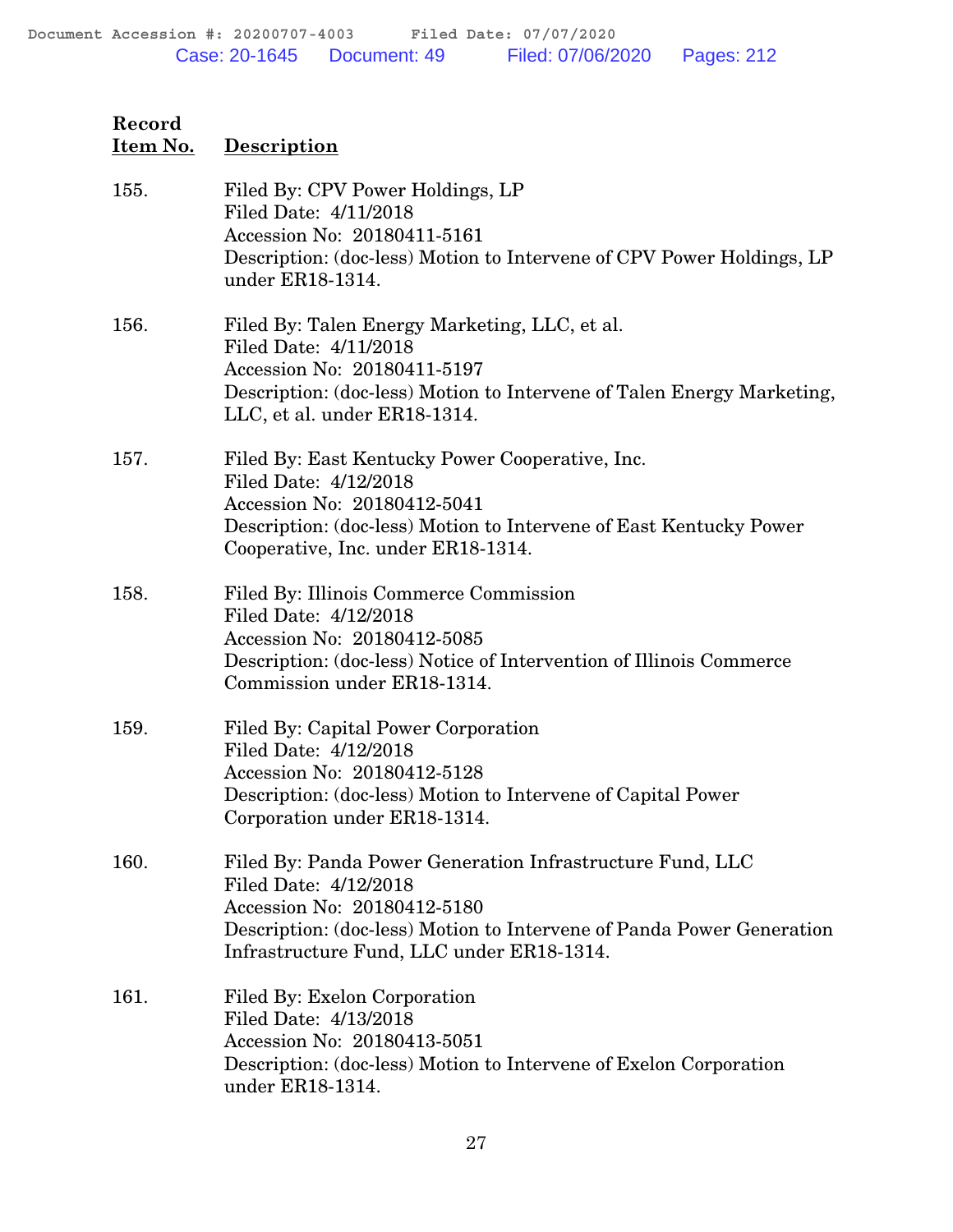| 162. | Filed By: Organization of PJM States, Inc.<br>Filed Date: 4/13/2018<br>Accession No: 20180413-5219<br>Description: (doc-less) Motion to Intervene of Organization of PJM<br>States, Inc. under ER18-1314.                                                                  |
|------|----------------------------------------------------------------------------------------------------------------------------------------------------------------------------------------------------------------------------------------------------------------------------|
| 163. | Filed By: Southern Maryland Electric Cooperative, Inc.<br>Filed Date: 4/13/2018<br>Accession No: 20180413-5263<br>Description: (doc-less) Motion to Intervene of Southern Maryland<br>Electric Cooperative, Inc. under ER18-1314.                                          |
| 164. | Filed By: American Electric Power Service Corporation<br>Filed Date: 4/16/2018<br>Accession No: 20180416-5081<br>Description: (doc-less) Motion to Intervene of American Electric Power<br>Service Corporation under ER18-1314.                                            |
| 165. | Filed By: PJM Interconnection, L.L.C.<br>Filed Date: 4/16/2018<br>Accession No: 20180416-5098<br>Description: PJM Interconnection, L.L.C. submits tariff filing per<br>35.17(b): Amendment to April 9 Filing to be effective 1/4/2019 under<br>ER18-1314 Filing Type: 130. |
| 166. | Filed By: Calpine Corporation<br>Filed Date: 4/16/2018<br>Accession No: 20180416-5189<br>Description: (doc-less) Motion to Intervene of Calpine Corporation<br>under ER18-1314.                                                                                            |
| 167. | Issued By: Secretary Of The Commission, FERC<br>Filed Date: 4/17/2018<br>Accession No: 20180417-3048<br>Description: Combined Notice of Filings #1, April 17, 2018: This notice<br>contains information concerning multiple filings received by FERC.                      |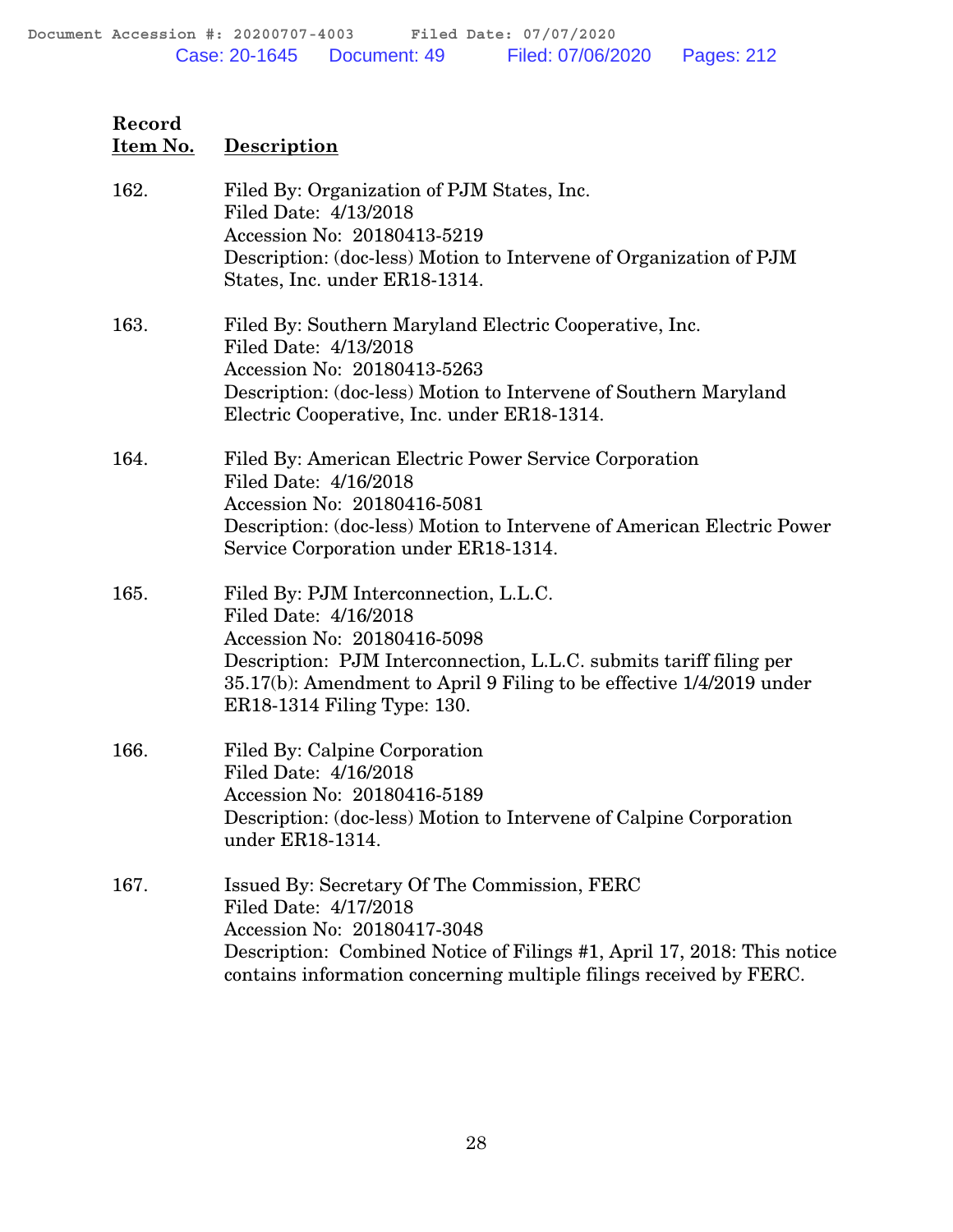| 168. | Issued By: Secretary Of The Commission, FERC<br>Filed Date: 4/17/2018<br>Accession No: 20180417-3057                                            |
|------|-------------------------------------------------------------------------------------------------------------------------------------------------|
|      | Description: Notice of Extension of Time re PJM Interconnection,<br>L.L.C. under ER18-1314.                                                     |
| 169. | Filed By: Pennsylvania Public Utility Commission<br>Filed Date: 4/17/2018                                                                       |
|      | Accession No: 20180417-5157<br>Description: (doc-less) Motion to Intervene of Pennsylvania Public<br>Utility Commission under ER18-1314, et al. |
| 170. | Filed By: Old Dominion Electric Cooperative<br>Filed Date: 4/18/2018<br>Accession No: 20180418-5102                                             |
|      | Description: (doc-less) Motion to Intervene of Old Dominion Electric<br>Cooperative under ER18-1314, et al.                                     |
| 171. | Filed By: NRG Power Marketing LLC, GenOn Energy Management,<br><b>LLC</b><br>Filed Date: 4/18/2018                                              |
|      | Accession No: 20180418-5126                                                                                                                     |
|      | Description: (doc-less) Motion to Intervene of NRG Power Marketing<br>LLC and GenOn Energy Management, LLC under ER18-1314, et al.              |
| 172. | Filed By: Public Service Commission of West Virginia<br>Filed Date: 4/18/2018                                                                   |
|      | Accession No: 20180418-5188<br>Description: Motion to Intervene of Public Service Commission of West<br>Virginia under ER18-1314.               |
| 173. | Filed By: Maryland Public Service Commission<br>Filed Date: 4/18/2018                                                                           |
|      | Accession No: 20180418-5199                                                                                                                     |
|      | Description: (doc-less) Motion to Intervene of Maryland Public Service<br>Commission under ER18-1314, et al.                                    |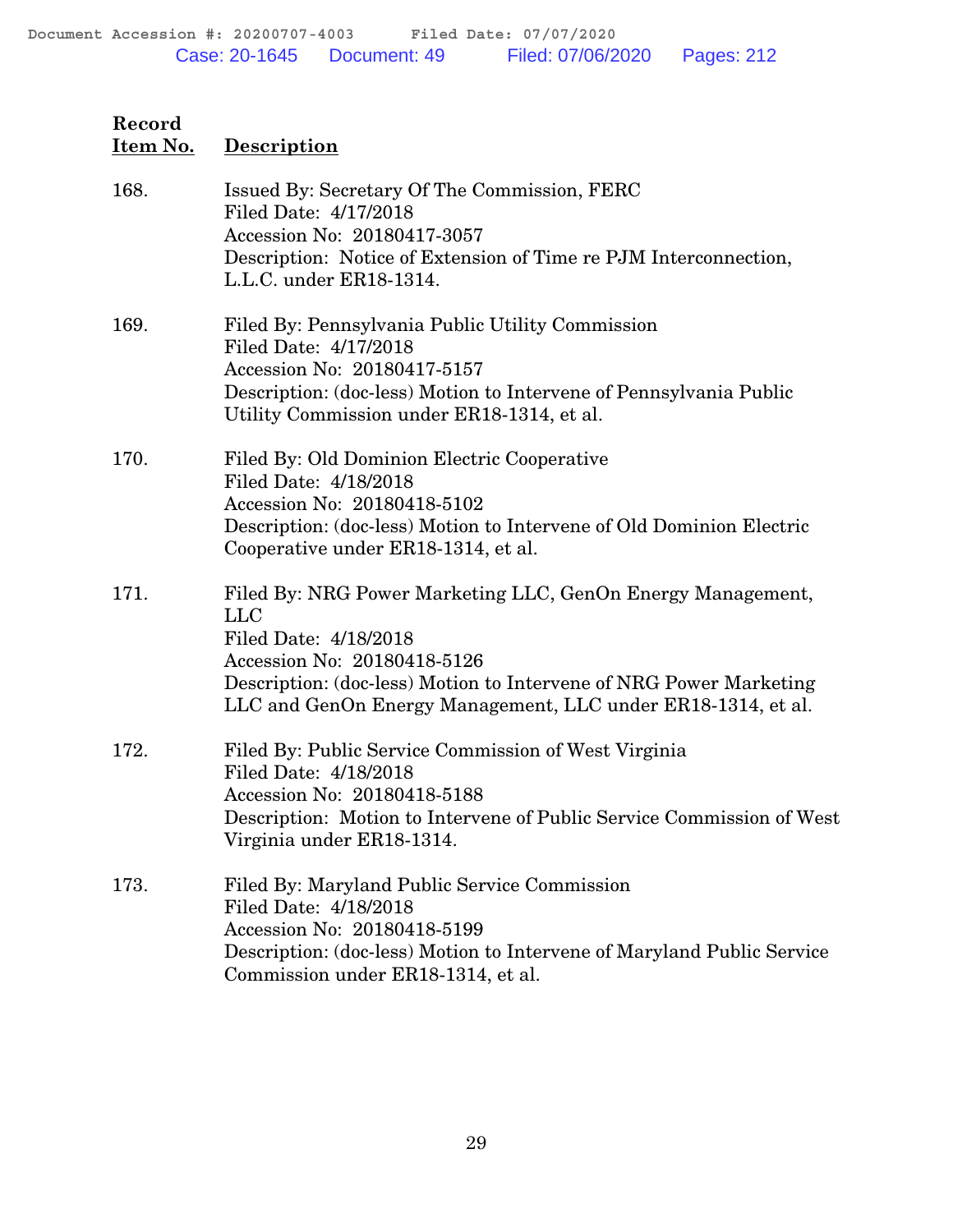| 174. | Filed By: Illinois Attorney General's Office<br>Filed Date: 4/19/2018<br>Accession No: 20180419-5136<br>Description: (doc-less) Motion to Intervene of Illinois Attorney<br>General's Office under ER18-1314.       |
|------|---------------------------------------------------------------------------------------------------------------------------------------------------------------------------------------------------------------------|
| 175. | Filed By: Affirmed Energy LLC<br>Filed Date: 4/19/2018<br>Accession No: 20180419-5221<br>Description: (doc-less) Motion to Intervene of Affirmed Energy LLC<br>under ER18-1314.                                     |
| 176. | Filed By: Ameren Services Company<br>Filed Date: 4/19/2018<br>Accession No: 20180419-5279<br>Description: (doc-less) Motion to Intervene of Ameren Services<br>Company under ER18-1314.                             |
| 177. | Filed By: Wabash Valley Power Association, Inc.<br>Filed Date: 4/20/2018<br>Accession No: 20180420-5158<br>Description: (doc-less) Motion to Intervene of Wabash Valley Power<br>Association, Inc. under ER18-1314. |
| 178. | Filed By: Buckeye Power, Inc.<br>Filed Date: 4/20/2018<br>Accession No: 20180420-5182<br>Description: (doc-less) Motion to Intervene of Buckeye Power, Inc.<br>under ER18-1314, et al.                              |
| 179. | Filed By: New Jersey Board of Public Utilities<br>Filed Date: 4/24/2018<br>Accession No: 20180424-5108<br>Description: (doc-less) Motion to Intervene of New Jersey Board of<br>Public Utilities under ER18-1314.   |
| 180. | Filed By: Starwood Energy Group Global, L.L.C.<br>Filed Date: 4/24/2018<br>Accession No: 20180424-5188<br>Description: (doc-less) Motion to Intervene of Starwood Energy Group<br>Global, L.L.C. under ER18-1314.   |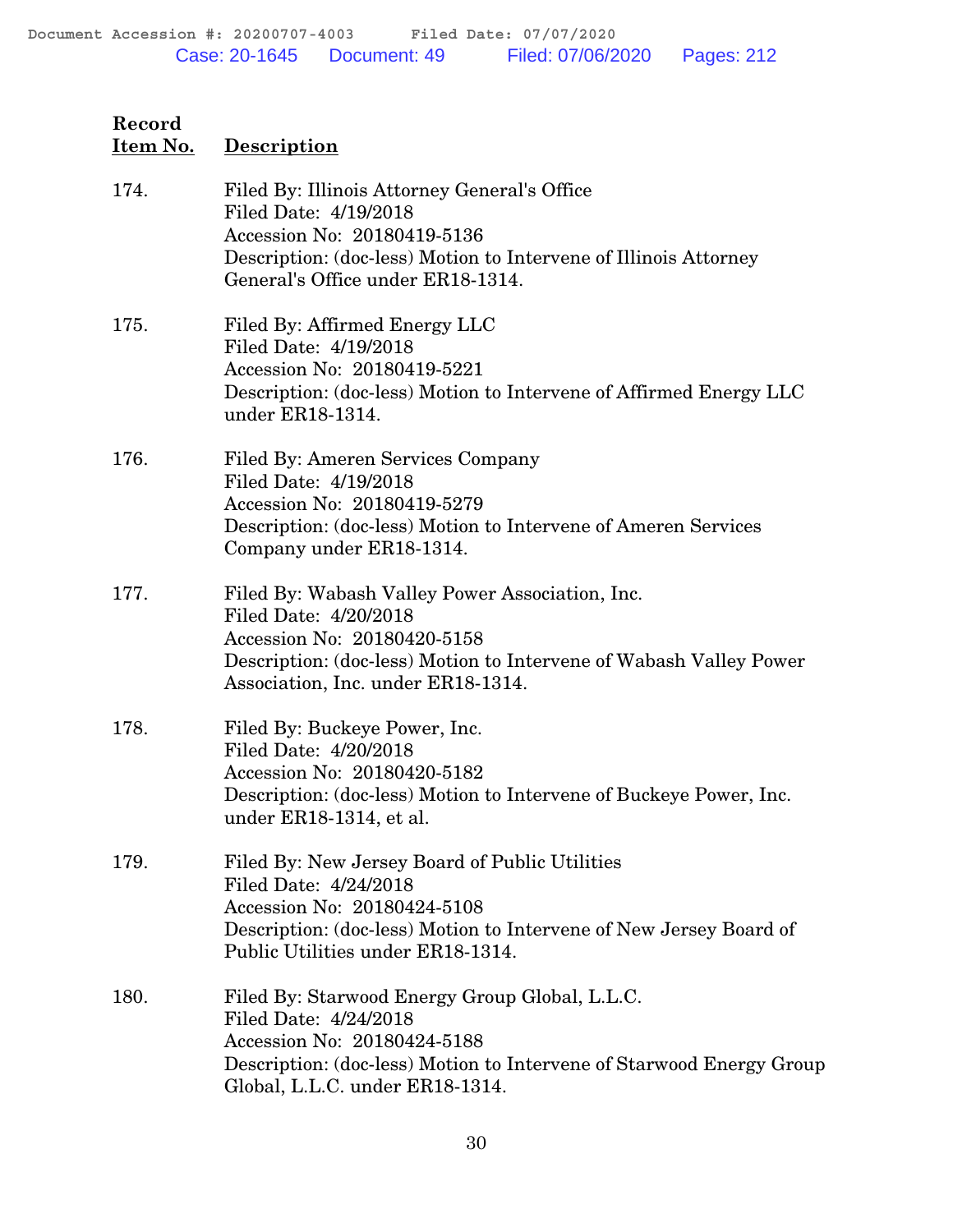| 181. | Filed By: Institute for Policy Integrity, New York University School<br>of Law<br>Filed Date: 4/25/2018<br>Accession No: 20180425-5015<br>Description: (doc-less) Motion to Intervene of Institute for Policy<br>Integrity, New York University School of Law under ER18-1314.           |
|------|------------------------------------------------------------------------------------------------------------------------------------------------------------------------------------------------------------------------------------------------------------------------------------------|
| 182. | Filed By: American Municipal Power, Inc.<br>Filed Date: 4/30/2018<br>Accession No: 20180430-5129<br>Description: (doc-less) Motion to Intervene of American Municipal<br>Power, Inc. under ER18-1314.                                                                                    |
| 183. | Filed By: Division of Rate Counsel<br>Filed Date: 4/30/2018<br>Accession No: 20180430-5209<br>Description: (doc-less) Motion to Intervene of Division of Rate Counsel<br>under ER18-1314.                                                                                                |
| 184. | Filed By: Dominion Energy Services, Inc.<br>Filed Date: 4/30/2018<br>Accession No: 20180430-5291<br>Description: (doc-less) Motion to Intervene of Dominion Energy<br>Services, Inc. on behalf of Virginia Electric and Power Company d/b/a<br>Dominion Energy Virginia under ER18-1314. |
| 185. | Filed By: Illinois Municipal Electric Agency<br>Filed Date: 4/30/2018<br>Accession No: 20180430-5334<br>Description: (doc-less) Motion to Intervene of Illinois Municipal<br>Electric Agency under ER18-1314, et al.                                                                     |
| 186. | Filed By: Duke Energy Corporation<br>Filed Date: 4/30/2018<br>Accession No: 20180430-5412<br>Description: Motion to Intervene of Duke Energy Corporation under<br>ER18-1314.                                                                                                             |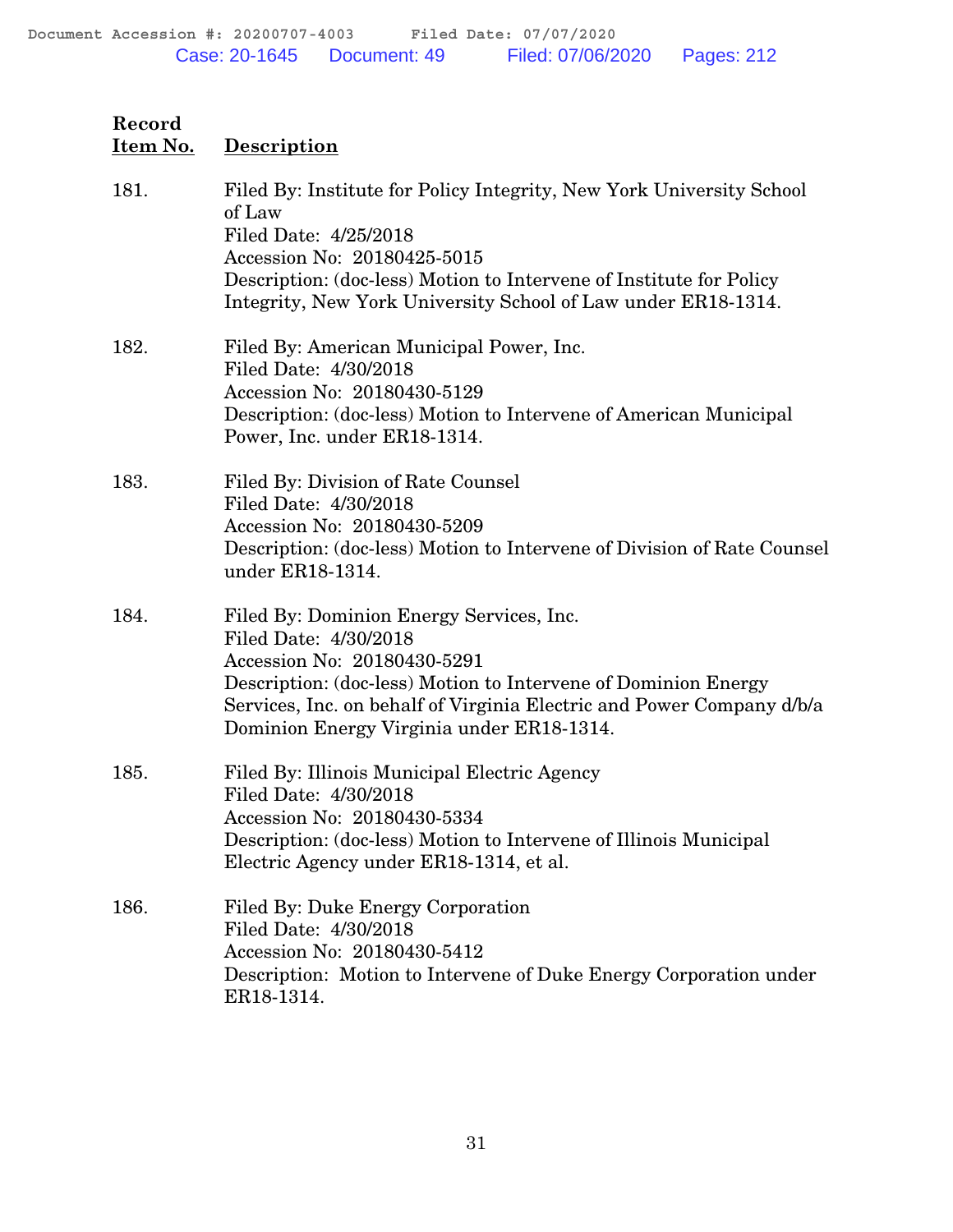| 187. | Filed By: Sustainable FERC Project, et al.<br>Filed Date: 5/1/2018<br>Accession No: 20180501-5024<br>Description: (doc-less) Motion to Intervene of Sustainable FERC<br>Project, et al. under ER18-1314.                                          |
|------|---------------------------------------------------------------------------------------------------------------------------------------------------------------------------------------------------------------------------------------------------|
| 188. | Filed By: Enerwise Global Technologies, Inc.<br>Filed Date: 5/1/2018<br>Accession No: 20180501-5123<br>Description: (doc-less) Motion to Intervene of Enerwise Global<br>Technologies, Inc. under ER18-1314.                                      |
| 189. | Filed By: EDF Renewables, Inc.<br>Filed Date: 5/1/2018<br>Accession No: 20180501-5271<br>Description: (doc-less) Motion to Intervene of EDF Renewables, Inc.<br>under ER18-1314, et. al.                                                          |
| 190. | Filed By: National Rural Electric Cooperative Association<br>Filed Date: 5/2/2018<br>Accession No: 20180502-5002<br>Description: (doc-less) Motion to Intervene of the National Rural<br>Electric Cooperative Association under ER18-1314, et al. |
| 191. | Filed By: First Energy Service Company<br>Filed Date: 5/3/2018<br>Accession No: 20180503-5084<br>Description: (doc-less) Motion to Intervene of First Energy Service<br>Company under ER18-1314.                                                  |
| 192. | Filed By: Northern Virginia Electric Cooperative<br>Filed Date: 5/3/2018<br>Accession No: 20180503-5109<br>Description: (doc-less) Motion to Intervene of Northern Virginia<br>Electric Cooperative under ER18-1314.                              |
| 193. | Filed By: Rockland Capital<br>Filed Date: 5/4/2018<br>Accession No: 20180504-5078<br>Description: (doc-less) Motion to Intervene of Rockland Capital under<br>ER18-1314, et al.                                                                   |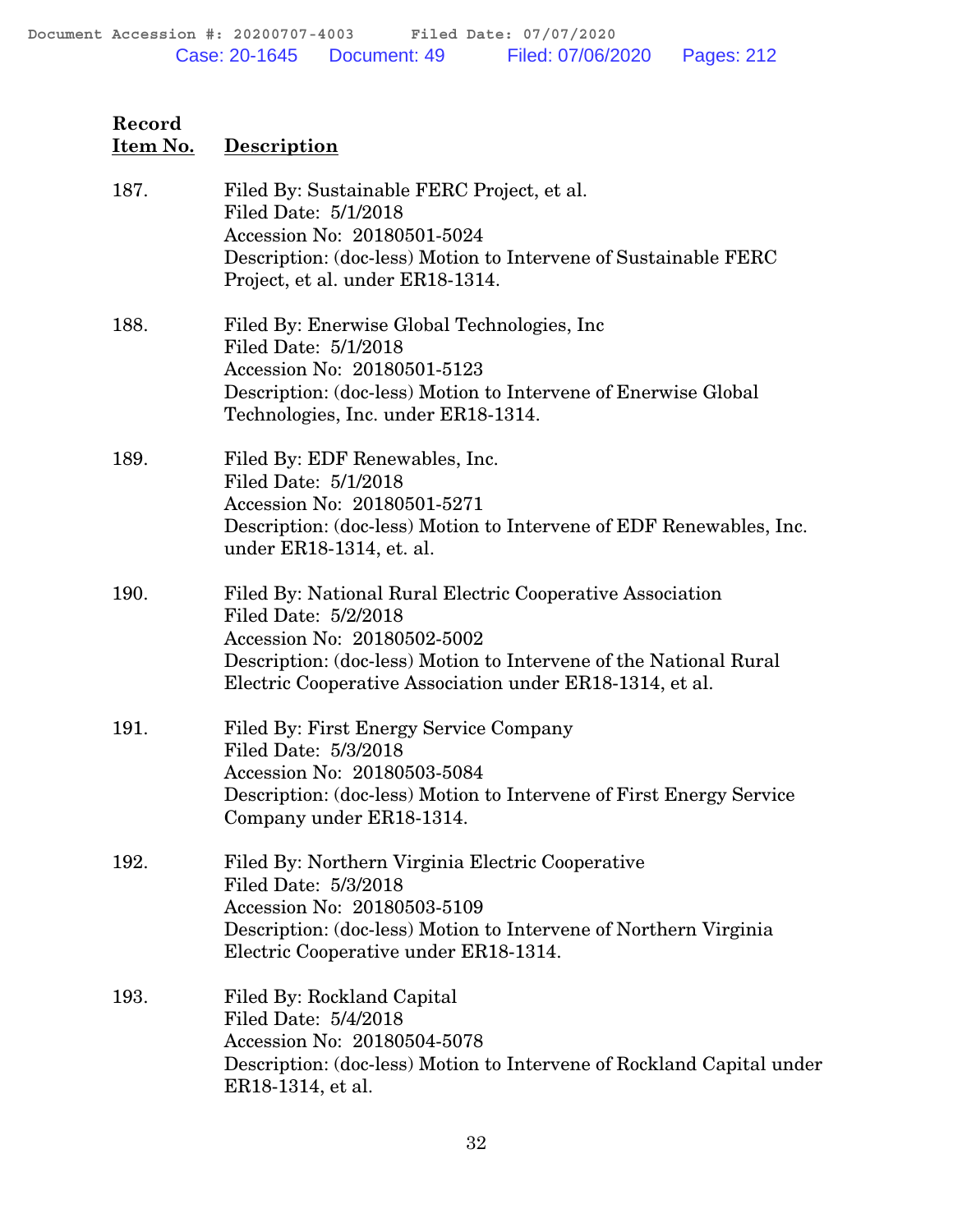| 194. | Filed By: American Petroleum Institute<br>Filed Date: 5/4/2018<br>Accession No: 20180504-5121<br>Description: (doc-less) Motion to Intervene of American Petroleum<br>Institute under ER18-1314.            |
|------|-------------------------------------------------------------------------------------------------------------------------------------------------------------------------------------------------------------|
| 195. | Filed By: Union Of Concerned Scientists<br>Filed Date: 5/4/2018<br>Accession No: 20180504-5131<br>Description: (doc-less) Motion to Intervene of Union Of Concerned<br>Scientists under ER18-1314, et al.   |
| 196. | Filed By: Deepwater Wind, LLC<br>Filed Date: 5/4/2018<br>Accession No: 20180504-5139<br>Description: (doc-less) Motion to Intervene of Deepwater Wind, LLC<br>under ER18-1314, et al.                       |
| 197. | Filed By: Natural Gas Supply Association<br>Filed Date: 5/4/2018<br>Accession No: 20180504-5162<br>Description: (doc-less) Motion to Intervene of Natural Gas Supply<br>Association under ER18-1314, et al. |
| 198. | Filed By: Nuclear Energy Institute<br>Filed Date: 5/4/2018<br>Accession No: 20180504-5194<br>Description: (doc-less) Motion to Intervene of Nuclear Energy Institute<br>under ER18-1314, et al.             |
| 199. | Filed By: Direct Energy, et al.<br>Filed Date: 5/7/2018<br>Accession No: 20180507-5054<br>Description: (doc-less) Motion to Intervene of Direct Energy, et al.<br>under ER18-1314, et al.                   |
| 200. | Filed By: Kentucky Attorney General<br>Filed Date: 5/7/2018<br>Accession No: 20180507-5069<br>Description: (doc-less) Motion to Intervene of Kentucky Attorney<br>General under ER18-1314.                  |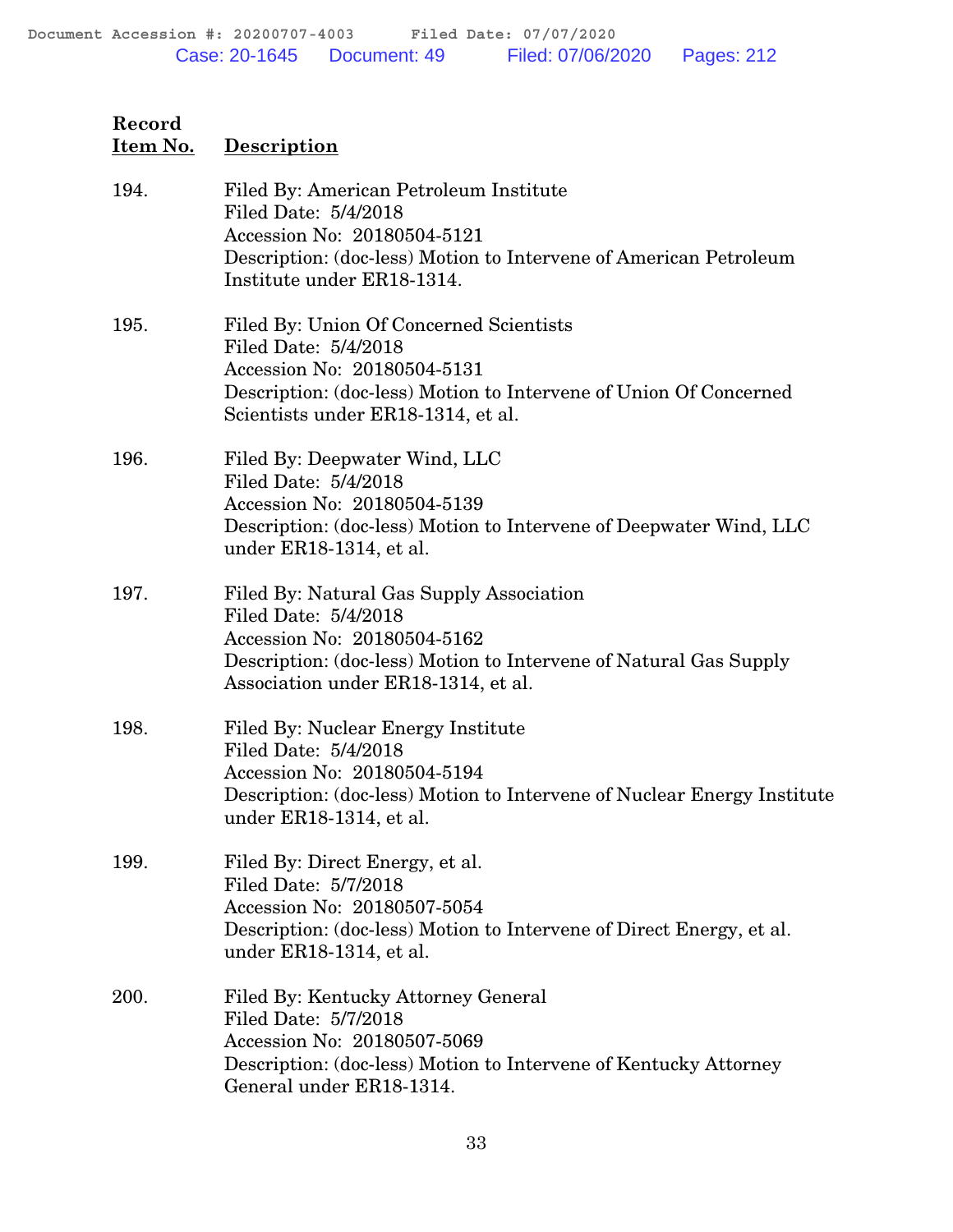| 201. | Filed By: Pennsylvania Public Utility Commission<br>Filed Date: 5/7/2018<br>Accession No: 20180507-5070<br>Description: Comments of Pennsylvania Public Utility Commission<br>under ER18-1314, et al.                            |
|------|----------------------------------------------------------------------------------------------------------------------------------------------------------------------------------------------------------------------------------|
| 202. | Filed By: Advanced Energy Economy<br>Filed Date: 5/7/2018<br>Accession No: 20180507-5073<br>Description: (doc-less) Motion to Intervene of Advanced Energy<br>Economy under ER18-1314, et al.                                    |
| 203. | Filed By: Maryland Office of People's Counsel<br>Filed Date: 5/7/2018<br>Accession No: 20180507-5085<br>Description: (doc-less) Motion to Intervene of Maryland Office of<br>People's Counsel under ER18-1314.                   |
| 204. | Filed By: North Carolina Electric Membership Corporation<br>Filed Date: 5/7/2018<br>Accession No: 20180507-5092<br>Description: Motion to Intervene of North Carolina Electric<br>Membership Corporation under ER18-1314, et al. |
| 205. | Filed By: Illinois Municipal Electric Agency<br>Filed Date: 5/7/2018<br>Accession No: 20180507-5104<br>Description: Comments of Illinois Municipal Electric Agency under<br>ER18-1314.                                           |
| 206. | Filed By: Nelson Mullins Riley & Scarborough, LLP<br>Filed Date: 5/7/2018<br>Accession No: 20180507-5108<br>Description: Protest of the Solar RTO Coalition under ER18-1314.                                                     |
| 207. | Filed By: Advanced Energy Management Alliance<br>Filed Date: 5/7/2018<br>Accession No: 20180507-5117<br>Description: (doc-less) Motion to Intervene of Advanced Energy<br>Management Alliance under ER18-1314, et al.            |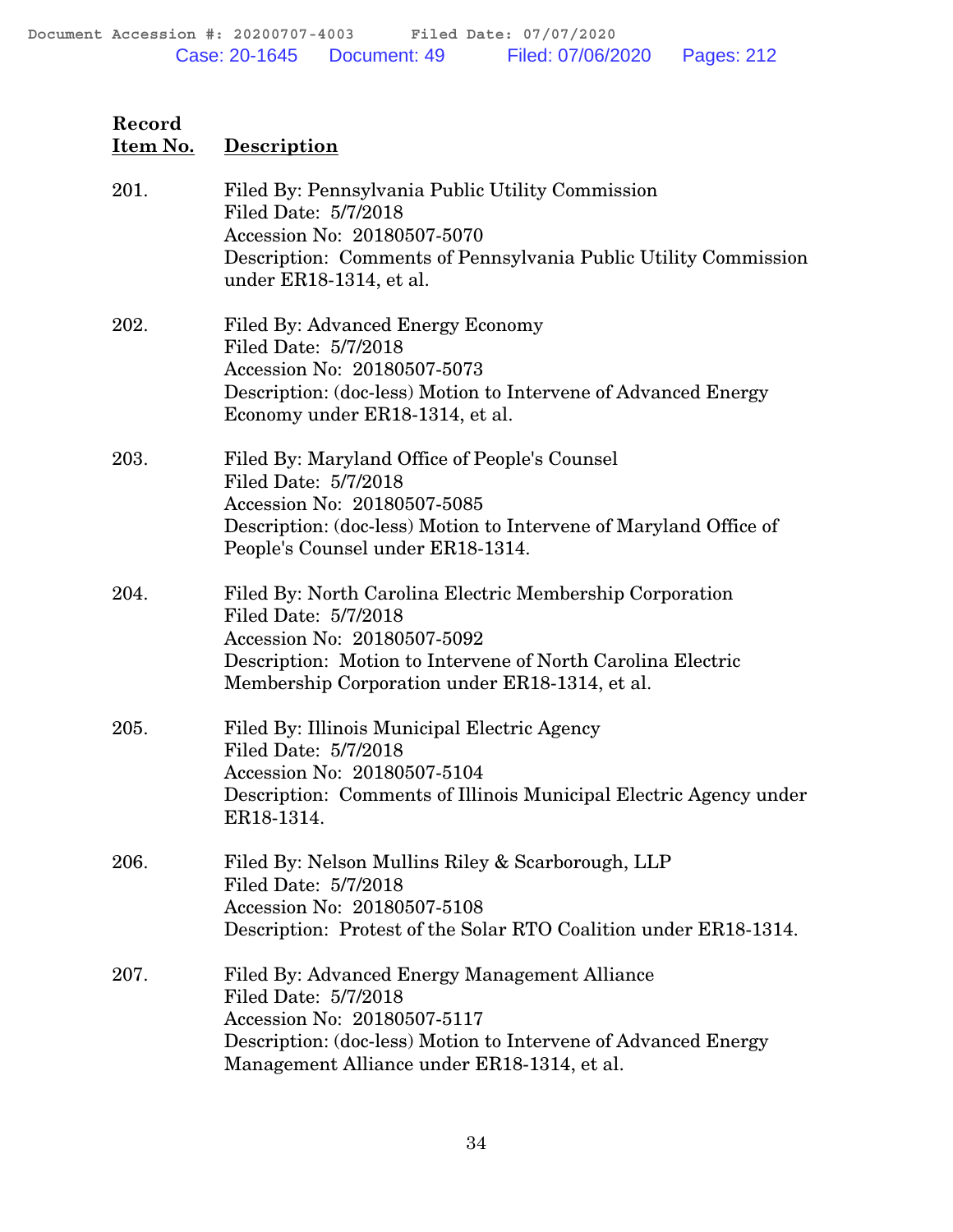| 208. | Filed By: Avangrid Renewables, LLC<br>Filed Date: 5/7/2018<br>Accession No: 20180507-5118<br>Description: Motion to Intervene and Comments of Avangrid<br>Renewables, LLC under ER18-1314.                 |
|------|------------------------------------------------------------------------------------------------------------------------------------------------------------------------------------------------------------|
| 209. | Filed By: Talen PJM Companies<br>Filed Date: 5/7/2018<br>Accession No: 20180507-5122<br>Description: Comments of the Talen PJM Companies under ER18-<br>1314.                                              |
| 210. | Filed By: J-POWER USA Development Co., Ltd.<br>Filed Date: 5/7/2018<br>Accession No: 20180507-5127<br>Description: (doc-less) Motion to Intervene of J-POWER USA<br>Development Co., Ltd. under ER18-1314. |
| 211. | Filed By: Natural Gas Supply Association<br>Filed Date: 5/7/2018<br>Accession No: 20180507-5128<br>Description: Comment of Natural Gas Supply Association under<br>ER18-1314.                              |
| 212. | Filed By: American Electric Power Service Corporation<br>Filed Date: 5/7/2018<br>Accession No: 20180507-5129<br>Description: Comments of American Electric Power Service<br>Corporation under ER18-1314.   |
| 213. | Filed By: Old Dominion Electric Cooperative<br>Filed Date: 5/7/2018<br>Accession No: 20180507-5132<br>Description: Comments and Protest of Old Dominion Electric<br>Cooperative under ER18-1314.           |
| 214. | Filed By: Maryland Public Service Commission<br>Filed Date: 5/7/2018<br>Accession No: 20180507-5134<br>Description: Protest and Comments of Maryland Public Service<br>Commission under ER18-1314.         |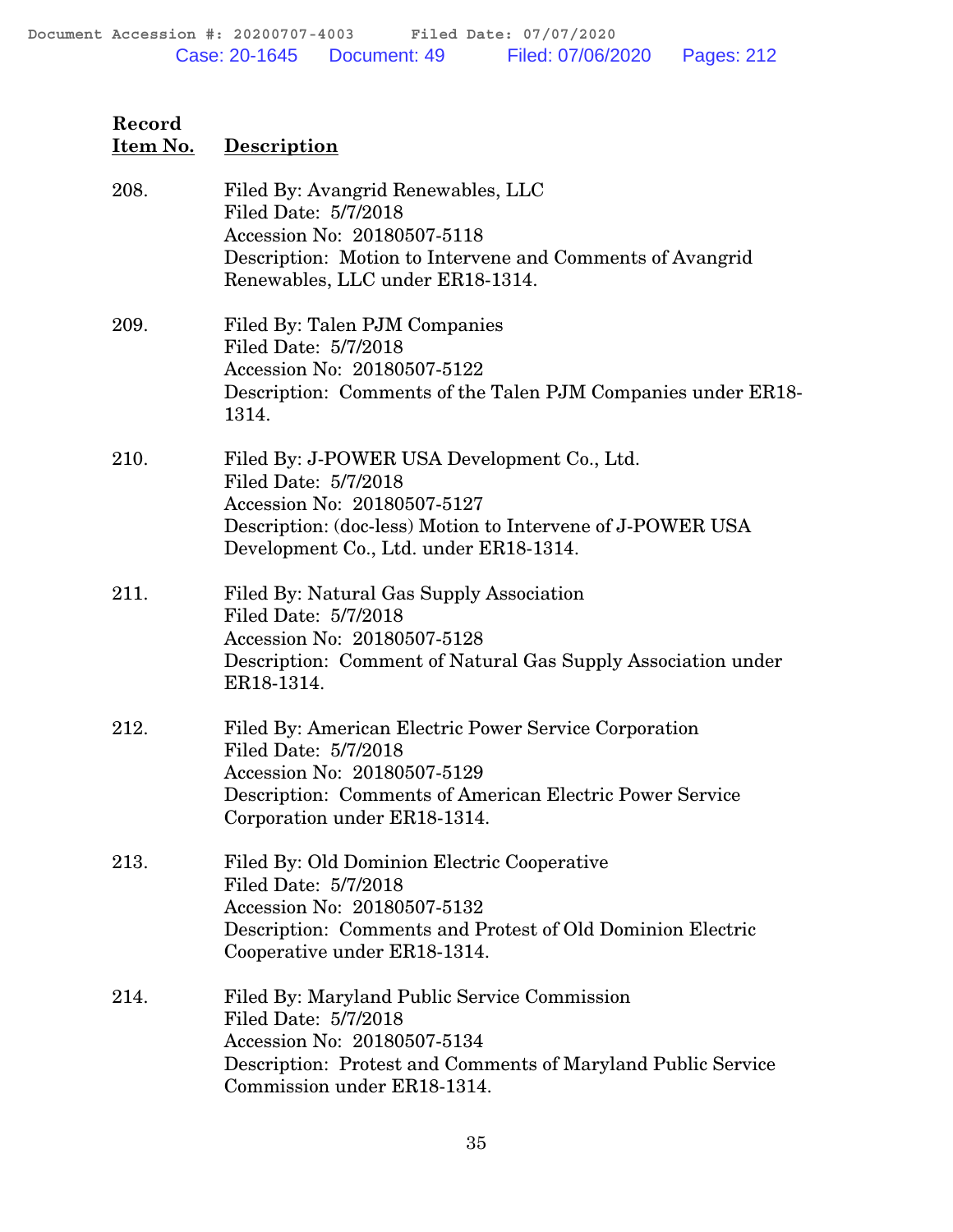| 215. | Filed By: Edison Electric Institute<br>Filed Date: 5/7/2018<br>Accession No: 20180507-5136<br>Description: (doc-less) Motion to Intervene of the Edison Electric<br>Institute under ER18-1314.                                                                                                                                                                                                                          |
|------|-------------------------------------------------------------------------------------------------------------------------------------------------------------------------------------------------------------------------------------------------------------------------------------------------------------------------------------------------------------------------------------------------------------------------|
| 216. | Filed By: East Kentucky Power Cooperative, Inc.<br>Filed Date: 5/7/2018<br>Accession No: 20180507-5145<br>Description: Comments of East Kentucky Power Cooperative, Inc.<br>under ER18-1314.                                                                                                                                                                                                                            |
| 217. | Filed By: New York State Public Service Commission, et al.<br>Filed Date: 5/7/2018<br>Accession No: 20180507-5148<br>Description: Notice of Intervention, Motion to Intervene, and Protest<br>of New York State Public Service Commission, et al. under ER18-1314.                                                                                                                                                      |
| 218. | Filed By: Indiana Office of Utility Consumer Counselor<br>Filed Date: 5/7/2018<br>Accession No: 20180507-5149<br>Description: (doc-less) Motion to Intervene of Indiana Office of Utility<br>Consumer Counselor under ER18-1314.                                                                                                                                                                                        |
| 219. | Filed By: Duquesne Light Company<br>Filed Date: 5/7/2018<br>Accession No: 20180507-5150<br>Description: (doc-less) Motion to Intervene of Duquesne Light<br>Company under ER18-1314.                                                                                                                                                                                                                                    |
| 220. | Filed By: Starwood Energy Group Global, L.L.C., Direct Energy<br>Marketing Inc., Direct Energy Business, LLC, Direct Energy Business<br>Marketing, LLC<br>Filed Date: 5/7/2018<br>Accession No: 20180507-5160<br>Description: Comments and Protest of Starwood Energy Group Global,<br>L.L.C., Direct Energy Business Marketing, LLC, Direct Energy<br>Business, LLC, and Direct Energy Marketing Inc. under ER18-1314. |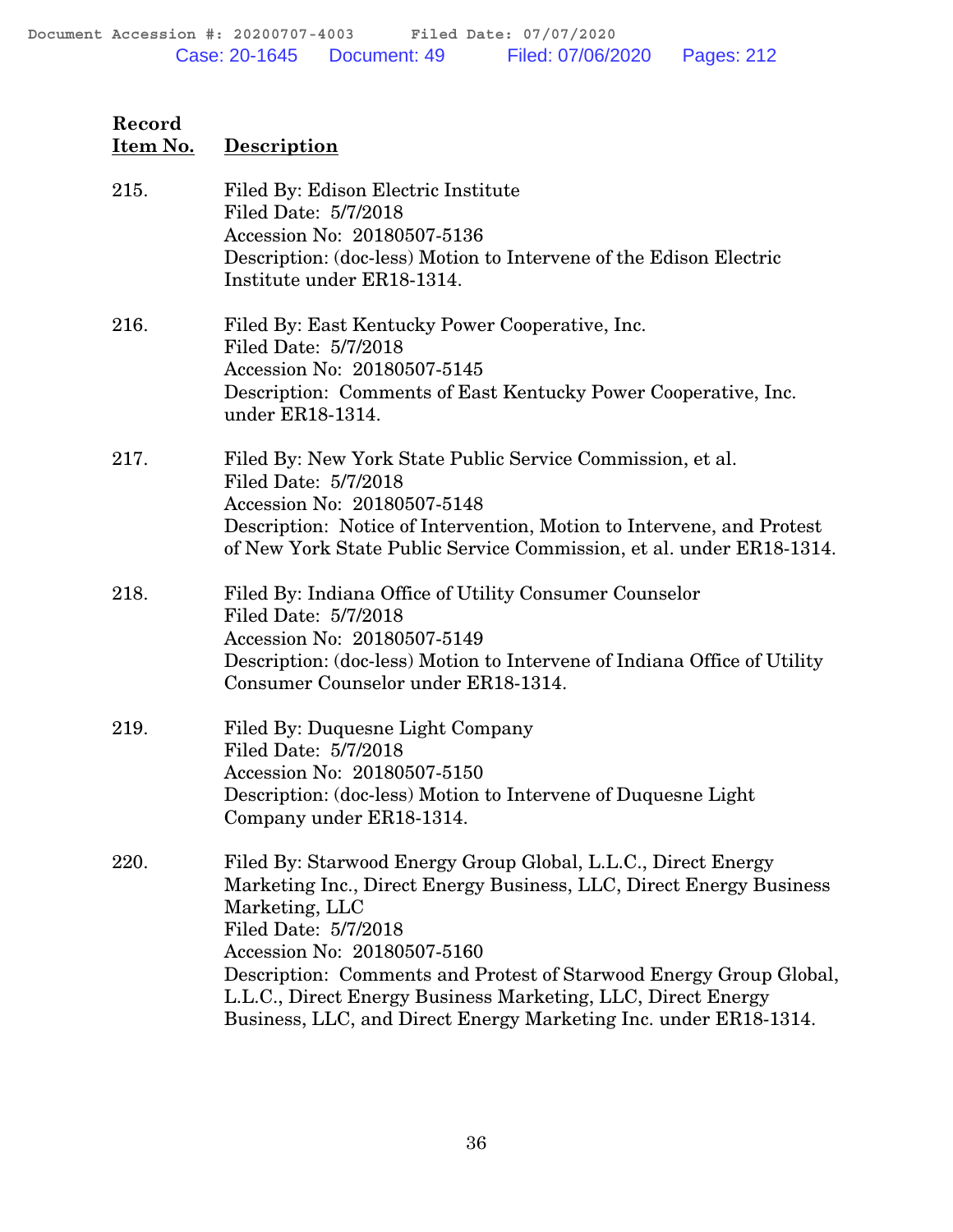# **Record Item No. Description** 221. Filed By: Exelon Corporation Filed Date: 5/7/2018 Accession No: 20180507-5161 Description: Protest of Exelon Corporation under ER18-1314. 222. Filed By: Harvard Electricity Law Initiative Filed Date: 5/7/2018 Accession No: 20180507-5162 Description: Comment of Harvard Electricity Law Initiative under ER18-1314. 223. Filed By: FirstEnergy Service Company, East Kentucky Power

- Cooperative, Inc. Filed Date: 5/7/2018 Accession No: 20180507-5165 Description: Protest and Comments of FirstEnergy Service Company and East Kentucky Power Cooperative, Inc. on PJM Capacity Repricing and MOPR-Ex Alternative Proposals under ER18-1314.
- 224. Filed By: Duquesne Light Company Filed Date: 5/7/2018 Accession No: 20180507-5169 Description: Comments and Limited Protest of Duquesne Light Company under ER18-1314.
- 225. Filed By: American Municipal Power, Inc. Filed Date: 5/7/2018 Accession No: 20180507-5173 Description: Comment of American Municipal Power, Inc. under ER18-1314.
- 226. Filed By: Southern Maryland Electric Cooperative, Inc. Filed Date: 5/7/2018 Accession No: 20180507-5179 Description: Protest of Southern Maryland Electric Cooperative, Inc. under ER18-1314.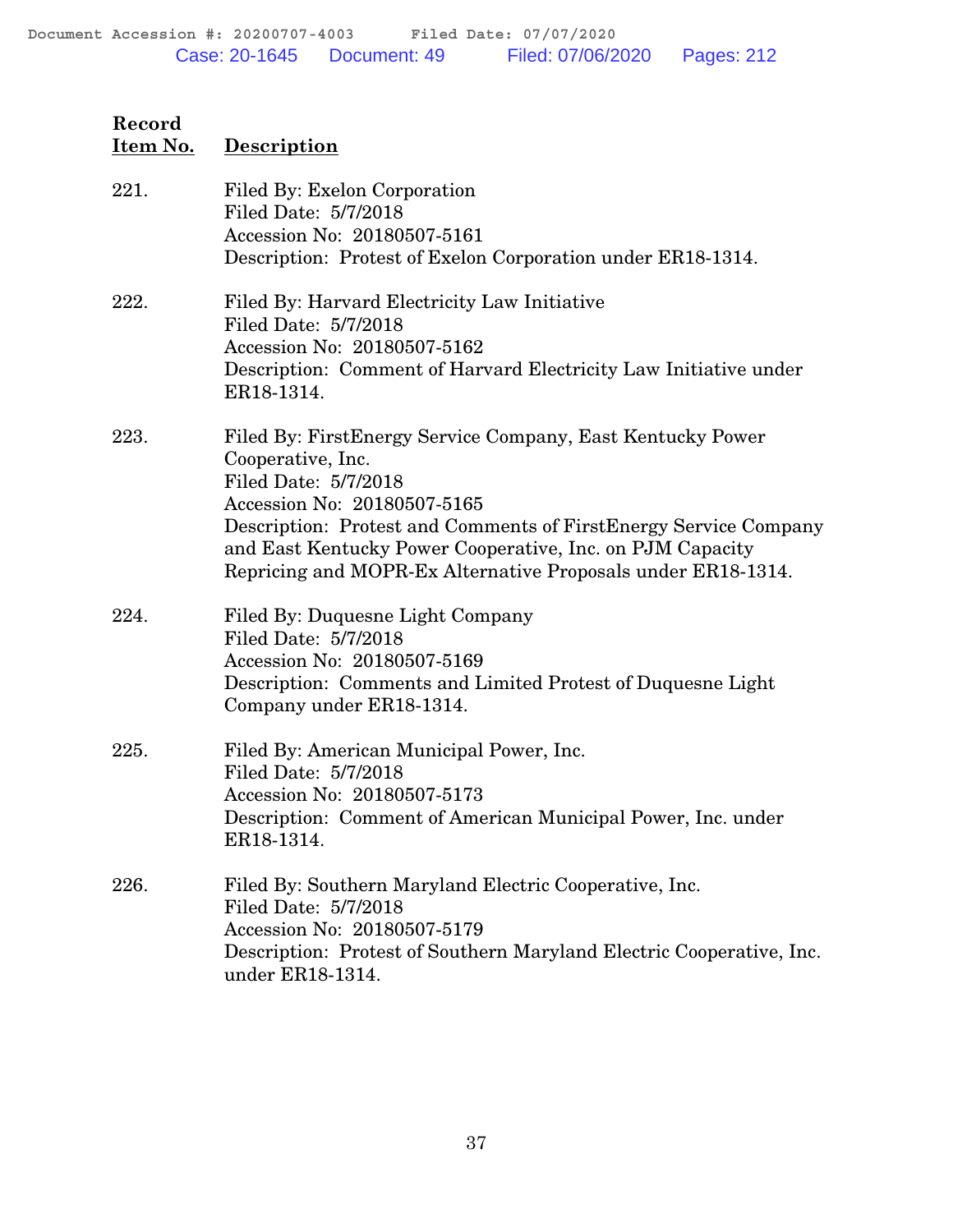## **Item No. Description** 227. Filed By: Organization of PJM States, Inc. Filed Date: 5/7/2018 Accession No: 20180507-5180 Description: Comments of Organization of PJM States, Inc. under ER18-1314. 228. Filed By: Public Utilities Commission of Ohio Filed Date: 5/7/2018 Accession No: 20180507-5181 Description: Comments and Protest of Public Utilities Commission of Ohio under ER18-1314. 229. Filed By: Dominion Energy Services, Inc. Filed Date: 5/7/2018 Accession No: 20180507-5186 Description: Protest of Dominion Energy Services, Inc., et al. under ER18-1314. 230. Filed By: The Dayton Power and Light Company Filed Date: 5/7/2018 Accession No: 20180507-5190 Description: Limited Protest and Comments of The Dayton Power and Light Company to April 16, 2018 PJM Interconnection, L.L.C. tariff filing under ER18-1314. 231. Filed By: National Rural Electric Cooperative Association Filed Date: 5/7/2018 Accession No: 20180507-5196 Description: Comments of the National Rural Electric Cooperative Association Company to April 16, 2018 PJM Interconnection, L.L.C. tariff filing under ER18-1314. 232. Filed By: PSEG Companies Filed Date: 5/7/2018 Accession No: 20180507-5201 Description: (doc-less) Motion to Intervene of PSEG Companies under ER18-1314, et al.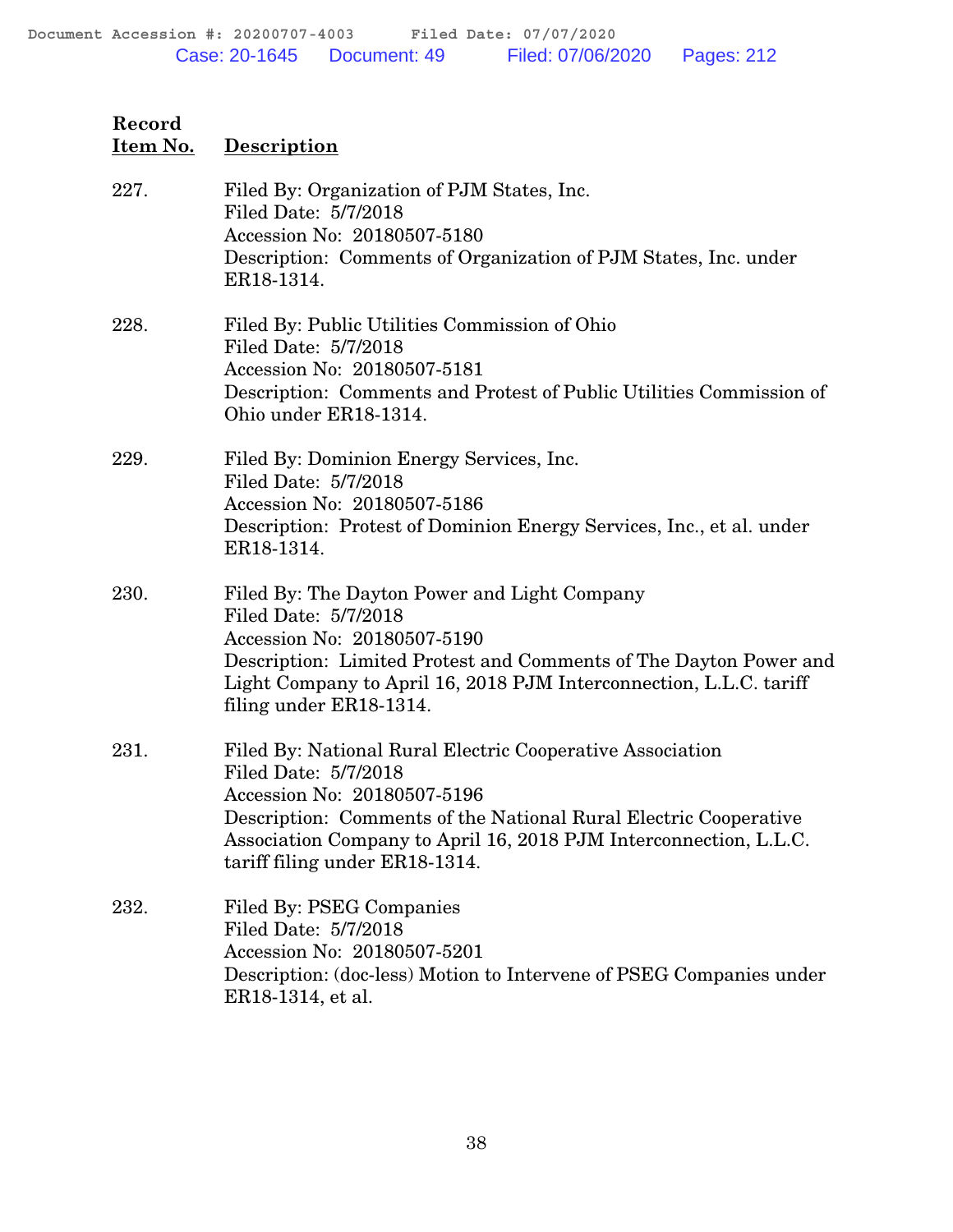| 233. | Filed By: Ohio Consumers' Counsel<br>Filed Date: 5/7/2018<br>Accession No: 20180507-5202<br>Description: (doc-less) Motion to Intervene of the Office of the Ohio<br>Consumers' Counsel under ER18-1314, et al.                     |
|------|-------------------------------------------------------------------------------------------------------------------------------------------------------------------------------------------------------------------------------------|
| 234. | Filed By: Vistra Energy Corporation, et al.<br>Filed Date: 5/7/2018<br>Accession No: 20180507-5203<br>Description: Motion to Intervene and Comments of Vistra Energy<br>Corporation, et al. under ER18-1314.                        |
| 235. | Filed By: Illinois Citizens Utility Board<br>Filed Date: 5/7/2018<br>Accession No: 20180507-5212<br>Description: Protest of Illinois Citizens Utility Board under ER18-<br>1314-000, et al.                                         |
| 236. | <b>Filed By: PSEG Companies</b><br>Filed Date: 5/7/2018<br>Accession No: 20180507-5213<br>Description: Protest and Motion to Reject of the PSEG Companies<br>under ER18-1314.                                                       |
| 237. | Filed By: Harvard Electricity Law Initiative<br>Filed Date: 5/7/2018<br>Accession No: 20180507-5215<br>Description: Comment of Harvard Electricity Law Initiative (corrected<br>to comply with 18 C.F.R. 385.2003) under ER18-1314. |
| 238. | Filed By: Electric Power Supply Association<br>Filed Date: 5/7/2018<br>Accession No: 20180507-5216<br>Description: Protest and Comments of the Electric Power Supply<br>Association under ER18-1314.                                |
| 239. | Filed By: PJM Industrial Customer Coalition<br>Filed Date: 5/7/2018<br>Accession No: 20180507-5217<br>Description: Limited Protest of PJM Industrial Customer Coalition<br>under ER18-1314.                                         |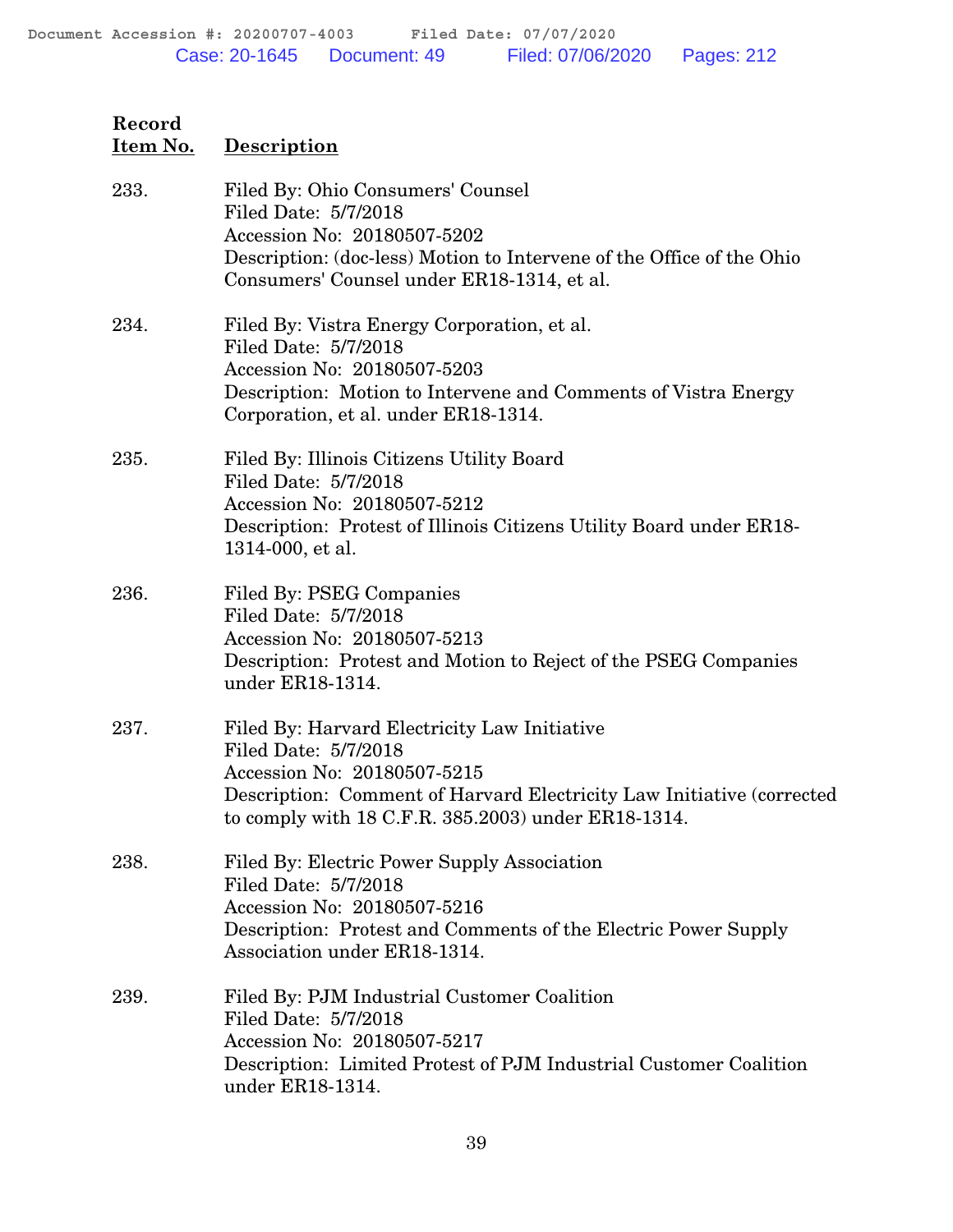| Record<br>Item No. | <b>Description</b>                                                                                                                                                                                          |
|--------------------|-------------------------------------------------------------------------------------------------------------------------------------------------------------------------------------------------------------|
| 240.               | Filed By: The NRG Companies<br>Filed Date: 5/7/2018<br>Accession No: 20180507-5218<br>Description: Protest of the NRG Companies under ER18-1314.                                                            |
| 241.               | Filed By: Clean Energy Industry Association<br>Filed Date: 5/7/2018<br>Accession No: 20180507-5219<br>Description: Protest of the Clean Energy Industry Association under<br>ER18-1314.                     |
| 242.               | Filed By: Advanced Energy Buyers Group<br>Filed Date: 5/7/2018<br>Accession No: 20180507-5220<br>Description: Comment of Advanced Energy Buyers Group under<br>ER18-1314.                                   |
| 243.               | Filed By: LS Power Associates, L.P.<br>Filed Date: 5/7/2018<br>Accession No: 20180507-5221<br>Description: Comments of LS Power Associates, L.P. under ER18-<br>1314.                                       |
| 244.               | Filed By: Clean Energy Advocates<br>Filed Date: 5/7/2018<br>Accession No: 20180507-5222<br>Description: Protest of Clean Energy Advocates under ER18-1314.                                                  |
| 245.               | Filed By: PJM Power Providers Group<br>Filed Date: 5/7/2018<br>Accession No: 20180507-5223<br>Description: Protest of the PJM Power Providers Group under ER18-<br>1314.                                    |
| 246.               | Filed By: American Public Power Association<br>Filed Date: 5/7/2018<br>Accession No: 20180507-5224<br>Description: Motion to Intervene and Protest of American Public<br>Power Association under ER18-1314. |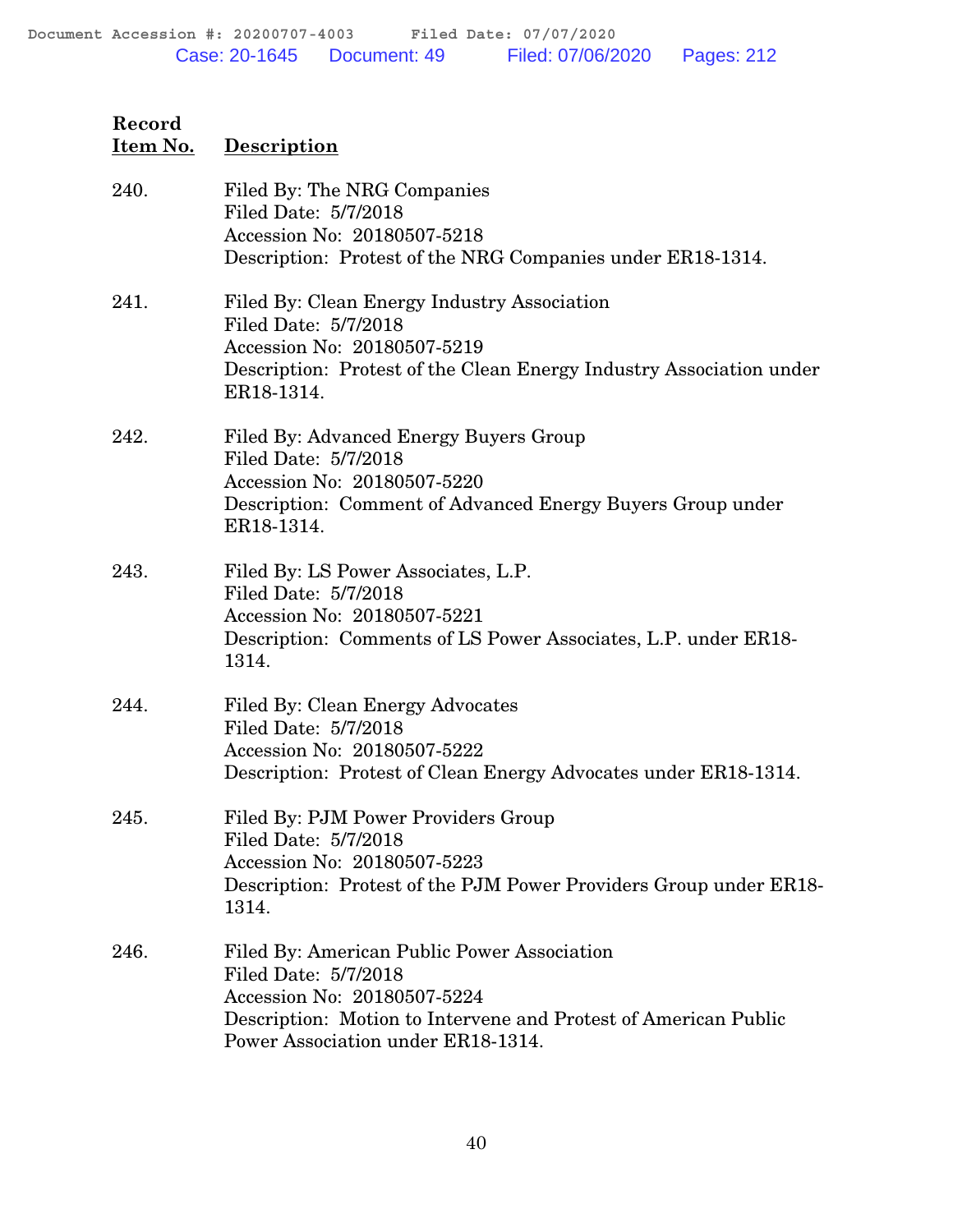| 247. | Filed By: Institute for Policy Integrity, New York University School<br>of Law<br>Filed Date: 5/7/2018<br>Accession No: 20180507-5225<br>Description: Comment of Institute for Policy Integrity, New York<br>University School of Law under ER18-1314. |
|------|--------------------------------------------------------------------------------------------------------------------------------------------------------------------------------------------------------------------------------------------------------|
| 248. | Filed By: Nuclear Energy Institute<br>Filed Date: 5/7/2018<br>Accession No: 20180507-5226<br>Description: Motion to Intervene and Comments of Nuclear Energy<br>Institute under ER18-1314.                                                             |
| 249. | Filed By: Ohio Consumers' Counsel<br>Filed Date: 5/7/2018<br>Accession No: 20180507-5227<br>Description: Protest of the Office of the Ohio Consumers' Counsel<br>under ER18-1314.                                                                      |
| 250. | Filed By: Monitoring Analytics, LLC<br>Filed Date: 5/7/2018<br>Accession No: 20180507-5228<br>Description: Comment of the Independent Market Monitor for PJM<br>under ER18-1314.                                                                       |
| 251. | Filed By: New Jersey Board of Public Utilities<br>Filed Date: 5/7/2018<br>Accession No: 20180507-5229<br>Description: Protest of New Jersey Board of Public Utilities under<br>ER18-1314.                                                              |
| 252. | Filed By: American Petroleum Institute, et al.<br>Filed Date: 5/7/2018<br>Accession No: 20180507-5230<br>Description: Comment of American Petroleum Institute, et al. under<br>ER18-1314.                                                              |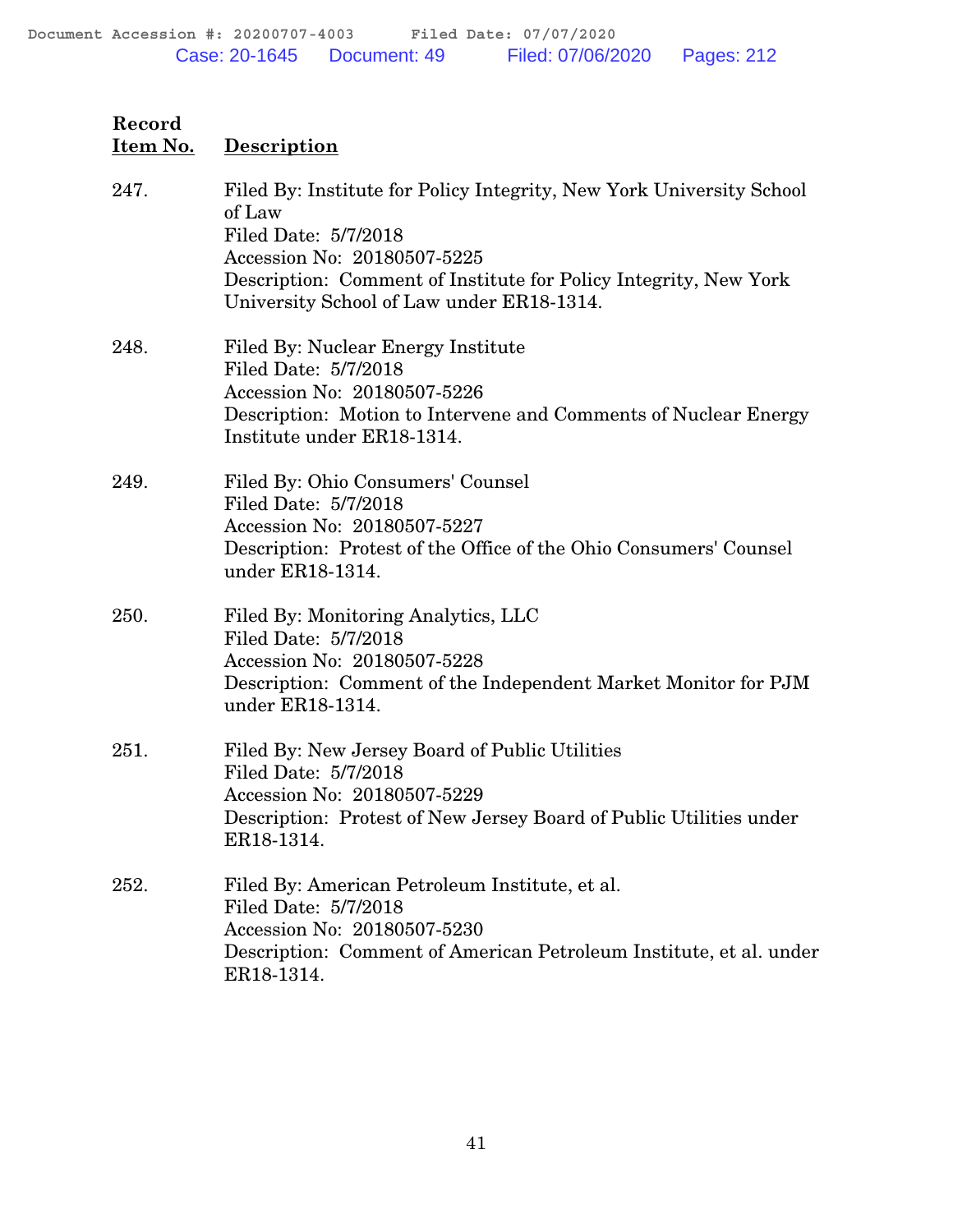| Record<br>Item No. | <b>Description</b>                                                                                                                                                                                                                                                                                                                                                                                                  |
|--------------------|---------------------------------------------------------------------------------------------------------------------------------------------------------------------------------------------------------------------------------------------------------------------------------------------------------------------------------------------------------------------------------------------------------------------|
| 253.               | Filed By: Rockland Capital, LLC<br>Filed Date: 5/7/2018<br>Accession No: 20180507-5231<br>Description: Comment and Protest of Rockland Capital, LLC under<br>ER18-1314.                                                                                                                                                                                                                                             |
| 254.               | Filed By: Illinois Commerce Commission<br>Filed Date: 5/7/2018<br>Accession No: 20180507-5232<br>Description: Motion To Dismiss And Protest of Illinois Commerce<br>Commission under ER18-1314.                                                                                                                                                                                                                     |
| 255.               | Filed By: Northern Virginia Electric Cooperative<br>Filed Date: 5/7/2018<br>Accession No: 20180508-5119<br>Description: Protest of Northern Virginia Electric Cooperative under<br>ER18-1314.                                                                                                                                                                                                                       |
| 256.               | Filed By: American Wind Energy Association<br>Filed Date: 5/8/2018<br>Accession No: 20180508-5006<br>Description: (doc-less) Motion to Intervene of American Wind Energy<br>Association under ER18-1314, et al.                                                                                                                                                                                                     |
| 257.               | Filed By: Office of the People's Counsel for the District of Columbia,<br>Maryland Office of People's Counsel, New Jersey Division of the<br>Rate Counsel<br>Filed Date: 5/8/2018<br>Accession No: 20180508-5130<br>Description: Protest of the Office of the People's Counsel for the<br>District of Columbia, Maryland Office of People's Counsel and New<br>Jersey Division of the Rate Counsel under ER18-1314. |
| 258.               | Filed By: American Council on Renewable Energy<br>Filed Date: 5/8/2018<br>Accession No: 20180508-5140<br>Description: (doc-less) Out-of-Time Motion to Intervene of American<br>Council on Renewable Energy under ER18-1314.                                                                                                                                                                                        |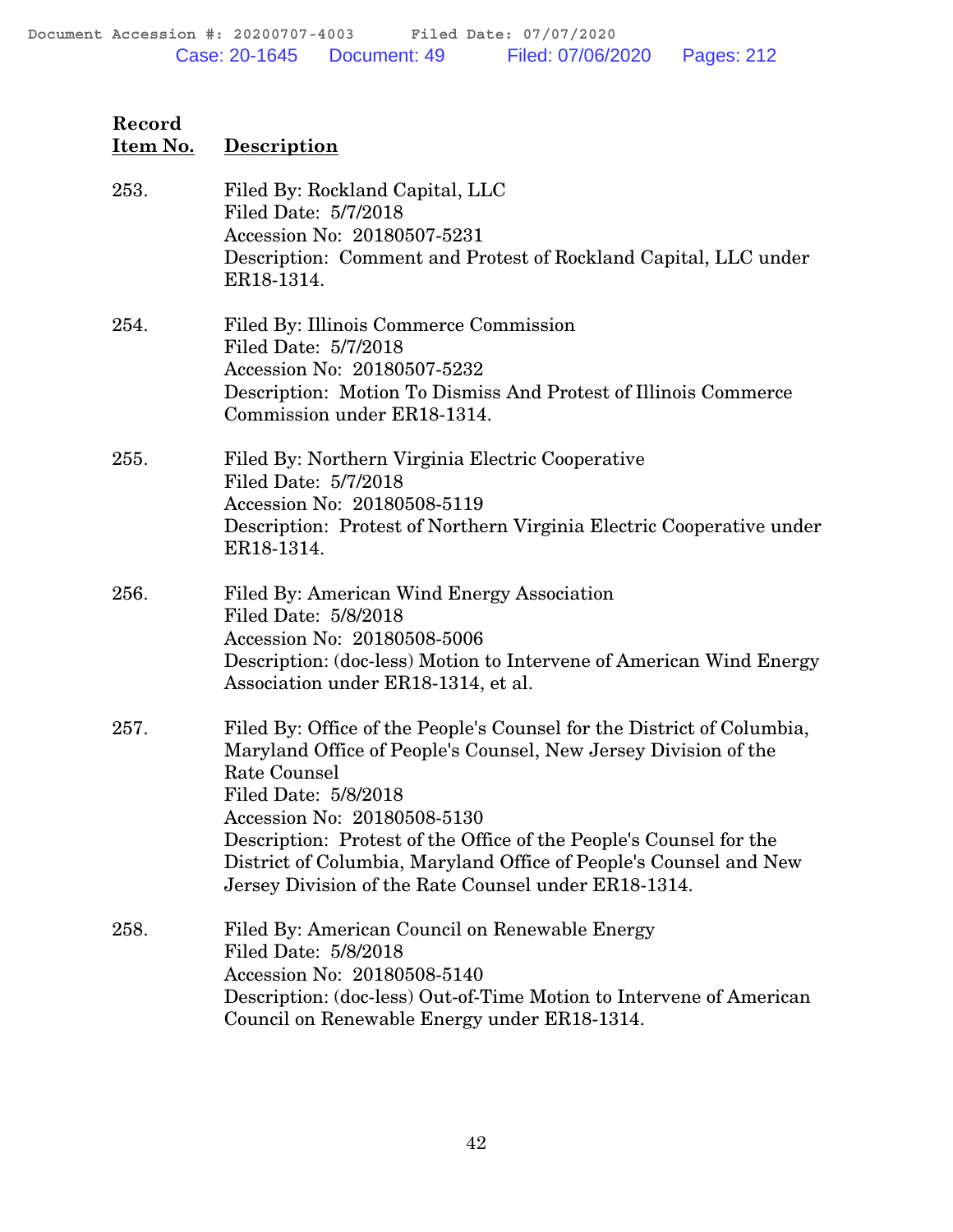| 259. | Filed By: Eastern Generation, LLC<br>Filed Date: 5/9/2018<br>Accession No: 20180509-5064<br>Description: (doc-less) Out-of-Time Motion to Intervene of Eastern<br>Generation, LLC under ER18-1314, et al.                                                                                                                                |
|------|------------------------------------------------------------------------------------------------------------------------------------------------------------------------------------------------------------------------------------------------------------------------------------------------------------------------------------------|
| 260. | Filed By: Shell Energy North America (U.S.), L.P.<br>Filed Date: 5/17/2018<br>Accession No: 20180517-5140<br>Description: Motion to Intervene Out-of-Time of Shell Energy North<br>America (U.S.), L.P. under ER18-1314.                                                                                                                 |
| 261. | Filed By: First Energy Service Company<br>Filed Date: 5/22/2018<br>Accession No: 20180522-5199<br>Description: Answer of FirstEnergy Service Company to Motions to<br>Dismiss and Reject by the Illinois Commerce Commission and the<br>PSEG Companies, the April 16, 2018 PJM Interconnection, L.L.C.<br>tariff filing under ER18-1314. |
| 262. | Filed By: American Municipal Power, Inc.<br>Filed Date: 5/22/2018<br>Accession No: 20180522-5293<br>Description: Motion for Leave to Answer and Answer of American<br>Municipal Power, Inc. to Protest by the NRG Companies under ER18-<br>1314.                                                                                         |
| 263. | Filed By: Exelon Corporation, PSEG Companies<br>Filed Date: 5/22/2018<br>Accession No: 20180522-5305<br>Description: Motion for Leave to Answer and Answer of Exelon<br>Corporation and the PSEG Companies to Comments and Protests<br>under ER18-1314.                                                                                  |
| 264. | Filed By: Monitoring Analytics, LLC<br>Filed Date: 5/25/2018<br>Accession No: 20180525-5224<br>Description: Answer and Motion for Leave to Answer of the<br>Independent Market Monitor for PJM to Protests and Comments<br>under ER18-1314.                                                                                              |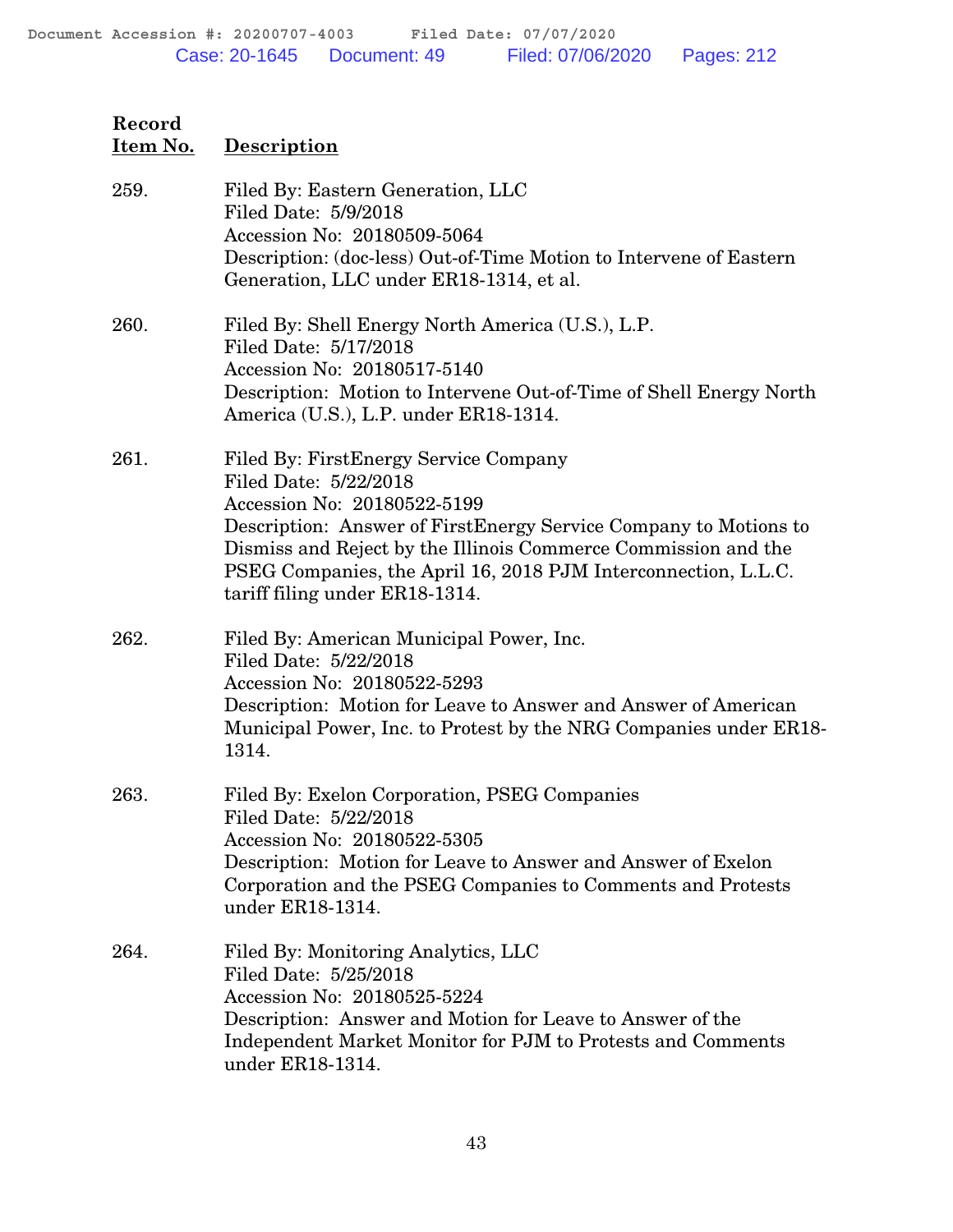| Item No. | <b>Description</b>                                                                                                                                                                                                                                                                                  |  |
|----------|-----------------------------------------------------------------------------------------------------------------------------------------------------------------------------------------------------------------------------------------------------------------------------------------------------|--|
| 265.     | Filed By: PJM Interconnection, L.L.C.<br>Filed Date: 5/25/2018<br>Accession No: 20180525-5237<br>Description: Answer of PJM Interconnection, L.L.C. to Comments and<br>Protests under ER18-1314.                                                                                                    |  |
| 266.     | Issued By: Chair And Immediate Staff (FERC)<br>Filed Date: 5/30/2018<br>Accession No: 20180604-0045<br>Description: Response to Congressman Conor Lamb's 5/08/18 letter re<br>PJM Interconnection L.L.C.'s recent capacity market pricing and<br>mitigation proposals etc., under ER18-1314.        |  |
| 267.     | Filed By: PJM Power Providers Group<br>Filed Date: 6/1/2018<br>Accession No: 20180601-5303<br>Description: Motion for Leave to Answer and Answer of the PJM<br>Power Providers Group to May 22, 2018 Answers by Exelon Corp., et<br>al. under ER18-1314.                                            |  |
| 268.     | Filed By: Southern Maryland Electric Cooperative, Inc.<br>Filed Date: 6/6/2018<br>Accession No: 20180606-5066<br>Description: Motion for Leave to Answer and Answer of Southern<br>Maryland Electric Cooperative, Inc. to May 25, 2018 Answer by PJM<br>Interconnection, L.L.C. under ER18-1314.    |  |
| 269.     | Filed By: Congressman Leonard Lance, et al.<br>Filed Date: 6/6/2018<br>Accession No: 20180607-0008<br>Description: Congressman Leonard Lance, et al. submits comments re<br>the request of the Commission support collaboration between grid<br>operators and state government etc. under ER18-1314 |  |
| 270.     | Filed By: New Jersey Board of Public Utilities<br>Filed Date: 6/8/2018<br>Accession No: 20180608-5165<br>Description: Motion for Leave to Answer and Answer of the New<br>Jersey Board of Public Utilities to May 25, 2018 Answer by PJM<br>Interconnection, L.L.C. under ER18-1314.                |  |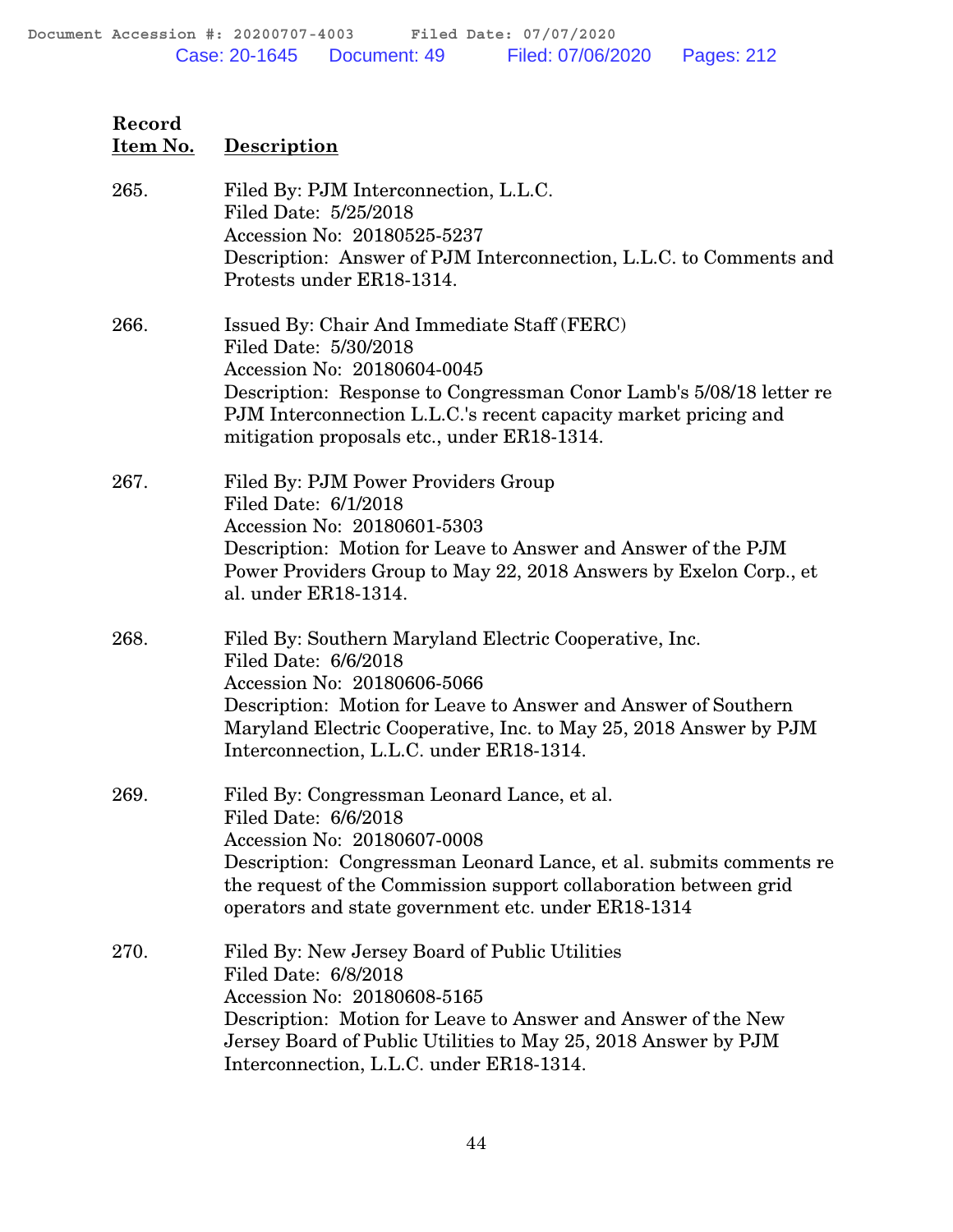**Item No. Description**

| 271. | Filed By: Illinois Commerce Commission<br>Filed Date: 6/14/2018<br>Accession No: 20180614-5096<br>Description: Motion to Strike, Motion for Leave to Answer and Answer<br>of Illinois Commerce Commission to May 25, 2018 Answers by PJM<br>Interconnection, L.L.C., et al. under ER18-1314.    |
|------|-------------------------------------------------------------------------------------------------------------------------------------------------------------------------------------------------------------------------------------------------------------------------------------------------|
| 272. | Filed By: DC-MD-NJ Consumer Coalition<br>Filed Date: 6/15/2018<br>Accession No: 20180615-5212<br>Description: Motion for Leave to Reply and Reply Comments of the<br>DC-MD-NJ Consumer Coalition to May 22, 2018 Answers by Exelon<br>Corporation, et al. under ER18-1314.                      |
| 273. | Filed By: Individual<br>Filed Date: 6/18/2018<br>Accession No: 20181116-0086<br>Description: Non-Decisional Comments of Solo Mahonei under ER18-<br>1314.                                                                                                                                       |
| 274. | Filed By: Illinois Citizens Utility Board<br>Filed Date: 6/21/2018<br>Accession No: 20180621-5144<br>Description: Motion for Leave to Reply and Reply Comments of Joint<br>Consumer Advocates in Support of June 15, 2018 Reply Comments by<br>the DC-MD-NJ Consumer Coalition under ER18-1314. |
| 275. | Filed By: U.S. Senator Robert Casey Jr.<br>Filed Date: 6/21/2018<br>Accession No: 20180622-0008<br>Description: Comments of U.S. Senator Robert Casey Jr. re PJM's<br>proposals under ER18-1314.                                                                                                |
| 276. | Filed By: Individuals<br>Filed Date: 6/25/2018<br>Accession No: 20180628-0148<br>Description: Mass Mailing comments of re ER18-1314.                                                                                                                                                            |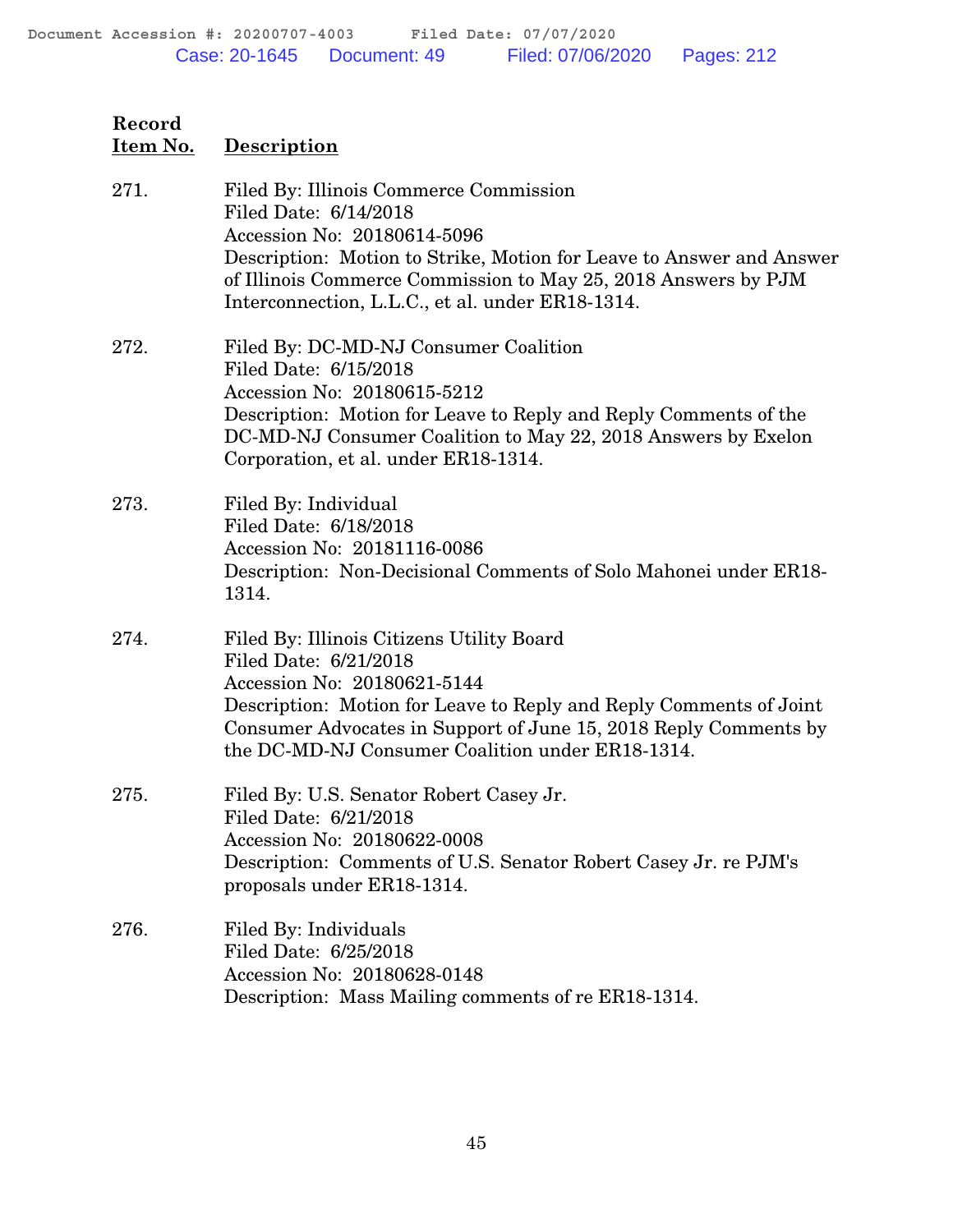**Record Item No. Description** 277. Filed By: Individuals Filed Date: 6/26/2018 Accession No: 20180627-0006 Description: Mass mailing comments of Marguerite A. Dixon and 101 other individuals re ER18-1314. 278. Filed By: Individuals Filed Date: 6/26/2018 Accession No: 20180627-0007 Description: Mass mailing comments of Cheryl Ann Sheridan and 103 other individuals re ER18-1314. 279. Filed By: Individuals Filed Date: 6/26/2018 Accession No: 20180627-0008 Description: Mass Mailing comments of Janet Reardow and 107 other individuals re ER18-1314. 280. Filed By: Individuals Filed Date: 6/26/2018 Accession No: 20180627-0009 Description: Mass Mailing comments of Richard Stueckmann and 110 other individuals re ER18-1314. 281. Filed By: Individuals Filed Date: 6/26/2018 Accession No: 20180627-0010 Description: Mass Mailing comments of Harry C. McSteen and 136 other individuals re ER18-1314. 282. Filed By: Individuals Filed Date: 6/26/2018 Accession No: 20180627-0011 Description: Mass Mailing comments of Richard Sandrick and 86 other individuals re ER18-1314. 283. Filed By: Individuals Filed Date: 6/26/2018 Accession No: 20180627-0012 Description: Mass Mailing comments of Aevera Bradley and 109 other individuals re ER18-1314.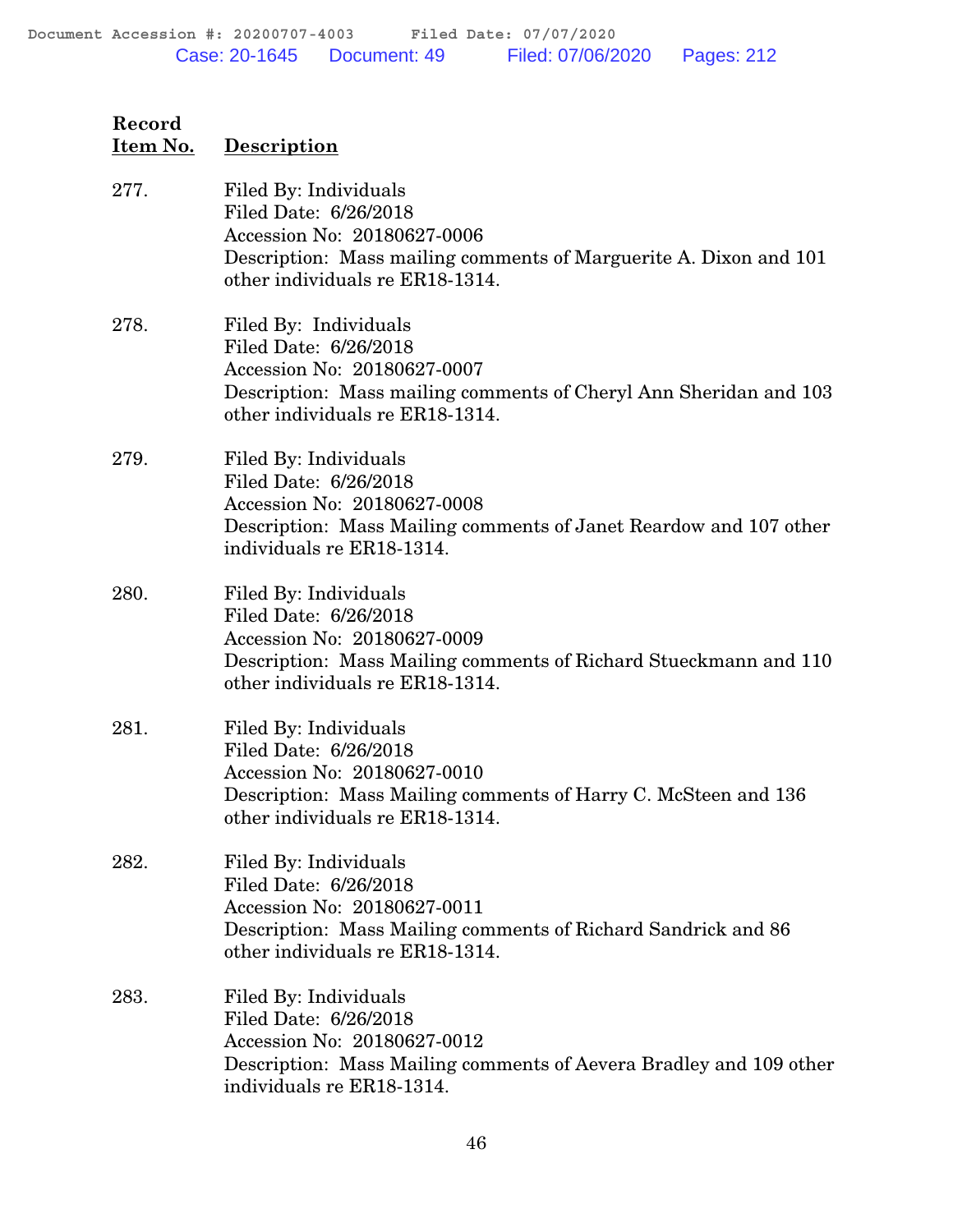| Record<br>Item No. | <b>Description</b>                                                                                                                                                                                                                                                         |
|--------------------|----------------------------------------------------------------------------------------------------------------------------------------------------------------------------------------------------------------------------------------------------------------------------|
| 284.               | Filed By: Individuals<br>Filed Date: 6/26/2018<br>Accession No: 20180627-0013<br>Description: Mass Mailing comments of Agnes Meyer and 122 other<br>individuals re ER18-1314.                                                                                              |
| 285.               | Filed By: Individuals<br>Filed Date: 6/26/2018<br>Accession No: 20180627-0014<br>Description: Mass Mailing comments of Jill Milbert and 98 other<br>individuals re ER18-1314.                                                                                              |
| 286.               | Filed By: Citizens Utility Board of Illinois<br>Filed Date: 6/26/2018<br>Accession No: 20180627-0015<br>Description: Citizens Utility Board, Illinois submits a signed petition<br>from 2,742 Illinois consumers re FERC to reject two PJM plans, etc.<br>under ER18-1314. |
| 287.               | Filed By: Individual<br>Filed Date: 6/26/2018<br>Accession No: 20180627-0016<br>Description: Comments of Josephine Bonjour re ER18-1314.                                                                                                                                   |
| 288.               | Filed By: Individual<br>Filed Date: 6/26/2018<br>Accession No: 20180627-0017<br>Description: Comments of Edwin Upitis re ER18-1314.                                                                                                                                        |
| 289.               | Filed By: Individual<br>Filed Date: 6/26/2018<br>Accession No: 20180627-0018<br>Description: Comments of Gerald Hostetterr re ER18-1314.                                                                                                                                   |
| 290.               | Filed By: Individual<br>Filed Date: 6/26/2018<br>Accession No: 20180627-0019<br>Description: Comments of Dolores Moses re ER18-1314.                                                                                                                                       |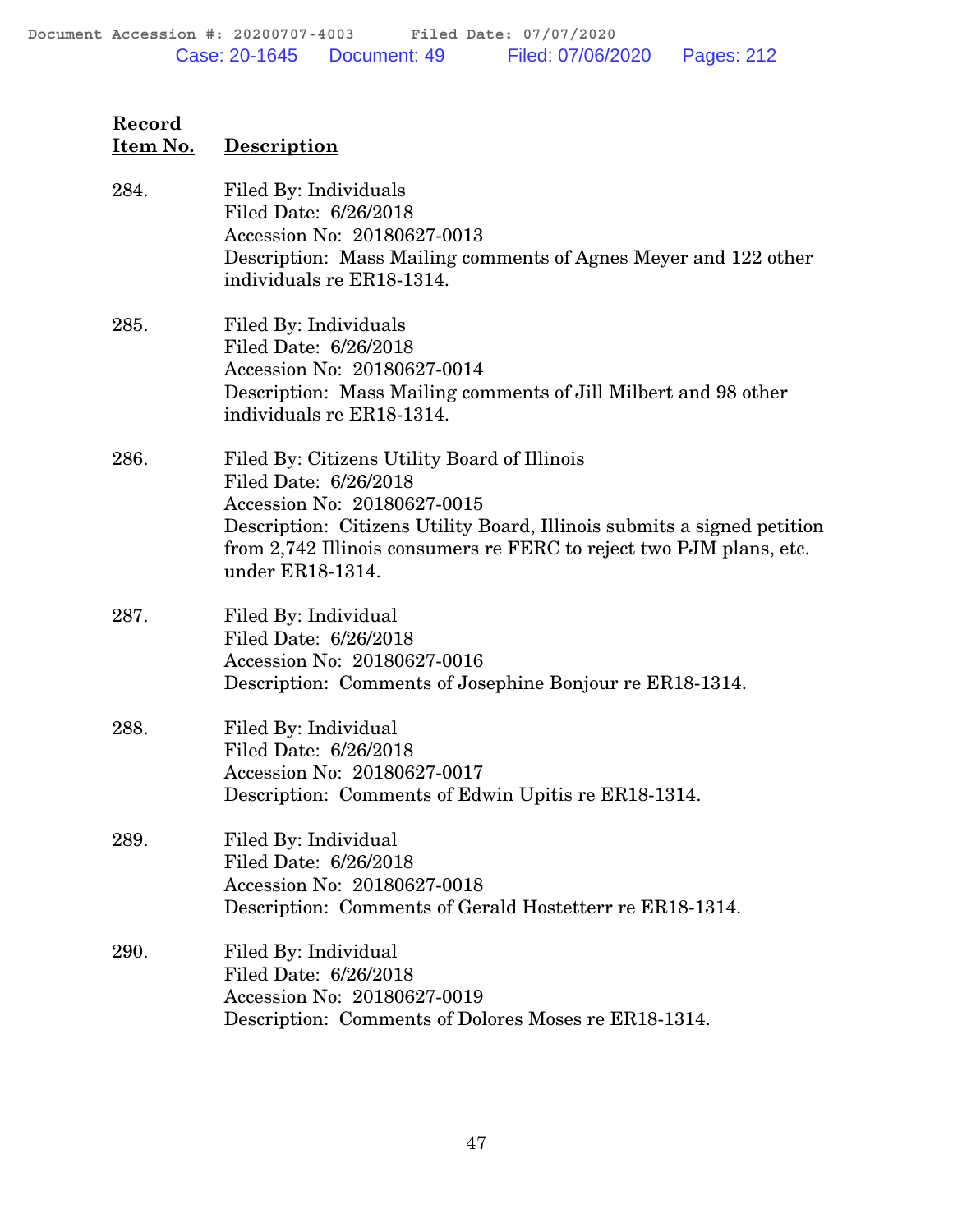| Item No. | <b>Description</b>                                                                                                                        |  |
|----------|-------------------------------------------------------------------------------------------------------------------------------------------|--|
| 291.     | Filed By: Individual<br>Filed Date: 6/26/2018<br>Accession No: 20180627-0020<br>Description: Comments of Gerald Hibbs re ER18-1314.       |  |
| 292.     | Filed By: Individual<br>Filed Date: 6/26/2018<br>Accession No: 20180627-0021<br>Description: Comments of Robert Devine re ER18-1314.      |  |
| 293.     | Filed By: Individual<br>Filed Date: 6/26/2018<br>Accession No: 20180627-0022<br>Description: Comments of William Ohlendorf re ER18-1314.  |  |
| 294.     | Filed By: Individual<br>Filed Date: 6/26/2018<br>Accession No: 20180627-0023<br>Description: Comments of Marilyn Michela re ER18-1314.    |  |
| 295.     | Filed By: Individual<br>Filed Date: 6/26/2018<br>Accession No: 20180627-0024<br>Description: Comments of Gordon Jarvis re ER18-1314.      |  |
| 296.     | Filed By: Individual<br>Filed Date: 6/26/2018<br>Accession No: 20180627-0025<br>Description: Comments of Richard Kangas re ER18-1314.     |  |
| 297.     | Filed By: Individual<br>Filed Date: 6/26/2018<br>Accession No: 20180627-0026<br>Description: Comments of Shirley Broadfield re ER18-1314. |  |
| 298.     | Filed By: Individual<br>Filed Date: 6/26/2018<br>Accession No: 20180627-0027<br>Description: Comments of Nicholas Hoffman re ER18-1314.   |  |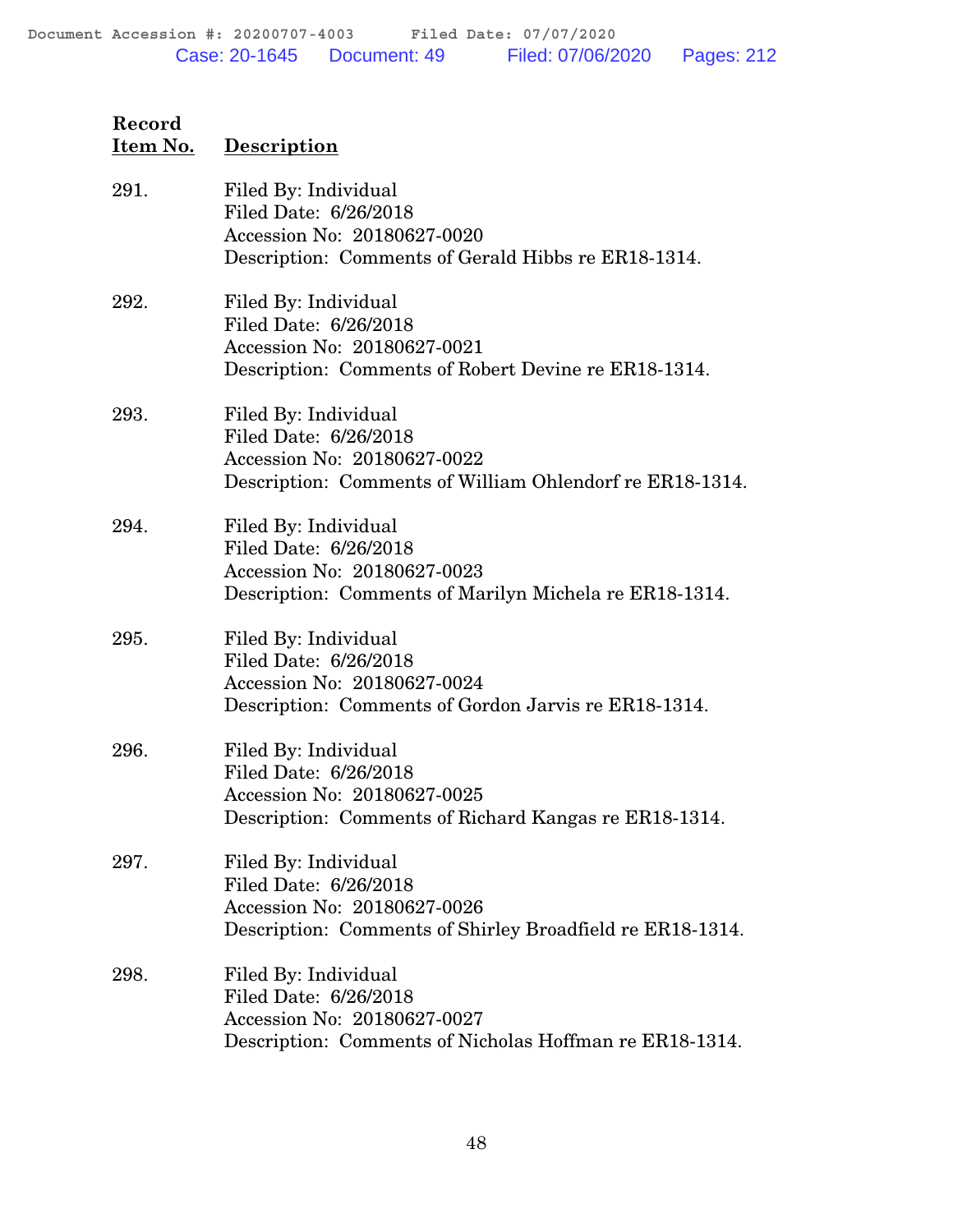| 299. | Filed By: Individual<br>Filed Date: 6/26/2018<br>Accession No: 20180627-0028<br>Description: Comments of Don Lippold re ER18-1314.          |
|------|---------------------------------------------------------------------------------------------------------------------------------------------|
| 300. | Filed By: Individual<br>Filed Date: 6/26/2018<br>Accession No: 20180627-0029<br>Description: Comments of Emil Crouch re ER18-1314.          |
| 301. | Filed By: Individual<br>Filed Date: 6/26/2018<br>Accession No: 20180627-0030<br>Description: Comments of Ruth Ziegler re ER18-1314.         |
| 302. | Filed By: Individual<br>Filed Date: 6/26/2018<br>Accession No: 20180627-0031<br>Description: Comments of Norma Marsh Thompson re ER18-1314. |
| 303. | Filed By: Individual<br>Filed Date: 6/26/2018<br>Accession No: 20180627-0032<br>Description: Comments of Geneva Perry re ER18-1314.         |
| 304. | Filed By: Individual<br>Filed Date: 6/26/2018<br>Accession No: 20180627-0033<br>Description: Comments of Karen S. Carlson re ER18-1314.     |
| 305. | Filed By: Individual<br>Filed Date: 6/26/2018<br>Accession No: 20180627-0034<br>Description: Comments of Steven Somers re ER18-1314.        |
| 306. | Filed By: Individual<br>Filed Date: 6/26/2018<br>Accession No: 20180627-0035<br>Description: Comments of Ed Gaffney under ER18-1314.        |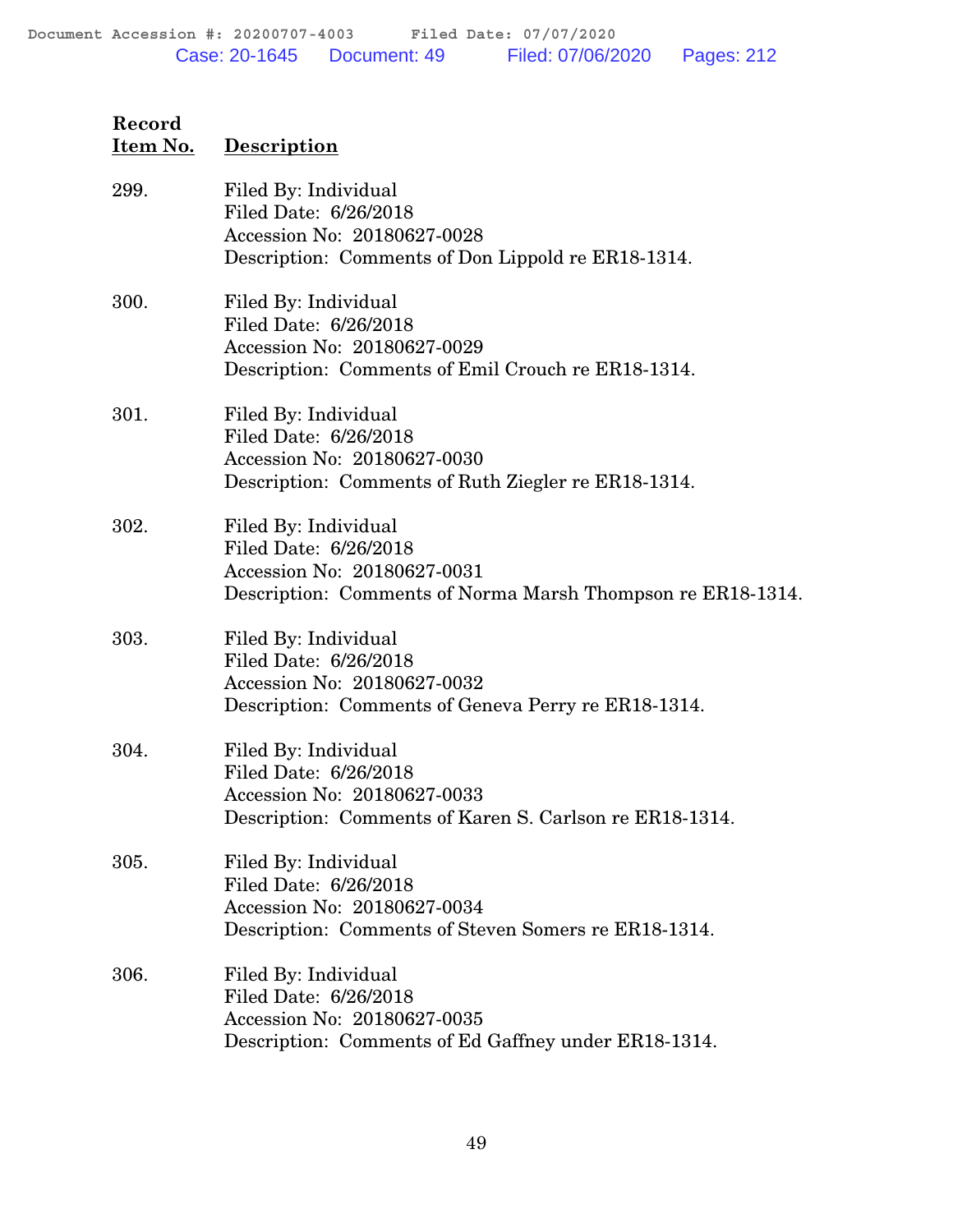| 307. | Filed By: Individual<br>Filed Date: 6/26/2018<br>Accession No: 20180627-0036<br>Description: Comments of Ed Newton re ER18-1314.            |
|------|---------------------------------------------------------------------------------------------------------------------------------------------|
| 308. | Filed By: Individual<br>Filed Date: 6/26/2018<br>Accession No: 20180627-0037<br>Description: Comments of Paula Vandewyngaerde re ER18-1314. |
| 309. | Filed By: Individual<br>Filed Date: 6/26/2018<br>Accession No: 20180627-0038<br>Description: Comments of Frank Readnour re ER18-1314.       |
| 310. | Filed By: Individual<br>Filed Date: 6/26/2018<br>Accession No: 20180627-0039<br>Description: Comments of James McDowell re ER18-1314.       |
| 311. | Filed By: Individual<br>Filed Date: 6/26/2018<br>Accession No: 20180627-0040<br>Description: Comments of Kenneth Kuhner under ER18-1314.    |
| 312. | Filed By: Individual<br>Filed Date: 6/26/2018<br>Accession No: 20180627-0041<br>Description: Comments of Ron Balut under ER18-1314.         |
| 313. | Filed By: Individual<br>Filed Date: 6/26/2018<br>Accession No: 20180627-0042<br>Description: Comments of Dale Bowman re ER18-1314.          |
| 314. | Filed By: Individual<br>Filed Date: 6/26/2018<br>Accession No: 20180627-0043<br>Description: Comments of Jane Cook re ER18-1314.            |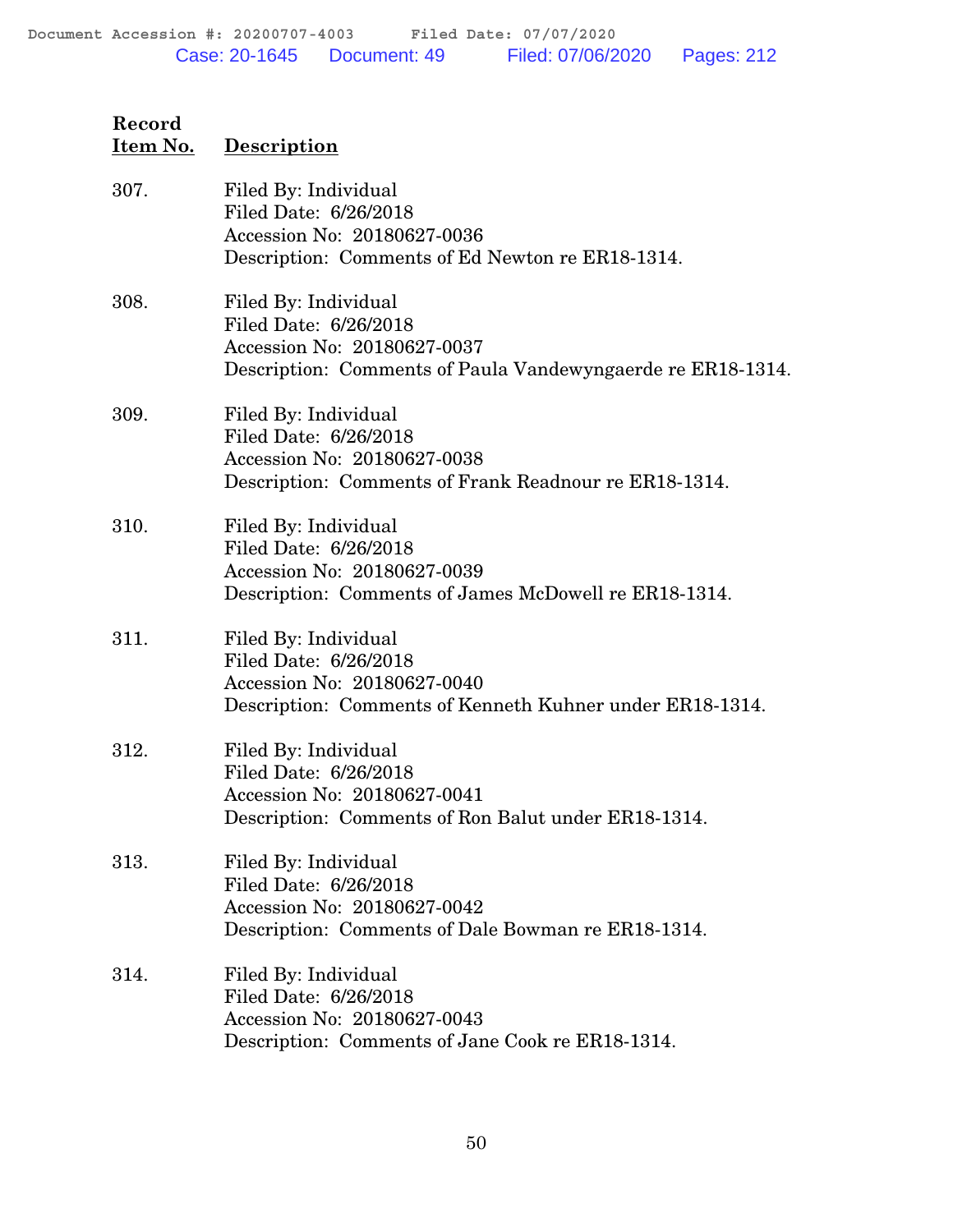| Record   |             |
|----------|-------------|
| Item No. | Description |

| 315. | Filed By: Individual<br>Filed Date: 6/26/2018<br>Accession No: 20180627-0044<br>Description: Comments of Paula Luesse re ER18-1314.              |
|------|--------------------------------------------------------------------------------------------------------------------------------------------------|
| 316. | Filed By: Individual<br>Filed Date: 6/26/2018<br>Accession No: 20180627-0045<br>Description: Comments of Cecil Doty regarding ER18-1314.         |
| 317. | Filed By: Individual<br>Filed Date: 6/26/2018<br>Accession No: 20180627-0046<br>Description: Comments of Erna Fuller re ER18-1314.               |
| 318. | Filed By: Individual<br>Filed Date: 6/26/2018<br>Accession No: 20180627-0047<br>Description: Comments of Phillip Slownl regarding ER18-1314.     |
| 319. | Filed By: Individual<br>Filed Date: 6/26/2018<br>Accession No: 20180627-0048<br>Description: Comments of Sharon Horney re ER18-1314.             |
| 320. | Filed By: Individual<br>Filed Date: 6/26/2018<br>Accession No: 20180627-0050<br>Description: Comments of L. C. B. Warshaw re ER18-1314.          |
| 321. | Filed By: Individual<br>Filed Date: 6/26/2018<br>Accession No: 20180627-0051<br>Description: Comments of Ms. Pauline Clower regarding ER18-1314. |
| 322. | Filed By: Individual<br>Filed Date: 6/26/2018<br>Accession No: 20180627-0053<br>Description: Comments of Sue Sarafin re ER18-1314.               |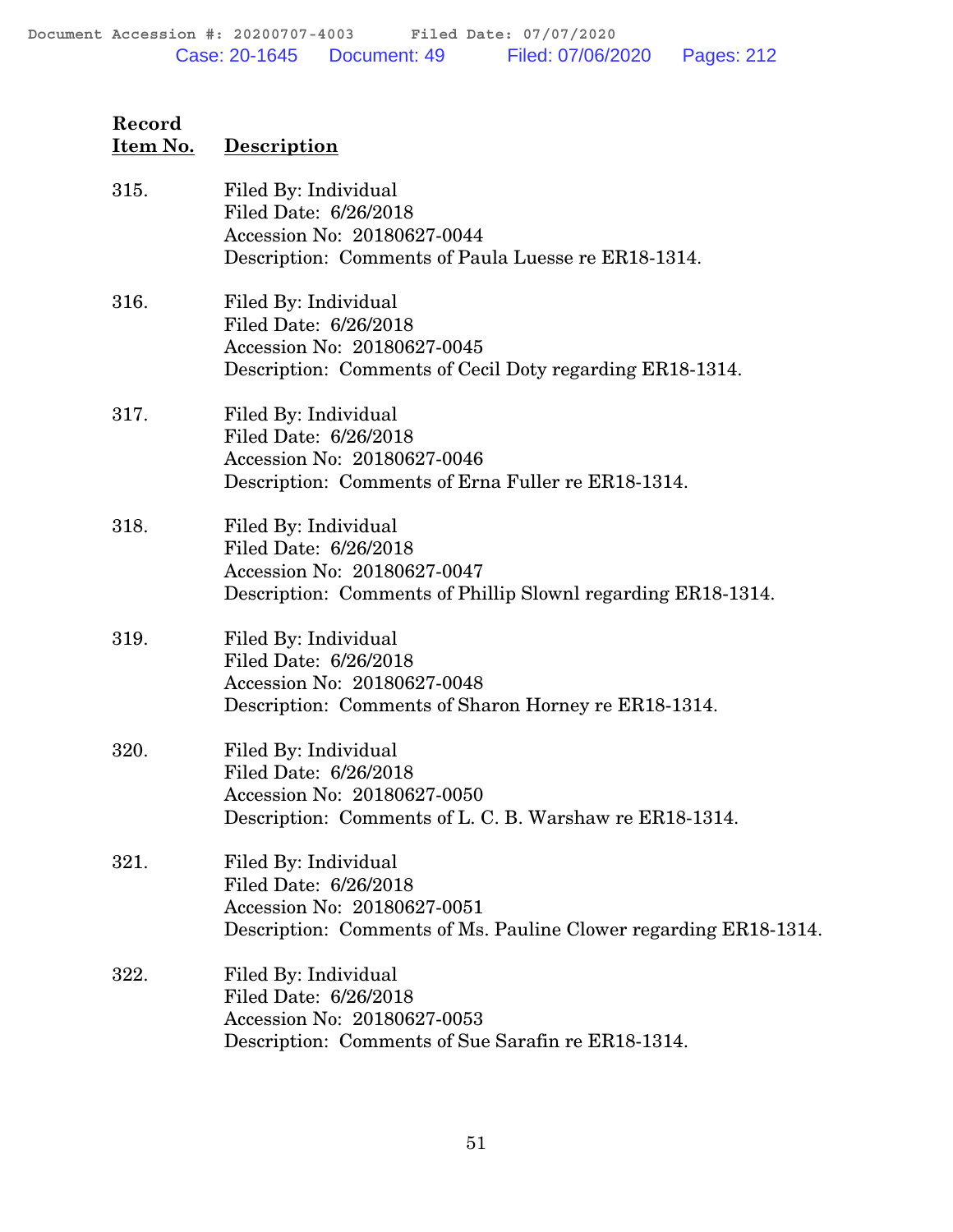# **Record Item No. Description** 323. Filed By: Individual Filed Date: 6/26/2018 Accession No: 20180627-0054 Description: Comments of D. Farwick re ER18-1314. 324. Filed By: Individual Filed Date: 6/26/2018 Accession No: 20180627-0055 Description: Comments of Mary Pape regarding ER18-1314. 325. Filed By: Individual Filed Date: 6/26/2018 Accession No: 20180627-0056 Description: Comments of Michael Galorath re ER18-1314. 326. Filed By: Individual Filed Date: 6/26/2018 Accession No: 20180627-0057 Description: Comments of Edward Beyer re ER18-1314. 327. Filed By: Individual

# Filed Date: 6/26/2018 Accession No: 20180627-0058 Description: Comments of Marian Kneer re ER18-1314.

#### 328. Filed By: Individual Filed Date: 6/26/2018 Accession No: 20180627-0059 Description: Comments of August Nendze re ER18-1314.

## 329. Filed By: Individual Filed Date: 6/26/2018 Accession No: 20180627-0060 Description: Comments Donald MacGregor re ER18-1314.

#### 330. Filed By: Individual Filed Date: 6/26/2018 Accession No: 20180627-0061 Description: Comments of Elizabeth Kurth re ER18-1314.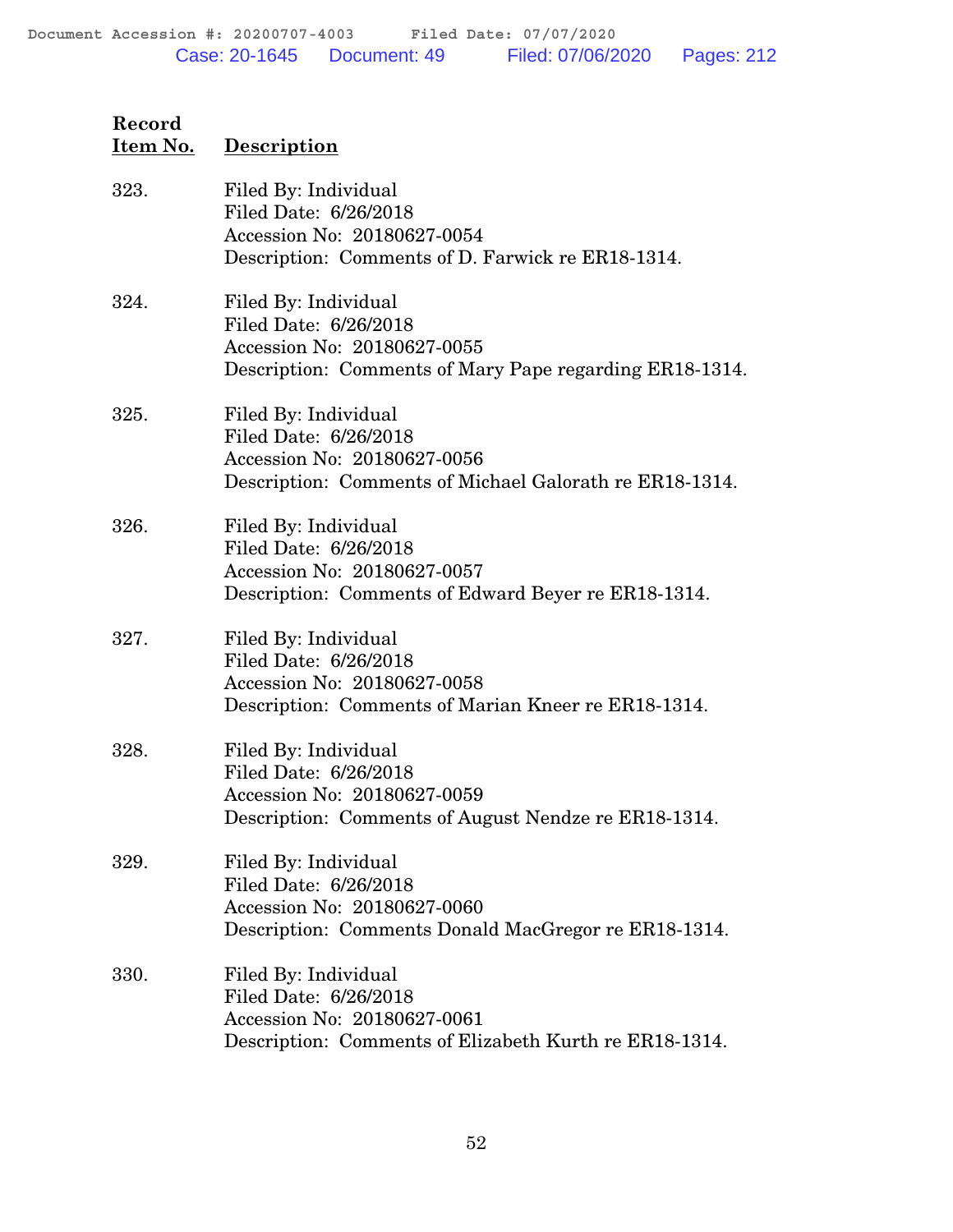| Item No. | <b>Description</b>                                                                                                                                                                   |
|----------|--------------------------------------------------------------------------------------------------------------------------------------------------------------------------------------|
| 331.     | Filed By: Individual<br>Filed Date: 6/26/2018<br>Accession No: 20180627-0062<br>Description: Comments of Harold Lightbody re ER18-1314.                                              |
| 332.     | Filed By: Individual<br>Filed Date: 6/26/2018<br>Accession No: 20180627-0063<br>Description: Comments of Gary Corriskey re ER18-1314.                                                |
| 333.     | Filed By: Individual<br>Filed Date: 6/26/2018<br>Accession No: 20180627-0064<br>Description: Comments of Eileen Lefort re ER18-1314.                                                 |
| 334.     | Filed By: Individual<br>Filed Date: 6/26/2018<br>Accession No: 20180627-0065<br>Description: Comments of Connie Sue Schmidt re ER18-1314.                                            |
| 335.     | Filed By: Individual<br>Filed Date: 6/26/2018<br>Accession No: 20180627-0066<br>Description: Comments of Kenneth Barr re ER18-1314.                                                  |
| 336.     | Filed By: Individuals<br>Filed Date: 6/26/2018<br>Accession No: 20180627-0067<br>Description: Mass Mailing Comments of Joun Ji Muldowheymn and<br>56 other individuals re ER18-1314. |
| 337.     | Filed By: Individuals<br>Filed Date: 6/26/2018<br>Accession No: 20180627-0068<br>Description: Mass Mailing Comments of Joseph Macejak and 46 other<br>individuals re ER18-1314.      |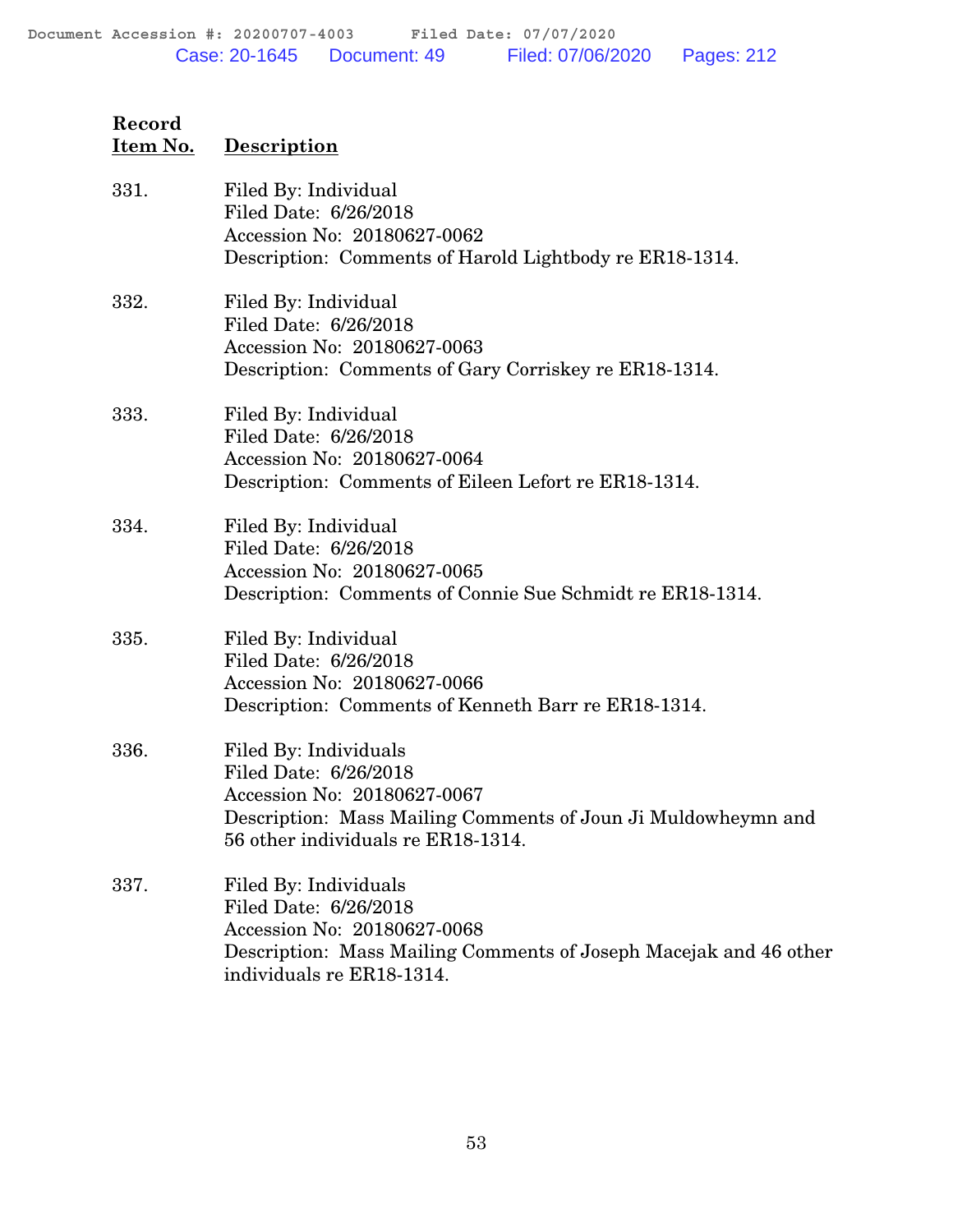| Record<br>Item No. | <b>Description</b>                                                                                                                                                                 |
|--------------------|------------------------------------------------------------------------------------------------------------------------------------------------------------------------------------|
| 338.               | Filed By: Individuals<br>Filed Date: 6/26/2018<br>Accession No: 20180627-0069<br>Description: Mass Mailing Comments of Richard Janusz and 48 other<br>individuals re ER18-1314.    |
| 339.               | Filed By: Individuals<br>Filed Date: 6/26/2018<br>Accession No: 20180627-0070<br>Description: Mass Mailing Comments of Vincent Nasti and 72 other<br>individuals re ER18-1314.     |
| 340.               | Filed By: Individuals<br>Filed Date: 6/26/2018<br>Accession No: 20180627-0071<br>Description: Mass Mailing Comments of David McKenzie and 52 other<br>individuals re ER18-1314.    |
| 341.               | Filed By: Individuals<br>Filed Date: 6/26/2018<br>Accession No: 20180627-0072<br>Description: Mass Mailing Comments of Nancy Rose and 80 other<br>individuals re ER18-1314.        |
| 342.               | Filed By: Individuals<br>Filed Date: 6/26/2018<br>Accession No: 20180627-0073<br>Description: Mass Mailing Comments of Richard H. Wieker and 71<br>other individuals re ER18-1314. |
| 343.               | Filed By: Individuals<br>Filed Date: 6/26/2018<br>Accession No: 20180628-0006<br>Description: Mass Mailing Comments of Susanne Masi and 102 other<br>individuals re ER18-1314.     |
| 344.               | Filed By: Individuals<br>Filed Date: 6/26/2018<br>Accession No: 20180628-0007<br>Description: Mass Mailing Comments of Kathryn Hert and 81 other<br>individuals re ER18-1314.      |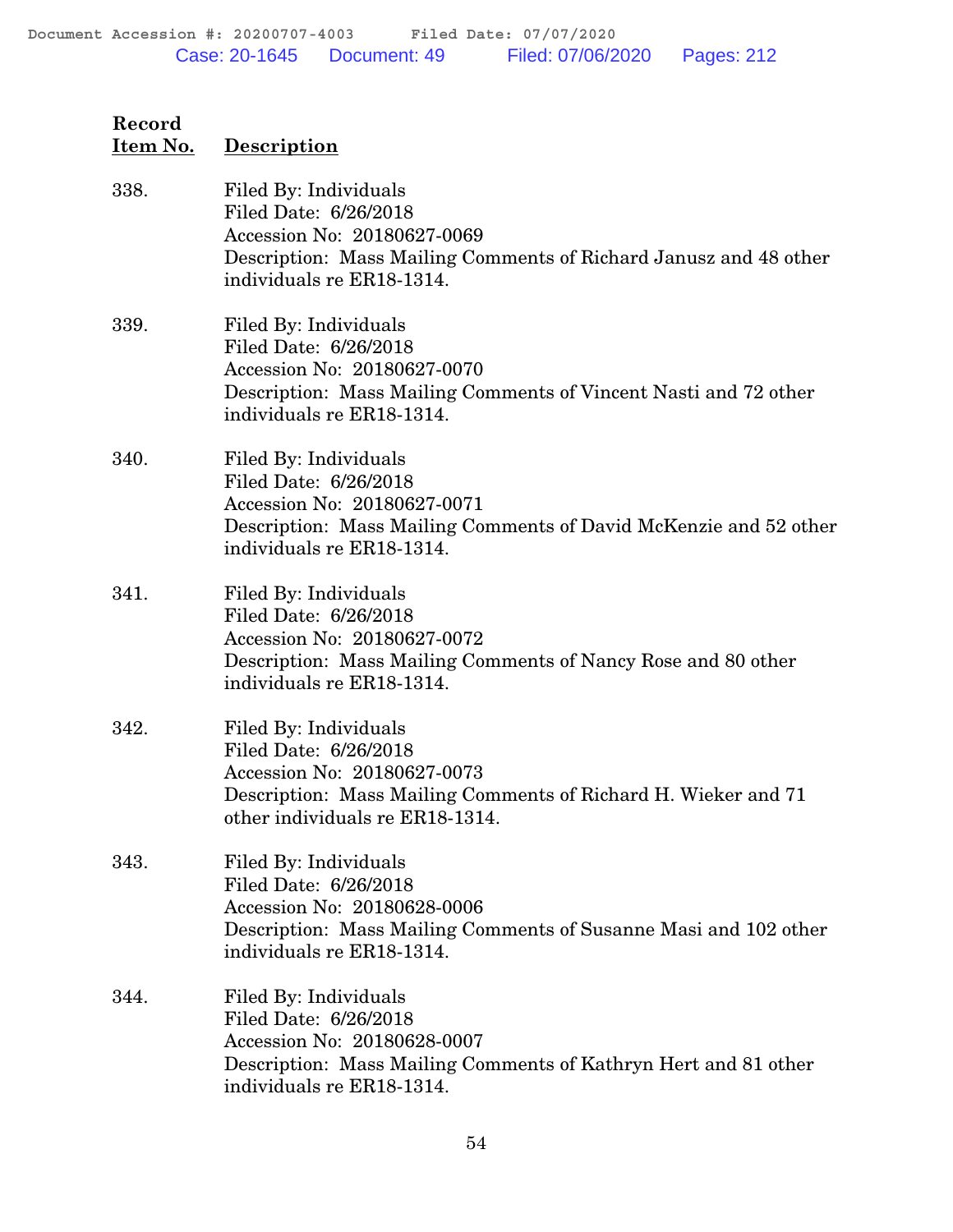| Record<br>Item No. | <b>Description</b>                                                                                                                                                                   |
|--------------------|--------------------------------------------------------------------------------------------------------------------------------------------------------------------------------------|
| 345.               | Filed By: Individuals<br>Filed Date: 6/26/2018<br>Accession No: 20180628-0008<br>Description: Mass Mailing: Comments of Charles Vaslle Jr. and 63<br>other individuals re ER18-1314. |
| 346.               | Filed By: Individual<br>Filed Date: 6/26/2018<br>Accession No: 20180628-0009<br>Description: Comments of Shirley Howland re ER18-1314.                                               |
| 347.               | Filed By: Individual<br>Filed Date: 6/26/2018<br>Accession No: 20180628-0010<br>Description: Comments of Leila Schlak re ER18-1314.                                                  |
| 348.               | Filed By: Individual<br>Filed Date: 6/26/2018<br>Accession No: 20180628-0011<br>Description: Comments of Gloria Patterson re ER18-1314.                                              |
| 349.               | Filed By: Individual<br>Filed Date: 6/26/2018<br>Accession No: 20180628-0012<br>Description: Comments of Willa Jean Owen re ER18-1314.                                               |
| 350.               | Filed By: Individual<br>Filed Date: 6/26/2018<br>Accession No: 20180628-0013<br>Description: Comments of Elizabeth Montgomery and 48 other<br>individuals re ER18-1314.              |
| 351.               | Filed By: Individuals<br>Filed Date: 6/26/2018<br>Accession No: 20180628-0014<br>Description: Comments of Tim King and 136 other individuals re                                      |

ER18-1314.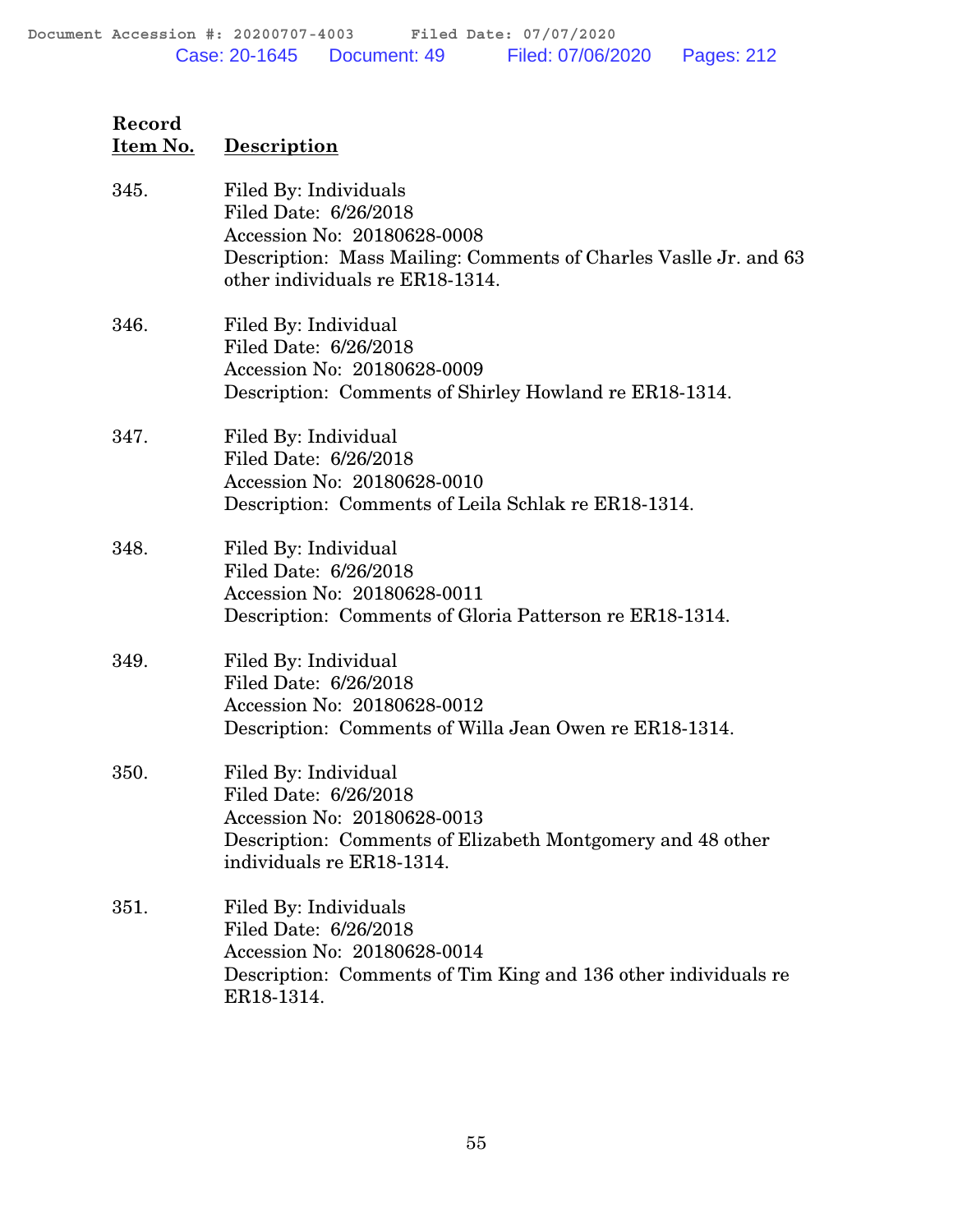| Record<br><u>Item No.</u> | <b>Description</b>                                                                                                                             |
|---------------------------|------------------------------------------------------------------------------------------------------------------------------------------------|
| 352.                      | Filed By: Individual<br>Filed Date: 6/26/2018<br>Accession No: 20180628-0015<br>Description: Comments of Michael Scimeca re ER18-1314.         |
| 353.                      | Filed By: Individual<br>Filed Date: 6/26/2018<br>Accession No: 20180628-0016<br>Description: Comments of Delores P. Davis regarding ER18-1314. |
| 354.                      | Filed By: Individual<br>Filed Date: 6/26/2018<br>Accession No: 20180628-0017<br>Description: Comments of L. Campione re ER18-1314.             |
| 355.                      | Filed By: Individual<br>Filed Date: 6/26/2018<br>Accession No: 20180628-0018<br>Description: Comments of Patricia Caldwell re ER18-1314.       |
| 356.                      | Filed By: Individual<br>Filed Date: 6/26/2018<br>Accession No: 20180628-0019<br>Description: Comments of Kathleen Duffy re ER18-1314.          |
| 357.                      | Filed By: Individual<br>Filed Date: 6/26/2018<br>Accession No: 20180628-0020<br>Description: Comment of Linda Brkljacic re ER18-1314.          |
| 358.                      | Filed By: Individual<br>Filed Date: 6/26/2018<br>Accession No: 20180628-0021<br>Description: Comments of Jeraldine O'Brien re ER18-1314.       |
| 359.                      | Filed By: Individual<br>Filed Date: 6/26/2018<br>Accession No: 20180628-0022<br>Description: Comments of Maria Peterson re ER18-1314.          |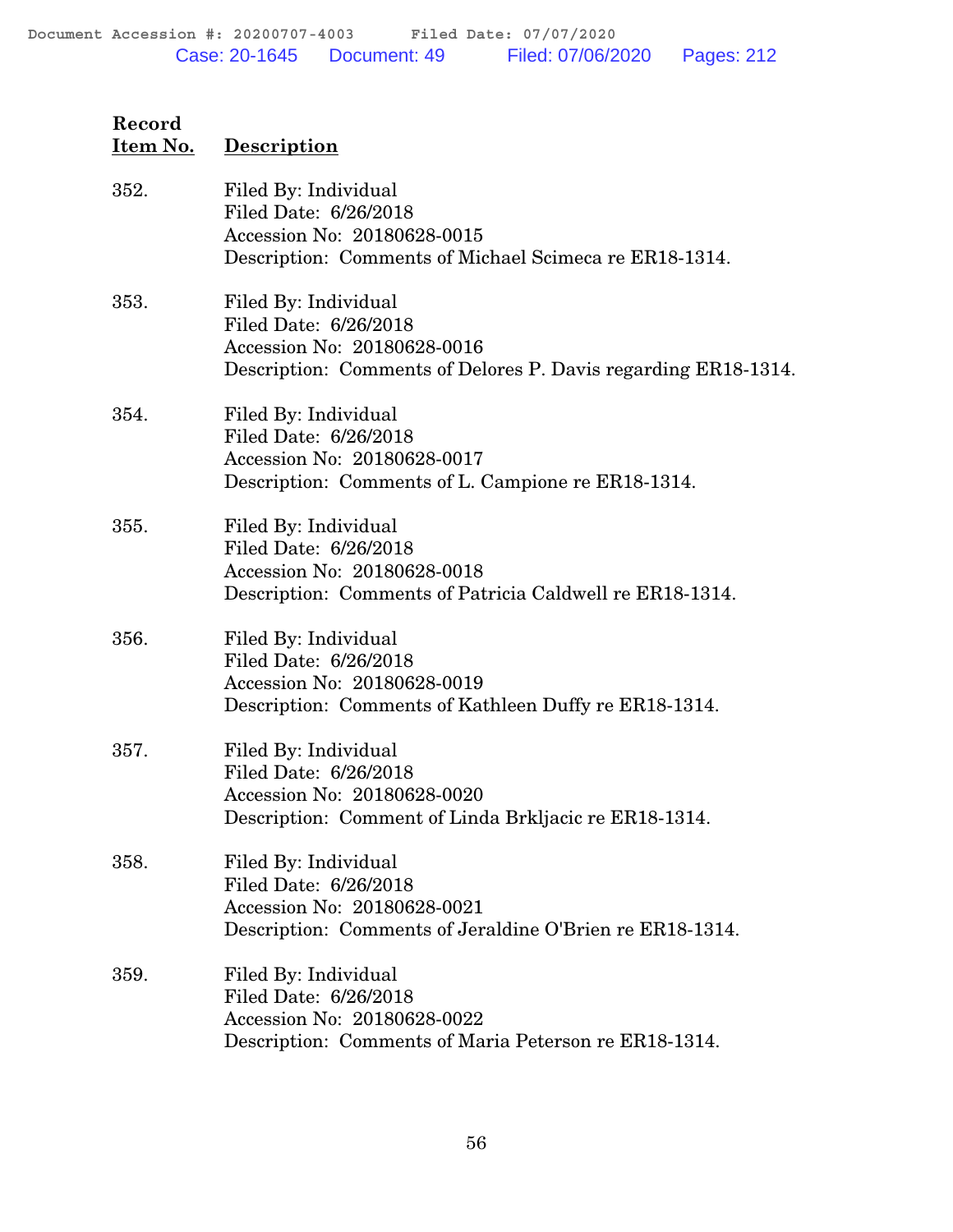| 360. | Filed By: Individual<br>Filed Date: 6/26/2018<br>Accession No: 20180628-0023<br>Description: Comments of Helen Niele re ER18-1314.        |
|------|-------------------------------------------------------------------------------------------------------------------------------------------|
| 361. | Filed By: Individual<br>Filed Date: 6/26/2018<br>Accession No: 20180628-0024<br>Description: Comments of Susan Leaver re ER18-1314.       |
| 362. | Filed By: Individual<br>Filed Date: 6/26/2018<br>Accession No: 20180628-0025<br>Description: Comments of John Rodgers re ER18-1314.       |
| 363. | Filed By: Individual<br>Filed Date: 6/26/2018<br>Accession No: 20180628-0026<br>Description: Comments of Dennis Granahan re ER18-1314.    |
| 364. | Filed By: Individual<br>Filed Date: 6/26/2018<br>Accession No: 20180628-0027<br>Description: Comments of Arsilia Pellegrino re ER18-1314. |
| 365. | Filed By: Individual<br>Filed Date: 6/26/2018<br>Accession No: 20180628-0028<br>Description: Comments of Karen Stevins re ER18-1314.      |
| 366. | Filed By: Individual<br>Filed Date: 6/26/2018<br>Accession No: 20180628-0029<br>Description: Comments of Ronald Ospalik re ER18-1314.     |
| 367. | Filed By: Individual<br>Filed Date: 6/26/2018<br>Accession No: 20180628-0030<br>Description: Comments of M. Vetter re ER18-1314.          |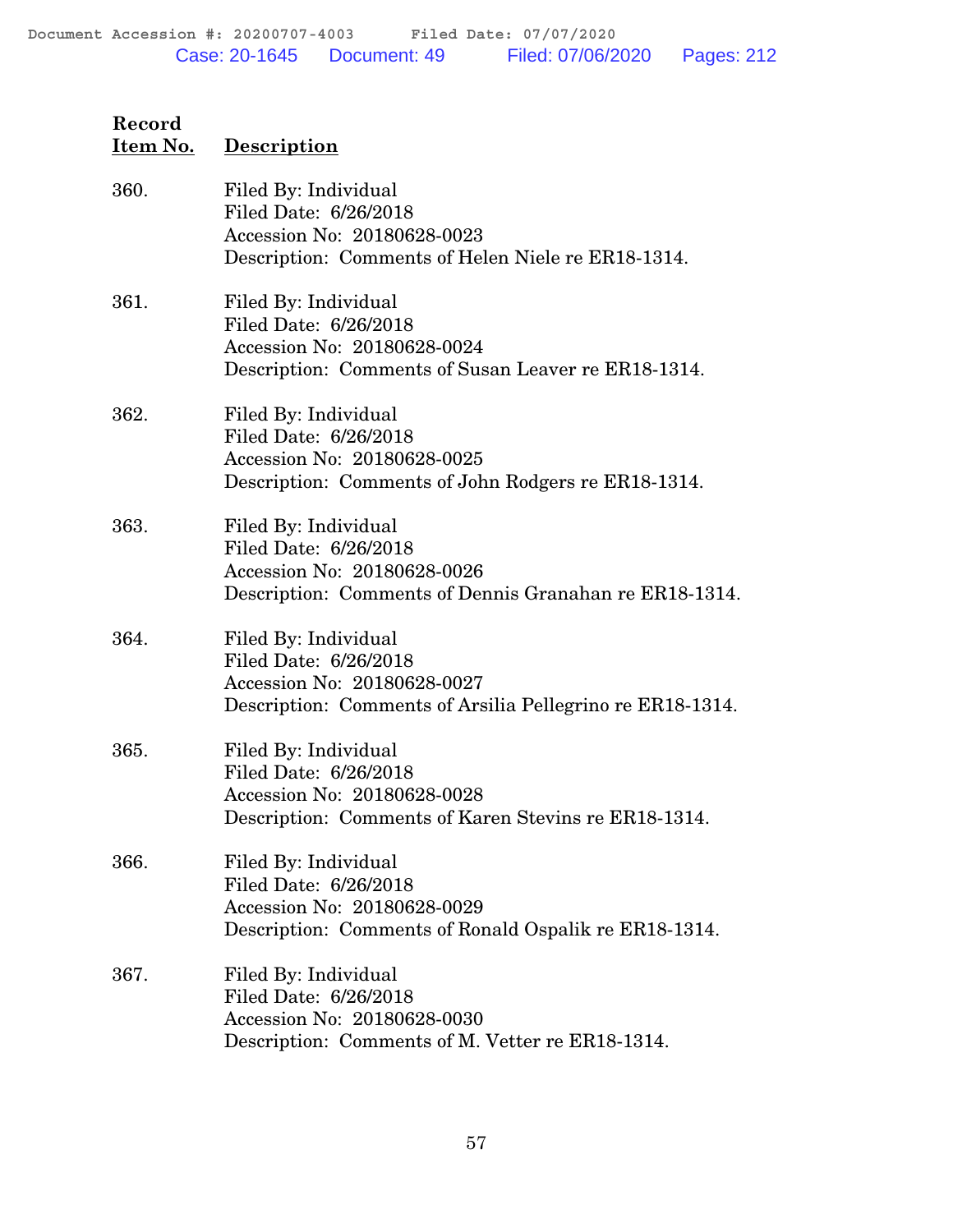| 368. | Filed By: Individual<br>Filed Date: 6/26/2018<br>Accession No: 20180628-0031<br>Description: Comments of Edward King re ER18-1314.     |
|------|----------------------------------------------------------------------------------------------------------------------------------------|
| 369. | Filed By: Individual<br>Filed Date: 6/26/2018<br>Accession No: 20180628-0032<br>Description: Comments of Richard Behnke re ER18-1314.  |
| 370. | Filed By: Individual<br>Filed Date: 6/26/2018<br>Accession No: 20180628-0033<br>Description: Comments of Peter Clouston re ER18-1314.  |
| 371. | Filed By: Individual<br>Filed Date: 6/26/2018<br>Accession No: 20180628-0034<br>Description: Comments of Kenneth Moreau re ER18-1314.  |
| 372. | Filed By: Individual<br>Filed Date: 6/26/2018<br>Accession No: 20180628-0035<br>Description: Comments of Paul Davis re ER18-1314.      |
| 373. | Filed By: Individual<br>Filed Date: 6/26/2018<br>Accession No: 20180628-0036<br>Description: Comments of David Nagel re ER18-1314.     |
| 374. | Filed By: Individual<br>Filed Date: 6/26/2018<br>Accession No: 20180628-0037<br>Description: Comments of Richard Armandi re ER18-1314. |
| 375. | Filed By: Individual<br>Filed Date: 6/26/2018<br>Accession No: 20180628-0038<br>Description: Comment of J. Fazel re ER18-1314.         |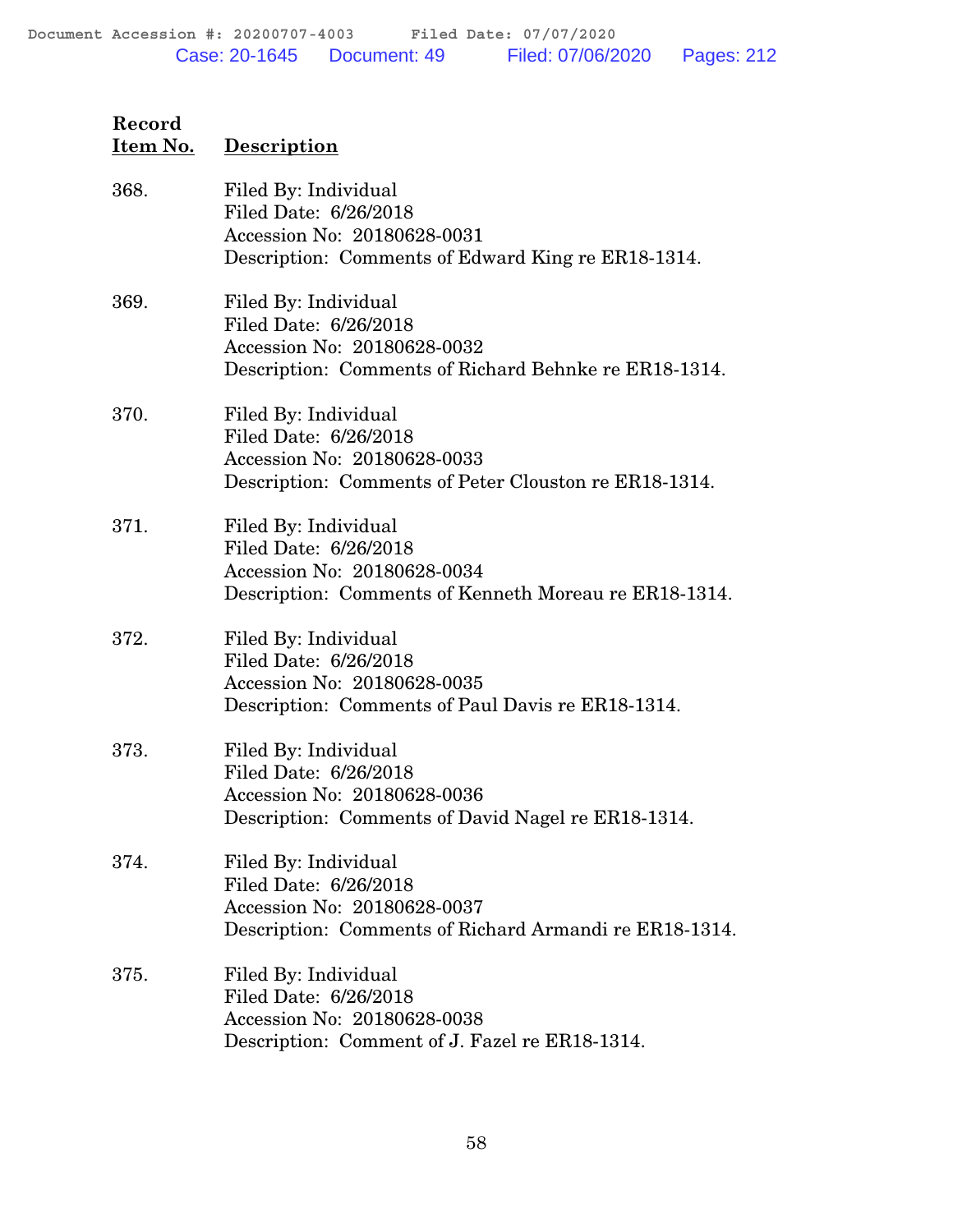| Record   |                    |
|----------|--------------------|
| Item No. | <b>Description</b> |

| 376. | Filed By: Individual<br>Filed Date: 6/26/2018<br>Accession No: 20180628-0039<br>Description: Comments of Betty Lou Remington re ER18-1314. |
|------|--------------------------------------------------------------------------------------------------------------------------------------------|
| 377. | Filed By: Individual<br>Filed Date: 6/26/2018<br>Accession No: 20180628-0040<br>Description: Comments of Iola Ladas re ER18-1314.          |
| 378. | Filed By: Individual<br>Filed Date: 6/26/2018<br>Accession No: 20180628-0041<br>Description: Comments of Elaine Rufener re ER18-1314.      |
| 379. | Filed By: Individual<br>Filed Date: 6/26/2018<br>Accession No: 20180628-0042<br>Description: Comments of James Stinespring re ER18-1314.   |
| 380. | Filed By: Individual<br>Filed Date: 6/26/2018<br>Accession No: 20180628-0043<br>Description: Comments of Robert App re ER18-1314.          |
| 381. | Filed By: Individual<br>Filed Date: 6/26/2018<br>Accession No: 20180628-0044<br>Description: Comments of Henry Kruzel re ER18-1314.        |
| 382. | Filed By: Individual<br>Filed Date: 6/26/2018<br>Accession No: 20180628-0045<br>Description: Comments of Daniel L. Sullivan re ER18-1314.  |
| 383. | Filed By: Individual<br>Filed Date: 6/26/2018<br>Accession No: 20180628-0046<br>Description: Comments of Barbara Berkow re ER18-1314.      |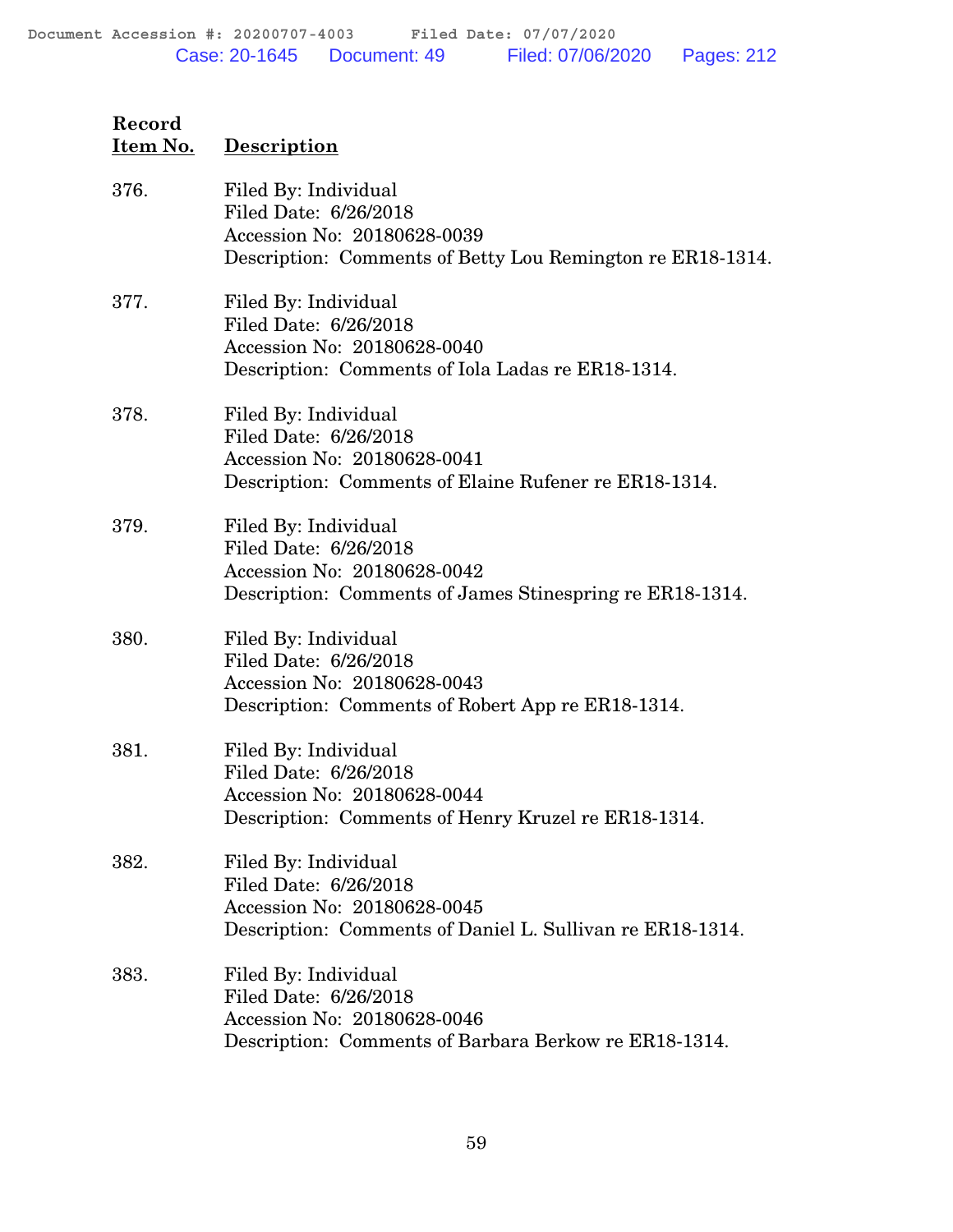| 384. | Filed By: Individual<br>Filed Date: 6/26/2018<br>Accession No: 20180628-0047<br>Description: Comments of Anne Didtler re ER18-1314.       |
|------|-------------------------------------------------------------------------------------------------------------------------------------------|
| 385. | Filed By: Individual<br>Filed Date: 6/26/2018<br>Accession No: 20180628-0048<br>Description: Comments of Kenneth Kern re ER18-1314.       |
| 386. | Filed By: Individual<br>Filed Date: 6/26/2018<br>Accession No: 20180628-0050<br>Description: Comments of Sarah Simpson re ER18-1314.      |
| 387. | Filed By: Individual<br>Filed Date: 6/26/2018<br>Accession No: 20180628-0051<br>Description: Comments of Mark Yarolimek re ER18-1314.     |
| 388. | Filed By: Individual<br>Filed Date: 6/26/2018<br>Accession No: 20180628-0052<br>Description: Comments of Sue Ruzicka re ER18-1314.        |
| 389. | Filed By: Individual<br>Filed Date: 6/26/2018<br>Accession No: 20180628-0053<br>Description: Comments of Jerme Pollock re ER18-1314.      |
| 390. | Filed By: Individual<br>Filed Date: 6/26/2018<br>Accession No: 20180628-0054<br>Description: Comments of Lee Berndt re ER18-1314.         |
| 391. | Filed By: Individual<br>Filed Date: 6/26/2018<br>Accession No: 20180628-0055<br>Description: Comments of Marshall Constance re ER18-1314. |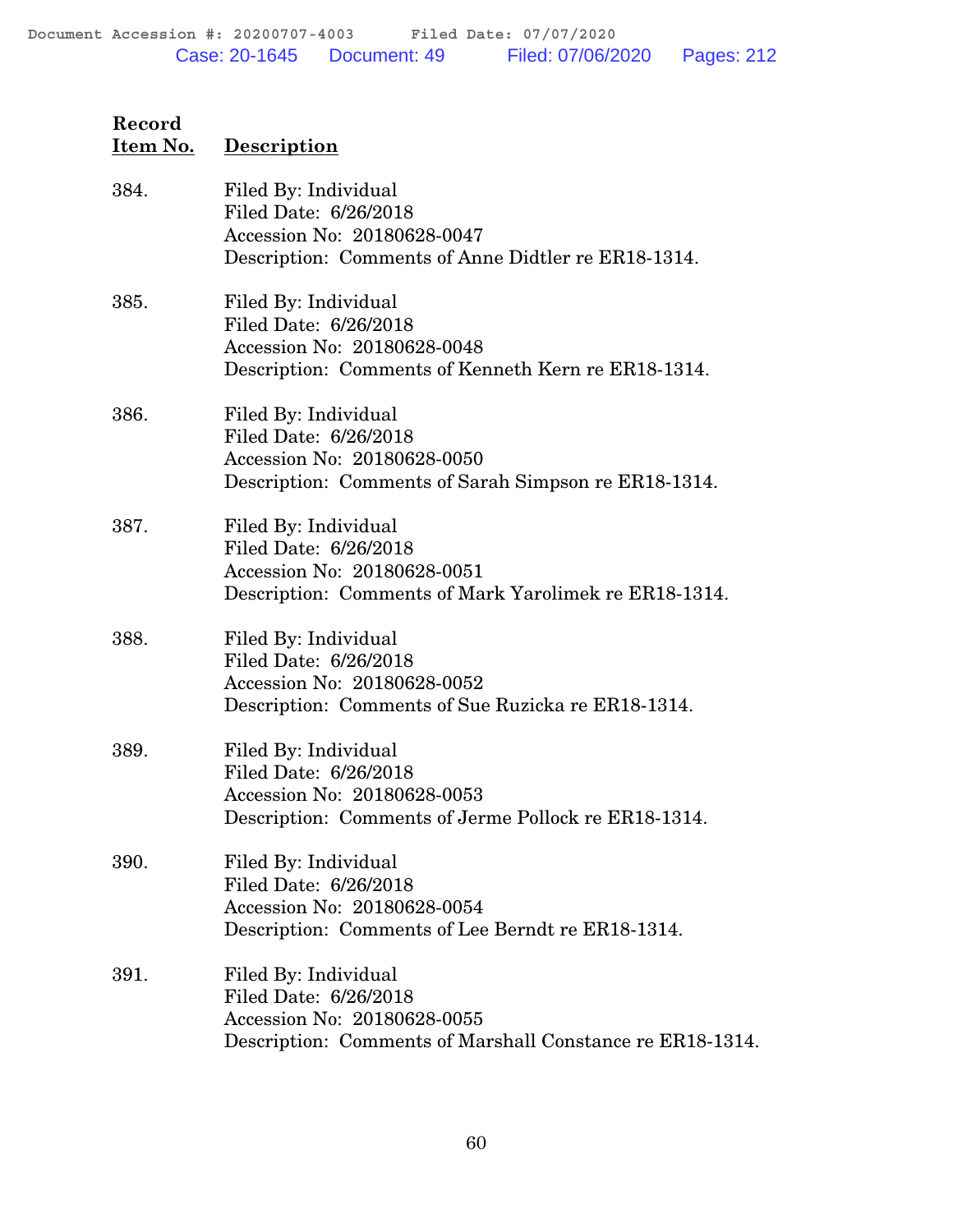| Record   |             |
|----------|-------------|
| Item No. | Description |

| 392. | Filed By: Individual<br>Filed Date: 6/26/2018<br>Accession No: 20180628-0056<br>Description: Comments of Arlene Bryan re ER18-1314.     |
|------|-----------------------------------------------------------------------------------------------------------------------------------------|
| 393. | Filed By: Individual<br>Filed Date: 6/26/2018<br>Accession No: 20180628-0057<br>Description: Comments of Carol Speiser re ER18-1314.    |
| 394. | Filed By: Individual<br>Filed Date: 6/26/2018<br>Accession No: 20180628-0058<br>Description: Comments of John Sasaki re ER18-1314.      |
| 395. | Filed By: Individual<br>Filed Date: 6/26/2018<br>Accession No: 20180628-0059<br>Description: Comments of Judith Ruff re ER18-1314.      |
| 396. | Filed By: Individual<br>Filed Date: 6/26/2018<br>Accession No: 20180628-0060<br>Description: Comments of Kathy Cummings re ER18-1314.   |
| 397. | Filed By: Individual<br>Filed Date: 6/26/2018<br>Accession No: 20180628-0061<br>Description: Comments of Michaeline Lunk re ER18-1314.  |
| 398. | Filed By: Individual<br>Filed Date: 6/26/2018<br>Accession No: 20180628-0062<br>Description: Comments of James Zalusky re ER18-1314.    |
| 399. | Filed By: Individual<br>Filed Date: 6/26/2018<br>Accession No: 20180628-0063<br>Description: Comments of Genevieve Feddor re ER18-1314. |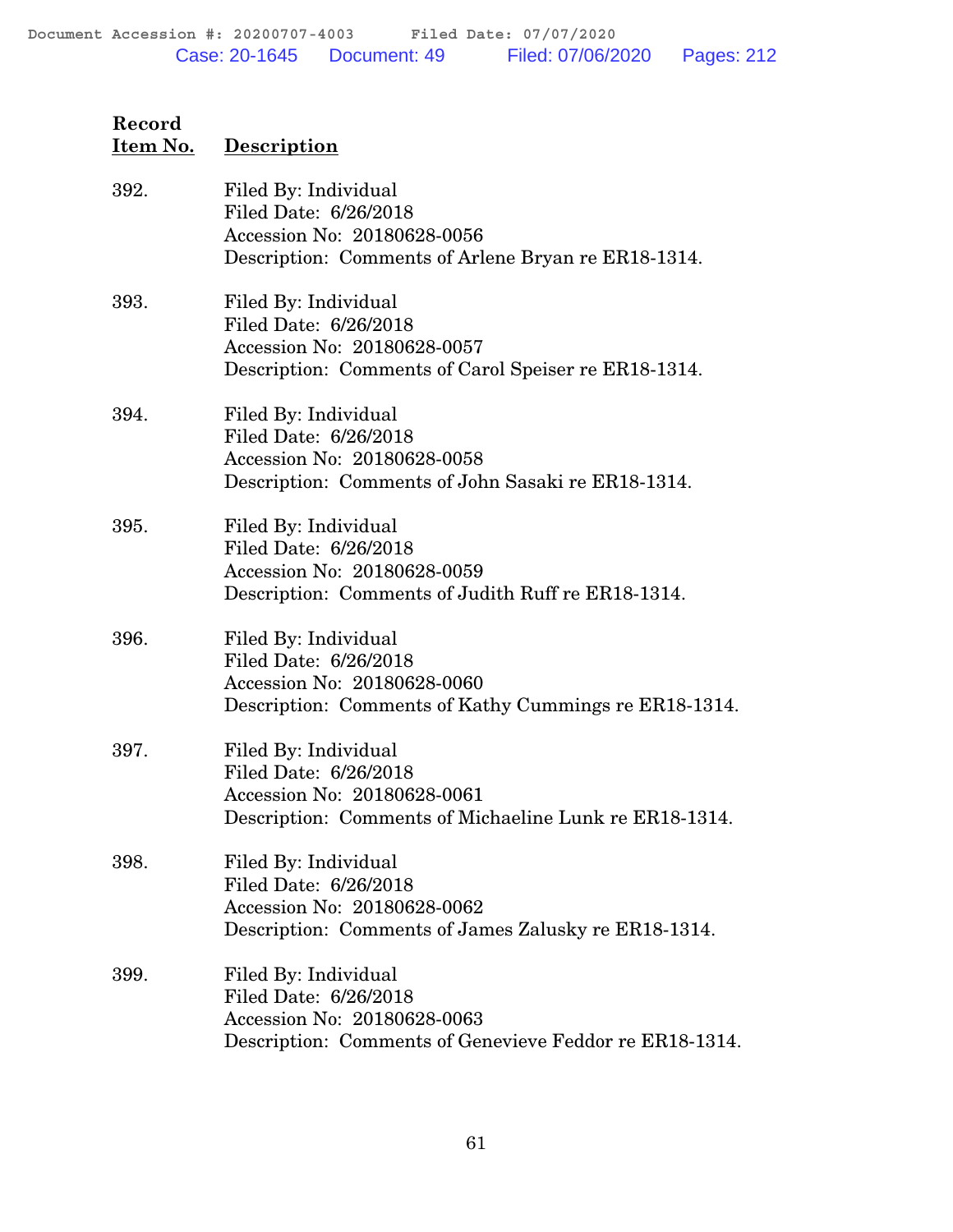| Record   |                    |
|----------|--------------------|
| Item No. | <b>Description</b> |

| 400. | Filed By: Individual<br>Filed Date: 6/26/2018<br>Accession No: 20180628-0064<br>Description: Comments of Joseph Pouse re ER18-1314.       |
|------|-------------------------------------------------------------------------------------------------------------------------------------------|
| 401. | Filed By: Individual<br>Filed Date: 6/26/2018<br>Accession No: 20180628-0065<br>Description: Comments of Mercedes Madey re ER18-1314.     |
| 402. | Filed By: Individual<br>Filed Date: 6/26/2018<br>Accession No: 20180628-0066<br>Description: Comments of Rosemary Hilger re ER18-1314.    |
| 403. | Filed By: Individual<br>Filed Date: 6/26/2018<br>Accession No: 20180628-0067<br>Description: Comments of Thomas Beckley re ER18-1314.     |
| 404. | Filed By: Individual<br>Filed Date: 6/26/2018<br>Accession No: 20180628-0068<br>Description: Comments of Rosalina Casielles re ER18-1314. |
| 405. | Filed By: Individual<br>Filed Date: 6/26/2018<br>Accession No: 20180628-0069<br>Description: Comments of Warren Leming re ER18-1314.      |
| 406. | Filed By: Individual<br>Filed Date: 6/26/2018<br>Accession No: 20180628-0070<br>Description: Comments of Richard Warren re ER18-1314.     |
| 407. | Filed By: Individual<br>Filed Date: 6/26/2018<br>Accession No: 20180628-0071<br>Description: Comments of Ronald Kalemba re ER18-1314.     |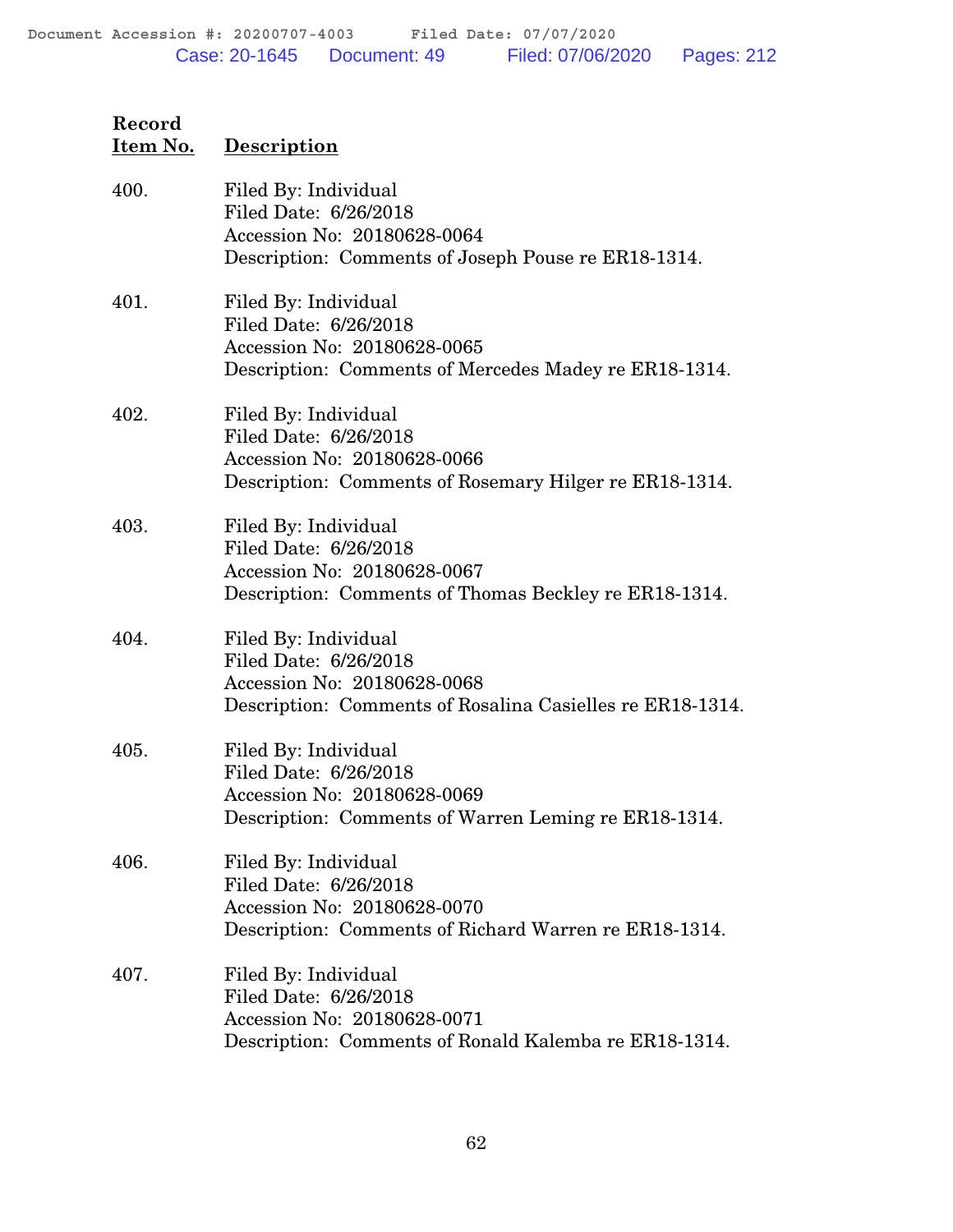| Record   |                    |
|----------|--------------------|
| Item No. | <b>Description</b> |

| 408. | Filed By: Individual<br>Filed Date: 6/26/2018<br>Accession No: 20180628-0072<br>Description: Comments of Diane Hunt re ER18-1314.           |
|------|---------------------------------------------------------------------------------------------------------------------------------------------|
| 409. | Filed By: Individual<br>Filed Date: 6/26/2018<br>Accession No: 20180628-0073<br>Description: Comments of Vivian Meacham re ER18-1314.       |
| 410. | Filed By: Individual<br>Filed Date: 6/26/2018<br>Accession No: 20180628-0074<br>Description: Comments of Margaret Vanderbosch re ER18-1314. |
| 411. | Filed By: Individual<br>Filed Date: 6/26/2018<br>Accession No: 20180628-0075<br>Description: Comments of Donald Nordstrom re ER18-1314.     |
| 412. | Filed By: Individual<br>Filed Date: 6/26/2018<br>Accession No: 20180628-0076<br>Description: Comments of Gayle Laboda re ER18-1314.         |
| 413. | Filed By: Individual<br>Filed Date: 6/26/2018<br>Accession No: 20180628-0077<br>Description: Comments of Yaakov Bassman re ER18-1314.       |
| 414. | Filed By: Individual<br>Filed Date: 6/26/2018<br>Accession No: 20180628-0078<br>Description: Comments of Flora Bosman re ER18-1314.         |
| 415. | Filed By: Individual<br>Filed Date: 6/26/2018<br>Accession No: 20180628-0079<br>Description: Comments of Lewis Jessup re ER18-1314.         |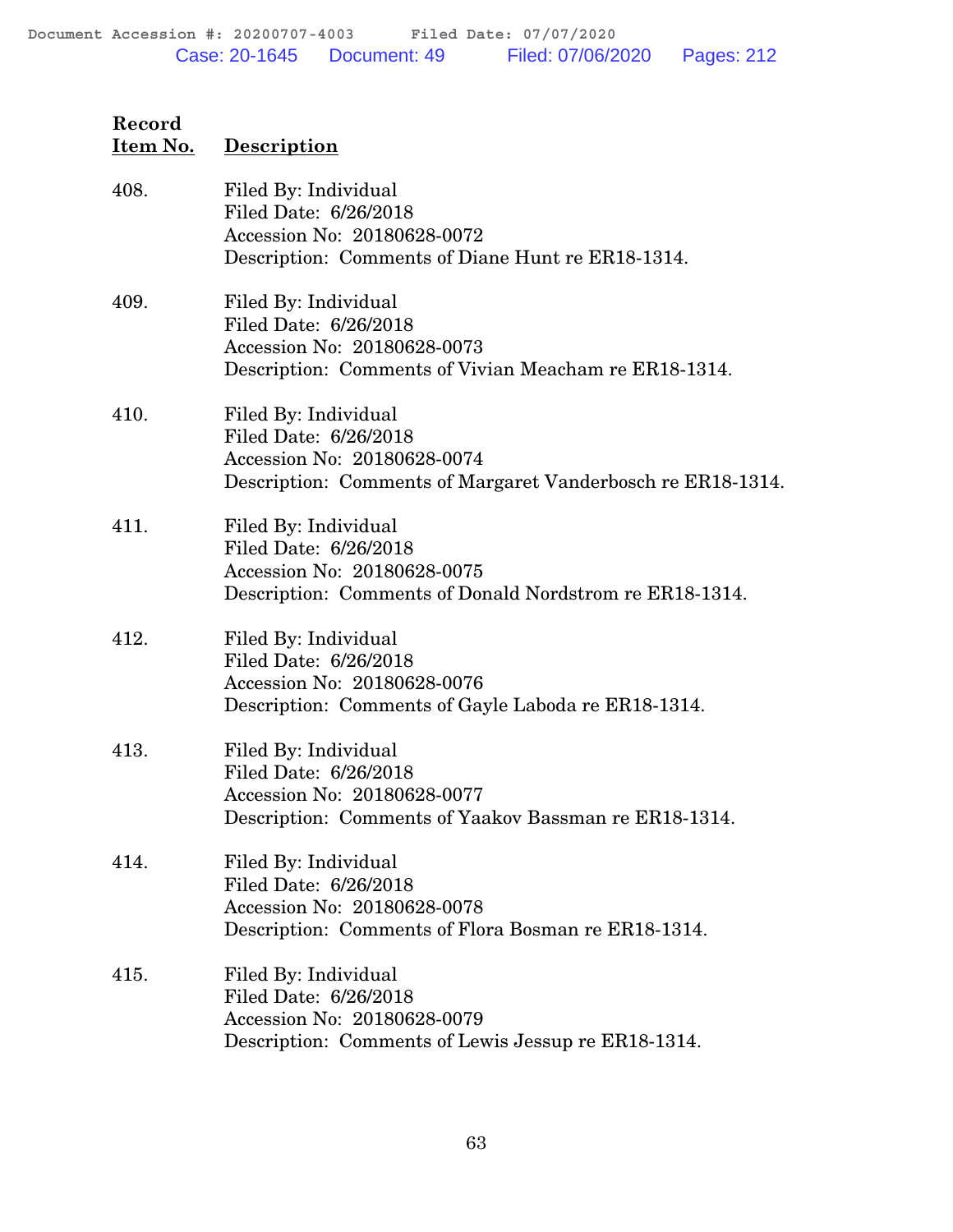| Record   |             |
|----------|-------------|
| Item No. | Description |

| 416. | Filed By: Individual<br>Filed Date: 6/26/2018<br>Accession No: 20180628-0080<br>Description: Comments of Jean Cook re ER18-1314.                        |
|------|---------------------------------------------------------------------------------------------------------------------------------------------------------|
| 417. | Filed By: Individual<br>Filed Date: 6/26/2018<br>Accession No: 20180628-0081<br>Description: Comments of Rick Storto re ER18-1314.                      |
| 418. | Filed By: Individual<br>Filed Date: 6/26/2018<br>Accession No: 20180628-0082<br>Description: Comments of Laura Gray re ER18-1314.                       |
| 419. | Filed By: Individual<br>Filed Date: 6/26/2018<br>Accession No: 20180628-0083<br>Description: Comments of Erling Johnson re ER18-1314.                   |
| 420. | Filed By: Individual<br>Filed Date: 6/26/2018<br>Accession No: 20180628-0084<br>Description: Comments of S. Sims re ER18-1314.                          |
| 421. | Filed By: Individual<br>Filed Date: 6/26/2018<br>Accession No: 20180628-0085<br>Description: Comments of Vargie Trice re ER18-1314.                     |
| 422. | Filed By: Individual<br>Filed Date: 6/26/2018<br>Accession No: 20180628-0086<br>Description: Comments of Ruth Elzings re ER18-1314.                     |
| 423. | Filed By: Individual<br>Filed Date: 6/26/2018<br>Accession No: 20180628-0087<br>Description: Comments of Ms. Lillian Bodzewski regarding ER18-<br>1314. |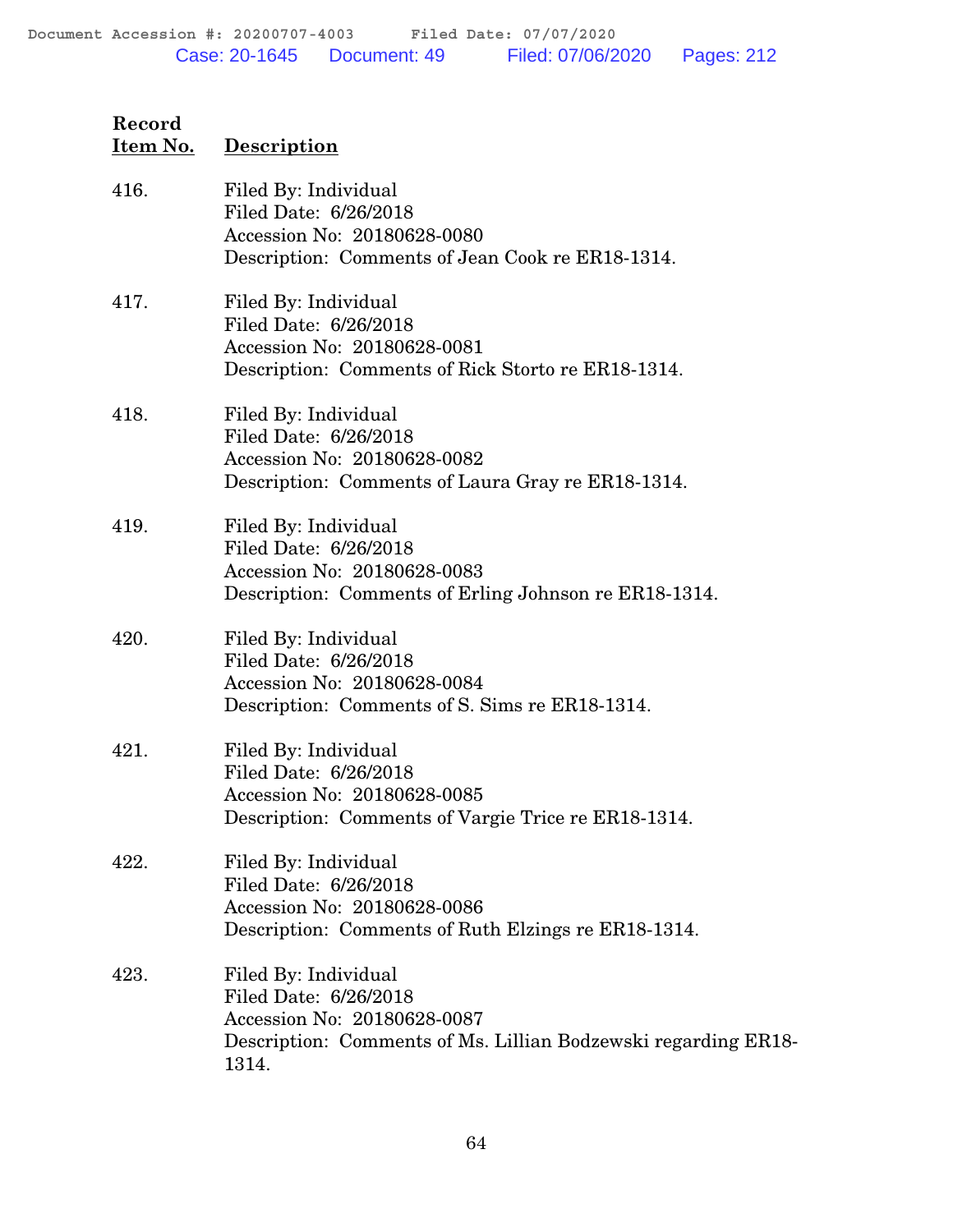| 424. | Filed By: Individual<br>Filed Date: 6/26/2018<br>Accession No: 20180628-0088<br>Description: Comments of Maria Czyzewski re ER18-1314. |
|------|----------------------------------------------------------------------------------------------------------------------------------------|
| 425. | Filed By: Individual<br>Filed Date: 6/26/2018<br>Accession No: 20180628-0089<br>Description: Comments of Evelyn Strba re ER18-1314.    |
| 426. | Filed By: Individual<br>Filed Date: 6/26/2018<br>Accession No: 20180628-0090<br>Description: Comments of Hubert Tres re ER18-1314.     |
| 427. | Filed By: Individual<br>Filed Date: 6/26/2018<br>Accession No: 20180628-0091<br>Description: Comments of Dorothy Taylor re ER18-1314.  |
| 428. | Filed By: Individual<br>Filed Date: 6/26/2018<br>Accession No: 20180628-0092<br>Description: Comments of Carol Closson re ER18-1314.   |
| 429. | Filed By: Individual<br>Filed Date: 6/26/2018<br>Accession No: 20180628-0093<br>Description: Comments of Lillie Davis re ER18-1314.    |
| 430. | Filed By: Individual<br>Filed Date: 6/26/2018<br>Accession No: 20180628-0094<br>Description: Comments of Arlene Bohr re ER18-1314.     |
| 431. | Filed By: Individual<br>Filed Date: 6/26/2018<br>Accession No: 20180628-0095<br>Description: Comments of Clara Zernowski re ER18-1314. |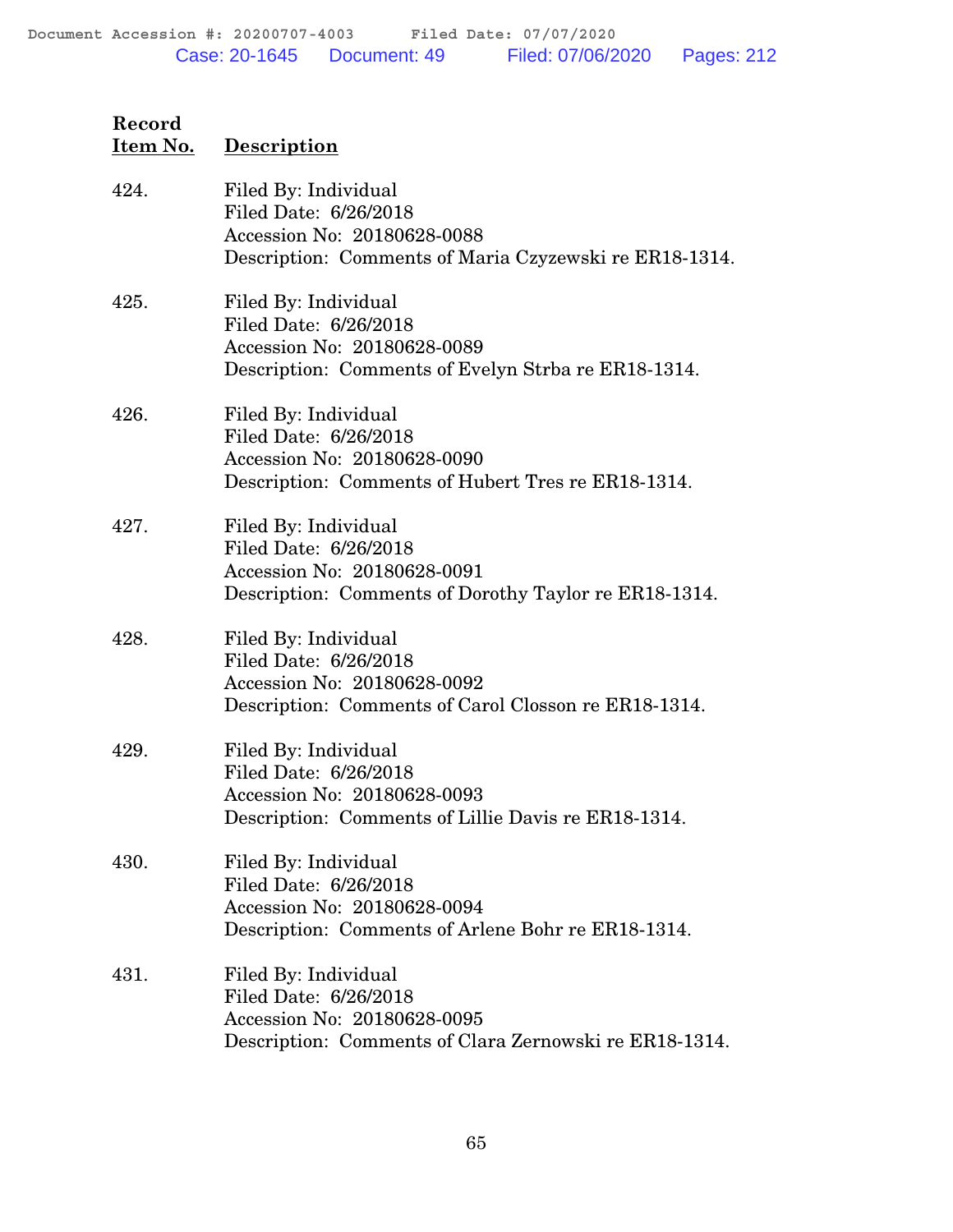# **Record Item No. Description** 432. Filed By: Individual Filed Date: 6/26/2018 Accession No: 20180628-0096 Description: Comments of Joanne Olson re ER18-1314. 433. Filed By: Individual

Filed Date: 6/26/2018 Accession No: 20180628-0097 Description: Comments of Anita Stickel re ER18-1314.

#### 434. Filed By: Individual Filed Date: 6/26/2018 Accession No: 20180628-0098 Description: Comments of Francis Stammer re ER18-1314.

435. Filed By: Individual Filed Date: 6/26/2018 Accession No: 20180628-0099 Description: Comments of Joseph Leopold re ER18-1314.

#### 436. Filed By: Individual Filed Date: 6/26/2018 Accession No: 20180628-0100 Description: Comments of George Faber re ER18-1314.

- 437. Filed By: Individual Filed Date: 6/26/2018 Accession No: 20180628-0101 Description: Comments of Esther Young re ER18-1314.
- 438. Filed By: Individual Filed Date: 6/26/2018 Accession No: 20180628-0102 Description: Comments of John Grbac re ER18-1314.
- 439. Filed By: Individual Filed Date: 6/26/2018 Accession No: 20180628-0103 Description: Comments of James Cappellini re ER18-1314.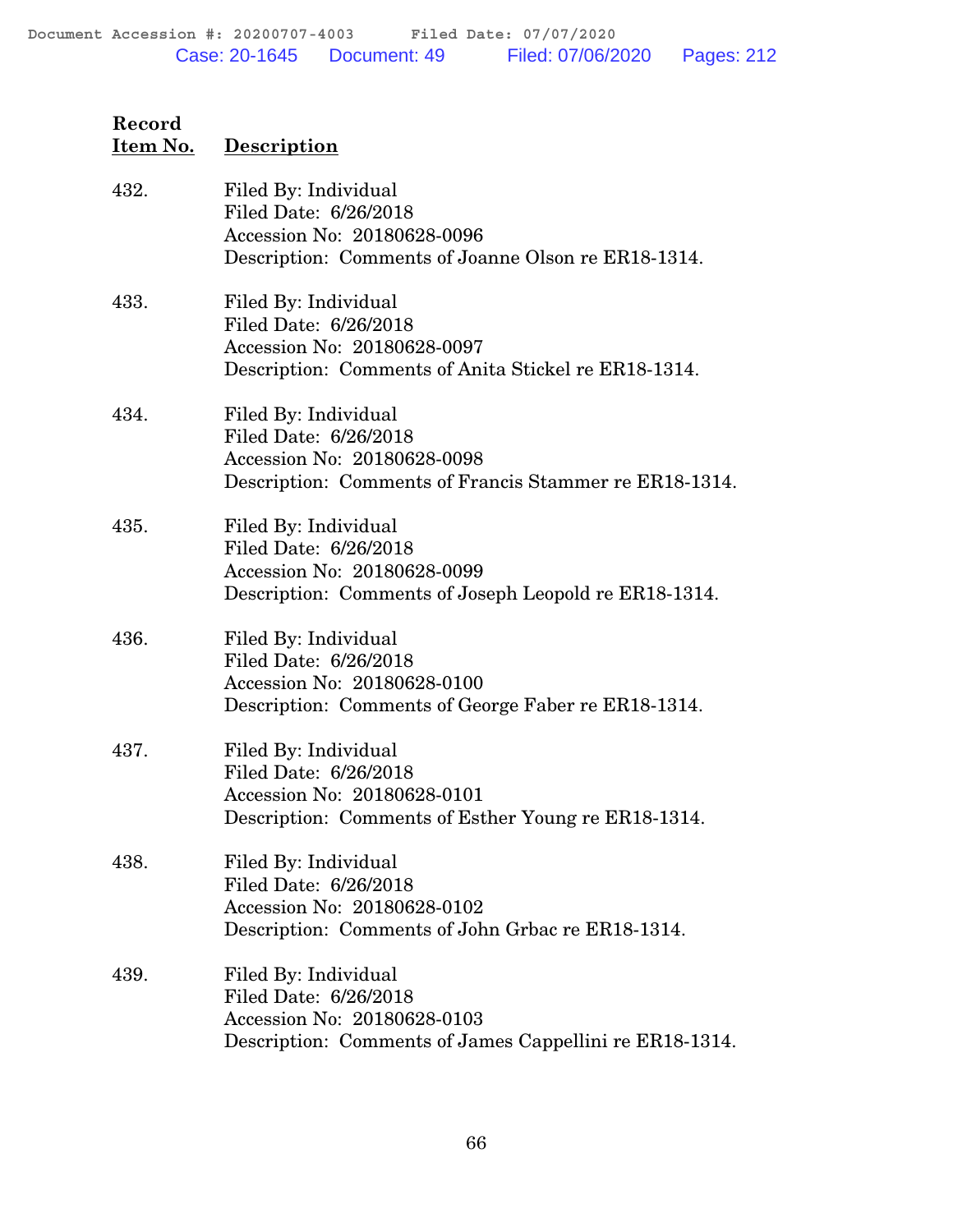| Record   |             |
|----------|-------------|
| Item No. | Description |

| 440. | Filed By: Individual<br>Filed Date: 6/26/2018<br>Accession No: 20180628-0104<br>Description: Comments of Robert Meyer re ER18-1314.       |
|------|-------------------------------------------------------------------------------------------------------------------------------------------|
| 441. | Filed By: Individual<br>Filed Date: 6/26/2018<br>Accession No: 20180628-0105<br>Description: Comments of Gilbert Garze re ER18-1314.      |
| 442. | Filed By: Individual<br>Filed Date: 6/26/2018<br>Accession No: 20180628-0106<br>Description: Comments of Norma Voss re ER18-1314.         |
| 443. | Filed By: Individual<br>Filed Date: 6/26/2018<br>Accession No: 20180628-0107<br>Description: Comments of Elizabeth Simmons re ER18-1314.  |
| 444. | Filed By: Individual<br>Filed Date: 6/26/2018<br>Accession No: 20180628-0108<br>Description: Comments of William Gwiasda re ER18-1314.    |
| 445. | Filed By: Individual<br>Filed Date: 6/26/2018<br>Accession No: 20180628-0109<br>Description: Comments of Roberta Teitelbaum re ER18-1314. |
| 446. | Filed By: Individual<br>Filed Date: 6/26/2018<br>Accession No: 20180628-0110<br>Description: Comments of Stanley Kucpal re ER18-1314.     |
| 447. | Filed By: Individual<br>Filed Date: 6/26/2018<br>Accession No: 20180628-0111<br>Description: Comments of Carol Devoss re ER18-1314.       |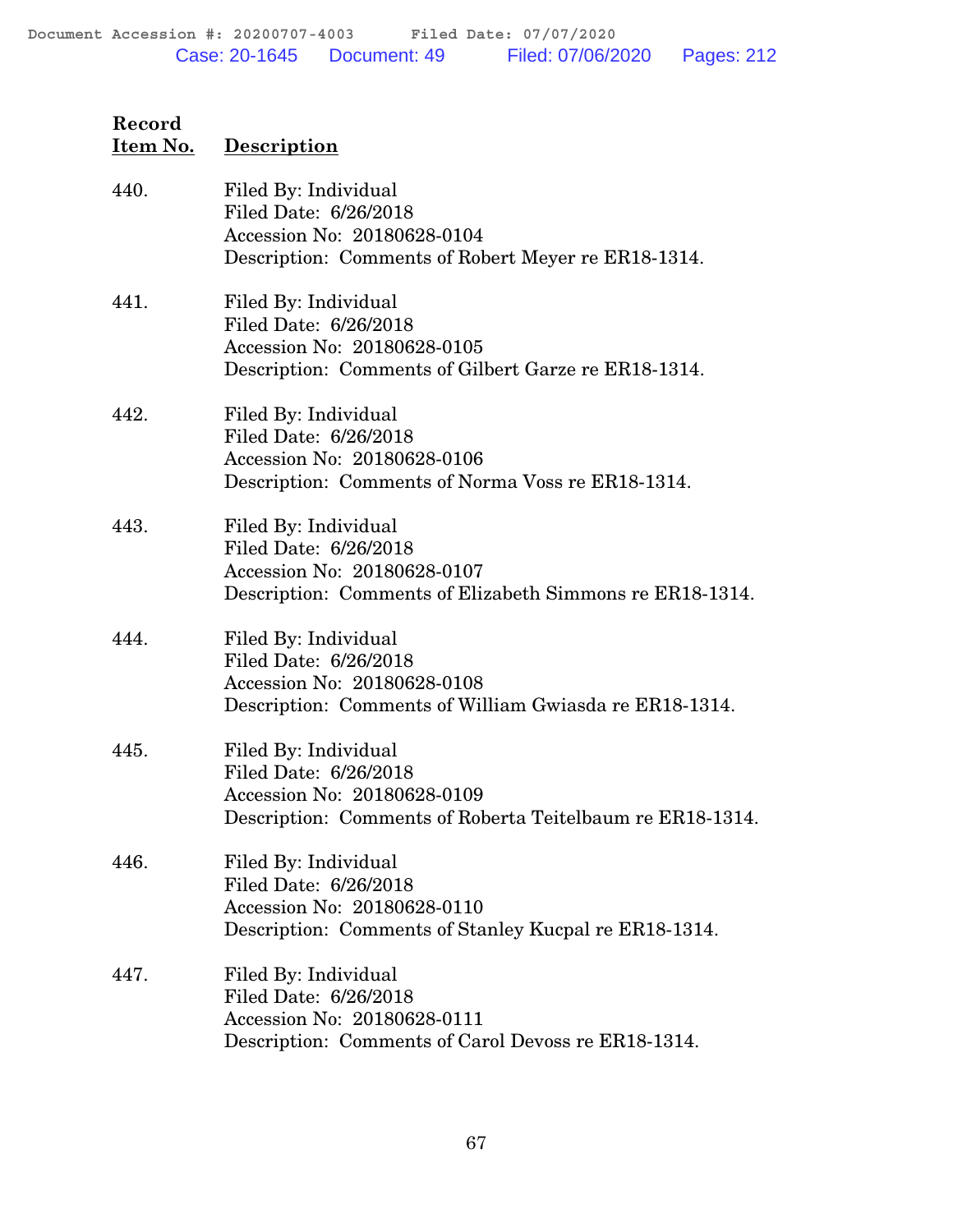| Record   |             |
|----------|-------------|
| Item No. | Description |

| 448. | Filed By: Individual<br>Filed Date: 6/26/2018<br>Accession No: 20180628-0112<br>Description: Comments of Horst Huber re ER18-1314.              |
|------|-------------------------------------------------------------------------------------------------------------------------------------------------|
| 449. | Filed By: Individual<br>Filed Date: 6/26/2018<br>Accession No: 20180628-0113<br>Description: Comments of Dennis Zegar re ER18-1314.             |
| 450. | Filed By: Individual<br>Filed Date: 6/26/2018<br>Accession No: 20180628-0114<br>Description: Comments of Rivia Greenberger re ER18-1314.        |
| 451. | Filed By: Individuals<br>Filed Date: 6/26/2018<br>Accession No: 20180628-0115<br>Description: Comments of Roger and Carole Willer re ER18-1314. |
| 452. | Filed By: Individual<br>Filed Date: 6/26/2018<br>Accession No: 20180628-0116<br>Description: Comments of John Jonas re ER18-1314.               |
| 453. | Filed By: Individual<br>Filed Date: 6/26/2018<br>Accession No: 20180628-0117<br>Description: Comments of Won Lee re ER18-1314.                  |
| 454. | Filed By: Individual<br>Filed Date: 6/26/2018<br>Accession No: 20180628-0118<br>Description: Comments of Helen Henderson re ER18-1314.          |
| 455. | Filed By: Individual<br>Filed Date: 6/26/2018<br>Accession No: 20180628-0119<br>Description: Comments of Lee Talley re ER18-1314.               |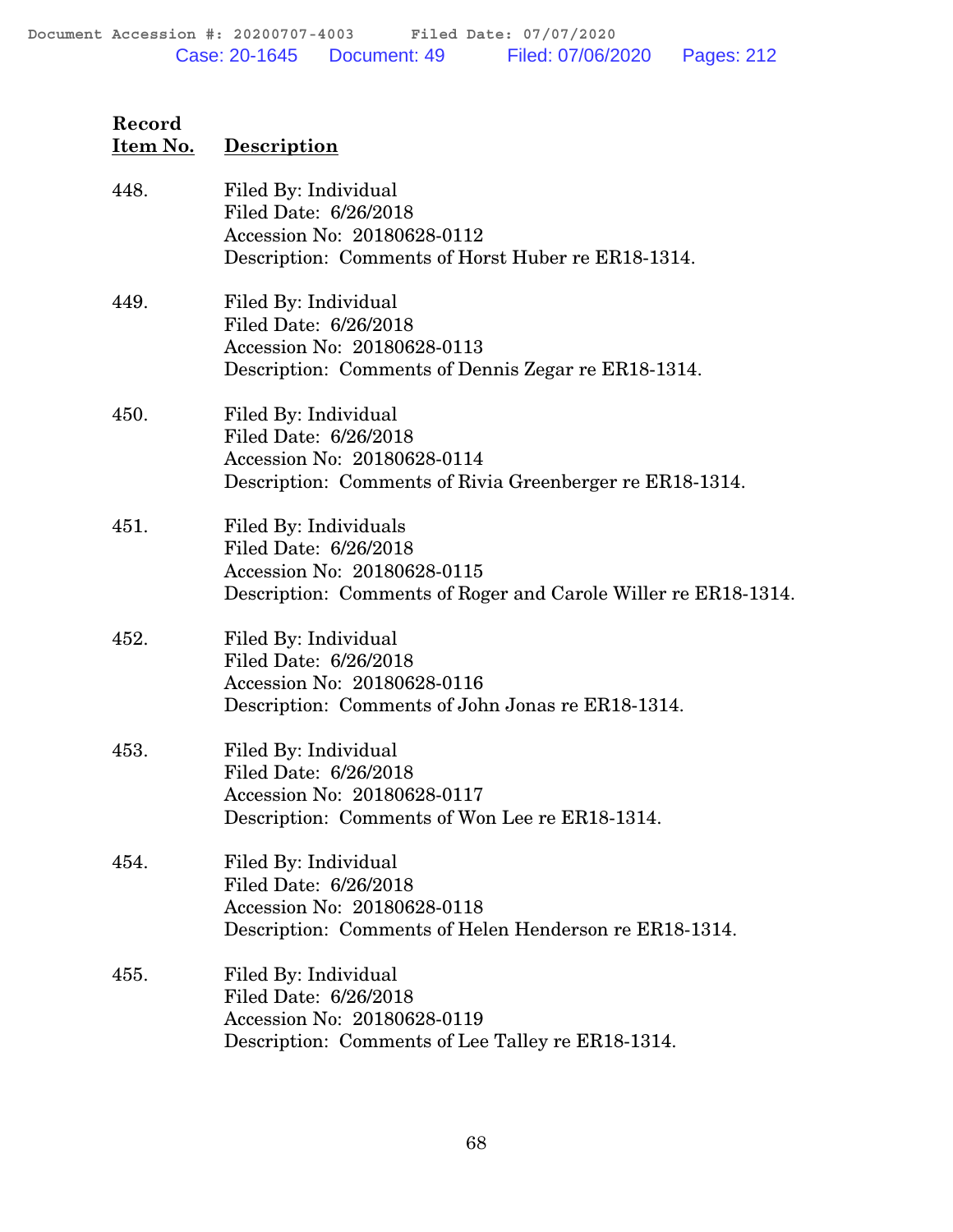| Record   |             |
|----------|-------------|
| Item No. | Description |

| 456. | Filed By: Individual<br>Filed Date: 6/26/2018<br>Accession No: 20180628-0120<br>Description: Comments of Ann Wardynski re ER18-1314.  |
|------|---------------------------------------------------------------------------------------------------------------------------------------|
| 457. | Filed By: Individual<br>Filed Date: 6/26/2018<br>Accession No: 20180628-0121<br>Description: Comments of William Becker re ER18-1314. |
| 458. | Filed By: Individual<br>Filed Date: 6/26/2018<br>Accession No: 20180628-0122<br>Description: Comments of Deberah Smith re ER18-1314.  |
| 459. | Filed By: Individual<br>Filed Date: 6/26/2018<br>Accession No: 20180628-0123<br>Description: Comments of Mary Marcotte re ER18-1314.  |
| 460. | Filed By: Individual<br>Filed Date: 6/26/2018<br>Accession No: 20180628-0124<br>Description: Comments of Laurie Miller re ER18-1314.  |
| 461. | Filed By: Individual<br>Filed Date: 6/26/2018<br>Accession No: 20180628-0125<br>Description: Comments of Frank Clark re ER18-1314.    |
| 462. | Filed By: Individual<br>Filed Date: 6/26/2018<br>Accession No: 20180628-0126<br>Description: Comments of John Hart re ER18-1314.      |
| 463. | Filed By: Individual<br>Filed Date: 6/26/2018<br>Accession No: 20180628-0127<br>Description: Comments of Lenore Harris re ER18-1314.  |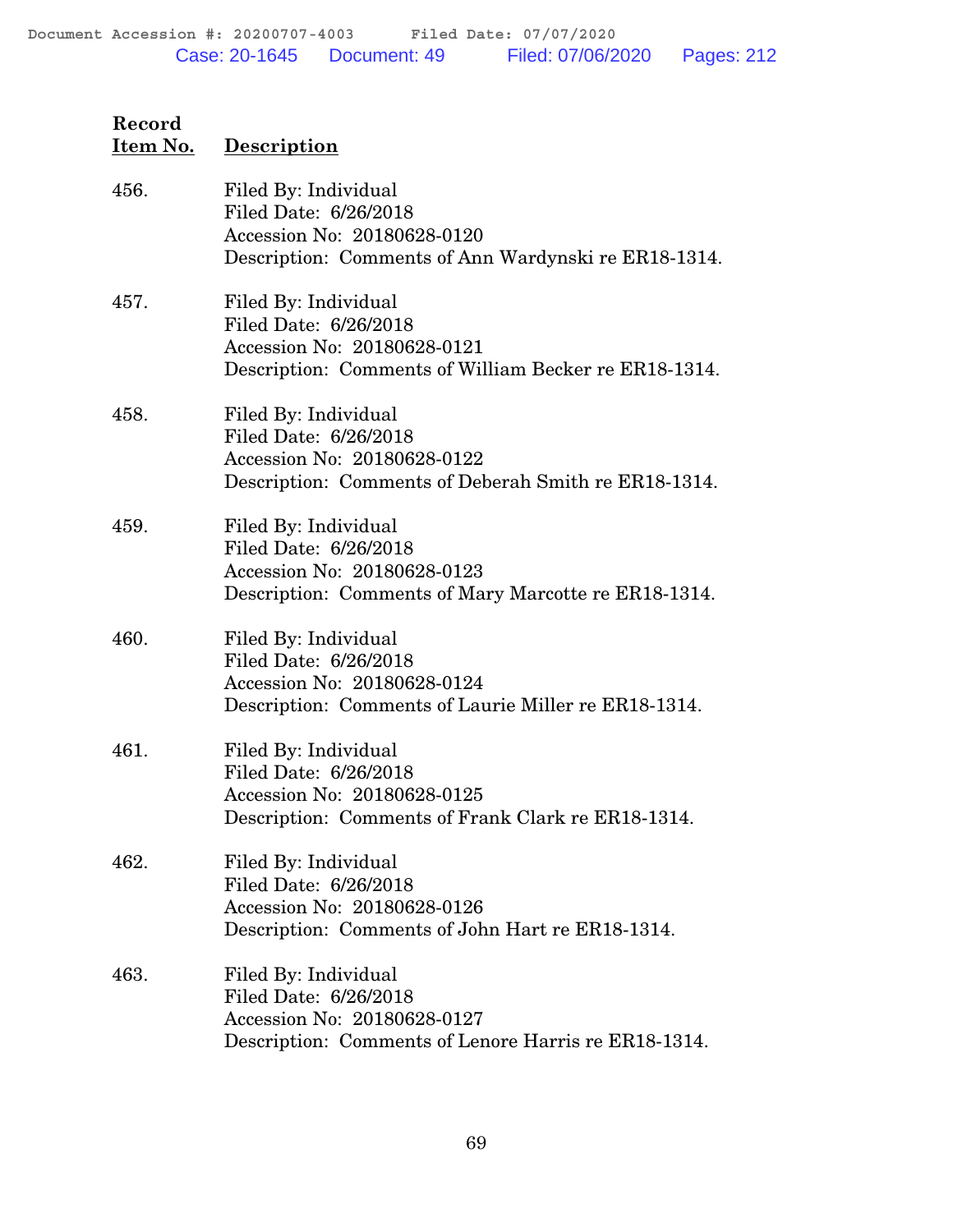| Record   |                    |
|----------|--------------------|
| Item No. | <b>Description</b> |

| 464. | Filed By: Individual<br>Filed Date: 6/26/2018<br>Accession No: 20180628-0128<br>Description: Comments of Marion Cain re ER18-1314.      |
|------|-----------------------------------------------------------------------------------------------------------------------------------------|
| 465. | Filed By: Individual<br>Filed Date: 6/26/2018<br>Accession No: 20180628-0129<br>Description: Comments of Tom Janus re ER18-1314.        |
| 466. | Filed By: Individual<br>Filed Date: 6/26/2018<br>Accession No: 20180628-0130<br>Description: Comments of Virginia Ulaszek re ER18-1314. |
| 467. | Filed By: Individual<br>Filed Date: 6/26/2018<br>Accession No: 20180628-0131<br>Description: Comments of Irene Story re ER18-1314.      |
| 468. | Filed By: Individual<br>Filed Date: 6/26/2018<br>Accession No: 20180628-0132<br>Description: Comments of Gerald Lamb re ER18-1314.      |
| 469. | Filed By: Individual<br>Filed Date: 6/26/2018<br>Accession No: 20180628-0133<br>Description: Comments of Vernell Taylor re ER18-1314.   |
| 470. | Filed By: Individual<br>Filed Date: 6/26/2018<br>Accession No: 20180628-0134<br>Description: Comments of James Minnis re ER18-1314.     |
| 471. | Filed By: Individual<br>Filed Date: 6/26/2018<br>Accession No: 20180628-0135<br>Description: Comments of Jim Mason re ER18-1314.        |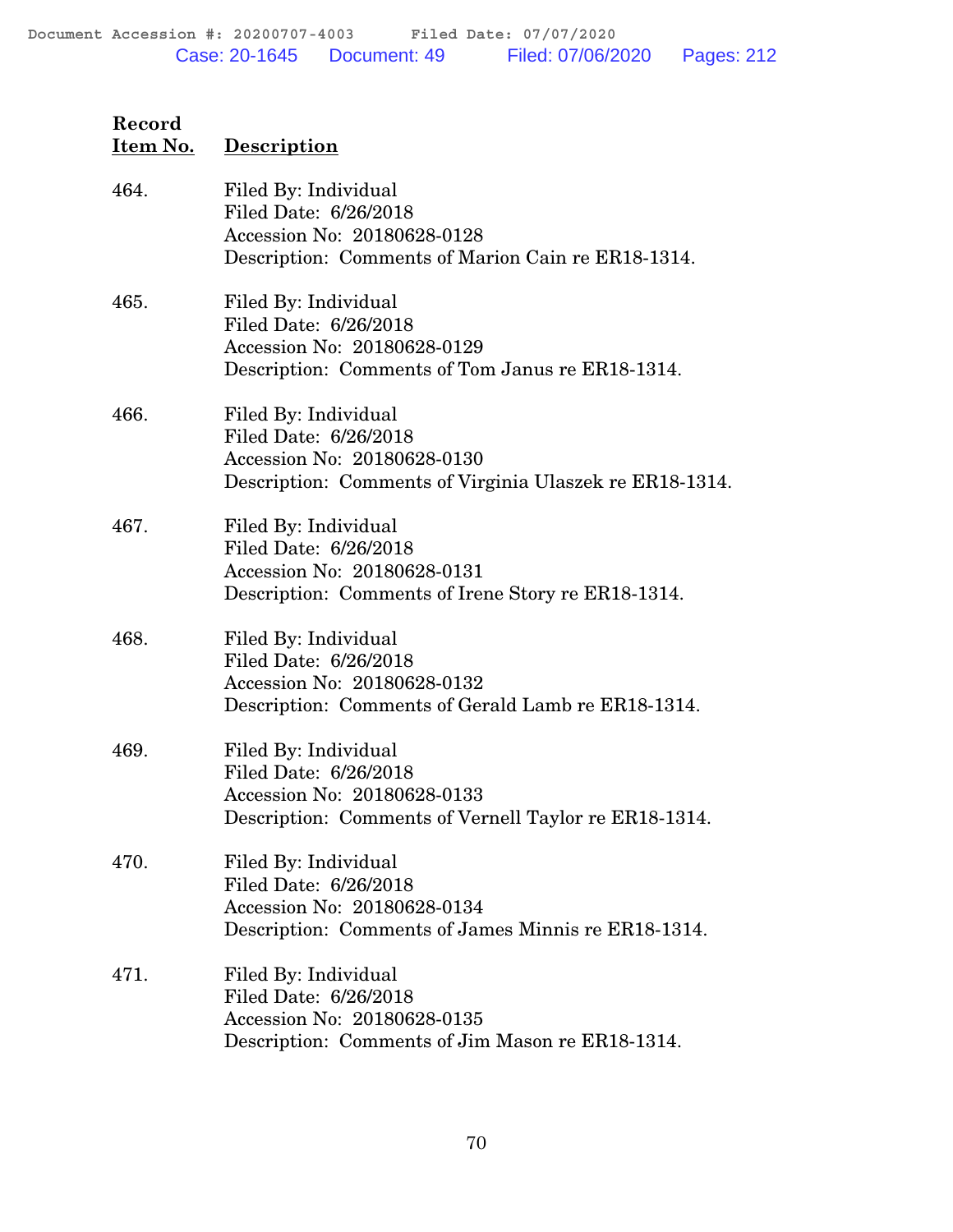| 472. | Filed By: Individual<br>Filed Date: 6/26/2018<br>Accession No: 20180628-0136<br>Description: Comments of Annette Smith re ER18-1314.      |
|------|-------------------------------------------------------------------------------------------------------------------------------------------|
| 473. | Filed By: Individual<br>Filed Date: 6/26/2018<br>Accession No: 20180628-0137<br>Description: Comments of Robert Fisher re ER18-1314.      |
| 474. | Filed By: Individual<br>Filed Date: 6/26/2018<br>Accession No: 20180628-0138<br>Description: Comments of Rose Pierce regarding ER18-1314. |
| 475. | Filed By: Individual<br>Filed Date: 6/26/2018<br>Accession No: 20180628-0139<br>Description: Comments of Boyd Paulsmeyer re ER18-1314.    |
| 476. | Filed By: Individual<br>Filed Date: 6/26/2018<br>Accession No: 20180628-0140<br>Description: Comments of Anna Graves re ER18-1314.        |
| 477. | Filed By: Individual<br>Filed Date: 6/26/2018<br>Accession No: 20180628-0141<br>Description: Comments of Jerome Thacker re ER18-1314.     |
| 478. | Filed By: Individual<br>Filed Date: 6/26/2018<br>Accession No: 20180628-0142<br>Description: Comments of Dolores Pickard re ER18-1314.    |
| 479. | Filed By: Individual<br>Filed Date: 6/26/2018<br>Accession No: 20180628-0143<br>Description: Comments of Ralph Almers re ER18-1314.       |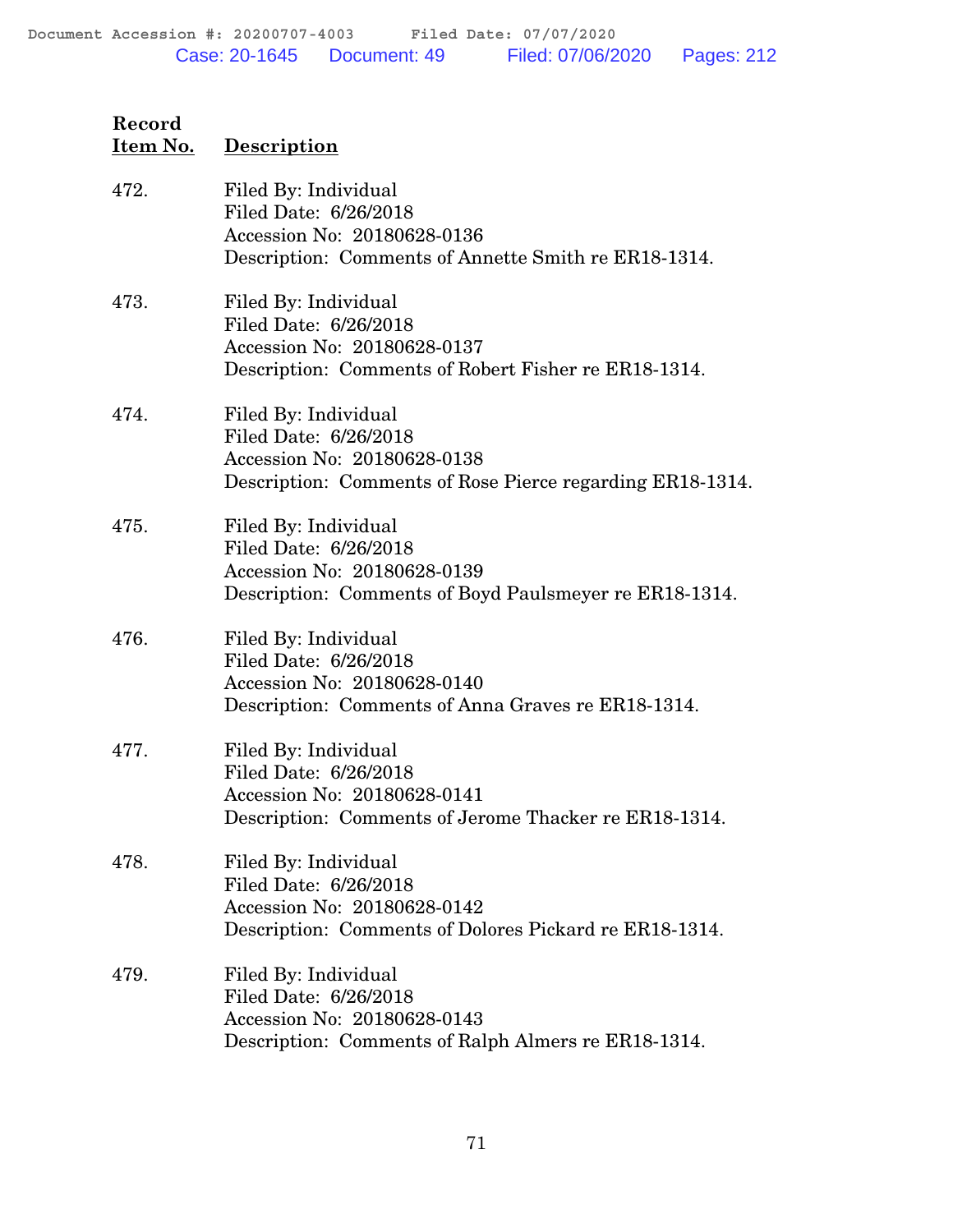| Record<br>Item No. | <b>Description</b>                                                                                                                                                                |
|--------------------|-----------------------------------------------------------------------------------------------------------------------------------------------------------------------------------|
| 480.               | Filed By: Individual<br>Filed Date: 6/26/2018<br>Accession No: 20180628-0144<br>Description: Comments of Mr. James Armstrong regarding ER18-<br>1314.                             |
| 481.               | Filed By: Individuals<br>Filed Date: 6/26/2018<br>Accession No: 20180628-0145<br>Description: Mass Mailing Comments of Dennis Lane and 16 other<br>individuals re ER18-1314.      |
| 482.               | Filed By: Individuals<br>Filed Date: 6/26/2018<br>Accession No: 20180628-0146<br>Description: Mass Mailing Comments of Robert Kumicich, and 31<br>other individuals re ER18-1314. |
| 483.               | Filed By: Individual<br>Filed Date: 6/26/2018<br>Accession No: 20180628-0147<br>Description: Comments of Mark Devience re ER18-1314.                                              |
| 484.               | Filed By: Individual<br>Filed Date: 6/26/2018<br>Accession No: 20180628-0157<br>Description: Comments of Richard J. Roeh re ER18-1314.                                            |
| 485.               | Filed By: Individual<br>Filed Date: 6/26/2018<br>Accession No: 20180628-0158<br>Description: Comments of Leonard Pavlik re ER18-1314.                                             |
| 486.               | Filed By: Individual<br>Filed Date: 6/26/2018<br>Accession No: 20180628-0159<br>Description: Comments of Tom Bondi re ER18-1314.                                                  |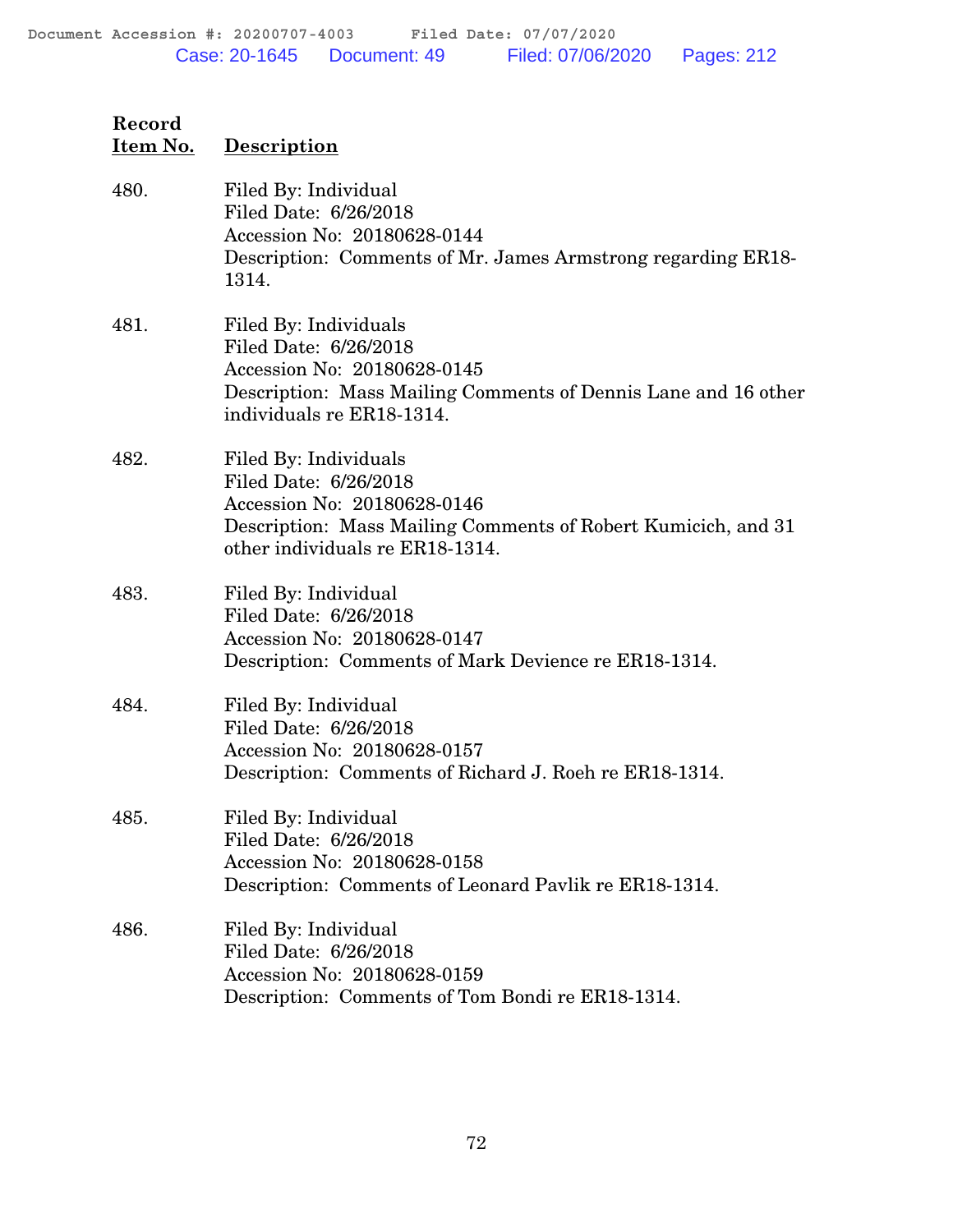Gordon re ER18-1314.

| Item No. | <b>Description</b>                                                                                                                      |
|----------|-----------------------------------------------------------------------------------------------------------------------------------------|
| 487.     | Filed By: Individual<br>Filed Date: 6/26/2018<br>Accession No: 20180628-0160<br>Description: Comments of Rite Pinnick Gordon re ER18-13 |
| 488.     | Filed By: Individual<br>Filed Date: 6/26/2018<br>Accession No: 20180628-0161<br>Description: Comments of William Rohlifs re ER18-1314.  |
| 489.     | Filed By: Individual<br>Filed Date: 6/26/2018<br>Accession No: 20180628-0162<br>Description: Comments of Joseph Staschka re ER18-1314.  |
| 490.     | Filed By: Individual<br>Filed Date: 6/26/2018<br>Accession No: 20180628-0163<br>Description: Comments of Vernetta Rucker re ER18-1314.  |
| 491.     | Filed By: Individual<br>Filed Date: 6/26/2018<br>Accession No: 20180628-0164<br>Description: Comments of Harold Muntean re ER18-1314.   |

**Record**

- 492. Filed By: Individual Filed Date: 6/26/2018 Accession No: 20180628-0165 Description: Comments of Edward Umbenhower re ER18-1314.
- 493. Filed By: Individual Filed Date: 6/26/2018 Accession No: 20180628-0166 Description: Comments of Joyce Davidson under ER18-1314.
- 494. Filed By: Individual Filed Date: 6/26/2018 Accession No: 20180628-0167 Description: Comments of Milton Haynes re ER18-1314.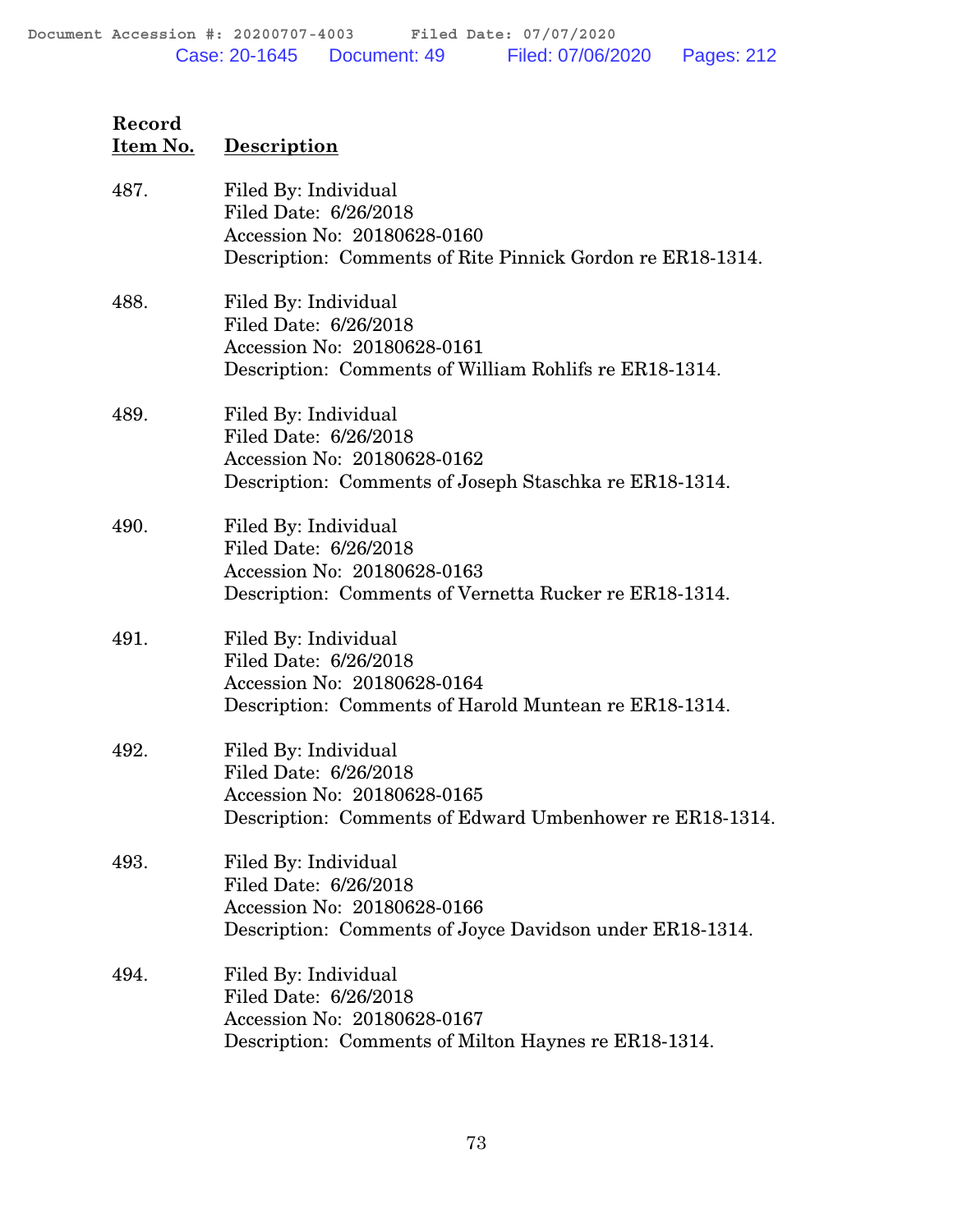| 495. | Filed By: Individual<br>Filed Date: 6/26/2018<br>Accession No: 20180628-0168<br>Description: Comments of Patsy Crosby re ER18-1314.      |
|------|------------------------------------------------------------------------------------------------------------------------------------------|
| 496. | Filed By: Individual<br>Filed Date: 6/26/2018<br>Accession No: 20180628-0169<br>Description: Comments of Evelyn Johnson re ER18-1314.    |
| 497. | Filed By: Individual<br>Filed Date: 6/26/2018<br>Accession No: 20180628-0170<br>Description: Comments of Holli Cook re ER18-1314.        |
| 498. | Filed By: Individual<br>Filed Date: 6/26/2018<br>Accession No: 20180628-0171<br>Description: Comments of John McDaniels re ER18-1314.    |
| 499. | Filed By: Individual<br>Filed Date: 6/26/2018<br>Accession No: 20180628-0172<br>Description: Comments of Robert Miller under ER18-1314.  |
| 500. | Filed By: Individual<br>Filed Date: 6/26/2018<br>Accession No: 20180628-0173<br>Description: Comments of Jane Farrar re ER18-1314.       |
| 501. | Filed By: Individual<br>Filed Date: 6/26/2018<br>Accession No: 20180628-0174<br>Description: Comments of Larry G. Rea under ER18-1314.   |
| 502. | Filed By: Individual<br>Filed Date: 6/26/2018<br>Accession No: 20180628-0175<br>Description: Comments of B. J. Maliszewski re ER18-1314. |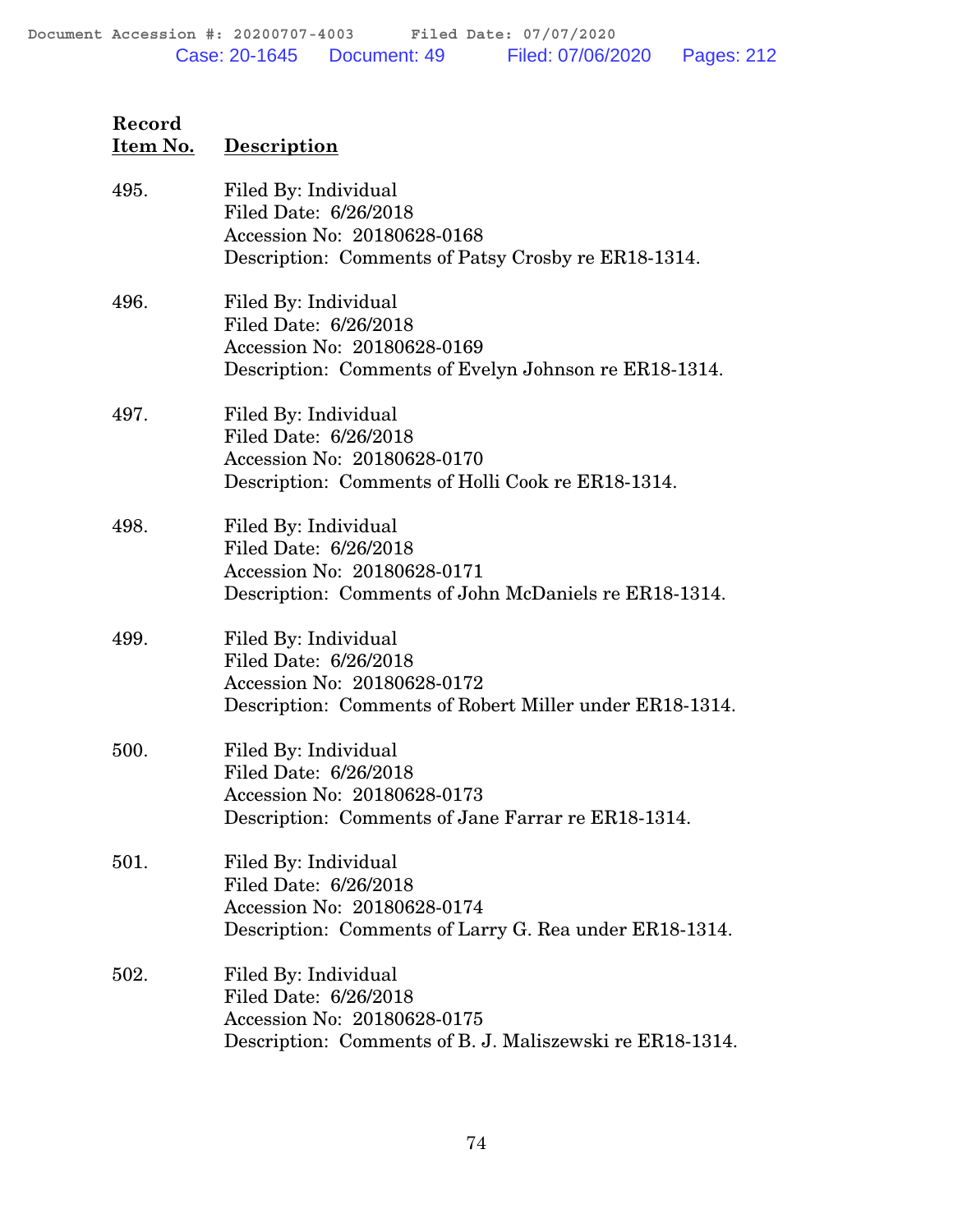| Item No. | Description                                                                                                                             |
|----------|-----------------------------------------------------------------------------------------------------------------------------------------|
| 503.     | Filed By: Individual<br>Filed Date: 6/26/2018<br>Accession No: 20180628-0176<br>Description: Comments of Marietta McManus re ER18-1314. |
| 504.     | Filed By: Individual<br>Filed Date: 6/26/2018<br>Accession No: 20180628-0177<br>Description: Comments of Luella Belchar re ER18-1314.   |
| 505.     | Filed By: Individual<br>Filed Date: 6/26/2018<br>Accession No: 20180628-0178<br>Description: Comments of Jim Keltner re ER18-1314.      |
| 506.     | Filed By: Individual<br>Filed Date: 6/26/2018<br>Accession No: 20180628-0179<br>Description: Comments of Mary Richardson re ER18-1314.  |
| 507.     | Filed By: Individual<br>Filed Date: 6/26/2018<br>Accession No: 20180628-0180<br>Description: Comments of Denny Berverage re ER18-1314.  |
| 508.     | Filed By: Individual<br>Filed Date: 6/26/2018<br>Accession No: 20180628-0181<br>Description: Comments of Edward Johnson re ER18-1314.   |
| 509.     | Filed By: Individual<br>Filed Date: 6/26/2018<br>Accession No: 20180628-0182<br>Description: Comments of Bert Wilkison re ER18-1314.    |
| 510.     | Filed By: Individual<br>Filed Date: 6/26/2018<br>Accession No: 20180628-0184<br>Description: Comments of Lillian Siglar re ER18-1314.   |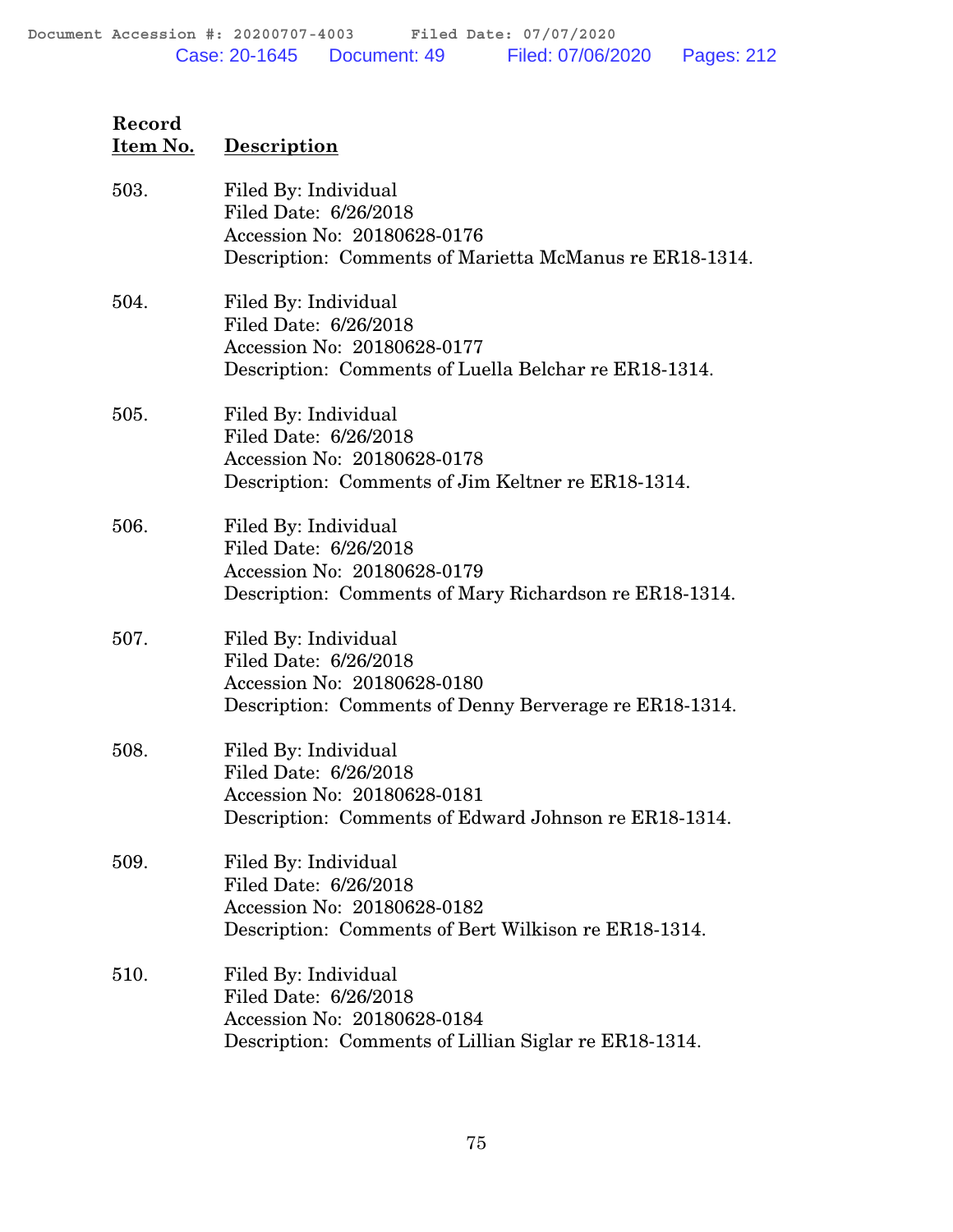| Record   |                    |
|----------|--------------------|
| Item No. | <b>Description</b> |

| 511. | Filed By: Individual<br>Filed Date: 6/26/2018<br>Accession No: 20180628-0185<br>Description: Comments of James Archer re ER18-1314.      |
|------|------------------------------------------------------------------------------------------------------------------------------------------|
| 512. | Filed By: Individual<br>Filed Date: 6/26/2018<br>Accession No: 20180628-0186<br>Description: Comments of Jerry Bell re ER18-1314.        |
| 513. | Filed By: Individual<br>Filed Date: 6/26/2018<br>Accession No: 20180628-0187<br>Description: Comments of Janice Houghtby re ER18-1314.   |
| 514. | Filed By: Individual<br>Filed Date: 6/26/2018<br>Accession No: 20180628-0188<br>Description: Comments of Dolores Garramone re ER18-1314. |
| 515. | Filed By: Individual<br>Filed Date: 6/26/2018<br>Accession No: 20180628-0189<br>Description: Comments of Selwa Richards re ER18-1314.    |
| 516. | Filed By: Individual<br>Filed Date: 6/26/2018<br>Accession No: 20180628-0190<br>Description: Comments of Barbara Perkins re ER18-1314.   |
| 517. | Filed By: Individual<br>Filed Date: 6/26/2018<br>Accession No: 20180628-0191<br>Description: Comments of Dipanker Benerjee re ER18-1314. |
| 518. | Filed By: Individual<br>Filed Date: 6/26/2018<br>Accession No: 20180628-0192<br>Description: Comments of David Quas re ER18-1314.        |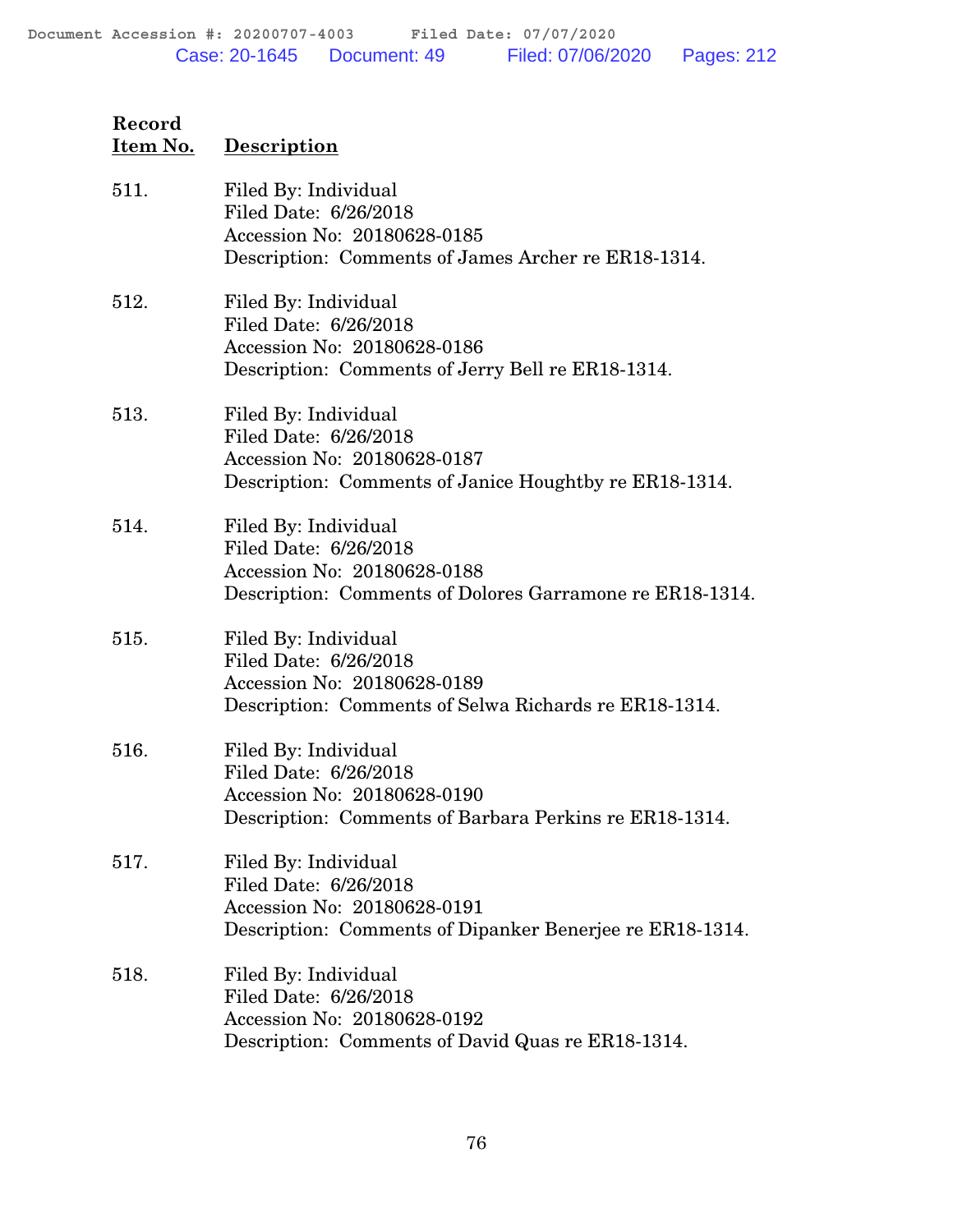| Record   |                    |
|----------|--------------------|
| Item No. | <b>Description</b> |

| 519. | Filed By: Individual<br>Filed Date: 6/26/2018<br>Accession No: 20180628-0193<br>Description: Comments of Nicholas Johnstone re ER18-1314. |
|------|-------------------------------------------------------------------------------------------------------------------------------------------|
| 520. | Filed By: Individual<br>Filed Date: 6/26/2018<br>Accession No: 20180628-0194<br>Description: Comments of G. Gogle re ER18-1314.           |
| 521. | Filed By: Individual<br>Filed Date: 6/26/2018<br>Accession No: 20180628-0195<br>Description: Comments of Charles Cicora re ER18-1314.     |
| 522. | Filed By: Individual<br>Filed Date: 6/26/2018<br>Accession No: 20180628-0196<br>Description: Comments of Rita Douglas re ER18-1314.       |
| 523. | Filed By: Individual<br>Filed Date: 6/26/2018<br>Accession No: 20180628-0197<br>Description: Comments of Kenneth Moore re ER18-1314.      |
| 524. | Filed By: Individual<br>Filed Date: 6/26/2018<br>Accession No: 20180628-0198<br>Description: Comments of Michael Bucher re ER18-1314.     |
| 525. | Filed By: Individual<br>Filed Date: 6/26/2018<br>Accession No: 20180628-0199<br>Description: Comments of Harriet Wechter re ER18-1314.    |
| 526. | Filed By: Individual<br>Filed Date: 6/26/2018<br>Accession No: 20180628-0200<br>Description: Comments of Caryl Montgomery re ER18-1314.   |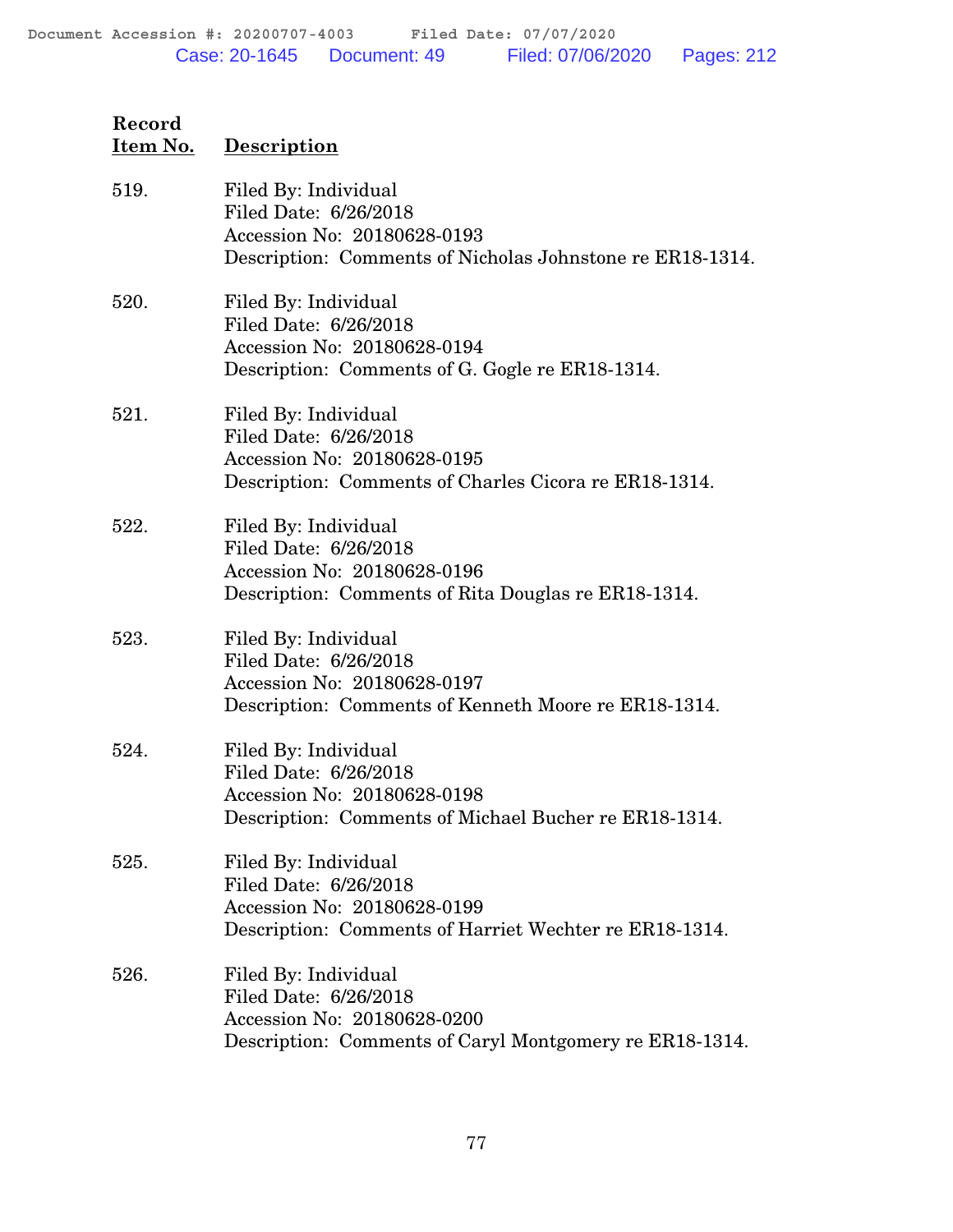| 527. | Filed By: Individual<br>Filed Date: 6/26/2018<br>Accession No: 20180628-0201<br>Description: Comments of Dan Rosin re ER18-1314.        |
|------|-----------------------------------------------------------------------------------------------------------------------------------------|
| 528. | Filed By: Individual<br>Filed Date: 6/26/2018<br>Accession No: 20180628-0202<br>Description: Comments of Noel Stirrat re ER18-1314.     |
| 529. | Filed By: Individual<br>Filed Date: 6/26/2018<br>Accession No: 20180628-0203<br>Description: Comments of Harry Eisfelder re ER18-1314.  |
| 530. | Filed By: Individual<br>Filed Date: 6/26/2018<br>Accession No: 20180628-0204<br>Description: Comments of Randy Thomas re ER18-1314.     |
| 531. | Filed By: Individual<br>Filed Date: 6/26/2018<br>Accession No: 20180628-0205<br>Description: Comments of Roberta Jorgesen re ER18-1314. |
| 532. | Filed By: Individual<br>Filed Date: 6/26/2018<br>Accession No: 20180628-0206<br>Description: Comments of Dominic Persino re ER18-1314.  |
| 533. | Filed By: Individual<br>Filed Date: 6/26/2018<br>Accession No: 20180628-0207<br>Description: Comments of Cary Cook re ER18-1314.        |
| 534. | Filed By: Individual<br>Filed Date: 6/26/2018<br>Accession No: 20180628-0208<br>Description: Comment of George Tillett re ER18-1314.    |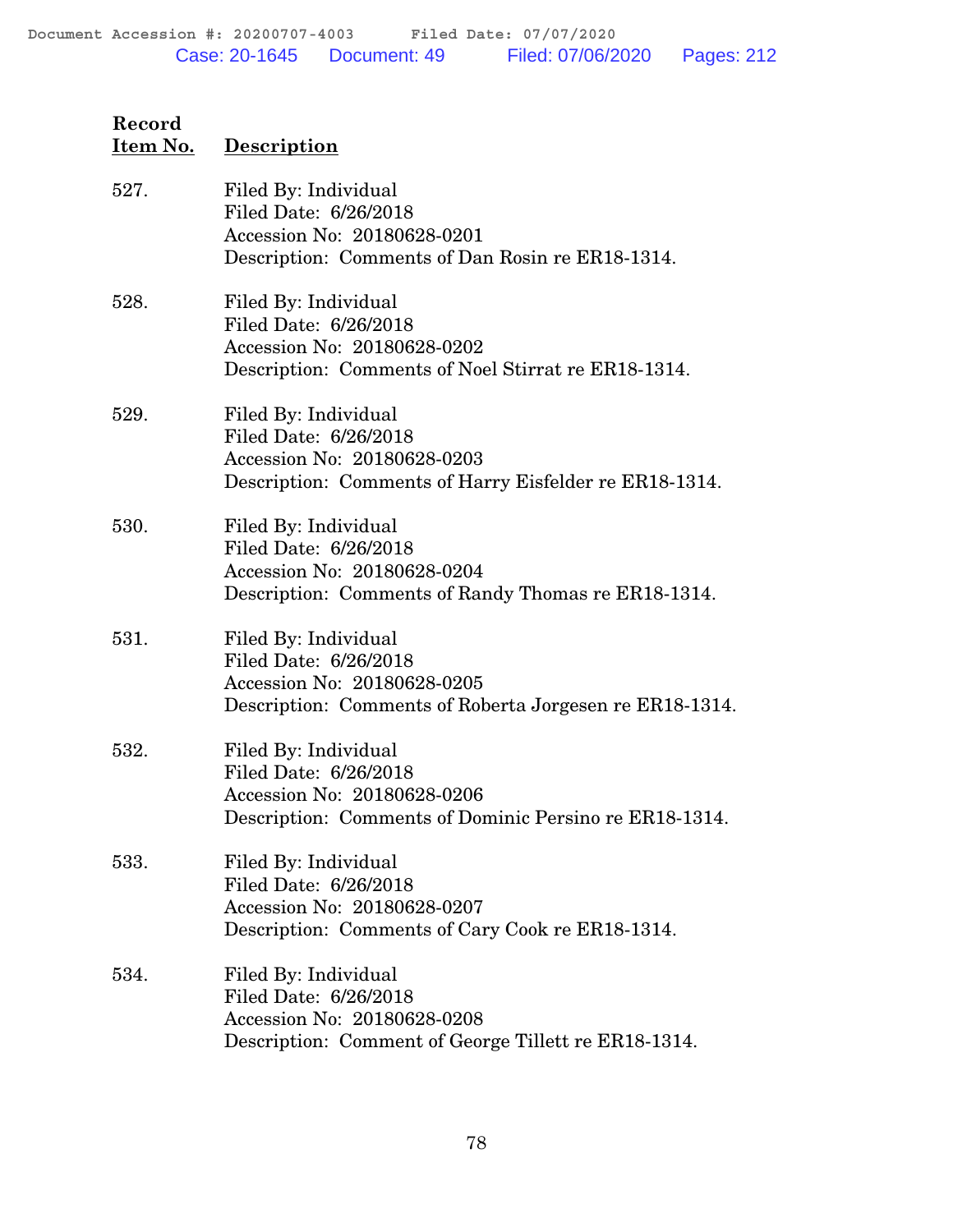| Record<br><u>Item No.</u> | <b>Description</b>                                                                                                                           |
|---------------------------|----------------------------------------------------------------------------------------------------------------------------------------------|
| 535.                      | Filed By: Individual<br>Filed Date: 6/26/2018<br>Accession No: 20180628-0209<br>Description: Comments of Kathryn Mimi Hamann re ER18-1314.   |
| 536.                      | Filed By: Individual<br>Filed Date: 6/26/2018<br>Accession No: 20180628-0210<br>Description: Comments of Chloe Deasy re ER18-1314.           |
| 537.                      | Filed By: Individual<br>Filed Date: 6/26/2018<br>Accession No: 20180628-0211<br>Description: Comment of William Lutzenkirchen re ER18-1314.  |
| 538.                      | Filed By: Individual<br>Filed Date: 6/26/2018<br>Accession No: 20180628-0212<br>Description: Comment of Deborah Gross re ER18-1314.          |
| 539.                      | Filed By: Individual<br>Filed Date: 6/26/2018<br>Accession No: 20180628-0213<br>Description: Comments of George Griesmann re ER18-1314.      |
| 540.                      | Filed By: Individual<br>Filed Date: 6/26/2018<br>Accession No: 20180628-0214<br>Description: Comments of Patricia Reece-Miller re ER18-1314. |
| 541.                      | Filed By: Individual<br>Filed Date: 6/26/2018<br>Accession No: 20180628-0215<br>Description: Comments of Margaret Keylin re ER18-1314.       |
| 542.                      | Filed By: Individual<br>Filed Date: 6/26/2018<br>Accession No: 20180628-0216<br>Description: Comments of Carolyn Hills re ER18-1314.         |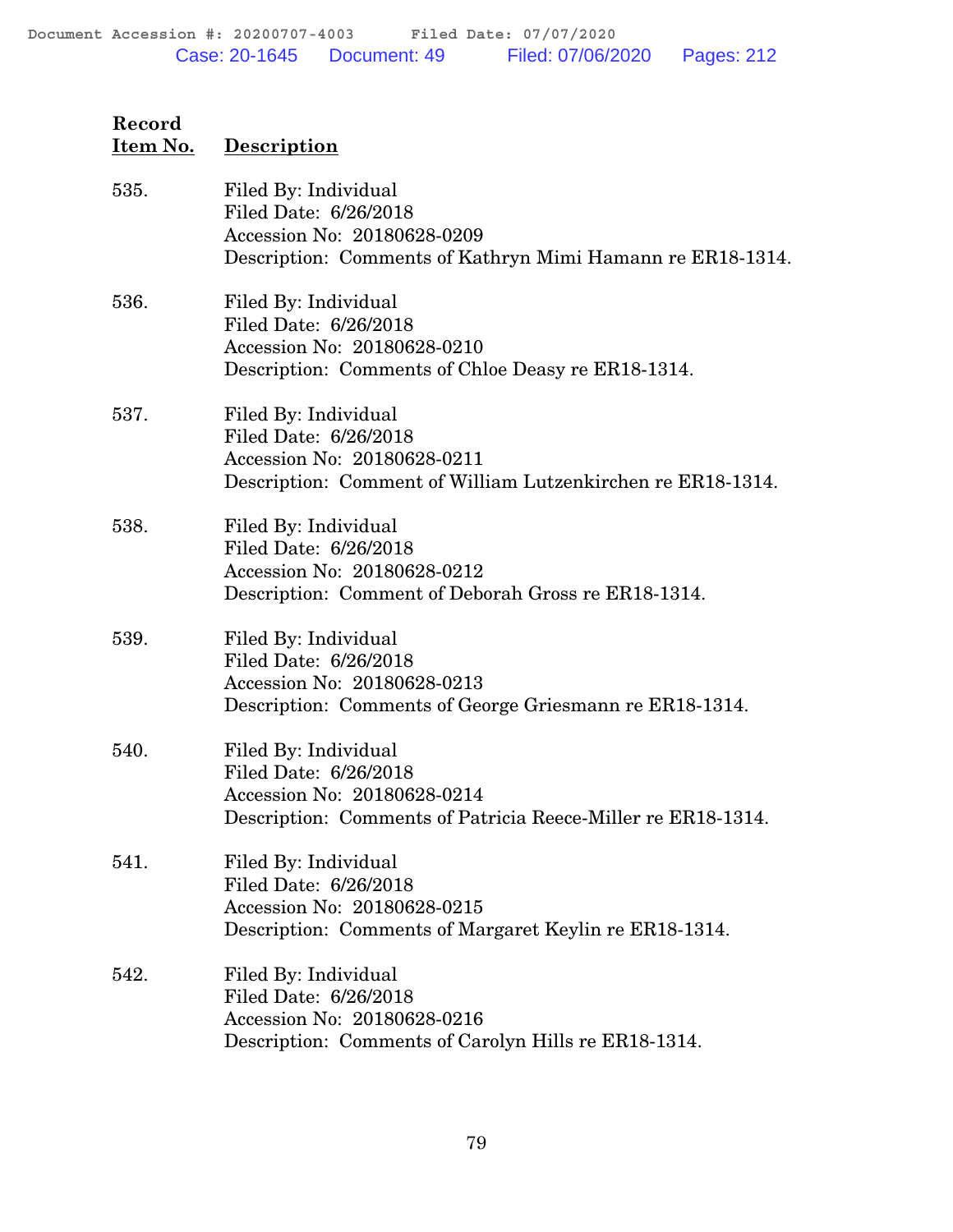| Record   |                    |
|----------|--------------------|
| Item No. | <b>Description</b> |

| 543. | Filed By: Individual<br>Filed Date: 6/26/2018<br>Accession No: 20180628-0217<br>Description: Comments of Russell Johnson re ER18-1314. |
|------|----------------------------------------------------------------------------------------------------------------------------------------|
| 544. | Filed By: Individual<br>Filed Date: 6/26/2018<br>Accession No: 20180628-0218<br>Description: Comments of Otto Safranek re ER18-1314.   |
| 545. | Filed By: Individual<br>Filed Date: 6/26/2018<br>Accession No: 20180628-0219<br>Description: Comments of Joel Strader re ER18-1314.    |
| 546. | Filed By: Individual<br>Filed Date: 6/26/2018<br>Accession No: 20180628-0220<br>Description: Comments of Anna Isaacs re ER18-1314.     |
| 547. | Filed By: Individual<br>Filed Date: 6/26/2018<br>Accession No: 20180628-0221<br>Description: Comments of Kristine Owens re ER18-1314.  |
| 548. | Filed By: Individual<br>Filed Date: 6/26/2018<br>Accession No: 20180628-0222<br>Description: Comments of George O'Neill re ER18-1314.  |
| 549. | Filed By: Individual<br>Filed Date: 6/26/2018<br>Accession No: 20180628-0223<br>Description: Comment of Charles Turner re ER18-1314.   |
| 550. | Filed By: Individual<br>Filed Date: 6/26/2018<br>Accession No: 20180628-0224<br>Description: Comments of Frank Sheair re ER18-1314.    |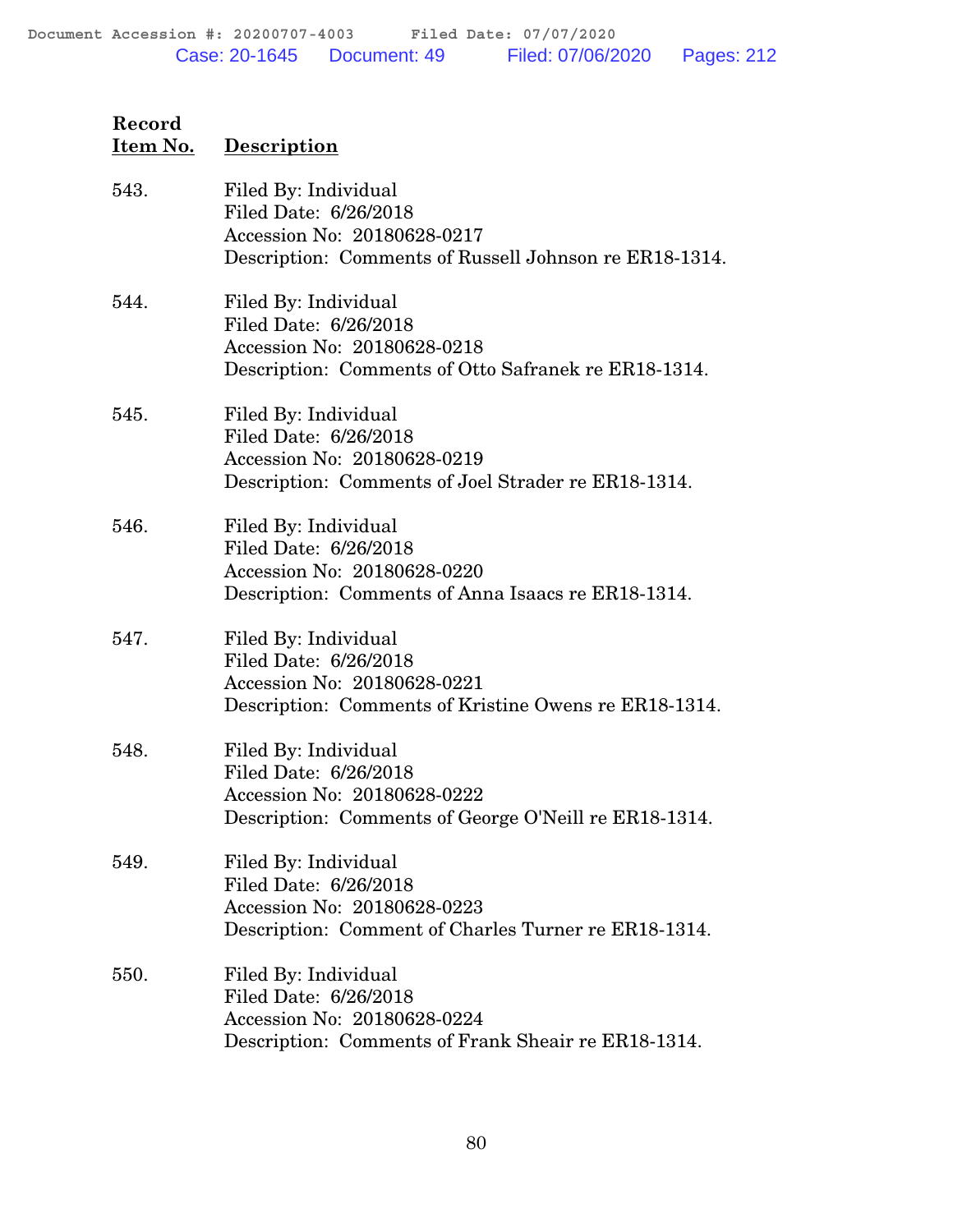| 551. | Filed By: Individual<br>Filed Date: 6/26/2018<br>Accession No: 20180628-0225<br>Description: Comment of Montie Godwin re ER18-1314.  |
|------|--------------------------------------------------------------------------------------------------------------------------------------|
| 552. | Filed By: Individual<br>Filed Date: 6/26/2018<br>Accession No: 20180628-0227<br>Description: Comments of George Kirk re ER18-1314.   |
| 553. | Filed By: Individual<br>Filed Date: 6/26/2018<br>Accession No: 20180628-0228<br>Description: Comments of Della Murphy re ER18-1314.  |
| 554. | Filed By: Individual<br>Filed Date: 6/26/2018<br>Accession No: 20180628-0229<br>Description: Comment of Laura Meneley re ER18-1314.  |
| 555. | Filed By: Individual<br>Filed Date: 6/26/2018<br>Accession No: 20180628-0230<br>Description: Comment of Pat Cochran re ER18-1314.    |
| 556. | Filed By: Individual<br>Filed Date: 6/26/2018<br>Accession No: 20180628-0231<br>Description: Comments of Homer Pilgrim re ER18-1314. |
| 557. | Filed By: Individual<br>Filed Date: 6/26/2018<br>Accession No: 20180628-0232<br>Description: Comment of Arthur Perkins re ER18-1314. |
| 558. | Filed By: Individual<br>Filed Date: 6/26/2018<br>Accession No: 20180628-0233<br>Description: Comments of David Ayers re ER18-1314.   |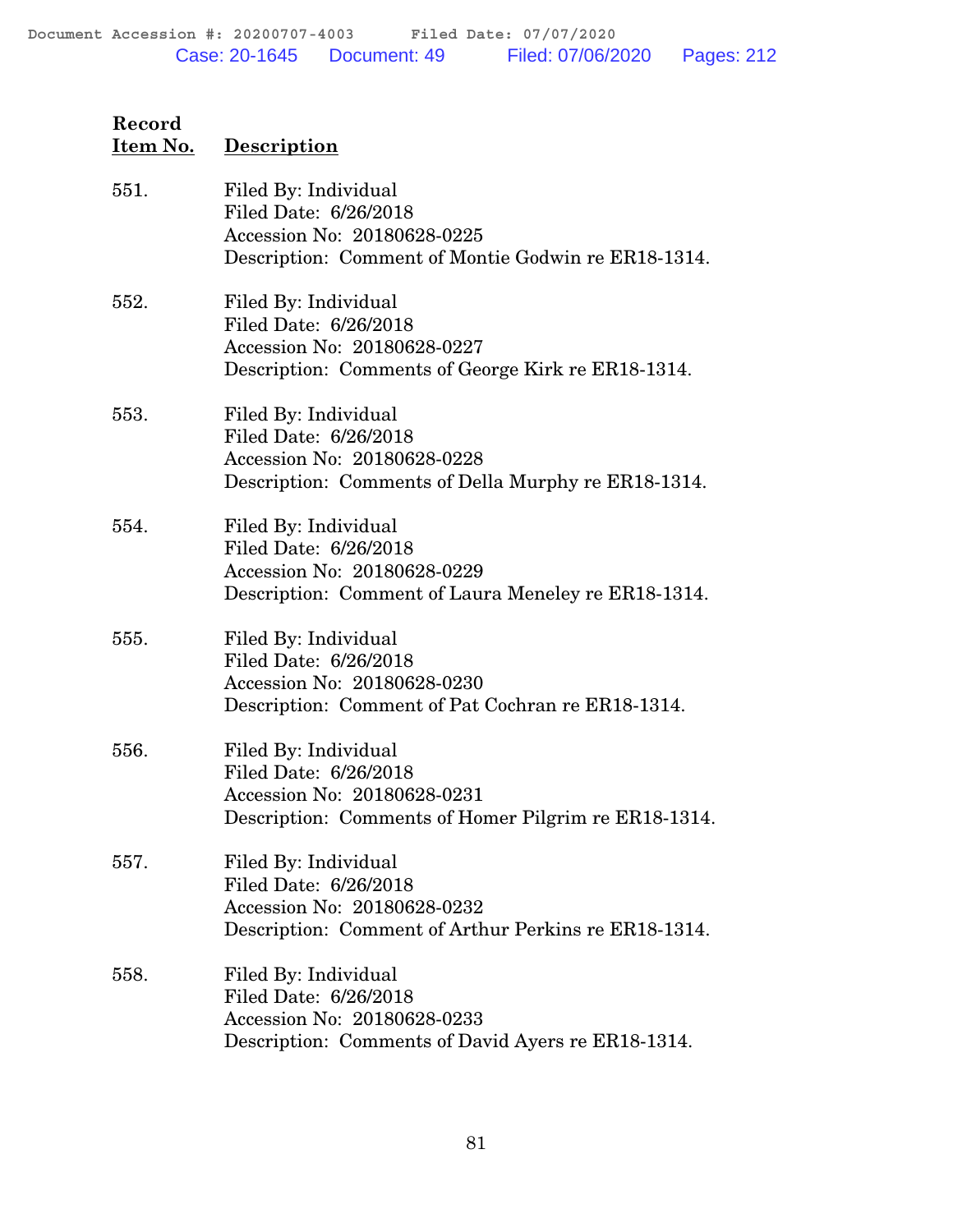| 559. | Filed By: Individual<br>Filed Date: 6/26/2018<br>Accession No: 20180628-0234<br>Description: Comments of Shirley Hodge re ER18-1314.    |
|------|-----------------------------------------------------------------------------------------------------------------------------------------|
| 560. | Filed By: Individual<br>Filed Date: 6/26/2018<br>Accession No: 20180628-0235<br>Description: Comments of William Rottmann re ER18-1314. |
| 561. | Filed By: Individual<br>Filed Date: 6/26/2018<br>Accession No: 20180628-0236<br>Description: Comments of Larry Dixon re ER18-1314.      |
| 562. | Filed By: Individual<br>Filed Date: 6/26/2018<br>Accession No: 20180628-0237<br>Description: Comments of Patricia Bryan re ER18-1314.   |
| 563. | Filed By: Individual<br>Filed Date: 6/26/2018<br>Accession No: 20180628-0238<br>Description: Comments of Anthony Philbin re ER18-1314.  |
| 564. | Filed By: Individual<br>Filed Date: 6/26/2018<br>Accession No: 20180628-0239<br>Description: Comments of A. Guccione re ER18-1314.      |
| 565. | Filed By: Individual<br>Filed Date: 6/26/2018<br>Accession No: 20180628-0240<br>Description: Comments of Norlyn Wolter re ER18-1314.    |
| 566. | Filed By: Individual<br>Filed Date: 6/26/2018<br>Accession No: 20180628-0241<br>Description: Comment of Pat Grimes re ER18-1314.        |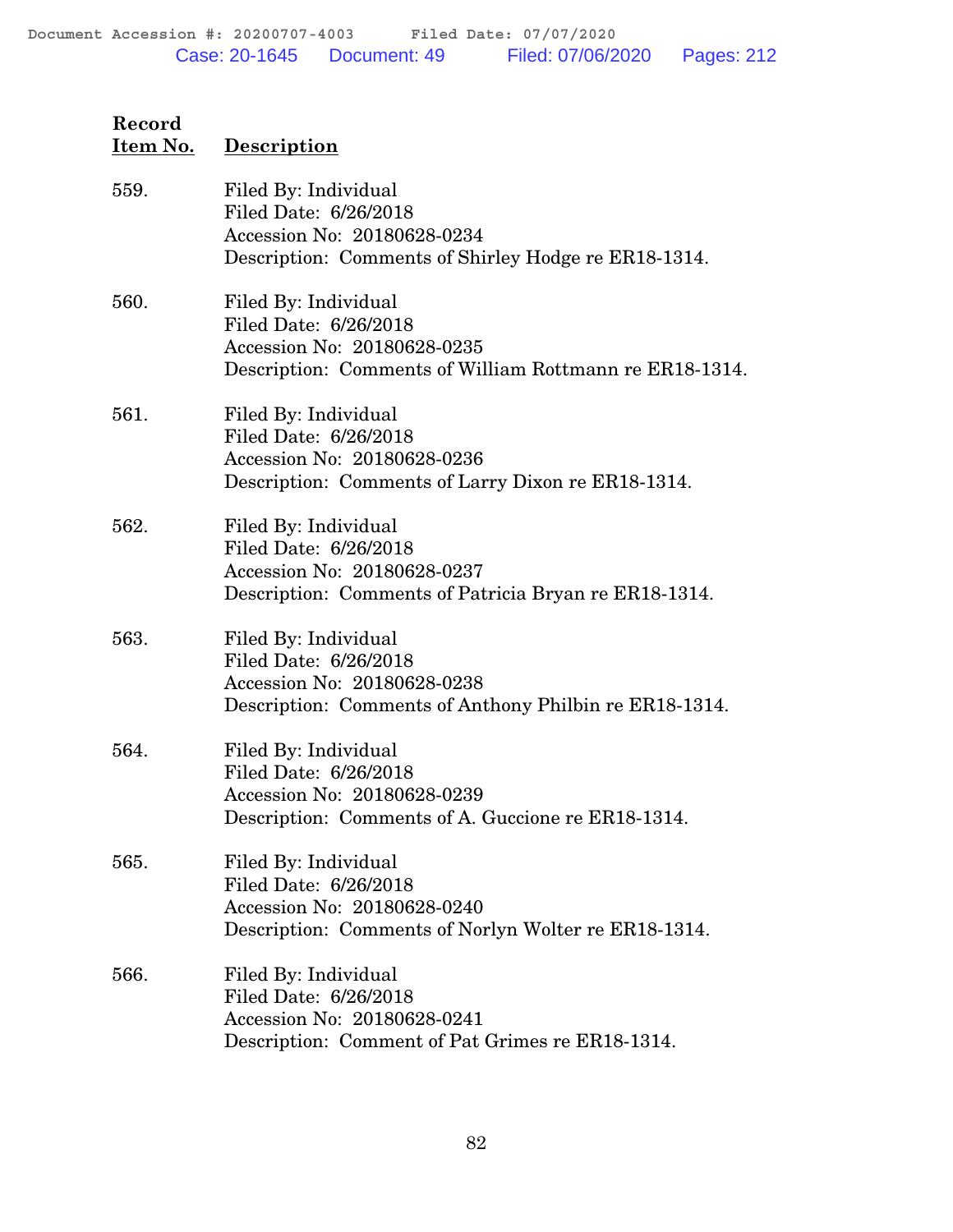| Record   |                    |
|----------|--------------------|
| Item No. | <b>Description</b> |

| 567. | Filed By: Individual<br>Filed Date: 6/26/2018<br>Accession No: 20180628-0242<br>Description: Comments of Beverely Weir re ER18-1314.         |
|------|----------------------------------------------------------------------------------------------------------------------------------------------|
| 568. | Filed By: Individual<br>Filed Date: 6/26/2018<br>Accession No: 20180628-0243<br>Description: Comment of Barbara Stephenson re ER18-1314.     |
| 569. | Filed By: Individual<br>Filed Date: 6/26/2018<br>Accession No: 20180628-0244<br>Description: Comment of John Reeder re ER18-1314.            |
| 570. | Filed By: Individual<br>Filed Date: 6/26/2018<br>Accession No: 20180628-0245<br>Description: Comments of Lois Noto re ER18-1314.             |
| 571. | Filed By: Individual<br>Filed Date: 6/26/2018<br>Accession No: 20180628-0246<br>Description: Comments of Edward England re ER18-1314.        |
| 572. | Filed By: Individual<br>Filed Date: 6/26/2018<br>Accession No: 20180628-0247<br>Description: Comments of Cleta Riggins re ER18-1314.         |
| 573. | Filed By: Individual<br>Filed Date: 6/26/2018<br>Accession No: 20180628-0248<br>Description: Comments of Therese Nowakowski re ER18-1314.    |
| 574. | Filed By: Individuals<br>Filed Date: 6/26/2018<br>Accession No: 20180628-0249<br>Description: Comments of Avis and Jeff Fisher re ER18-1314. |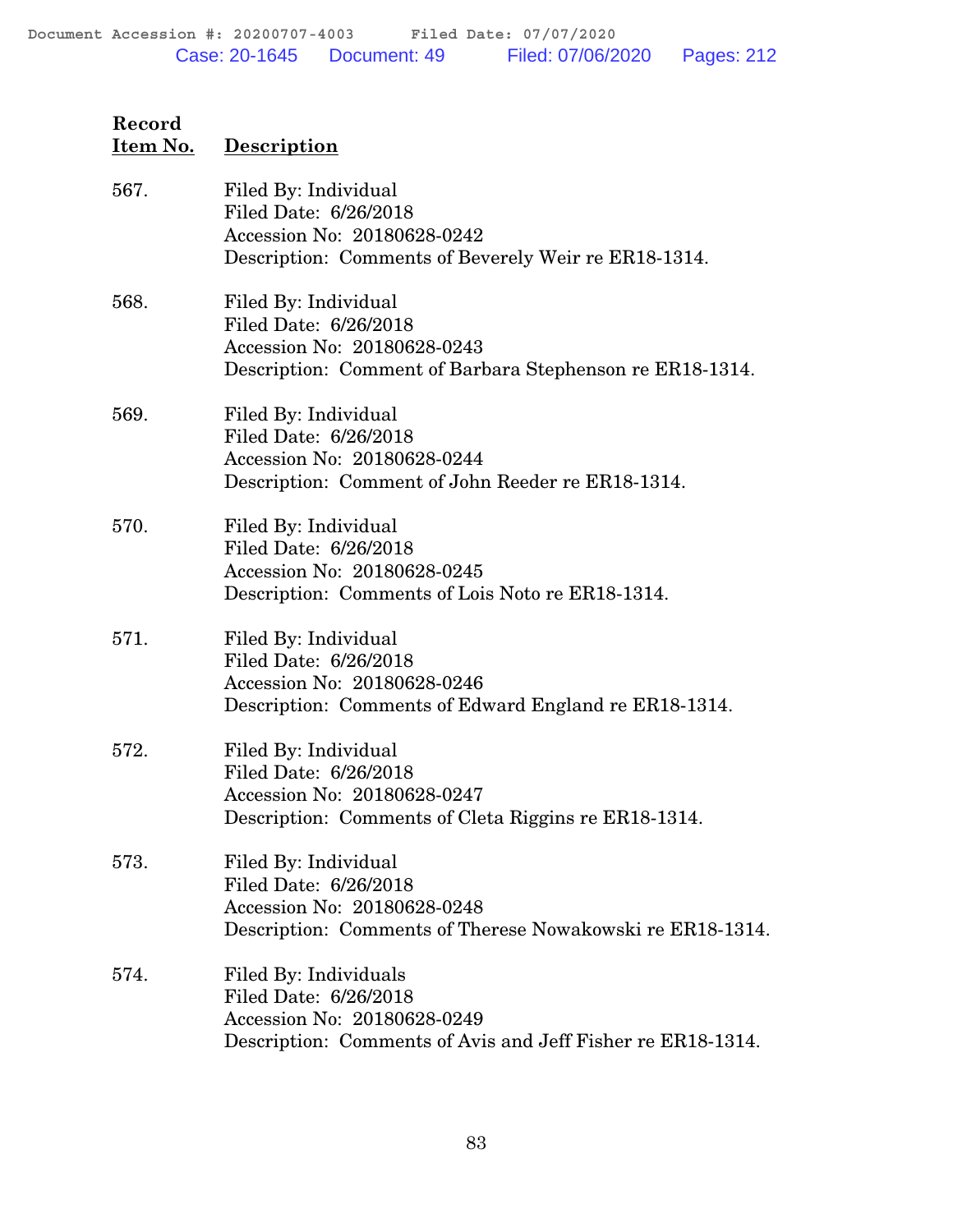| Record   |             |
|----------|-------------|
| Item No. | Description |

| 575. | Filed By: Individual<br>Filed Date: 6/26/2018<br>Accession No: 20180628-0250<br>Description: Comments of Bertram Trandel re ER18-1314.   |
|------|------------------------------------------------------------------------------------------------------------------------------------------|
| 576. | Filed By: Individual<br>Filed Date: 6/26/2018<br>Accession No: 20180628-0251<br>Description: Comments of Beverly Sizemore re ER18-1314.  |
| 577. | Filed By: Individual<br>Filed Date: 6/26/2018<br>Accession No: 20180628-0252<br>Description: Comments of Edward McReynolds re ER18-1314. |
| 578. | Filed By: Individual<br>Filed Date: 6/26/2018<br>Accession No: 20180628-0253<br>Description: Comments of Marie Luzer re ER18-1314.       |
| 579. | Filed By: Individual<br>Filed Date: 6/26/2018<br>Accession No: 20180628-0254<br>Description: Comments of John Eichhorn re ER18-1314.     |
| 580. | Filed By: Individual<br>Filed Date: 6/26/2018<br>Accession No: 20180628-0255<br>Description: Comments of George Samuels re ER18-1314.    |
| 581. | Filed By: Individual<br>Filed Date: 6/26/2018<br>Accession No: 20180628-0256<br>Description: Comments of Karen Morrison re ER18-1314.    |
| 582. | Filed By: Individual<br>Filed Date: 6/26/2018<br>Accession No: 20180628-0257<br>Description: Comment of Robert Mullen re ER18-1314.      |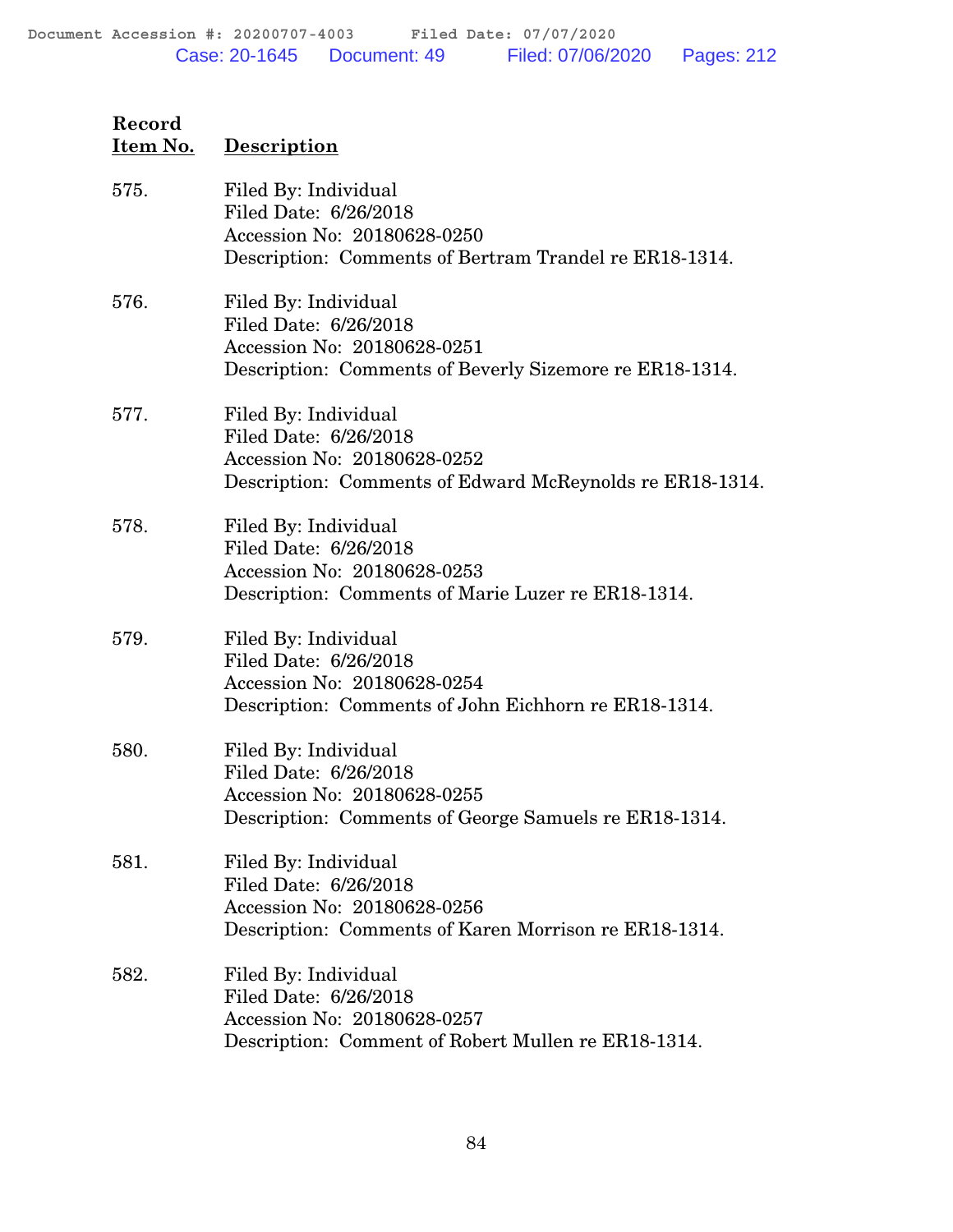| 583. | Filed By: Individual<br>Filed Date: 6/26/2018<br>Accession No: 20180628-0258<br>Description: Comments of Ted Henke re ER18-1314.       |
|------|----------------------------------------------------------------------------------------------------------------------------------------|
| 584. | Filed By: Individual<br>Filed Date: 6/26/2018<br>Accession No: 20180628-0259<br>Description: Comments of Elizabeth Knoth re ER18-1314. |
| 585. | Filed By: Individual<br>Filed Date: 6/26/2018<br>Accession No: 20180628-0260<br>Description: Comment of Claude Henderson re ER18-1314. |
| 586. | Filed By: Individual<br>Filed Date: 6/26/2018<br>Accession No: 20180628-0261<br>Description: Comments of Wayne Trojnar re ER18-1314.   |
| 587. | Filed By: Individual<br>Filed Date: 6/26/2018<br>Accession No: 20180628-0262<br>Description: Comments of Barbara Perry re ER18-1314.   |
| 588. | Filed By: Individual<br>Filed Date: 6/26/2018<br>Accession No: 20180628-0263<br>Description: Comments of Maurice Poiter re ER18-1314.  |
| 589. | Filed By: Individual<br>Filed Date: 6/26/2018<br>Accession No: 20180628-0264<br>Description: Comments of John O'Brien re ER18-1314.    |
| 590. | Filed By: Individual<br>Filed Date: 6/26/2018<br>Accession No: 20180628-0265<br>Description: Comments of Verneil Taylor re ER18-1314.  |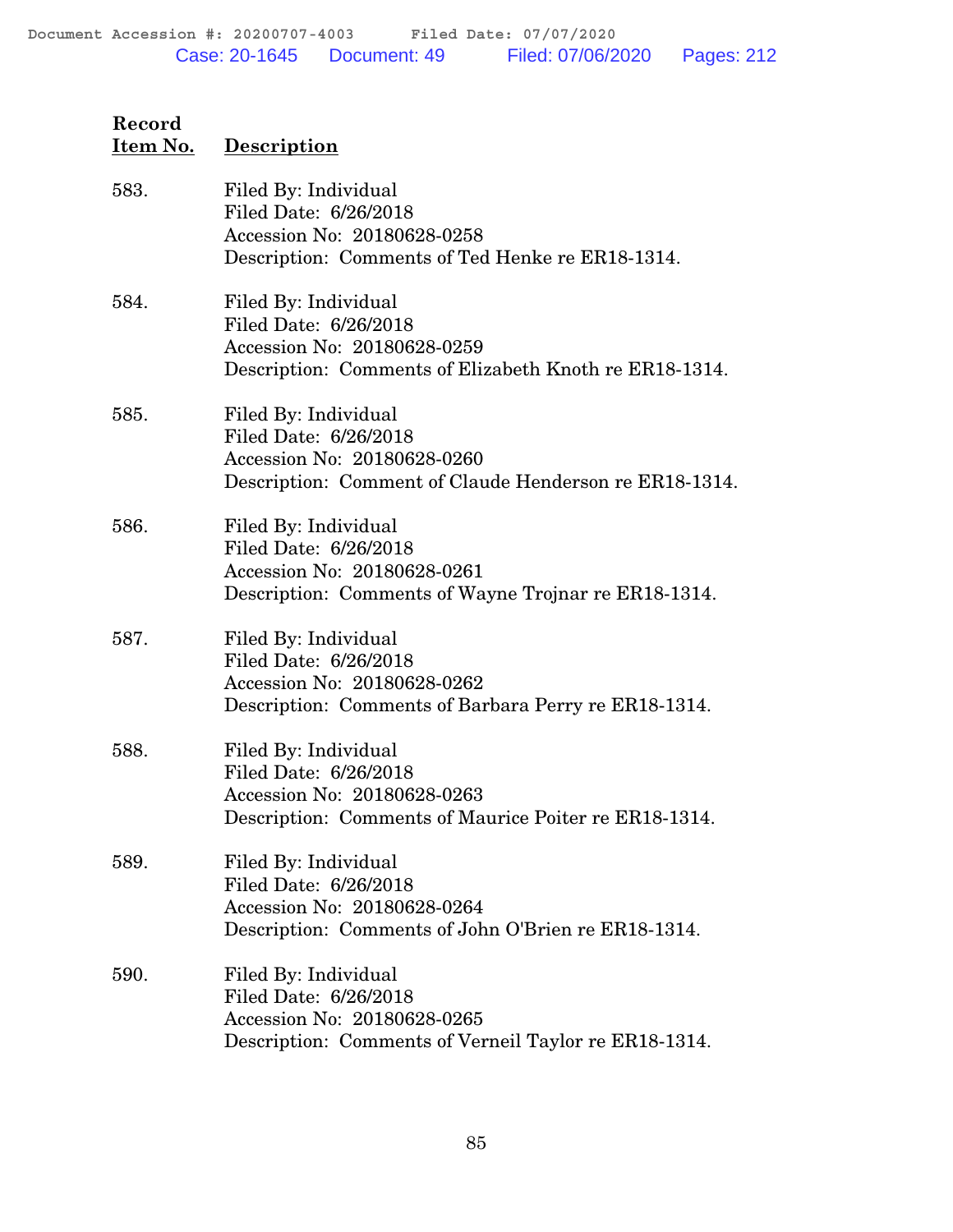| Record   |                    |
|----------|--------------------|
| Item No. | <b>Description</b> |

| 591. | Filed By: Individual<br>Filed Date: 6/26/2018<br>Accession No: 20180628-0266<br>Description: Comments of Edna Warner re ER18-1314.     |
|------|----------------------------------------------------------------------------------------------------------------------------------------|
| 592. | Filed By: Individual<br>Filed Date: 6/26/2018<br>Accession No: 20180628-0267<br>Description: Comments of Bette Spiekys re ER18-1314.   |
| 593. | Filed By: Individual<br>Filed Date: 6/26/2018<br>Accession No: 20180628-0268<br>Description: Comments of Fred Ketchum re ER18-1314.    |
| 594. | Filed By: Individual<br>Filed Date: 6/26/2018<br>Accession No: 20180628-0269<br>Description: Comments of Sylvester Riser re ER18-1314. |
| 595. | Filed By: Individual<br>Filed Date: 6/26/2018<br>Accession No: 20180628-0270<br>Description: Comment of Ellen Heying re ER18-1314.     |
| 596. | Filed By: Individual<br>Filed Date: 6/26/2018<br>Accession No: 20180628-0271<br>Description: Comments of Birdie Ocean re ER18-1314.    |
| 597. | Filed By: Individual<br>Filed Date: 6/26/2018<br>Accession No: 20180628-0272<br>Description: Comment of Edward Swigris re ER18-1314.   |
| 598. | Filed By: Individual<br>Filed Date: 6/26/2018<br>Accession No: 20180628-0273<br>Description: Comments of Tyrone O'Riley re ER18-1314.  |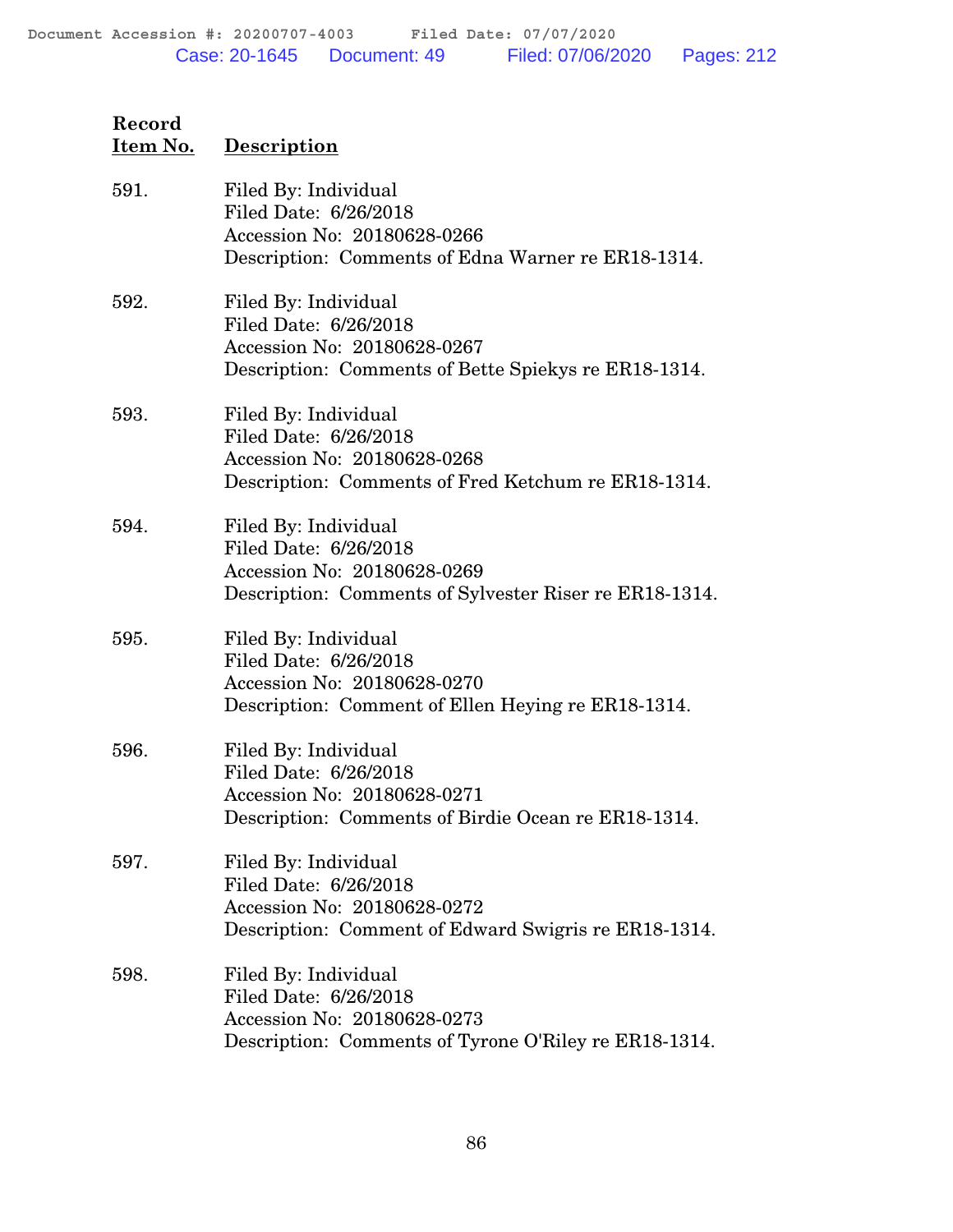| 599. | Filed By: Individual<br>Filed Date: 6/26/2018<br>Accession No: 20180628-0274<br>Description: Comments of Diana Hollis re ER18-1314.        |
|------|--------------------------------------------------------------------------------------------------------------------------------------------|
| 600. | Filed By: Individual<br>Filed Date: 6/26/2018<br>Accession No: 20180628-0275<br>Description: Comments of Jack Kent re ER18-1314.           |
| 601. | Filed By: Individual<br>Filed Date: 6/26/2018<br>Accession No: 20180628-0276<br>Description: Comments of Barbara Henigbaum re ER18-1314.   |
| 602. | Filed By: Individual<br>Filed Date: 6/26/2018<br>Accession No: 20180628-0277<br>Description: Comments of Kathy Ellerbrock re ER18-1314.    |
| 603. | Filed By: Individual<br>Filed Date: 6/26/2018<br>Accession No: 20180628-0278<br>Description: Comments of Richard Whittington re ER18-1314. |
| 604. | Filed By: Individual<br>Filed Date: 6/26/2018<br>Accession No: 20180628-0279<br>Description: Comments of Marshall Bowlby re ER18-1314.     |
| 605. | Filed By: Individual<br>Filed Date: 6/26/2018<br>Accession No: 20180628-0280<br>Description: Comments of Joyce Buchman re ER18-1314.       |
| 606. | Filed By: Individual<br>Filed Date: 6/26/2018<br>Accession No: 20180628-0281<br>Description: Comments of Keith Russell re ER18-1314.       |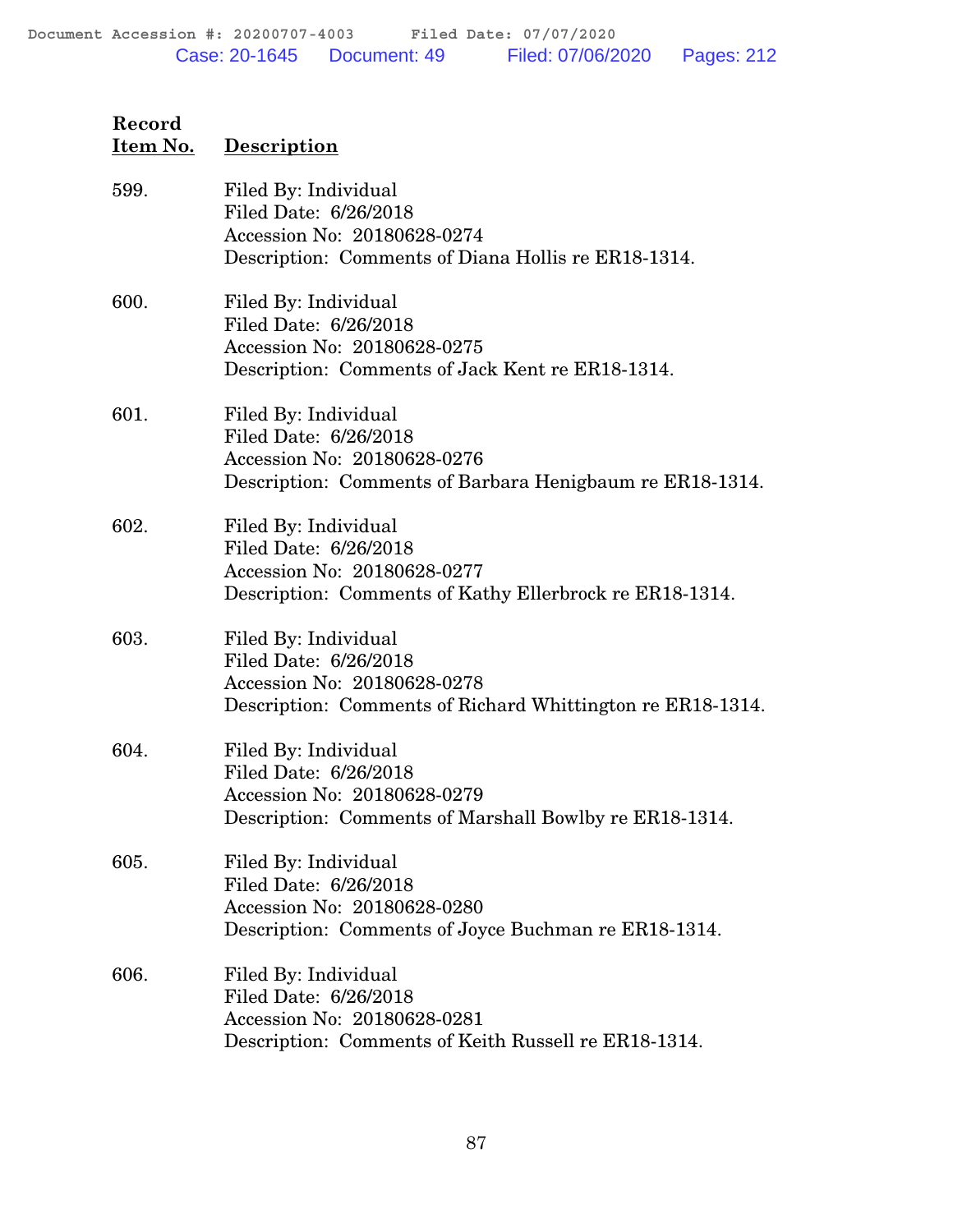| 607. | Filed By: Individual<br>Filed Date: 6/26/2018<br>Accession No: 20180628-0282<br>Description: Comments of Norma McNay re ER18-1314.      |
|------|-----------------------------------------------------------------------------------------------------------------------------------------|
| 608. | Filed By: Individual<br>Filed Date: 6/26/2018<br>Accession No: 20180628-0283<br>Description: Comments of Joyce Steiner re ER18-1314.    |
| 609. | Filed By: Individual<br>Filed Date: 6/26/2018<br>Accession No: 20180628-0284<br>Description: Comments of Joyce Colclasure re ER18-1314. |
| 610. | Filed By: Individual<br>Filed Date: 6/26/2018<br>Accession No: 20180628-0285<br>Description: Comments of Milton Elefson re ER18-1314.   |
| 611. | Filed By: Individual<br>Filed Date: 6/26/2018<br>Accession No: 20180628-0286<br>Description: Comments of Earl Evans re ER18-1314.       |
| 612. | Filed By: Individual<br>Filed Date: 6/26/2018<br>Accession No: 20180628-0287<br>Description: Comments of Richard Drobney re ER18-1314.  |
| 613. | Filed By: Individual<br>Filed Date: 6/26/2018<br>Accession No: 20180628-0288<br>Description: Comments of Paul Rust under ER18-1314.     |
| 614. | Filed By: Individual<br>Filed Date: 6/26/2018<br>Accession No: 20180628-0289<br>Description: Comments of Alvin Venters under ER18-1314. |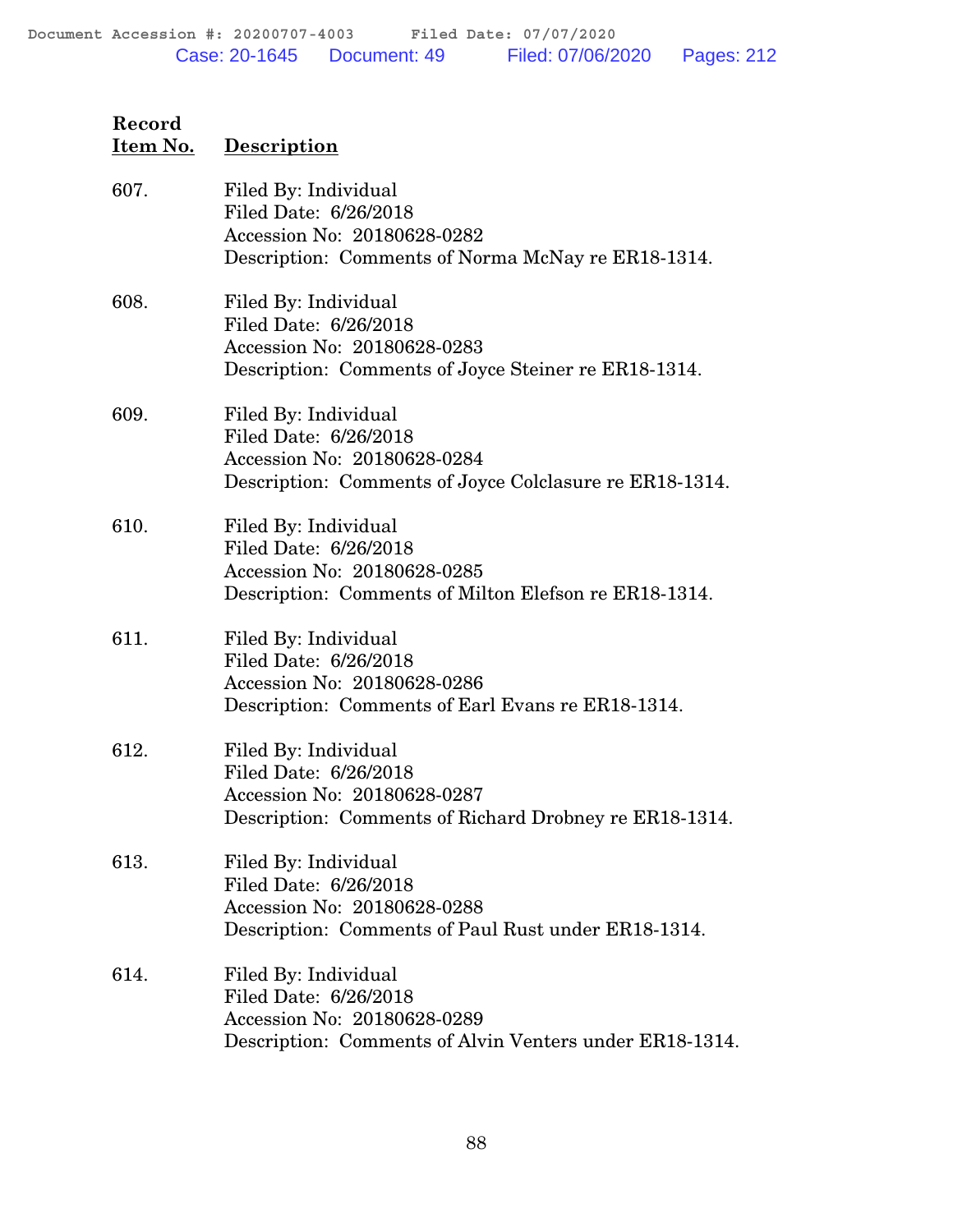| Record   |             |
|----------|-------------|
| Item No. | Description |

| 615. | Filed By: Individual<br>Filed Date: 6/26/2018<br>Accession No: 20180628-0290<br>Description: Comments of Earl Edgington under ER18-1314.  |
|------|-------------------------------------------------------------------------------------------------------------------------------------------|
| 616. | Filed By: Individual<br>Filed Date: 6/26/2018<br>Accession No: 20180628-0291<br>Description: Comments of Marilyn Wagner under ER18-1314.  |
| 617. | Filed By: Individual<br>Filed Date: 6/26/2018<br>Accession No: 20180628-0292<br>Description: Comments of John Brown under ER18-13334.     |
| 618. | Filed By: Individual<br>Filed Date: 6/26/2018<br>Accession No: 20180628-0293<br>Description: Comments of Albert Casolari under ER18-1314. |
| 619. | Filed By: Individual<br>Filed Date: 6/26/2018<br>Accession No: 20180628-0294<br>Description: Comments of Raymond Johnson under ER18-1314. |
| 620. | Filed By: Individual<br>Filed Date: 6/26/2018<br>Accession No: 20180628-0295<br>Description: Comments of Jaculine Archer under ER18-1314. |
| 621. | Filed By: Individual<br>Filed Date: 6/26/2018<br>Accession No: 20180628-0296<br>Description: Comments of Dennis J. Kuhl under ER18-1314.  |
| 622. | Filed By: Individual<br>Filed Date: 6/26/2018<br>Accession No: 20180628-0297<br>Description: Comments of Donald Hansen under ER18-1314.   |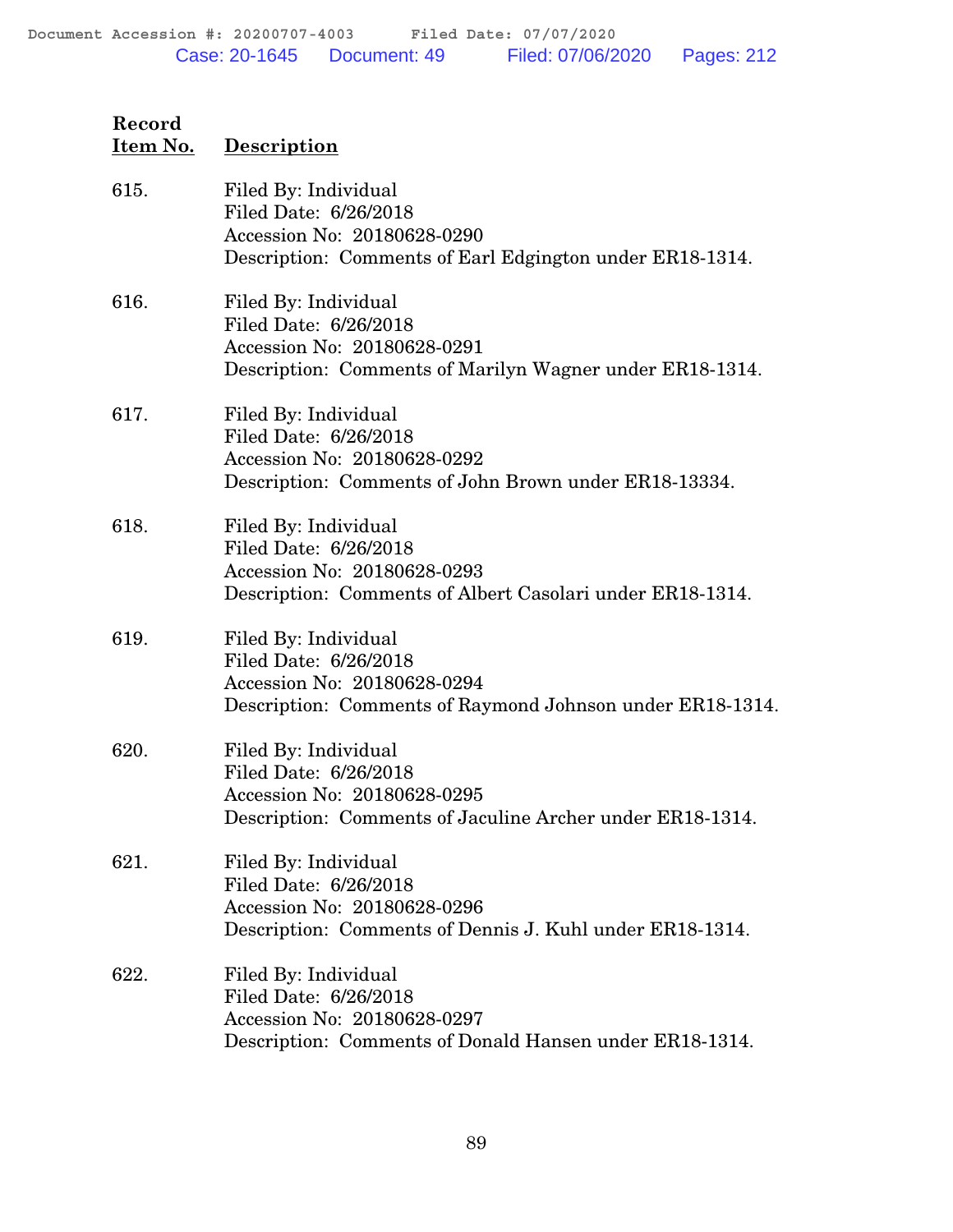| Record<br><u>Item No.</u> | <b>Description</b>                                                                                                                                                                                                                                                                                                                                                                                                                         |
|---------------------------|--------------------------------------------------------------------------------------------------------------------------------------------------------------------------------------------------------------------------------------------------------------------------------------------------------------------------------------------------------------------------------------------------------------------------------------------|
| 623.                      | Filed By: Individual<br>Filed Date: 6/26/2018<br>Accession No: 20180628-0298<br>Description: Comments of Ronald Szewczuk under ER18-1314.                                                                                                                                                                                                                                                                                                  |
| 624.                      | Filed By: Individual<br>Filed Date: 6/27/2018<br>Accession No: 20180627-0049<br>Description: Comments of William Fronczke regarding ER18-1314.                                                                                                                                                                                                                                                                                             |
| 625.                      | Filed By: Individual<br>Filed Date: 6/27/2018<br>Accession No: 20180627-0052<br>Description: Comments of Franklin Cromer regarding ER18-1314.                                                                                                                                                                                                                                                                                              |
| 626.                      | Filed By: Individual<br>Filed Date: 6/28/2018<br>Accession No: 20180628-0049<br>Description: Comments of Joseph Piekos re ER18-1314.                                                                                                                                                                                                                                                                                                       |
| 627.                      | Issued By: Commissioners & Immediate Staff (The Commission),<br>Secretary Of The Commission, FERC<br>Filed Date: 6/29/2018<br>Accession No: 20180629-4005<br>Description: Order Rejecting Proposed Tariff Revisions, Granting in<br>Part & Denying in Part Complaint, & Instituting Proceeding Under<br>Section 206 of the Federal Power Act, EL16-49 et al. Commissioner<br>LaFleur & Glick dissenting. Commissioner Powelson concurring. |
| 628.                      | Issued By: Secretary Of The Commission, FERC<br>Filed Date: 7/2/2018<br>Accession No: 20180702-3057<br>Description: Notice of Institution of Section 206 Proceeding and<br>Refund Effective Date re PJM Interconnection, L.L.C. under EL18-178.                                                                                                                                                                                            |
| 629.                      | Filed By: Monitoring Analytics, LLC<br>Filed Date: 7/2/2018<br>Accession No: 20180702-5268<br>Description: (doc-less) Motion to Intervene of the Independent Market<br>Monitor for PJM under EL18-178.                                                                                                                                                                                                                                     |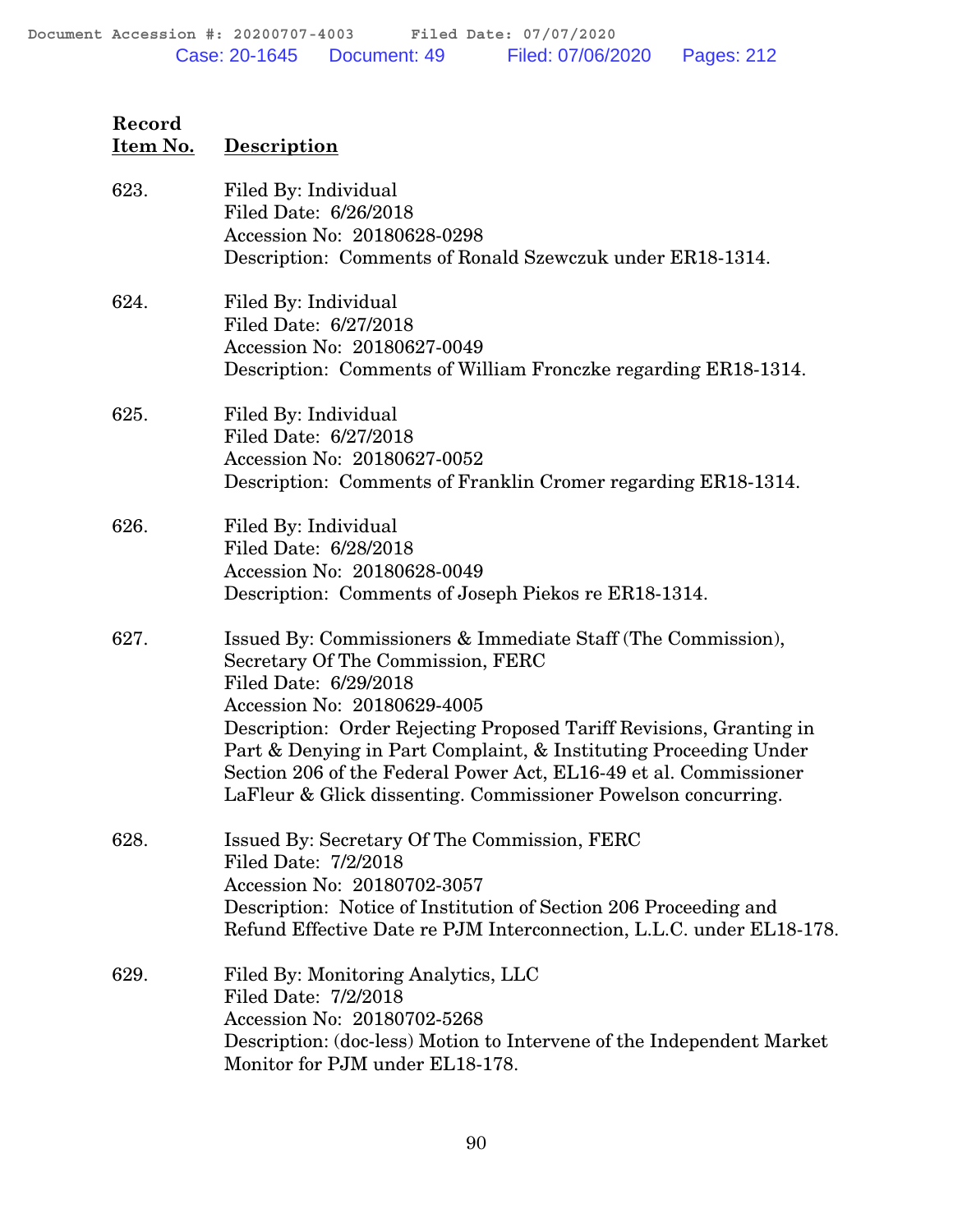# **Item No. Description** 630. Filed By: Industrial Energy Users-Ohio Filed Date: 7/3/2018 Accession No: 20180703-5063 Description: (doc-less) Motion to Intervene of Industrial Energy Users-Ohio under EL18-178. 631. Filed By: LS Power Associates, L.P. Filed Date: 7/3/2018 Accession No: 20180703-5120 Description: (doc-less) Motion to Intervene of LS Power Associates, L.P. under EL18-178. 632. Filed By: Illinois Attorney General's Office Filed Date: 7/3/2018 Accession No: 20180703-5121 Description: (doc-less) Motion to Intervene of the Illinois Attorney General's Office under EL18-178. 633. Filed By: Electric Power Supply Association Filed Date: 7/5/2018 Accession No: 20180705-5028 Description: (doc-less) Motion to Intervene of Electric Power Supply Association under EL18-178. 634. Filed By: Old Dominion Electric Cooperative Filed Date: 7/5/2018 Accession No: 20180705-5069 Description: (doc-less) Motion to Intervene of Old Dominion Electric Cooperative under EL18-178. 635. Filed By: Electricity Consumers Resource Council Filed Date: 7/5/2018 Accession No: 20180705-5089 Description: (doc-less) Motion to Intervene of Electricity Consumers Resource Council under EL18-178. 636. Filed By: Sabin Center for Climate Change Law Filed Date: 7/5/2018 Accession No: 20180705-5095 Description: (doc-less) Motion to Intervene of Sabin Center for Climate Change Law under EL18-178.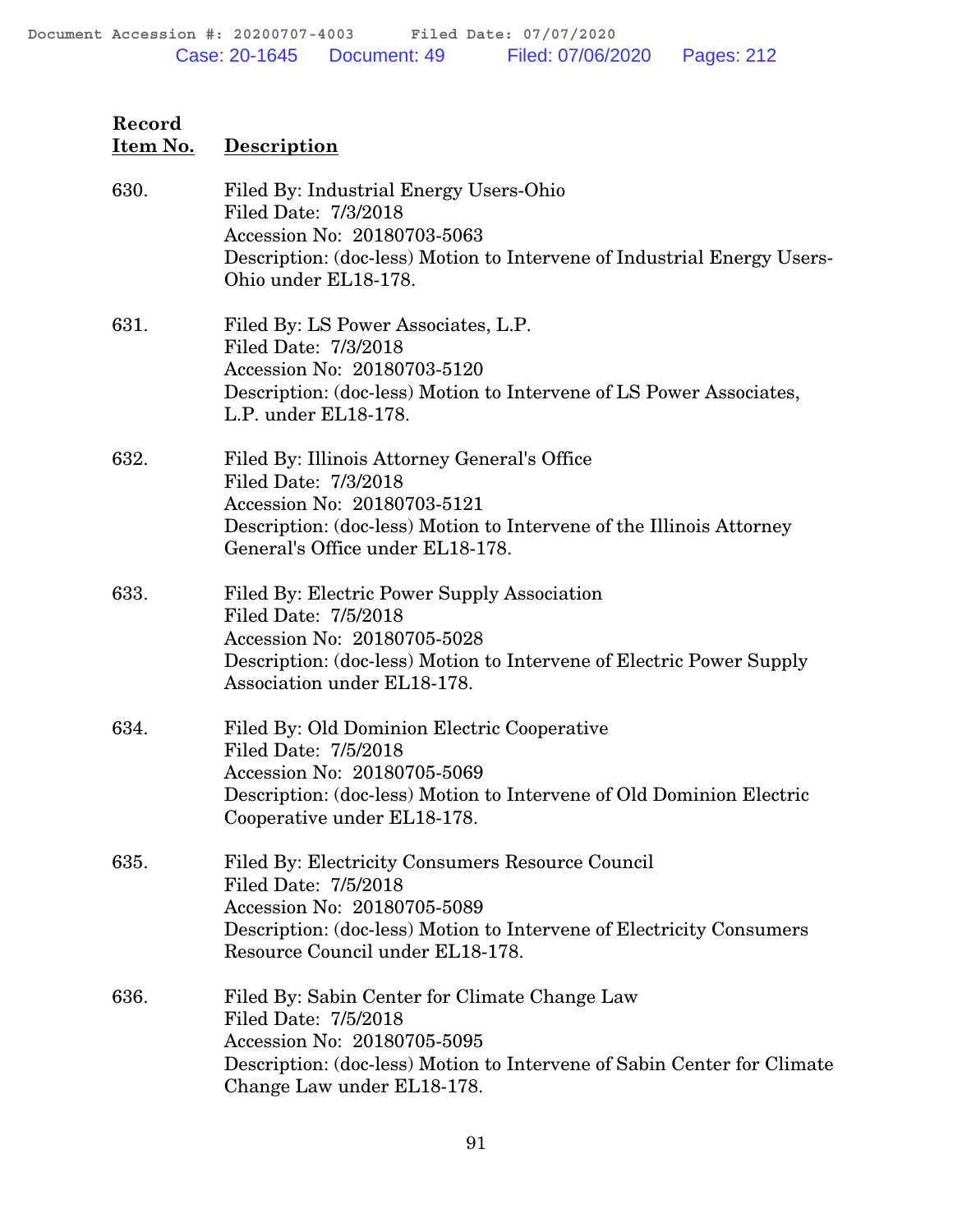| 637. | Filed By: Institute for Policy Integrity, New York University School<br>of Law<br>Filed Date: 7/6/2018<br>Accession No: 20180706-5002<br>Description: (doc-less) Motion to Intervene of Institute for Policy<br>Integrity, New York University School of Law under EL18-178. |
|------|------------------------------------------------------------------------------------------------------------------------------------------------------------------------------------------------------------------------------------------------------------------------------|
| 638. | Filed By: Avangrid Renewables, LLC<br>Filed Date: 7/6/2018<br>Accession No: 20180706-5021<br>Description: (doc-less) Motion to Intervene of Avangrid Renewables,<br>LLC under EL18-178.                                                                                      |
| 639. | Filed By: New Jersey Board of Public Utilities<br>Filed Date: 7/6/2018<br>Accession No: 20180706-5039<br>Description: (doc-less) Motion to Intervene of the New Jersey Board of<br>Public Utilities under EL18-178.                                                          |
| 640. | Filed By: American Municipal Power, Inc.<br>Filed Date: 7/6/2018<br>Accession No: 20180706-5042<br>Description: (doc-less) Motion to Intervene of American Municipal<br>Power, Inc. under EL18-178.                                                                          |
| 641. | Filed By: Ohio Consumers' Counsel<br>Filed Date: 7/6/2018<br>Accession No: 20180706-5072<br>Description: Request to Update Information by the Office of the Ohio<br>Consumers' Counsel under RM18-12, et al.                                                                 |
| 642. | Filed By: Vistra Energy Corporation, et al.<br>Filed Date: 7/9/2018<br>Accession No: 20180709-5000<br>Description: (doc-less) Motion to Intervene of Vistra Energy<br>Corporation, et al. under EL18-178.                                                                    |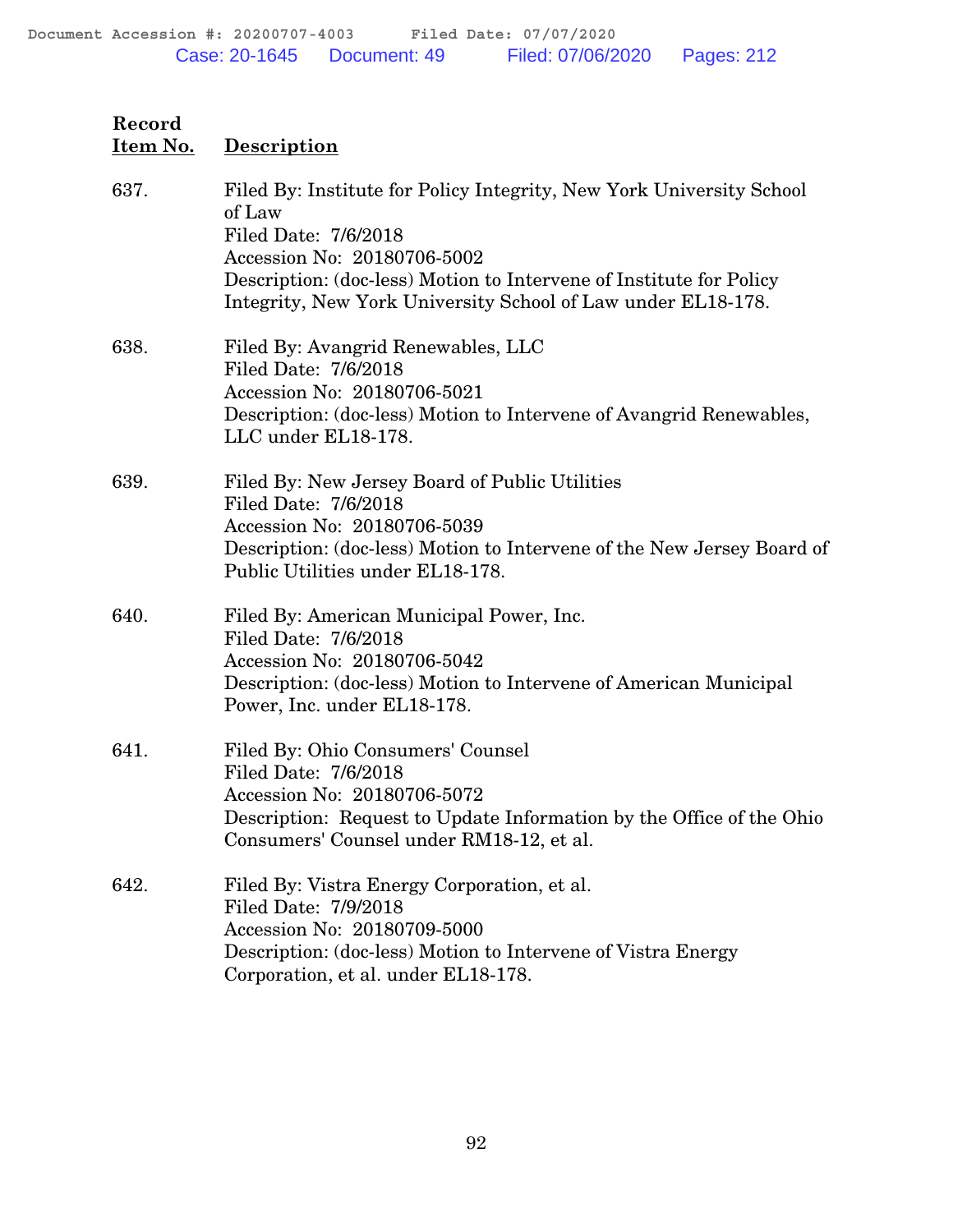| 643. | Filed By: Organization of PJM States, Inc.<br>Filed Date: 7/9/2018<br>Accession No: 20180709-5022<br>Description: (doc-less) Motion to Intervene of Organization of PJM |
|------|-------------------------------------------------------------------------------------------------------------------------------------------------------------------------|
|      | States, Inc. under EL18-178.                                                                                                                                            |
| 644. | Filed By: Delaware Division of the Public Advocate<br>Filed Date: 7/9/2018<br>Accession No: 20180709-5033                                                               |
|      | Description: (doc-less) Motion to Intervene of Delaware Division of the<br>Public Advocate under EL18-178-000.                                                          |
| 645. | Filed By: Illinois Commerce Commission<br>Filed Date: 7/9/2018                                                                                                          |
|      | Accession No: 20180709-5034                                                                                                                                             |
|      | Description: (doc-less) Notice of Intervention of Illinois Commerce<br>Commission under EL18-178.                                                                       |
| 646. | Filed By: Southern Maryland Electric Cooperative, Inc.<br>Filed Date: 7/9/2018                                                                                          |
|      | Accession No: 20180709-5051                                                                                                                                             |
|      | Description: (doc-less) Motion to Intervene of Southern Maryland<br>Electric Cooperative, Inc. under EL18-178.                                                          |
| 647. | Filed By: Deepwater Wind, LLC<br>Filed Date: 7/9/2018                                                                                                                   |
|      | Accession No: 20180709-5079                                                                                                                                             |
|      | Description: (doc-less) Motion to Intervene of Deepwater Wind, LLC<br>under EL18-178.                                                                                   |
| 648. | Filed By: Buckeye Power, Inc.<br>Filed Date: 7/9/2018                                                                                                                   |
|      | Accession No: 20180709-5137                                                                                                                                             |
|      | Description: (doc-less) Motion to Intervene of Buckeye Power, Inc.<br>under EL18-178.                                                                                   |
| 649. | Filed By: Office of the People's Counsel for the District of Columbia<br>Filed Date: 7/10/2018                                                                          |
|      | Accession No: 20180710-5060                                                                                                                                             |
|      | Description: (doc-less) Motion to Intervene of The Office of the People's<br>Counsel for the District of Columbia under EL18-178.                                       |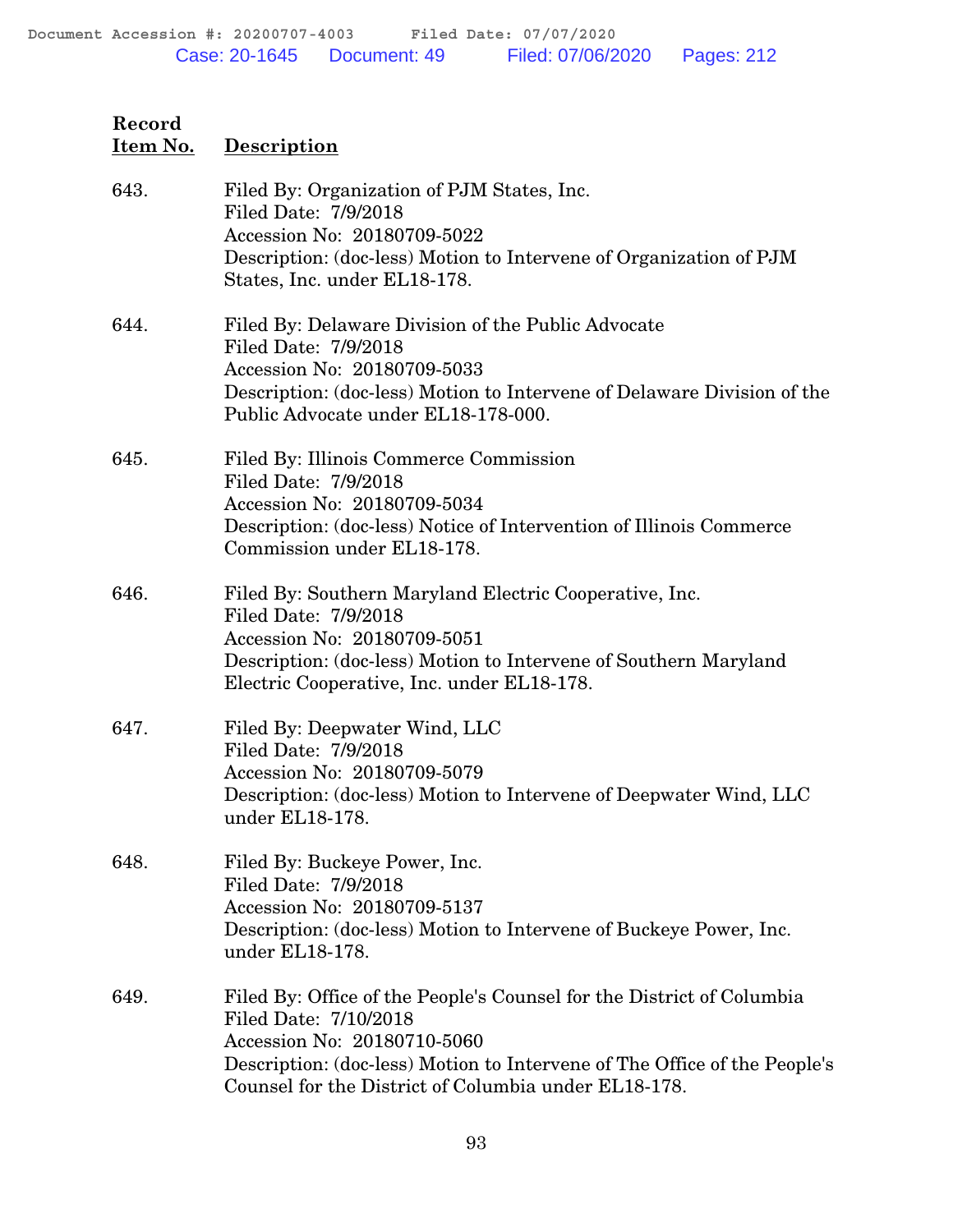| Record<br>Item No. | <b>Description</b>                                                                                                                                                                                                                                                                                                                               |
|--------------------|--------------------------------------------------------------------------------------------------------------------------------------------------------------------------------------------------------------------------------------------------------------------------------------------------------------------------------------------------|
| 650.               | Filed By: Consolidated Edison Energy, Inc.<br>Filed Date: 7/10/2018<br>Accession No: 20180710-5126<br>Description: (doc-less) Motion to Intervene of Consolidated Edison<br>Energy, Inc. under EL18-178.                                                                                                                                         |
| 651.               | <b>Filed By: Steel Producers</b><br>Filed Date: 7/10/2018<br>Accession No: 20180710-5129<br>Description: (doc-less) Motion to Intervene of Steel Producers under<br>EL18-178.                                                                                                                                                                    |
| 652.               | Filed By: Calpine Corporation<br>Filed Date: 7/10/2018<br>Accession No: 20180710-5162<br>Description: Letter to Chairman McIntyre and Commissioners<br>LaFleur, Chatterjee, Powelson and Glick of Calpine Corporation<br>regarding the June 29, 2018 Order on PJM's capacity market revisions<br>and the Calpine Complaint under EL16-49, et al. |
| 653.               | Filed By: NRG Power Marketing LLC, GenOn Energy Management,<br><b>LLC</b><br>Filed Date: 7/11/2018<br>Accession No: 20180711-5096<br>Description: (doc-less) Motion to Intervene of NRG Power Marketing<br>LLC and GenOn Energy Management, LLC under EL18-178.                                                                                  |
| 654.               | Filed By: Illinois Municipal Electric Agency<br>Filed Date: 7/11/2018<br>Accession No: 20180711-5118<br>Description: (doc-less) Motion to Intervene of Illinois Municipal<br>Electric Agency under ER18-1314, et al.                                                                                                                             |
| 655.               | Filed By: Starwood Energy Group Global, L.L.C.<br>Filed Date: 7/11/2018<br>Accession No: 20180711-5141<br>Description: (doc-less) Motion to Intervene of Starwood Energy Group<br>Global, L.L.C. under EL18-178.                                                                                                                                 |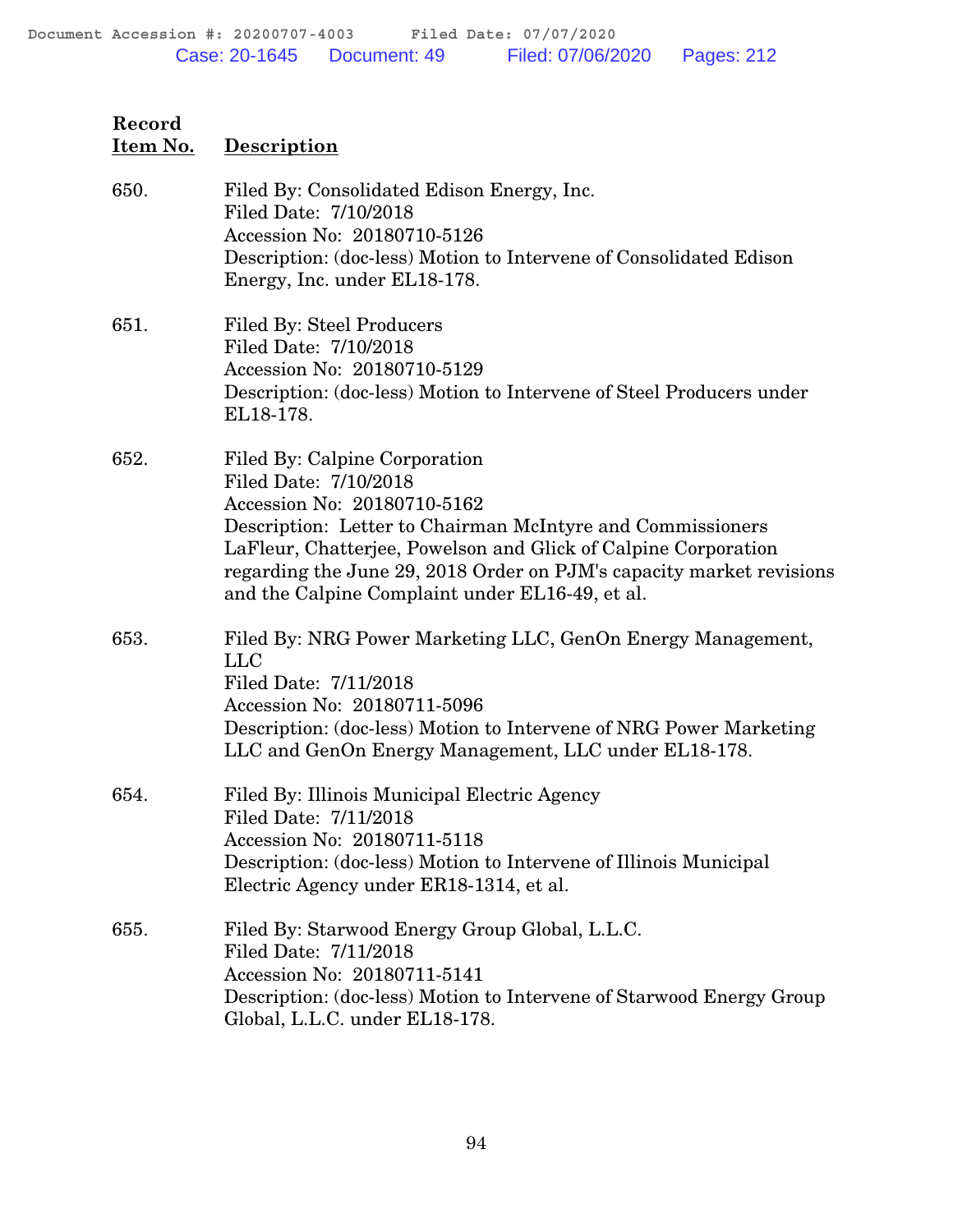| 656. | Filed By: Public Utilities Commission of Ohio<br>Filed Date: 7/11/2018<br>Accession No: 20180711-5142<br>Description: (doc-less) Motion to Intervene of Public Utilities<br>Commission of Ohio under EL18-178.                   |
|------|----------------------------------------------------------------------------------------------------------------------------------------------------------------------------------------------------------------------------------|
| 657. | Filed By: Calpine Corporation<br>Filed Date: 7/11/2018<br>Accession No: 20180711-5186<br>Description: (doc-less) Motion to Intervene of Calpine Corporation<br>under EL18-178.                                                   |
| 658. | Filed By: Public Service Commission of Kentucky<br>Filed Date: 7/12/2018<br>Accession No: 20180712-5053<br>Description: (doc-less) Motion to Intervene of Public Service<br>Commission of Kentucky under EL18-178.               |
| 659. | Filed By: PJM Industrial Customer Coalition<br>Filed Date: 7/12/2018<br>Accession No: 20180712-5058<br>Description: (doc-less) Motion to Intervene of PJM Industrial Customer<br>Coalition under EL18-178.                       |
| 660. | Filed By: Northern Virginia Electric Cooperative, Inc.<br>Filed Date: 7/12/2018<br>Accession No: 20180712-5073<br>Description: (doc-less) Motion to Intervene of Northern Virginia<br>Electric Cooperative, Inc. under EL18-178. |
| 661. | Filed By: Delaware Municipal Electric Corporation, Inc.<br>Filed Date: 7/12/2018<br>Accession No: 20180712-5097<br>Description: (doc-less) Motion to Intervene of the Delaware Municipal<br>Electric Corporation, Inc.           |
| 662. | Filed By: Rockland Electric Company<br>Filed Date: 7/12/2018<br>Accession No: 20180712-5158<br>Description: (doc-less) Motion to Intervene of Rockland Electric<br>Company under EL18-178.                                       |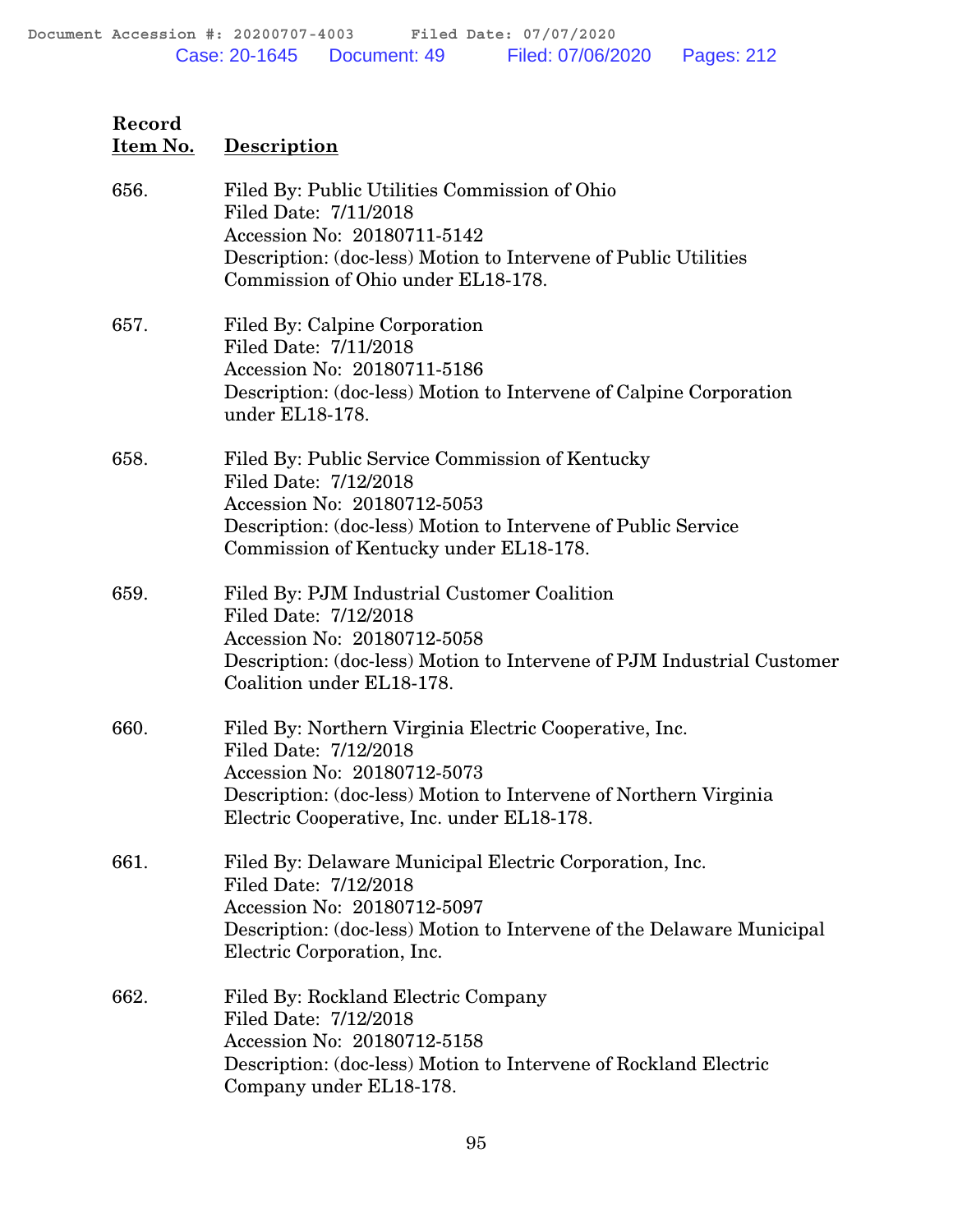| 663. | Filed By: Ameren Services Company<br>Filed Date: 7/12/2018<br>Accession No: 20180712-5160<br>Description: (doc-less) Motion to Intervene of Ameren Services<br>Company under EL18-178.                                                                                                                                                                      |
|------|-------------------------------------------------------------------------------------------------------------------------------------------------------------------------------------------------------------------------------------------------------------------------------------------------------------------------------------------------------------|
| 664. | Filed By: Maryland Public Service Commission<br>Filed Date: 7/13/2018<br>Accession No: 20180713-5000<br>Description: (doc-less) Motion to Intervene of Maryland Public Service<br>Commission under EL18-178.                                                                                                                                                |
| 665. | Filed By: Cogentrix Energy Power Management, LLC<br>Filed Date: 7/13/2018<br>Accession No: 20180713-5003<br>Description: (doc-less) Motion to Intervene of Cogentrix Energy Power<br>Management, LLC under EL18-178.                                                                                                                                        |
| 666. | Filed By: Natural Resources Defense Council, et al.<br>Filed Date: 7/13/2018<br>Accession No: 20180713-5005<br>Description: (doc-less) Motion to Intervene of Natural Resources<br>Defense Council, et al. under EL18-178.                                                                                                                                  |
| 667. | Filed By: Long Island Lighting Company d/b/a Power Supply Long<br>Island<br>Filed Date: 7/13/2018<br>Accession No: 20180713-5100<br>Description: (doc-less) Motion to Intervene of Long Island Lighting<br>Company d/b/a Power Supply Long Island, a wholly-owned subsidiary<br>of the Long Island Power Authority (collectively, LIPA) under EL18-<br>178. |
| 668. | Issued By: Chair And Immediate Staff (FERC)<br>Filed Date: 7/16/2018<br>Accession No: 20180717-0059<br>Description: Response to Senator Robert P. Casey, Jr. 6/20/18 letter re<br>PJM Interconnection L.L.C., recent capacity market pricing and<br>mitigation proposals etc., under ER18-1314.                                                             |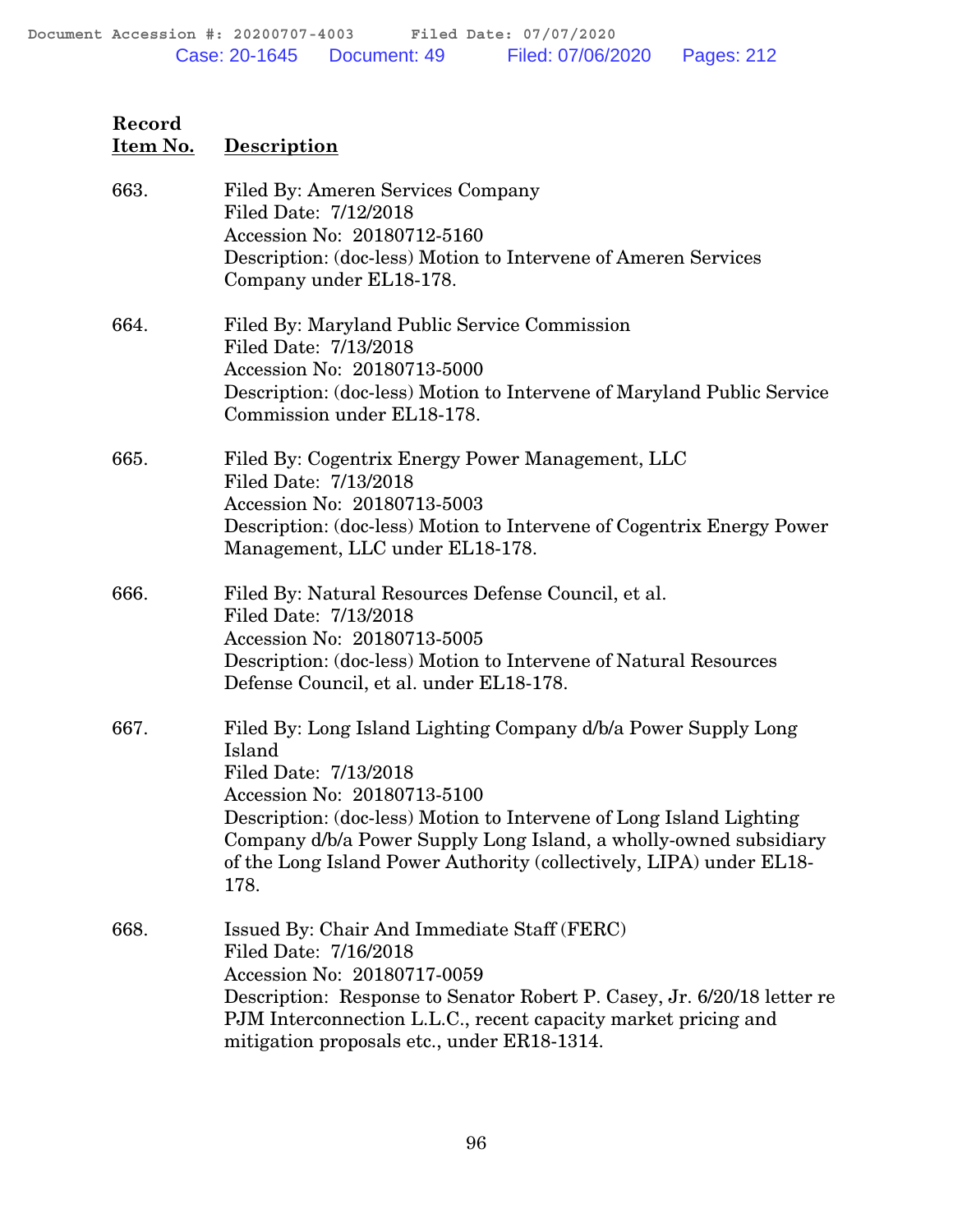| Record<br>Item No. | <b>Description</b>                                                                                                                                                                                                                                                                               |
|--------------------|--------------------------------------------------------------------------------------------------------------------------------------------------------------------------------------------------------------------------------------------------------------------------------------------------|
| 669.               | Issued By: Chair And Immediate Staff<br>Filed Date: 7/16/2018<br>Accession No: 20180717-0060<br>Description: Response to Senator Robert Menendez's 6/8/18 letter re<br>PJM Interconnection L.L.C.'s Capacity Market Pricing and Mitigation<br>Proposals under ER18-1314.                         |
| 670.               | Issued By: Chair And Immediate Staff (FERC)<br>Filed Date: 7/16/2018<br>Accession No: 20180717-0064<br>Description: Response to Congressman Matt Cartwright's 6/01/18<br>letter re PJM Interconnection L.L.C., recent capacity market pricing<br>and mitigation proposals etc., under ER18-1314. |
| 671.               | Issued By: Chair And Immediate Staff<br>Filed Date: 7/16/2018<br>Accession No: 20180717-0066<br>Description: Response to Congressman Anthony G. Brown's 6/1/2018<br>letter re PJM Interconnection L.L.C.'s recent Capacity Market Pricing<br>and Mitigation Proposals under ER18-1314.           |
| 672.               | Issued By: Chair And Immediate Staff<br>Filed Date: 7/16/2018<br>Accession No: 20180717-0067<br>Description: Response to Representative Cheri Bustos' 6/1/18 letter re<br>PJM Interconnection L.L.C.'s capacity market pricing and mitigation<br>proposals etc. under ER18-1314.                 |
| 673.               | Issued By: Chair And Immediate Staff<br>Filed Date: 7/16/2018<br>Accession No: 20180717-0068<br>Description: Response to Congressman Robert A. Brady's 6/1/2018<br>letter re PJM Interconnection L.L.C.'s recent Capacity Market Pricing<br>and Mitigation Proposals under ER18-1314.            |
| 674.               | Issued By: Chair And Immediate Staff (FERC)<br>Filed Date: 7/16/2018<br>Accession No: 20180717-0069<br>Description: Response to Congressman Jerry McNarney's 6/01/18<br>letter re PJM Interconnection L.L.C.'s recent capacity market pricing<br>and mitigation proposals etc., under ER18-1314. |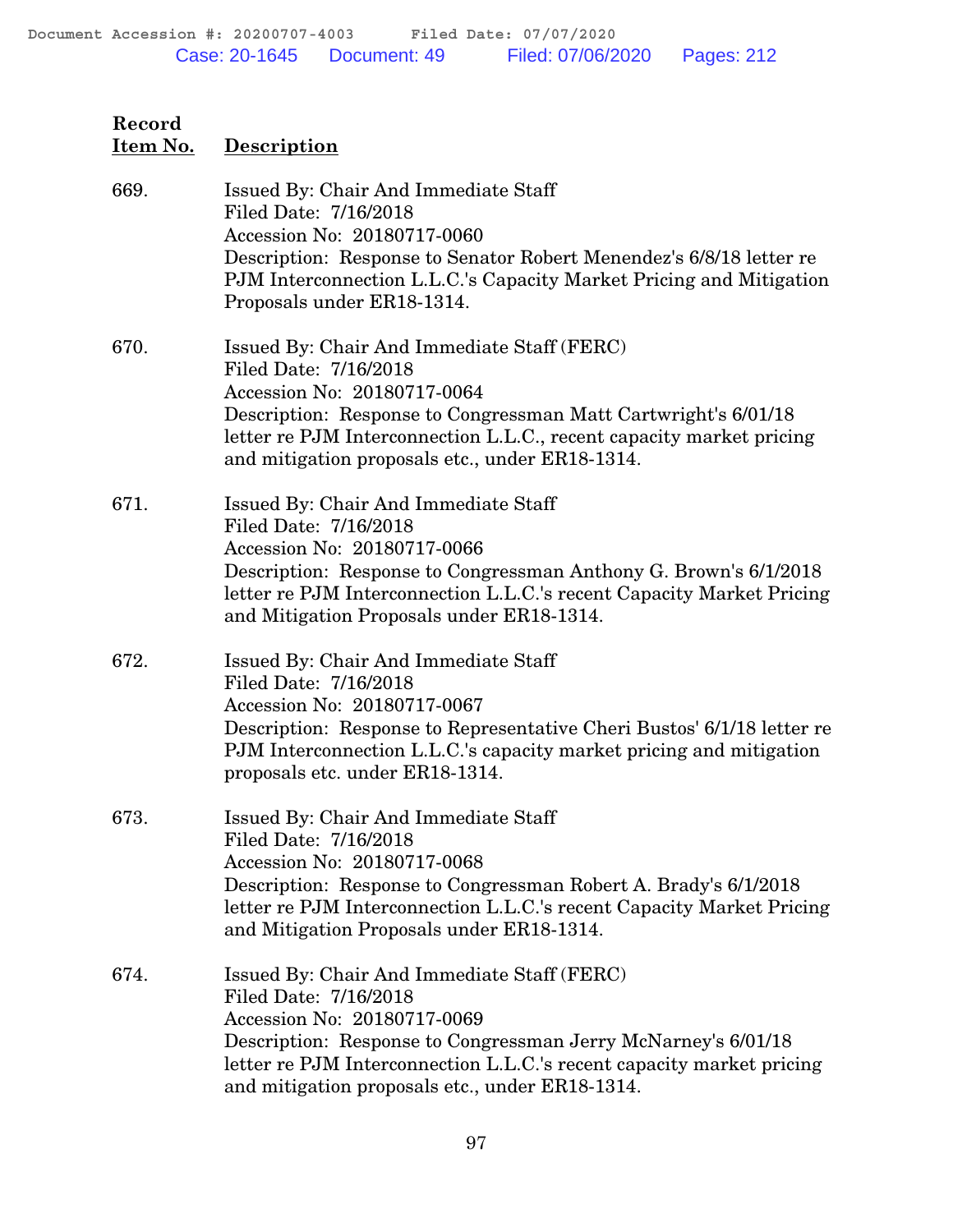| Record<br>Item No. | <b>Description</b>                                                                                                                                                                                                                                                                                |
|--------------------|---------------------------------------------------------------------------------------------------------------------------------------------------------------------------------------------------------------------------------------------------------------------------------------------------|
| 675.               | Issued By: Chair And Immediate Staff (FERC)<br>Filed Date: 7/16/2018<br>Accession No: 20180717-0070<br>Description: Response to Representative Donald Norcross 6/01/18<br>letter re PJM Interconnection L.L.C., recent capacity market pricing<br>and mitigation proposals etc., under ER18-1314. |
| 676.               | Issued By: Chair And Immediate Staff (FERC)<br>Filed Date: 7/16/2018<br>Accession No: 20180717-0071<br>Description: Response to Congressman Dwight Evans 6/01/18 letter re<br>PJM Interconnection L.L.C., recent capacity market pricing and<br>mitigation proposals under ER18-1314.             |
| 677.               | Issued By: Chair And Immediate Staff (FERC)<br>Filed Date: 7/16/2018<br>Accession No: 20180717-0072<br>Description: Response to Congressman Brian Fitzpatrick 6/01/18<br>letter re PJM Interconnection L.L.C., recent capacity market pricing<br>and mitigation proposals etc., under ER18-1314.  |
| 678.               | Issued By: Chair And Immediate Staff (FERC)<br>Filed Date: 7/16/2018<br>Accession No: 20180717-0074<br>Description: Response to Congressman Randy Hultgren 6/01/18 letter<br>re PJM Interconnection L.L.C., recent capacity market pricing and<br>mitigation proposals etc., under ER18-1314.     |
| 679.               | Issued By: Chair And Immediate Staff (FERC)<br>Filed Date: 7/16/2018<br>Accession No: 20180717-0075<br>Description: Response to Congressman John Katko 6/01/18 letter re<br>PJM Interconnection L.L.C., recent capacity market pricing and<br>mitigation proposals etc., under ER18-1314.         |
| 680.               | Issued By: Chair And Immediate Staff (FERC)<br>Filed Date: 7/16/2018<br>Accession No: 20180717-0077<br>Description: Response to Congressman Brandon F. Boyle's 6/01/18<br>letter re PJM Interconnection L.L.C., recent capacity market pricing<br>and mitigation proposals etc., under ER18-1314. |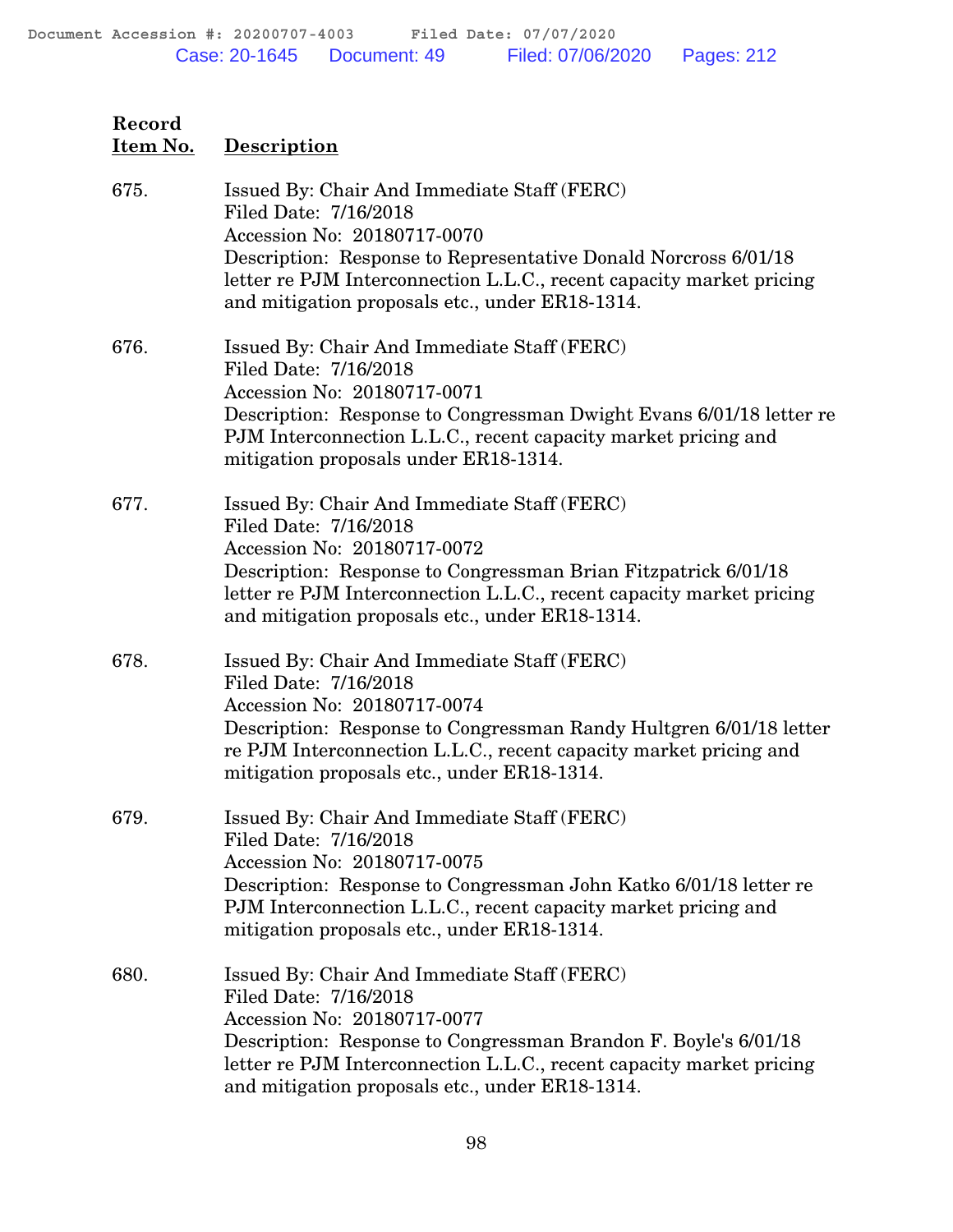| Item No. | <b>Description</b>                                                                                                                                                                                                                                                                              |
|----------|-------------------------------------------------------------------------------------------------------------------------------------------------------------------------------------------------------------------------------------------------------------------------------------------------|
| 681.     | Issued By: Secretary Of The Commission & Staff<br>Filed Date: 7/16/2018<br>Accession No: 20180717-0079<br>Description: Response to Congressman Frank LoBiondo's 6/1/2018<br>letter re PJM Interconnection L.L.C.'s Capacity Market Pricing and<br>Mitigation Proposals under ER18-1314.         |
| 682.     | Issued By: Chair And Immediate Staff<br>Filed Date: 7/16/2018<br>Accession No: 20180717-0080<br>Description: Response to Congressman Tom McArthur's 6/1/2018<br>letter re PJM Interconnection L.L.C.'s Capacity Market Pricing and<br>Mitigation Proposals under ER18-1314.                     |
| 683.     | Issued By: Chair And Immediate Staff<br>Filed Date: 7/16/2018<br>Accession No: 20180717-0081<br>Description: Response to Congressman Conor Lamb's 6/1/2018 letter<br>re PJM Interconnection L.L.C.'s Capacity Market Pricing and<br>Mitigation Proposals under ER18-1314.                       |
| 684.     | Issued By: Chair And Immediate Staff (FERC)<br>Filed Date: 7/16/2018<br>Accession No: 20180717-0082<br>Description: Response to Congressman Leonard Lance 6/01/18 letter<br>re PJM Interconnection L.L.C., recent capacity market pricing and<br>mitigation proposals under ER18-1314.          |
| 685.     | Issued By: Chair And Immediate Staff<br>Filed Date: 7/16/2018<br>Accession No: 20180717-0084<br>Description: Response to Congressman Lloyd Smucker's 6/1/2018<br>letter re PJM Interconnection L.L.C.'s Capacity Market Pricing and<br>Mitigation Proposals under ER18-1314.                    |
| 686.     | Issued By: Chair And Immediate Staff (FERC)<br>Filed Date: 7/16/2018<br>Accession No: 20180717-0085<br>Description: Response to Congressman Bobby L. Rush's 6/01/18 letter<br>re PJM Interconnection L.L.C.'s recent capacity market pricing and<br>mitigation proposals etc., under ER18-1314. |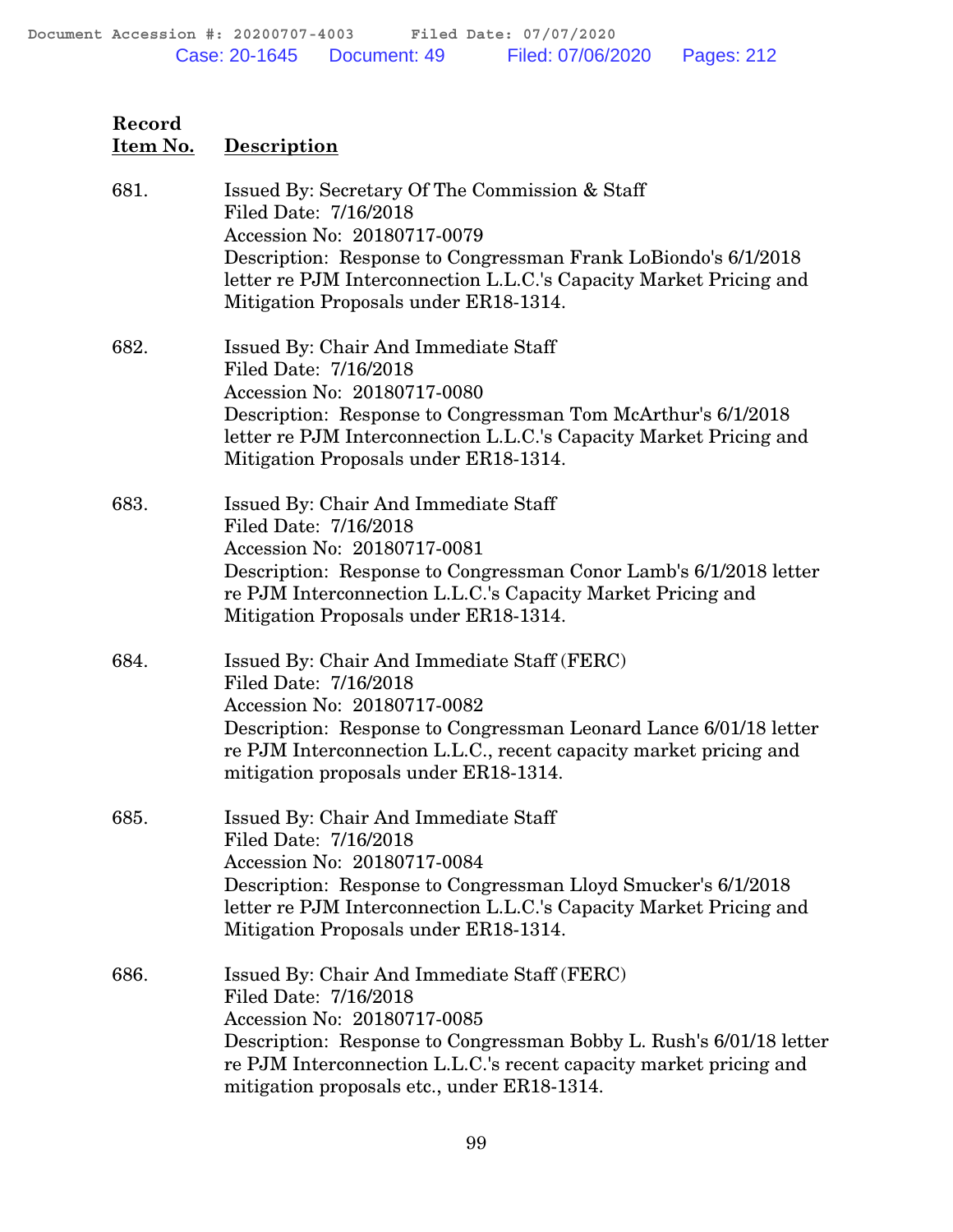| Record<br>Item No. | <b>Description</b>                                                                                                                                                                                                                                                                                                                                                     |
|--------------------|------------------------------------------------------------------------------------------------------------------------------------------------------------------------------------------------------------------------------------------------------------------------------------------------------------------------------------------------------------------------|
| 687.               | Filed By: H-P Energy Resources LLC<br>Filed Date: 7/16/2018<br>Accession No: 20180716-5002<br>Description: (doc-less) Motion to Intervene of H-P Energy Resources<br>LLC under EL18-178.                                                                                                                                                                               |
| 688.               | Filed By: Dominion Energy Services, Inc.<br>Filed Date: 7/16/2018<br>Accession No: 20180716-5004<br>Description: (doc-less) Motion to Intervene of Dominion Energy<br>Services, Inc. under EL18-178.                                                                                                                                                                   |
| 689.               | Filed By: Exelon Corporation<br>Filed Date: 7/16/2018<br>Accession No: 20180716-5047<br>Description: (doc-less) Motion to Intervene of Exelon Corporation<br>under EL18-178.                                                                                                                                                                                           |
| 690.               | Filed By: Brookfield Energy Marketing LP<br>Filed Date: 7/16/2018<br>Accession No: 20180716-5101<br>Description: (doc-less) Motion to Intervene of Brookfield Energy<br>Marketing LP under EL16-49.                                                                                                                                                                    |
| 691.               | Issued By: Secretary Of The Commission & Staff<br>Filed Date: 7/17/2018<br>Accession No: 20180717-0061<br>Description: Letter response to Senator Richard J. Durbin re the June<br>8, 2018 letter referencing state-level zero-emissions credit programs<br>and PJM Interconnection, LLC's recent capacity market pricing and<br>mitigation proposals under ER18-1314. |
| 692.               | Issued By: Secretary Of The Commission & Staff<br>Filed Date: 7/17/2018<br>Accession No: 20180717-0062<br>Description: Response to Senator Tammy Duckworth's 6/8/2018 letter<br>re PJM Interconnection L.L.C.'s recent Capacity Market Pricing and<br>Mitigation Proposals under ER18-1314.                                                                            |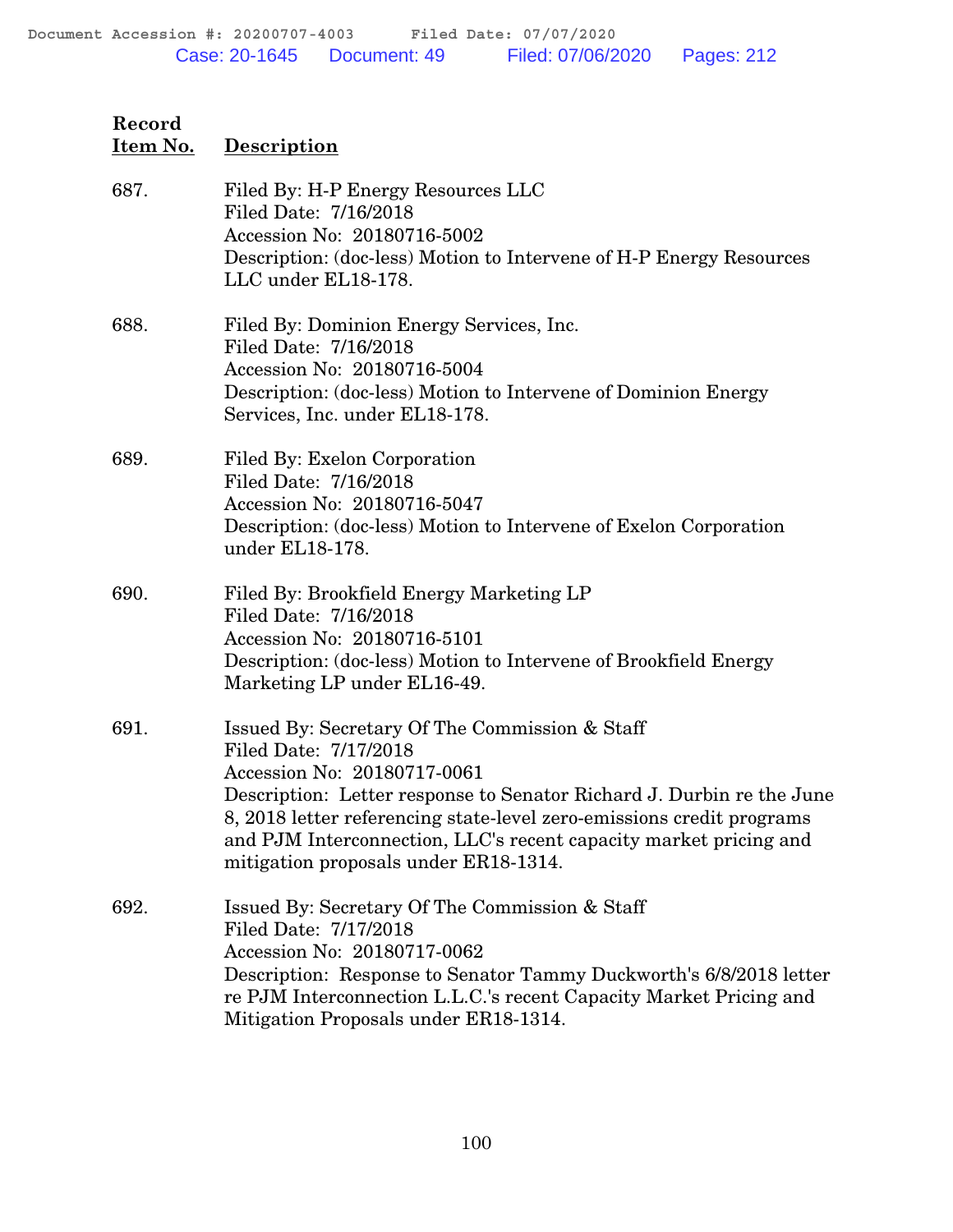**Item No. Description**

## 693. Issued By: Secretary Of The Commission & Staff Filed Date: 7/17/2018 Accession No: 20180717-0063 Description: Response to Senator Cory A. Booker's 6/8/2018 letter re PJM Interconnection L.L.C.'s recent Capacity Market Pricing and Mitigation Proposals under ER18-1314. 694. Filed By: Secretary Of The Commission & Staff Filed Date: 7/17/2018 Accession No: 20180717-0065 Description: Letter response to Representative Mike Doyle re June 1, 2018 letter referencing PJM Interconnection, LLC's recent capacity market pricing and mitigation proposals under ER18-1314. 695. Filed By: Secretary Of The Commission & Staff Filed Date: 7/17/2018 Accession No: 20180717-0073 Description: Response to Representative Bill Foster re June 1, 2018 letter referencing PJM Interconnection LLC's recent capacity market pricing and mitigation proposals under ER18-1314. 696. Issued By: Secretary Of The Commission & Staff Filed Date: 7/17/2018 Accession No: 20180717-0076 Description: Response to Congressman Adam Kinzinger's June 1, 2018 letter re PJM Interconnection LLC's recent capacity market pricing and mitigation proposals under ER18-1314. 697. Issued By: Secretary of the Commission & Staff Filed Date: 7/17/2018 Accession No: 20180717-0078 Description: Response to Congressman Daniel W. Lipinski's June 1, 2018 letter re PJM Interconnection LLC's recent capacity market pricing and mitigation proposals under ER18-1314. 698. Issued By: Secretary of the Commission & Staff Filed Date: 7/17/2018 Accession No: 20180717-0083 Description: Response to Congressman Paul Tonko's June 1, 2018 letter re PJM Interconnection LLC's recent capacity market pricing and mitigation proposals etc. under ER18-1314.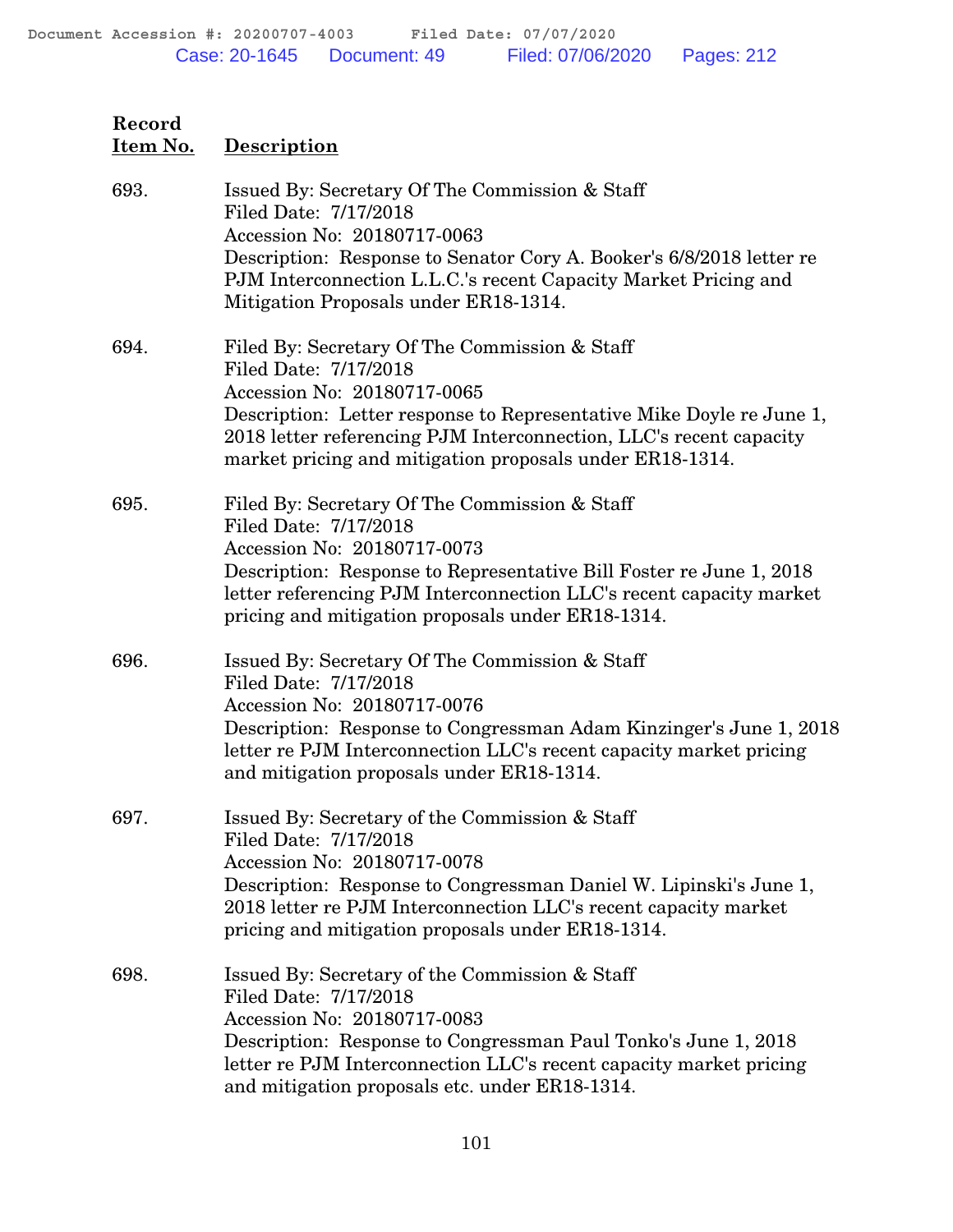## **Item No. Description** 699. Issued By: Secretary of the Commission & Staff Filed Date: 7/17/2018 Accession No: 20180717-0086 Description: Response to Congressman C. A. Dutch Ruppersberger's June 1, 2018 letter re PJM Interconnection LLC's recent capacity market pricing and mitigation proposals under ER18-1314. 700. Issued By: Secretary Of The Commission, FERC Filed Date: 7/17/2018 Accession No: 20180717-3028 Description: Notice of designation of Commission staff as nondecisional re Calpine Corporation, et al. v. PJM Interconnection, L.L.C., et al. under EL16-49, et al. 701. Filed By: Public Service Commission of West Virginia Filed Date: 7/17/2018 Accession No: 20180717-5108 Description: Motion to Intervene of Public Service Commission of West Virginia under EL18-178. 702. Filed By: Pennsylvania Public Utility Commission Filed Date: 7/17/2018 Accession No: 20180717-5130 Description: (doc-less) Motion to Intervene of Pennsylvania Public Utility Commission under EL18-178. 703. Filed By: Connecticut Public Utilities Regulatory Authority Filed Date: 7/18/2018 Accession No: 20180718-5064 Description: (doc-less) Motion to Intervene of Connecticut Public Utilities Regulatory Authority under EL18-178. 704. Issued By: Secretary of the Commission & Staff Filed Date: 7/19/2018 Accession No: 20180718-0496 Description: Response to Senator Jeanne Shaheeny's May 23, 2018 letter re removal of barriers to the participation of distributed energy resources aggregations in wholesale energy markets under ER18-1314.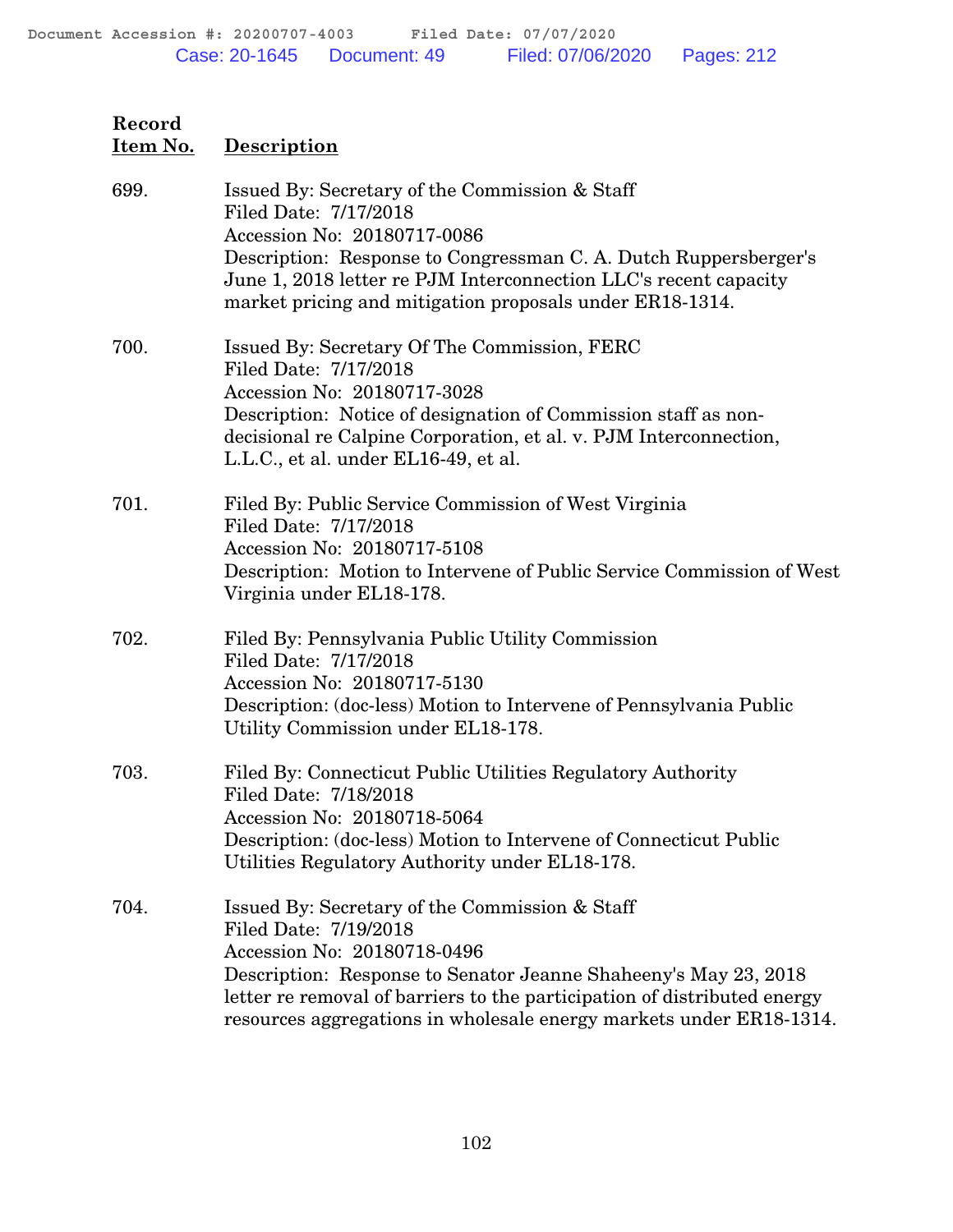## **Record Item No. Description** 705. Filed By: Carroll County Energy LLC Filed Date: 7/19/2018 Accession No: 20180719-5000 Description: (doc-less) Motion to Intervene of Carroll County Energy LLC under EL18-178. 706. Filed By: East Kentucky Power Cooperative, Inc. Filed Date: 7/19/2018 Accession No: 20180719-5040 Description: (doc-less) Motion to Intervene of East Kentucky Power Cooperative, Inc. under EL18-178. 707. Filed By: FirstEnergy Solutions Corporation Filed Date: 7/20/2018 Accession No: 20180720-5003 Description: (doc-less) Motion to Intervene of FirstEnergy Solutions Corporation under EL18-178. 708. Filed By: American Public Power Association Filed Date: 7/20/2018 Accession No: 20180720-5016 Description: (doc-less) Motion to Intervene of American Public Power Association under EL18-178. 709. Filed By: Connecticut Department of Energy and Environmental Protection Filed Date: 7/20/2018 Accession No: 20180720-5033 Description: (doc-less) Motion to Intervene of Connecticut Department of Energy and Environmental Protection under EL18-178. 710. Filed By: Allegheny Electric Cooperative, Inc Filed Date: 7/20/2018 Accession No: 20180720-5066 Description: (doc-less) Motion to Intervene of Allegheny Electric Cooperative, Inc. under EL18-178.

711. Filed By: ARIPPA Filed Date: 7/20/2018 Accession No: 20180720-5096 Description: (doc-less) Motion to Intervene of ARIPPA under EL18-178.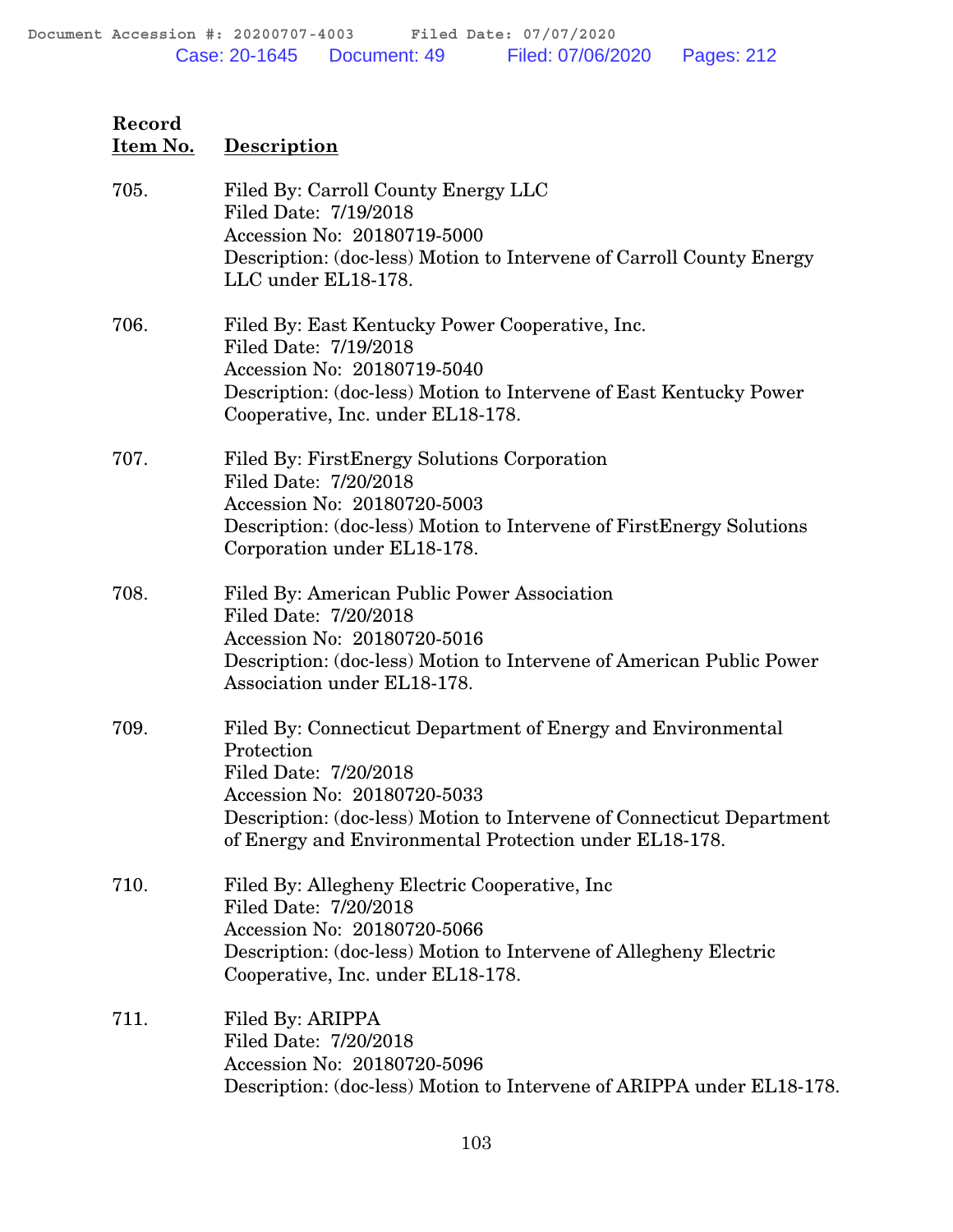# **Record Item No. Description** 712. Filed By: FirstEnergy Service Company Filed Date: 7/20/2018 Accession No: 20180720-5106 Description: (doc-less) Motion to Intervene of FirstEnergy Service Company under EL18-178. 713. Filed By: Pennsylvania Coal Alliance Filed Date: 7/20/2018 Accession No: 20180720-5128 Description: (doc-less) Motion to Intervene of Pennsylvania Coal Alliance under EL18-178. 714. Filed By: National Rural Electric Cooperative Association Filed Date: 7/20/2018 Accession No: 20180720-5158 Description: (doc-less) Motion to Intervene of National Rural Electric Cooperative Association under EL18-178. 715. Filed By: Olympus Power, LLC Filed Date: 7/20/2018 Accession No: 20180720-5174 Description: (doc-less) Motion to Intervene of Olympus Power, LLC

under EL18-178.

- 716. Filed By: American Electric Power Service Corporation Filed Date: 7/23/2018 Accession No: 20180723-5054 Description: (doc-less) Motion to Intervene of American Electric Power Service Corporation under EL18-178.
- 717. Filed By: Direct Energy, Direct Energy Business Marketing, LLC Filed Date: 7/23/2018 Accession No: 20180723-5062 Description: (doc-less) Motion to Intervene of Direct Energy, et. al. under EL18-178.
- 718. Filed By: Duke Energy Corporation Filed Date: 7/23/2018 Accession No: 20180723-5121 Description: (doc-less) Motion to Intervene of Duke Energy Corporation under EL18-178.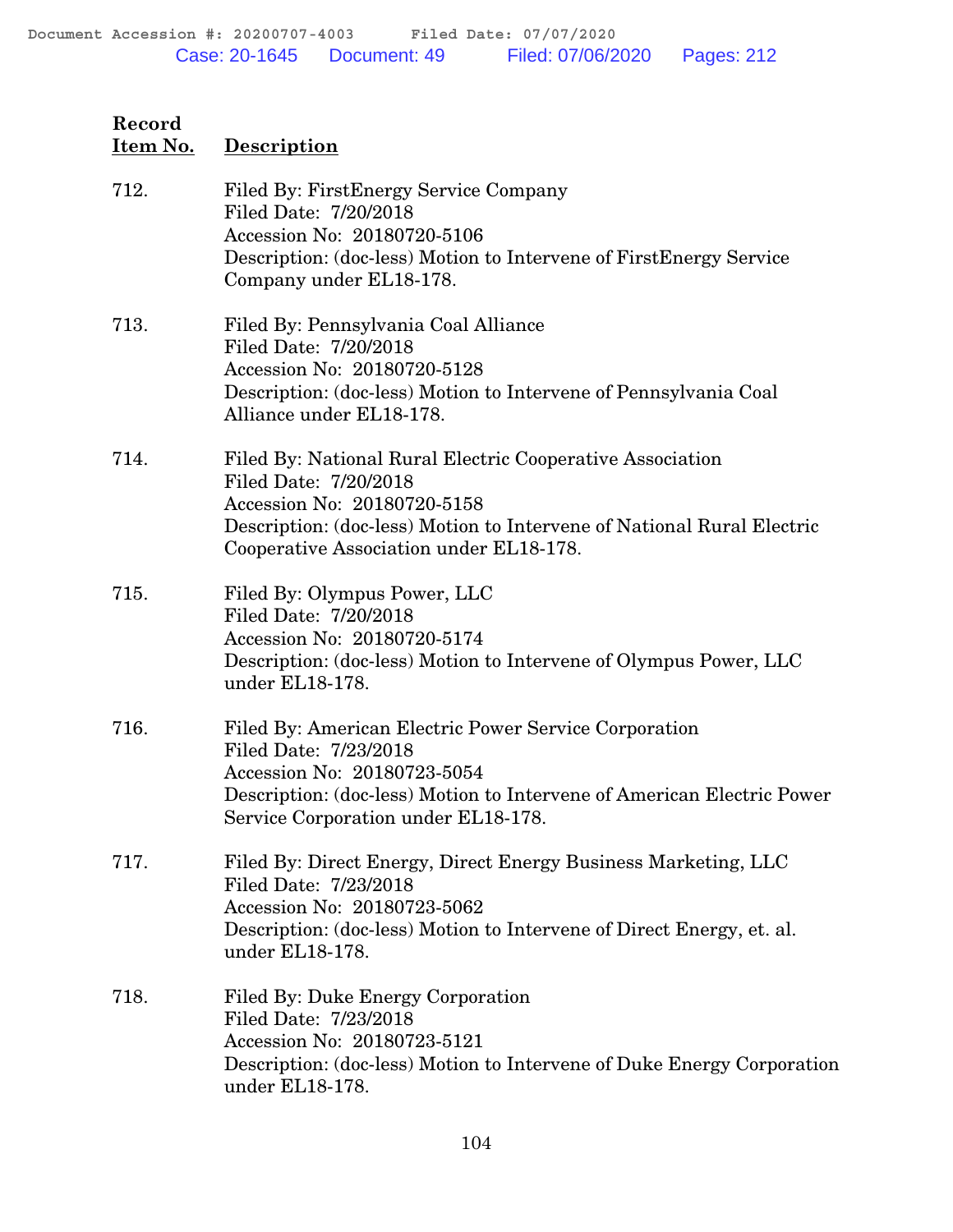| 719. | Filed By: Ohio Consumers' Counsel<br>Filed Date: 7/23/2018<br>Accession No: 20180723-5124<br>Description: (doc-less) Motion to Intervene by the Office of the Ohio<br>Consumers' Counsel under EL18-178.                                         |
|------|--------------------------------------------------------------------------------------------------------------------------------------------------------------------------------------------------------------------------------------------------|
| 720. | Filed By: North Carolina Electric Membership Corporation<br>Filed Date: 7/23/2018<br>Accession No: 20180723-5126<br>Description: Motion to Intervene of North Carolina Electric<br>Membership Corporation under EL18-178.                        |
| 721. | Filed By: American Coalition for Clean Coal Electricity<br>Filed Date: 7/24/2018<br>Accession No: 20180724-5133<br>Description: (doc-less) Out-of-Time Motion to Intervene of American<br>Coalition for Clean Coal Electricity under EL18-178.   |
| 722. | Filed By: Tenaska Inc.<br>Filed Date: 7/25/2018<br>Accession No: 20180725-5003<br>Description: (doc-less) Out-of-Time Motion to Intervene of Tenaska Inc.<br>under EL18-178.                                                                     |
| 723. | Filed By: National Mining Association<br>Filed Date: 7/25/2018<br>Accession No: 20180725-5161<br>Description: Motion to Intervene Out-of-Time of National Mining<br>Association under EL18-178.                                                  |
| 724. | Filed By: The Dayton Power and Light Company<br>Filed Date: 7/26/2018<br>Accession No: 20180726-5097<br>Description: (doc-less) Out-of-Time Motion to Intervene of The Dayton<br>Power and Light Company under EL18-178.                         |
| 725. | Filed By: Indicated New York Transmission Owners, et al.<br>Filed Date: 7/27/2018<br>Accession No: 20180727-5087<br>Description: (doc-less) Out-of-Time Motion to Intervene of Indicated<br>New York Transmission Owners, et al. under EL18-178. |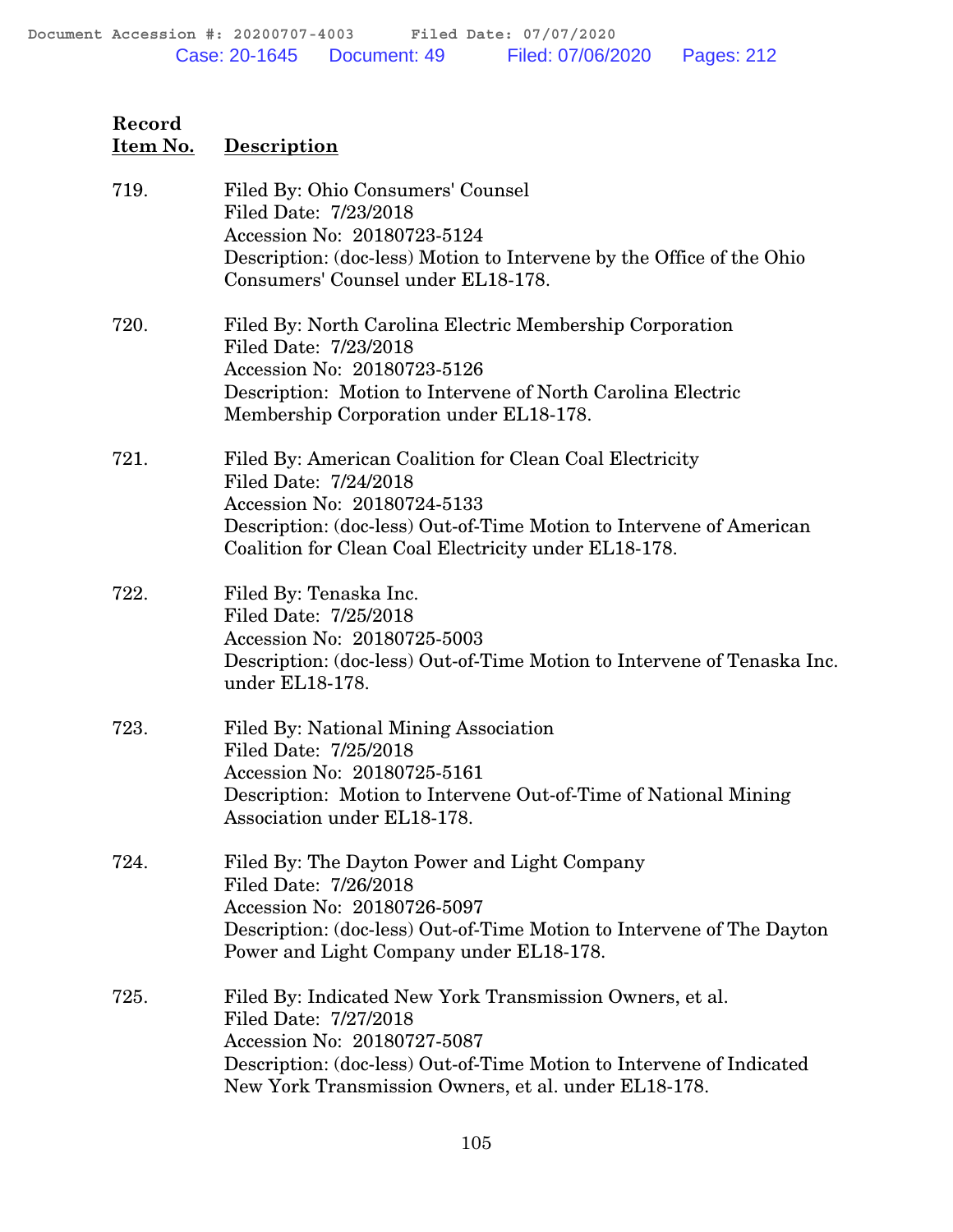| 726. | Filed By: Algonquin Energy Services Inc., et al.<br>Filed Date: 7/27/2018<br>Accession No: 20180727-5158<br>Description: (doc-less) Motion to Intervene of Algonquin Energy<br>Services Inc., et al. under EL18-178.                                                       |
|------|----------------------------------------------------------------------------------------------------------------------------------------------------------------------------------------------------------------------------------------------------------------------------|
| 727. | Filed By: Brookfield Energy Marketing LP<br>Filed Date: 7/27/2018<br>Accession No: 20180727-5194<br>Description: (doc-less) Out-of-Time Motion to Intervene of Brookfield<br>Energy Marketing LP under EL18-178.                                                           |
| 728. | Filed By: Organization of PJM States, Inc.<br>Filed Date: 7/27/2018<br>Accession No: 20180727-5225<br>Description: Motion for Extension of Filing Deadline of the<br>Organization of PJM States, Inc. under EL18-178.                                                      |
| 729. | Filed By: Illinois Citizens Utility Board<br>Filed Date: 7/30/2018<br>Accession No: 20180730-5073<br>Description: (doc-less) Out-of-Time Motion to Intervene of Illinois<br>Citizens Utility Board under EL18-178.                                                         |
| 730. | Filed By: Office of the Attorney General for the District of Columbia<br>Filed Date: 7/30/2018<br>Accession No: 20180730-5075<br>Description: (doc-less) Out-of-Time Motion to Intervene of Office of the<br>Attorney General for the District of Columbia under EL18-178. |
| 731. | Filed By: Maryland Public Service Commission<br>Filed Date: 7/30/2018<br>Accession No: 20180730-5077<br>Description: Request for Rehearing of the Maryland Public Service<br>Commission of the June 29, 2018 Order under EL16-49, et al.                                   |
| 732. | Filed By: Organization of PJM States, Inc.<br>Filed Date: 7/30/2018<br>Accession No: 20180730-5078<br>Description: Request for Rehearing of the Organization of PJM States,<br>Inc. of the June 29, 2018 Order under EL16-49, et al.                                       |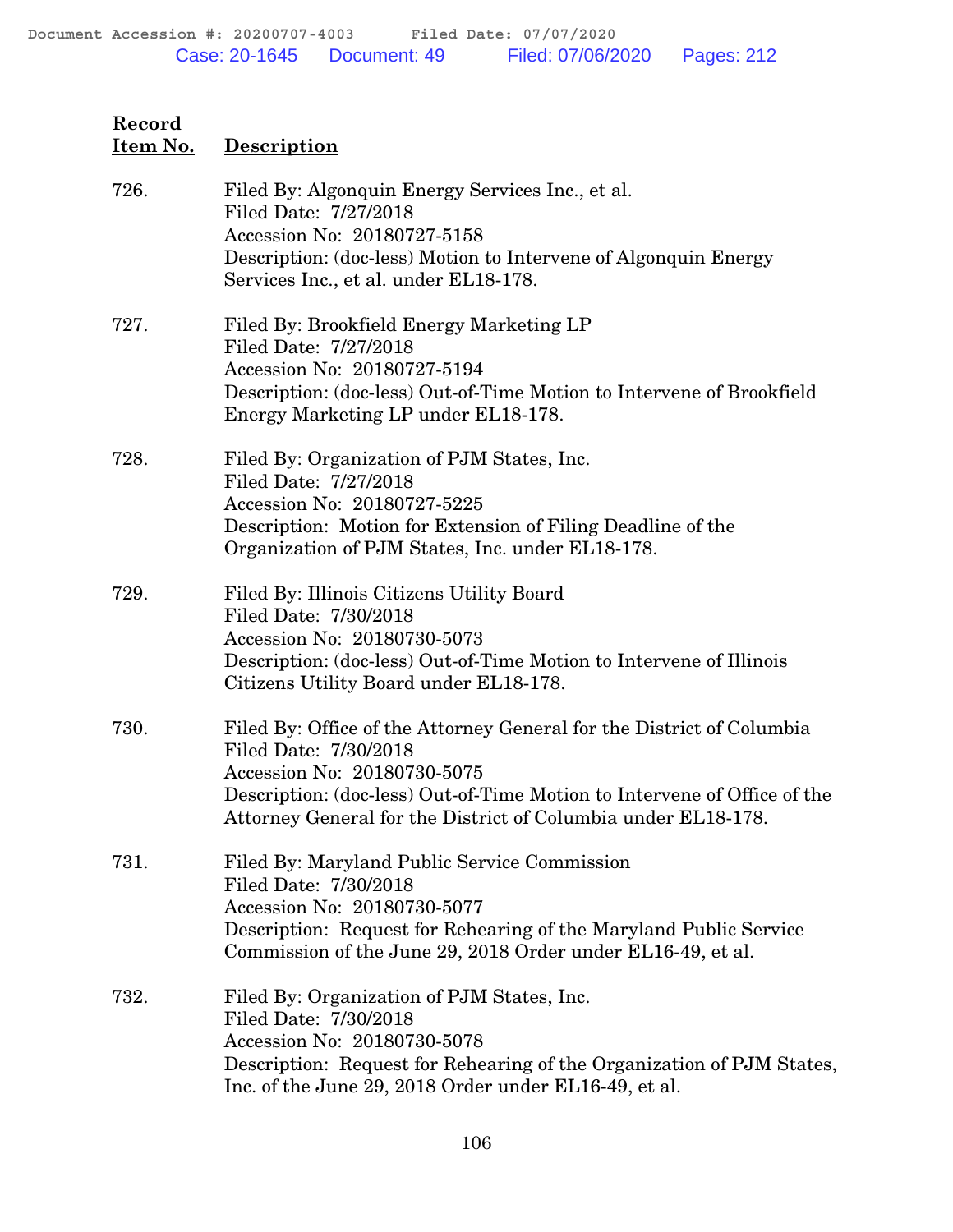| 733. | Filed By: Illinois Commerce Commission<br>Filed Date: 7/30/2018<br>Accession No: 20180730-5149<br>Description: Request for Rehearing of Illinois Commerce Commission<br>of the June 29, 2018 Order under EL16-49, et al.                                  |
|------|-----------------------------------------------------------------------------------------------------------------------------------------------------------------------------------------------------------------------------------------------------------|
| 734. | Filed By: Kentucky Attorney General<br>Filed Date: 7/30/2018<br>Accession No: 20180730-5160<br>Description: (doc-less) Out-of-Time Motion to Intervene of Kentucky<br>Attorney General under EL18-178, et al.                                             |
| 735. | Filed By: Old Dominion Electric Cooperative<br>Filed Date: 7/30/2018<br>Accession No: 20180730-5169<br>Description: Request for Clarification or, in the Alternative, Rehearing<br>of Old Dominion Electric Cooperative under EL16-49, et al.             |
| 736. | Filed By: Panda Power Generation Infrastructure Fund, LLC<br>Filed Date: 7/30/2018<br>Accession No: 20180730-5179<br>Description: (doc-less) Out-of-Time Motion to Intervene of Panda<br>Power Generation Infrastructure Fund, LLC under EL18-178, et al. |
| 737. | Filed By: Exelon Corporation<br>Filed Date: 7/30/2018<br>Accession No: 20180730-5211<br>Description: Request for Rehearing of Exelon Corporation under<br>EL16-49, et al.                                                                                 |
| 738. | Filed By: Dominion Energy Services, Inc.<br>Filed Date: 7/30/2018<br>Accession No: 20180730-5214<br>Description: Request for Rehearing and Clarification of Dominion<br>Energy Services, Inc. under EL18-178, et al.                                      |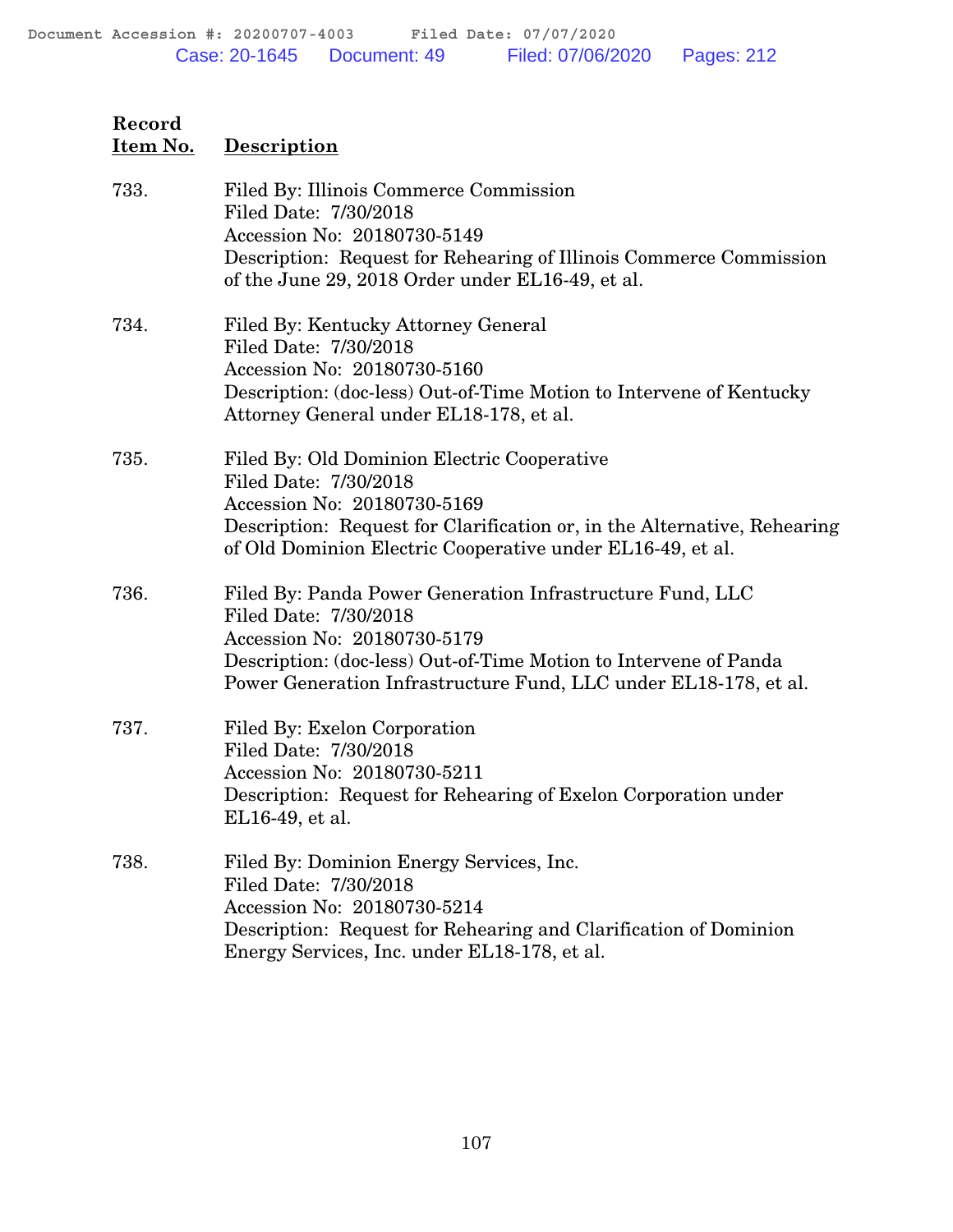| 739. | Filed By: American Public Power Association, American Municipal<br>Power, Inc., Public Power Association of New Jersey<br>Filed Date: 7/30/2018<br>Accession No: 20180730-5216<br>Description: Request for Rehearing of American Public Power<br>Association, American Municipal Power, Inc., and Public Power<br>Association of New Jersey under EL16-49, et al. |
|------|-------------------------------------------------------------------------------------------------------------------------------------------------------------------------------------------------------------------------------------------------------------------------------------------------------------------------------------------------------------------|
| 740. | Filed By: PJM Industrial Customer Coalition<br>Filed Date: 7/30/2018<br>Accession No: 20180730-5218<br>Description: Request for Rehearing and Clarification of PJM<br>Industrial Customer Coalition under EL16-49, et al.                                                                                                                                         |
| 741. | Filed By: New Jersey Board of Public Utilities<br>Filed Date: 7/30/2018<br>Accession No: 20180730-5219<br>Description: Request for Rehearing of the New Jersey Board of Public<br>Utilities under EL16-49, et al.                                                                                                                                                 |
| 742. | Filed By: FirstEnergy Service Company<br>Filed Date: 7/30/2018<br>Accession No: 20180730-5221<br>Description: Request of FirstEnergy Services Company for Limited<br>Clarification, or in the Alternative, Limited Rehearing under EL16-49,<br>et al.                                                                                                             |
| 743. | Filed By: PSEG Companies<br>Filed Date: 7/30/2018<br>Accession No: 20180730-5222<br>Description: Request for Rehearing of PSEG Companies under EL16-<br>49, et al.                                                                                                                                                                                                |
| 744. | Filed By: American Wind Energy Association<br>Filed Date: 7/30/2018<br>Accession No: 20180730-5245<br>Description: Request for Rehearing of the Clean Energy Associations<br>under EL16-49, et al.                                                                                                                                                                |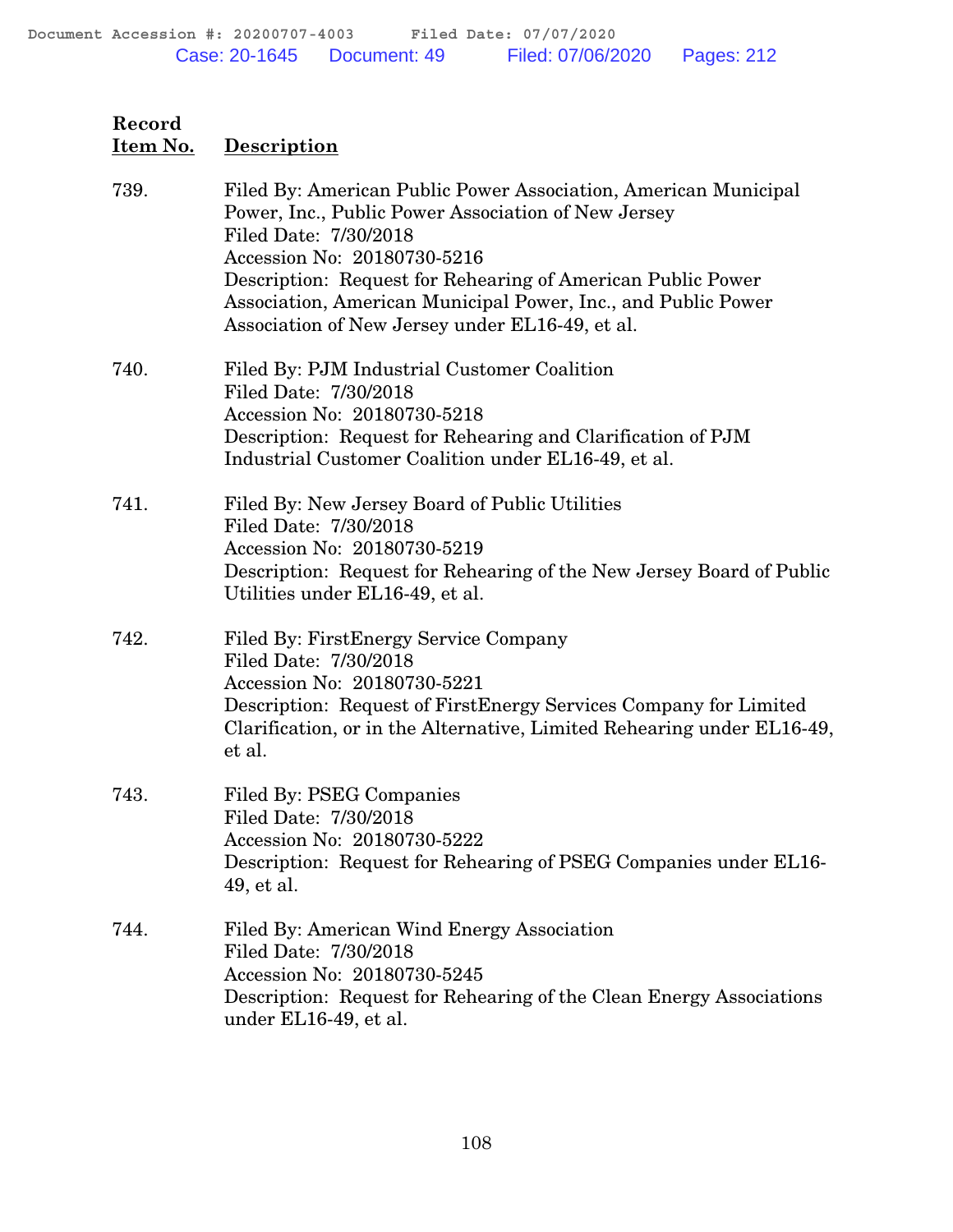| Record<br>Item No. | Description                                                                                                                                                                                                                                                  |
|--------------------|--------------------------------------------------------------------------------------------------------------------------------------------------------------------------------------------------------------------------------------------------------------|
| 745.               | Filed By: Clean Energy Advocates<br>Filed Date: 7/30/2018<br>Accession No: 20180730-5246<br>Description: Request for Rehearing of the Clean Energy Advocates<br>under ER18-1344, et al.                                                                      |
| 746.               | Filed By: PJM Interconnection, L.L.C.<br>Filed Date: 7/30/2018<br>Accession No: 20180730-5272<br>Description: Requests of PJM Interconnection, L.L.C. for Clarification<br>and Rehearing under EL16-49, et al.                                               |
| 747.               | Filed By: Office of the People's Counsel for the District of Columbia<br>Filed Date: 7/30/2018<br>Accession No: 20180730-5273<br>Description: Requests of the Joint Consumer Advocates for Rehearing,<br>et al. under EL16-49, et al.                        |
| 748.               | Filed By: Illinois Attorney General's Office<br>Filed Date: 7/30/2018<br>Accession No: 20180730-5274<br>Description: Request for Rehearing of the People of the State of<br>Illinois, by and through Attorney General Lisa Madigan under EL16-<br>49, et al. |
| 749.               | Filed By: PSEG Energy Companies<br>Filed Date: 7/31/2018<br>Accession No: 20180731-5140<br>Description: Request to Update Information of PSEG Companies<br>under EL16-49, et al. (Erroneously filed).                                                        |
| 750.               | Filed By: PSEG Companies<br>Filed Date: 8/1/2018<br>Accession No: 20180801-5090                                                                                                                                                                              |

Description: Request to Update Information of PSEG Companies under EL16-49, et al.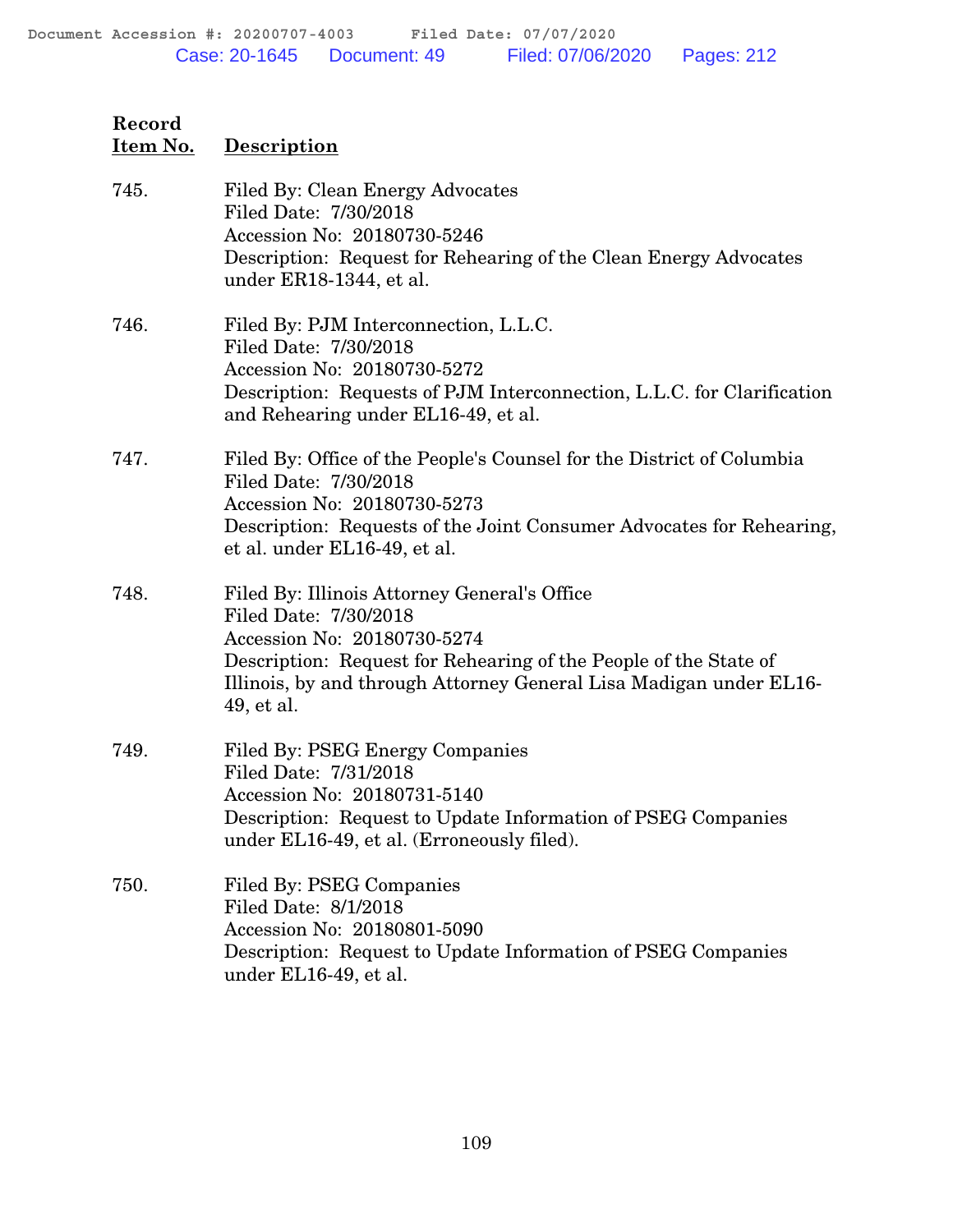| Record<br><u>Item No.</u> | <b>Description</b>                                                                                                                                                                                                                                                                                                                                      |
|---------------------------|---------------------------------------------------------------------------------------------------------------------------------------------------------------------------------------------------------------------------------------------------------------------------------------------------------------------------------------------------------|
| 751.                      | Filed By: Natural Gas Supply Association<br>Filed Date: 8/6/2018<br>Accession No: 20180807-0015<br>Description: Non-Decisional - Comments of Dena Wiggins of the<br>Natural Gas Supply Associates re the PJM Interconnection, L.L.C.<br>order rejecting proposed tariff provisions, granting in part and denying<br>in part etc., under EL16-49, et al. |
| 752.                      | Filed By: Citizens Utility Board of Illinois<br>Filed Date: 8/6/2018<br>Accession No: 20180806-0027<br>Description: Citizens Utility Board of Illinois submits a petition under<br>EL18-178.                                                                                                                                                            |
| 753.                      | Filed By: PJM Interconnection, L.L.C.<br>Filed Date: 8/6/2018<br>Accession No: 20180806-5053<br>Description: (doc-less) Out-of-Time Motion to Intervene of PJM<br>Interconnection, L.L.C. under EL18-178, et al.                                                                                                                                        |
| 754.                      | Filed By: Illinois Industrial Energy Consumers<br>Filed Date: 8/6/2018<br>Accession No: 20180806-5073<br>Description: (doc-less) Out-of-Time Motion to Intervene of Illinois<br>Industrial Energy Consumers under EL18-178.                                                                                                                             |
| 755.                      | Filed By: Sierra Club<br>Filed Date: 8/8/2018<br>Accession No: 20180808-5095<br>Description: (doc-less) Out-of-Time Motion to Intervene of Sierra Club<br>under EL18-178.                                                                                                                                                                               |
| 756.                      | Filed By: Environmental Defense Fund<br>Filed Date: 8/8/2018<br>Accession No: 20180808-5097<br>Description: (doc-less) Out-of-Time Motion to Intervene of<br>Environmental Defense Fund under EL18-178.                                                                                                                                                 |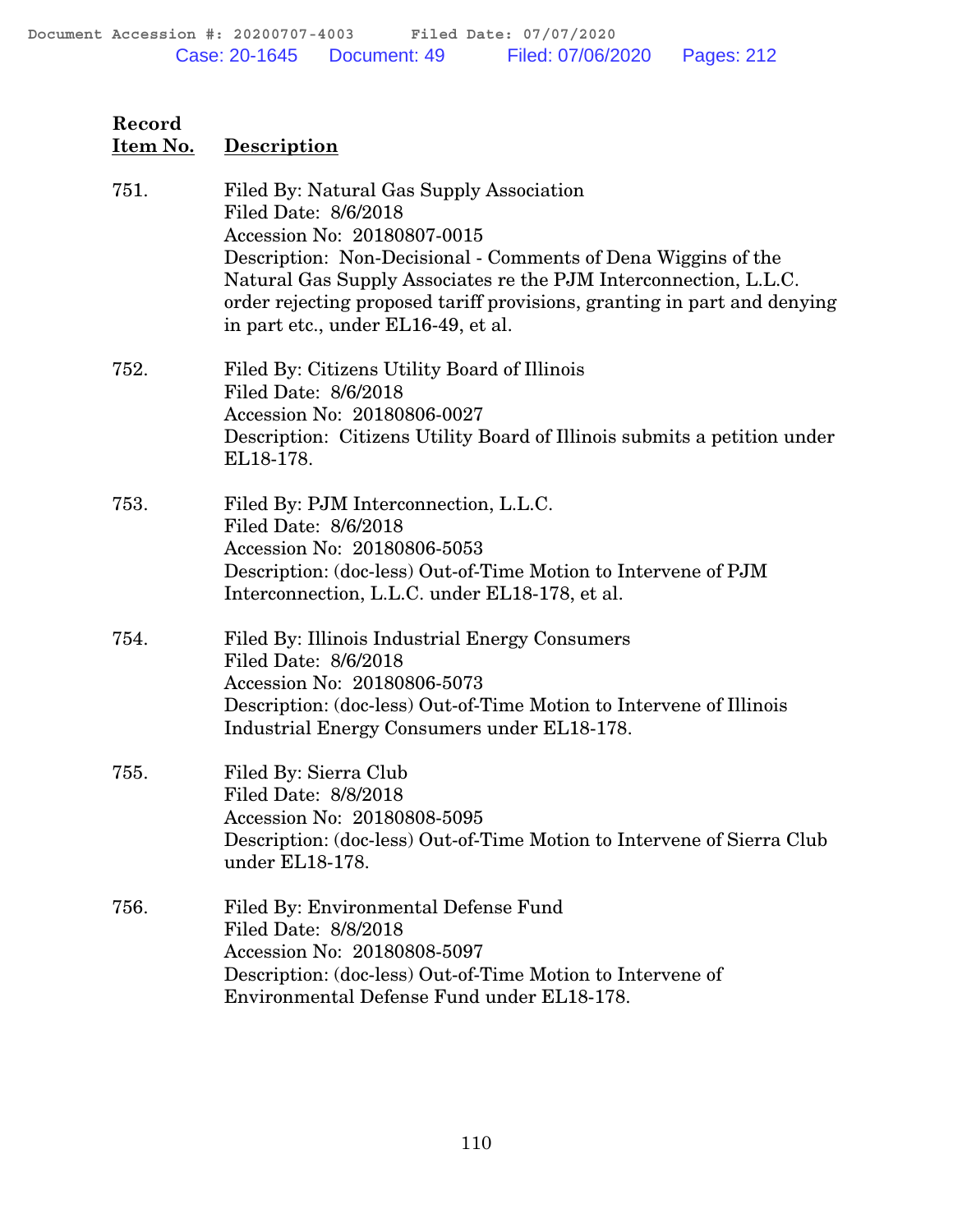| Record<br>Item No. | <b>Description</b>                                                                                                                                                                                                                                                                    |
|--------------------|---------------------------------------------------------------------------------------------------------------------------------------------------------------------------------------------------------------------------------------------------------------------------------------|
| 757.               | Filed By: EDF Energy Services, LLC, EDF Trading North America,<br><b>LLC</b><br>Filed Date: 8/9/2018<br>Accession No: 20180809-5004<br>Description: (doc-less) Out-of-Time Motion to Intervene of EDF<br>Trading North America, LLC and EDF Energy Services, LLC under<br>EL18-178.   |
| 758.               | Filed By: Rockland Capital<br>Filed Date: 8/9/2018<br>Accession No: 20180809-5076<br>Description: (doc-less) Out-of-Time Motion to Intervene of Rockland<br>Capital under EL18-178, et al.                                                                                            |
| 759.               | Filed By: PJM Interconnection, L.L.C.<br>Filed Date: 8/9/2018<br>Accession No: 20180809-5156<br>Description: Answer of PJM Interconnection, L.L.C. in Support of<br>Motion for Extension of Filing Deadline by the Organization of PJM<br>States, Inc. under EL16-49, et al.          |
| 760.               | Filed By: Joint Consumer Coalition<br>Filed Date: 8/13/2018<br>Accession No: 20180813-5187<br>Description: Joint Consumer Coalition Answer and Comments in<br>support of the Organization of PJM States, Inc.'s Motion for Extension<br>of Filing Deadline, under EL16-49-000, et al. |
| 761.               | <b>Filed By: Joint Supporters</b><br>Filed Date: 8/13/2018<br>Accession No: 20180813-5234<br>Description: Answer of the Joint Supporters in Support of Motion for<br>Extension of Filing Deadline by the Organization of PJM States, Inc.<br>under EL16-49, et al.                    |
| 762.               | <b>Filed By: Enel Companies</b><br>Filed Date: 8/15/2018<br>Accession No: 20180815-5004<br>Description: (doc-less) Out-of-Time Motion to Intervene of Enel<br>Companies (Enel Green Power North America, Inc. and EnerNOC,<br>$Inc.)$ under $EL18-178.$                               |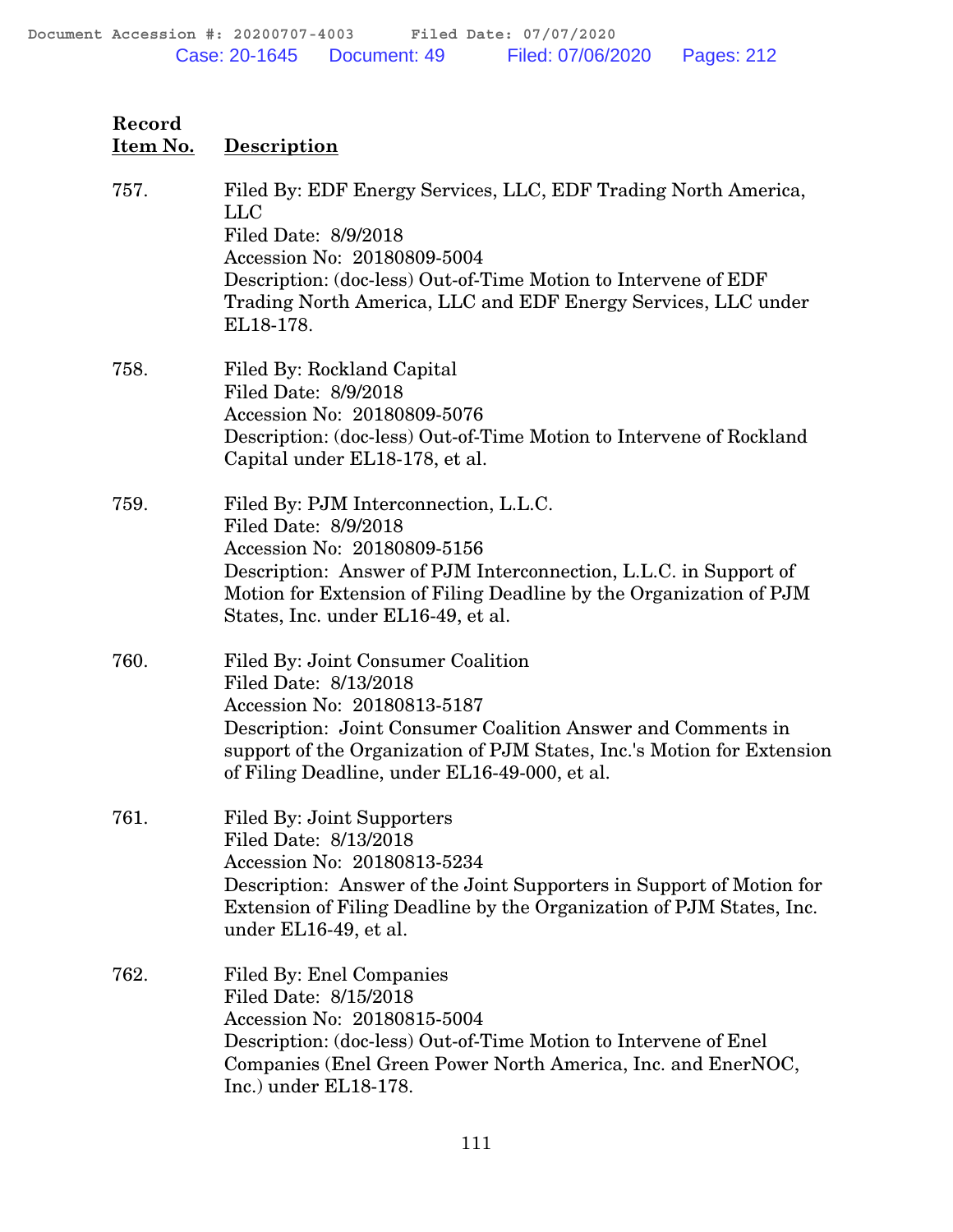| <u>Item No.</u> | <b>Description</b>                                                                                                                                                                                                                                                 |
|-----------------|--------------------------------------------------------------------------------------------------------------------------------------------------------------------------------------------------------------------------------------------------------------------|
| 763.            | Filed By: Solar RTO Coalition<br>Filed Date: 8/15/2018<br>Accession No: 20180815-5107<br>Description: Comment of the Solar RTO Coalition in Support of<br>Motion for Extension of Filing Deadline by the Organization of PJM<br>States, Inc. under EL16-49, et al. |
| 764.            | Filed By: Public Service Commission of the District of Columbia<br>Filed Date: 8/17/2018<br>Accession No: 20180817-5123<br>Description: (doc-less) Out-of-Time Motion to Intervene of Public<br>Service Commission of the District of Columbia under EL18-178.     |
| 765.            | Filed By: Union Of Concerned Scientists<br>Filed Date: 8/20/2018<br>Accession No: 20180820-5056<br>Description: (doc-less) Out-of-Time Motion to Intervene of Union Of<br>Concerned Scientists under EL18-178.                                                     |
| 766.            | Filed By: Microgrid Resources Coalition<br>Filed Date: 8/21/2018<br>Accession No: 20180821-5009<br>Description: (doc-less) Out-of-Time Motion to Intervene of Microgrid<br>Resources Coalition under EL18-178.                                                     |
| 767.            | Filed By: Potomac Economics, Ltd.<br>Filed Date: 8/21/2018<br>Accession No: 20180821-5051<br>Description: (doc-less) Out-of-Time Motion to Intervene of Potomac<br>Economics, Ltd. under EL18-178.                                                                 |
| 768.            | Issued By: Secretary Of The Commission, FERC<br>Filed Date: 8/22/2018<br>Accession No: 20180822-3047<br>Description: Notice of Extension of Time re Calpine Corporation,<br>Dynegy Inc., Eastern, et al. v. PJM Interconnection, L.L.C. under<br>EL16-49, et al.   |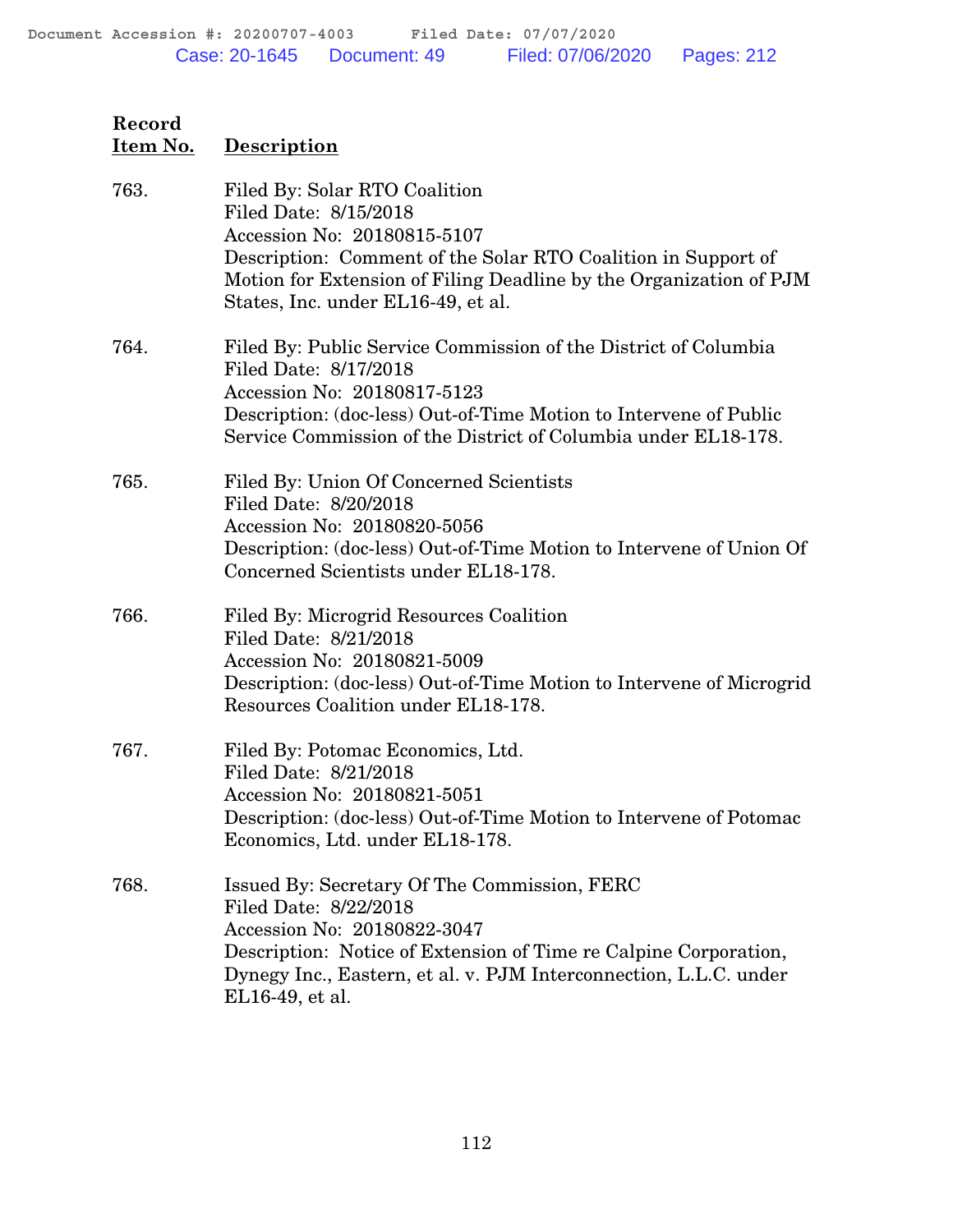| 769. | Filed By: American Petroleum Institute<br>Filed Date: 8/24/2018<br>Accession No: 20180824-5159<br>Description: (doc-less) Out-of-Time Motion to Intervene of American<br>Petroleum Institute under EL18-178.                                                                                                                          |
|------|---------------------------------------------------------------------------------------------------------------------------------------------------------------------------------------------------------------------------------------------------------------------------------------------------------------------------------------|
| 770. | Filed By: PJM Power Providers Group<br>Filed Date: 8/27/2018<br>Accession No: 20180827-5021<br>Description: (doc-less) Out-of-Time Motion to Intervene of PJM Power<br>Providers Group under EL18-178, et al.                                                                                                                         |
| 771. | Issued By: Secretary Of The Commission, FERC<br>Filed Date: 8/29/2018<br>Accession No: 20180829-3015<br>Description: Order Granting Rehearing for Further Consideration re<br>Calpine Corporation, et al. under EL18-1314, et al.                                                                                                     |
| 772. | Filed By: Governors' Wind & Solar Energy Coalition<br>Filed Date: 8/29/2018<br>Accession No: 20180829-5018<br>Description: Comment of Governors' Wind & Solar Energy Coalition<br>under EL16-49.                                                                                                                                      |
| 773. | Filed By: Governors' Wind & Solar Energy Coalition<br>Filed Date: 8/29/2018<br>Accession No: 20180829-5019<br>Description: Letter to Chairman McIntyre and Commissioners<br>LaFleur, Chatterjee and Glick on behalf of the Governors' Wind &<br>Solar Energy Coalition regarding June 29, 2018 Commission Decision<br>under EL18-178. |
| 774. | Filed By: Governors' Wind & Solar Energy Coalition<br>Filed Date: 8/29/2018<br>Accession No: 20180829-5066<br>Description: Letter to Chairman McIntyre and Commissioners<br>LaFleur, Chatterjee and Glick on behalf of the Governors' Wind &<br>Solar Energy Coalition regarding June 29, 2018 Commission Decision<br>under EL16-49.  |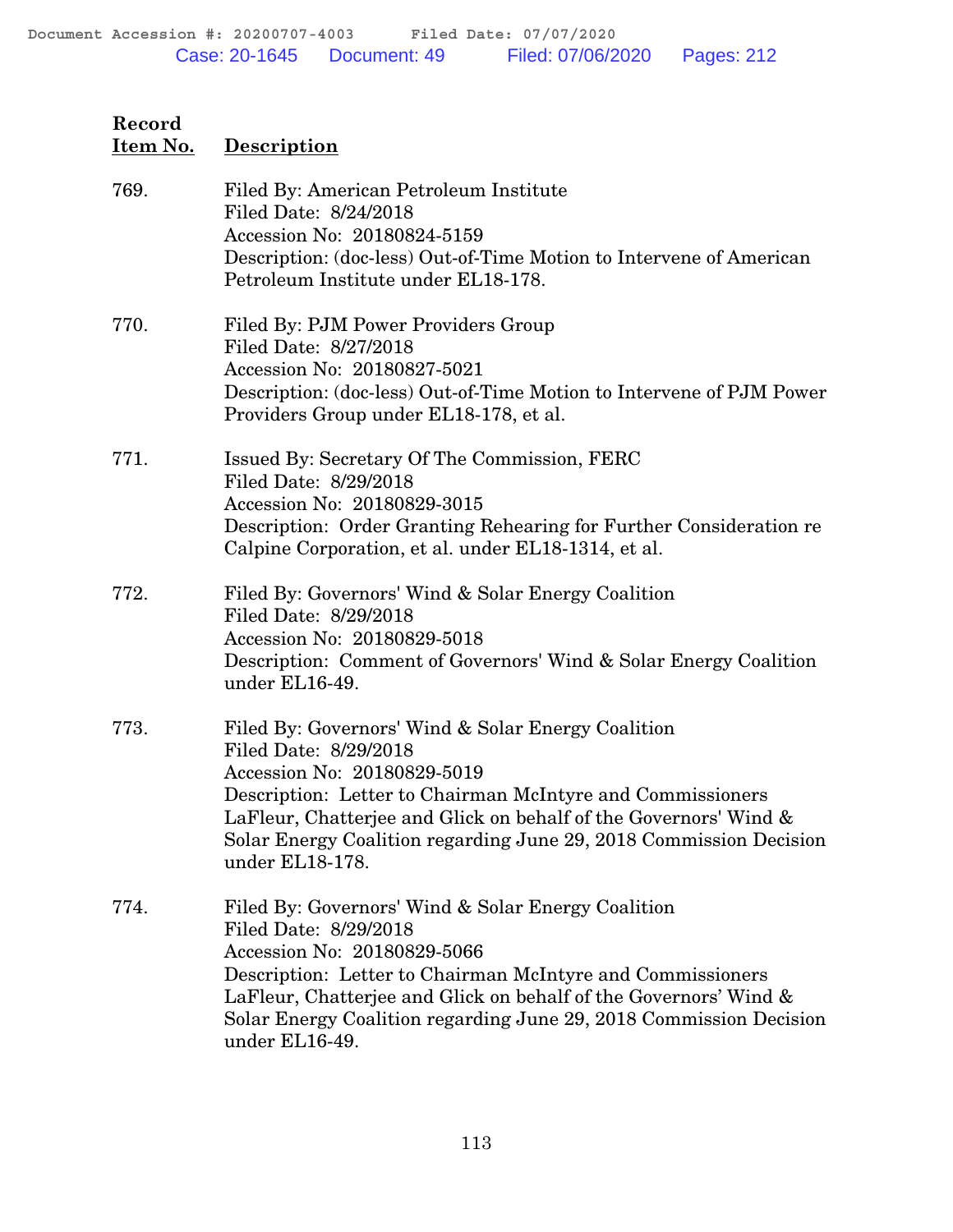## **Item No. Description** 775. Filed By: Public Citizen, Inc. Filed Date: 8/30/2018 Accession No: 20180830-5027 Description: (doc-less) Out-of-Time Motion to Intervene of Public Citizen, Inc. under EL18-178. 776. Filed By: Lightstone Generation LLC Filed Date: 9/10/2018 Accession No: 20180910-5051 Description: (doc-less) Out-of-Time Motion to Intervene of Lightstone Generation LLC under EL18-178. 777. Filed By: Pennsylvania Public Utility Commission Filed Date: 9/11/2018 Accession No: 20180911-5077 Description: (doc-less) Out-of-Time Motion to Intervene of Pennsylvania Public Utility Commission under EL18-178, et al 778. Filed By: Ohio Manufacturers' Association Energy Group Filed Date: 9/18/2018 Accession No: 20180918-5012 Description: (doc-less) Out-of-Time Motion to Intervene of Ohio Manufacturers' Association Energy Group under EL18-178. 779. Filed By: GenOn Energy Management, LLC, NRG Wholesale Generation LP, NRG Power Midwest LP Filed Date: 9/18/2018 Accession No: 20180918-5018 Description: Request of GenOn Energy Management, LLC, NRG Wholesale Generation LP and NRG Power Midwest LP to Update Official Service Lists under EL16-49, et al.

780. Filed By: The AES Corporation Filed Date: 9/18/2018 Accession No: 20180918-5090 Description: (doc-less) Out-of-Time Motion to Intervene of The AES Corporation under EL18-178.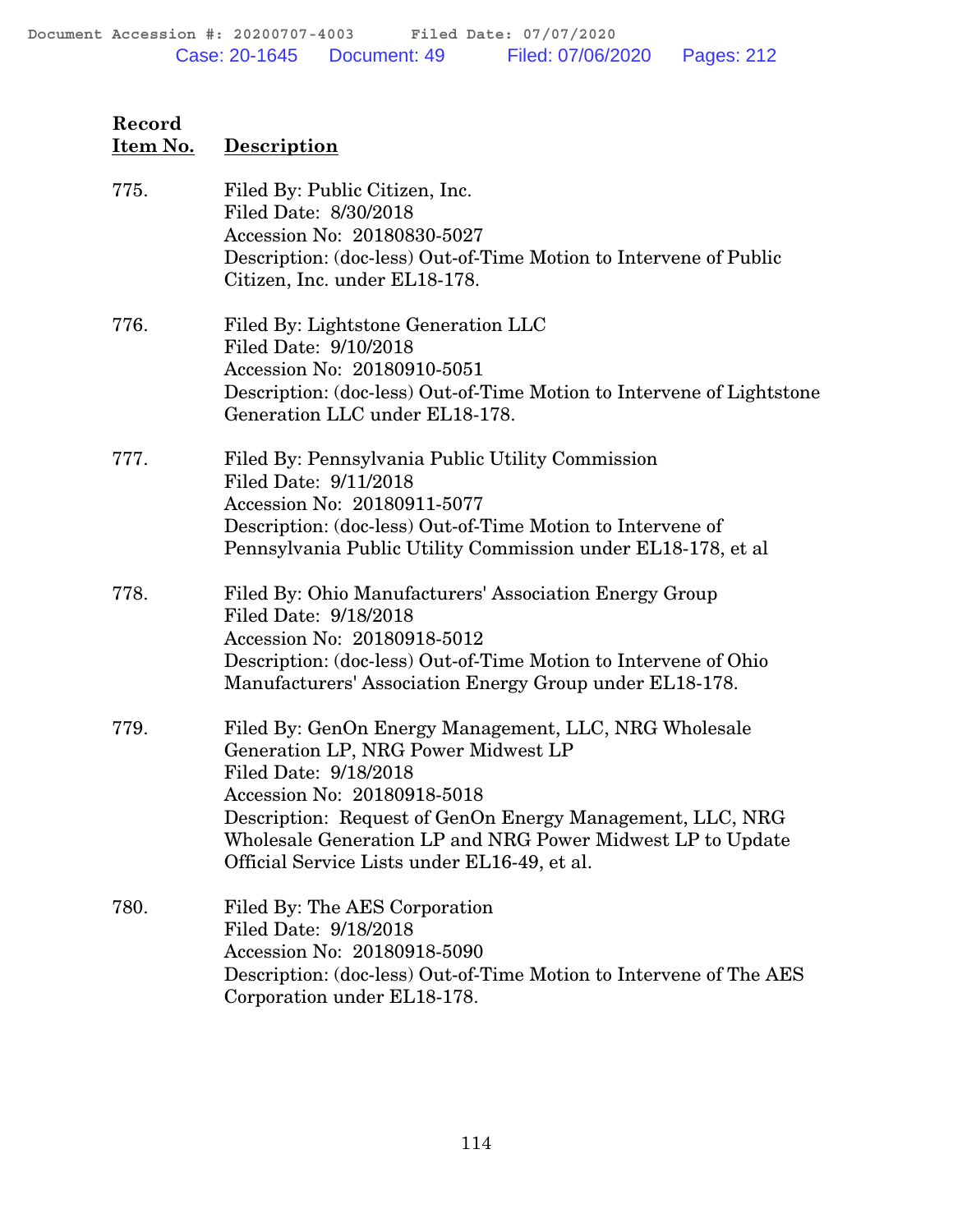| 781. | Filed By: Advanced Energy Management Alliance<br>Filed Date: 9/19/2018<br>Accession No: 20180919-5027<br>Description: (doc-less) Out-of-Time Motion to Intervene of Advanced                                                                                                                                         |
|------|----------------------------------------------------------------------------------------------------------------------------------------------------------------------------------------------------------------------------------------------------------------------------------------------------------------------|
|      | Energy Management Alliance under EL18-178.                                                                                                                                                                                                                                                                           |
| 782. | Filed By: Natural Gas Supply Association<br>Filed Date: 9/21/2018<br>Accession No: 20180921-0013<br>Description: Natural Gas Supply Association submit comments re the<br>PJM Interconnection, LLC., order rejecting proposed tariff provisions,<br>granting in part and denying in part etc., under EL16-49, et al. |
| 783. | Filed By: Energy Capital Partners IV, LLC<br>Filed Date: 9/25/2018<br>Accession No: 20180925-5088<br>Description: (doc-less) Out-of-Time Motion to Intervene of Energy<br>Capital Partners.                                                                                                                          |
| 784. | Filed By: FirstEnergy Service Company<br>Filed Date: 9/27/2018<br>Accession No: 20180927-5008<br>Description: (doc-less) Out-of-Time Motion to Intervene of FirstEnergy<br>Service Company under EL16-49.                                                                                                            |
| 785. | Filed By: Union Of Concerned Scientists<br>Filed Date: 10/1/2018<br>Accession No: 20181001-5032<br>Description: Comments of Union Of Concerned Scientists under EL18-<br>178.                                                                                                                                        |
| 786. | Filed By: Pennsylvania Energy Consumer Alliance<br>Filed Date: 10/1/2018<br>Accession No: 20181001-5083<br>Description: (doc-less) Out-of-Time Motion to Intervene of<br>Pennsylvania Energy Consumer Alliance under EL18-178, et al.                                                                                |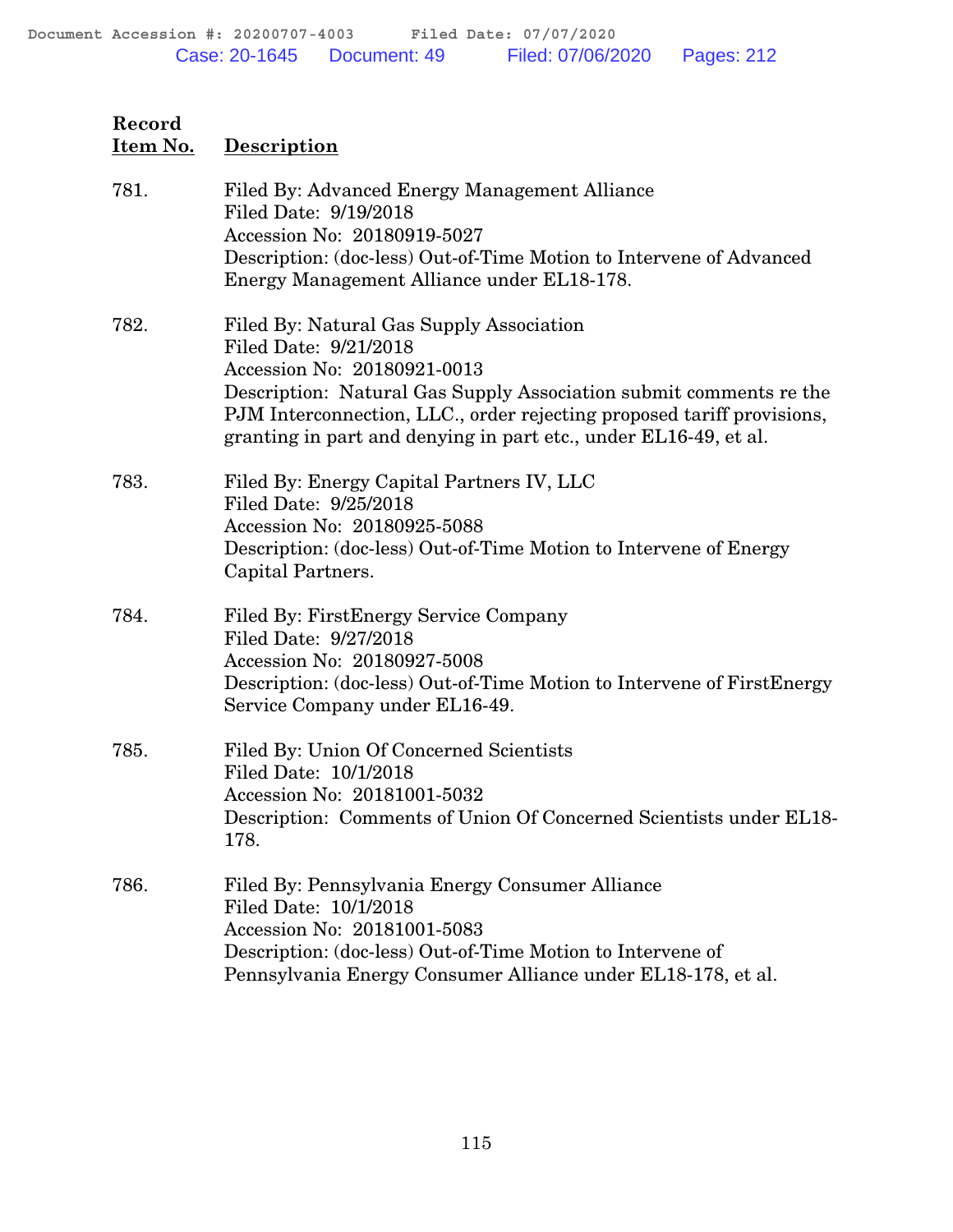| 787. | Filed By: Allco Renewable Energy Limited<br>Filed Date: 10/1/2018<br>Accession No: 20181001-5135<br>Description: Motion to Intervene and Protest of Allco Renewable<br>Energy Limited under ER18-1314, et al.                                     |
|------|---------------------------------------------------------------------------------------------------------------------------------------------------------------------------------------------------------------------------------------------------|
| 788. | Filed By: Industrial Energy Consumers of Pennsylvania<br>Filed Date: 10/1/2018<br>Accession No: 20181001-5248<br>Description: (doc-less) Out-of-Time Motion to Intervene of Industrial<br>Energy Consumers of Pennsylvania under EL18-178, et al. |
| 789. | Filed By: J-POWER USA Development Co., Ltd.<br>Filed Date: 10/1/2018<br>Accession No: 20181001-5251<br>Description: (doc-less) Out-of-Time Motion to Intervene of J-POWER<br>USA Development Co., Ltd. under EL18-178, et al.                     |
| 790. | Filed By: Sabin Center for Climate Change Law<br>Filed Date: 10/1/2018<br>Accession No: 20181001-5358<br>Description: Comment of Sabin Center for Climate Change Law under<br>EL18-178.                                                           |
| 791. | Filed By: Acciona Wind Energy USA LLC, et al.<br>Filed Date: 10/1/2018<br>Accession No: 20181001-5363<br>Description: (doc-less) Out-of-Time Motion to Intervene of Acciona<br>Wind Energy USA LLC, et al. under EL18-178.                        |
| 792. | Filed By: Eastern Generation, LLC<br>Filed Date: 10/1/2018<br>Accession No: 20181001-5401<br>Description: Initial Brief of Eastern Generation, LLC under EL16-49,<br>et al.                                                                       |
| 793. | Filed By: Nuclear Energy Institute<br>Filed Date: 10/2/2018<br>Accession No: 20181002-5011<br>Description: (doc-less) Out-of-Time Motion to Intervene of Nuclear<br>Energy Institute under EL18-178.                                              |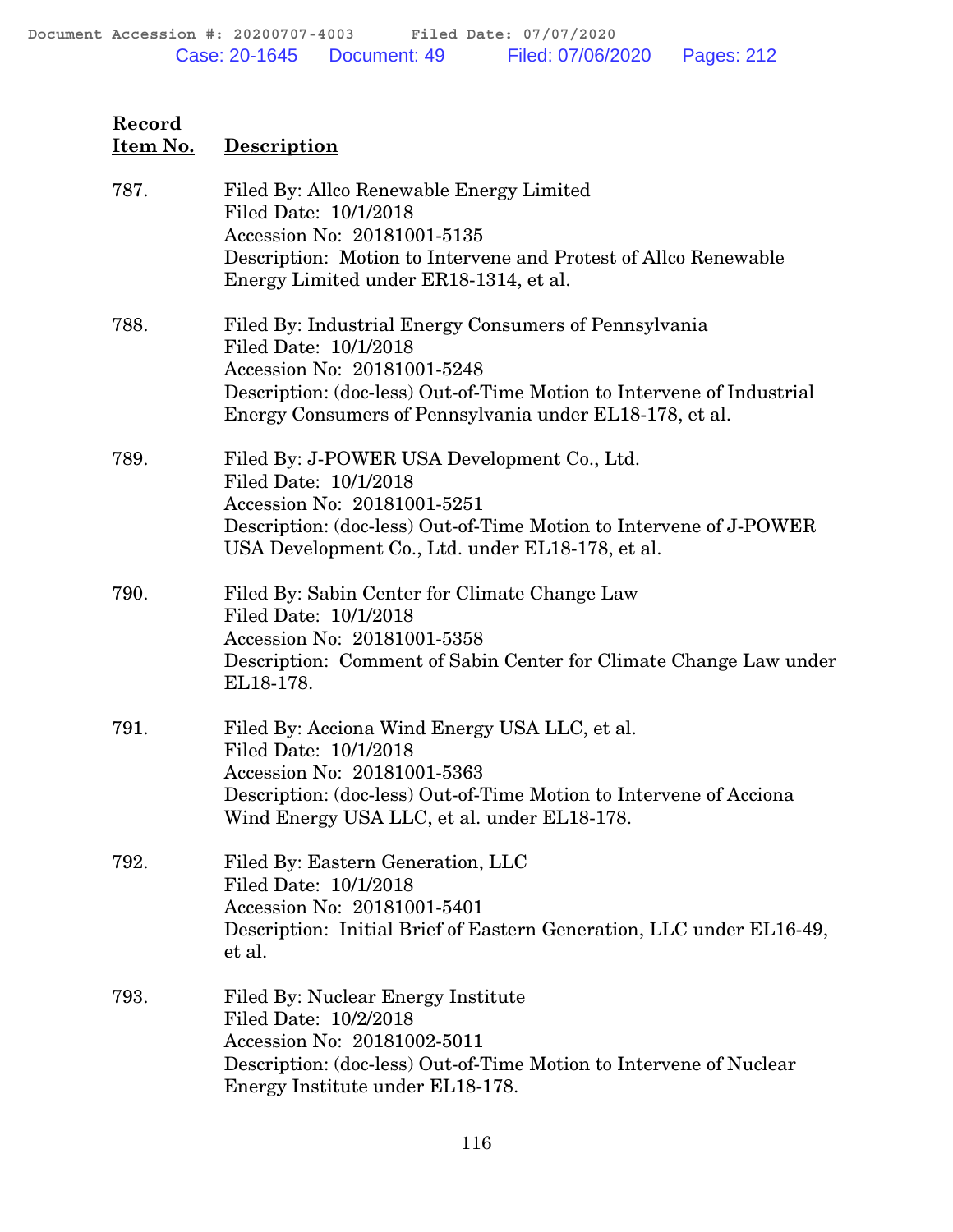| 794. | Filed By: Talen Energy Marketing, LLC<br>Filed Date: 10/2/2018<br>Accession No: 20181002-5061<br>Description: (doc-less) Out-of-Time Motion to Intervene of Talen<br>Energy Marketing, LLC under EL18-178.                                                                                  |
|------|---------------------------------------------------------------------------------------------------------------------------------------------------------------------------------------------------------------------------------------------------------------------------------------------|
| 795. | Filed By: American Forest & Paper Association<br>Filed Date: 10/2/2018<br>Accession No: 20181002-5095<br>Description: (doc-less) Out-of-Time Motion to Intervene of American<br>Forest & Paper Association under EL18-178, et al.                                                           |
| 796. | Filed By: Consumer Advocates, NGOs, Industry Stakeholders<br>Filed Date: 10/2/2018<br>Accession No: 20181002-5099<br>Description: Joint Brief of Consumer Advocates, NGOs, and Industry<br>Stakeholders under EL18-178, et al.                                                              |
| 797. | Filed By: American Coalition for Clean Coal Electricity, National<br>Mining Association<br>Filed Date: 10/2/2018<br>Accession No: 20181002-5100<br>Description: Comment of American Coalition for Clean Coal<br>Electricity and the National Mining Association, et al. under EL18-<br>178. |
| 798. | Filed By: American Forest & Paper Association<br>Filed Date: 10/2/2018<br>Accession No: 20181002-5137<br>Description: (doc-less) Out-of-Time Motion to Intervene of American<br>Forest & Paper Association under EL16-49.                                                                   |
| 799. | Filed By: Allegheny Electric Cooperative, Inc.<br>Filed Date: 10/2/2018<br>Accession No: 20181002-5141<br>Description: Comments of Allegheny Electric Cooperative, Inc. under<br>EL16-49, et al.                                                                                            |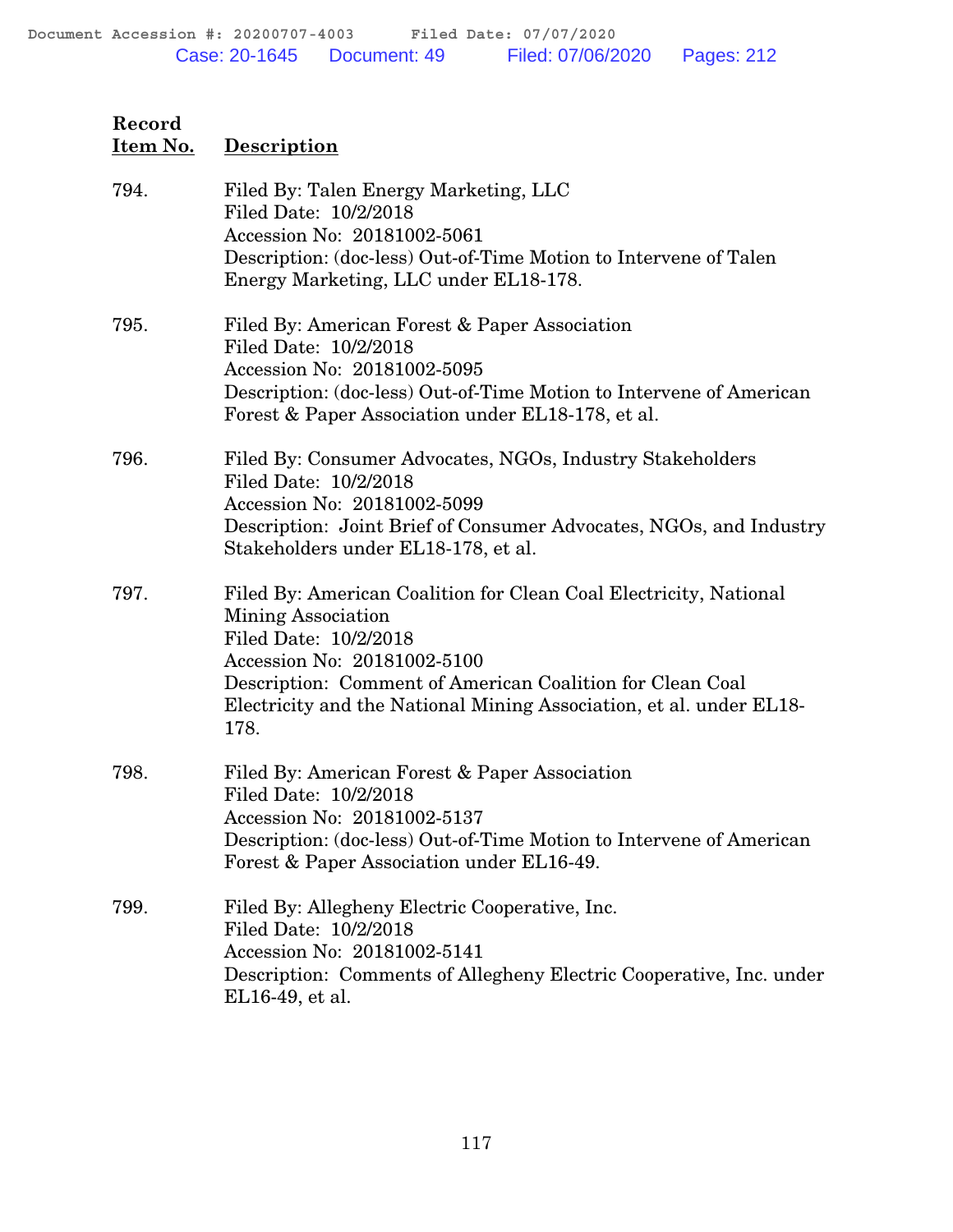| 800. | Filed By: Office of the Attorney General for the District of Columbia<br>Filed Date: 10/2/2018<br>Accession No: 20181002-5143<br>Description: Comment of Office of the Attorney General for the<br>District of Columbia under EL18-178. |
|------|-----------------------------------------------------------------------------------------------------------------------------------------------------------------------------------------------------------------------------------------|
| 801. | Filed By: Virginia State Corporation Commission<br>Filed Date: 10/2/2018<br>Accession No: 20181002-5193<br>Description: Argument of Virginia State Corporation Commission<br>under EL16-49, et al.                                      |
| 802. | Filed By: Buckeye Power, Inc.<br>Filed Date: 10/2/2018<br>Accession No: 20181002-5194<br>Description: Comments of Buckeye Power, Inc. under EL16-49, et al.                                                                             |
| 803. | Filed By: First Energy Solutions Corporation<br>Filed Date: 10/2/2018<br>Accession No: 20181002-5195<br>Description: Initial Comments of FirstEnergy Solutions Corporation<br>under EL16-49, et al.                                     |
| 804. | Filed By: National Rural Electric Cooperative Association<br>Filed Date: 10/2/2018<br>Accession No: 20181002-5204<br>Description: Initial Submission of the National Rural Electric<br>Cooperative Association under EL16-49, et al.    |
| 805. | Filed By: Northern Virginia Electric Cooperative, Inc.<br>Filed Date: 10/2/2018<br>Accession No: 20181002-5206<br>Description: Comments of Northern Virginia Electric Cooperative, Inc.<br>under EL18-178-000.                          |
| 806. | Filed By: Southern Maryland Electric Cooperative, Inc.<br>Filed Date: 10/2/2018<br>Accession No: 20181002-5208<br>Description: Initial Submission of Southern Maryland Electric<br>Cooperative, Inc. under EL16-49, et al.              |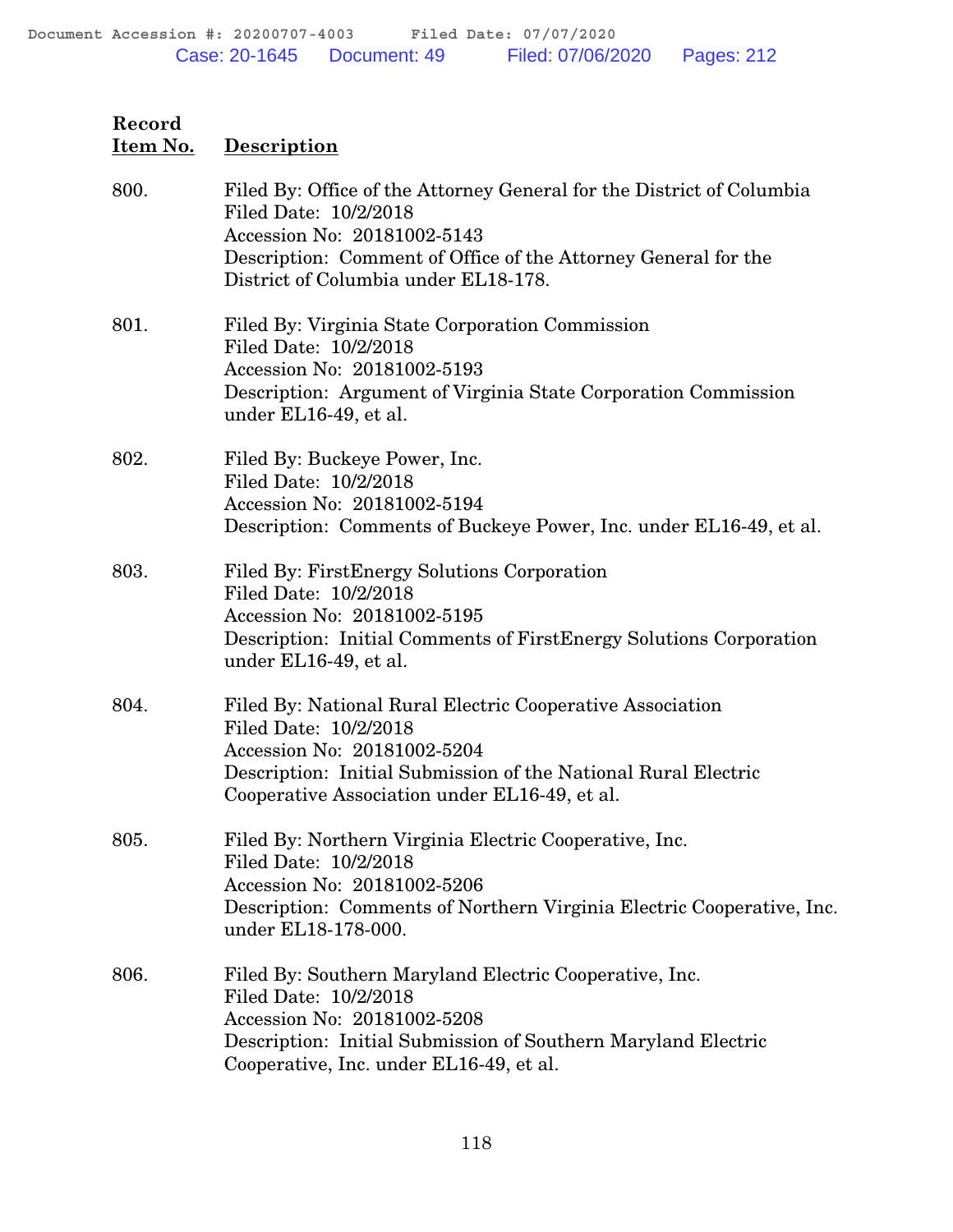# **Record Item No. Description** 807. Filed By: American Petroleum Institute

| <b>OV</b> 1. | r neu Dy. American i etroleum mstitute<br>Filed Date: 10/2/2018<br>Accession No: 20181002-5210<br>Description: Comments of the American Petroleum Institute under<br>EL16-49, et al.                                                                                                            |
|--------------|-------------------------------------------------------------------------------------------------------------------------------------------------------------------------------------------------------------------------------------------------------------------------------------------------|
| 808.         | Filed By: Illinois Commerce Commission<br>Filed Date: 10/2/2018<br>Accession No: 20181002-5212<br>Description: Comments of the Illinois Commerce Commission under<br>EL16-49, et al.                                                                                                            |
| 809.         | Filed By: East Kentucky Power Cooperative, Inc.<br>Filed Date: 10/2/2018<br>Accession No: 20181002-5213<br>Description: Initial Comments of the East Kentucky Power<br>Cooperative Inc. under EL16-49, et al.                                                                                   |
| 810.         | Filed By: Nuclear Energy Institute<br>Filed Date: 10/2/2018<br>Accession No: 20181002-5214<br>Description: Brief of the Nuclear Energy Institute under EL16-49, et<br>al.                                                                                                                       |
| 811.         | Filed By: American Municipal Power, Inc., Public Power Association<br>of New Jersey<br>Filed Date: 10/2/2018<br>Accession No: 20181002-5215<br>Description: Evidence and Arguments of American Municipal Power,<br>Inc. and the Public Power Association of New Jersey under EL16-49, et<br>al. |
| 812.         | Filed By: Electric Power Supply Association<br>Filed Date: 10/2/2018<br>Accession No: 20181002-5219<br>Description: Initial Brief of the Electric Power Supply Association<br>under EL16-49, et al.                                                                                             |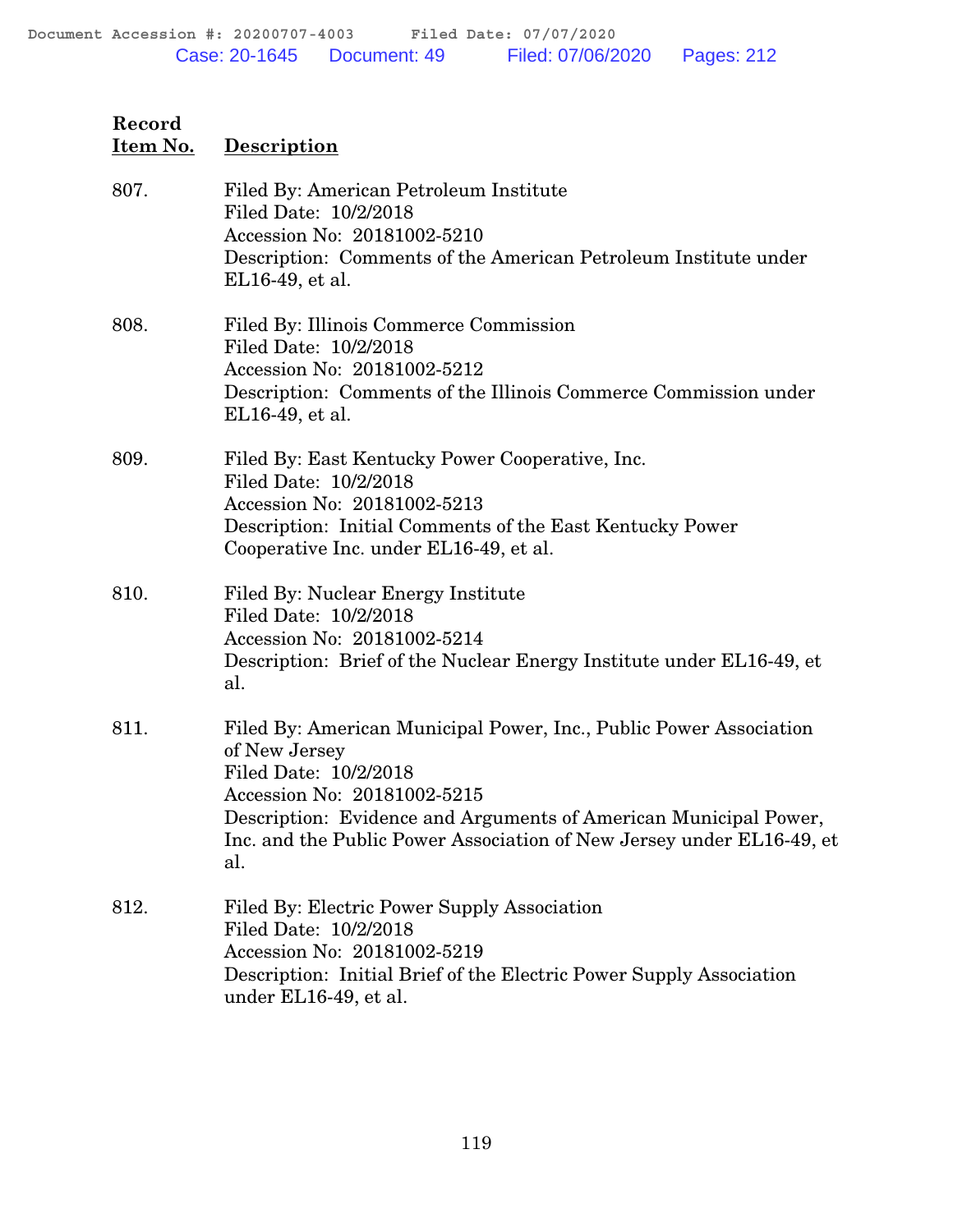| Record<br>Item No. | <b>Description</b>                                                                                                                                                                                                                                     |
|--------------------|--------------------------------------------------------------------------------------------------------------------------------------------------------------------------------------------------------------------------------------------------------|
| 813.               | Filed By: Clean Energy Advocates<br>Filed Date: 10/2/2018<br>Accession No: 20181002-5220<br>Description: Comments of the Clean Energy Advocates Separately<br>Addressing the Scope of the Expanded Minimum Offer Pricing Rule<br>under EL16-49, et al. |
| 814.               | Filed By: EDP Renewables North America LLC<br>Filed Date: 10/2/2018<br>Accession No: 20181002-5222<br>Description: (doc-less) Out-of-Time Motion to Intervene of EDP<br>Renewables North America LLC under EL18-178.                                   |
| 815.               | Filed By: American Public Power Association<br>Filed Date: 10/2/2018<br>Accession No: 20181002-5227<br>Description: Initial Submission of the American Public Power<br>Association under EL16-49, et al.                                               |
| 816.               | Filed By: Avangrid Renewables, LLC<br>Filed Date: 10/2/2018<br>Accession No: 20181002-5228<br>Description: Initial Testimony of Kevin F. Kilgallen on behalf of<br>Avangrid Renewables, LLC for the paper hearing proceeding under<br>EL16-49, et al.  |
| 817.               | Filed By: Electricity Consumers Resource Council<br>Filed Date: 10/2/2018<br>Accession No: 20181002-5239<br>Description: Comments of the Electricity Consumers Resource Council<br>under EL16-49, et al.                                               |
| 818.               | Filed By: Tesla, Inc.<br>Filed Date: 10/2/2018<br>Accession No: 20181002-5240<br>Description: Argument of Tesla, Inc. for the paper hearing proceeding<br>under EL16-49, et al.                                                                        |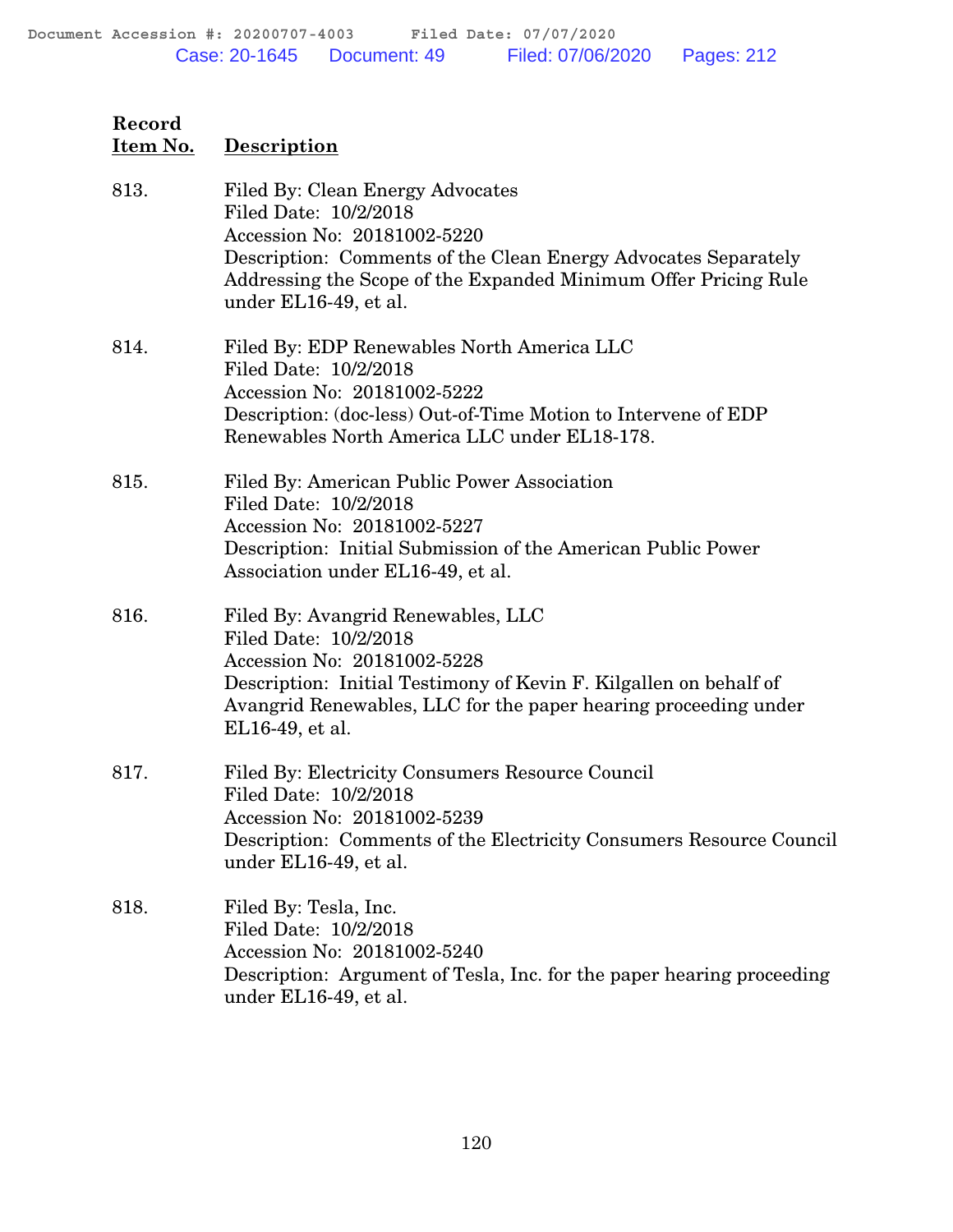## **Item No. Description** 819. Filed By: Kentucky Public Service Commission Filed Date: 10/2/2018 Accession No: 20181002-5245 Description: Initial Brief of the Public Service Commission of Kentucky under EL16-49, et al. 820. Filed By: Public Service Commission of the District of Columbia Filed Date: 10/2/2018 Accession No: 20181002-5247 Description: Argument of the Public Service Commission of the District of Columbia for the paper hearing proceeding under EL16-49, et al. 821. Filed By: PJM Power Providers Group Filed Date: 10/2/2018 Accession No: 20181002-5248 Description: Initial Brief of the PJM Power Providers Group under

EL16-49, et al.

#### 822. Filed By: Exelon Corporation Filed Date: 10/2/2018 Accession No: 20181002-5249 Description: Initial Brief of Exelon Corporation under EL18-178, et al.

- 823. Filed By: Brookfield Energy Marketing LP Filed Date: 10/2/2018 Accession No: 20181002-5250 Description: Initial Brief of Brookfield Energy Marketing LP under EL16-49, et al.
- 824. Filed By: Clean Energy and Consumer Advocates Filed Date: 10/2/2018 Accession No: 20181002-5252 Description: Comments of the Clean Energy and Consumer Advocates under EL16-49, et al.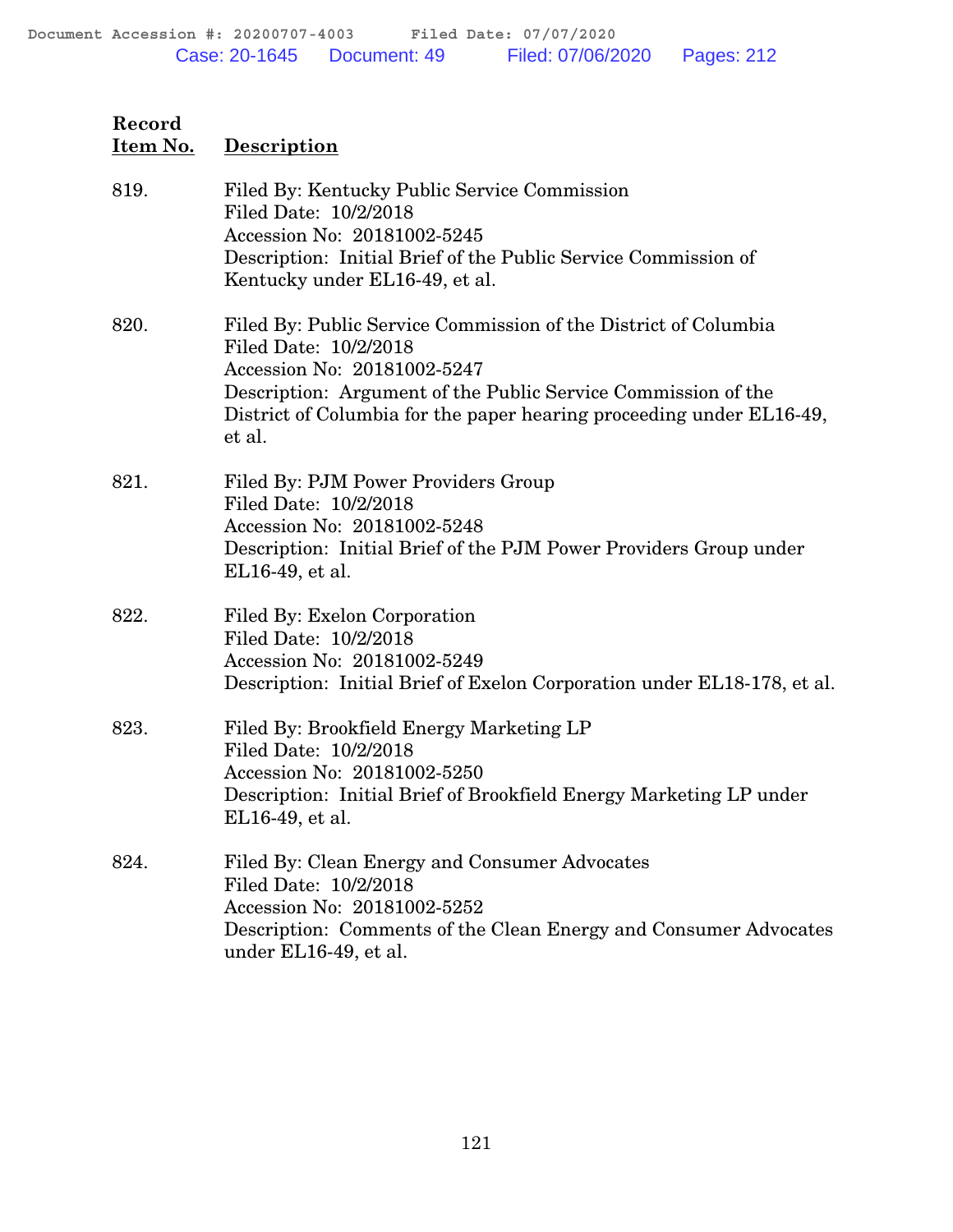| 825. | Filed By: American Electric Power Service Corporation, Duke Energy<br>Corporation Filed Date: 10/2/2018<br>Accession No: 20181002-5253<br>Description: Initial Comments of American Electric Power Service<br>Corporation and Duke Energy Corporation, on behalf of their affiliates<br>under EL16-49, et al. |
|------|---------------------------------------------------------------------------------------------------------------------------------------------------------------------------------------------------------------------------------------------------------------------------------------------------------------|
| 826. | Filed By: Illinois Citizens Utility Board<br>Filed Date: 10/2/2018<br>Accession No: 20181002-5254<br>Description: Comments of the Joint Consumer Advocates under EL16-<br>49, et al.                                                                                                                          |
| 827. | Filed By: PJM Consumer Representatives<br>Filed Date: 10/2/2018<br>Accession No: 20181002-5255<br>Description: Comments of the PJM Consumer Representatives under<br>EL16-49, et al.                                                                                                                          |
| 828. | Filed By: Starwood Energy Group Global, L.L.C.<br>Filed Date: 10/2/2018<br>Accession No: 20181002-5256<br>Description: Initial Arguments of Starwood Energy Group Global,<br>L.L.C. under EL16-49, et al.                                                                                                     |
| 829. | Filed By: American Forest & Paper Association<br>Filed Date: 10/2/2018<br>Accession No: 20181002-5259<br>Description: Comments of the American Forest & Paper Association<br>under EL16-49, et al.                                                                                                            |
| 830. | Filed By: Organization of PJM States, Inc.<br>Filed Date: 10/2/2018<br>Accession No: 20181002-5261<br>Description: Argument of the Organization of PJM States, Inc. under<br>EL16-49, et al.                                                                                                                  |
| 831. | Filed By: IPP Coalition<br>Filed Date: 10/2/2018<br>Accession No: 20181002-5262<br>Description: Initial Brief of the IPP Coalition under EL16-49, et al.                                                                                                                                                      |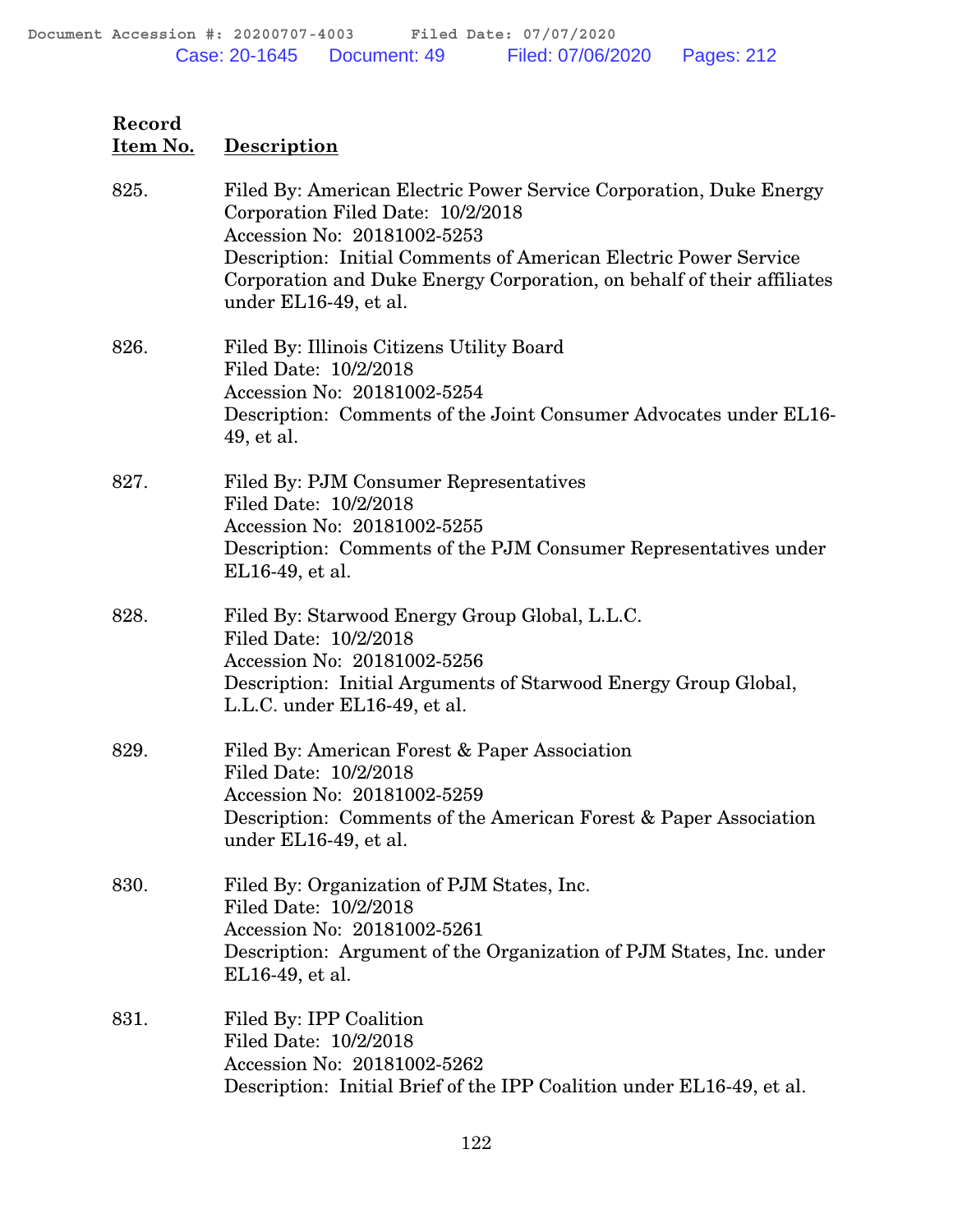| 832. | Filed By: Maryland Public Service Commission<br>Filed Date: 10/2/2018<br>Accession No: 20181002-5263<br>Description: Initial Comments of Maryland Public Service<br>Commission under EL16-49, et al.                                                            |
|------|-----------------------------------------------------------------------------------------------------------------------------------------------------------------------------------------------------------------------------------------------------------------|
| 833. | Filed By: Public Utilities Commission of Ohio<br>Filed Date: 10/2/2018<br>Accession No: 20181002-5264<br>Description: Argument on behalf of the of Public Utilities Commission<br>of Ohio under EL18-178, et al.                                                |
| 834. | Filed By: The First Energy Utilities<br>Filed Date: 10/2/2018<br>Accession No: 20181002-5265<br>Description: Comments of The First Energy Utilities Companies under<br>EL16-49, et al.                                                                          |
| 835. | Filed By: Retail Energy Supply Association<br>Filed Date: 10/2/2018<br>Accession No: 20181002-5266<br>Description: Argument of the Retail Energy Supply Association under<br>EL16-49, et al.                                                                    |
| 836. | Filed By: Ohio Consumers' Counsel<br>Filed Date: 10/2/2018<br>Accession No: 20181002-5268<br>Description: Comments to Protect Electric Consumers From Paying<br>Subsidies in PJM Markets by the Office of the Ohio Consumers'<br>Counsel under EL18-178, et al. |
| 837. | Filed By: Old Dominion Electric Cooperative<br>Filed Date: 10/2/2018<br>Accession No: 20181002-5269<br>Description: Initial Submission of Old Dominion Electric Cooperative<br>under EL16-49, et al.                                                            |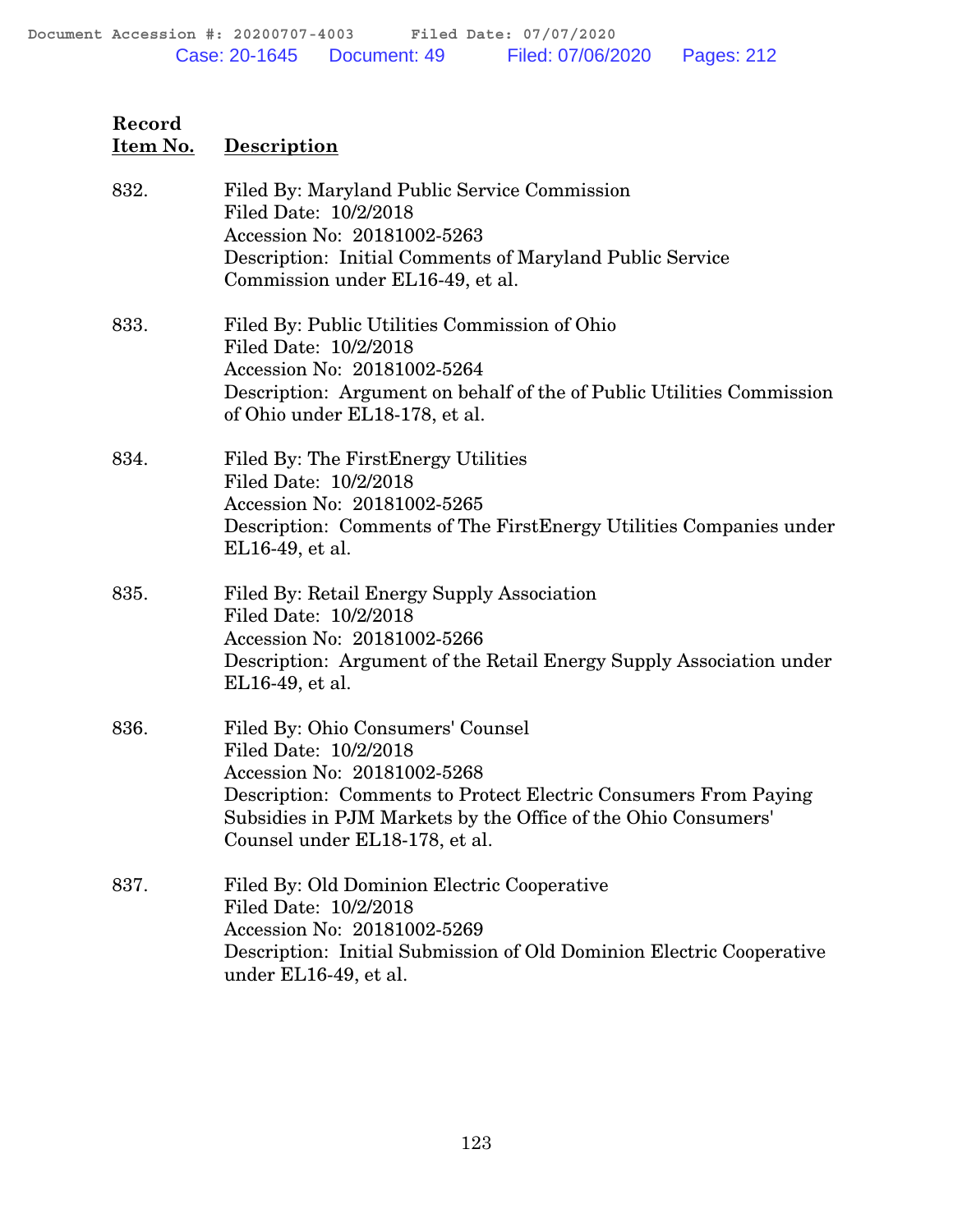| Record<br>Item No. | <b>Description</b>                                                                                                                                                                                                                                                  |
|--------------------|---------------------------------------------------------------------------------------------------------------------------------------------------------------------------------------------------------------------------------------------------------------------|
| 838.               | Filed By: Advanced Energy Economy<br>Filed Date: 10/2/2018<br>Accession No: 20181002-5270<br>Description: Comments of Advance Energy Economy under EL16-49,<br>et al.                                                                                               |
| 839.               | Filed By: Direct Energy<br>Filed Date: 10/2/2018<br>Accession No: 20181002-5278<br>Description: Comments of Direct Energy Business Marketing, LLC<br>and Direct Energy Business, LLC under EL16-49, et al.                                                          |
| 840.               | Filed By: LS Power Associates, L.P.<br>Filed Date: 10/2/2018<br>Accession No: 20181002-5279<br>Description: Initial Brief of LS Power Associates, L.P. under EL16-49,<br>et al.                                                                                     |
| 841.               | Filed By: American Council on Renewable Energy<br>Filed Date: 10/2/2018<br>Accession No: 20181002-5280<br>Description: Comments of the of American Council on Renewable<br>Energy under EL16-49, et al.                                                             |
| 842.               | Filed By: Institute for Policy Integrity, New York University School<br>of Law<br>Filed Date: 10/2/2018<br>Accession No: 20181002-5281<br>Description: Comments of the Institute for Policy Integrity at New<br>York University School of Law under EL16-49, et al. |
| 843.               | Filed By: Vistra Energy Corporation, Dynegy Marketing and Trade,<br><b>LLC</b><br>Filed Date: 10/2/2018<br>Accession No: 20181002-5282<br>Description: Comments of Vistra Energy Corp. and Dynegy Marketing<br>and Trade, LLC under EL16-49, et al.                 |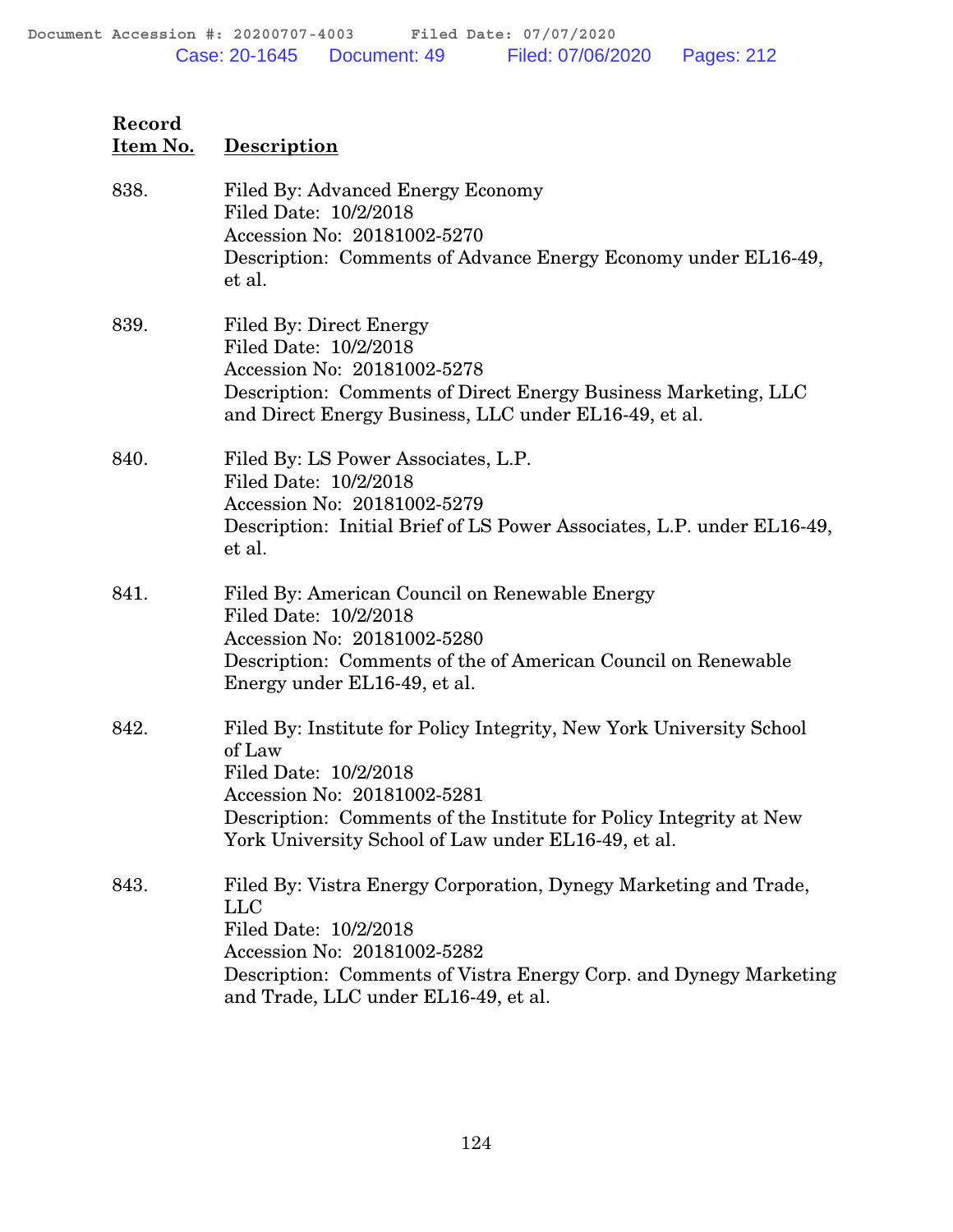| Record<br><u>Item No.</u> | <b>Description</b>                                                                                                                                                                                                                                                                          |
|---------------------------|---------------------------------------------------------------------------------------------------------------------------------------------------------------------------------------------------------------------------------------------------------------------------------------------|
| 844.                      | Filed By: PSEG Companies<br>Filed Date: 10/2/2018<br>Accession No: 20181002-5283<br>Description: Comments of the PSEG Companies under EL18-178, et<br>al.                                                                                                                                   |
| 845.                      | Filed By: Advanced Energy Buyers Group<br>Filed Date: 10/2/2018<br>Accession No: 20181002-5284<br>Description: Comments of the Advanced Energy Buyers Group under<br>EL16-49, et al.                                                                                                        |
| 846.                      | Filed By: PJM Interconnection, L.L.C<br>Filed Date: 10/2/2018<br>Accession No: 20181002-5285<br>Description: Exhibit Sponsors Exhibit No. 1 by PJM Interconnection,<br>L.L.C. on behalf of the Sponsoring Parties under EL16-49, et al.                                                     |
| 847.                      | Filed By: Office of the People's Counsel for the District of Columbia<br>Filed Date: 10/2/2018<br>Accession No: 20181002-5288<br>Description: Comment of Office of the People's Counsel for the District<br>of Columbia under EL16-49, et al.                                               |
| 848.                      | Filed By: The AES Corporation<br>Filed Date: 10/2/2018<br>Accession No: 20181002-5289<br>Description: Initial Comments of The AES Corporation on behalf of its<br>subsidiaries who participate in the organized markets administered by<br>PJM Interconnection, L.L.C under EL16-49, et al. |
| 849.                      | Filed By: Calpine Corporation<br>Filed Date: 10/2/2018<br>Accession No: 20181002-5290<br>Description: Initial Brief of Calpine Corporation under EL16-49, et al.                                                                                                                            |
| 850.                      | Filed By: New Jersey Board of Public Utilities<br>Filed Date: 10/2/2018<br>Accession No: 20181002-5291<br>Description: Initial Argument of the New Jersey Board of Public<br>Utilities under EL18-178, et al.                                                                               |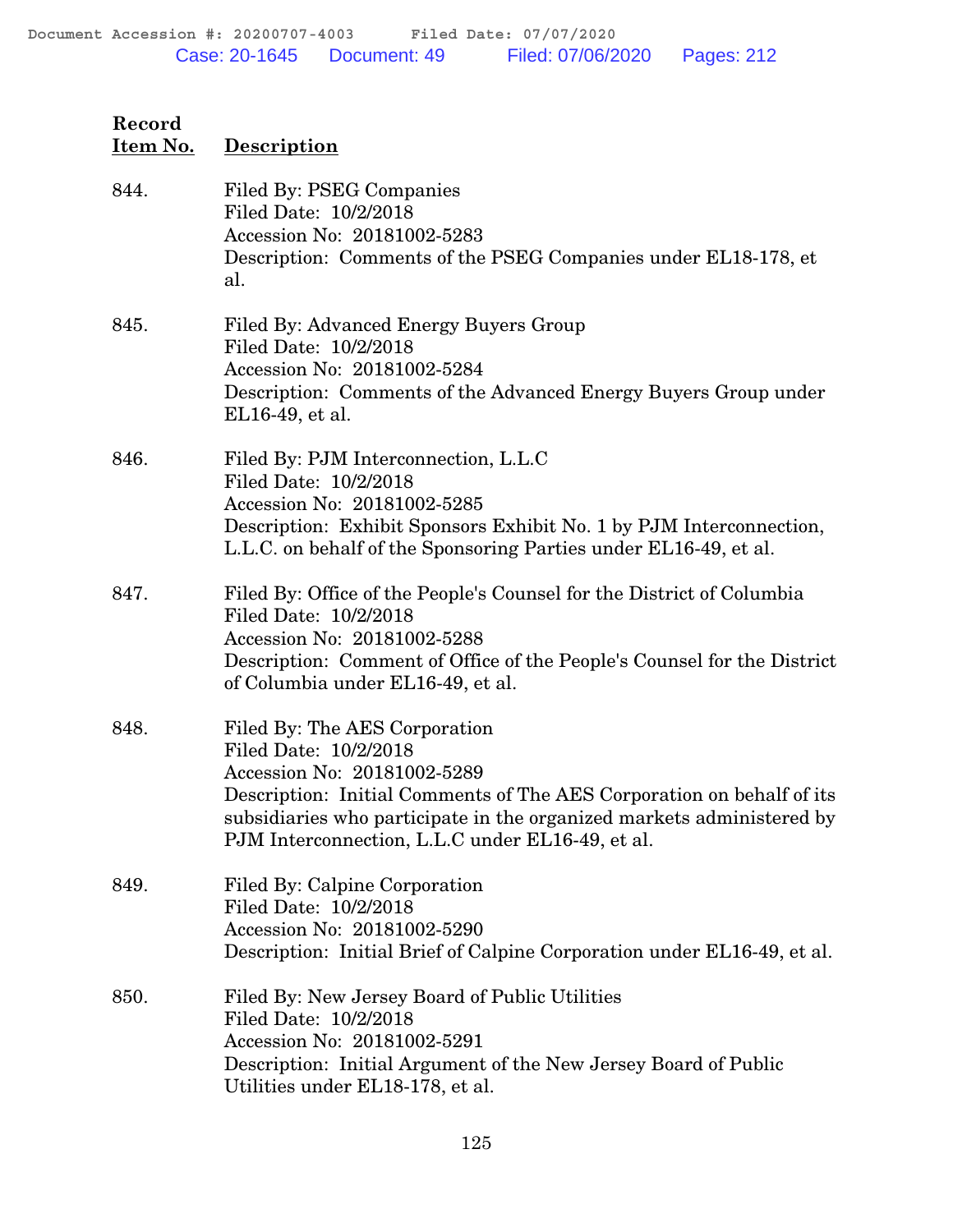| Record<br><u>Item No.</u> | Description                                                                                                                                                                                                                                                             |
|---------------------------|-------------------------------------------------------------------------------------------------------------------------------------------------------------------------------------------------------------------------------------------------------------------------|
| 851.                      | Filed By: Dominion Energy Services, Inc.<br>Filed Date: 10/2/2018<br>Accession No: 20181002-5292<br>Description: Comments of Dominion Energy Services, Inc., on behalf<br>of its public utility affiliate, Virginia Electric and Power Company<br>under EL16-49, et al. |
| 852.                      | Filed By: Northern Virginia Electric Cooperative, Inc.<br>Filed Date: 10/2/2018<br>Accession No: 20181002-5293<br>Description: Comments of the Northern Virginia Electric Cooperative,<br>Inc. under EL16-49, et al.                                                    |
| 853.                      | Filed By: NRG Power Marketing LLC<br>Filed Date: 10/2/2018<br>Accession No: 20181002-5294<br>Description: Initial Brief of NRG Power Marketing LLC under EL16-<br>49, et al.                                                                                            |
| 854.                      | Filed By: American Wind Energy Association<br>Filed Date: 10/2/2018<br>Accession No: 20181002-5295<br>Description: Comments of the Clean Energy Industries under EL16-<br>49, et al.                                                                                    |
| 855.                      | Filed By: PJM Interconnection, L.L.C.<br>Filed Date: 10/2/2018<br>Accession No: 20181002-5296<br>Description: Initial Submission of PJM Interconnection, L.L.C. under<br>EL16-49, et al.                                                                                |
| 856.                      | Filed By: Monitoring Analytics, LLC<br>Filed Date: 10/2/2018<br>Accession No: 20181002-5297<br>Description: Brief of the Independent Market Monitor for PJM under<br>EL16-49, et al.                                                                                    |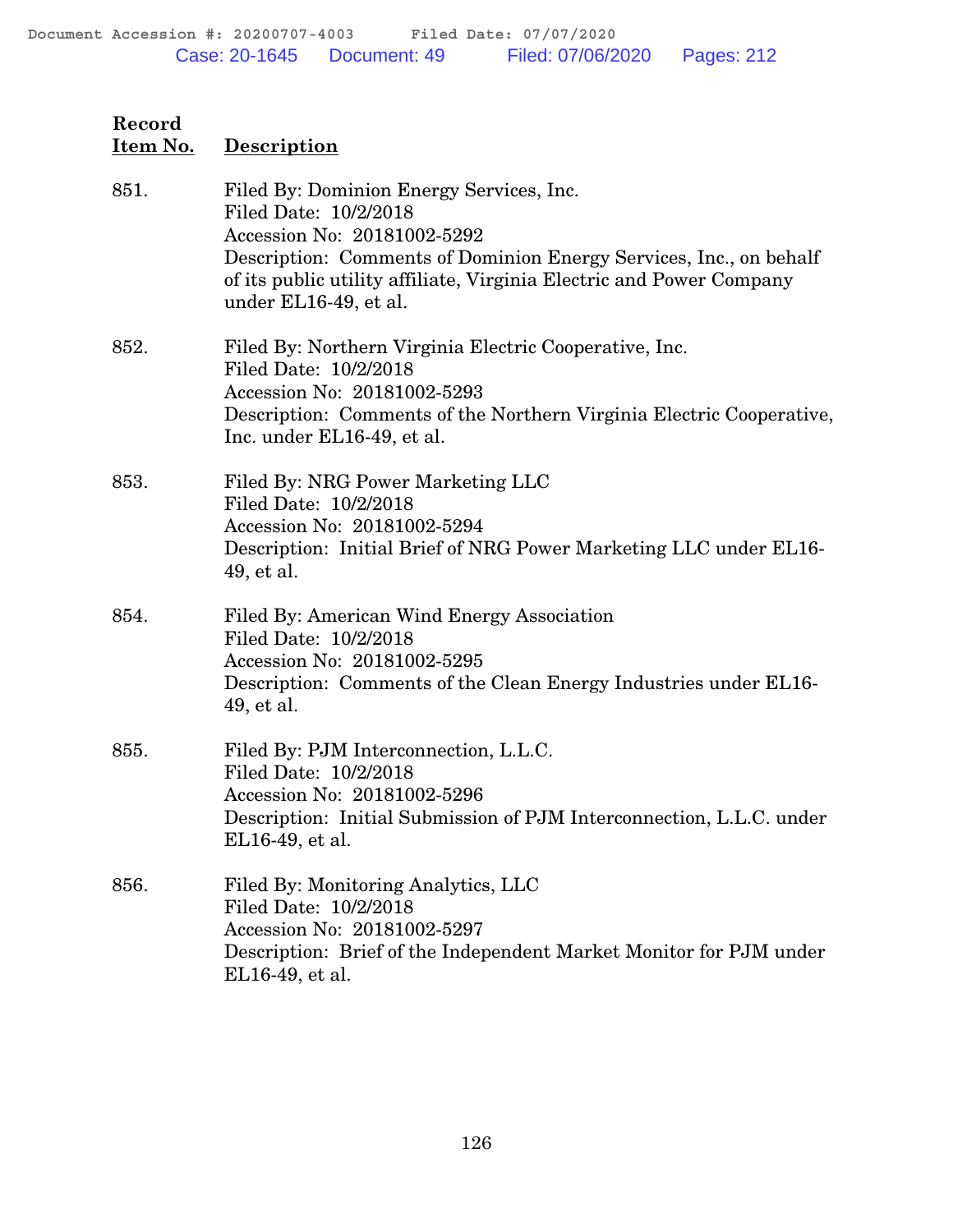| 857. | Filed By: The People of the State of Illinois<br>Filed Date: 10/3/2018<br>Accession No: 20181003-5159<br>Description: Initial Brief of The People of the State of Illinois and<br>Affidavit of Robert McCullough under EL16-49, et al.     |
|------|--------------------------------------------------------------------------------------------------------------------------------------------------------------------------------------------------------------------------------------------|
| 858. | Filed By: PJM Power Providers Group<br>Filed Date: 10/4/2018<br>Accession No: 20181004-5035<br>Description: Errata of the PJM Power Providers Group under EL18-<br>178, et al.                                                             |
| 859. | Filed By: New Jersey Board of Public Utilities<br>Filed Date: 10/11/2018<br>Accession No: 20181011-5072<br>Description: Request to Update Official Service List on behalf of New<br>Jersey Board of Public Utilities under EL17-36, et al. |
| 860. | Filed By: New Jersey Board of Public Utilities<br>Filed Date: 10/11/2018<br>Accession No: 20181011-5080<br>Description: Request to Update Official Service List on behalf of New<br>Jersey Board of Public Utilities under CP18-46, et al. |
| 861. | Filed By: Tesla, Inc.<br>Filed Date: 11/1/2018<br>Accession No: 20181101-5110<br>Description: Reply Argument of Tesla, Inc. under EL16-49, et al.                                                                                          |
| 862. | Filed By: Michigan Attorney General<br>Filed Date: 11/2/2018<br>Accession No: 20181102-5113<br>Description: (doc-less) Out-of-Time Motion to Intervene of Michigan<br>Attorney General under EL16-49, et al.                               |
| 863. | Filed By: Illinois Commerce Commission<br>Filed Date: 11/2/2018<br>Accession No: 20181102-5196<br>Description: Reply Comments of the Illinois Commerce Commission<br>and Verification of Torsten Clausen under EL16-49, et al.             |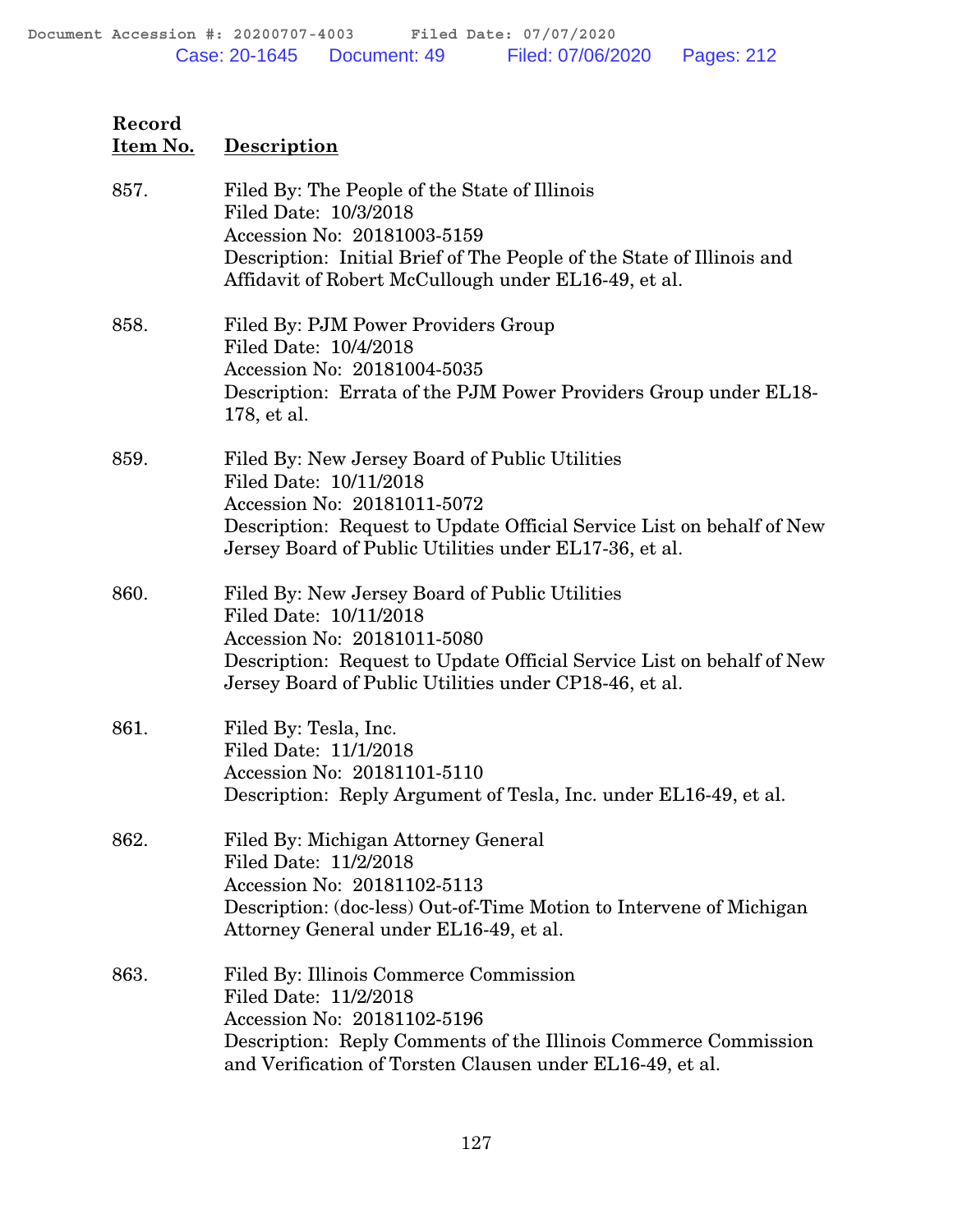| Record<br>Item No. | <b>Description</b>                                                                                                                                                                                                                                                               |
|--------------------|----------------------------------------------------------------------------------------------------------------------------------------------------------------------------------------------------------------------------------------------------------------------------------|
| 864.               | Filed By: Maryland Public Service Commission<br>Filed Date: 11/5/2018<br>Accession No: 20181105-5118<br>Description: Reply Comments of Maryland Public Service Commission<br>under EL18-178, et al.                                                                              |
| 865.               | Filed By: Public Service Commission of West Virginia<br>Filed Date: 11/5/2018<br>Accession No: 20181105-5166<br>Description: Comment of Public Service Commission of West Virginia<br>under EL16-49, et al.                                                                      |
| 866.               | Filed By: Indiana Utility Regulatory Commission<br>Filed Date: 11/5/2018<br>Accession No: 20181105-5187<br>Description: Motion for Leave to Intervene Out-of-time, Motion to<br>Intervene, and Reply Comments of Indiana Utility Regulatory<br>Commission under EL18-178, et al. |
| 867.               | Filed By: Union Of Concerned Scientists<br>Filed Date: 11/5/2018<br>Accession No: 20181105-5189<br>Description: Second Comments of Union Of Concerned Scientists<br>under EL18-178.                                                                                              |
| 868.               | Filed By: Michigan Parties<br>Filed Date: 11/5/2018<br>Accession No: 20181105-5219<br>Description: Reply Arguments of the Michigan Parties under EL18-<br>178, et al.                                                                                                            |
| 869.               | Filed By: Buckeye Power, Inc.<br>Filed Date: 11/6/2018<br>Accession No: 20181106-5050<br>Description: Reply Comments of Buckeye Power, Inc. under EL18-178,<br>et al.                                                                                                            |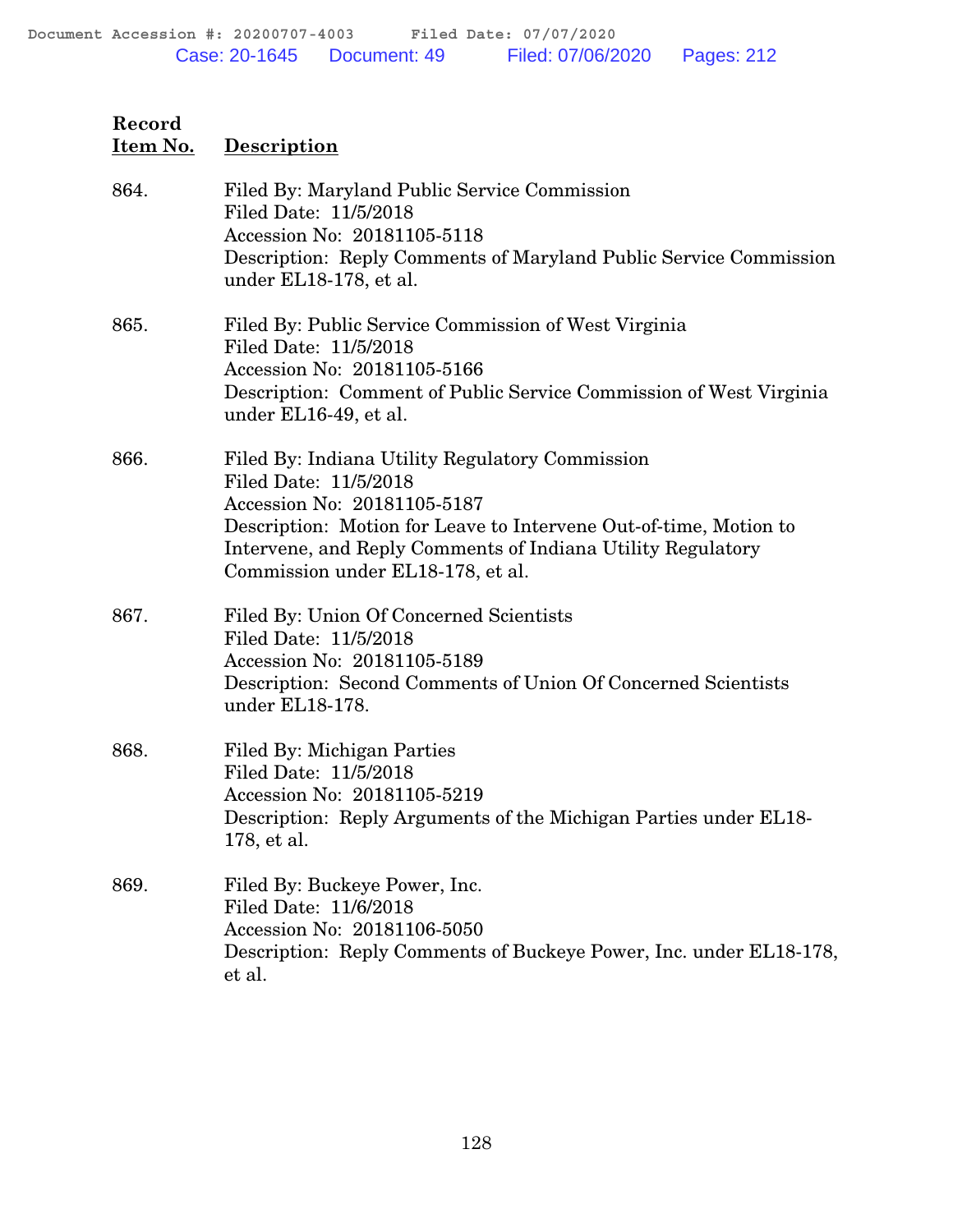| Record<br>Item No. | <b>Description</b>                                                                                                                                                                                           |
|--------------------|--------------------------------------------------------------------------------------------------------------------------------------------------------------------------------------------------------------|
| 870.               | Filed By: Nuclear Energy Institute<br>Filed Date: 11/6/2018<br>Accession No: 20181106-5068<br>Description: Reply Comments of the Nuclear Energy Institute under<br>EL18-178, et al.                          |
| 871.               | Filed By: American Petroleum Institute<br>Filed Date: 11/6/2018<br>Accession No: 20181106-5069<br>Description: Reply Comments of the American Petroleum Institute<br>under EL18-178, et al.                  |
| 872.               | Filed By: Microsoft Corporation<br>Filed Date: 11/6/2018<br>Accession No: 20181106-5078<br>Description: Comments of the Microsoft Corporation under EL18-178,<br>et al.                                      |
| 873.               | Filed By: Talen PJM Companies<br>Filed Date: 11/6/2018<br>Accession No: 20181106-5092<br>Description: Reply Brief of Talen PJM Companies under EL16-49, et<br>al.                                            |
| 874.               | Filed By: Joint Stakeholders<br>Filed Date: 11/6/2018<br>Accession No: 20181106-5093<br>Description: Joint Reply of the Joint Stakeholders under EL18-178, et<br>al.                                         |
| 875.               | Filed By: New Jersey Board of Public Utilities<br>Filed Date: 11/6/2018<br>Accession No: 20181106-5117<br>Description: Reply Arguments of the New Jersey Board of Public<br>Utilities under EL18-178, et al. |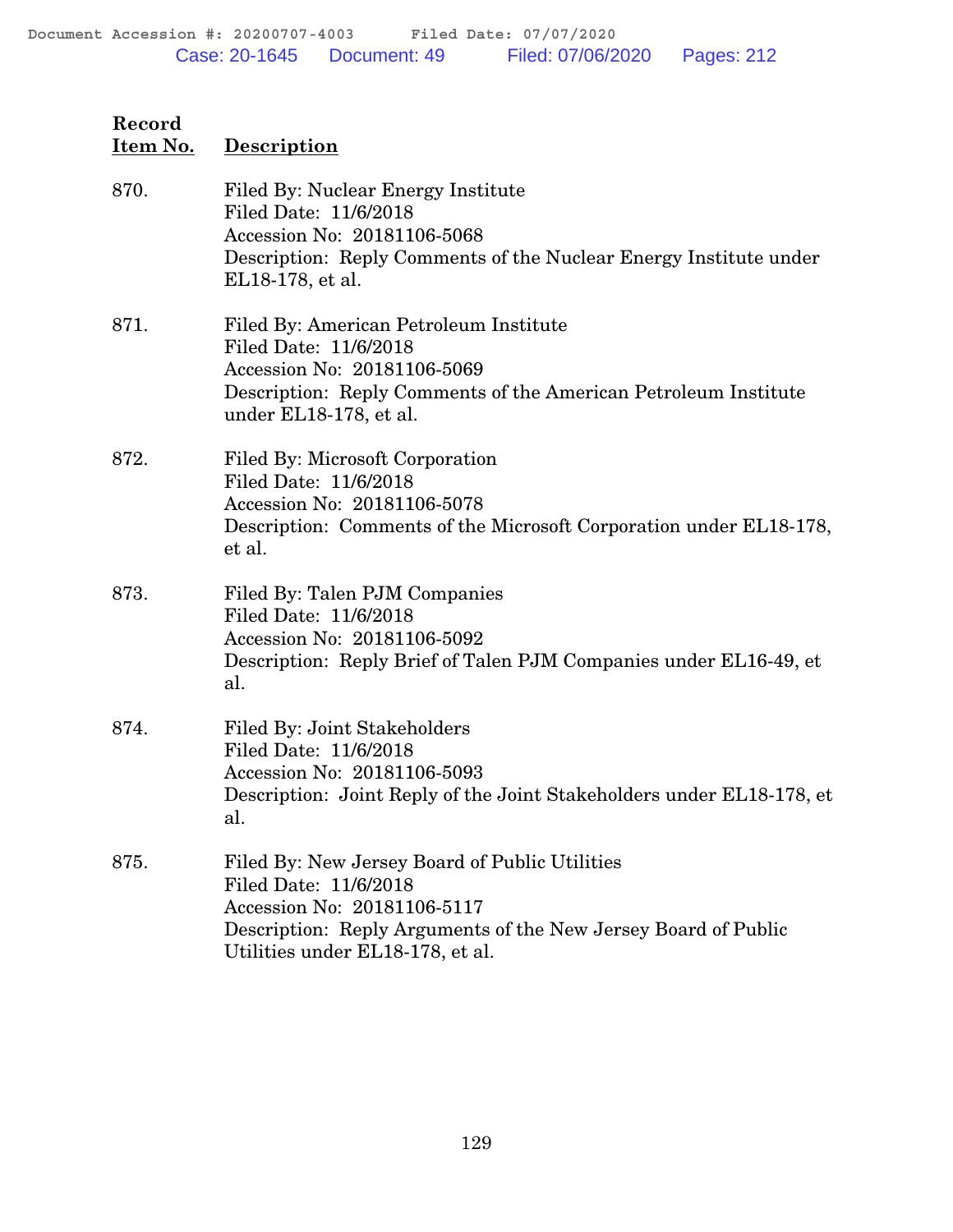| Record<br>Item No. | <b>Description</b>                                                                                                                                                                                                                                 |
|--------------------|----------------------------------------------------------------------------------------------------------------------------------------------------------------------------------------------------------------------------------------------------|
| 876.               | Filed By: Illinois Municipal Electric Agency<br>Filed Date: 11/6/2018<br>Accession No: 20181106-5118<br>Description: Reply Comments and Affidavit of Rakesh Reddy<br>Kothakapu of the Illinois Municipal Electric Agency under EL18-178,<br>et al. |
| 877.               | Filed By: Electricity Consumers Resource Council<br>Filed Date: 11/6/2018<br>Accession No: 20181106-5119<br>Description: Reply Comments of the Electricity Consumers Resource<br>Council under EL18-178.                                           |
| 878.               | Filed By: PJM Consumer Representatives<br>Filed Date: 11/6/2018<br>Accession No: 20181106-5125<br>Description: Reply Comments of the PJM Consumer Representatives<br>under EL16-49, et al.                                                         |
| 879.               | Filed By: Pennsylvania Public Utility Commission<br>Filed Date: 11/6/2018<br>Accession No: 20181106-5126<br>Description: Reply Comments of the Pennsylvania Public Utility<br>Commission under EL16-49, et al.                                     |
| 880.               | Filed By: Southern Maryland Electric Cooperative, Inc.<br>Filed Date: 11/6/2018<br>Accession No: 20181106-5127<br>Description: Reply Submission of the Southern Maryland Electric<br>Cooperative, Inc. under EL18-178, et al.                      |
| 881.               | Filed By: Illinois Citizens Utility Board<br>Filed Date: 11/6/2018<br>Accession No: 20181106-5128<br>Description: Reply Comments of the Joint Consumer Advocates under<br>EL18-178, et al.                                                         |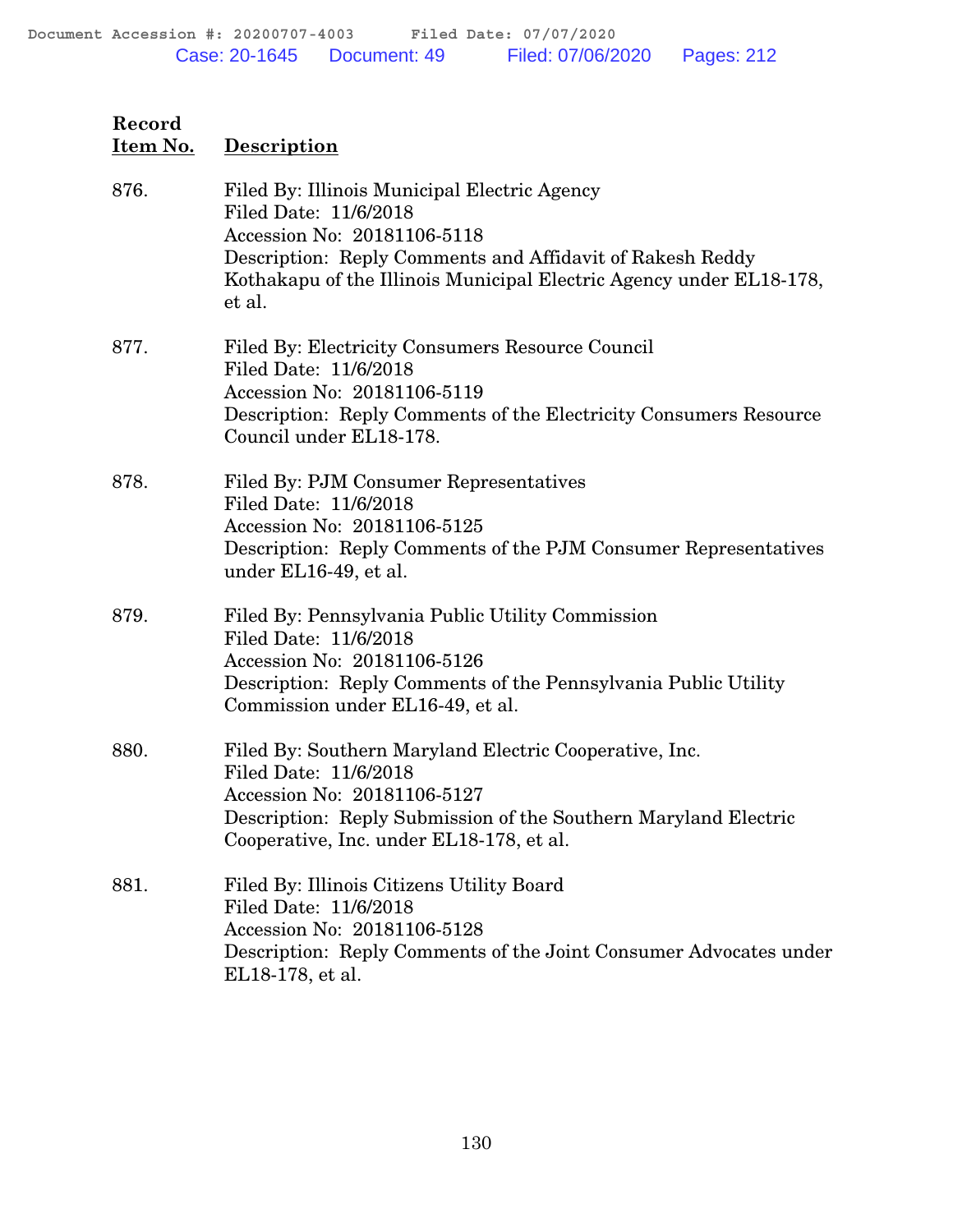| Record<br>Item No. | Description                                                                                                                                                                                                      |
|--------------------|------------------------------------------------------------------------------------------------------------------------------------------------------------------------------------------------------------------|
| 882.               | Filed By: Indicated PJM Utilities<br>Filed Date: 11/6/2018<br>Accession No: 20181106-5130<br>Description: Reply Comments of the Indicated PJM Utilities under<br>EL16-49, et al.                                 |
| 883.               | Filed By: Avangrid Renewables, LLC<br>Filed Date: 11/6/2018<br>Accession No: 20181106-5136<br>Description: Reply Testimony of Kevin F. Kilgallen on behalf of<br>Avangrid Renewables, LLC under EL18-178, et al. |
| 884.               | Filed By: First Energy Solutions Corporation<br>Filed Date: 11/6/2018<br>Accession No: 20181106-5140<br>Description: Reply Brief of FirstEnergy Solutions Corporation under<br>EL18-178, et al.                  |
| 885.               | Filed By: The AES Corporation<br>Filed Date: 11/6/2018<br>Accession No: 20181106-5142<br>Description: Reply Comments of the AES Corporation under ER18-<br>1314, et al.                                          |
| 886.               | Filed By: Cogentrix Energy Power Management, LLC<br>Filed Date: 11/6/2018<br>Accession No: 20181106-5156<br>Description: Comment of Cogentrix Energy Power Management, LLC<br>under ER18-1314.                   |
| 887.               | Filed By: Dominion Energy Services, Inc.<br>Filed Date: 11/6/2018<br>Accession No: 20181106-5165<br>Description: Reply Comments of Dominion Energy Services, Inc.<br>under EL18-178, et al.                      |
| 888.               | Filed By: The FirstEnergy Utilities Companies<br>Filed Date: 11/6/2018<br>Accession No: 20181106-5171<br>Description: Reply Comments of the First Energy Utility Companies<br>under EL16-49, et al.              |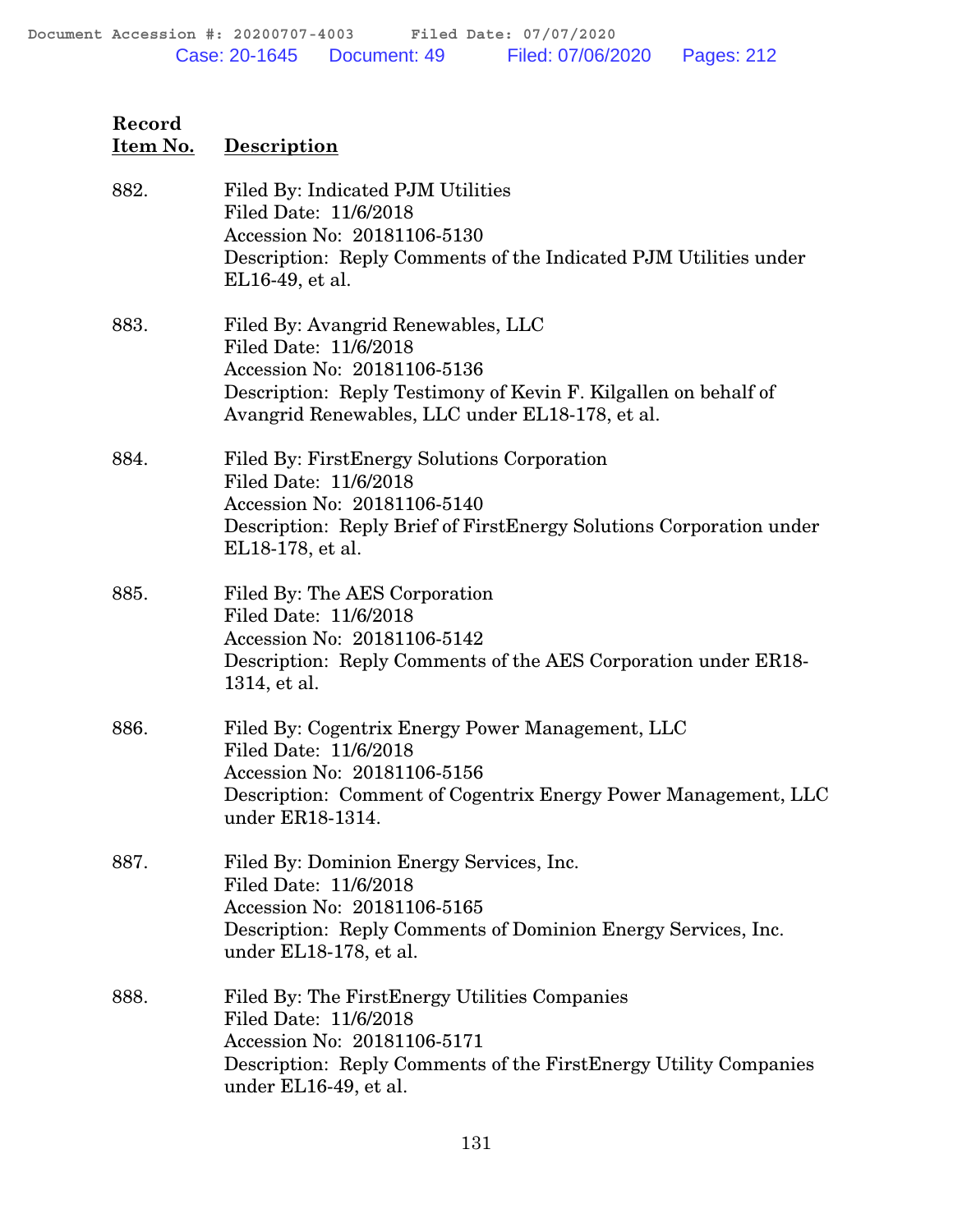| Record<br>Item No. | <b>Description</b>                                                                                                                                                                                                                                                                                                                                 |
|--------------------|----------------------------------------------------------------------------------------------------------------------------------------------------------------------------------------------------------------------------------------------------------------------------------------------------------------------------------------------------|
| 889.               | Filed By: Shell Energy North America (US), L.P.<br>Filed Date: 11/6/2018<br>Accession No: 20181106-5172<br>Description: Reply Brief of Shell Energy North America (US), L.P.<br>under EL16-49, et al.                                                                                                                                              |
| 890.               | Filed By: Lightstone Generation, LLC, Tenaska, Inc., Carroll County<br>Energy LLC, Energy Capital Partners IV, LLC<br>Filed Date: 11/6/2018<br>Accession No: 20181106-5197<br>Description: Reply Comments of Lightstone Generation, LLC,<br>Tenaska, Inc., Carroll County Energy LLC, and Energy Capital<br>Partners IV, LLC under EL16-49, et al. |
| 891.               | Filed By: LS Power Associates, L.P.<br>Filed Date: 11/6/2018<br>Accession No: 20181106-5198<br>Description: Reply Brief of LS Power Associates, L.P. under EL16-49,<br>et al.                                                                                                                                                                      |
| 892.               | Filed By: Exelon Corporation Exelon<br>Filed Date: 11/6/2018<br>Accession No: 20181106-5199<br>Description: Reply Brief of Exelon Corporation under EL18-178, et al.                                                                                                                                                                               |
| 893.               | Filed By: Retail Energy Supply Association<br>Filed Date: 11/6/2018<br>Accession No: 20181106-5200<br>Description: Reply Arguments of the Retail Energy Supply Association<br>under EL16-49, et al.                                                                                                                                                |
| 894.               | Filed By: Monitoring Analytics, LLC<br>Filed Date: 11/6/2018<br>Accession No: 20181106-5201<br>Description: Reply Brief of the Independent Market Monitor for PJM<br>under EL18-178, et al.                                                                                                                                                        |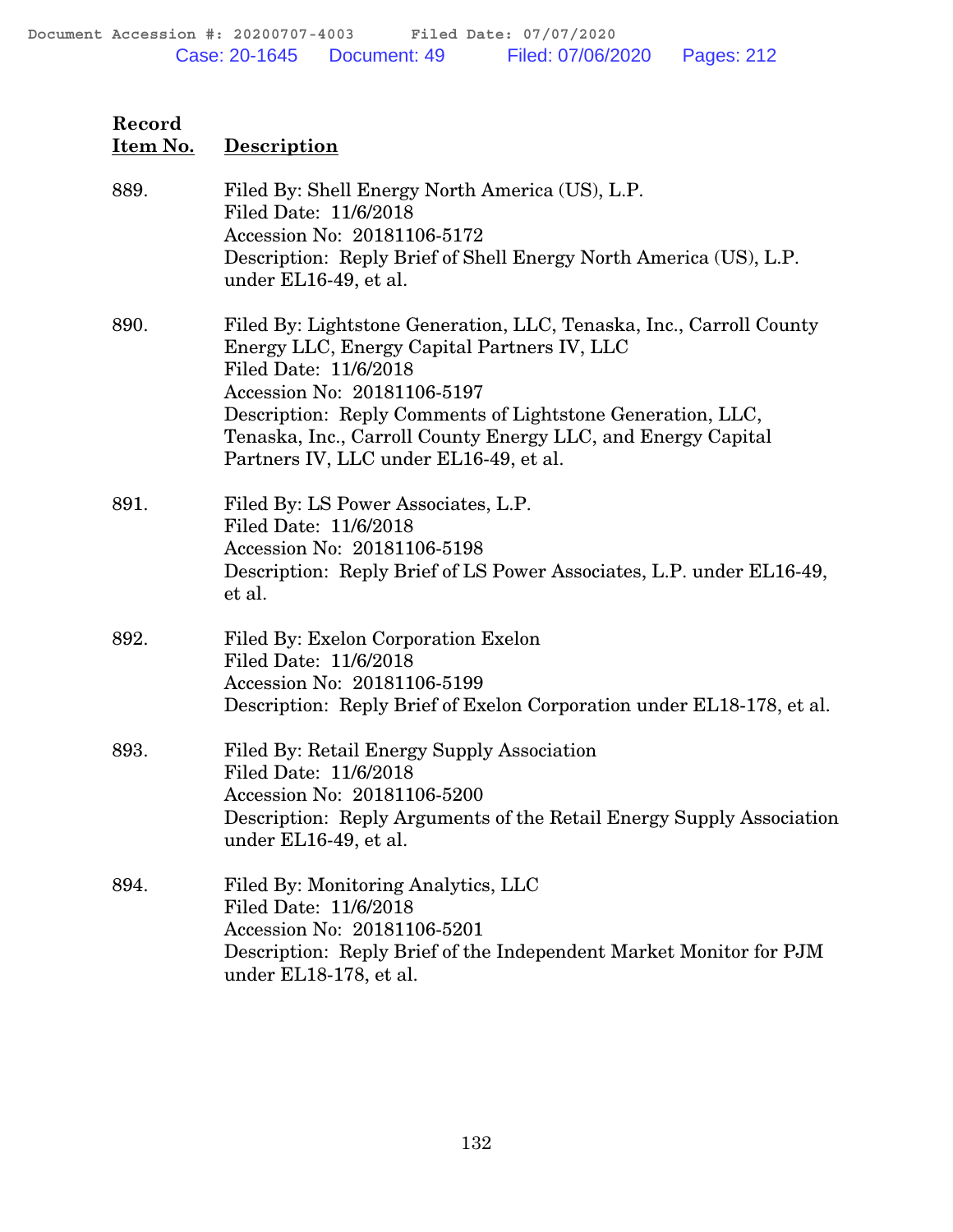| necora<br><u>Item No.</u> | <b>Description</b>                                                                                                                                                                                                                                        |
|---------------------------|-----------------------------------------------------------------------------------------------------------------------------------------------------------------------------------------------------------------------------------------------------------|
| 895.                      | Filed By: Advanced Energy Buyers Group<br>Filed Date: 11/6/2018<br>Accession No: 20181106-5202<br>Description: Reply Comments of the Advanced Buyers Group under<br>EL16-49, et al.                                                                       |
| 896.                      | Filed By: American Public Power Association<br>Filed Date: 11/6/2018<br>Accession No: 20181106-5203<br>Description: Reply Submission of the American Public Power<br>Association under EL16-49, et al.                                                    |
| 897.                      | Filed By: Starwood Energy Group Global, L.L.C.<br>Filed Date: 11/6/2018<br>Accession No: 20181106-5204<br>Description: Reply Arguments of Starwood Energy Group Global,<br>L.L.C. under EL16-49, et al.                                                   |
| 898.                      | Filed By: Electric Power Supply Association<br>Filed Date: 11/6/2018<br>Accession No: 20181106-5205<br>Description: Reply Brief of the Electric Power Supply Corporation<br>under EL16-49, et al.                                                         |
| 899.                      | Filed By: Office of the Attorney General for the District of Columbia<br>Filed Date: 11/6/2018<br>Accession No: 20181106-5206<br>Description: Reply Comments of the Office of the Attorney General for<br>the District of Columbia under EL18-178, et al. |
| 900.                      | Filed By: Brookfield Energy Marketing LP<br>Filed Date: 11/6/2018<br>Accession No: 20181106-5207<br>Description: Reply Brief of Brookfield Energy Marketing LP under<br>EL16-49, et al.                                                                   |
| 901.                      | Filed By: Energy Capital Partners IV, LLC<br>Filed Date: 11/6/2018<br>Accession No: 20181106-5208<br>Description: Reply Comments of Energy Capital Partners IV, LLC<br>under EL16-49, et al.                                                              |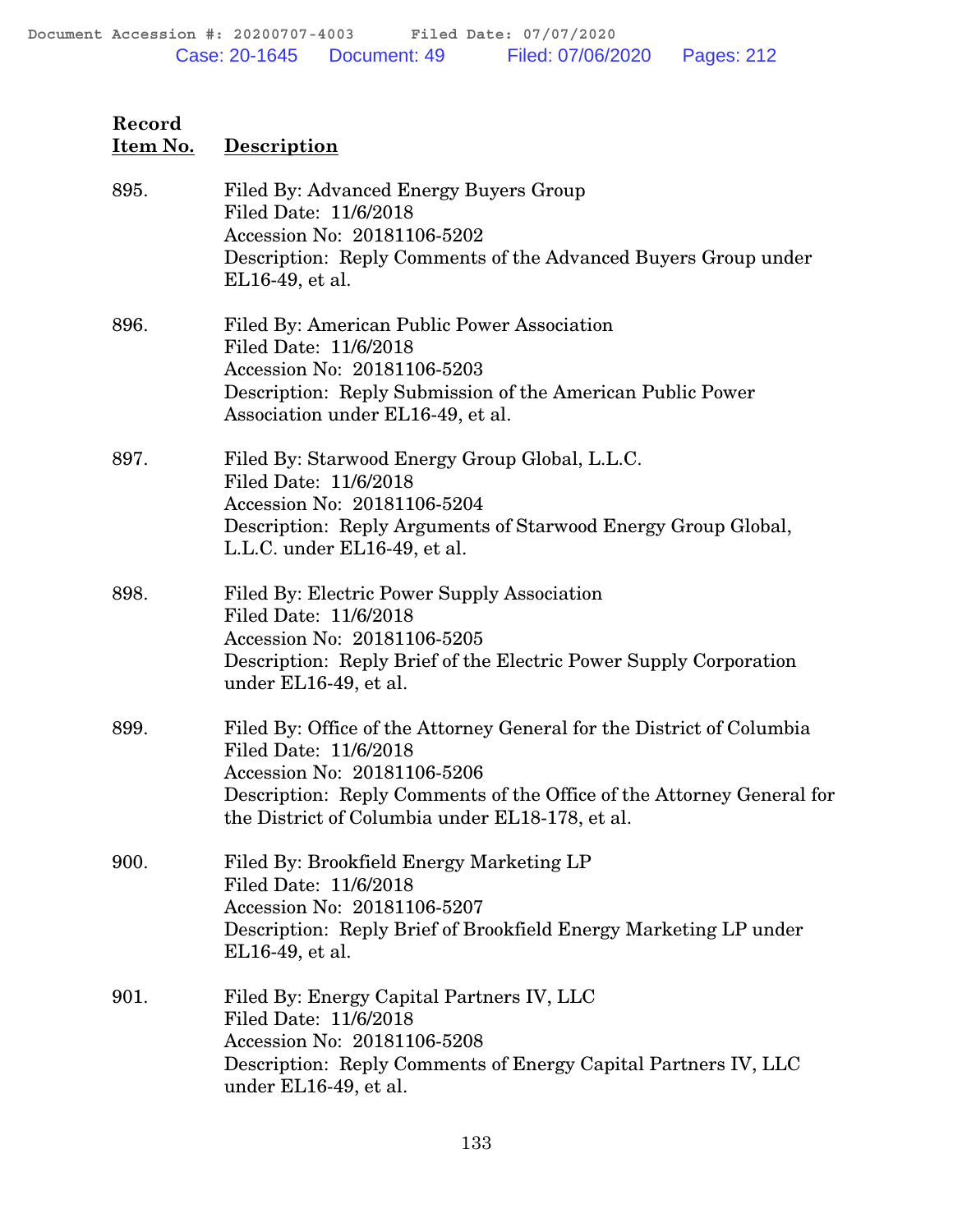| Record<br>Item No. | <b>Description</b>                                                                                                                                                                                                                 |
|--------------------|------------------------------------------------------------------------------------------------------------------------------------------------------------------------------------------------------------------------------------|
| 902.               | Filed By: Harvard Electricity Law Initiative<br>Filed Date: 11/6/2018<br>Accession No: 20181106-5209<br>Description: Comments of the Harvard Electric Law Initiative under<br>EL16-49, et al.                                      |
| 903.               | Filed By: American Municipal Power, Inc.<br>Filed Date: 11/6/2018<br>Accession No: 20181106-5210<br>Description: Reply Comments of American Municipal Power, Inc.<br>under EL16-49, et al.                                         |
| 904.               | Filed By: Solar RTO Coalition<br>Filed Date: 11/6/2018<br>Accession No: 20181106-5211<br>Description: Reply Comments of the Clean Energy Industries on the<br>Application of the Minimum Offer Price Rule under EL16-49, et al.    |
| 905.               | Filed By: PJM Power Providers Group<br>Filed Date: 11/6/2018<br>Accession No: 20181106-5212<br>Description: Reply Brief of the PJM Power Providers Group under<br>EL18-178, et al.                                                 |
| 906.               | Filed By: Clean Energy Group<br>Filed Date: 11/6/2018<br>Accession No: 20181106-5219<br>Description: Reply Comments of the Clean Energy Group on the FRR<br>Alternative and Extended RCO under EL16-49, et al.                     |
| 907.               | Filed By: Old Dominion Electric Cooperative<br>Filed Date: 11/6/2018<br>Accession No: 20181106-5220<br>Description: Reply Submission of the Old Dominion Cooperative under<br>EL16-49, et al.                                      |
| 908.               | Filed By: National Rural Electric Cooperative Association<br>Filed Date: 11/6/2018<br>Accession No: 20181106-5222<br>Description: Reply Submission of the National Rural Electric<br>Cooperative Association under EL16-49, et al. |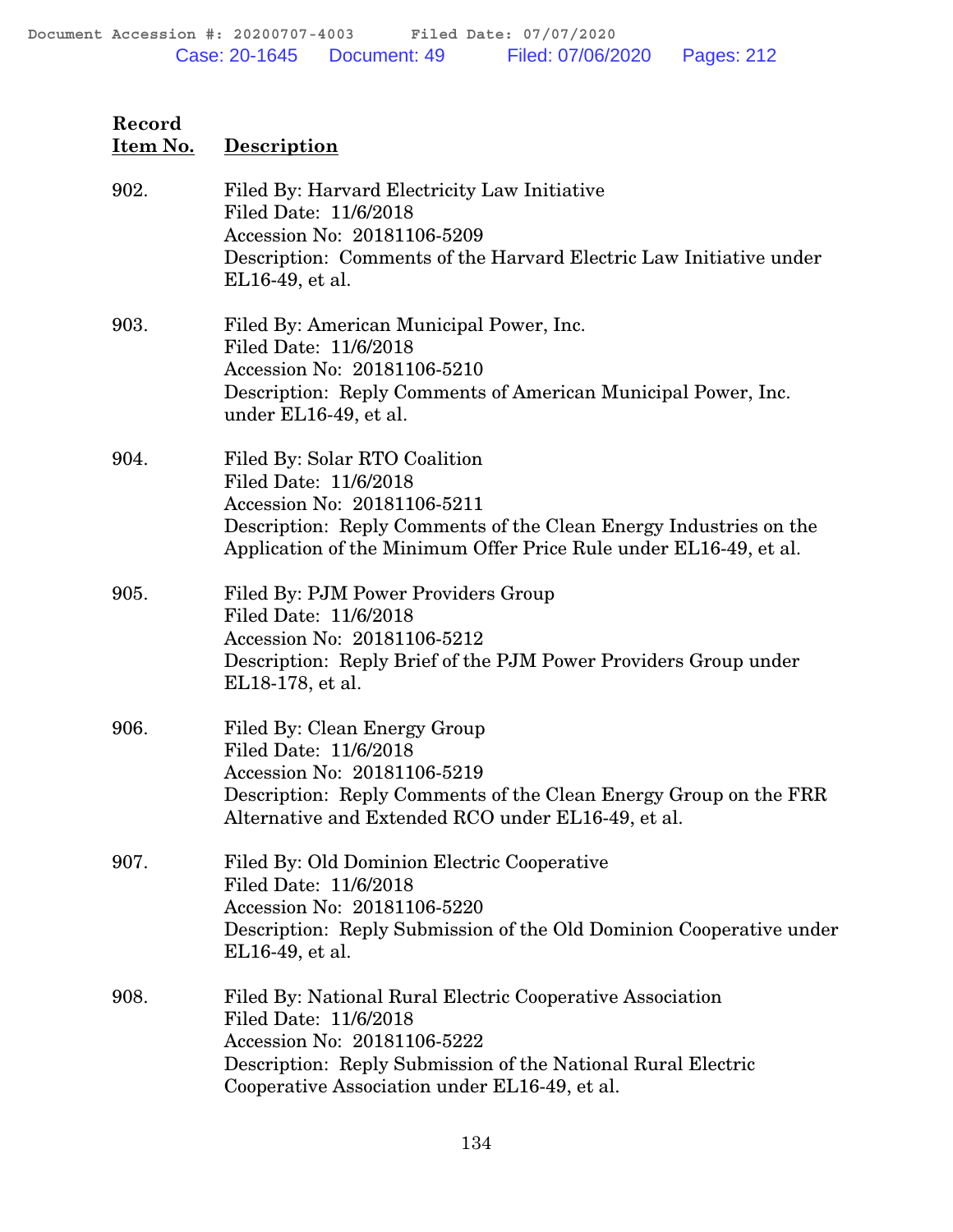| Record<br>Item No. | <b>Description</b>                                                                                                                                                                                                                                                                |
|--------------------|-----------------------------------------------------------------------------------------------------------------------------------------------------------------------------------------------------------------------------------------------------------------------------------|
| 909.               | Filed By: Illinois Attorney General's Office<br>Filed Date: 11/6/2018<br>Accession No: 20181106-5223<br>Description: Reply Brief of the Illinois Attorney General's Office and<br>Responsive Affidavit of Robert McCullough under EL16-49, et al.                                 |
| 910.               | Filed By: Institute for Policy Integrity, New York University School<br>of Law<br>Filed Date: 11/6/2018<br>Accession No: 20181106-5224<br>Description: Reply Comments of the Institute for Policy Integrity at<br>New York University School of Law under EL16-49, et al.         |
| 911.               | Filed By: Clean Energy and Consumer Advocates<br>Filed Date: 11/6/2018<br>Accession No: 20181106-5225<br>Description: Reply Comments of the Clean Energy and Consumer<br>Advocates under ER18-1314, et al.                                                                        |
| 912.               | Filed By: Tenaska Inc.<br>Filed Date: 11/6/2018<br>Accession No: 20181106-5226<br>Description: Reply Brief of Tenaska, Inc under EL16-49, et al.                                                                                                                                  |
| 913.               | Filed By: PJM Interconnection, L.L.C.<br>Filed Date: 11/6/2018<br>Accession No: 20181106-5227<br>Description: Reply Submission of PJM Interconnection, L.L.C. under<br>EL16-49, et al.                                                                                            |
| 914.               | Filed By: American Electric Power Service Corporation, Duke Energy<br>Corporation<br>Filed Date: 11/6/2018<br>Accession No: 20181106-5228<br>Description: Reply Comments of American Electric Power Service<br>Corporation and Duke Energy Corporation on behalf of each of their |

affiliates under EL16-49, et al.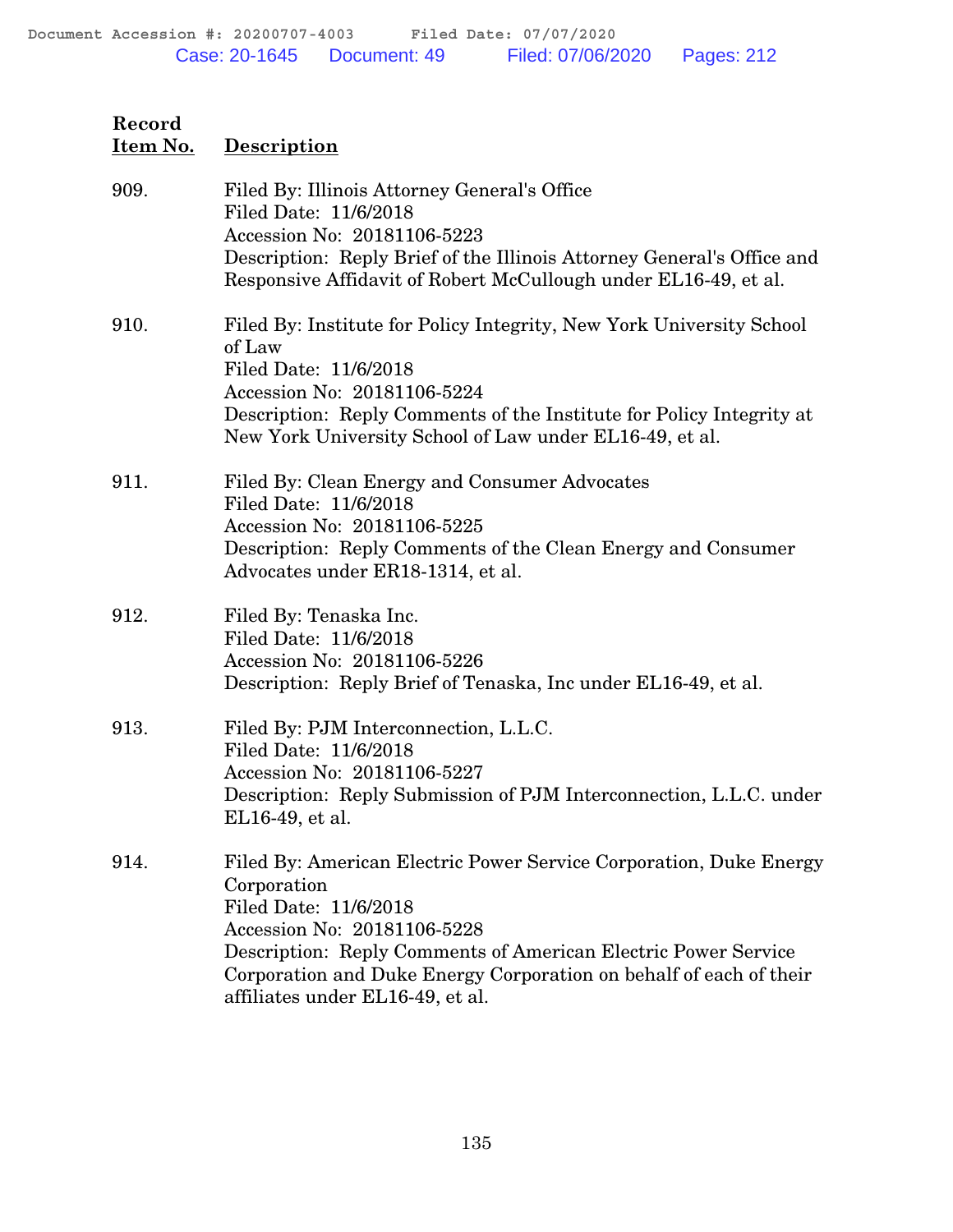| Record   |             |
|----------|-------------|
| Item No. | Description |

| 915. | Filed By: Calpine Corporation<br>Filed Date: 11/6/2018<br>Accession No: 20181106-5229<br>Description: Reply Brief of Calpine Corporation under EL16-49, et al.                                                                                                                                                                            |
|------|-------------------------------------------------------------------------------------------------------------------------------------------------------------------------------------------------------------------------------------------------------------------------------------------------------------------------------------------|
| 916. | Filed By: Direct Energy Business Marketing, LLC, Direct Energy<br>Business, LLC, NextEra Energy Resources, LLC<br>Filed Date: 11/6/2018<br>Accession No: 20181106-5230<br>Description: Reply Comments of Direct Energy Business Marketing,<br>LLC, Direct Energy Business, LLC and NextEra Energy Resources,<br>LLC under EL16-49, et al. |
| 917. | Filed By: Vistra Energy Corporation, Dynegy Marketing and Trade,<br><b>LLC</b><br>Filed Date: 11/6/2018<br>Accession No: 20181106-5231<br>Description: Reply Comments of Vistra Energy Corporation and<br>Dynegy Marketing and Trade, LLC under EL16-49, et al.                                                                           |
| 918. | Filed By: Ohio Consumers' Counsel<br>Filed Date: 11/6/2018<br>Accession No: 20181106-5232<br>Description: Reply Comments of The Office of the Ohio Consumers'<br>Counsel for Protecting Consumers from Subsidizing Power Plants in<br>PJM Electric Markets under EL18-178, et al.                                                         |
| 919. | Filed By: Individuals<br>Filed Date: 11/6/2018<br>Accession No: 20181106-5233<br>Description: Comments of Kathryne Cleary and Karen Palmer on<br>behalf of Resources for the Future under EL18-178.                                                                                                                                       |
| 920. | Filed By: Individual<br>Filed Date: 11/6/2018<br>Accession No: 20181106-5234<br>Description: Comments of Robert L. Borlick, Senior Energy Advisor<br>under EL18-178, et al.                                                                                                                                                               |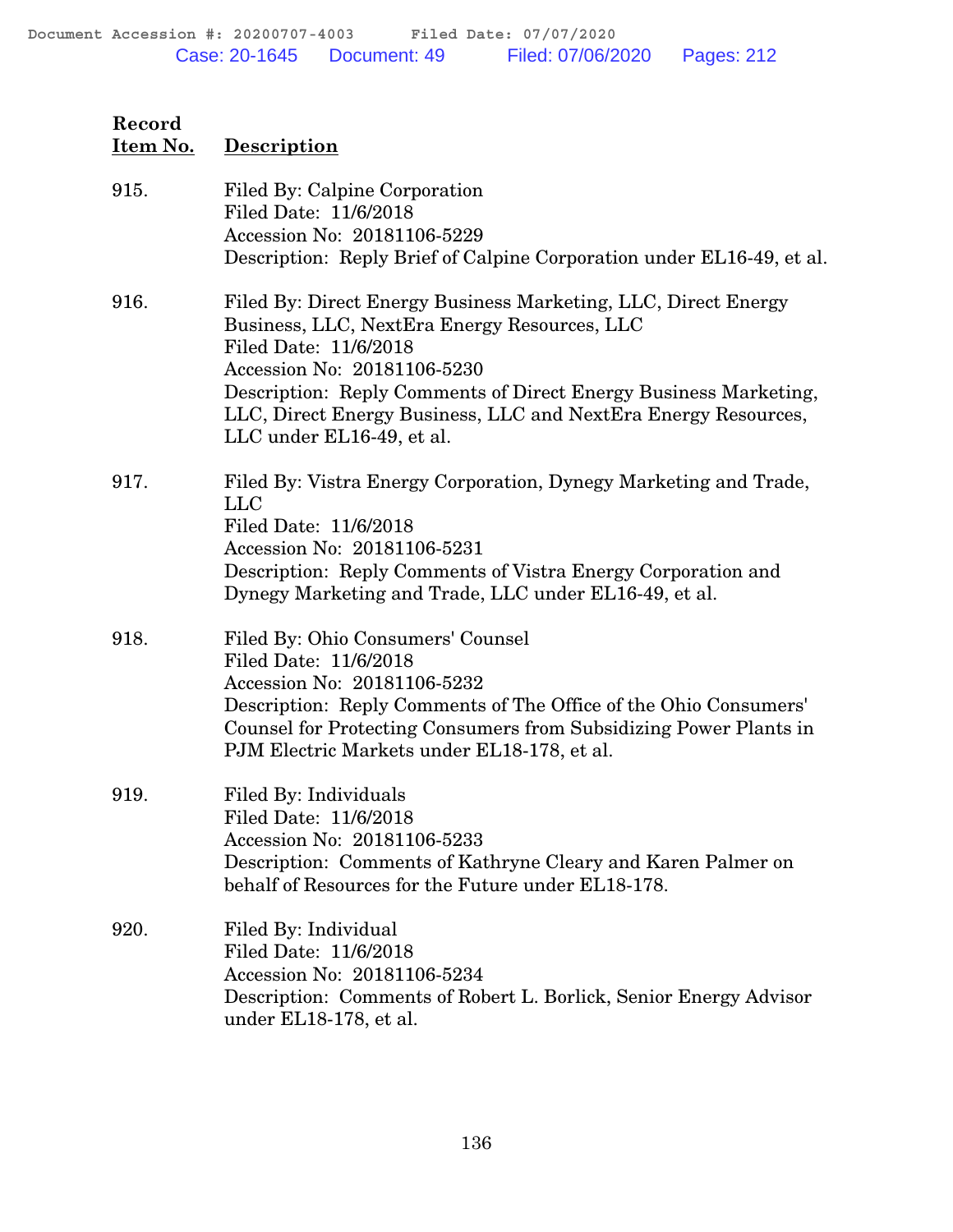| Record<br>Item No. | <b>Description</b>                                                                                                                                                                                                                                             |
|--------------------|----------------------------------------------------------------------------------------------------------------------------------------------------------------------------------------------------------------------------------------------------------------|
| 921.               | Filed By: PSEG Companies<br>Filed Date: 11/6/2018<br>Accession No: 20181106-5235<br>Description: Reply Comments of the PSEG Companies under EL18-<br>178, et al.                                                                                               |
| 922.               | Filed By: Microgrid Resources Coalition<br>Filed Date: 11/6/2018<br>Accession No: 20181106-5236<br>Description: Reply Comments of the Microgrid Resources Coalition<br>under EL16-49, et al.                                                                   |
| 923.               | Filed By: NRG Power Marketing LLC<br>Filed Date: 11/6/2018<br>Accession No: 20181106-5237<br>Description: Reply Brief of NRG Power Marketing LLC under EL18-<br>178, et al.                                                                                    |
| 924.               | Filed By: Rockland Capital, LLC<br>Filed Date: 11/6/2018<br>Accession No: 20181106-5238<br>Description: Comments of Rockland Capital, LLC under EL16-49, et<br>al.                                                                                             |
| 925.               | Filed By: Clean Energy Advocates<br>Filed Date: 11/6/2018<br>Accession No: 20181106-5239<br>Description: Reply Comments of the Clean Energy Advocates<br>Separately Addressing the Scope of the Expanded Minimum Offer<br>Pricing Rule under ER18-1314, et al. |
| 926.               | Filed By: Michigan Agency for Energy<br>Filed Date: 11/7/2018<br>Accession No: 20181107-5124<br>Description: Notice of Substitution of Counsel and Request to Amend<br>Service List by the Michigan Agency for Energy in Docket No. EL16-<br>49.               |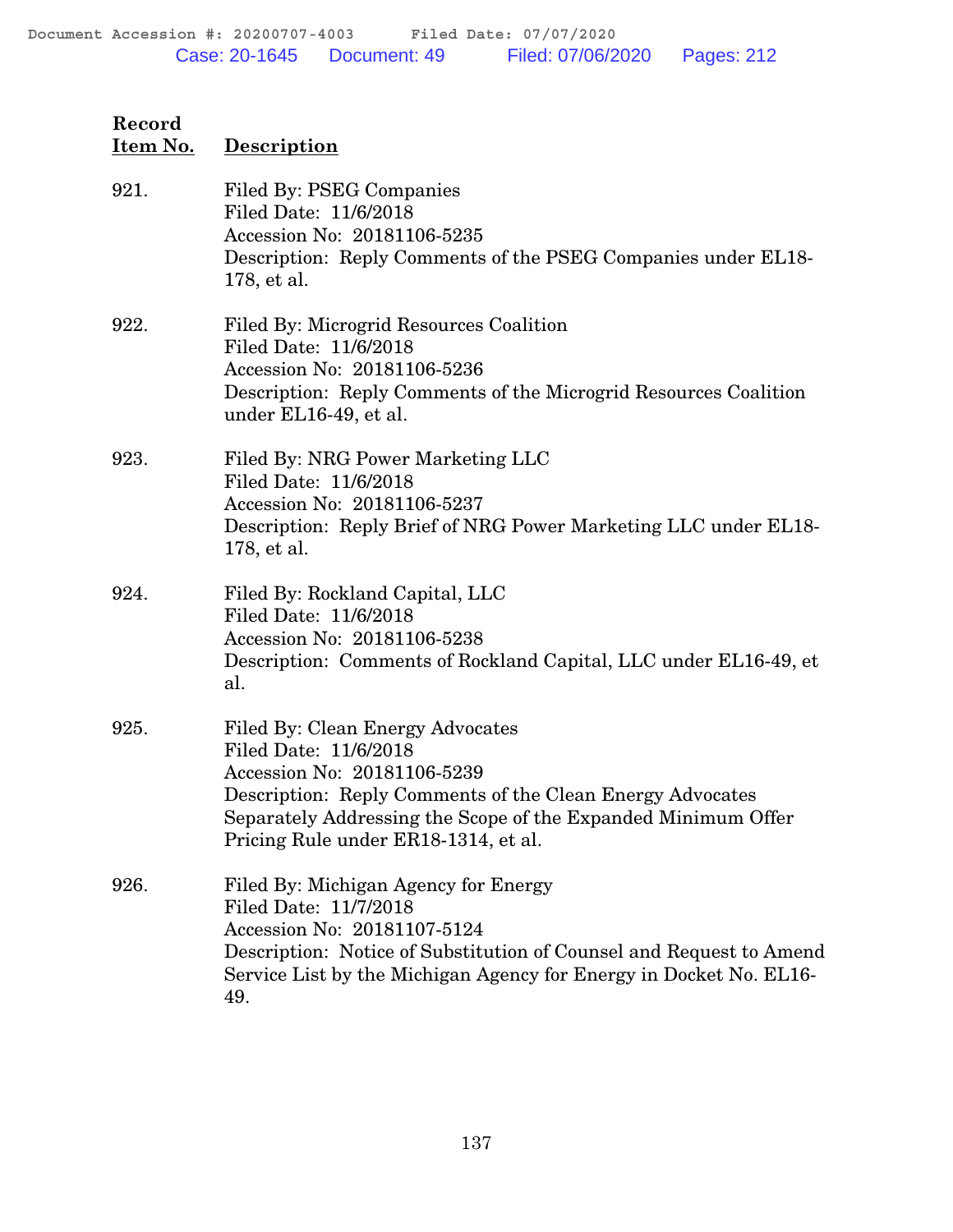| Item No. | <b>Description</b>                                                                                                                                                     |
|----------|------------------------------------------------------------------------------------------------------------------------------------------------------------------------|
| 927.     | Filed By: Individual<br>Filed Date: 11/14/2018<br>Accession No: 20181116-0009<br>Description: Non-Decisional comments of Allen Goldberg re ER18-<br>1314.              |
| 928.     | Filed By: Individual<br>Filed Date: 11/14/2018<br>Accession No: 20181116-0010<br>Description: Non-Decisional Comments of Eddie Fields under ER18-<br>1314.             |
| 929.     | Filed By: Individual<br>Filed Date: 11/14/2018<br>Accession No: 20181116-0011<br>Description: Non-Decisional: Comments of Larry Evan re ER18-1314.                     |
| 930.     | Filed By: Individuals<br>Filed Date: 11/14/2018<br>Accession No: 20181116-0012<br>Description: Non-Decisional comments of Mona Bajzek and Karl<br>Bajzek re ER18-1314. |
| 931.     | Filed By: Individual<br>Filed Date: 11/14/2018<br>Accession No: 20181116-0013<br>Description: Non-Decisional Comments of Ann M. Kurtz under ER18-<br>1314.             |
| 932.     | Filed By: Individual<br>Filed Date: 11/14/2018<br>Accession No: 20181116-0014<br>Description: Non-Decisional comments of John P. Abel re ER18-1314.                    |
| 933.     | Filed By: Individual<br>Filed Date: 11/14/2018<br>Accession No: 20181116-0015<br>Description: Non-Decisional: Comments of Joseph LaMonica re ER18-<br>1314.            |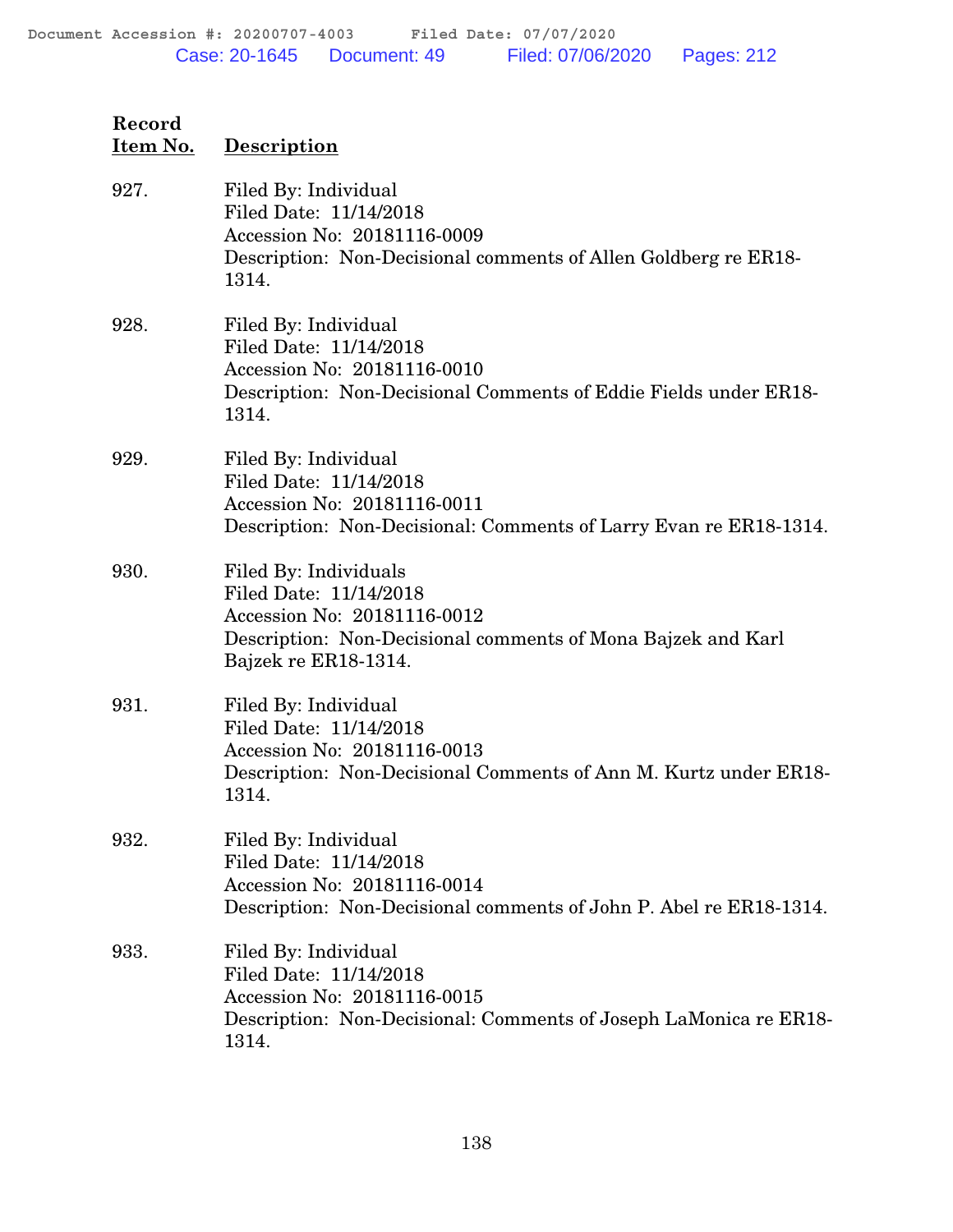| <u>Item No.</u> | <b>Description</b>                                                                                                                                                          |
|-----------------|-----------------------------------------------------------------------------------------------------------------------------------------------------------------------------|
| 934.            | Filed By: Individuals<br>Filed Date: 11/14/2018<br>Accession No: 20181116-0016<br>Description: Non-Decisional comments of Leo O'Connon and Robert<br>O'Connon re ER18-1314. |
| 935.            | Filed By: Individual<br>Filed Date: 11/14/2018<br>Accession No: 20181116-0017<br>Description: Non-Decisional: Comments of Peter Hennes re ER18-<br>1314.                    |
| 936.            | Filed By: Individual<br>Filed Date: 11/14/2018<br>Accession No: 20181116-0018<br>Description: Non-Decisional: Comments of Peggy Gerwin re ER18-<br>1314.                    |
| 937.            | Filed By: Individual<br>Filed Date: 11/14/2018<br>Accession No: 20181116-0019<br>Description: Non-Decisional comments of Stanley Opiola re ER18-<br>1314.                   |
| 938.            | Filed By: Individual<br>Filed Date: 11/14/2018<br>Accession No: 20181116-0020<br>Description: Non-Decisional: Comments of Diane Vrbancic re ER18-<br>1314.                  |
| 939.            | Filed By: Individual<br>Filed Date: 11/14/2018<br>Accession No: 20181116-0021<br>Description: Non-Decisional comments of Robert L. Sinnokrak re<br>ER18-1314.               |
| 940.            | Filed By: Individual<br>Filed Date: 11/14/2018<br>Accession No: 20181116-0022<br>Description: Non-Decisional: Comments of John-D-Vernon re ER18-<br>1314.                   |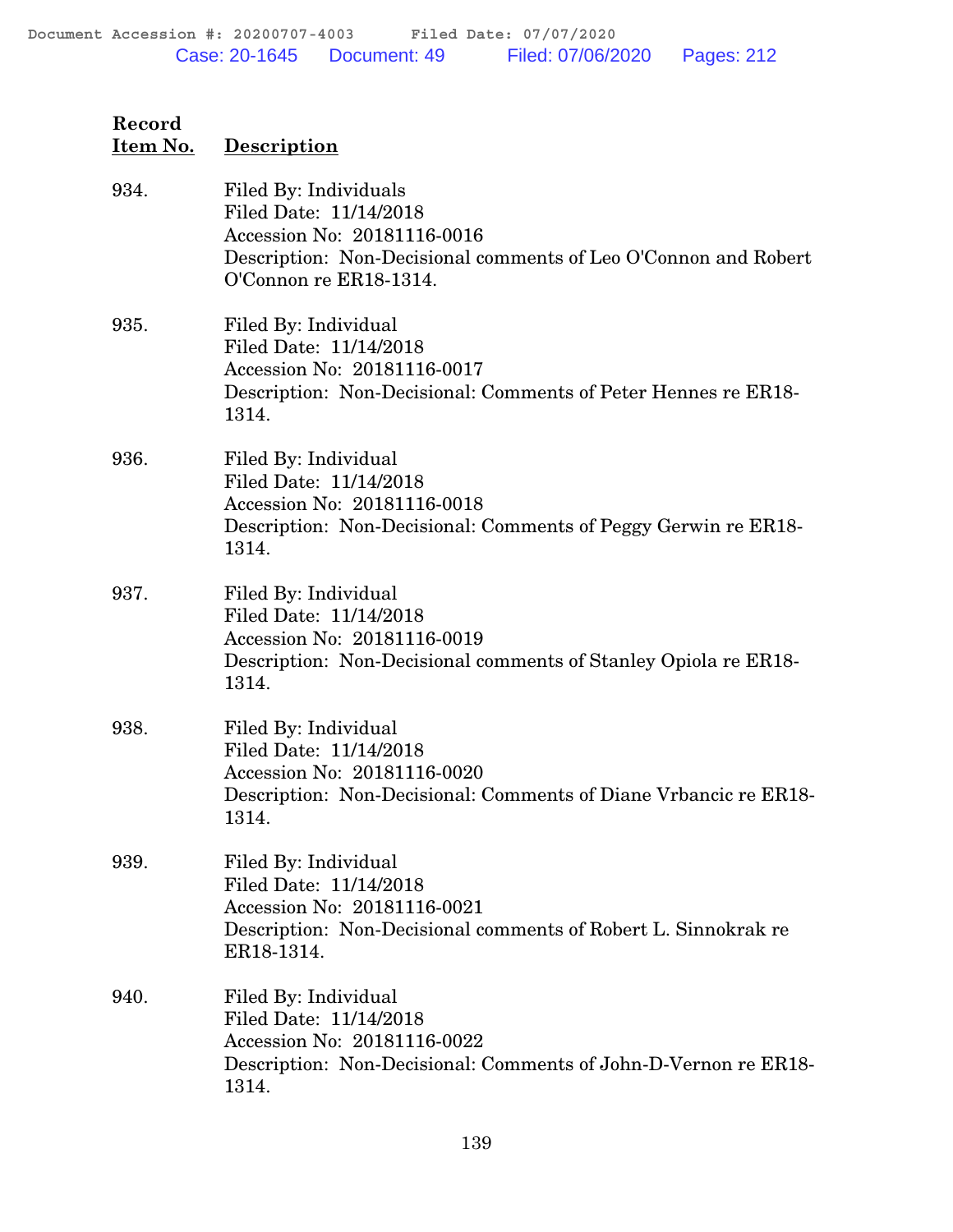| Record<br>Item No. | <b>Description</b>                                                                                                                                           |
|--------------------|--------------------------------------------------------------------------------------------------------------------------------------------------------------|
| 941.               | Filed By: Individual<br>Filed Date: 11/14/2018<br>Accession No: 20181116-0023<br>Description: Non-Decisional: Comments of Doug Jorgensen re ER18-<br>1314.   |
| 942.               | Filed By: Individual<br>Filed Date: 11/14/2018<br>Accession No: 20181116-0024<br>Description: Non-Decisional Comments Cleveland Mosby under ER18-<br>1314.   |
| 943.               | Filed By: Individual<br>Filed Date: 11/14/2018<br>Accession No: 20181116-0025<br>Description: Non-Decisional: Comments of Effie Neal re ER18-1314.           |
| 944.               | Filed By: Individual<br>Filed Date: 11/14/2018<br>Accession No: 20181116-0026<br>Description: Non-Decisional: Comments of James C. Rosater re ER18-<br>1314. |
| 945.               | Filed By: Individual<br>Filed Date: 11/14/2018<br>Accession No: 20181116-0027<br>Description: Non-Decisional: Comments of Howard F. Kaso re ER18-<br>1314.   |
| 946.               | Filed By: Individual<br>Filed Date: 11/14/2018<br>Accession No: 20181116-0028<br>Description: Non-Decisional: Comments of Ed Kuser re ER18-1314.             |
| 947.               | Filed By: Individual<br>Filed Date: 11/14/2018<br>Accession No: 20181116-0029<br>Description: Non-Decisional: Comments of Joseph Dodaro re ER18-<br>1314.    |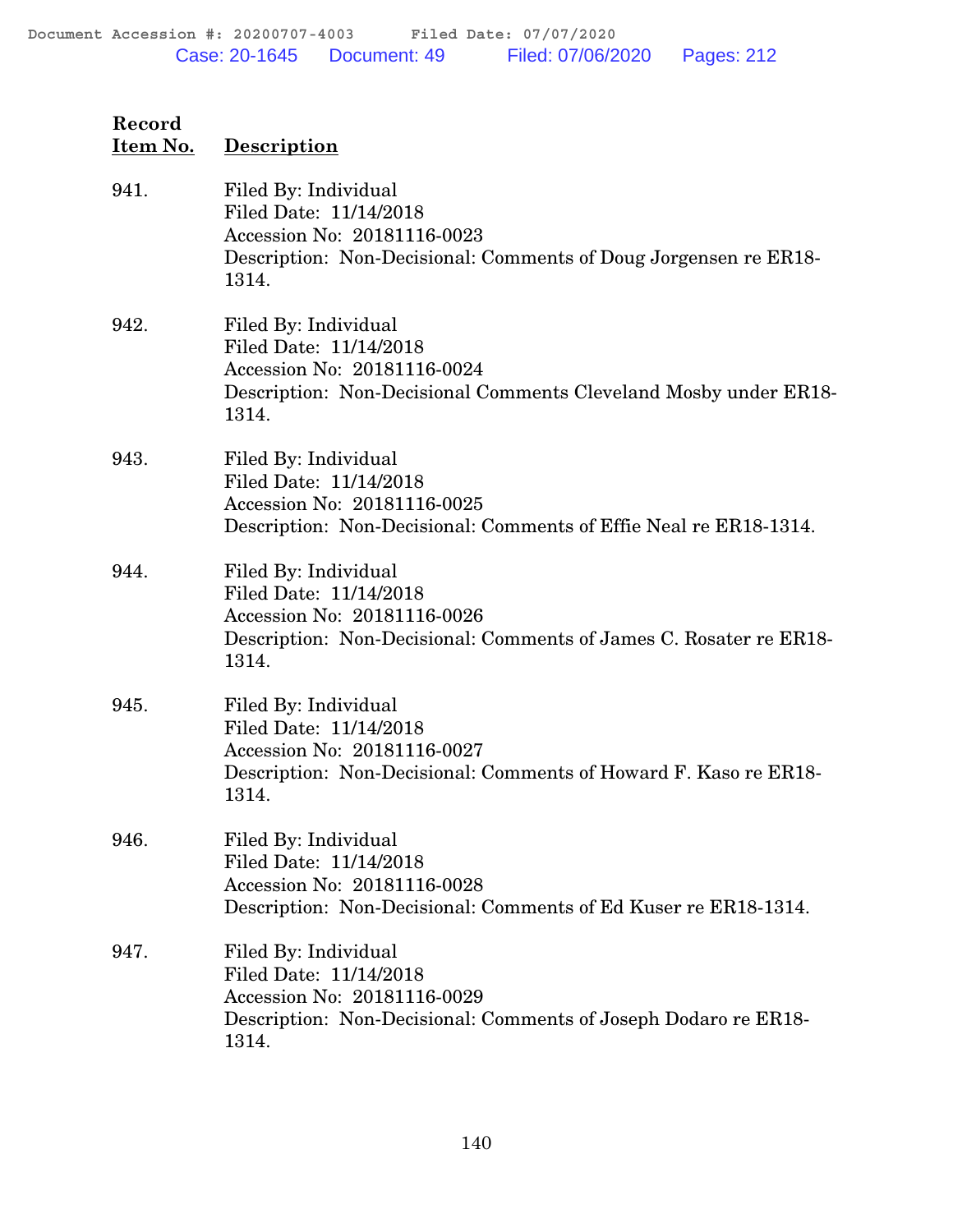| Record<br>Item No. | <b>Description</b>                                                                                                                                            |
|--------------------|---------------------------------------------------------------------------------------------------------------------------------------------------------------|
| 948.               | Filed By: Individual<br>Filed Date: 11/14/2018<br>Accession No: 20181116-0030<br>Description: Non-Decisional: Comments of Laurie Coughlan re ER18-<br>1314.   |
| 949.               | Filed By: Individual<br>Filed Date: 11/14/2018<br>Accession No: 20181116-0031<br>Description: Non-Decisional: Comments of Julie Menton re ER18-<br>1314.      |
| 950.               | Filed By: Individual<br>Filed Date: 11/14/2018<br>Accession No: 20181116-0032<br>Description: Non-Decisional: Comments of Stanley Suchocki re ER18-<br>1314.  |
| 951.               | Filed By: Individual<br>Filed Date: 11/14/2018<br>Accession No: 20181116-0033<br>Description: Non-Decisional: Comments of Charlotte H. Rutz re ER18-<br>1314. |
| 952.               | Filed By: Individual<br>Filed Date: 11/14/2018<br>Accession No: 20181116-0034<br>Description: Non-Decisional: Comments of Mark Westcott re ER18-<br>1314.     |
| 953.               | Filed By: Individual<br>Filed Date: 11/14/2018<br>Accession No: 20181116-0035<br>Description: Non-Decisional: Comments of Marian Fiske re ER18-<br>1314.      |
| 954.               | Filed By: Individual<br>Filed Date: 11/14/2018<br>Accession No: 20181116-0036<br>Description: Non-Decisional: Comments of Frances M. Meyers re<br>ER18-1314.  |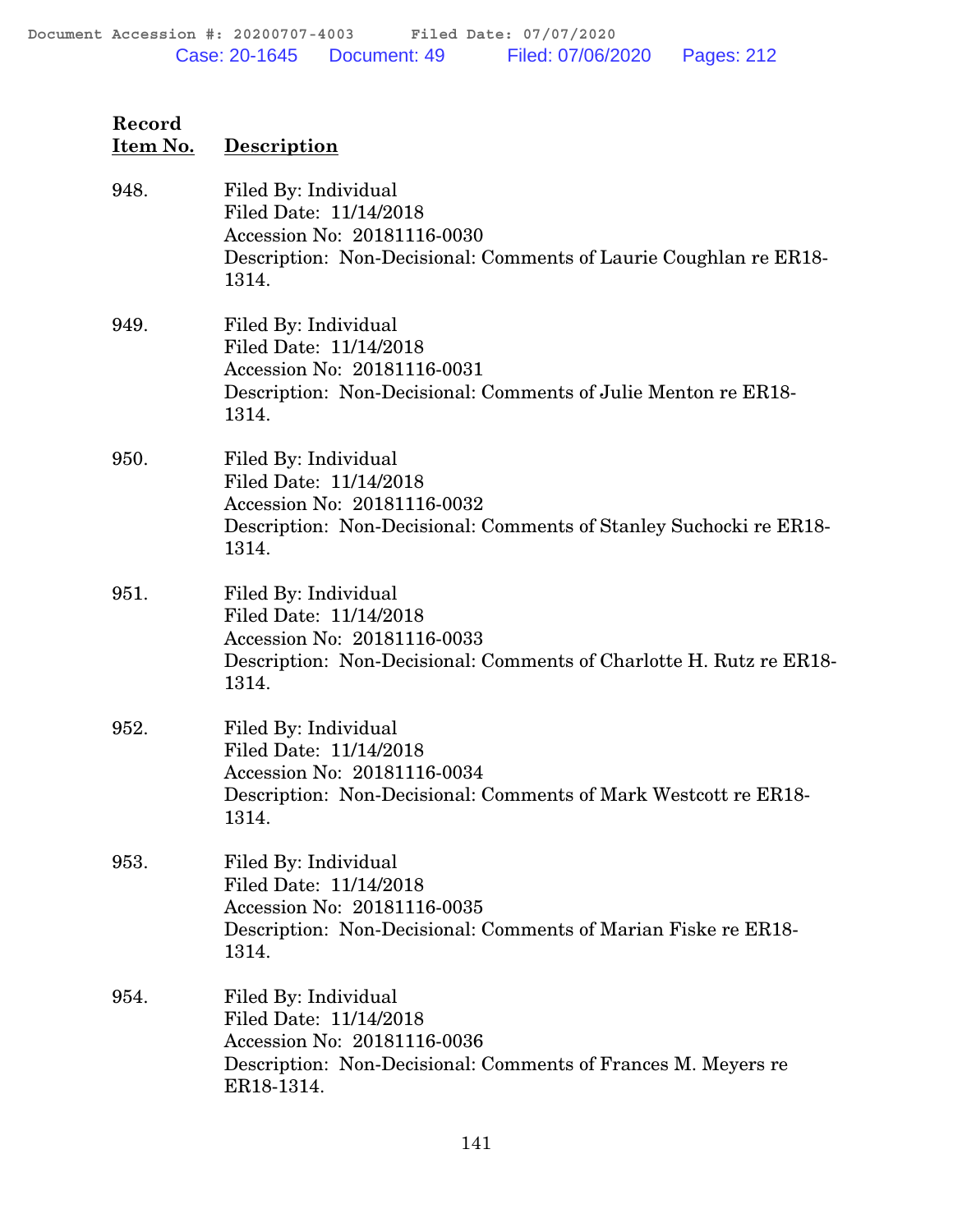| Record<br>Item No. | Description                                                                                                                                                     |
|--------------------|-----------------------------------------------------------------------------------------------------------------------------------------------------------------|
| 955.               | Filed By: Individual<br>Filed Date: 11/14/2018<br>Accession No: 20181116-0037<br>Description: Non-Decisional: Comments of Philip Hult re ER18-1314.             |
| 956.               | Filed By: Individual<br>Filed Date: 11/14/2018<br>Accession No: 20181116-0038<br>Description: Non-Decisional: Comments of Anne Clark Lehman re<br>ER18-1314.    |
| 957.               | Filed By: Individual<br>Filed Date: 11/14/2018<br>Accession No: 20181116-0039<br>Description: Non-Decisional: Comments of Barbara A. Molder re<br>ER18-1314.    |
| 958.               | Filed By: Individual<br>Filed Date: 11/14/2018<br>Accession No: 20181116-0040<br>Description: Non-Decisional: Comments of Mary Ann Wasielewski re<br>ER18-1314. |
| 959.               | Filed By: Individual<br>Filed Date: 11/14/2018<br>Accession No: 20181116-0041<br>Description: Non-Decisional: Comments of Jule N. Mitchell re ER18-<br>1314.    |
| 960.               | Filed By: Individual                                                                                                                                            |

960. Filed By: Individual Filed Date: 11/14/2018 Accession No: 20181116-0042 Description: Non-Decisional: Comments of James R. Scavo re ER18- 1314.

961. Filed By: Individual Filed Date: 11/14/2018 Accession No: 20181116-0043 Description: Non-Decisional: Comments of Denis Dywan re ER18- 1314.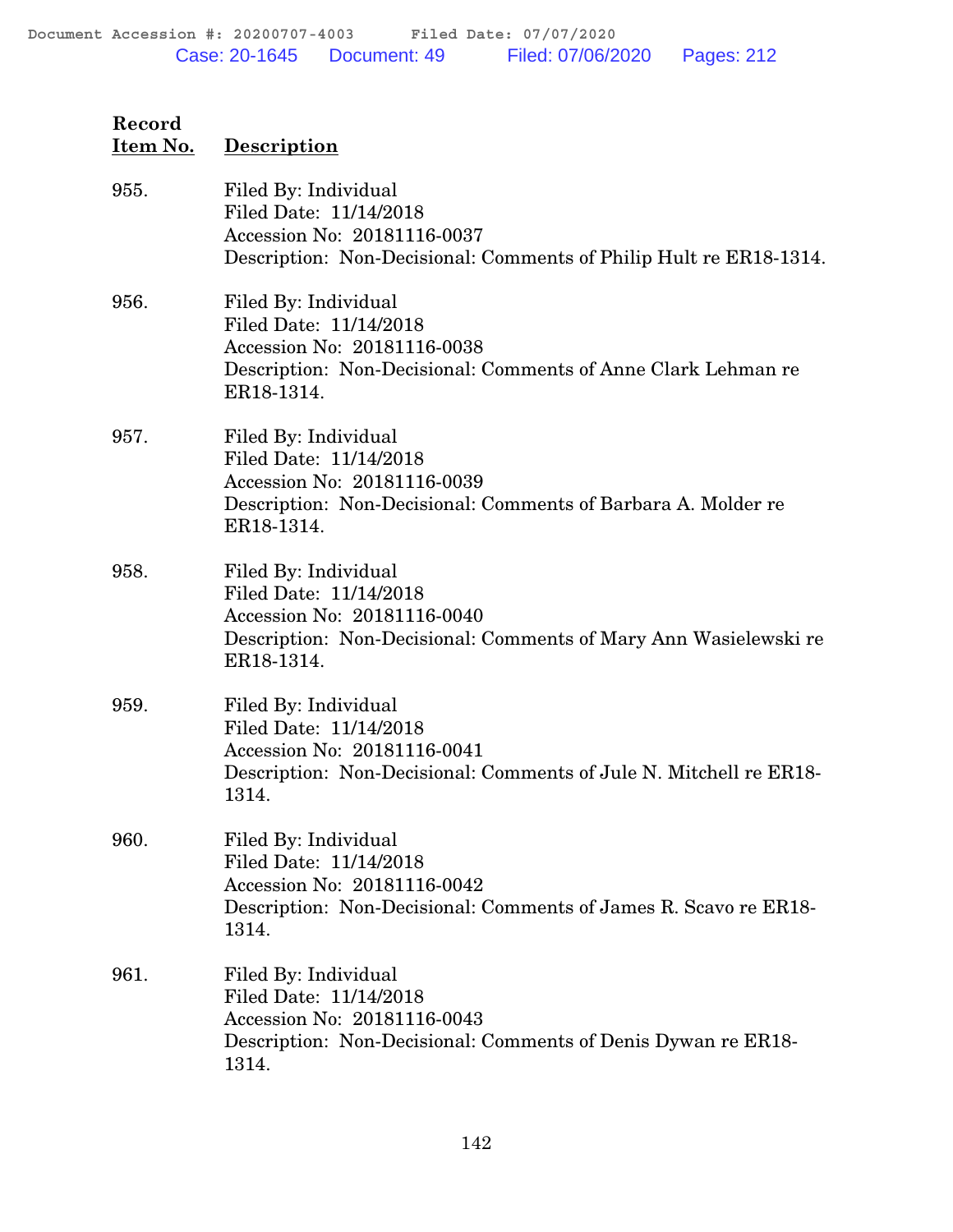| Record<br>Item No. | <b>Description</b>                                                                                                                                              |
|--------------------|-----------------------------------------------------------------------------------------------------------------------------------------------------------------|
| 962.               | Filed By: Individual<br>Filed Date: 11/14/2018<br>Accession No: 20181116-0044<br>Description: Non-Decisional: Comments of Jean Hernandez re ER18-<br>1314.      |
| 963.               | Filed By: Individual<br>Filed Date: 11/14/2018<br>Accession No: 20181116-0045<br>Description: Non-Decisional comments of Clifford Niersbosh under<br>ER18-1314. |
| 964.               | Filed By: Individual<br>Filed Date: 11/14/2018<br>Accession No: 20181116-0046<br>Description: Non-Decisional Comments of Donald Anderson under<br>ER18-1314.    |
| 965.               | Filed By: Individual<br>Filed Date: 11/14/2018<br>Accession No: 20181116-0047<br>Description: Non-Decisional: Comments of Mr. Glenn Stroh re ER18-<br>1314.     |
| 966.               | Filed By: Individual<br>Filed Date: 11/14/2018<br>Accession No: 20181116-0048<br>Description: Non-Decisional Comments of Barbara Idarer under<br>ER18-1314.     |
| 967.               | Filed By: Individual<br>Filed Date: 11/14/2018<br>Accession No: 20181116-0049<br>Description: Non-Decisional: Comments of Donald Larsen re ER18-<br>1314.       |
| 968.               | Filed By: Individual<br>Filed Date: 11/14/2018<br>Accession No: 20181116-0050<br>Description: Non-Decisional: Comments of Patrick Cody re ER18-<br>1314.        |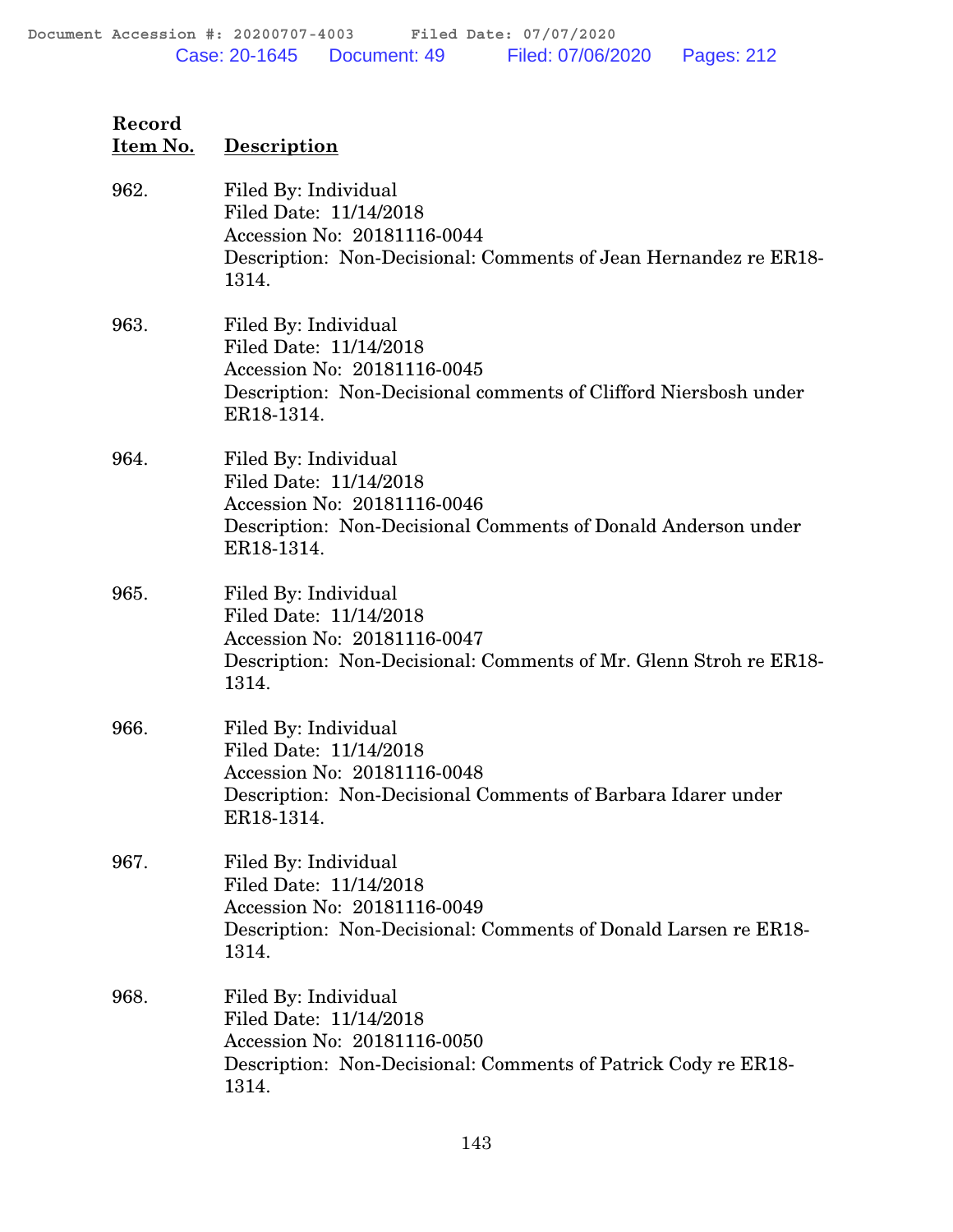| Record<br>Item No. | Description                                                                                                                                                  |
|--------------------|--------------------------------------------------------------------------------------------------------------------------------------------------------------|
| 969.               | Filed By: Individual<br>Filed Date: 11/14/2018<br>Accession No: 20181116-0051<br>Description: Non-Decisional Comments of Individual under ER18-<br>1314.     |
| 970.               | Filed By: Individual<br>Filed Date: 11/14/2018<br>Accession No: 20181116-0052<br>Description: Non-Decisional Comments of K. Keelan under ER18-<br>1314.      |
| 971.               | Filed By: Individual<br>Filed Date: 11/14/2018<br>Accession No: 20181116-0053<br>Description: Non-Decisional: Comments of Mr. B. A. Veeder re ER18-<br>1314. |
| 972.               | Filed By: Individual<br>Filed Date: 11/14/2018<br>Accession No: 20181116-0054<br>Description: Non-Decisional comments of Gary Pasnik re ER18-1314.           |
| 973.               | Filed By: Individual<br>Filed Date: 11/14/2018<br>Accession No: 20181116-0055<br>Description: Non-Decisional comments of Freddie Lopez re ER18-<br>1314.     |
| 974.               | Filed By: Individual<br>Filed Date: 11/14/2018<br>Accession No: 20181116-0056<br>Description: Non-Decisional Comments of Jason Fuesting under<br>ER18-1314.  |
| 975.               | Filed By: Individual<br>Filed Date: 11/14/2018<br>Accession No: 20181116-0057<br>Description: Non-Decisional: Comments of Phyllis Vertiz re ER18-<br>1314.   |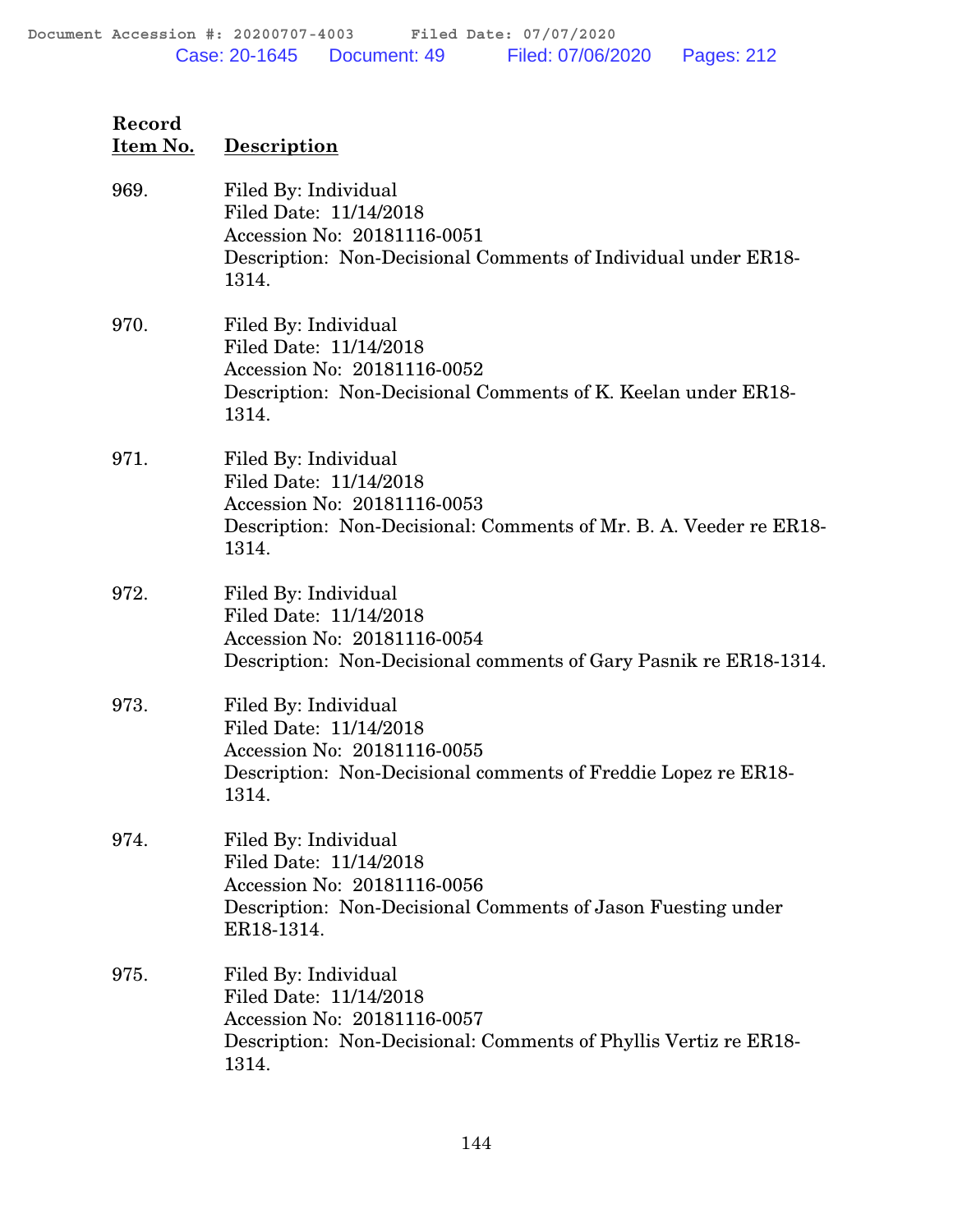| Record<br>Item No. | <b>Description</b>                                                                                                                                            |
|--------------------|---------------------------------------------------------------------------------------------------------------------------------------------------------------|
| 976.               | Filed By: Individual<br>Filed Date: 11/14/2018<br>Accession No: 20181116-0058<br>Description: Non-Decisional Comments of Nan Solleven under ER18-<br>1314.    |
| 977.               | Filed By: Individual<br>Filed Date: 11/14/2018<br>Accession No: 20181116-0059<br>Description: Non-Decisional: Comments of Mrs. Carol Wough re ER18-<br>1314.  |
| 978.               | Filed By: Individual<br>Filed Date: 11/14/2018<br>Accession No: 20181116-0060<br>Description: Non-Decisional Comments of Robert Janbery under<br>ER18-1314.   |
| 979.               | Filed By: Individual<br>Filed Date: 11/14/2018<br>Accession No: 20181116-0061<br>Description: Non-Decisional: Comments of Mr. Martin Johnson re<br>ER18-1314. |
| 980.               | Filed By: Individual<br>Filed Date: 11/14/2018<br>Accession No: 20181116-0062<br>Description: Non-Decisional comments of Violet Johnson re ER18-<br>1314.     |
| 981.               | Filed By: Individual<br>Filed Date: 11/14/2018<br>Accession No: 20181116-0063<br>Description: Non-Decisional Comments of Warren Thomas under<br>ER18-1314.    |
| 982.               | Filed By: Individual<br>Filed Date: 11/14/2018<br>Accession No: 20181116-0064<br>Description: Non-Decisional comments of Lynn DeVito re ER18-1314.            |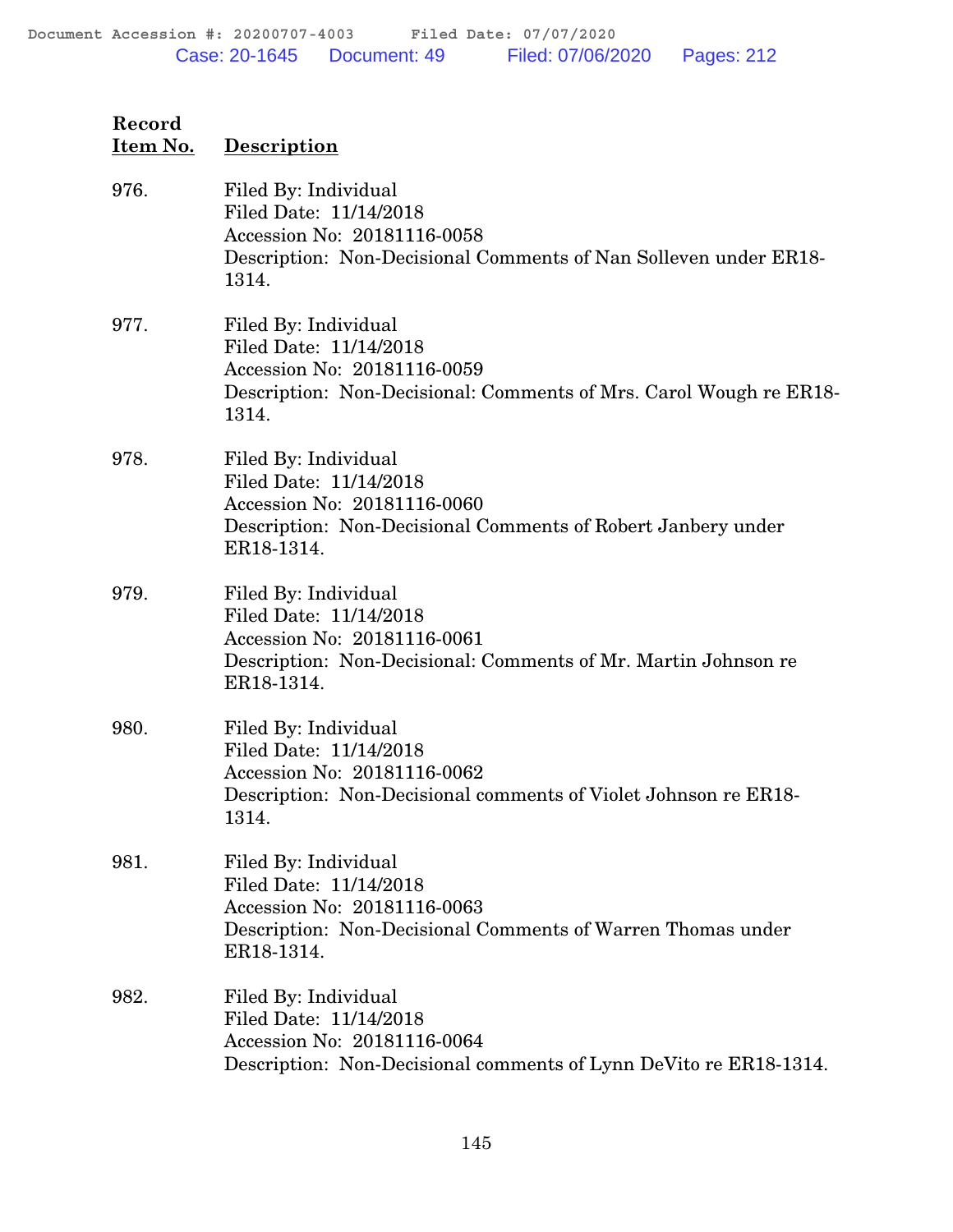| Record<br>Item No. | <b>Description</b>                                                                                                                                             |
|--------------------|----------------------------------------------------------------------------------------------------------------------------------------------------------------|
| 983.               | Filed By: Individual<br>Filed Date: 11/14/2018<br>Accession No: 20181116-0065<br>Description: Non-Decisional: Comments of Marjorie J. Sternad re<br>ER18-1314. |
| 984.               | Filed By: Individual<br>Filed Date: 11/14/2018<br>Accession No: 20181116-0066<br>Description: Non-Decisional comments of Irene Clancy re ER18-1314.            |
| 985.               | Filed By: Individual<br>Filed Date: 11/14/2018<br>Accession No: 20181116-0067<br>Description: Non-Decisional: Comments of Frances Biersborn re<br>ER18-1314.   |
| 986.               | Filed By: Individual<br>Filed Date: 11/14/2018<br>Accession No: 20181116-0068<br>Description: Non-Decisional Comments of Paul M. Leonard under<br>ER18-1314.   |
| 987.               | Filed By: Individual<br>Filed Date: 11/14/2018<br>Accession No: 20181116-0069<br>Description: Non-Decisional: Comments of Henry Rose re ER18-1314.             |
| 988.               | Filed By: Individual<br>Filed Date: 11/14/2018<br>Accession No: 20181116-0070<br>Description: Non-Decisional Comments of Russell Sabet under ER18-<br>1314.    |
| 989.               | Filed By: Individual<br>Filed Date: 11/14/2018<br>Accession No: 20181116-0071<br>Description: Non-Decisional comments of Kenneth Conlin re ER18-<br>1314.      |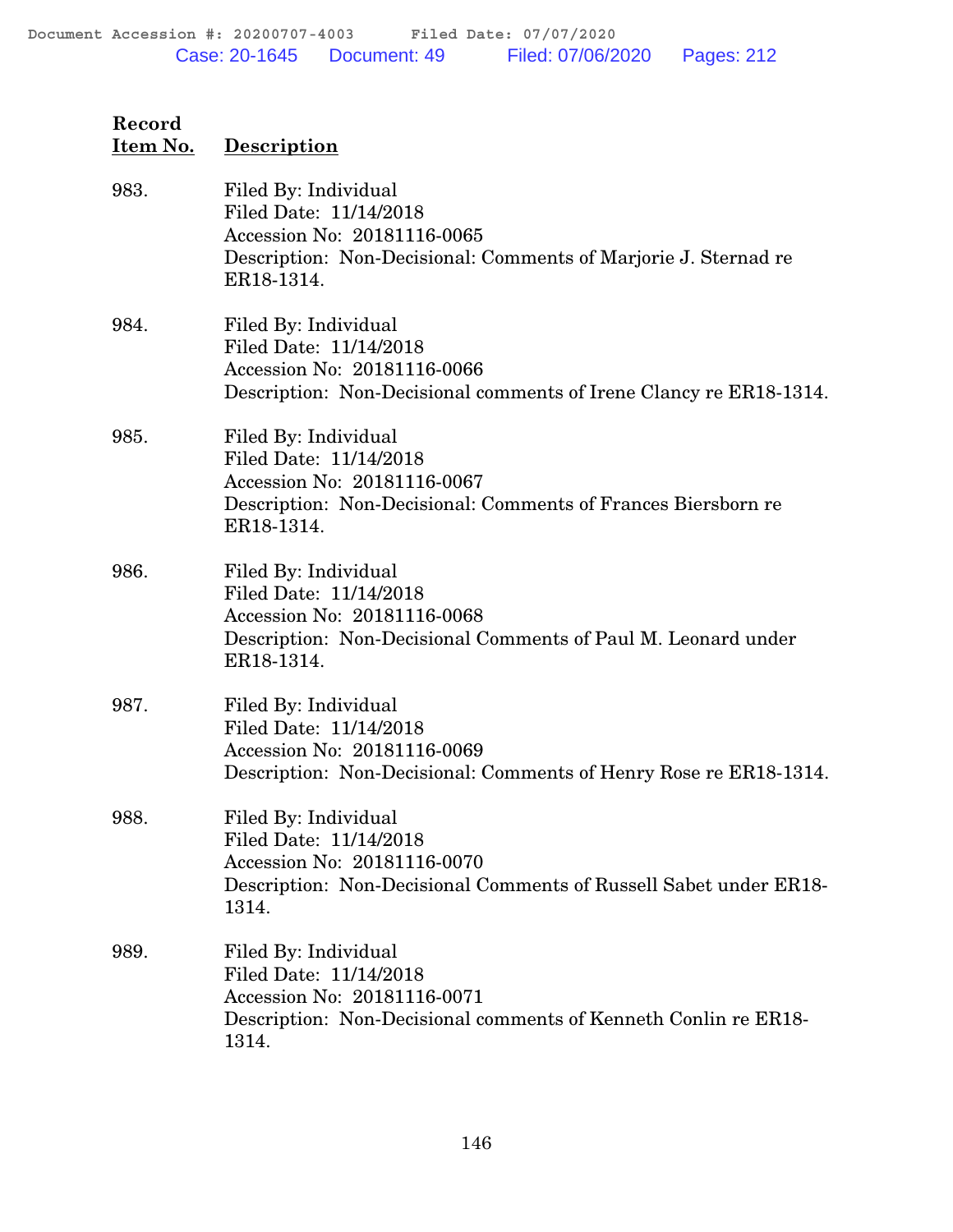| <u>Item No.</u> | <b>Description</b>                                                                                                                                             |
|-----------------|----------------------------------------------------------------------------------------------------------------------------------------------------------------|
| 990.            | Filed By: Individuals<br>Filed Date: 11/14/2018<br>Accession No: 20181116-0072<br>Description: Non-Decisional: Comments of Mr. & Mrs. Wolski re<br>ER18-1314.  |
| 991.            | Filed By: Individual<br>Filed Date: 11/14/2018<br>Accession No: 20181116-0073<br>Description: Non-Decisional Comments of Nancy Sen under ER18-<br>1314.        |
| 992.            | Filed By: Individual<br>Filed Date: 11/14/2018<br>Accession No: 20181116-0074<br>Description: Non-Decisional comments of Judy Dever re ER18-1314.              |
| 993.            | Filed By: Individual<br>Filed Date: 11/14/2018<br>Accession No: 20181116-0075<br>Description: Non-Decisional: Comments of Nicholas Lada re ER18-<br>1314.      |
| 994.            | Filed By: Individual<br>Filed Date: 11/14/2018<br>Accession No: 20181116-0076<br>Description: Non-Decisional: Comments of Mrs. Estelle Kardas re<br>ER18-1314. |
| 995.            | Filed By: Individual<br>Filed Date: 11/14/2018<br>Accession No: 20181116-0077<br>Description: Non-Decisional: Comments of Judy Huizinga re ER18-<br>1314.      |
| 996.            | Filed By: Individual<br>Filed Date: 11/14/2018<br>Accession No: 20181116-0078<br>Description: Non-Decisional: Comments of George Goldstein re ER18-<br>1314.   |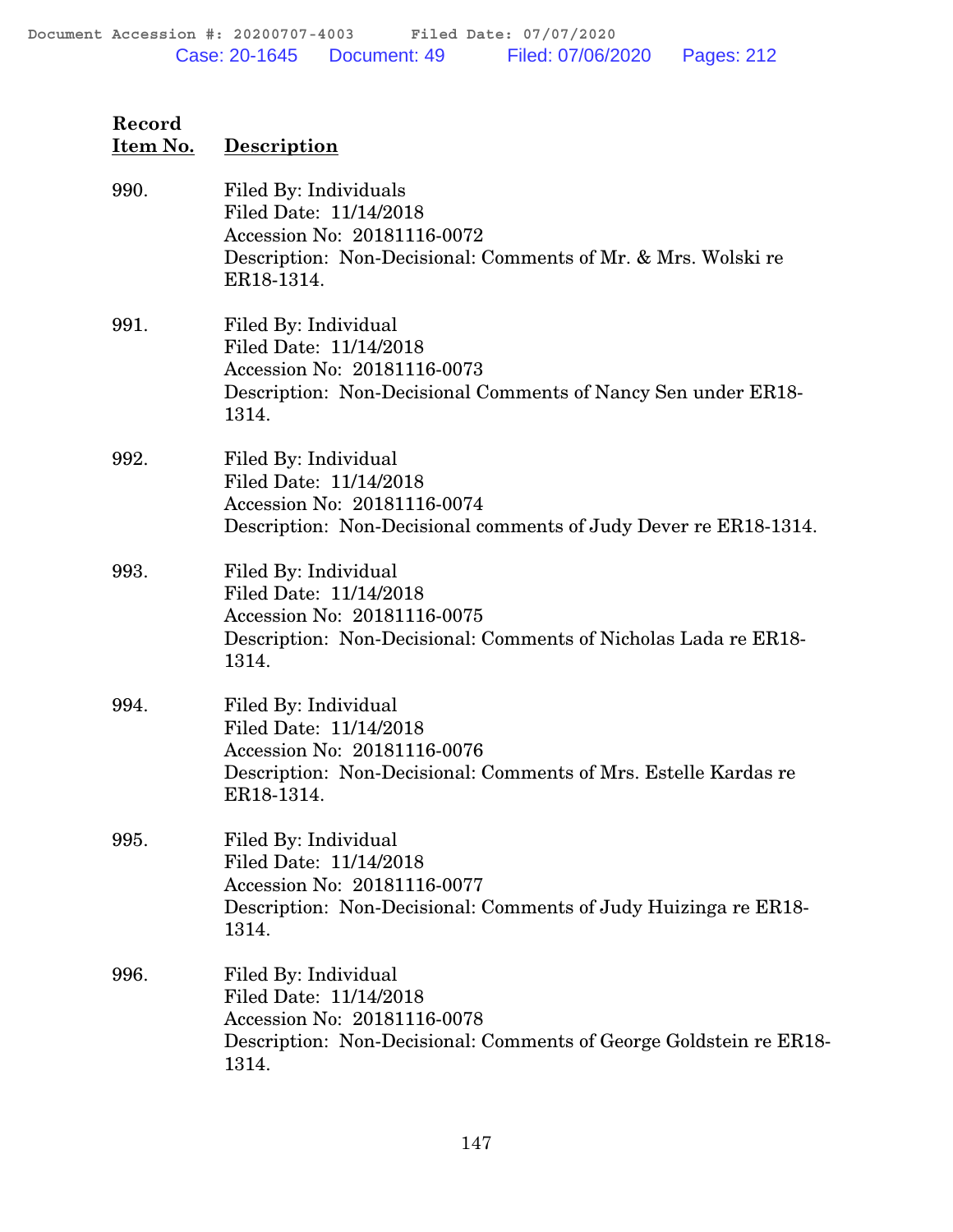| Item No. | <b>Description</b>                                                                                                                                          |
|----------|-------------------------------------------------------------------------------------------------------------------------------------------------------------|
| 997.     | Filed By: Individual<br>Filed Date: 11/14/2018<br>Accession No: 20181116-0079<br>Description: Non-Decisional: Comments of Jean Welborn re ER18-<br>1314.    |
| 998.     | Filed By: Individual<br>Filed Date: 11/14/2018<br>Accession No: 20181116-0080<br>Description: Non-Decisional: Comments of Nancy Wedow re ER18-<br>1314.     |
| 999.     | Filed By: Individual<br>Filed Date: 11/14/2018<br>Accession No: 20181116-0081<br>Description: Non-Decisional: Comments of John Vernon re ER18-1314.         |
| 1000.    | Filed By: Individual<br>Filed Date: 11/14/2018<br>Accession No: 20181116-0082<br>Description: Non-Decisional: Comments of Cleveland Mosby re ER18-<br>1314. |
| 1001.    | Filed By: Individual<br>Filed Date: 11/14/2018<br>Accession No: 20181116-0083<br>Description: Non-Decisional Comments of Max Snook under ER18-<br>1314.     |
| 1002.    | Filed By: Individual<br>Filed Date: 11/14/2018<br>Accession No: 20181116-0084<br>Description: Non-Decisional: Comments of Camilla Render re ER18-<br>1314.  |
| 1003.    | Filed By: Individual<br>Filed Date: 11/14/2018<br>Accession No: 20181116-0085<br>Description: Non-Decisional comments of Linda Grube re ER18-1314.          |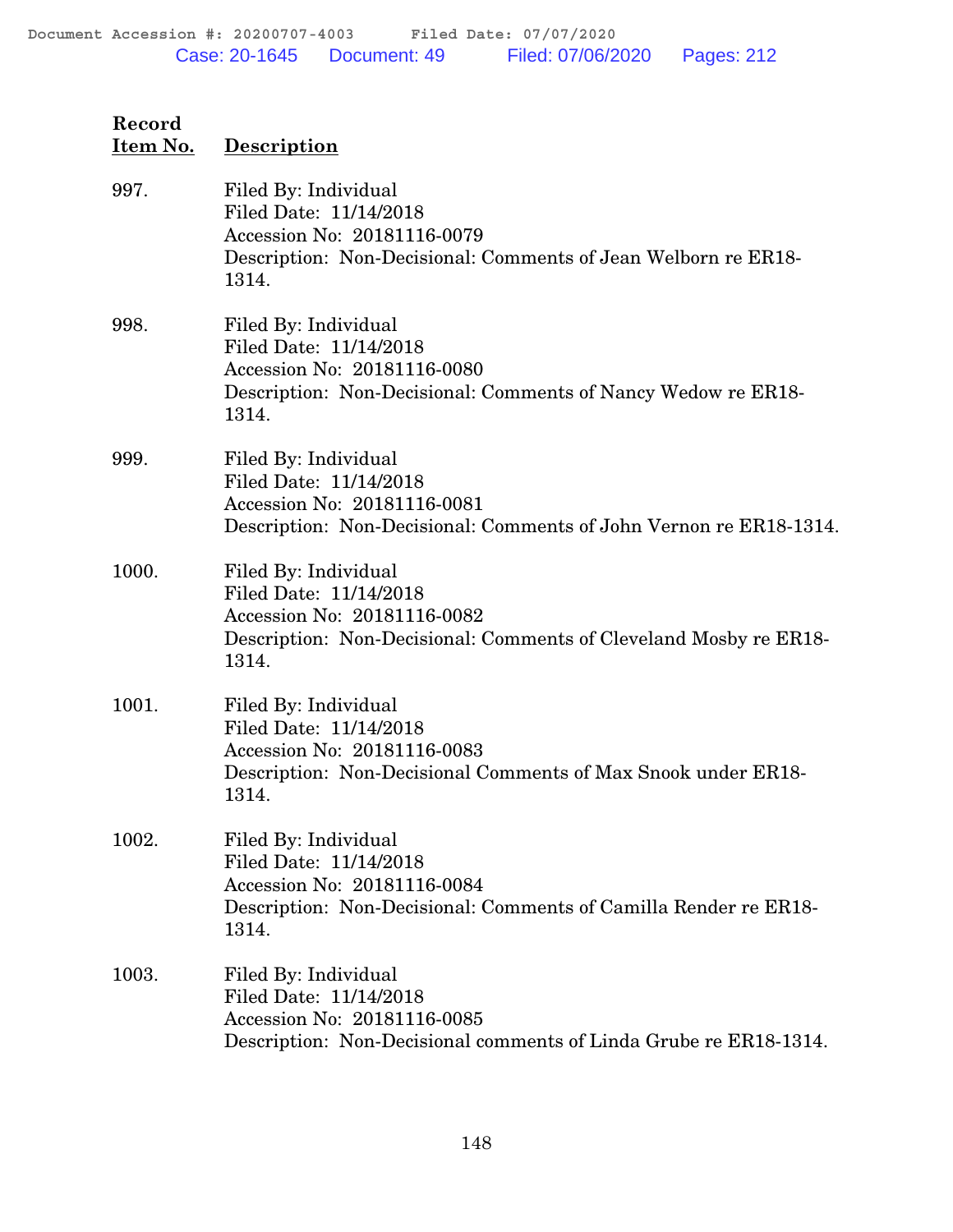| <u>Item No.</u> | <b>Description</b>                                                                                                                                           |
|-----------------|--------------------------------------------------------------------------------------------------------------------------------------------------------------|
| 1004.           | Filed By: Individual<br>Filed Date: 11/14/2018<br>Accession No: 20181116-0087<br>Description: Non-Decisional: Comments of Ed Crabbe re ER18-1314.            |
| 1005.           | Filed By: Individual<br>Filed Date: 11/14/2018<br>Accession No: 20181116-0089<br>Description: Non-Decisional comments of Alan Denk re ER18-1314.             |
| 1006.           | Filed By: Individual<br>Filed Date: 11/14/2018<br>Accession No: 20181116-0090<br>Description: Non-Decisional: Comments of Rosanna Marek re ER18-<br>1314.    |
| 1007.           | Filed By: Individual<br>Filed Date: 11/14/2018<br>Accession No: 20181116-0091<br>Description: Non-Decisional: Comments of Charles Cerny re ER18-<br>1314.    |
| 1008.           | Filed By: Individual<br>Filed Date: 11/14/2018<br>Accession No: 20181116-0092<br>Description: Non-Decisional: Comments of Muriel Walker re ER18-<br>1314.    |
| 1009.           | Filed By: Individual<br>Filed Date: 11/14/2018<br>Accession No: 20181116-0093<br>Description: Non-Decisional: Comments of Ralph Miller re ER18-1314.         |
| 1010.           | Filed By: Individual<br>Filed Date: 11/14/2018<br>Accession No: 20181116-0094<br>Description: Non-Decisional: Comments of Charles Coughlin re ER18-<br>1314. |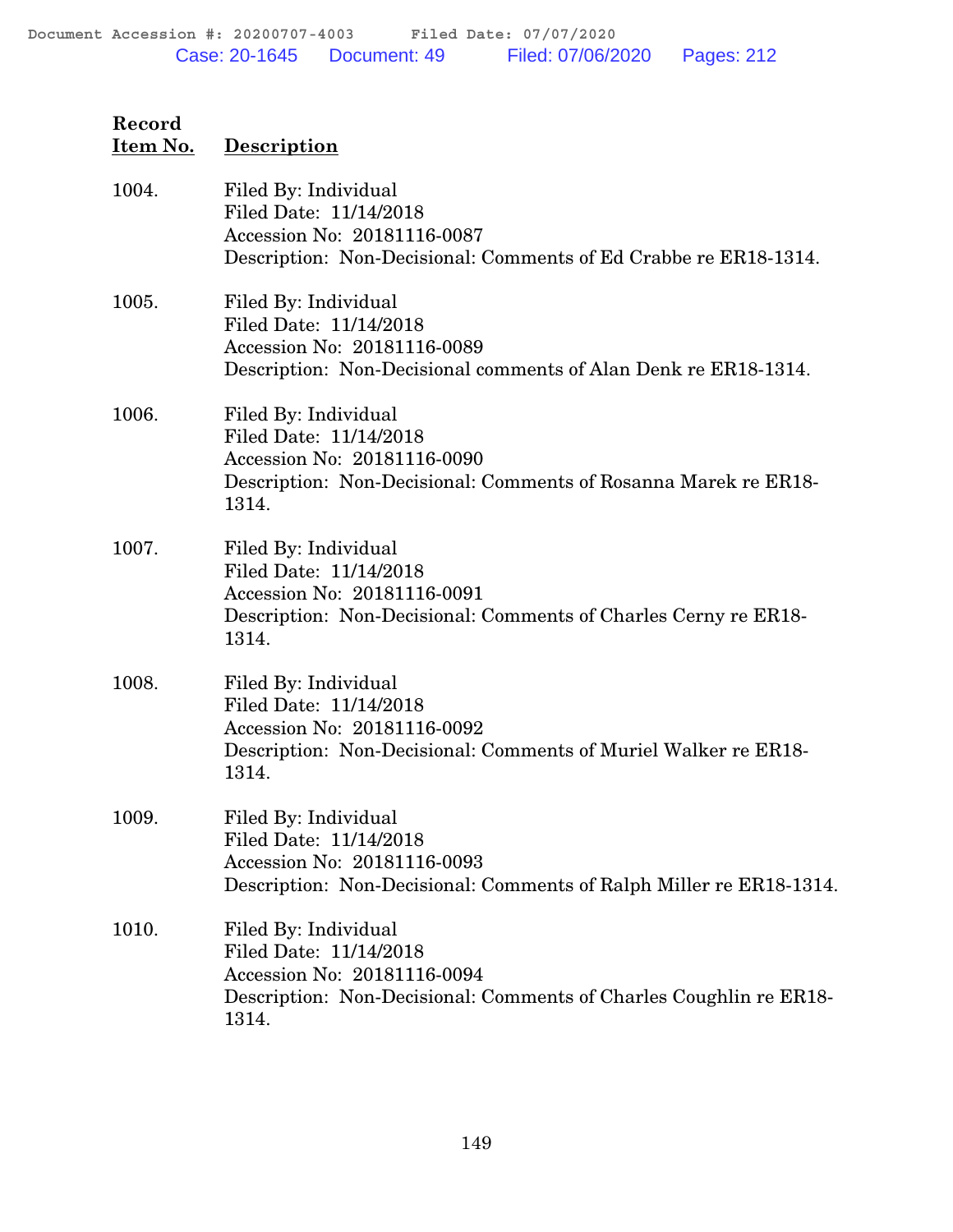| Record<br>Item No. | <b>Description</b>                                                                                                                                           |
|--------------------|--------------------------------------------------------------------------------------------------------------------------------------------------------------|
| 1011.              | Filed By: Individual<br>Filed Date: 11/14/2018<br>Accession No: 20181116-0095<br>Description: Non-Decisional: Comments of Mr. Robert Reneau re<br>ER18-1314. |
| 1012.              | Filed By: Individual<br>Filed Date: 11/14/2018<br>Accession No: 20181116-0096<br>Description: Non-Decisional comments of Judith Masters re ER18-<br>1314.    |
| 1013.              | Filed By: Individual<br>Filed Date: 11/14/2018<br>Accession No: 20181116-0097<br>Description: Non-Decisional comments of Virginia Seymour re ER18-<br>1314.  |
| 1014.              | Filed By: Individual<br>Filed Date: 11/14/2018<br>Accession No: 20181116-0098<br>Description: Non-Decisional Comments of James Kimble under ER18-<br>1314.   |
| 1015.              | Filed By: Individual<br>Filed Date: 11/14/2018<br>Accession No: 20181116-0099<br>Description: Non-Decisional comments of Robert Sinnokrak re ER18-<br>1314.  |
| 1016.              | Filed By: Individual<br>Filed Date: 11/14/2018<br>Accession No: 20181116-0100<br>Description: Non-Decisional Comments of Katle Reyes under ER18-<br>1314.    |
| 1017.              | Filed By: Individual<br>Filed Date: 11/14/2018<br>Accession No: 20181116-0101<br>Description: Non-Decisional: Comments of Frank Koster re ER18-<br>1314.     |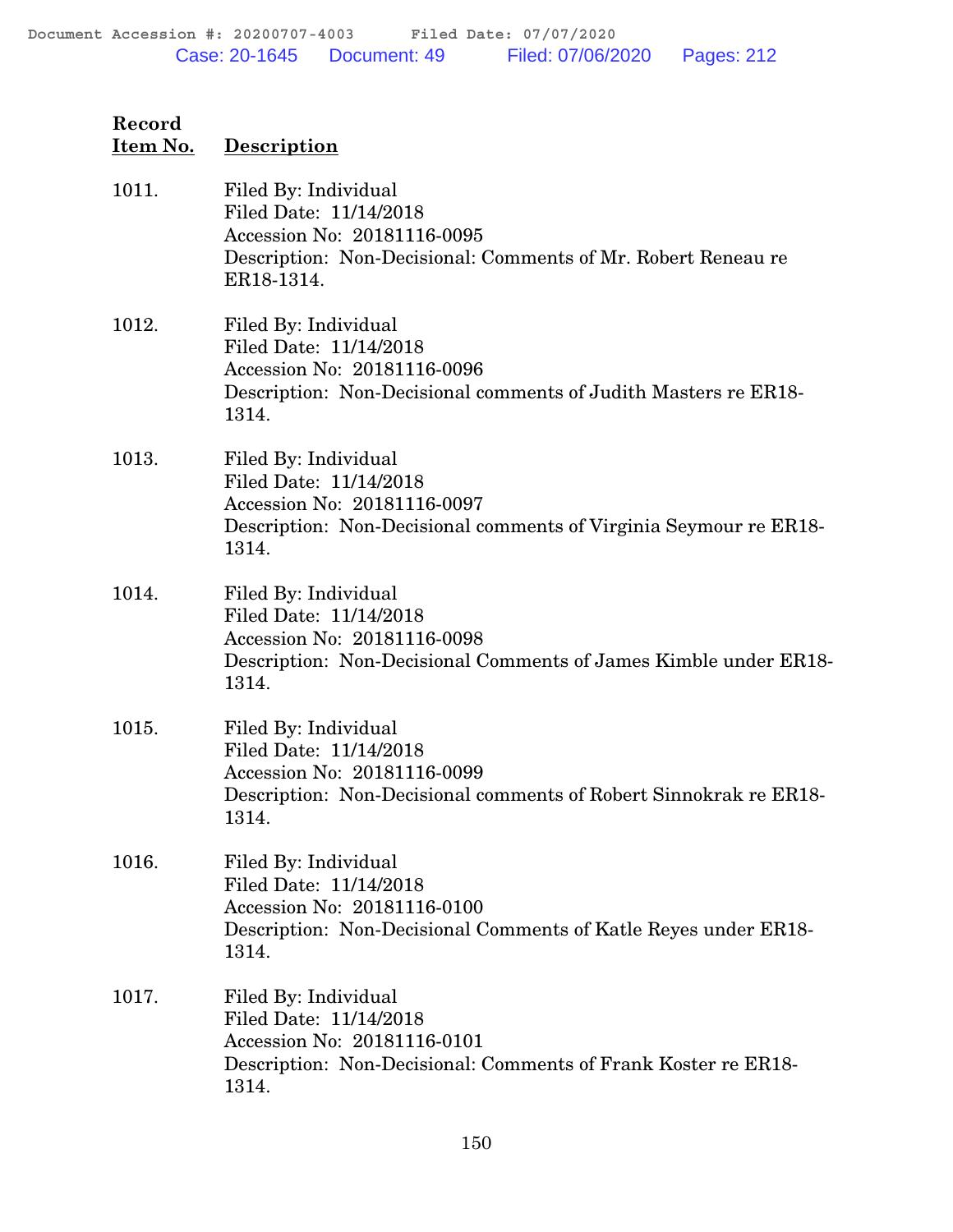| Record<br>Item No. | <b>Description</b>                                                                                                                                            |
|--------------------|---------------------------------------------------------------------------------------------------------------------------------------------------------------|
| 1018.              | Filed By: Individual<br>Filed Date: 11/14/2018<br>Accession No: 20181116-0102<br>Description: Non-Decisional: Comments of Pearl Gayles under ER18-<br>1314.   |
| 1019.              | Filed By: Individual<br>Filed Date: 11/14/2018<br>Accession No: 20181116-0103<br>Description: Non-Decisional comments of William Hallwas re ER18-<br>1314.    |
| 1020.              | Filed By: Individual<br>Filed Date: 11/14/2018<br>Accession No: 20181116-0104<br>Description: Non-Decisional Comments of Steven Kreitlow under<br>ER18-1314.  |
| 1021.              | Filed By: Individual<br>Filed Date: 11/14/2018<br>Accession No: 20181116-0105<br>Description: Non-Decisional: Comments of Mr. Lymen Leethers re<br>ER18-1314. |
| 1022.              | Filed By: Individual<br>Filed Date: 11/14/2018<br>Accession No: 20181116-0106<br>Description: Non-Decisional comments of M. Boyajian re ER18-1314.            |
| 1023.              | Filed By: Individual<br>Filed Date: 11/14/2018<br>Accession No: 20181116-0107<br>Description: Non-Decisional: Comments of Delores Ferraro re ER18-<br>1314.   |
| 1024.              | Filed By: Individual<br>Filed Date: 11/14/2018<br>Accession No: 20181116-0108<br>Description: Non-Decisional Comments of Virginia Slifka under ER18-<br>1314. |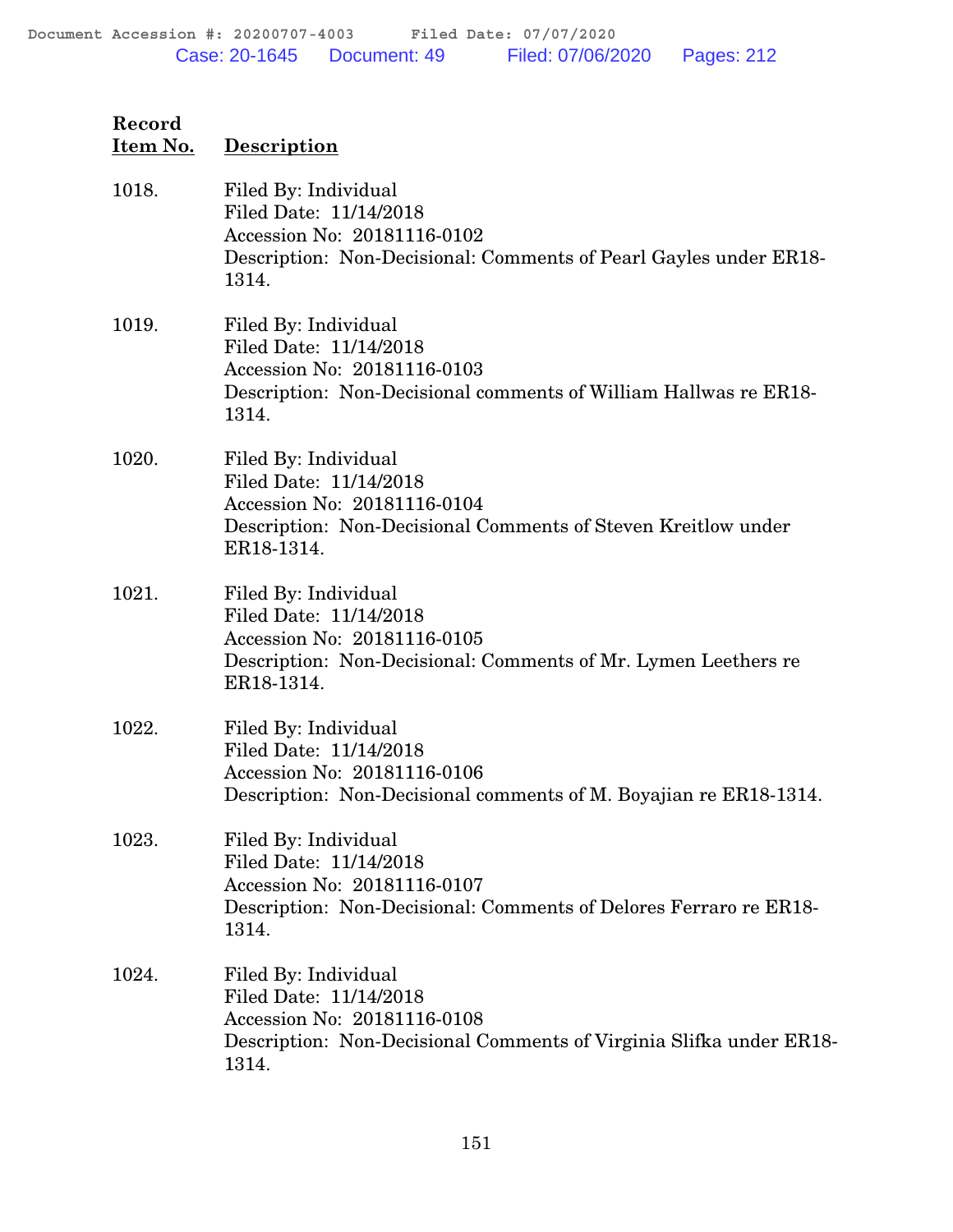| Record<br>Item No. | Description                                                                                                                                                   |
|--------------------|---------------------------------------------------------------------------------------------------------------------------------------------------------------|
| 1025.              | Filed By: Individual<br>Filed Date: 11/14/2018<br>Accession No: 20181116-0109<br>Description: Non-Decisional: Comments of Allen Goldberg re ER18-<br>1314.    |
| 1026.              | Filed By: Individual<br>Filed Date: 11/14/2018<br>Accession No: 20181116-0110<br>Description: Non-Decisional: Comments of Rudolph A. Spacal re<br>ER18-1314.  |
| 1027.              | Filed By: Individual<br>Filed Date: 11/14/2018<br>Accession No: 20181116-0111<br>Description: Non-Decisional: Comments of Mr. William Bell re ER18-<br>1314.  |
| 1028.              | Filed By: Individual<br>Filed Date: 11/14/2018<br>Accession No: 20181116-0112<br>Description: Non-Decisional: Comments of Frances Hughes re ER18-<br>1314.    |
| 1029.              | Filed By: Individual<br>Filed Date: 11/14/2018<br>Accession No: 20181116-0113<br>Description: Non-Decisional comments of Judith Reitsma re ER18-<br>1314.     |
| 1030.              | Filed By: Individual<br>Filed Date: 11/14/2018<br>Accession No: 20181116-0114<br>Description: Non-Decisional: Comments of Persida Contreras re ER18-<br>1314. |
| 1031.              | Filed By: Individual<br>Filed Date: 11/14/2018<br>Accession No: 20181116-0115<br>Description: Non-Decisional Comments of Lorenzo Pavoni under<br>ER18-1314.   |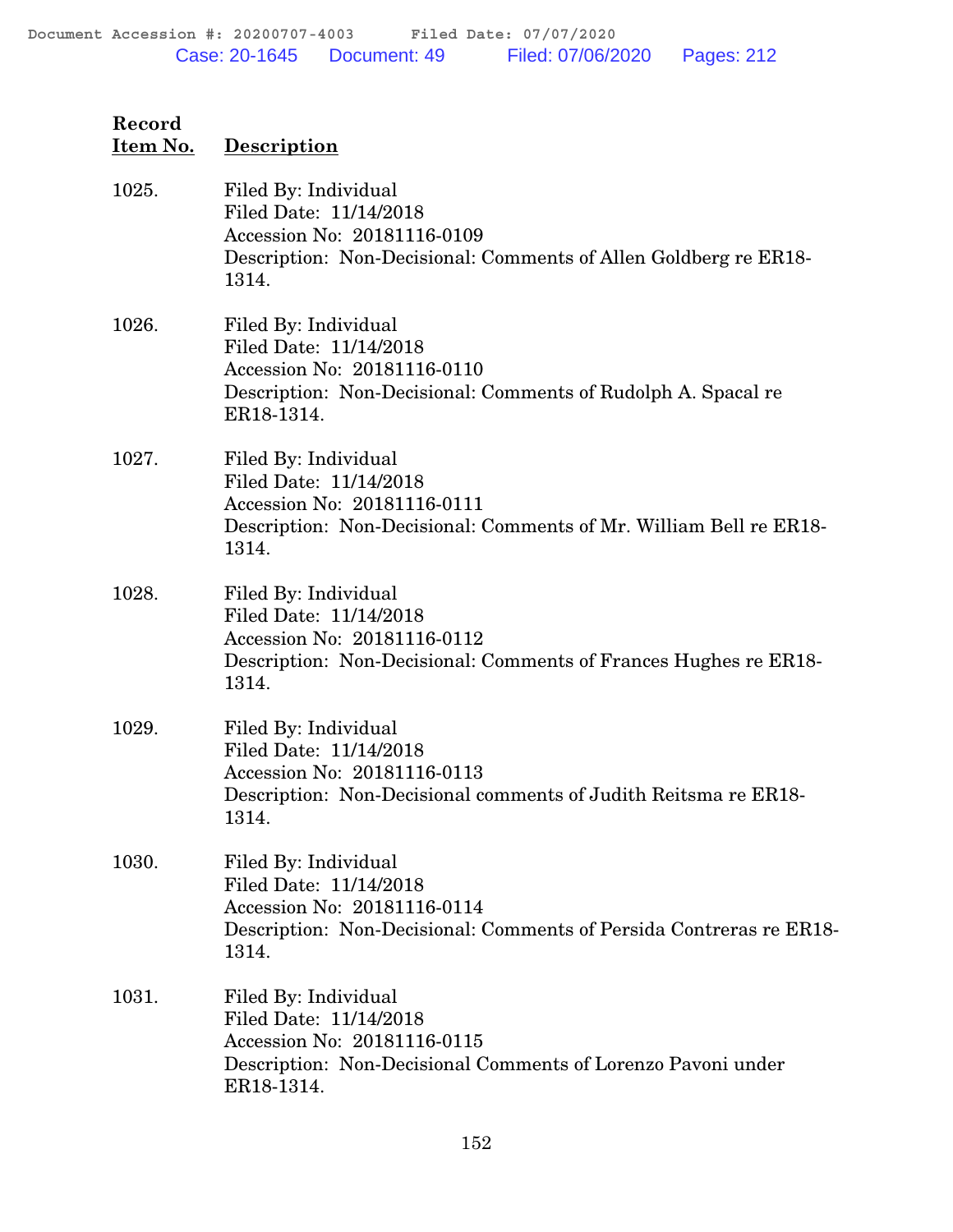| Record<br>Item No. | <b>Description</b>                                                                                                                                               |
|--------------------|------------------------------------------------------------------------------------------------------------------------------------------------------------------|
| 1032.              | Filed By: Individual<br>Filed Date: 11/14/2018<br>Accession No: 20181116-0116<br>Description: Non-Decisional: Comments of Mr. Robert Roden re ER18-<br>1314.     |
| 1033.              | Filed By: Individual<br>Filed Date: 11/14/2018<br>Accession No: 20181116-0117<br>Description: Non-Decisional Comments of Carol Strange under ER18-<br>1314.      |
| 1034.              | Filed By: Individual<br>Filed Date: 11/14/2018<br>Accession No: 20181116-0118<br>Description: Non-Decisional: Comments of Mr. Srinivas Janardan re<br>ER18-1314. |
| 1035.              | Filed By: Individual<br>Filed Date: 11/14/2018<br>Accession No: 20181116-0119<br>Description: Non-Decisional comments of Dorothy Dumelle re ER18-<br>1314.       |
| 1036.              | Filed By: Individual<br>Filed Date: 11/14/2018<br>Accession No: 20181116-0120<br>Description: Non-Decisional Comments of Robert Eden under ER18-<br>1314.        |
| 1037.              | Filed By: Individual<br>Filed Date: 11/14/2018<br>Accession No: 20181116-0121<br>Description: Non-Decisional: Comments of Donald Cernansky re<br>ER18-1314.      |
| 1038.              | Filed By: Individual<br>Filed Date: 11/14/2018<br>Accession No: 20181116-0122<br>Description: Non-Decisional: Comments of Helen Wellestat re ER18-<br>1314.      |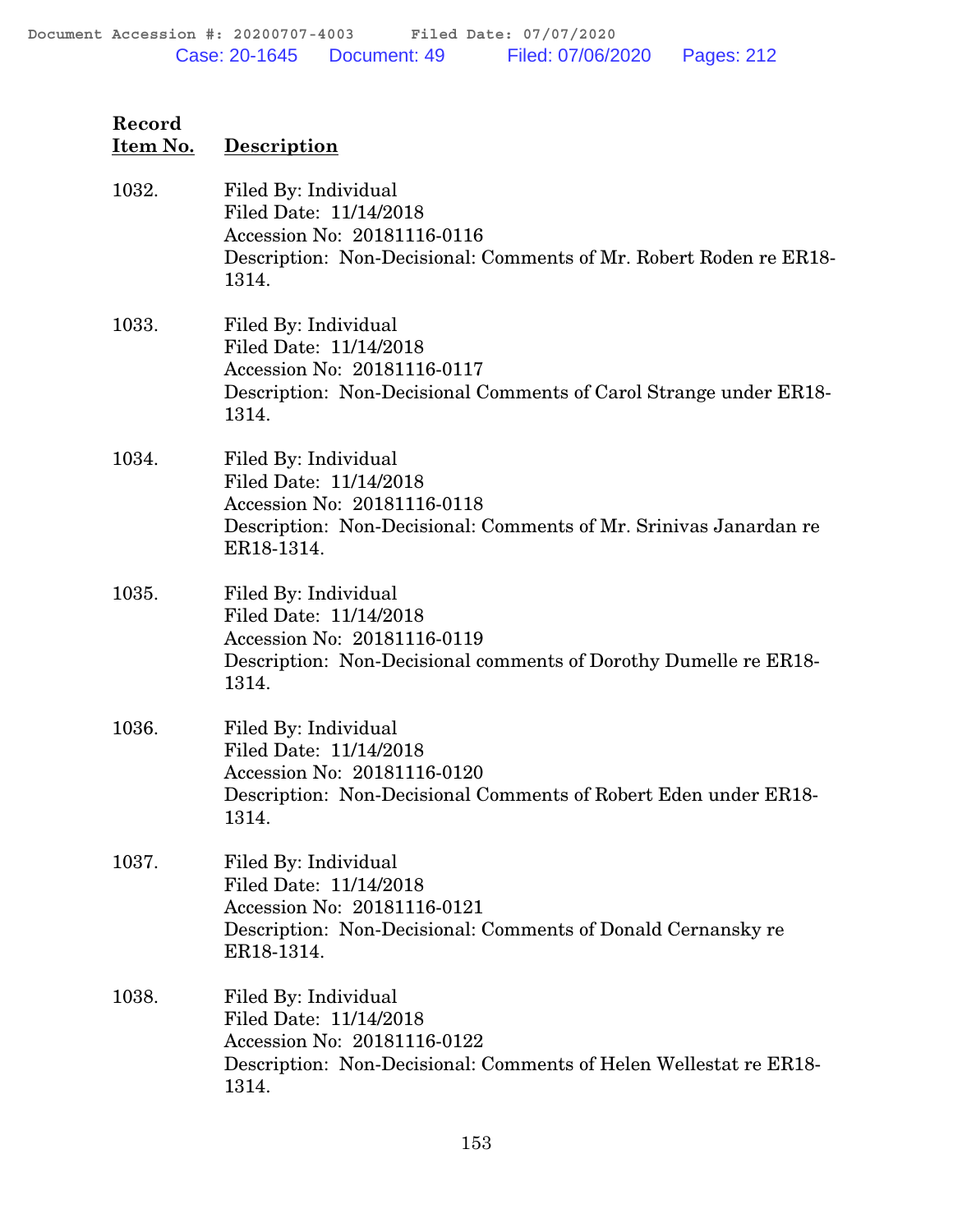| Record<br>Item No. | Description                                                                                                                                                      |
|--------------------|------------------------------------------------------------------------------------------------------------------------------------------------------------------|
| 1039.              | Filed By: Individual<br>Filed Date: 11/14/2018<br>Accession No: 20181116-0123<br>Description: Non-Decisional Comments of Kennth R. Varga under<br>ER18-1314.     |
| 1040.              | Filed By: Individual<br>Filed Date: 11/14/2018<br>Accession No: 20181116-0124<br>Description: Non-Decisional: Comments of John Bozeday re ER18-<br>1314.         |
| 1041.              | Filed By: Individual<br>Filed Date: 11/14/2018<br>Accession No: 20181116-0125<br>Description: Non-Decisional comments of Omar Tirado re ER18-1314.               |
| 1042.              | Filed By: Individual<br>Filed Date: 11/14/2018<br>Accession No: 20181116-0127<br>Description: Non-Decisional: Comments of Ms. Doreen Schweitzer re<br>ER18-1314. |
| 1043.              | Filed By: Individual<br>Filed Date: 11/14/2018<br>Accession No: 20181116-0128<br>Description: Non-Decisional: Comments of Janice Arnet re ER18-1314.             |
| 1044.              | Filed By: Individual<br>Filed Date: 11/14/2018<br>Accession No: 20181116-0129<br>Description: Non-Decisional: Comments of Darlene Brozovich re<br>ER18-1314.     |
| 1045.              | Filed By: Individual<br>Filed Date: 11/14/2018<br>Accession No: 20181116-0130<br>Description: Non-Decisional Comments of Mary Estacion under ER18-<br>1314.      |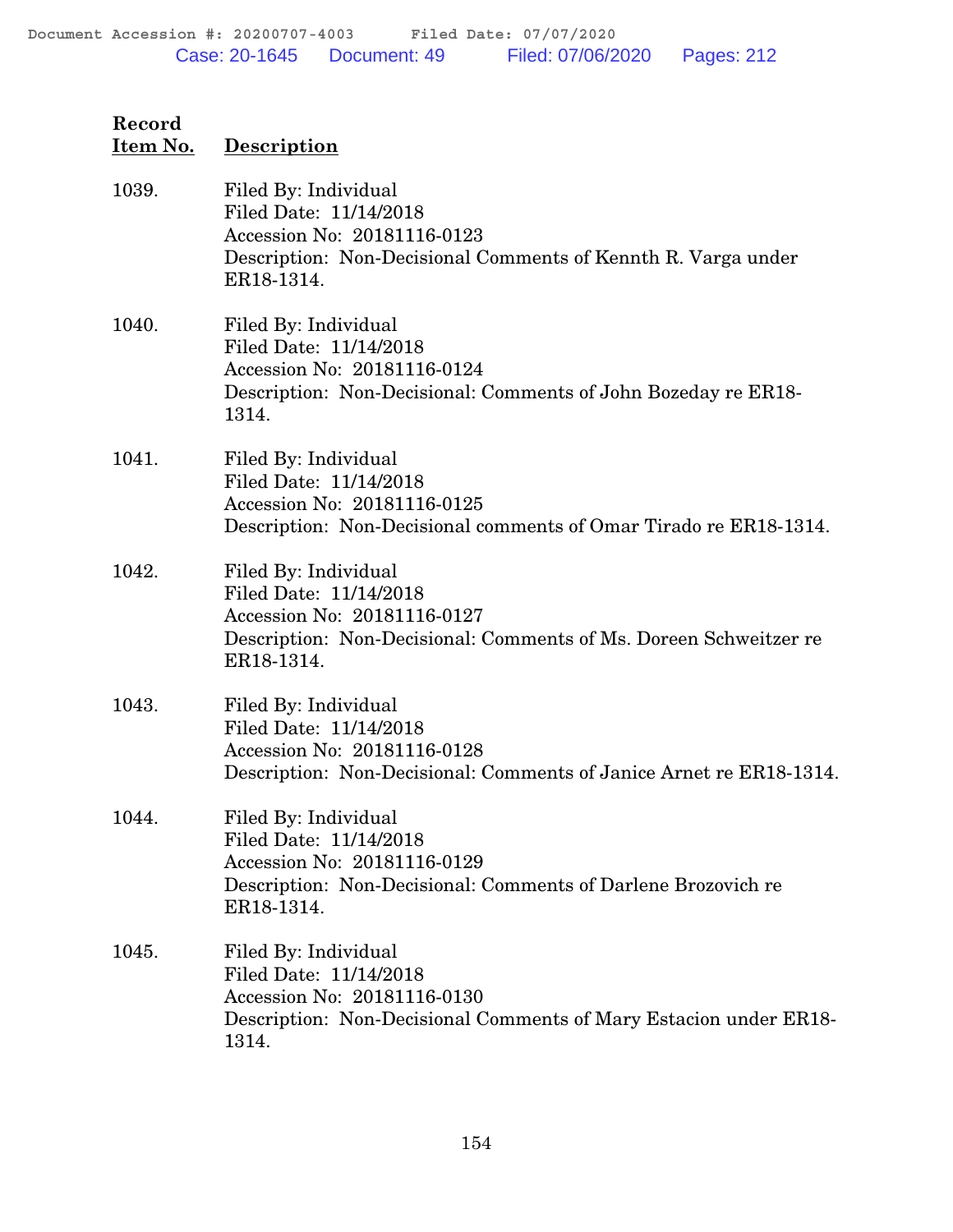| Record<br>Item No. | <b>Description</b>                                                                                                                                          |
|--------------------|-------------------------------------------------------------------------------------------------------------------------------------------------------------|
| 1046.              | Filed By: Individual<br>Filed Date: 11/14/2018<br>Accession No: 20181116-0131<br>Description: Non-Decisional comments of Clifford Rode re ER18-1314.        |
| 1047.              | Filed By: Individual<br>Filed Date: 11/14/2018<br>Accession No: 20181116-0132<br>Description: Non-Decisional comments of Evelyn White re ER18-1314.         |
| 1048.              | Filed By: Individual<br>Filed Date: 11/14/2018<br>Accession No: 20181116-0133<br>Description: Non-Decisional Comments of D. Peterhans under ER18-<br>1314.  |
| 1049.              | Filed By: Individual<br>Filed Date: 11/14/2018<br>Accession No: 20181116-0134<br>Description: Non-Decisional: Comments of Mr. Eugene Toney re<br>ER18-1314. |
| 1050.              | Filed By: Individual<br>Filed Date: 11/14/2018<br>Accession No: 20181116-0135<br>Description: Non-Decisional: Comments of Carolyn Rhodes re ER18-<br>1314.  |
| 1051.              | Filed By: Individual<br>Filed Date: 11/14/2018<br>Accession No: 20181116-0136<br>Description: Non-Decisional comments of Shirley Nolan re ER18-1314.        |
| 1052.              | Filed By: Individual<br>Filed Date: 11/14/2018<br>Accession No: 20181116-0137<br>Description: Non-Decisional: Comments of Mr. Marco Loera re ER18-<br>1314. |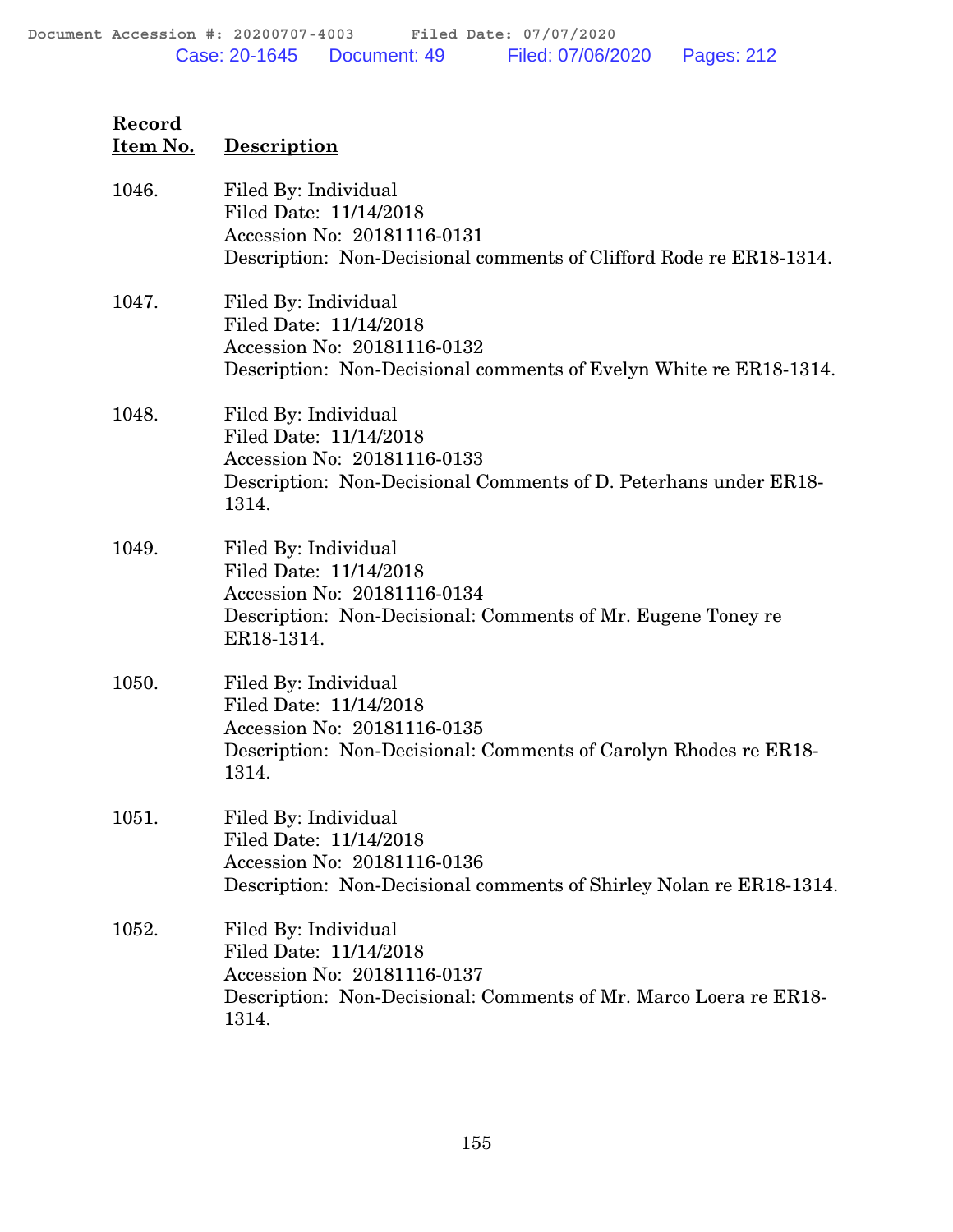| Record<br>Item No. | <b>Description</b>                                                                                                                                           |
|--------------------|--------------------------------------------------------------------------------------------------------------------------------------------------------------|
| 1053.              | Filed By: Individual<br>Filed Date: 11/14/2018<br>Accession No: 20181116-0138<br>Description: Non-Decisional: Comments of Lenora Schmidt re ER18-<br>1314.   |
| 1054.              | Filed By: Individual<br>Filed Date: 11/14/2018<br>Accession No: 20181116-0139<br>Description: Non-Decisional: Comments of Ms. Peggy Gerwin re ER18-<br>1314. |
| 1055.              | Filed By: Individual<br>Filed Date: 11/14/2018<br>Accession No: 20181116-0140<br>Description: Non-Decisional: Comments of Mr. Wayne Lang re ER18-<br>1314.   |
| 1056.              | Filed By: Individual<br>Filed Date: 11/14/2018<br>Accession No: 20181116-0141<br>Description: Non-Decisional: Comments of Kathleen Spooner re ER18-<br>1314. |
| 1057.              | Filed By: Individual<br>Filed Date: 11/14/2018<br>Accession No: 20181116-0142<br>Description: Non-Decisional: Comments of Karen Heerwagen re ER18-<br>1314.  |
| 1058.              | Filed By: Individual<br>Filed Date: 11/14/2018<br>Accession No: 20181116-0143<br>Description: Non-Decisional comments of Richard Kerley re ER18-<br>1314.    |
| 1059.              | Filed By: Individual<br>Filed Date: 11/14/2018<br>Accession No: 20181116-0144<br>Description: Non-Decisional: Comments of Ms. Helen Rausch re ER18-<br>1314. |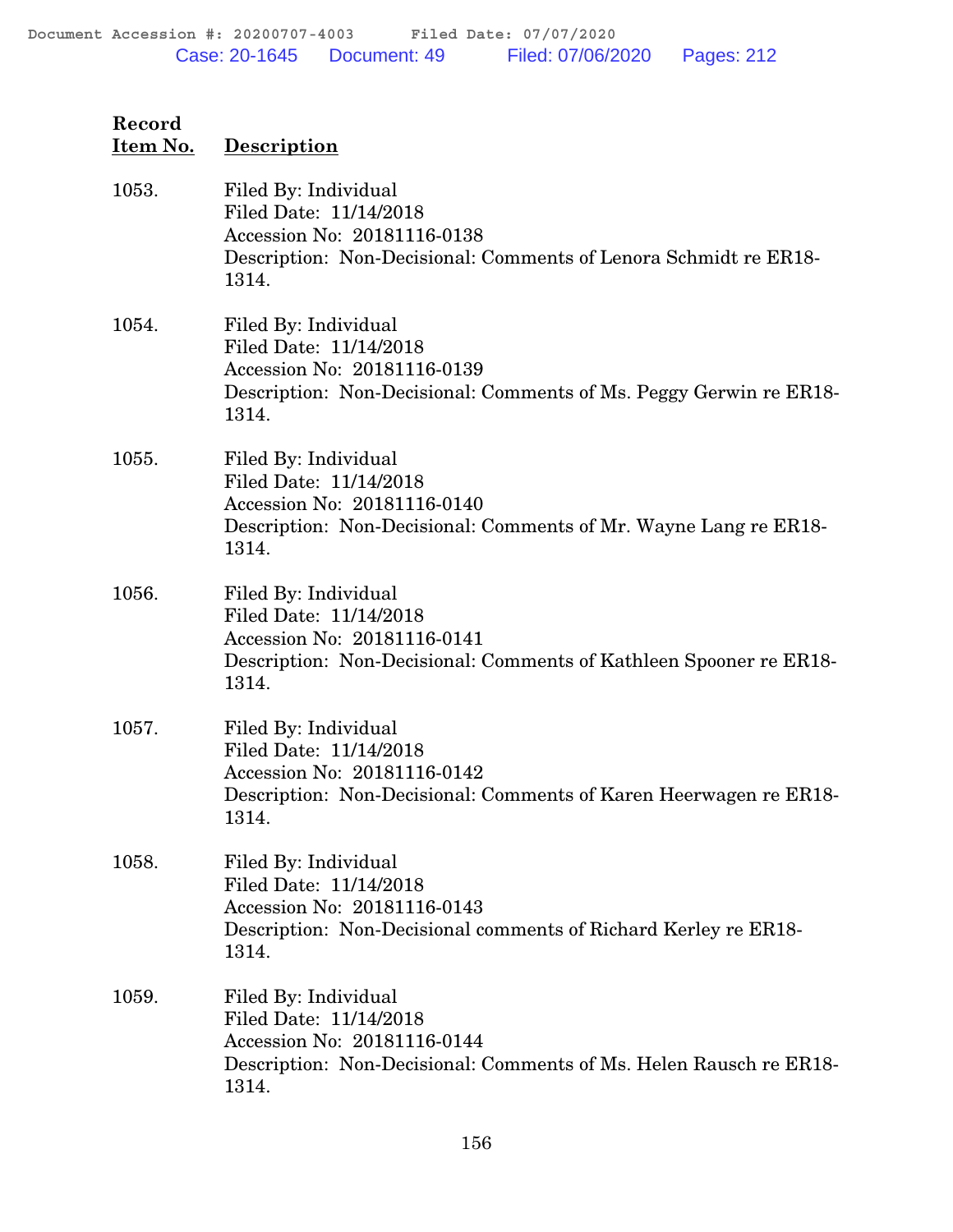| Item No. | <b>Description</b>                                                                                                                                           |
|----------|--------------------------------------------------------------------------------------------------------------------------------------------------------------|
| 1060.    | Filed By: Individual<br>Filed Date: 11/14/2018<br>Accession No: 20181116-0145<br>Description: Non-Decisional: Comments of Barbara Smith re ER18-<br>1314.    |
| 1061.    | Filed By: Individual<br>Filed Date: 11/14/2018<br>Accession No: 20181116-0146<br>Description: Non-Decisional: Comments of James Harris re ER18-<br>1314.     |
| 1062.    | Filed By: Individual<br>Filed Date: 11/14/2018<br>Accession No: 20181116-0147<br>Description: Non-Decisional: Comments of Carolyn McBride re ER18-<br>1314.  |
| 1063.    | Filed By: Individual<br>Filed Date: 11/14/2018<br>Accession No: 20181116-0148<br>Description: Non-Decisional: Comments of Edward Campbell re ER18-<br>1314.  |
| 1064.    | Filed By: Individual<br>Filed Date: 11/14/2018<br>Accession No: 20181116-0149<br>Description: Non-Decisional: Comments of John Tobey re ER18-1314.           |
| 1065.    | Filed By: Individual<br>Filed Date: 11/14/2018<br>Accession No: 20181116-0150<br>Description: Non-Decisional: Comments of Marcey Stegel under ER18-<br>1314. |
| 1066.    | Filed By: Individual<br>Filed Date: 11/14/2018<br>Accession No: 20181116-0151<br>Description: Non-Decisional comments of Margot Bohdan re ER18-<br>1314.     |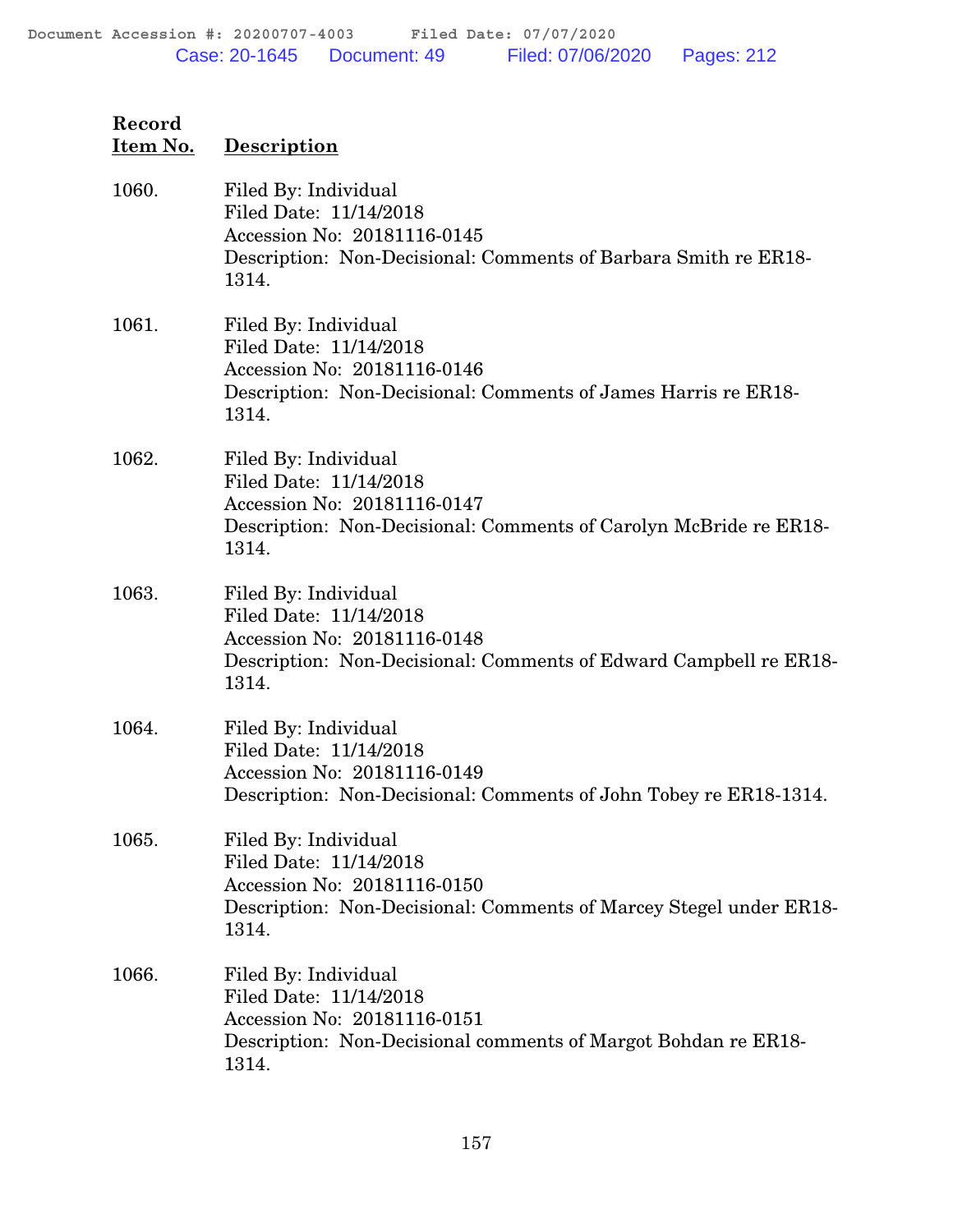| Record<br>Item No. | Description                                                                                                                                                   |
|--------------------|---------------------------------------------------------------------------------------------------------------------------------------------------------------|
| 1067.              | Filed By: Individual<br>Filed Date: 11/14/2018<br>Accession No: 20181116-0152<br>Description: Non-Decisional Comments of Johnny Dorsey under ER18-<br>1314.   |
| 1068.              | Filed By: Individual<br>Filed Date: 11/14/2018<br>Accession No: 20181116-0153<br>Description: Non-Decisional: Comments of Mr. Robert Russ re ER18-<br>1314.   |
| 1069.              | Filed By: Individual<br>Filed Date: 11/14/2018<br>Accession No: 20181116-0154<br>Description: Non-Decisional: Comments of Grant W. Reichard re<br>ER18-1314.  |
| 1070.              | Filed By: Individual<br>Filed Date: 11/14/2018<br>Accession No: 20181116-0155<br>Description: Non-Decisional: Comments of Francisco Matos under<br>ER18-1314. |
| 1071.              | Filed By: Individual<br>Filed Date: 11/14/2018<br>Accession No: 20181116-0156<br>Description: Non-Decisional: Comments of Ms. Barbara Coates re<br>ER18-1314. |
| 1072.              | Filed By: Individual<br>Filed Date: 11/14/2018<br>Accession No: 20181116-0157<br>Description: Non-Decisional: Comments of Jerome Sobczak re ER18-<br>1314.    |
| 1073.              | Filed By: Individual<br>Filed Date: 11/14/2018<br>Accession No: 20181116-0158<br>Description: Non-Decisional: Comments of Mary Stobierski re ER18-<br>1314.   |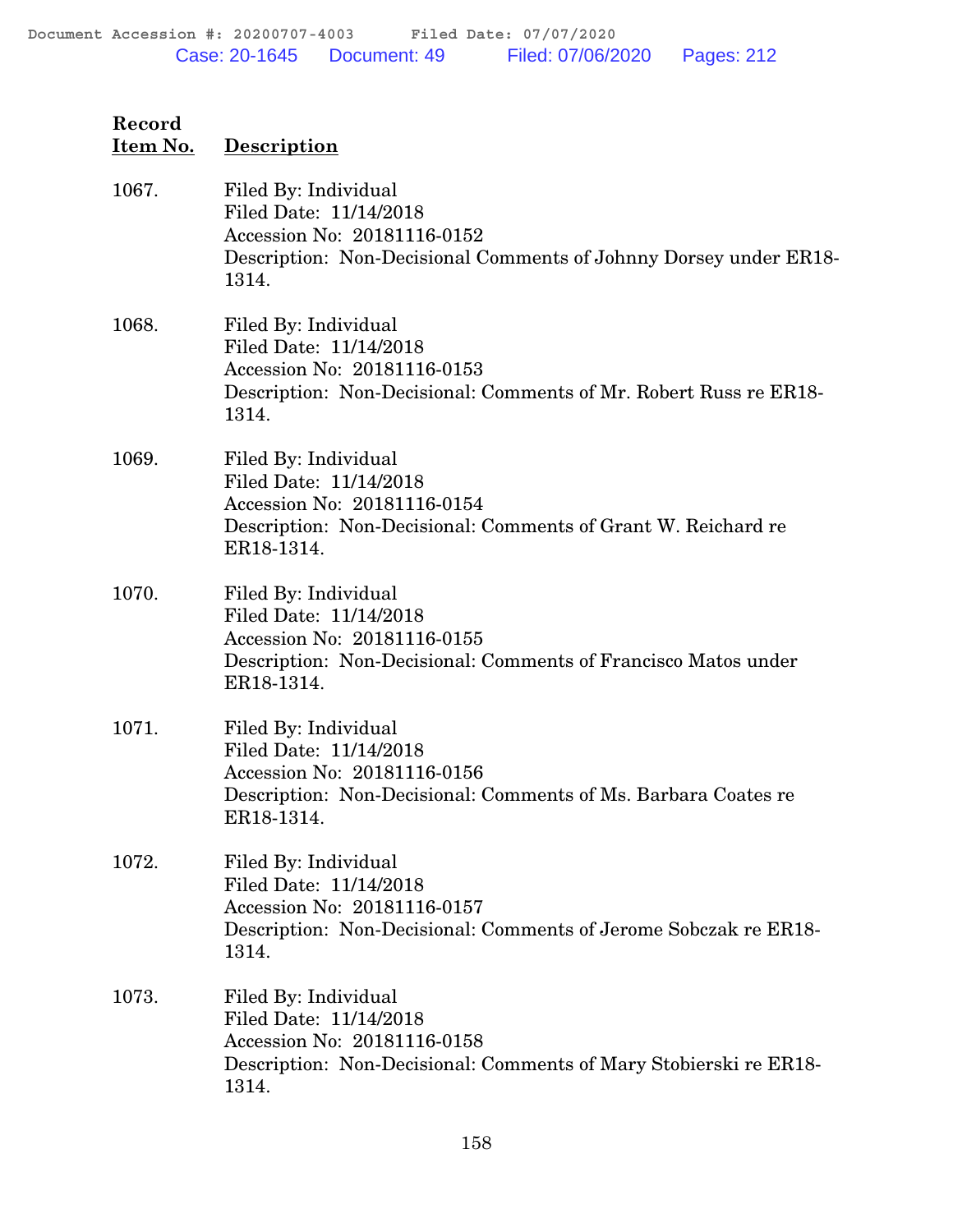| Item No. | <b>Description</b>                                                                                                                                             |
|----------|----------------------------------------------------------------------------------------------------------------------------------------------------------------|
| 1074.    | Filed By: Individual<br>Filed Date: 11/14/2018<br>Accession No: 20181116-0159<br>Description: Non-Decisional: Comments of Dolores Salek re ER18-<br>1314.      |
| 1075.    | Filed By: Individual<br>Filed Date: 11/14/2018<br>Accession No: 20181116-0160<br>Description: Non-Decisional: Comments of Rosalle Stilies under ER18-<br>1314. |
| 1076.    | Filed By: Individual<br>Filed Date: 11/14/2018<br>Accession No: 20181116-0161<br>Description: Non-Decisional comments of Redmond Sullivan re ER18-<br>1314.    |
| 1077.    | Filed By: Individual<br>Filed Date: 11/14/2018<br>Accession No: 20181116-0162<br>Description: Non-Decisional: Comments of Nancy Kahoe under ER18-<br>1314.     |
| 1078.    | Filed By: Individual<br>Filed Date: 11/14/2018<br>Accession No: 20181116-0163<br>Description: Non-Decisional: Comments of James Richert under ER18-<br>1314.   |
| 1079.    | Filed By: Individual<br>Filed Date: 11/14/2018<br>Accession No: 20181116-0164<br>Description: Non-Decisional: Comments of Donna Lane re ER18-1314.             |
| 1080.    | Filed By: Individual<br>Filed Date: 11/14/2018<br>Accession No: 20181116-0165<br>Description: Non-Decisional: Comments Carol Colby re ER18-1314.               |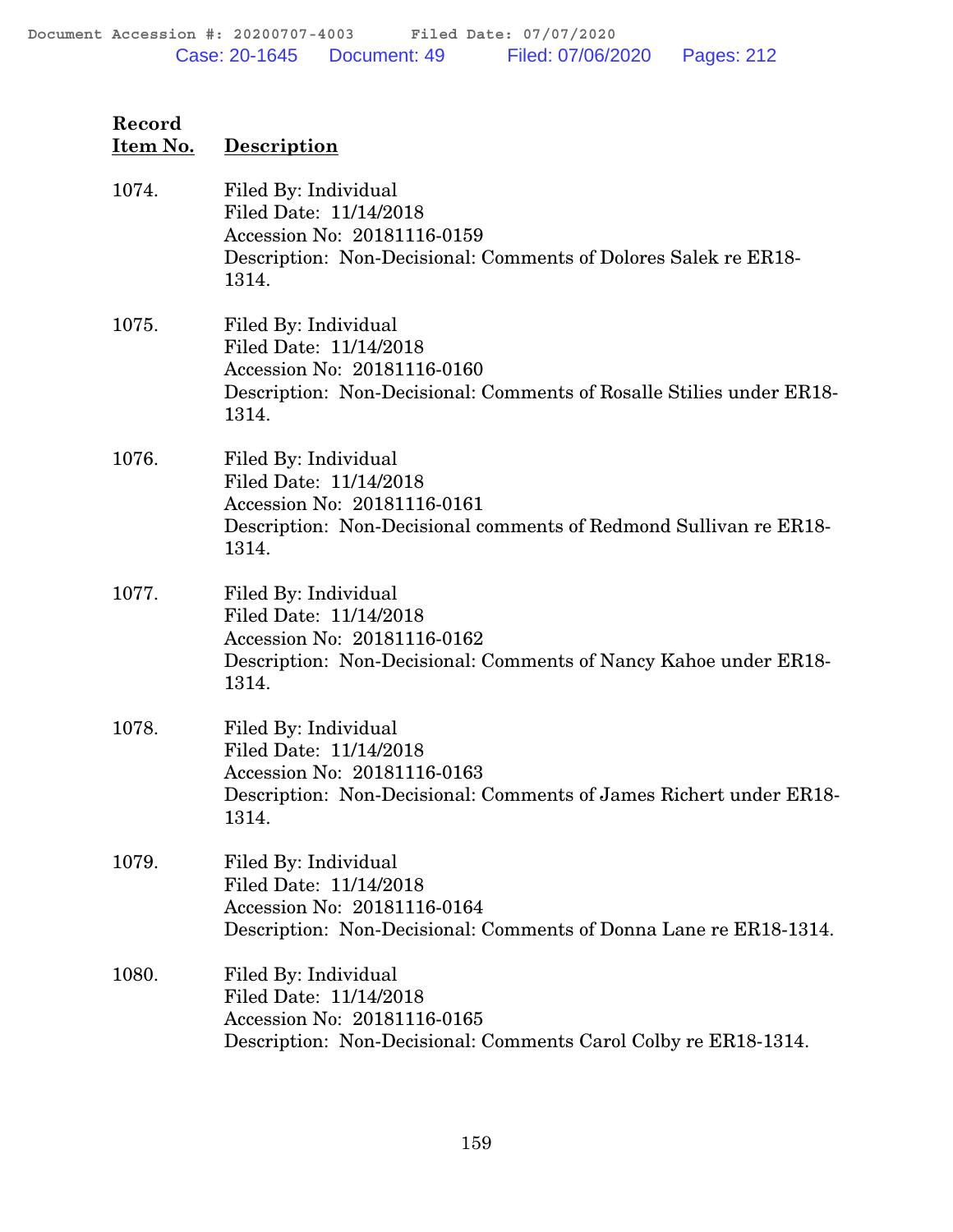| Record<br>Item No. | <b>Description</b>                                                                                                                                            |
|--------------------|---------------------------------------------------------------------------------------------------------------------------------------------------------------|
| 1081.              | Filed By: Individual<br>Filed Date: 11/14/2018<br>Accession No: 20181116-0166<br>Description: Non-Decisional: Comments of Ms. Janet Jordan re ER18-<br>1314.  |
| 1082.              | Filed By: Individual<br>Filed Date: 11/14/2018<br>Accession No: 20181116-0167<br>Description: Non-Decisional: Comments of Allan Kapso re ER18-1314.           |
| 1083.              | Filed By: Individual<br>Filed Date: 11/14/2018<br>Accession No: 20181116-0168<br>Description: Non-Decisional: Comments of Mr. William Samec re<br>ER18-1314.  |
| 1084.              | Filed By: Individual<br>Filed Date: 11/14/2018<br>Accession No: 20181116-0169<br>Description: Non-Decisional Comments of Sally Duvall under ER18-<br>1314.    |
| 1085.              | Filed By: Individual<br>Filed Date: 11/14/2018<br>Accession No: 20181116-0170<br>Description: Non-Decisional comments of Mrs. Kowalik re ER1-1314.            |
| 1086.              | Filed By: Individual<br>Filed Date: 11/14/2018<br>Accession No: 20181116-0171<br>Description: Non-Decisional: Comments of Ms. Adrienne Slovy re<br>ER18-1314. |
| 1087.              | Filed By: Individual<br>Filed Date: 11/14/2018<br>Accession No: 20181116-0172<br>Description: Non-Decisional: Comments of Thomas Mazur under<br>ER18-1314.    |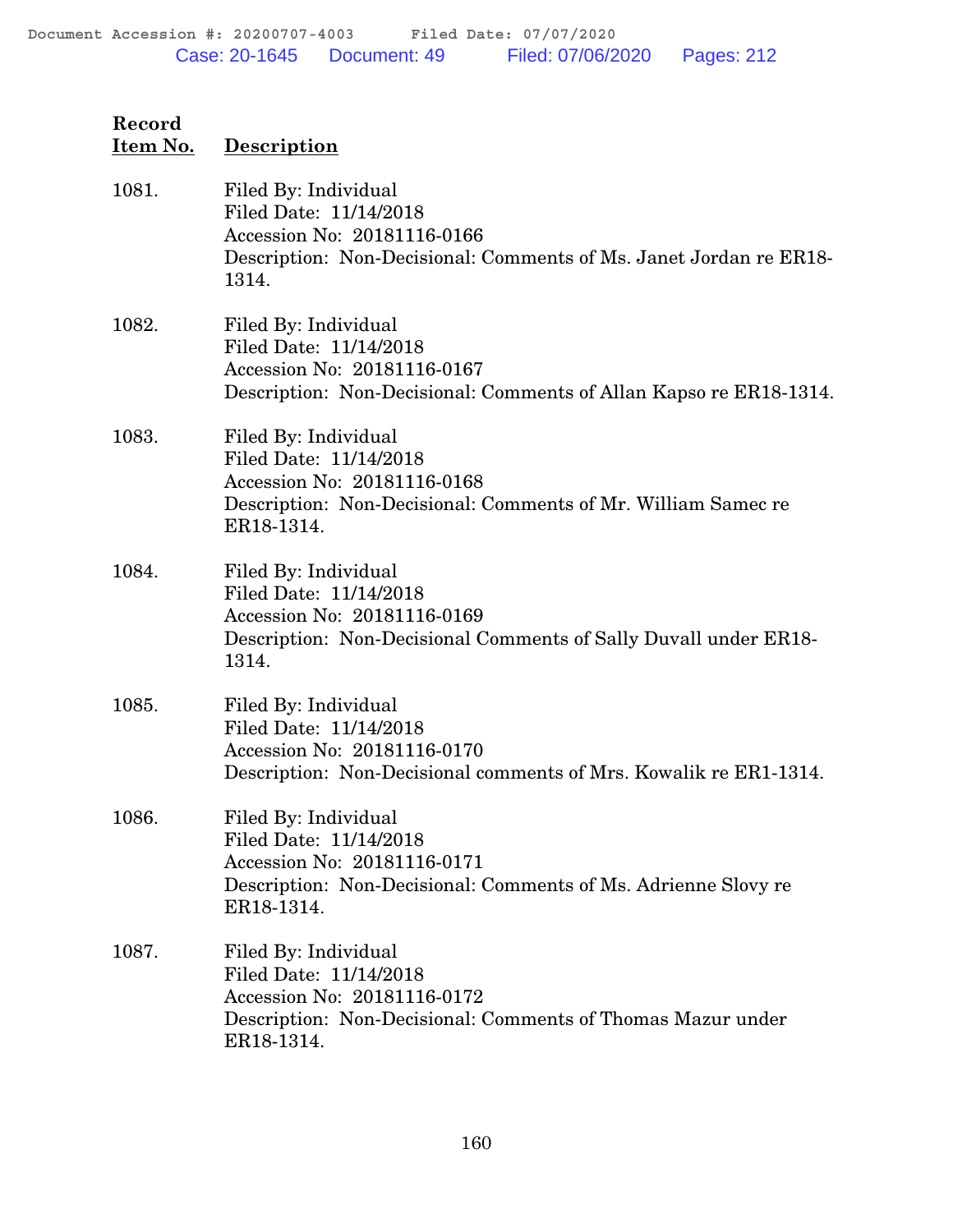| Record<br>Item No. | <b>Description</b>                                                                                                                                             |
|--------------------|----------------------------------------------------------------------------------------------------------------------------------------------------------------|
| 1088.              | Filed By: Individual<br>Filed Date: 11/14/2018<br>Accession No: 20181116-0173<br>Description: Non-Decisional: Comments of Paul Garcy under ER18-<br>1314.      |
| 1089.              | Filed By: Individual<br>Filed Date: 11/14/2018<br>Accession No: 20181116-0174<br>Description: Non-Decisional: Comments of Earleen Hadley under<br>ER18-1314.   |
| 1090.              | Filed By: Individual<br>Filed Date: 11/14/2018<br>Accession No: 20181116-0175<br>Description: Non-Decisional: Comments of James Gleeson under<br>ER18-1314.    |
| 1091.              | Filed By: Individual<br>Filed Date: 11/14/2018<br>Accession No: 20181116-0176<br>Description: Non-Decisional: Comments of Ms. Cathey Filetti re ER18-<br>1314. |
| 1092.              | Filed By: Individual<br>Filed Date: 11/14/2018<br>Accession No: 20181116-0177<br>Description: Non-Decisional Comments of Charlotte Meyer under<br>ER18-1314.   |
| 1093.              | Filed By: Individual<br>Filed Date: 11/14/2018<br>Accession No: 20181116-0178<br>Description: Non-Decisional comments of Glenn McDonald re ER18-<br>1314.      |
| 1094.              | Filed By: Individual<br>Filed Date: 11/14/2018<br>Accession No: 20181116-0179<br>Description: Non-Decisional comment of Jeannette Riedmuller re<br>ER18-1314.  |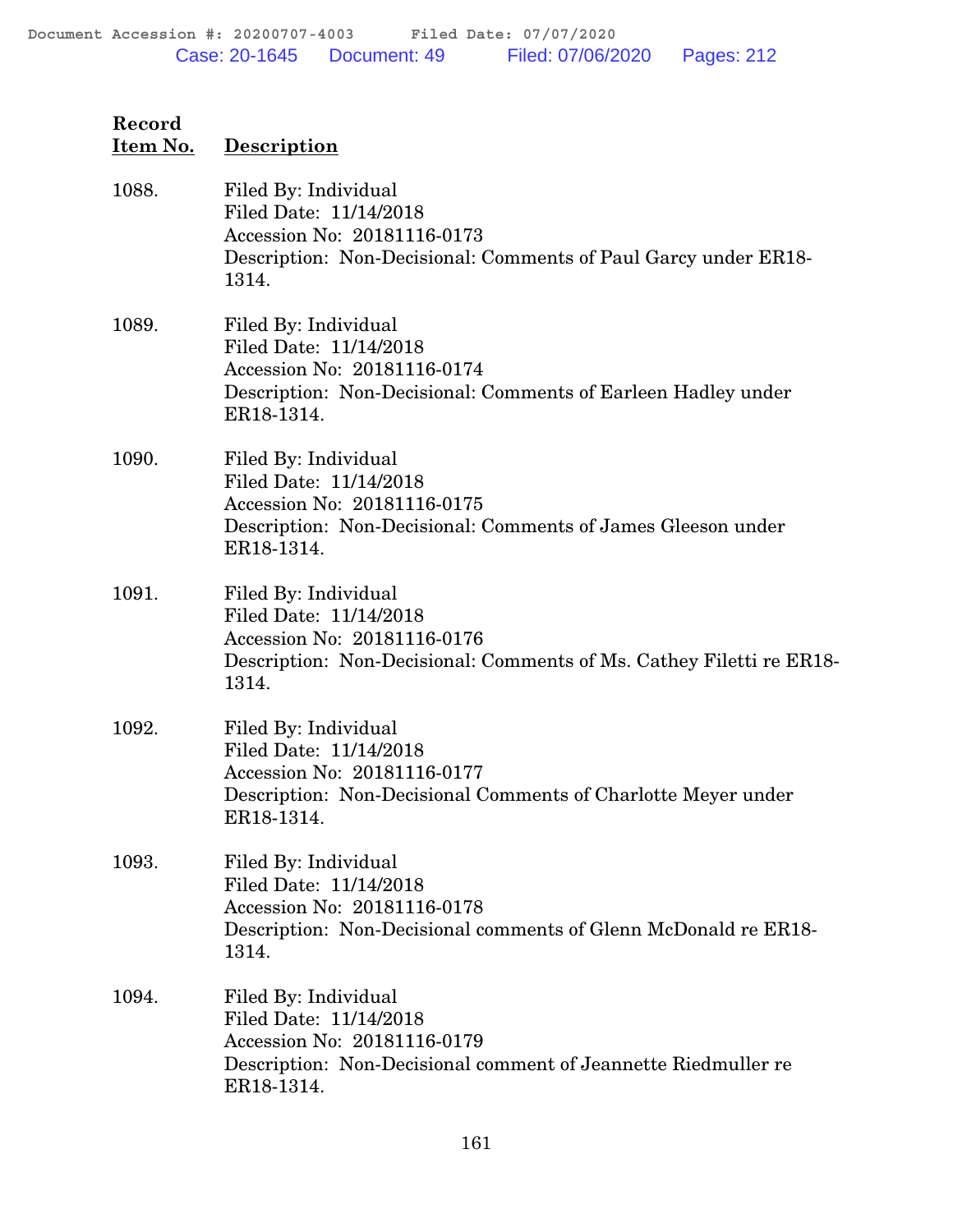| Record<br>Item No. | <b>Description</b>                                                                                                                                              |
|--------------------|-----------------------------------------------------------------------------------------------------------------------------------------------------------------|
| 1095.              | Filed By: Individual<br>Filed Date: 11/14/2018<br>Accession No: 20181116-0180<br>Description: Non-Decisional Comments of Lorraine Potter under<br>ER18-1314.    |
| 1096.              | Filed By: Individual<br>Filed Date: 11/14/2018<br>Accession No: 20181116-0181<br>Description: Non-Decisional comments of Marge Chesney re ER18-<br>1314.        |
| 1097.              | Filed By: Individual<br>Filed Date: 11/14/2018<br>Accession No: 20181116-0182<br>Description: Non-Decisional: Comments of Marie Pastore under ER18-<br>1314.    |
| 1098.              | Filed By: Individual<br>Filed Date: 11/14/2018<br>Accession No: 20181116-0183<br>Description: Non-Decisional: Comments of Ms. Elizabeth Curtis re<br>ER18-1314. |
| 1099.              | Filed By: Individual<br>Filed Date: 11/14/2018<br>Accession No: 20181116-0184<br>Description: Non-Decisional: Comments of Michael Orlov re ER18-<br>1314.       |
| 1100.              | Filed By: Individual<br>Filed Date: 11/14/2018<br>Accession No: 20181116-0185<br>Description: Non-Decisional Comments of Lucille Antonik under<br>ER18-1314.    |
| 1101.              | Filed By: Individual<br>Filed Date: 11/14/2018<br>Accession No: 20181116-0186<br>Description: Non-Decisional: Comments of Jerry Gilbert under ER18-<br>1314.    |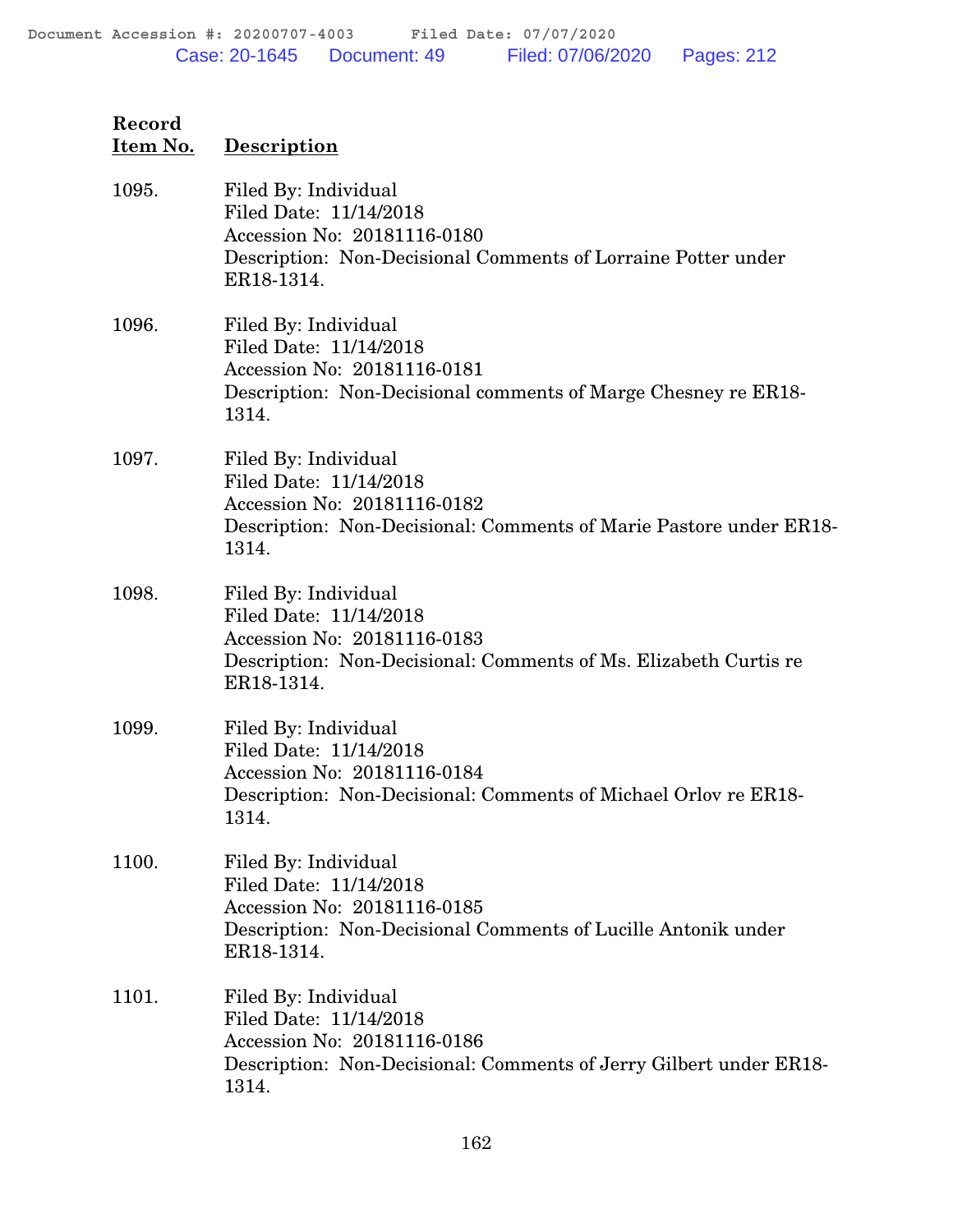| Record<br>Item No. | Description                                                                                                                                                         |
|--------------------|---------------------------------------------------------------------------------------------------------------------------------------------------------------------|
| 1102.              | Filed By: Individual<br>Filed Date: 11/14/2018<br>Accession No: 20181116-0187<br>Description: Non-Decisional: Comments of Edward Pogorzelski re<br>ER18-1314.       |
| 1103.              | Filed By: Individual<br>Filed Date: 11/14/2018<br>Accession No: 20181116-0188<br>Description: Non-Decisional: Comments of June Riley re ER18-1314.                  |
| 1104.              | Filed By: Individual<br>Filed Date: 11/14/2018<br>Accession No: 20181116-0189<br>Description: Non-Decisional: Comments of Mr. Eugene Ahner re<br>ER18-1314.         |
| 1105.              | Filed By: Individual<br>Filed Date: 11/14/2018<br>Accession No: 20181116-0190<br>Description: Non-Decisional Comments of Phyllis Powell under ER18-<br>1314.        |
| 1106.              | Filed By: Individual<br>Filed Date: 11/14/2018<br>Accession No: 20181116-0191<br>Description: Non-Decisional: Comments of Janine Ptasinski under<br>ER18-1314.      |
| 1107.              | Filed By: Individual<br>Filed Date: 11/14/2018<br>Accession No: 20181116-0192<br>Description: Non-Decisional comments of Helen M. Dufour re ER18-<br>1314.          |
| 1108.              | Filed By: Individual<br>Filed Date: 11/14/2018<br>Accession No: 20181116-0193<br>Description: Non-Decisional: Comments of Mr. Robert Lutzenkirchen<br>re ER18-1314. |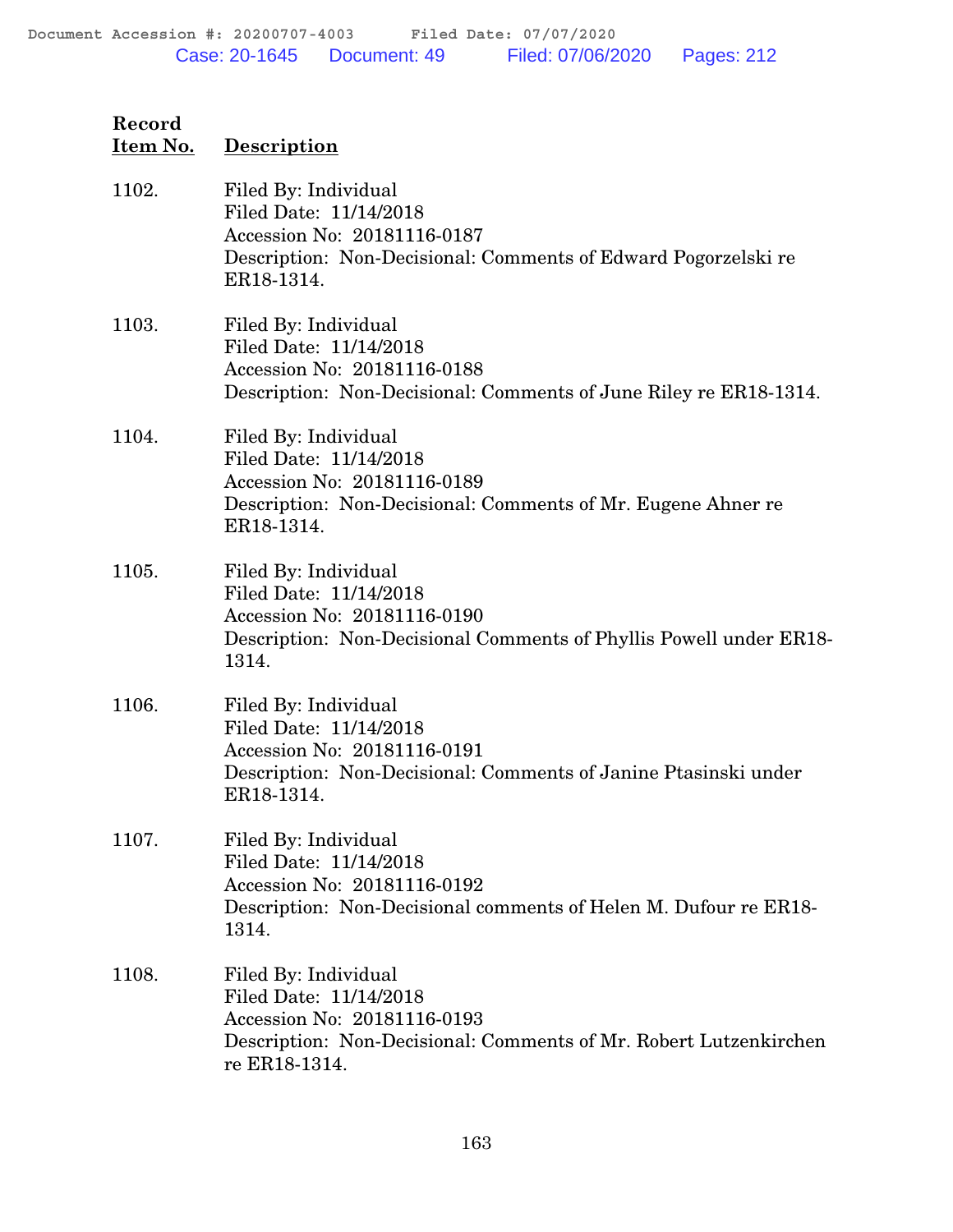| Record   |             |
|----------|-------------|
| Item No. | Description |

1109. Filed By: Individual Filed Date: 11/14/2018 Accession No: 20181116-0194 Description: Non-Decisional comments of Lisa Pitman re ER18-1314. 1110. Filed By: Individual Filed Date: 11/14/2018 Accession No: 20181116-0195 Description: Non-Decisional: Comments of Mellissa Johnson under ER18-1314. 1111. Filed By: Individual Filed Date: 11/14/2018 Accession No: 20181116-0196 Description: Non-Decisional: Comments of Lewis Bullock re ER18- 1314. 1112. Filed By: Individual Filed Date: 11/14/2018 Accession No: 20181116-0197 Description: Non-Decisional: Comments of Ms. Sherleen Karchut re ER18-1314. 1113. Filed By: Individual Filed Date: 11/14/2018 Accession No: 20181116-0198 Description: Non-Decisional Comments of Michael Mlynarski under ER18-1314. 1114. Filed By: Individual Filed Date: 11/14/2018 Accession No: 20181116-0199 Description: Non-Decisional: Comments of R. Grajewski under ER18- 1314. 1115. Filed By: Individual Filed Date: 11/14/2018 Accession No: 20181116-0200 Description: Non-Decisional: Comments of Lelia Dvorak re ER18- 1314.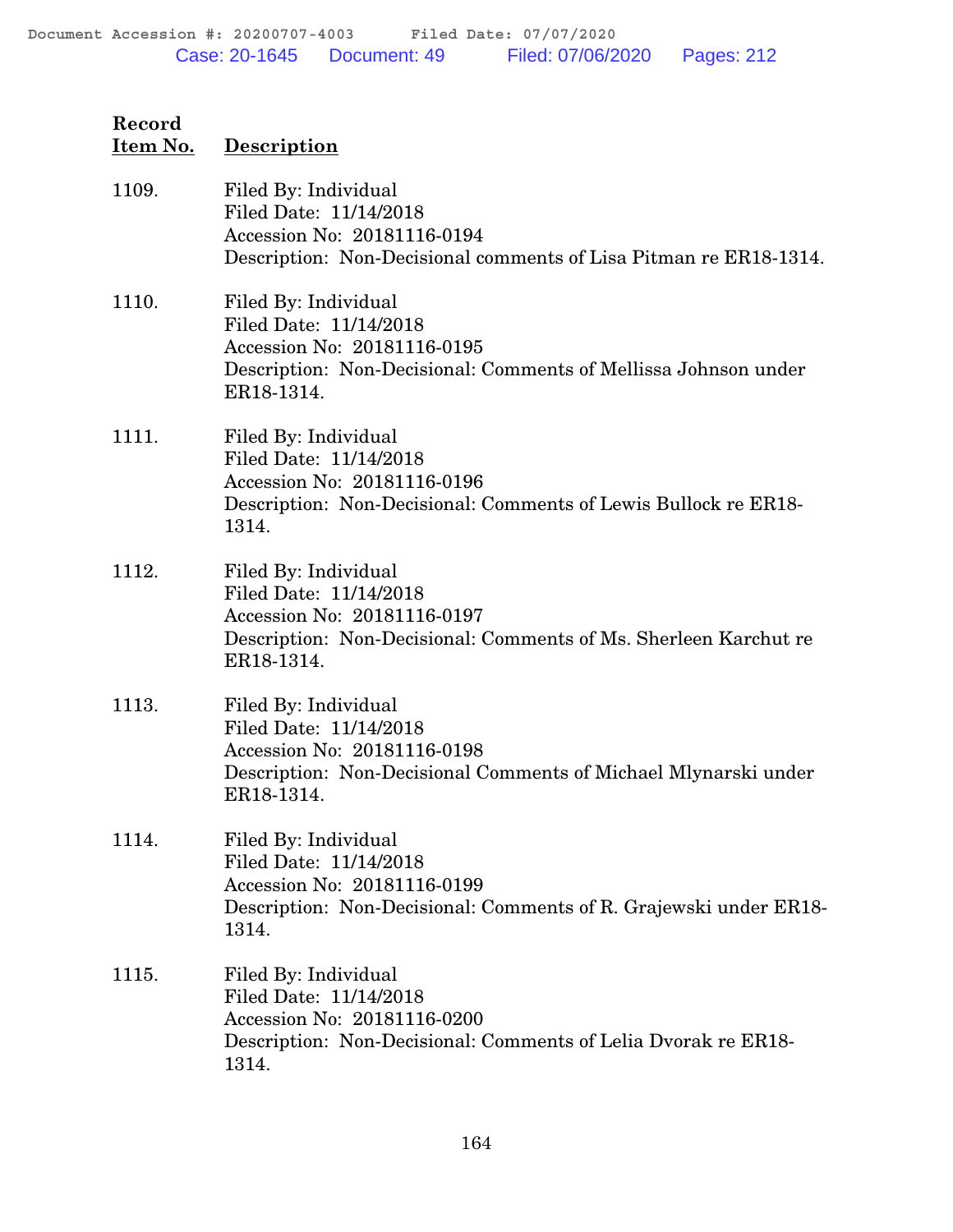| Record<br>Item No. | <b>Description</b>                                                                                                                                             |
|--------------------|----------------------------------------------------------------------------------------------------------------------------------------------------------------|
| 1116.              | Filed By: Individual<br>Filed Date: 11/14/2018<br>Accession No: 20181116-0201<br>Description: Non-Decisional: Comments of Jossie Jackson re ER18-<br>1314.     |
| 1117.              | Filed By: Individual<br>Filed Date: 11/14/2018<br>Accession No: 20181116-0202<br>Description: Non-Decisional comments of Charlotte Rutz re ER18-<br>1314.      |
| 1118.              | Filed By: Individual<br>Filed Date: 11/14/2018<br>Accession No: 20181116-0203<br>Description: Non-Decisional: Comments of Mr. James Ove re ER18-<br>1314.      |
| 1119.              | Filed By: Individual<br>Filed Date: 11/14/2018<br>Accession No: 20181116-0204<br>Description: Non-Decisional: Comments of Linda Nishi under ER18-<br>1314.     |
| 1120.              | Filed By: Individual<br>Filed Date: 11/14/2018<br>Accession No: 20181116-0205<br>Description: Non-Decisional: Comments of Mr. Donald Palmer re<br>ER18-1314.   |
| 1121.              | Filed By: Individual<br>Filed Date: 11/14/2018<br>Accession No: 20181116-0206<br>Description: Non-Decisional: Comments of Ms. Sharon Whitmore re<br>ER18-1314. |
| 1122.              | Filed By: Individual<br>Filed Date: 11/14/2018<br>Accession No: 20181116-0207<br>Description: Non-Decisional: Comments of Errol Kroner re ER18-<br>1314.       |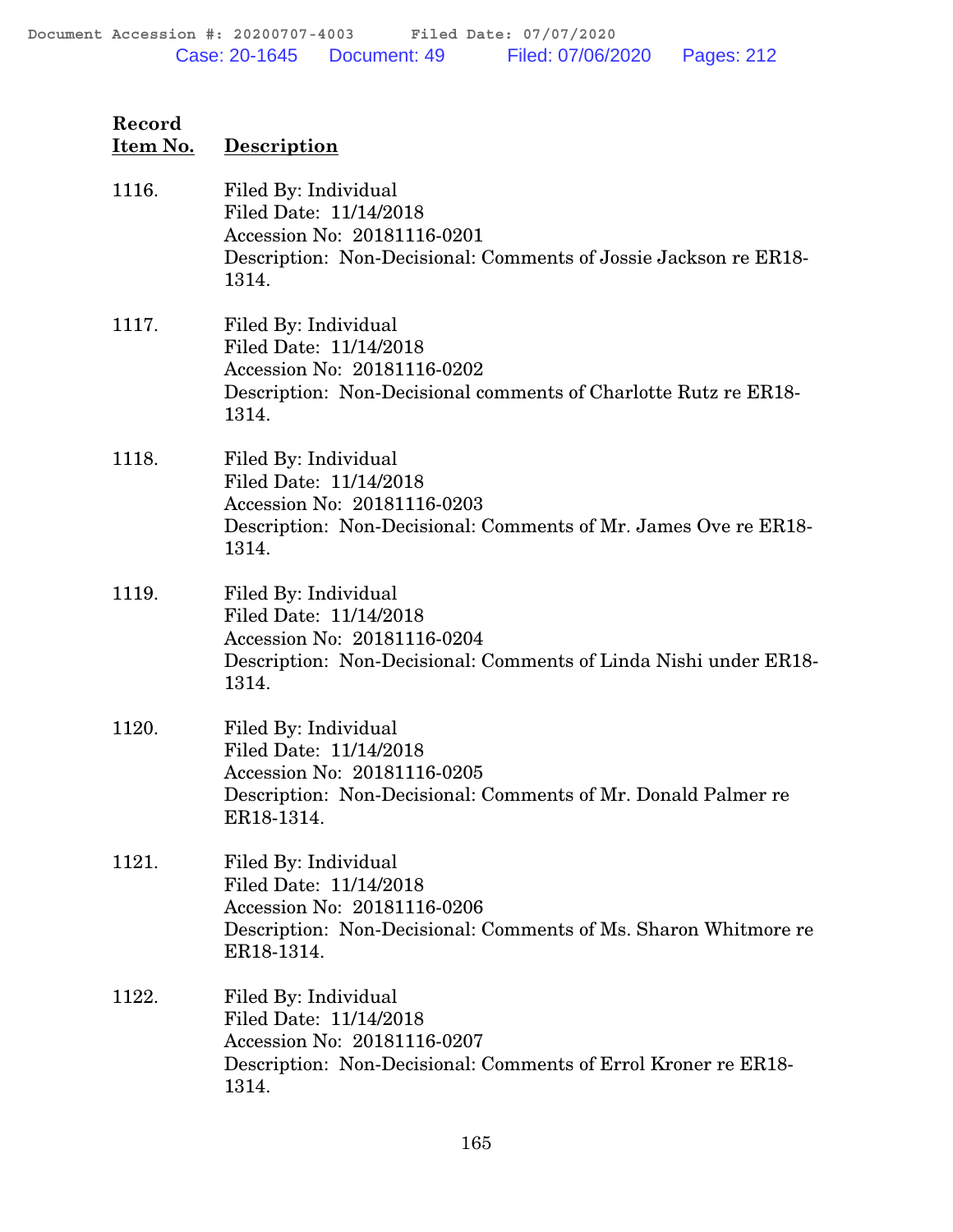| 1123. | Filed By: Individual<br>Filed Date: 11/14/2018<br>Accession No: 20181116-0208<br>Description: Non-Decisional: Comments of Mr. C. L. Hero re ER18-<br>1314.   |
|-------|--------------------------------------------------------------------------------------------------------------------------------------------------------------|
| 1124. | Filed By: Individual<br>Filed Date: 11/14/2018<br>Accession No: 20181116-0209<br>Description: Non-Decisional: Comments of Harvey Kindt re ER18-<br>1314.     |
| 1125. | Filed By: Individual<br>Filed Date: 11/14/2018<br>Accession No: 20181116-0210<br>Description: Non-Decisional: Comments of Mr. Blas Davila re ER18-<br>1314.  |
| 1126. | Filed By: Individual<br>Filed Date: 11/14/2018<br>Accession No: 20181116-0211<br>Description: Non-Decisional comments of Ron Kochman re ER18-1314.           |
| 1127. | Filed By: Individual<br>Filed Date: 11/14/2018<br>Accession No: 20181116-0212<br>Description: Non-Decisional Comments of Mary Yelton re ER18-1314.           |
| 1128. | Filed By: Individual<br>Filed Date: 11/14/2018<br>Accession No: 20181116-0213<br>Description: Non-Decisional: Comments of Michael Koss re ER18-<br>1314.     |
| 1129. | Filed By: Individual<br>Filed Date: 11/14/2018<br>Accession No: 20181116-0214<br>Description: Non-Decisional comments of Barbara Christine re ER18-<br>1314. |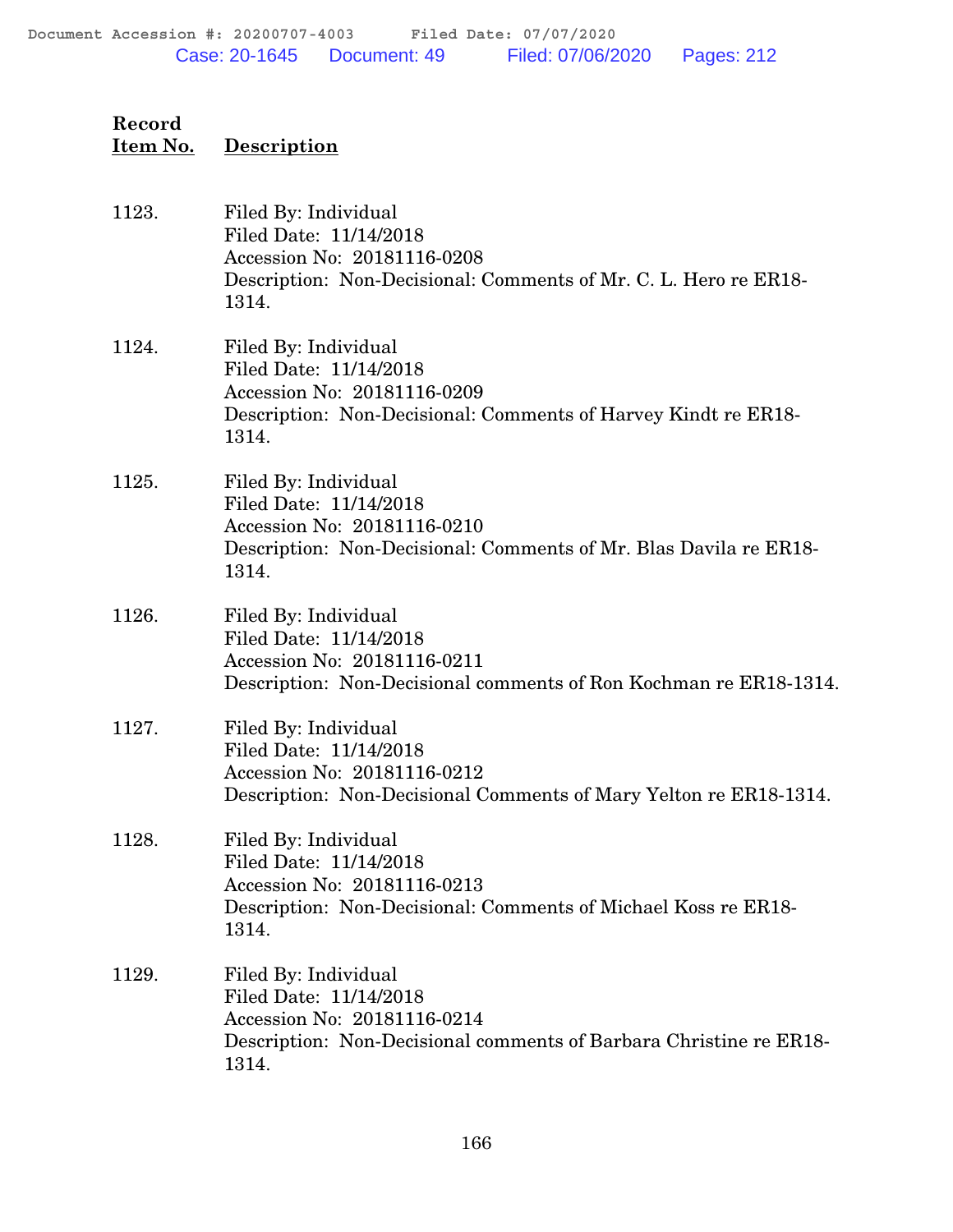| 1130. | Filed By: Individual<br>Filed Date: 11/14/2018<br>Accession No: 20181116-0215<br>Description: Non-Decisional: Comments J. Rossi under ER18-1314.             |
|-------|--------------------------------------------------------------------------------------------------------------------------------------------------------------|
| 1131. | Filed By: Individual<br>Filed Date: 11/14/2018<br>Accession No: 20181116-0216<br>Description: Non-Decisional: Comments of Mr. Kenneth Stein re<br>ER18-1314. |
| 1132. | Filed By: Individual<br>Filed Date: 11/14/2018<br>Accession No: 20181116-0217<br>Description: Non-Decisional: Comments of Ms. Alice Zdunek re ER18-<br>1314. |
| 1133. | Filed By: Individual<br>Filed Date: 11/14/2018<br>Accession No: 20181116-0218<br>Description: Non-Decisional: Comments of Arnulfo Verges re ER18-<br>1314.   |
| 1134. | Filed By: Individual<br>Filed Date: 11/14/2018<br>Accession No: 20181116-0219<br>Description: Non-Decisional: Comments of Mr. Roger Greene re ER18-<br>1314. |
| 1135. | Filed By: Individual<br>Filed Date: 11/14/2018<br>Accession No: 20181116-0220<br>Description: Non-Decisional comments of Gerald O'Riley re ER18-<br>1314.    |
| 1136. | Filed By: Individual<br>Filed Date: 11/14/2018<br>Accession No: 20181116-0221<br>Description: Non-Decisional: Comments of John Gabhardt under<br>ER18-1314.  |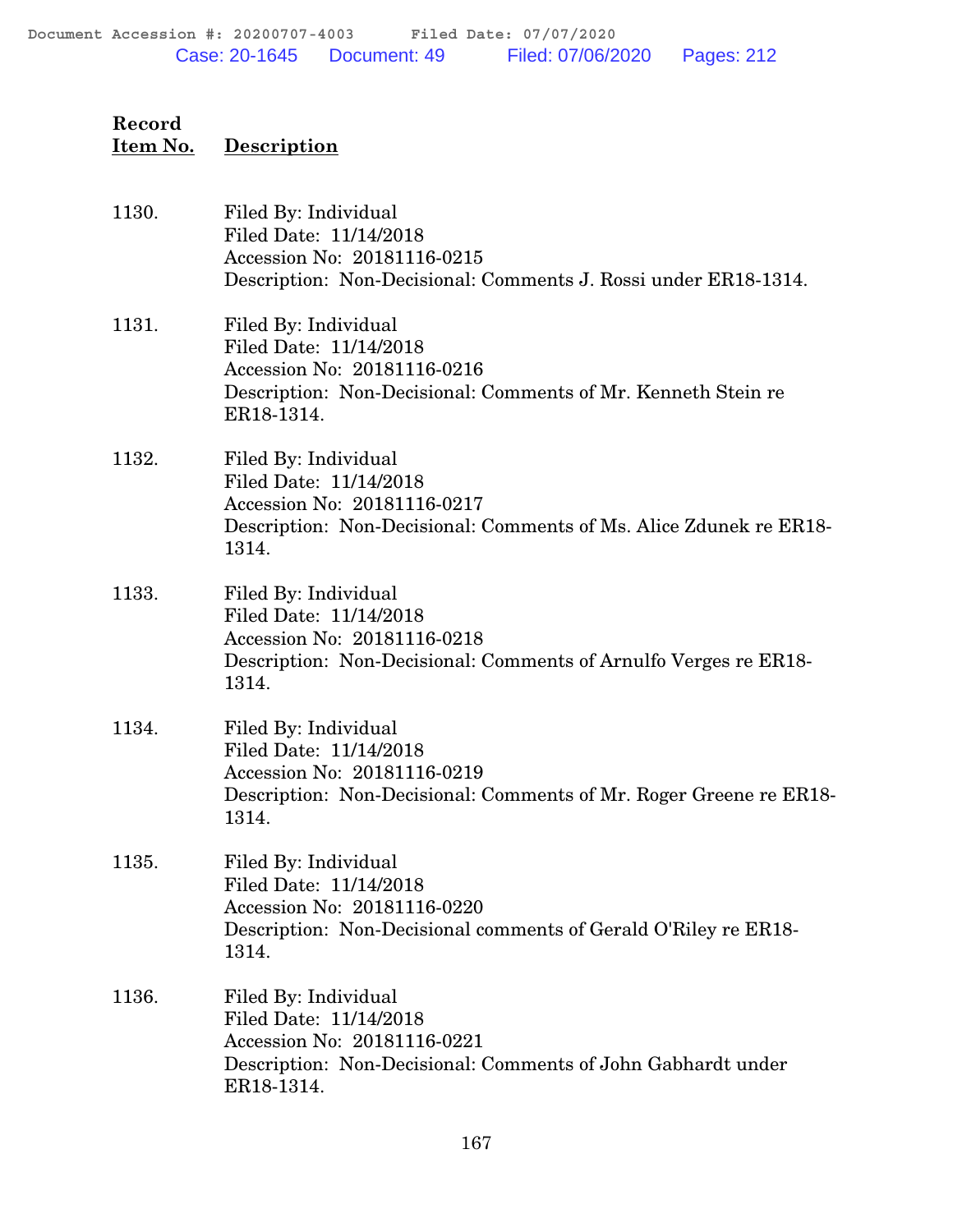| 1137. | Filed By: Individual<br>Filed Date: 11/14/2018<br>Accession No: 20181116-0222<br>Description: Non-Decisional: Comments of Mr. Ed Kusek re ER18-<br>1314.      |
|-------|---------------------------------------------------------------------------------------------------------------------------------------------------------------|
| 1138. | Filed By: Individual<br>Filed Date: 11/14/2018<br>Accession No: 20181116-0223<br>Description: Non-Decisional: Comments of Shirley Warrington re<br>ER18-1314. |
| 1139. | Filed By: Individual<br>Filed Date: 11/14/2018<br>Accession No: 20181116-0224<br>Description: Non-Decisional: Comments of Ms. Jean Loerop re ER18-<br>1314.   |
| 1140. | Filed By: Individual<br>Filed Date: 11/14/2018<br>Accession No: 20181116-0225<br>Description: Non-Decisional comments of Cathy Busto re ER18-1314.            |
| 1141. | Filed By: Individual<br>Filed Date: 11/14/2018<br>Accession No: 20181116-0226<br>Description: Non-Decisional: Comments of Hazel Clark re ER18-1314.           |
| 1142. | Filed By: Individual<br>Filed Date: 11/14/2018<br>Accession No: 20181116-0227<br>Description: Non-Decisional comments of Michael L. Madia re ER18-<br>1314.   |
| 1143. | Filed By: Individual<br>Filed Date: 11/14/2018<br>Accession No: 20181116-0228<br>Description: Non-Decisional: Comments of Shirley Selep under ER18-<br>1314.  |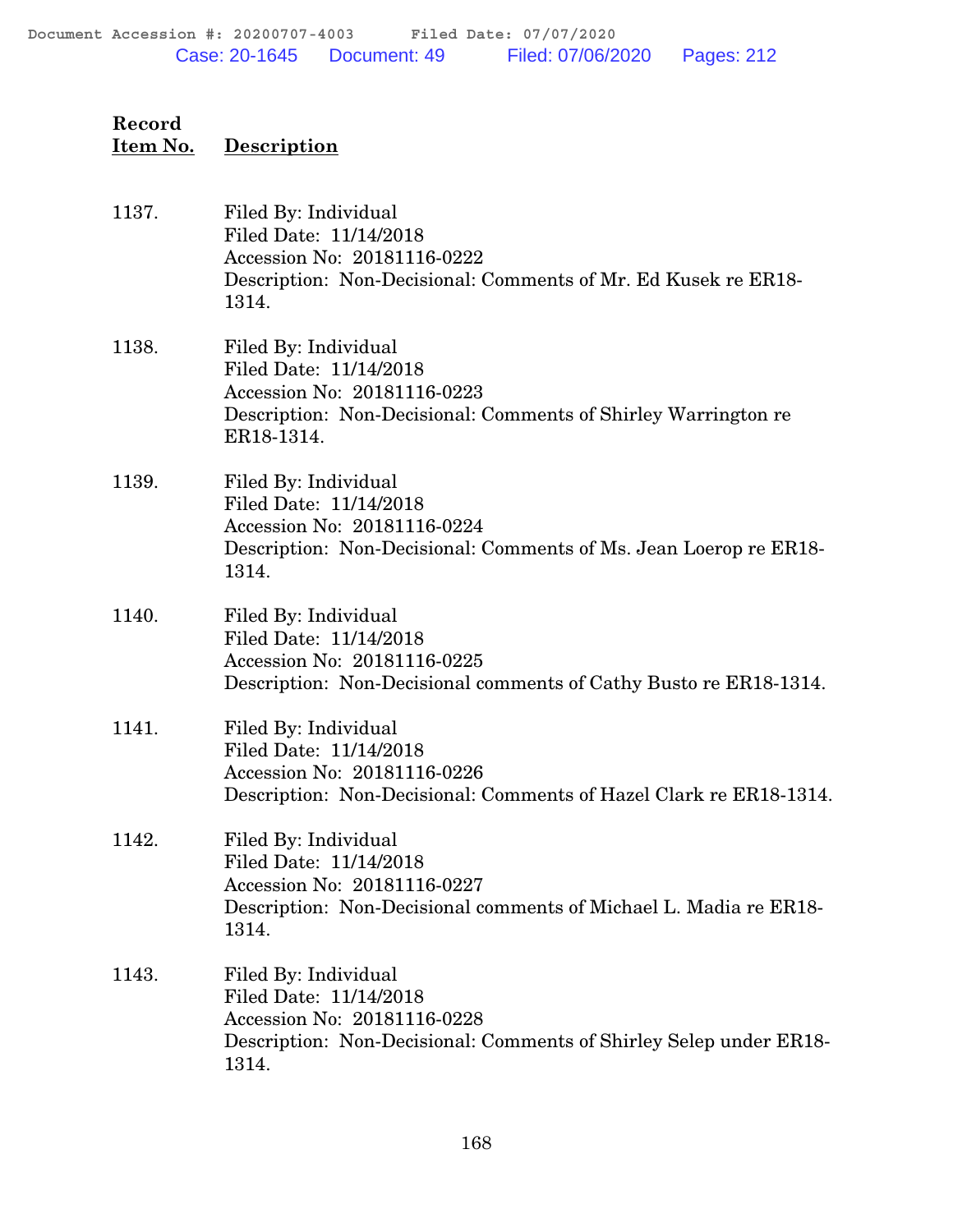| 1144. | Filed By: Individual<br>Filed Date: 11/14/2018<br>Accession No: 20181116-0229<br>Description: Non-Decisional: Comments of Mr. Baker re ER18-1314.            |
|-------|--------------------------------------------------------------------------------------------------------------------------------------------------------------|
| 1145. | Filed By: Individual<br>Filed Date: 11/14/2018<br>Accession No: 20181116-0230<br>Description: Non-Decisional Comments of Samuel Goldfarb under<br>ER18-1314. |
| 1146. | Filed By: Individual<br>Filed Date: 11/14/2018<br>Accession No: 20181116-0231<br>Description: Non-Decisional: Comments of Katherine Barney re ER18-<br>1314. |
| 1147. | Filed By: Individual<br>Filed Date: 11/14/2018<br>Accession No: 20181116-0232<br>Description: Non-Decisional Comments of Shirley Hill under ER18-<br>1314.   |
| 1148. | Filed By: Individual<br>Filed Date: 11/14/2018<br>Accession No: 20181116-0233<br>Description: Non-Decisional: Comments of Robert Schuler re ER18-<br>1314.   |
| 1149. | Filed By: Individual<br>Filed Date: 11/14/2018<br>Accession No: 20181116-0234<br>Description: Non-Decisional Comments of Lydia Wilder under ER18-<br>1314.   |
| 1150. | Filed By: Individual<br>Filed Date: 11/14/2018<br>Accession No: 20181116-0235<br>Description: Non-Decisional: Comments of Linda Fragale under ER18-<br>1314. |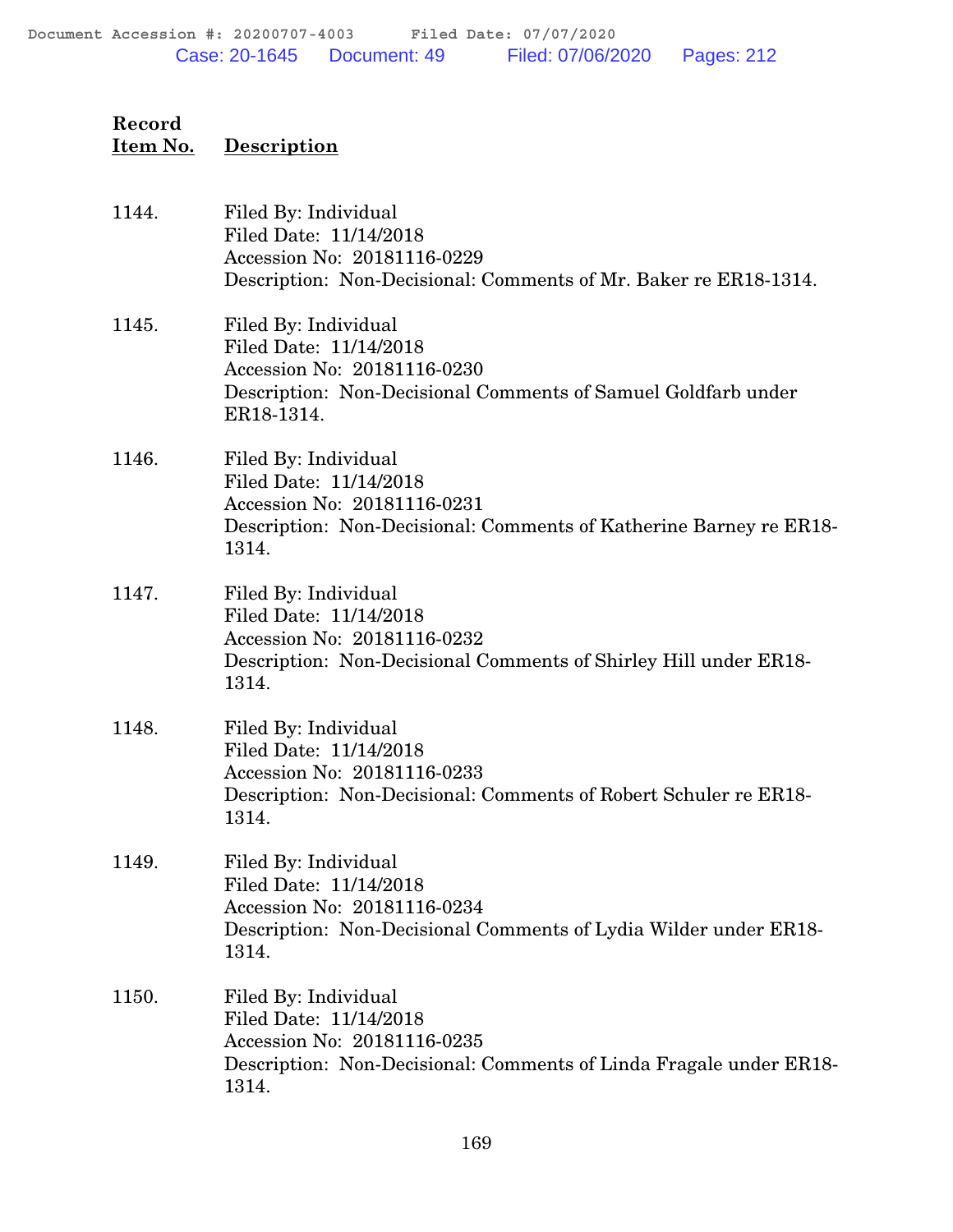| 1151. | Filed By: Individual<br>Filed Date: 11/14/2018<br>Accession No: 20181116-0236<br>Description: Non-Decisional Comments of L. Lorenzen under ER18-<br>1314.     |
|-------|---------------------------------------------------------------------------------------------------------------------------------------------------------------|
| 1152. | Filed By: Individual<br>Filed Date: 11/14/2018<br>Accession No: 20181116-0237<br>Description: Non-Decisional: Comments of Ms. Pamela Mizek re<br>ER18-1314.   |
| 1153. | Filed By: Individual<br>Filed Date: 11/14/2018<br>Accession No: 20181116-0238<br>Description: Non-Decisional: Comments of Helen Heilberger re ER18-<br>1314.  |
| 1154. | Filed By: Individual<br>Filed Date: 11/14/2018<br>Accession No: 20181116-0239<br>Description: Non-Decisional: Comments of Ms. Janice Martins re<br>ER18-1314. |
| 1155. | Filed By: Individual<br>Filed Date: 11/14/2018<br>Accession No: 20181116-0240<br>Description: Non-Decisional comments of Suzanne Erickson re ER18-<br>1314.   |
| 1156. | Filed By: Individual<br>Filed Date: 11/14/2018<br>Accession No: 20181116-0241<br>Description: Non-Decisional comments of Ella Mae Goshen re ER18-<br>1314.    |
| 1157. | Filed By: Individual<br>Filed Date: 11/14/2018<br>Accession No: 20181116-0242                                                                                 |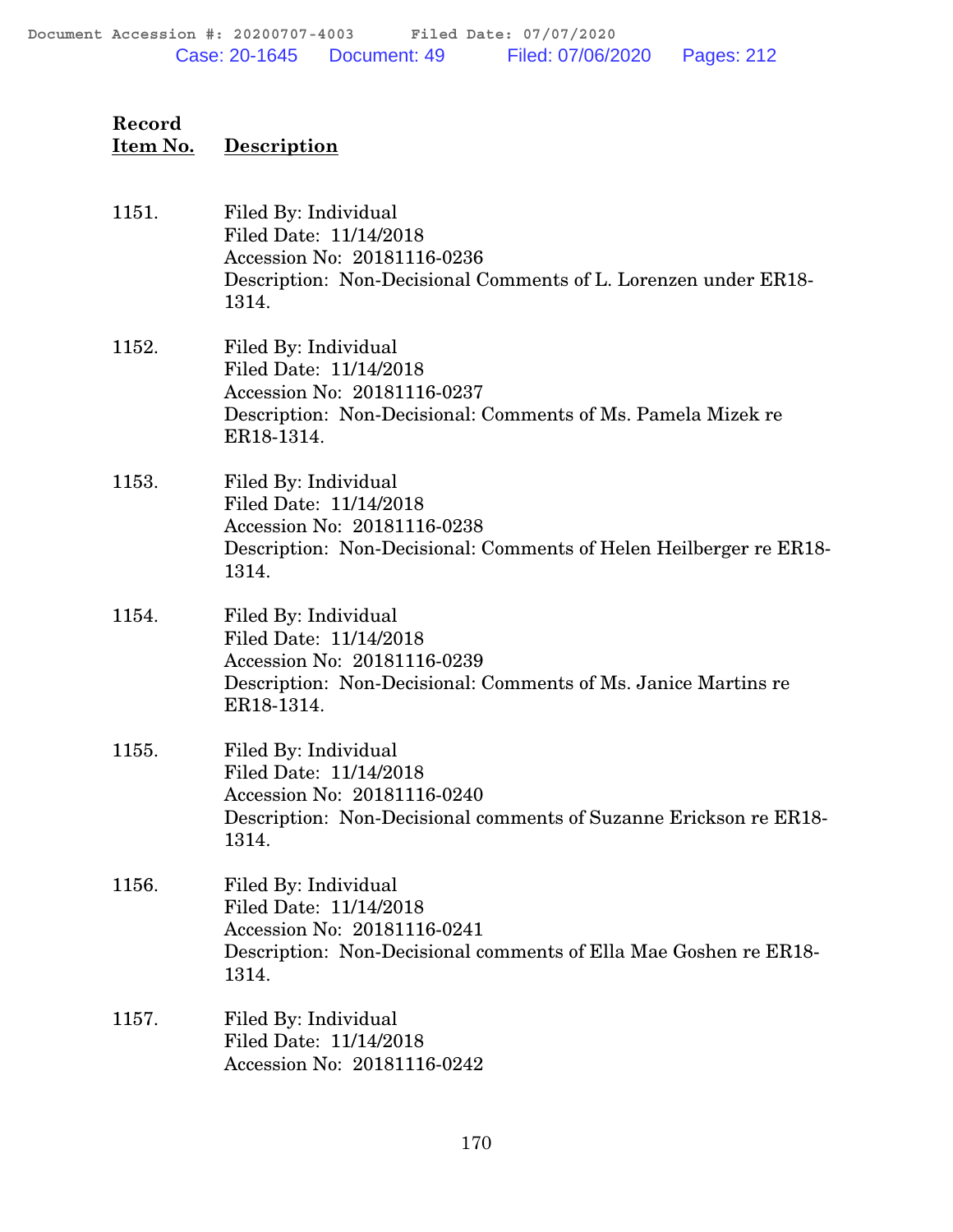| Item No. | Description                                                                                                                                                                                                                    |
|----------|--------------------------------------------------------------------------------------------------------------------------------------------------------------------------------------------------------------------------------|
| 1158.    | Description: Non-Decisional: Comments of John Menton re ER18-<br>1314.<br>Filed By: Individual<br>Filed Date: 11/14/2018<br>Accession No: 20181116-0243<br>Description: Non-Decisional: Comments of Vivian Biles re ER18-1314. |
| 1159.    | Filed By: Individual<br>Filed Date: 11/14/2018<br>Accession No: 20181116-0244<br>Description: Non-Decisional Comments of Michael Baloun under<br>ER18-1314.                                                                    |
| 1160.    | Filed By: Individual<br>Filed Date: 11/14/2018<br>Accession No: 20181116-0245<br>Description: Non-Decisional: Comments of Herbert Weinfield re ER18-<br>1314.                                                                  |
| 1161.    | Filed By: Individual<br>Filed Date: 11/14/2018<br>Accession No: 20181116-0246<br>Description: Non-Decisional: Comments of Sarah Acker re ER18-1314.                                                                            |
| 1162.    | Filed By: Individual<br>Filed Date: 11/14/2018<br>Accession No: 20181116-0247<br>Description: Non-Decisional: Comments of Robert Van Aken re ER18-<br>1314.                                                                    |
| 1163.    | Filed By: Individual<br>Filed Date: 11/14/2018<br>Accession No: 20181116-0248<br>Description: Non-Decisional comments of Linda Schejbal re ER18-<br>1314.                                                                      |
| 1164.    | Filed By: Individual<br>Filed Date: 11/14/2018<br>Accession No: 20181116-0249<br>Description: Non-Decisional Comments of Kenneth Bobbe under<br>ER18-1314.                                                                     |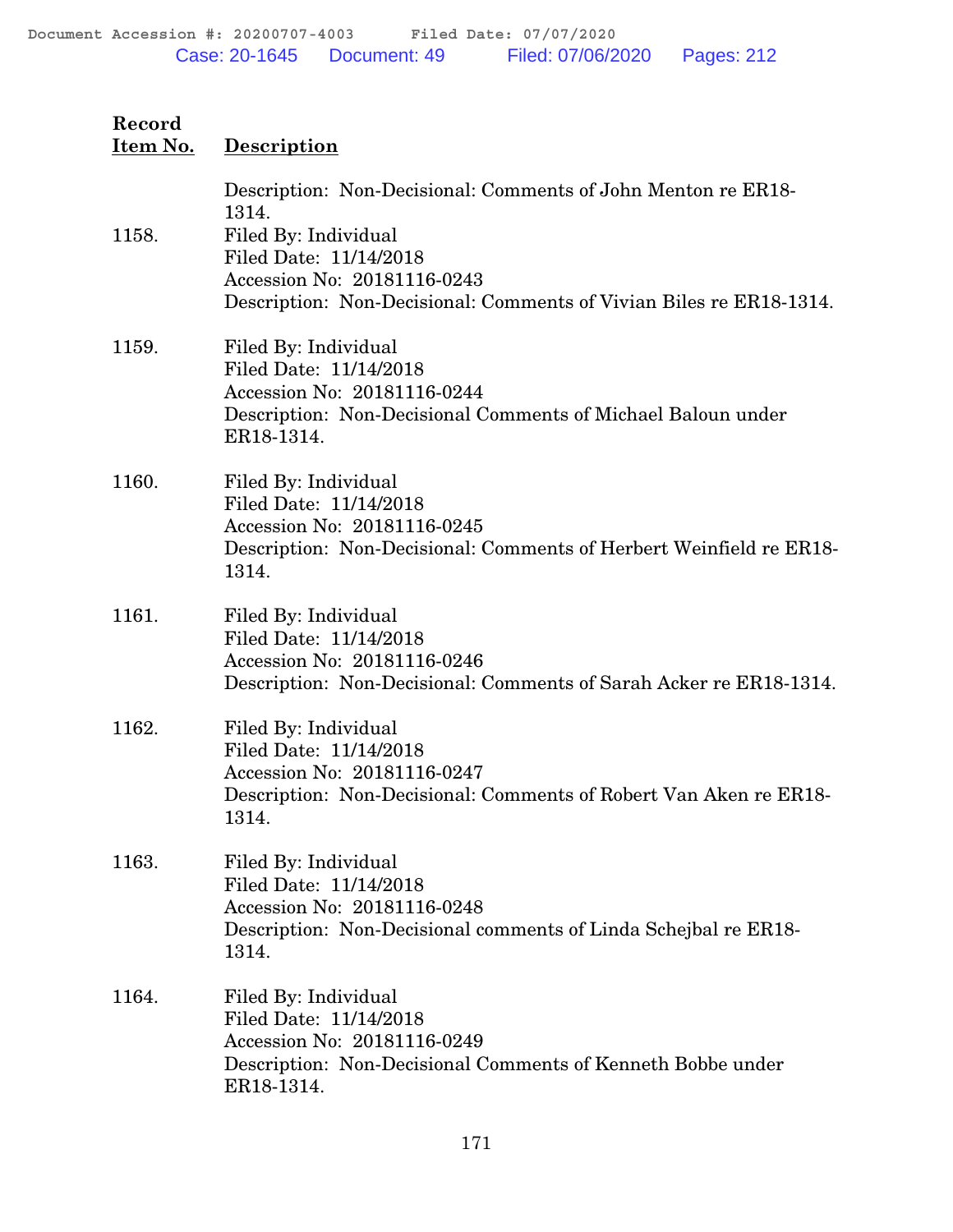| 1165. | Filed By: Individual<br>Filed Date: 11/14/2018<br>Accession No: 20181116-0250<br>Description: Non-Decisional: Comments of Gary Broz re ER18-1314.            |
|-------|--------------------------------------------------------------------------------------------------------------------------------------------------------------|
| 1166. | Filed By: Individual<br>Filed Date: 11/14/2018<br>Accession No: 20181116-0251<br>Description: Non-Decisional Comments of W. Paulson under ER18-<br>1314.     |
| 1167. | Filed By: Individual<br>Filed Date: 11/14/2018<br>Accession No: 20181116-0252<br>Description: Non-Decisional comments of Gertraud Selck re ER18-<br>1314.    |
| 1168. | Filed By: Individual<br>Filed Date: 11/14/2018<br>Accession No: 20181116-0253<br>Description: Non-Decisional comments of Joanne Vitek re ER18-1314.          |
| 1169. | Filed By: Individual<br>Filed Date: 11/14/2018<br>Accession No: 20181116-0254<br>Description: Non-Decisional: Comments of Mr. Alfred Howard re<br>ER18-1314. |
| 1170. | Filed By: Individual<br>Filed Date: 11/14/2018<br>Accession No: 20181116-0255<br>Description: Non-Decisional Comments of Ruth Carlson under ER18-<br>1314.   |
| 1171. | Filed By: Individual<br>Filed Date: 11/14/2018<br>Accession No: 20181116-0256<br>Description: Non-Decisional: Comments of Robert Kleck re ER18-<br>1314.     |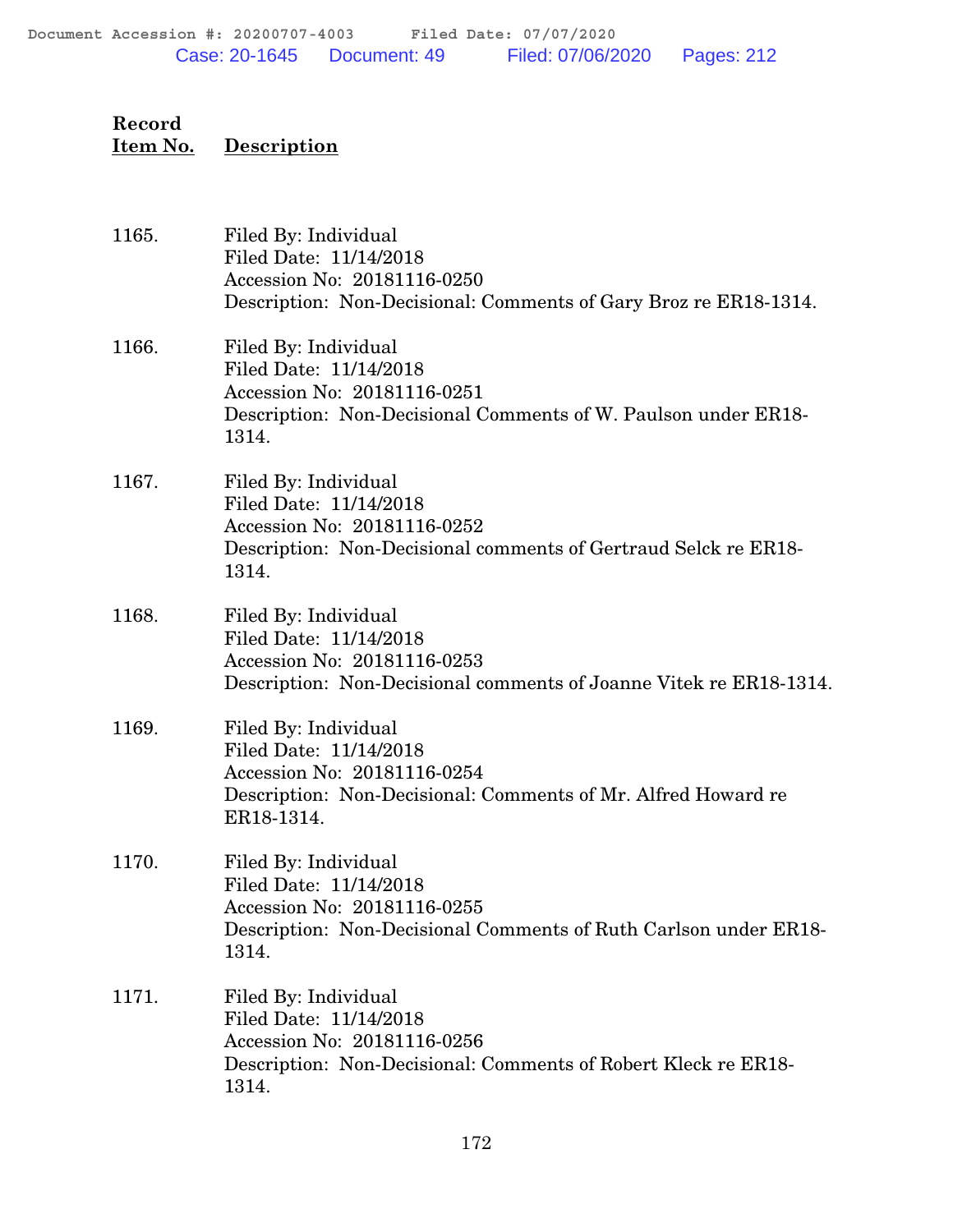| 1172. | Filed By: Individual<br>Filed Date: 11/14/2018<br>Accession No: 20181116-0257<br>Description: Non-Decisional comments of Danny Steffens re ER18-<br>1314.        |
|-------|------------------------------------------------------------------------------------------------------------------------------------------------------------------|
| 1173. | Filed By: Individual<br>Filed Date: 11/14/2018<br>Accession No: 20181116-0258<br>Description: Non-Decisional: Comments of Mr. David Fitzsimmons re<br>ER18-1314. |
| 1174. | Filed By: Individual<br>Filed Date: 11/14/2018<br>Accession No: 20181116-0259<br>Description: Non-Decisional: Comments of Cerl Bordner re ER18-<br>1314.         |
| 1175. | Filed By: Individual<br>Filed Date: 11/14/2018<br>Accession No: 20181116-0260<br>Description: Non-Decisional: Comments of Howard Kapso under<br>ER18-1314.       |
| 1176. | Filed By: Individual<br>Filed Date: 11/14/2018<br>Accession No: 20181116-0261<br>Description: Non-Decisional: Comments of Mary Roberti re ER18-<br>1314.         |
| 1177. | Filed By: Individual<br>Filed Date: 11/14/2018<br>Accession No: 20181116-0262<br>Description: Non-Decisional: Comments of Ron Michaels under ER18-<br>1314.      |
| 1178. | Filed By: Individual<br>Filed Date: 11/14/2018<br>Accession No: 20181116-0263                                                                                    |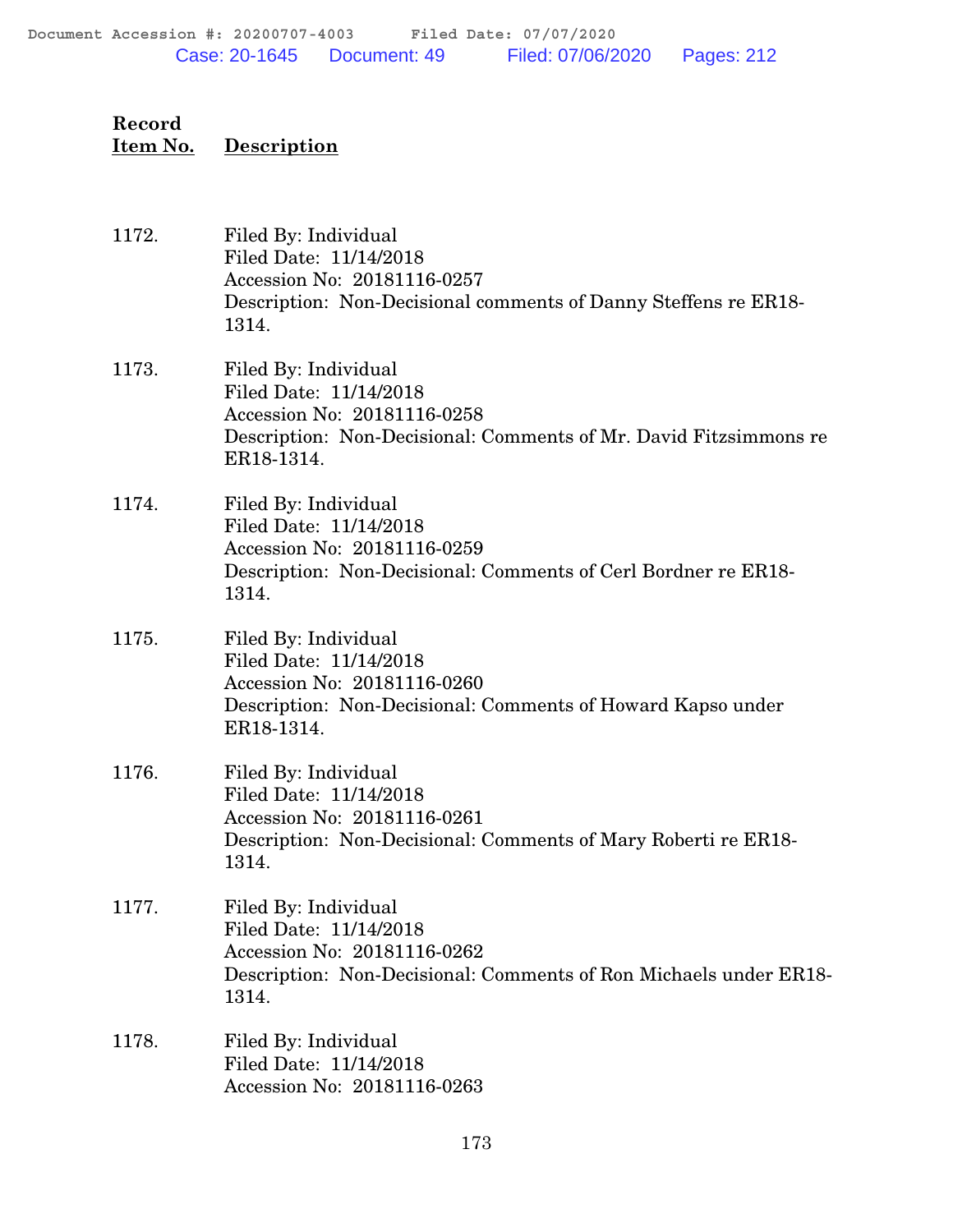| Item No. | <b>Description</b>                                                                                                                                                                                                           |
|----------|------------------------------------------------------------------------------------------------------------------------------------------------------------------------------------------------------------------------------|
| 1179.    | Description: Non-Decisional: Comments of Mary Stitt under ER18-<br>1314.<br>Filed By: Individual<br>Filed Date: 11/14/2018<br>Accession No: 20181116-0264<br>Description: Non-Decisional comments of Ann Kurtz re ER18-1314. |
| 1180.    | Filed By: Individual<br>Filed Date: 11/14/2018<br>Accession No: 20181116-0265<br>Description: Non-Decisional comments of Karl Bajzek re ER18-1314.                                                                           |
| 1181.    | Filed By: Individual<br>Filed Date: 11/14/2018<br>Accession No: 20181116-0266<br>Description: Non-Decisional: Comments of Jean Nelson re ER18-1314.                                                                          |
| 1182.    | Filed By: Individual<br>Filed Date: 11/14/2018<br>Accession No: 20181116-0267<br>Description: Non-Decisional: Comments of A. Jeanne Graham under<br>ER18-1314.                                                               |
| 1183.    | Filed By: Individual<br>Filed Date: 11/14/2018<br>Accession No: 20181116-0268<br>Description: Non-Decisional Comments of Ronald Tinnish under<br>ER18-1314.                                                                  |
| 1184.    | Filed By: Individual<br>Filed Date: 11/14/2018<br>Accession No: 20181116-0269<br>Description: Non-Decisional comments of Gary Casey re ER18-1314.                                                                            |
| 1185.    | Filed By: Individual<br>Filed Date: 11/16/2018<br>Accession No: 20181116-0088<br>Description: Non-Decisional comments of Carol Wooldridge re ER18-<br>1314.                                                                  |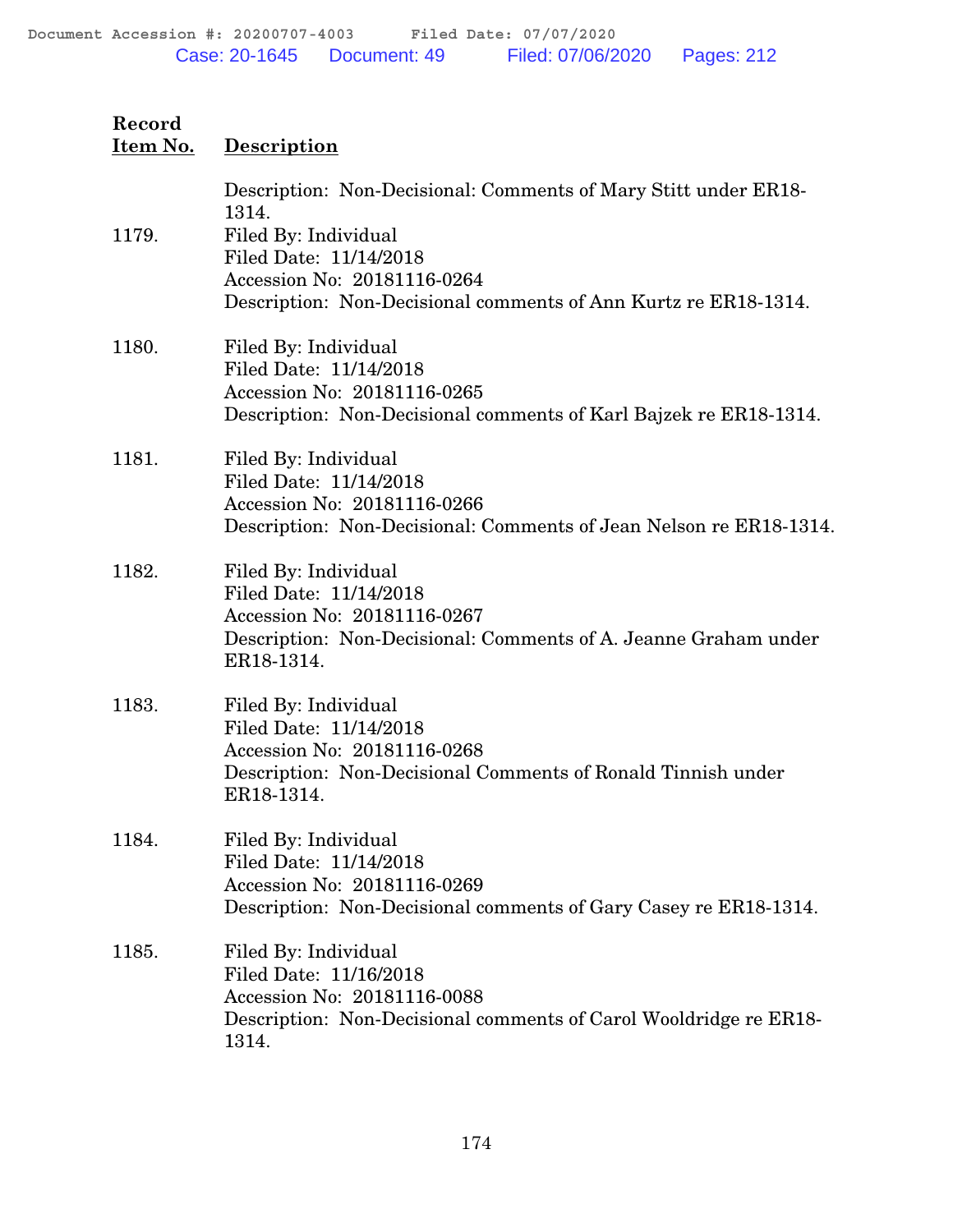| 1186. | Filed By: Individual<br>Filed Date: 11/16/2018<br>Accession No: 20181116-0126<br>Description: Non-Decisional Comments of Gene Massie under ER18-<br>1314.                                                                                                         |
|-------|-------------------------------------------------------------------------------------------------------------------------------------------------------------------------------------------------------------------------------------------------------------------|
| 1187. | Filed By: Citizens Utility Board<br>Filed Date: 11/19/2018<br>Accession No: 20181121-0242<br>Description: Non - Decisional: Comments of Jim Chilsen of the<br>Citizens Utility Board re the petition of the fossil-fuel generators under<br>EL18-178.             |
| 1188. | Filed By: Exelon Corporation<br>Filed Date: 11/21/2018<br>Accession No: 20181121-5134<br>Description: Motion for Leave to Answer and Answer of Exelon<br>Corporation under EL18-178, et al.                                                                       |
| 1189. | Filed By: The First Energy Utilities<br>Filed Date: 11/26/2018<br>Accession No: 20181126-5127<br>Description: Additional Comments of The FirstEnergy Utilities under<br>EL16-49, et al.                                                                           |
| 1190. | Filed By: Direct Energy, NextEra Energy Resources, LLC<br>Filed Date: 12/6/2018<br>Accession No: 20181206-5339<br>Description: Answer of Direct Energy and NextEra Energy Resources<br>to November 21, 2018 Answer by Exelon Corporation under EL16-49,<br>et al. |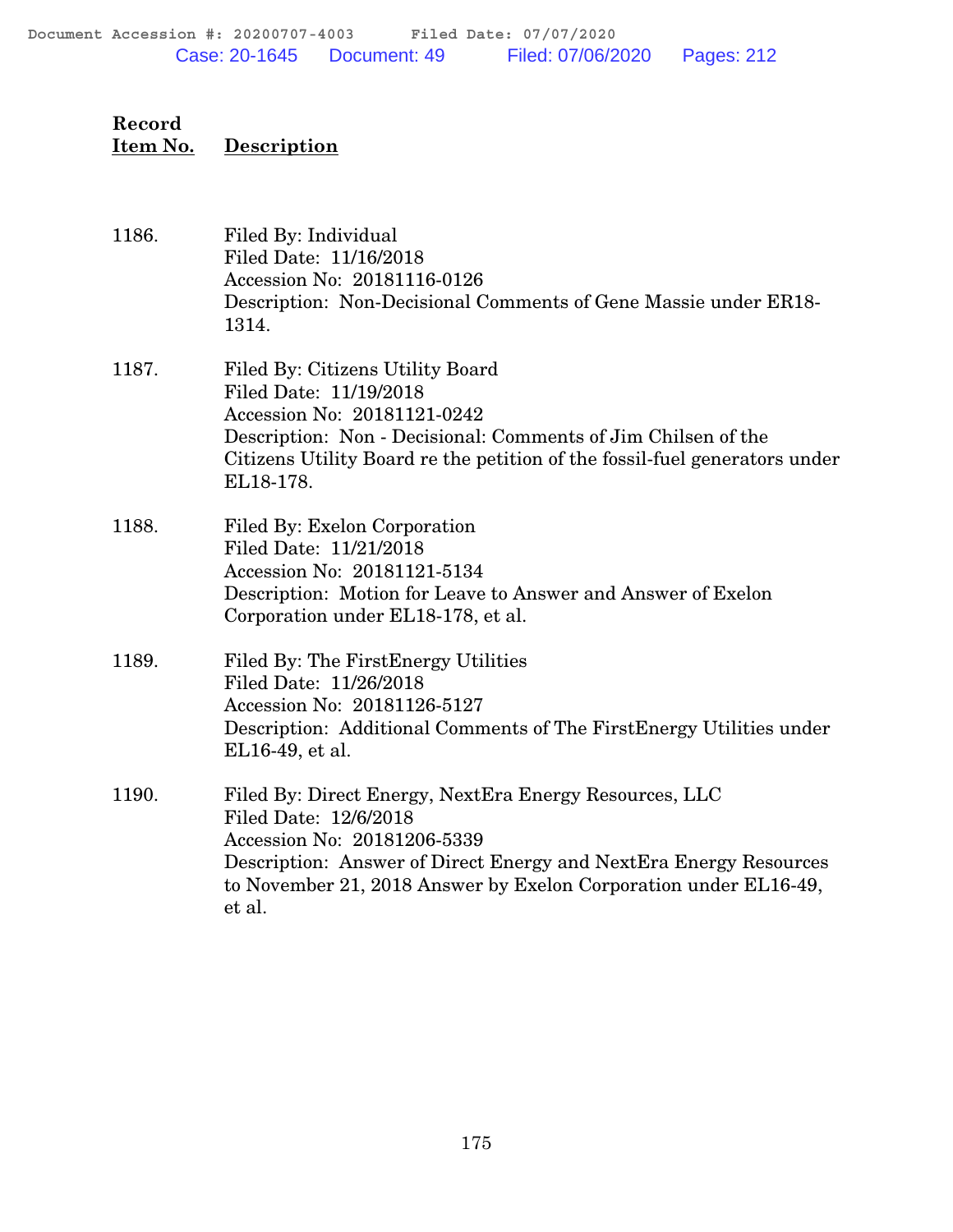1191. Filed By: Ares Power and Infrastructure Group, Ares EIF Management, LLC, Caithness Energy, L.L.C., Calpine Corporation, Carroll County Energy LLC, South Field Energy LLC, Competitive Power Ventures, Inc., J-POWER USA Development Co., Ltd., Panda Power Funds, Tenaska Energy, Inc. Filed Date: 12/6/2018 Accession No: 20181206-5351 Description: Letter to Chairman Chatterjee and Commissioners LaFleur, Glick and McIntyre on behalf of the undersigned companies to address the PJM capacity market conundrum under EL16-49, et al. 1192. Filed By: PJM Interconnection, L.L.C. Filed Date: 12/6/2018 Accession No: 20181206-5381 Description: Limited Answer of PJM Interconnection, L.L.C.to address a few points that parties raised for the first time in their reply submissions under EL16-49, et al. 1193. Filed By: Solar RTO Coalition Filed Date: 12/20/2018 Accession No: 20181220-5318 Description: Motion for Leave to Answer and Limited Answer of the Clean Energy Industries to December 6, 2018 Limited Answer of PJM Interconnection, L.L.C. under EL16-49, et al. 1194. Filed By: Illinois Citizens Utility Board Filed Date: 12/20/2018 Accession No: 20181220-5319 Description: Motion of Illinois Citizens Utility Board for Notice of Substitution and Request for Change to Official Service List under AD18-7, et al. 1195. Filed By: New Jersey Board of Public Utilities Filed Date: 12/21/2018 Accession No: 20181221-5096 Description: Request to Update Information of New Jersey Board of Public Utilities under EL16-49, et al.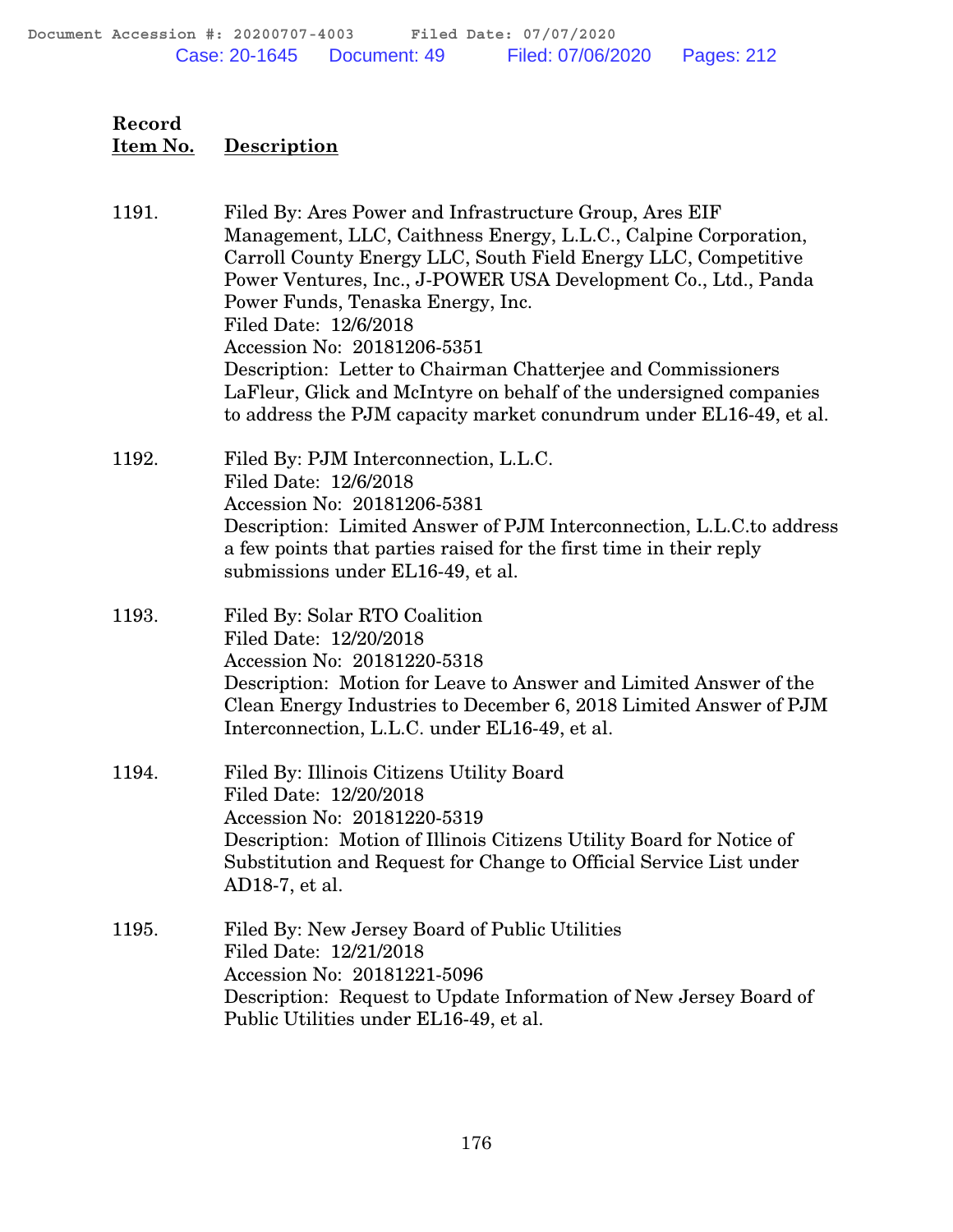| Record<br><u>Item No.</u> | <b>Description</b>                                                                                                                                                                                                                                                                        |
|---------------------------|-------------------------------------------------------------------------------------------------------------------------------------------------------------------------------------------------------------------------------------------------------------------------------------------|
| 1196.                     | Filed By: American Public Power Association, National Rural<br>Electric Cooperative Association, Natural Resources Defense Council,                                                                                                                                                       |
|                           | Electricity Consumers Resource Council, Large Public Power Council<br>Filed Date: 12/21/2018<br>Accession No: 20181221-5253<br>Description: Letter to Chairman Chatterjee and Commissioners<br>LaFleur, McIntyre, Glick and McNamee of the American Public Power                          |
|                           | Association, et al. [APPA, ELCON, LPPC, NRECA, and NRDC] under<br>EL16-49, et al.                                                                                                                                                                                                         |
| 1197.                     | Filed By: Union Of Concerned Scientists<br>Filed Date: 12/26/2018<br>Accession No: 20181226-5103<br>Description: Motion for Leave to Answer and Answer of the Union of<br>Concerned Scientists to December 7, 2018 Limited Answer by PJM<br>Interconnection, L.L.C. under EL16-49, et al. |
| 1198.                     | Filed By: PSEG Companies<br>Filed Date: 12/28/2018<br>Accession No: 20181228-5153<br>Description: Supplemental Comments of the PSEG Companies under<br>EL18-178, et al.                                                                                                                   |
| 1199.                     | Filed By: Natural Resources Defense Council, Union Of Concerned<br>Scientists, Sierra Club<br>Filed Date: 1/11/2019<br>Accession No: 20190111-5118<br>Description: Motion to Apply Ethics Guidance to Proceedings of the<br>Clean Energy Advocates under EL16-49, et al.                  |
| 1200.                     | Filed By: PJM Industrial Customer Coalition<br>Filed Date: 1/15/2019<br>Accession No: 20190115-5318<br>Description: Answer of the PJM Industrial Customer Coalition to<br>December 28, 2018 Motion to File Comments Out-of-Time by the PSEG<br>Companies under EL16-49, et al.            |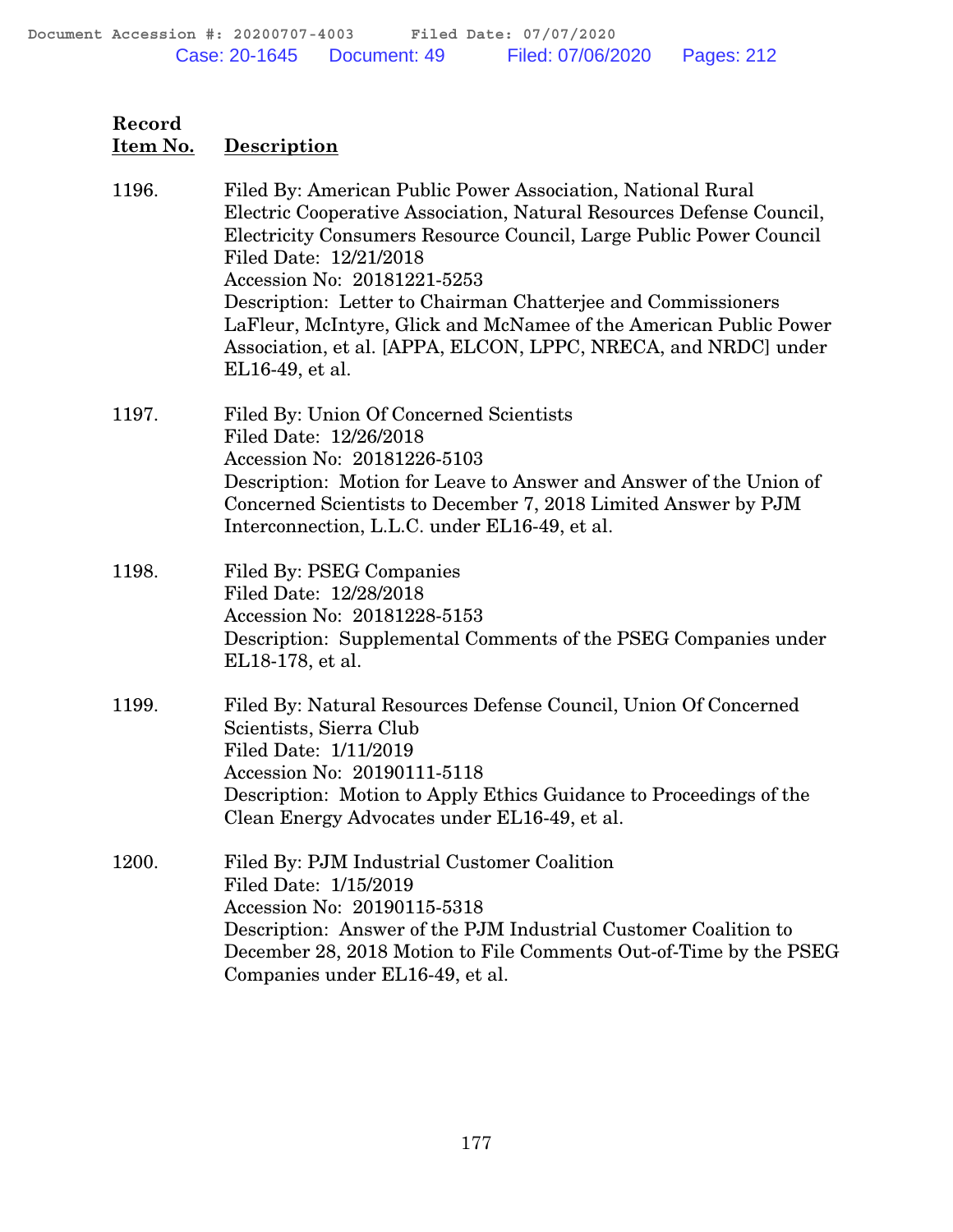| 1201. | Filed By: New Jersey Board of Public Utilities<br>Filed Date: 2/21/2019<br>Accession No: 20190221-5261<br>Description: Request to Update Official Service List on behalf of New                                                                              |
|-------|--------------------------------------------------------------------------------------------------------------------------------------------------------------------------------------------------------------------------------------------------------------|
|       | Jersey Board of Public Utilities under CP18-46, et al.                                                                                                                                                                                                       |
| 1202. | Filed By: PJM Interconnection, L.L.C.<br>Filed Date: 3/11/2019<br>Accession No: 20190311-5257<br>Description: Informational Filing of PJM Interconnection, L.L.C. on<br>Plan in Preparation for the 2022/2023 Base Residual Auction under<br>EL16-49, et al. |
| 1203. | Filed By: Connecticut Public Utilities Regulatory Authority<br>Filed Date: 3/18/2019<br>Accession No: 20190318-5134<br>Description: Request to Update Information of Connecticut Public<br>Utilities Regulatory Authority under Docket Nos. EL18-154, et al. |
| 1204. | Filed By: Joint Consumer Advocates, New Jersey Division Of Rate<br>Counsel<br>Filed Date: 4/2/2019<br>Accession No: 20190402-5249<br>Description: Comments, et al. of the Joint Consumer Advocates under<br>EL18-178, et al.                                 |
| 1205. | Filed By: New Jersey Board of Public Utilities<br>Filed Date: 4/4/2019<br>Accession No: 20190404-5119<br>Description: Request to Update Official Service List on behalf of New<br>Jersey Board of Public Utilities under CP18-46, et al.                     |
| 1206. | Filed By: LS Power Associates, L.P.<br>Filed Date: 4/5/2019<br>Accession No: 20190405-5195<br>Description: Motion to Lodge of LS Power Associates, L.P. under<br>EL16-49, et al.                                                                             |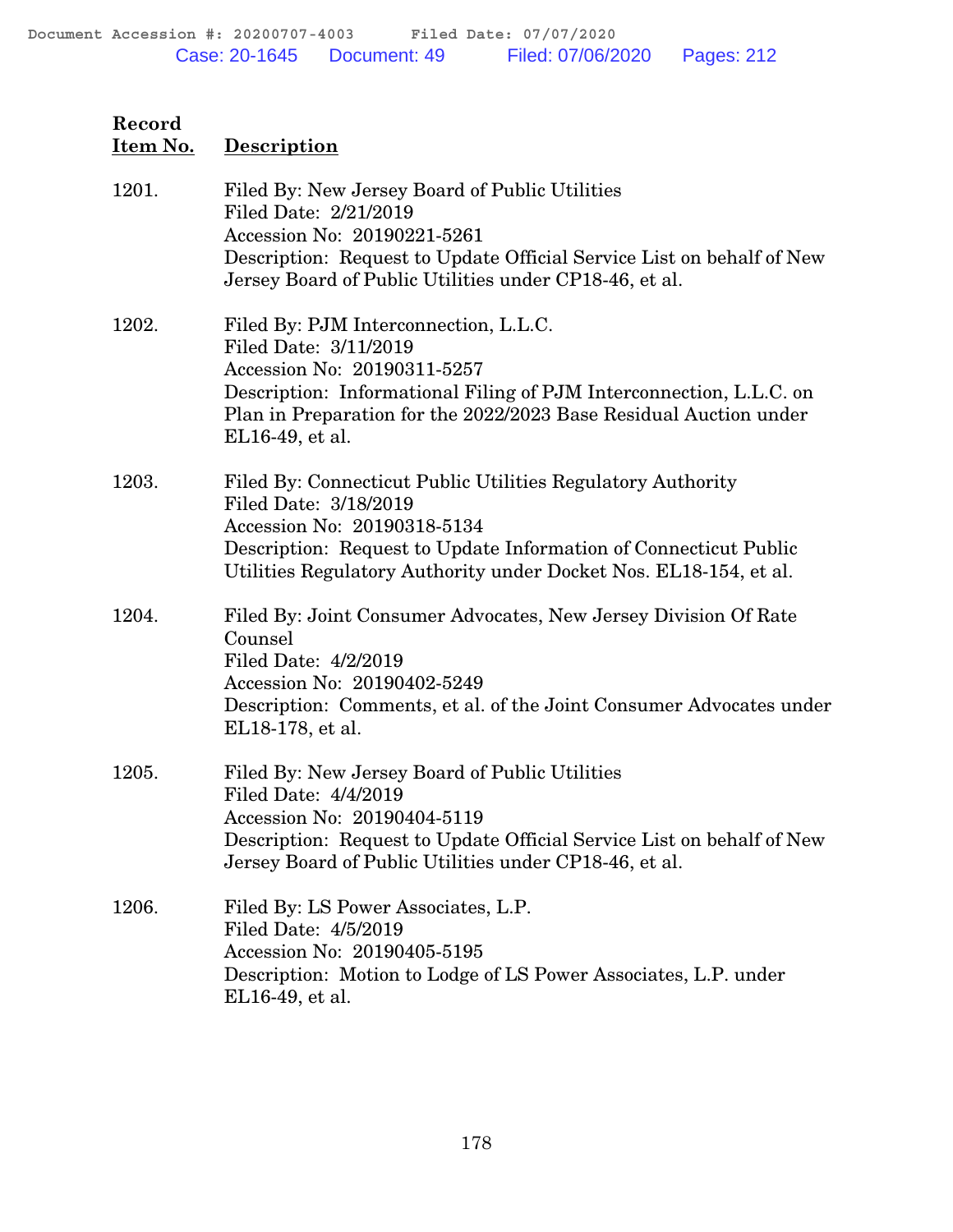| 1207. | Filed By: PJM Interconnection, L.L.C.<br>Filed Date: 4/10/2019<br>Accession No: 20190410-5135<br>Description: Motion for Supplemental Clarification of PJM<br>Interconnection, L.L.C. under EL16-49, et al.                                                                                                                                  |
|-------|----------------------------------------------------------------------------------------------------------------------------------------------------------------------------------------------------------------------------------------------------------------------------------------------------------------------------------------------|
| 1208. | Filed By: Illinois Attorney General's Office<br>Filed Date: 4/25/2019<br>Accession No: 20190425-5177<br>Description: Answer of the Illinois Attorney General's Office to April<br>10, 2019 Motion for Supplemental Clarification by PJM<br>Interconnection, L.L.C. under EL16-49, et al.                                                     |
| 1209. | Filed By: Electric Power Supply Association<br>Filed Date: 4/25/2019<br>Accession No: 20190425-5209<br>Description: Answer of the Electric Power Supply Association to April<br>10, 2019 Motion for Supplemental Clarification by PJM<br>Interconnection, L.L.C. under EL16-49, et al.                                                       |
| 1210. | Filed By: PJM Entities<br>Filed Date: 4/25/2019<br>Accession No: 20190425-5247<br>Description: Answer of the PJM Entities to April 10, 2019 Motion for<br>Supplemental Clarification by PJM Interconnection L.L.C., and Cross-<br>Motion of the PJM Entities for Further Modification of Capacity<br>Auction Schedule under EL18-178, et al. |
| 1211. | Filed By: AWEA<br>Filed Date: 4/26/2019<br>Accession No: 20190426-5154<br>Description: Comments of the Clean Energy Entities in Support of the<br>April 10, 2019 Motion for Supplemental Clarification of PJM<br>Interconnection, L.L.C. under EL16-49, et al.                                                                               |
| 1212. | Filed By: Direct Energy<br>Filed Date: 4/26/2019<br>Accession No: 20190429-5026<br>Description: Comments of Direct Energy under ER18-1314, et al.                                                                                                                                                                                            |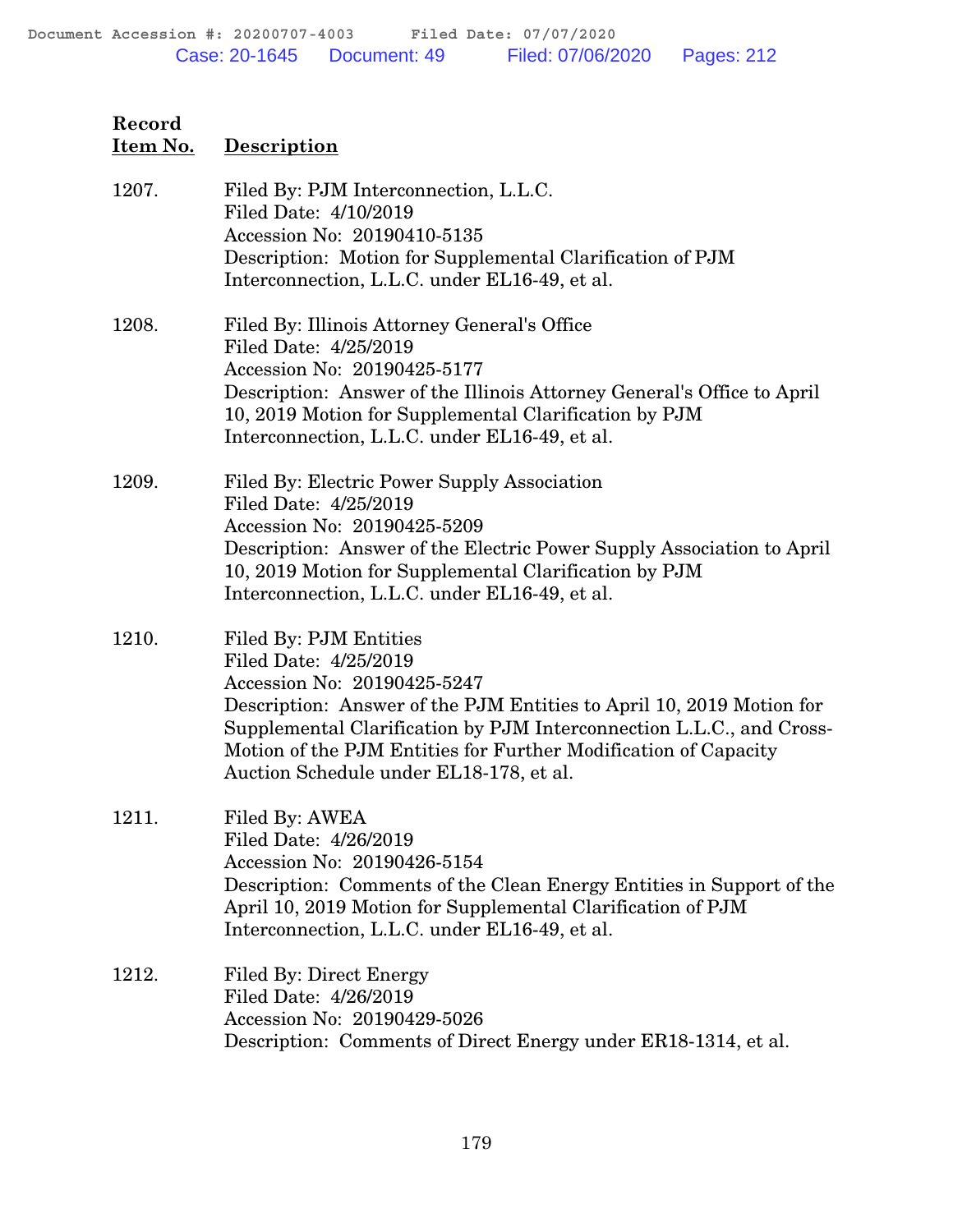| 1213. | Filed By: Electric Power Supply Association<br>Filed Date: 5/9/2019<br>Accession No: 20190509-5138<br>Description: Answer of the Electric Power Supply Association to April<br>25, 2019 Cross-Motion by the PJM Entities under EL16-49, et al.                                                                                                                                                                    |
|-------|-------------------------------------------------------------------------------------------------------------------------------------------------------------------------------------------------------------------------------------------------------------------------------------------------------------------------------------------------------------------------------------------------------------------|
| 1214. | Filed By: Paul Hastings LLP<br>Filed Date: 5/14/2019<br>Accession No: 20190514-5176<br>Description: Request for Change to Service List of Paul Hastings LLP<br>under EL17-31, et al.                                                                                                                                                                                                                              |
| 1215. | Filed By: Jennings, Strouss & Salmon, P.L.C.<br>Filed Date: 6/18/2019<br>Accession No: 20190618-5060<br>Description: Jennings, Strouss & Salmon, P.L.C. Request for Change<br>in Service Lists under ER17-284.                                                                                                                                                                                                    |
| 1216. | Filed By: Panda Power Funds<br>Filed Date: 7/10/2019<br>Accession No: 20190710-5101<br>Description: Notice of Withdrawal of Counsel and Request to Update<br>Service List of Panda Power Funds under EL16-49.                                                                                                                                                                                                     |
| 1217. | Issued By: Commissioners & Immediate Staff (The Commission),<br>Secretary Of The Commission, FERC<br>Filed Date: 7/25/2019<br>Accession No: 20190725-3048<br>Description: Order on Motion for Supplemental Clarification re<br>Calpine Corporation, et al. v. PJM Interconnection, L.L.C. under EL16-<br>49 et al. Commissioners LaFleur, Glick, and McNamee are concurring<br>with separate statements attached. |
| 1218. | Filed By: New York Transmission Owners<br>Filed Date: 7/25/2019<br>Accession No: 20190725-5036<br>Description: Request to Update Information of New York<br>Transmission Owners under EL13-62, et al.                                                                                                                                                                                                             |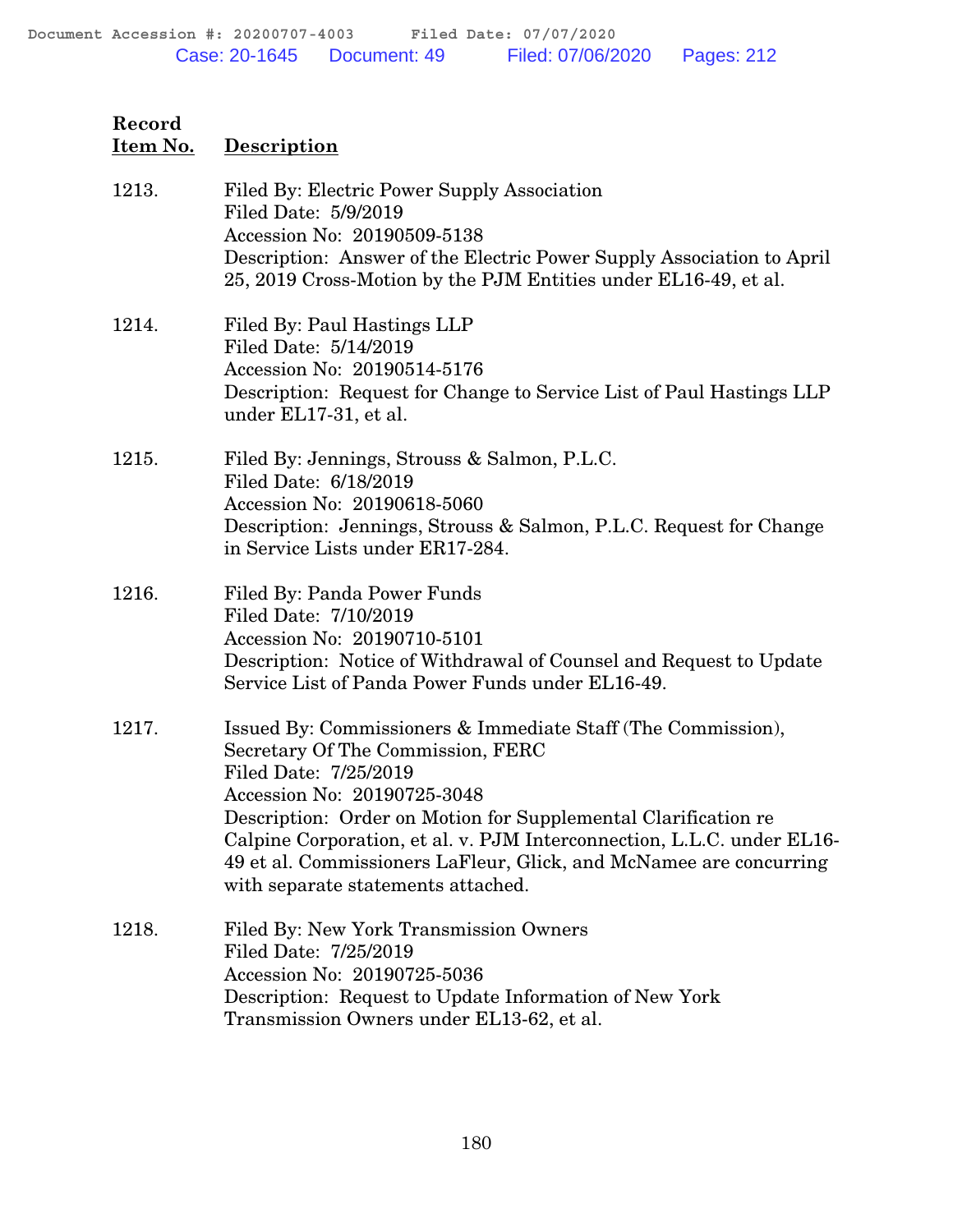| 1219. | Filed By: Pennsylvania Public Utility Commission<br>Filed Date: 8/5/2019<br>Accession No: 20190805-5019<br>Description: Request to Update Information of Pennsylvania Public<br>Utility Commission under AD13-7, et al.                                                                  |
|-------|------------------------------------------------------------------------------------------------------------------------------------------------------------------------------------------------------------------------------------------------------------------------------------------|
| 1220. | Filed By: LS Power Associates, L.P.<br>Filed Date: 8/16/2019<br>Accession No: 20190816-5181<br>Description: Motion to Lodge of LS Power Associates, L.P. under<br>EL16-49, et al.                                                                                                        |
| 1221. | Filed By: PSEG Companies<br>Filed Date: 8/20/2019<br>Accession No: 20190820-5178<br>Description: Comments and Request of the PSEG Companies under<br>EL18-178, et al.                                                                                                                    |
| 1222. | Filed By: PSEG Companies<br>Filed Date: 8/23/2019<br>Accession No: 20190823-5068<br>Description: Supplemental Comments of the PSEG Companies under<br>EL18-178, et al.                                                                                                                   |
| 1223. | Filed By: Consumer Advocates, NGOs, Industry Stakeholders<br>Filed Date: 8/23/2019<br>Accession No: 20190823-5169<br>Description: Joint Reply of Consumer Advocates, NGOs, and Industry<br>Stakeholders to August 20, 2019 Comments by the PSEG Companies<br>under EL18-178, et al.      |
| 1224. | Filed By: U.S. Senator Charles E. Schumer, et al.<br>Filed Date: 8/29/2019<br>Accession No: 20190906-4003<br>Description: U.S. Senator Charles E. Schumer, et al. submits letter<br>regarding potential policy shift at the Federal Energy Regulatory<br>Commission under EL16-49 et al. |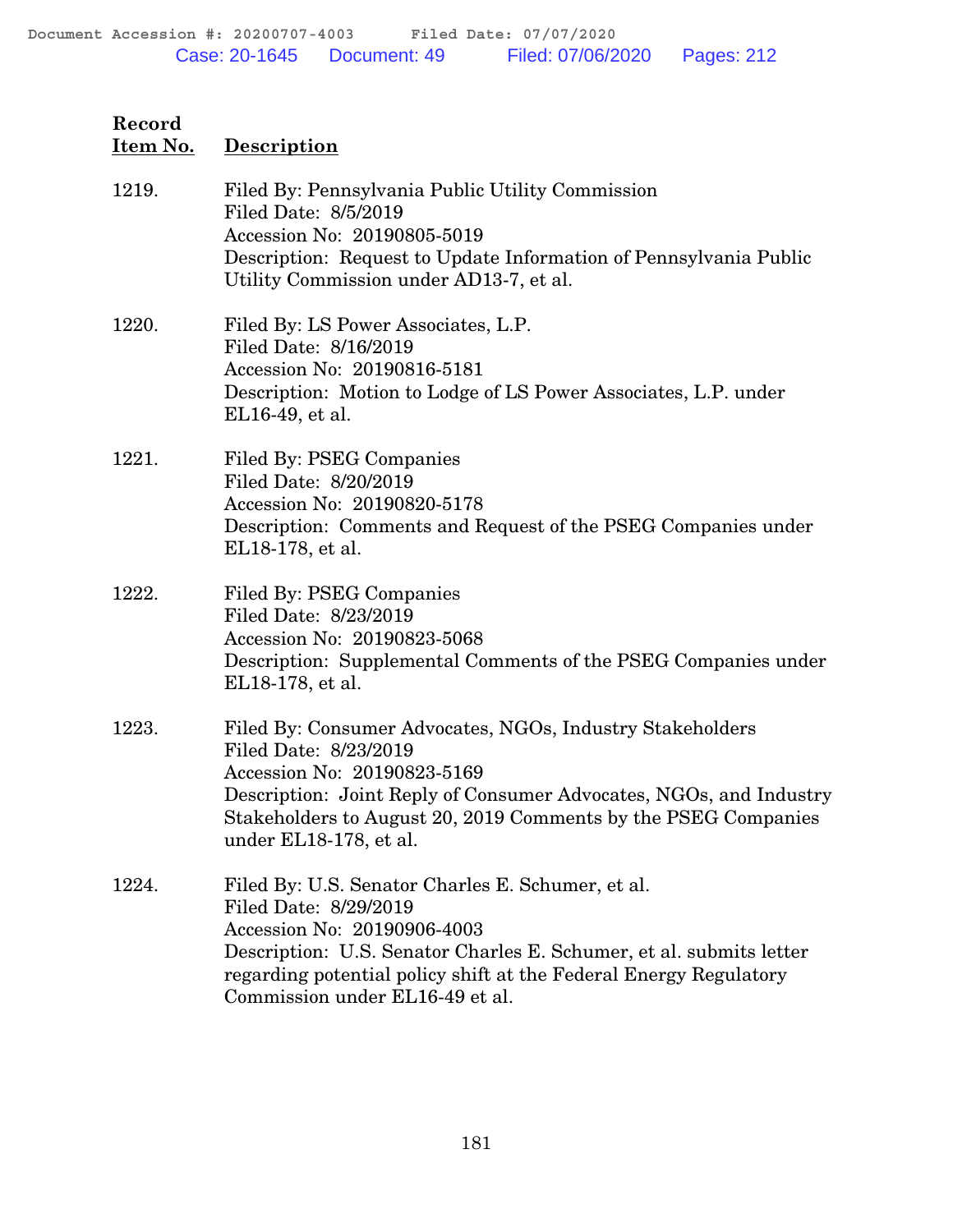| Item No. | <b>Description</b>                                                                                                                                                                                                                                                                                                                         |
|----------|--------------------------------------------------------------------------------------------------------------------------------------------------------------------------------------------------------------------------------------------------------------------------------------------------------------------------------------------|
| 1225.    | Filed By: American Electric Power Service Corporation<br>Filed Date: 8/29/2019<br>Accession No: 20190829-5212<br>Description: Response of American Electric Power Service Company<br>and Duke Energy Corporation to August 16, 2019 Motion to Lodge by<br>LS Power Associates, L.P. under ER18-1314, et al.                                |
| 1226.    | Filed By: EPSA<br>Filed Date: 9/6/2019<br>Accession No: 20190906-4002<br>Description: Non-Decisional: Comments of EPSA concerning recent<br>analysis completed by Grid Strategies etc. under EL16-49 et al.                                                                                                                                |
| 1227.    | Filed By: Sierra Club, Natural Resources Defense Council<br>Filed Date: 9/9/2019<br>Accession No: 20190909-5143<br>Description: Motion of Sierra Club and Natural Resources Defense<br>Council Requesting Disclosure of the Basis For Non-Recusal or, In the<br>Alternative, Recusal of Commissioner McNamee under EL16-49, et al.         |
| 1228.    | Filed By: Natural Resources Defense Council<br>Filed Date: 9/26/2019<br>Accession No: 20190926-5121<br>Description: Request to Update Information of Natural Resources<br>Defense Council under EL16-49, et al.                                                                                                                            |
| 1229.    | Issued By: Chair And Immediate Staff (FERC)<br>Filed Date: 9/27/2019<br>Accession No: 20191001-0014<br>Description: Response to U.S. Senator Brain Schatz's 08/29/2019 letter<br>re the outcome of the paper hearing to supplement the record on PJM<br>Interconnection L.LC.'s capacity market pricing etc. under EL16-49 et<br>al.       |
| 1230.    | Issued By: Chair And Immediate Staff (FERC)<br>Filed Date: 9/27/2019<br>Accession No: 20191001-0015<br>Description: Response to U.S. Senator Sheldon Whitehouse's<br>08/29/2019 letter re the outcome of the paper hearing to supplement<br>the record on PJM Interconnection L.LC.'s capacity market pricing etc.<br>under EL16-49 et al. |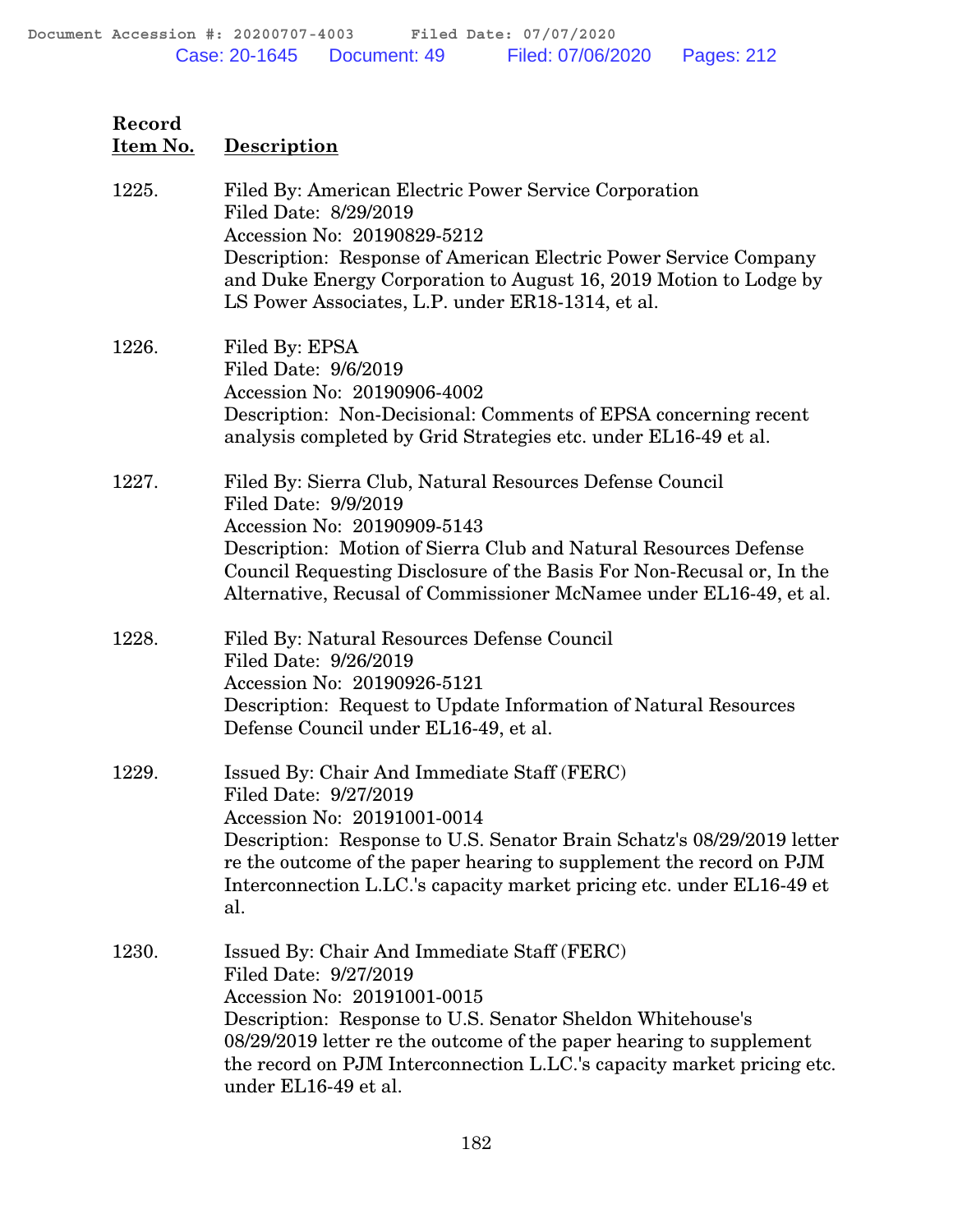| Record<br>Item No. | <b>Description</b>                                                                                                                                                                                                                                                                                                                          |
|--------------------|---------------------------------------------------------------------------------------------------------------------------------------------------------------------------------------------------------------------------------------------------------------------------------------------------------------------------------------------|
| 1231.              | Issued By: Chair And Immediate Staff (FERC)<br>Filed Date: 9/27/2019<br>Accession No: 20191001-0016<br>Description: Response to U.S. Senator Cory A. Booker's 08/29/2019<br>letter re the outcome of the paper hearing to supplement the record on<br>PJM Interconnection L.LC.'s capacity market pricing etc. under EL16-<br>49 et al.     |
| 1232.              | Issued By: Chair And Immediate Staff (FERC)<br>Filed Date: 9/27/2019<br>Accession No: 20191001-0017<br>Description: Response to U.S. Senator Chris Van Hollen's 08/29/2019<br>letter re the outcome of the paper hearing to supplement the record on<br>PJM Interconnection L.LC.'s capacity market pricing etc. under EL16-<br>49 et al.   |
| 1233.              | Issued By: Chair And Immediate Staff (FERC)<br>Filed Date: 9/27/2019<br>Accession No: 20191001-0018<br>Description: Response to U.S. Senator Benjamin L. Cardin's<br>08/29/2019 letter re the outcome of the paper hearing to supplement<br>the record on PJM Interconnection L.LC.'s capacity market pricing etc.<br>under EL16-49 et al.  |
| 1234.              | Issued By: Chair And Immediate Staff (FERC)<br>Filed Date: 9/27/2019<br>Accession No: 20191001-0019<br>Description: Response to U.S. Senator Christopher A. Coons'<br>08/29/2019 letter re the outcome of the paper hearing to supplement<br>the record on PJM Interconnection L.LC.'s capacity market pricing etc.<br>under EL16-49 et al. |
| 1235.              | Issued By: Chair And Immediate Staff (FERC)<br>Filed Date: 9/27/2019<br>Accession No: 20191001-0020<br>Description: Response to U.S. Senator Thomas R. Carper's 08/29/2019<br>letter re the outcome of the paper hearing to supplement the record on<br>PJM Interconnection L.LC.'s capacity market pricing etc. under EL16-<br>49 et al.   |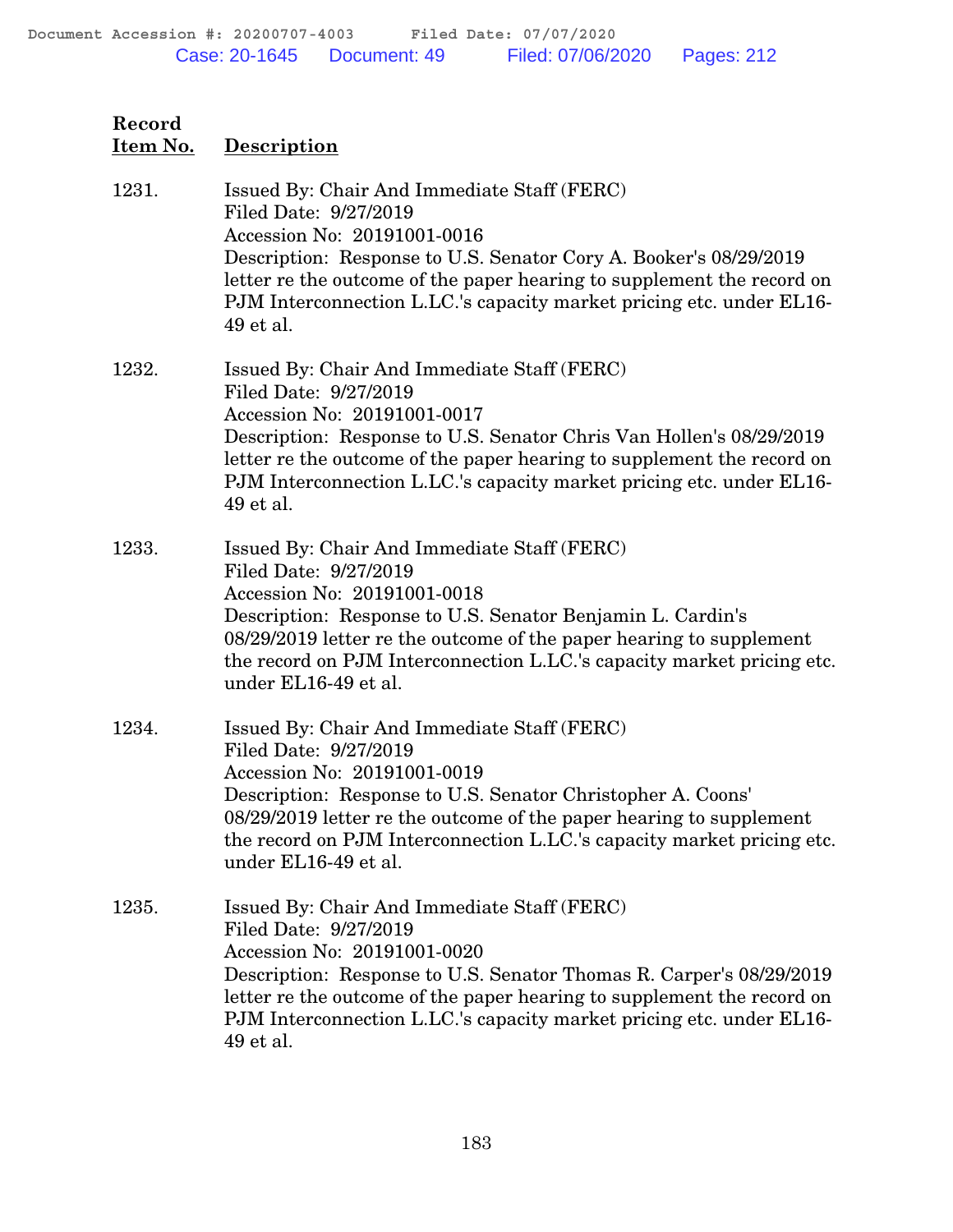| Record<br>Item No. | Description                                                                                                                                                                                                                                                                                                                                 |
|--------------------|---------------------------------------------------------------------------------------------------------------------------------------------------------------------------------------------------------------------------------------------------------------------------------------------------------------------------------------------|
| 1236.              | Issued By: Chair And Immediate Staff (FERC)<br>Filed Date: 9/27/2019<br>Accession No: 20191001-0021<br>Description: Response to U.S. Senator Richard J. Durbin's 08/29/2019<br>letter re the outcome of the paper hearing to supplement the record on<br>PJM Interconnection L.LC.'s capacity market pricing etc. under EL16-<br>49 et al.  |
| 1237.              | Issued By: Chair And Immediate Staff (FERC)<br>Filed Date: 9/27/2019<br>Accession No: 20191001-0022<br>Description: Response to U.S. Senator Charles E. Schumer's<br>08/29/2019 letter re the outcome of the paper hearing to supplement<br>the record on PJM Interconnection L.LC.'s capacity market pricing etc.<br>under EL16-49 et al.  |
| 1238.              | Issued By: Chair And Immediate Staff (FERC)<br>Filed Date: 9/27/2019<br>Accession No: 20191001-0023<br>Description: Response to U.S. Senator Robert P. Casey Jr.'s<br>08/29/2019 letter re the outcome of the paper hearing to supplement<br>the record on PJM Interconnection L.LC.'s capacity market pricing etc.<br>under EL16-49 et al. |
| 1239.              | Filed By: JBBR Pipeline LLC, et al.<br>Filed Date: 10/4/2019<br>Accession No: 20191004-5159<br>Description: Request to Update Service Lists under IS19-191, et al.                                                                                                                                                                          |
| 1240.              | Filed By: Board of Public Utilities<br>Filed Date: 10/8/2019<br>Accession No: 20191008-5176<br>Description: Request to Update Official Service List on behalf of the<br>New Jersey Board of Public Utilities under CP18-46, et al.                                                                                                          |
| 1241.              | Filed By: Kentucky Office of the Attorney General<br>Filed Date: 11/8/2019<br>Accession No: 20191108-5188<br>Description: Request to Update Information of Kentucky Office of the<br>Attorney General under EL16-49, et al.                                                                                                                 |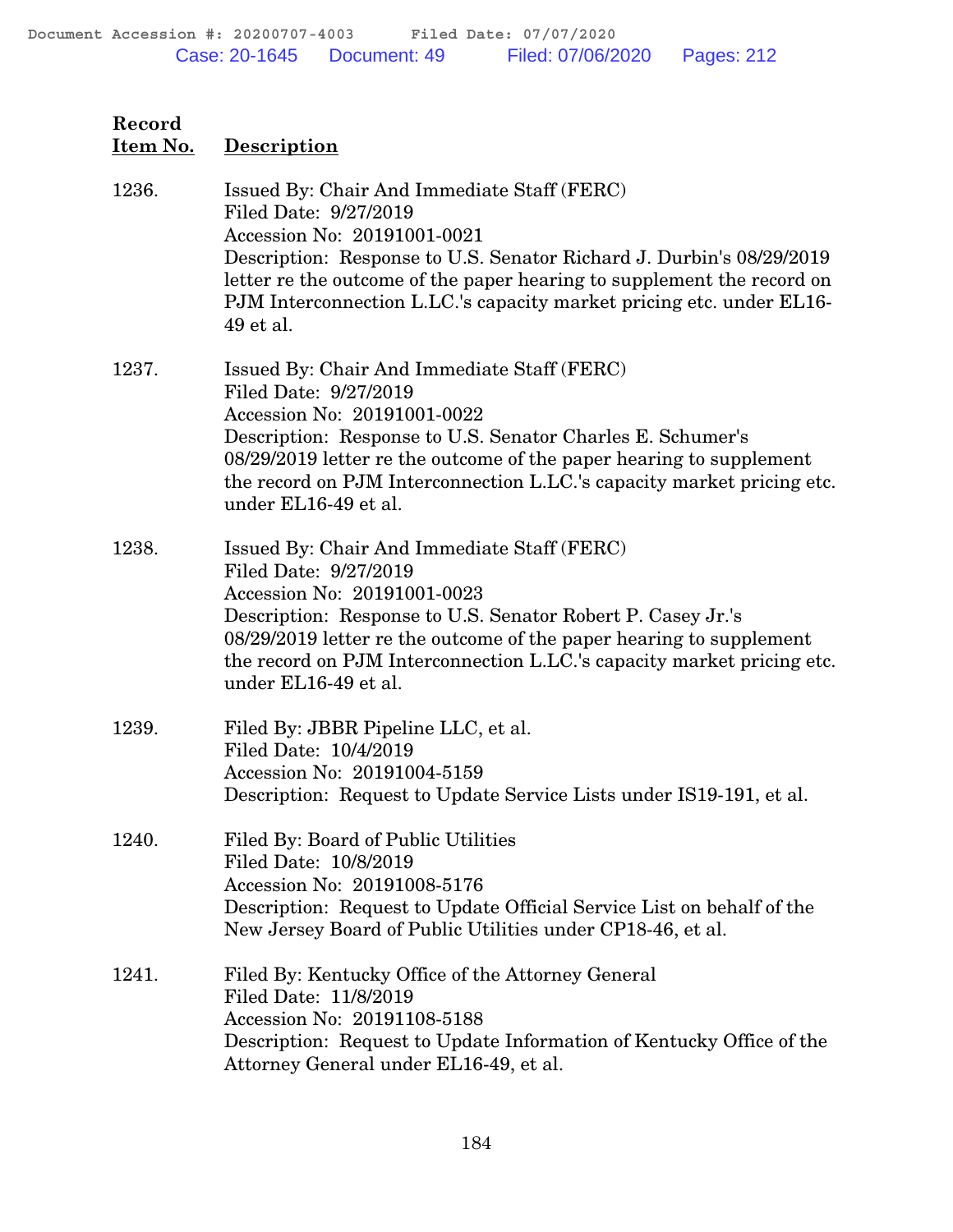| 1242. | <b>Issued By: Federal Energy Regulatory Commission</b><br>Filed Date: 12/19/2019<br>Accession No: 20191219-3080<br>Description: News Release - FERC Directs PJM to Expand Minimum<br>Offer Price Rule under EL16-49 et al.                                                                                                                                               |
|-------|--------------------------------------------------------------------------------------------------------------------------------------------------------------------------------------------------------------------------------------------------------------------------------------------------------------------------------------------------------------------------|
| 1243. | Issued By: Commissioners & Immediate Staff (The Commission)<br>Filed Date: 12/19/2019<br>Accession No: 20191219-4000<br>Description: Memo dated 12/19/2019 forwarding communication re<br>Motions of Clean Energy Advocates and Clean Energy Advocates II<br>under EL16-49 et al.                                                                                        |
| 1244. | Issued By: Secretary Of The Commission, FERC, Commissioners &<br><b>Immediate Staff (The Commission)</b><br>Filed Date: 12/19/2019<br>Accession No: 20191219-3124<br>Description: Order Establishing Just and Reasonable Rate re Calpine<br>Corporation, Dynegy Inc. et al. under EL16-49 et al. Commissioner<br>Glick is dissenting with a separate statement attached. |
| 1245. | Filed By: Maryland Energy Administration<br>Filed Date: 1/17/2020<br>Accession No: 20200117-5174<br>Description: MEA moves for leave to intervene out of time under<br>EL16-48, et al.                                                                                                                                                                                   |
| 1246. | Filed By: First Energy Solutions Corporation<br>Filed Date: 1/17/2020<br>Accession No: 20200117-5244<br>Description: Request for Rehearing of FirstEnergy Solutions<br>Corporation of the December 19, 2019 Order under EL16-49, et al.                                                                                                                                  |
| 1247. | Filed By: Monitoring Analytics, LLC<br>Filed Date: 1/17/2020<br>Accession No: 20200117-5245<br>Description: Request for Clarification of the Independent Market<br>Monitor for PJM of the December 19, 2019 Order under EL18-178, et<br>al.                                                                                                                              |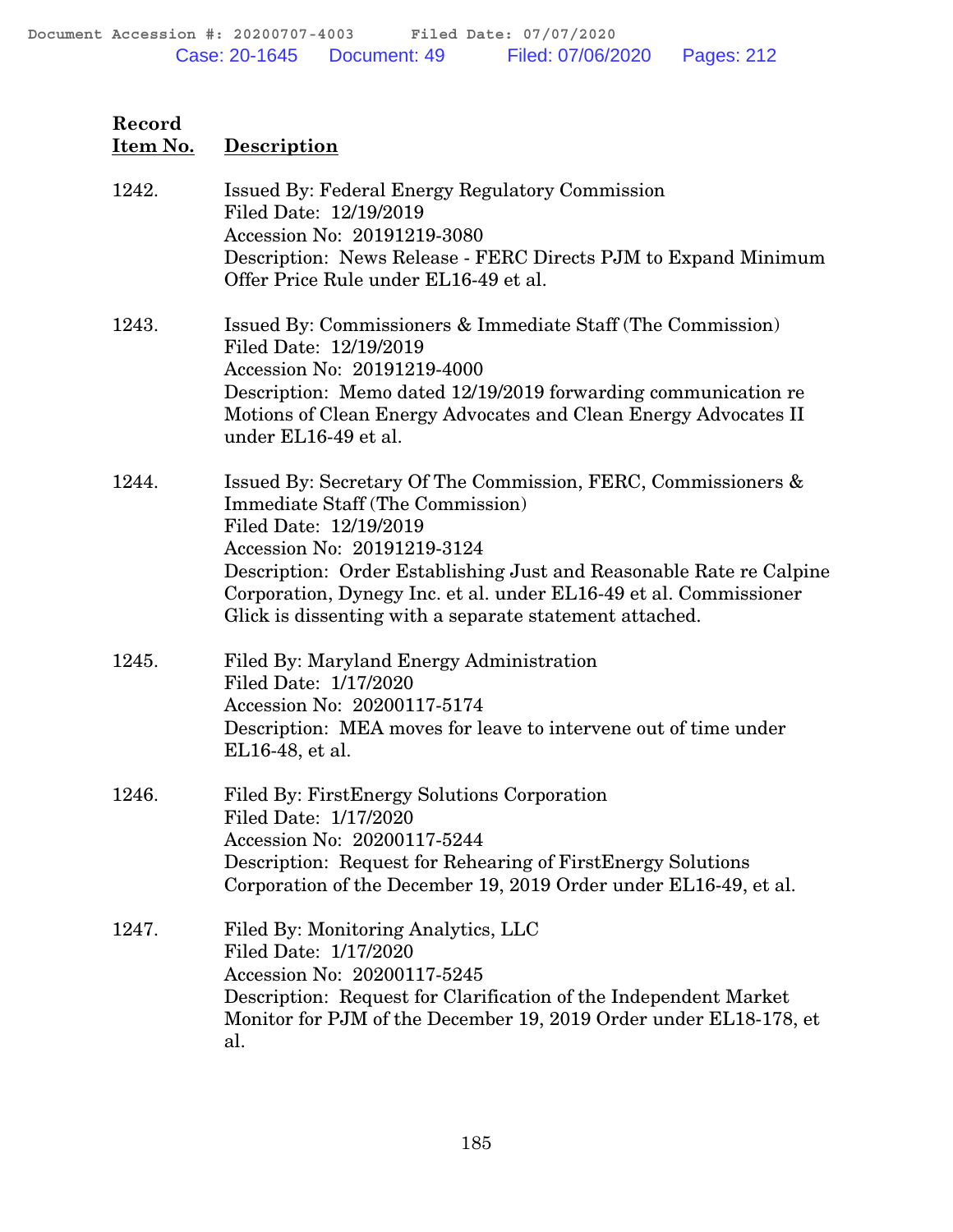| 1248. | Filed By: Federal Energy Regulatory Commission<br>Filed Date: 1/21/2020<br>Accession No: 20200122-0028<br>Description: Request for Rehearing of Allegheny Electric Cooperative, |
|-------|---------------------------------------------------------------------------------------------------------------------------------------------------------------------------------|
|       | Inc. re Calpine Corporation, Dynegy Inc. et al under EL16-49.                                                                                                                   |
| 1249. | Filed By: Office of the Attorney General of Maryland<br>Filed Date: 1/21/2020<br>Accession No: 20200121-5014                                                                    |
|       | Description: (doc-less) Out-of-Time Motion to Intervene of Office of the<br>Attorney General of Maryland under EL18-178.                                                        |
| 1250. | Filed By: Public Utilities Commission of Ohio<br>Filed Date: 1/21/2020<br>Accession No: 20200122-5014                                                                           |
|       | Description: Request for Rehearing of Public Utilities Commission of<br>Ohio of the December 19, 2019 Order under EL16-49, et al.                                               |
| 1251. | Filed By: Maryland Public Service Commission<br>Filed Date: 1/21/2020<br>Accession No: 20200121-5092                                                                            |
|       | Description: Request for Rehearing of Maryland Public Service<br>Commission of the December 19, 2019 Order under EL16-49, et al.                                                |
| 1252. | Filed By: The AES Corporation<br>Filed Date: 1/21/2020                                                                                                                          |
|       | Accession No: 20200121-5093<br>Description: Request for Rehearing of The AES Corporation of the<br>December 19, 2019 Order under EL16-49, et al.                                |
| 1253. | Filed By: Pennsylvania Public Utility Commission<br>Filed Date: 1/21/2020                                                                                                       |
|       | Accession No: 20200121-5094<br>Description: Request for Rehearing and Clarification of the                                                                                      |
|       | Pennsylvania Public Utility Commission of the December 19, 2019<br>Order under EL16-49, et al.                                                                                  |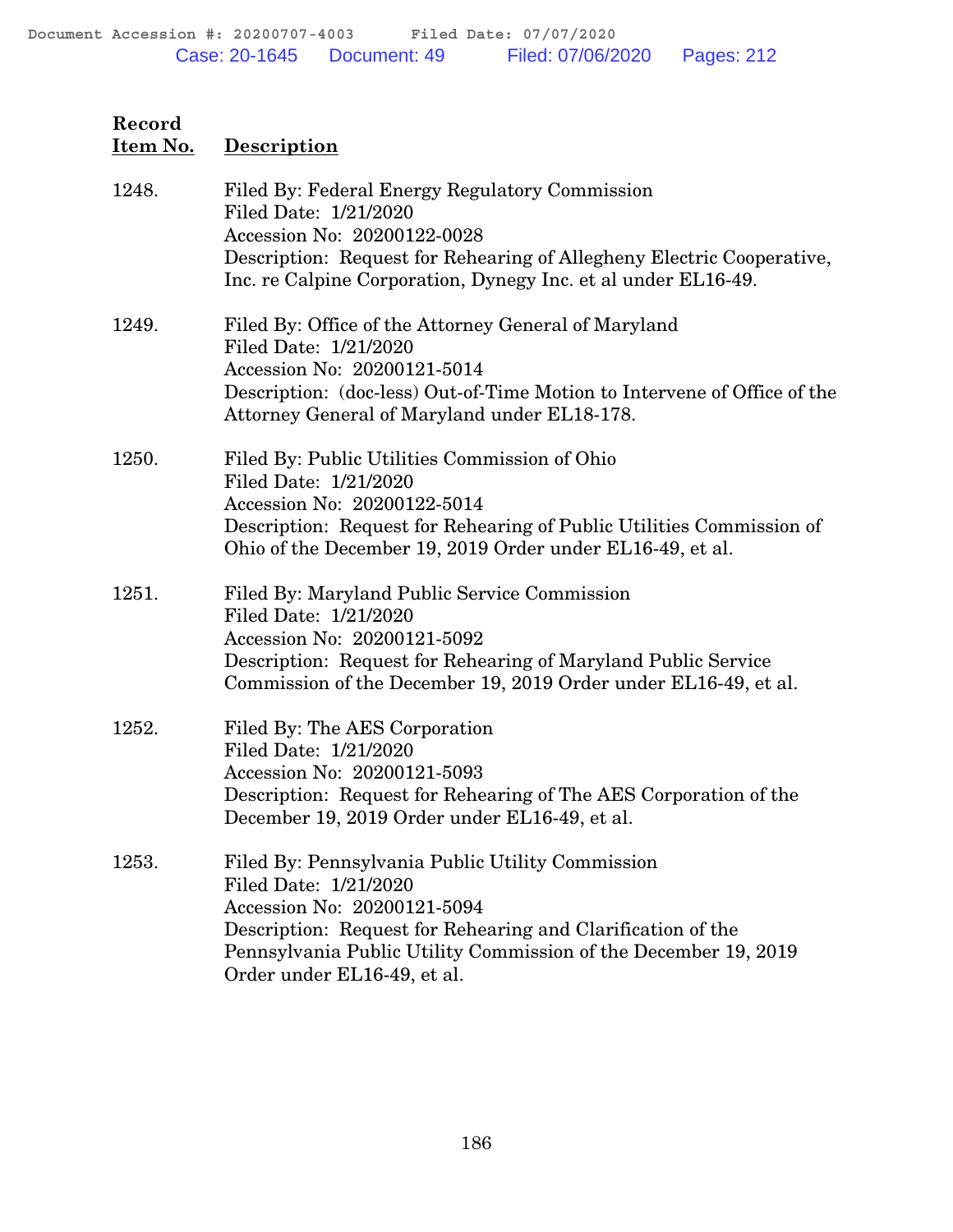| Record<br><u>Item No.</u> | <b>Description</b>                                                                                                                                                                                                                                            |
|---------------------------|---------------------------------------------------------------------------------------------------------------------------------------------------------------------------------------------------------------------------------------------------------------|
| 1254.                     | Filed By: PJM Interconnection, L.L.C.<br>Filed Date: 1/21/2020<br>Accession No: 20200121-5096<br>Description: Request for Rehearing and Clarification of PJM<br>Interconnection, L.L.C. of the December 19, 2019 Order under EL16-<br>49, et al.              |
| 1255.                     | Filed By: Maryland Public Service Commission<br>Filed Date: 1/21/2020<br>Accession No: 20200121-5098<br>Description: Request for Rehearing and Clarification of Maryland<br>Public Service Commission of the December 19, 2019 Order under<br>EL16-49, et al. |
| 1256.                     | Filed By: Southern Maryland Electric Cooperative, Inc.<br>Filed Date: 1/21/2020<br>Accession No: 20200121-5100<br>Description: Request for Rehearing of Southern Maryland Electric<br>Cooperative, Inc. of the December 19, 2019 Order under EL16-49, et al.  |
| 1257.                     | Filed By: Energy Storage Association<br>Filed Date: 1/21/2020<br>Accession No: 20200121-5102<br>Description: (doc-less) Motion to Intervene of Energy Storage<br>Association under EL18-178.                                                                  |
| 1258.                     | Filed By: The Hershey Company<br>Filed Date: 1/21/2020<br>Accession No: 20200121-5124<br>Description: (doc-less) Out-of-Time Motion to Intervene of The<br>Hershey Company under EL16-49, et al.                                                              |
| 1259.                     | Filed By: First Energy Utility Companies<br>Filed Date: 1/21/2020<br>Accession No: 20200121-5130<br>Description: Request for Clarification and Rehearing of The<br>First Energy Utility Companies of the December 19, 2019 Order under<br>EL16-49, et al.     |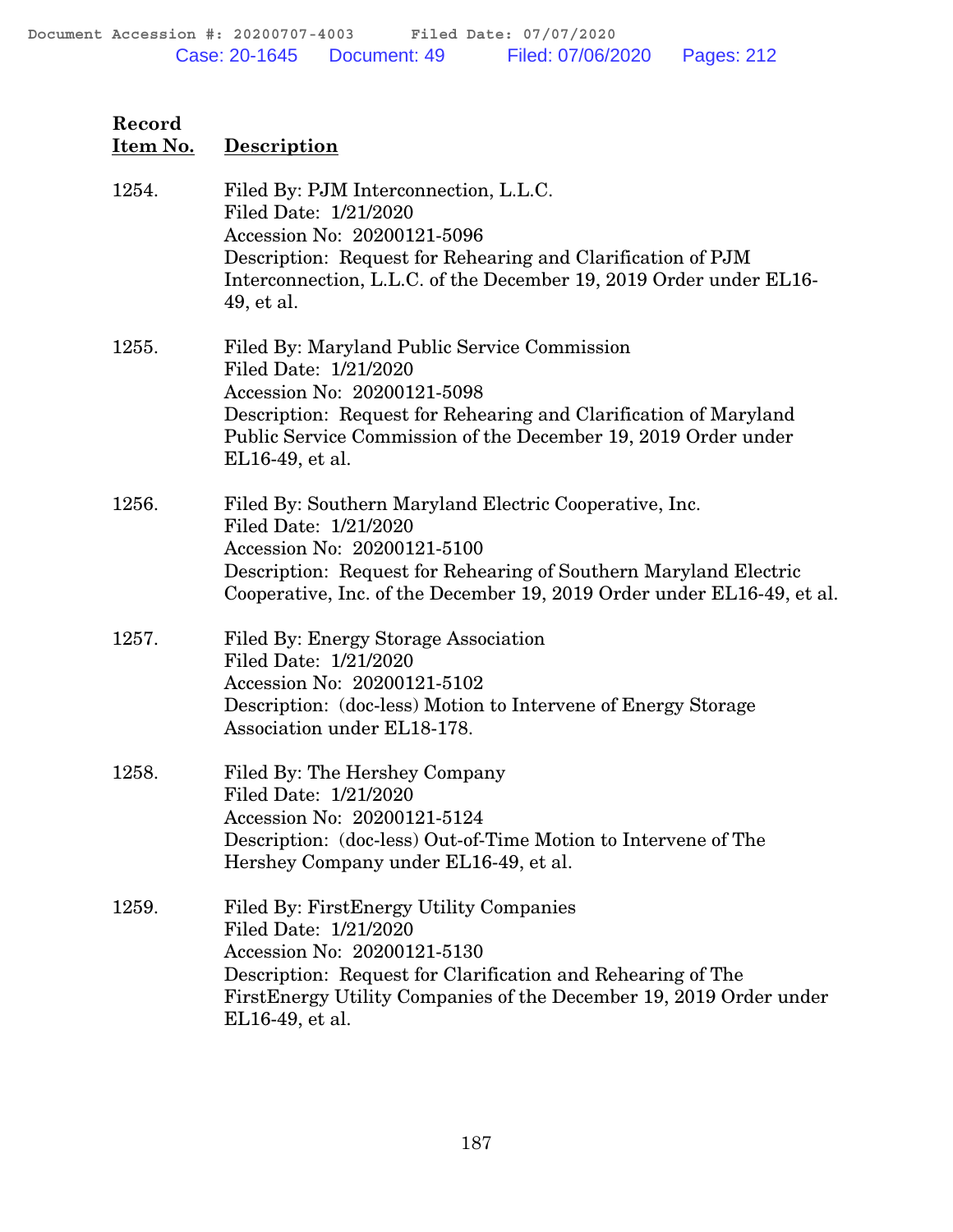| 1260. | Filed By: Old Dominion Electric Cooperative<br>Filed Date: 1/21/2020<br>Accession No: 20200121-5132<br>Description: Request for Rehearing of Old Dominion Electric<br>Cooperative of the December 19, 2019 Order under EL16-49, et al.                                                                                                  |
|-------|-----------------------------------------------------------------------------------------------------------------------------------------------------------------------------------------------------------------------------------------------------------------------------------------------------------------------------------------|
| 1261. | Filed By: New Jersey Board of Public Utilities<br>Filed Date: 1/21/2020<br>Accession No: 20200121-5134<br>Description: Request for Rehearing and Clarification of New Jersey<br>Board of Public Utilities of the December 19, 2019 Order under EL18-<br>178, et al.                                                                     |
| 1262. | Filed By: Nuclear Energy Institute<br>Filed Date: 1/21/2020<br>Accession No: 20200121-5136<br>Description: Request for Rehearing of Nuclear Energy Institute of the<br>December 2019, 2019 Order under EL16-49, et al.                                                                                                                  |
| 1263. | Filed By: Electric Power Supply Association, PJM Power Providers<br>Group<br>Filed Date: 1/21/2020<br>Accession No: 20200121-5223<br>Description: Limited Request for Rehearing and Clarification of the<br>Electric Power Supply Association and the PJM Power Providers<br>Group of the December 19, 2019 Order under EL16-49, et al. |
| 1264. | Filed By: Organization of PJM States, Inc.<br>Filed Date: 1/21/2020<br>Accession No: 20200121-5224<br>Description: Request for Rehearing of Organization of PJM States,<br>Inc. of the December 19, 2019 Order under EL18-178, et al.                                                                                                   |
| 1265. | Filed By: J-Power USA Development Co., Ltd.<br>Filed Date: 1/21/2020<br>Accession No: 20200121-5230<br>Description: Request for Clarification of J-Power USA Development<br>Co., Ltd. of the December 19, 2019 Order under EL16-49, et al.                                                                                              |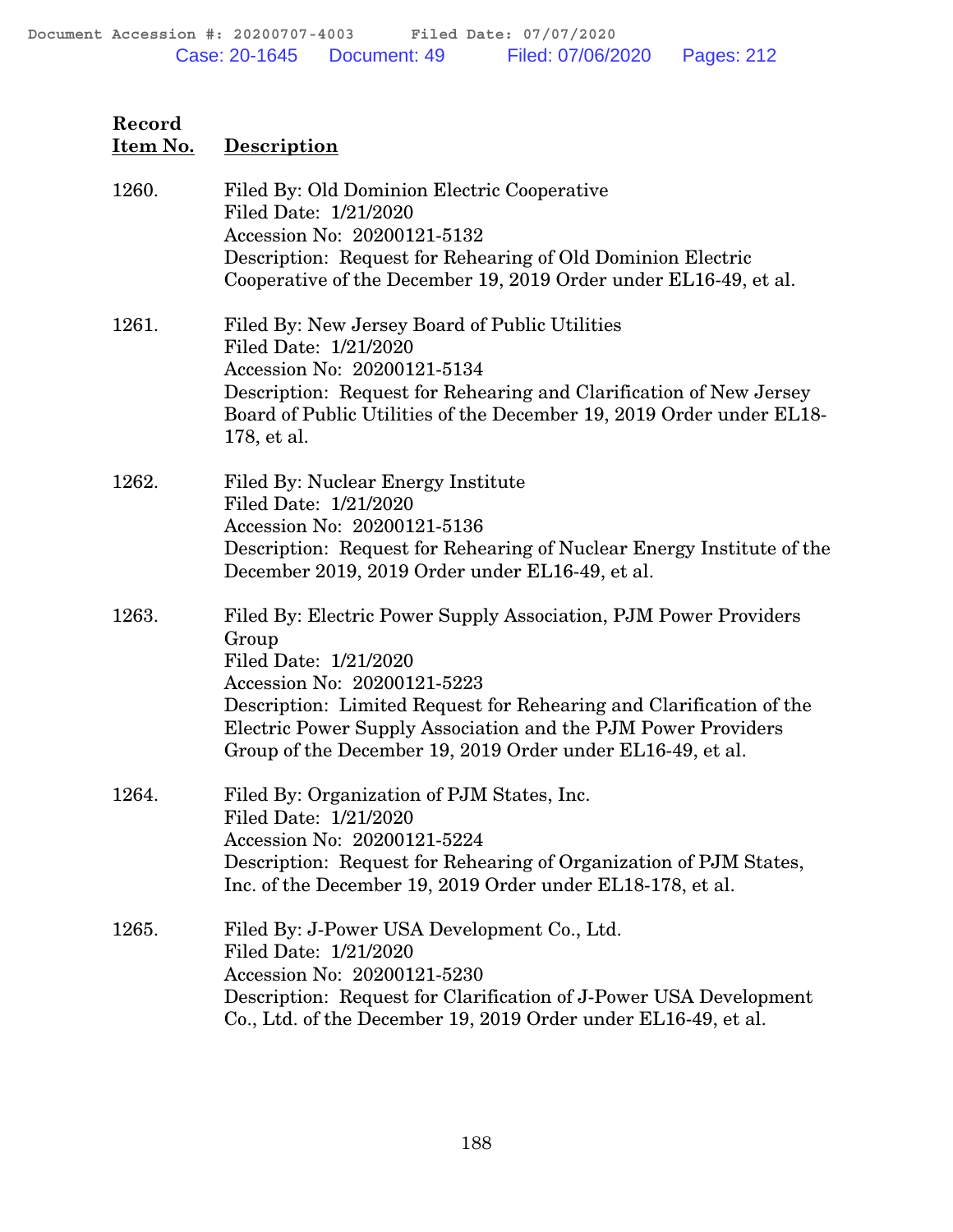# **Item No. Description** 1266. Filed By: American Public Power Association, American Municipal Power, Inc., Public Power, Association of New Jersey Filed Date: 1/21/2020 Accession No: 20200121-5244 Description: Request for Rehearing and Clarification of the American Public Power Association, American Municipal Power, Inc. and Public Power Association of New Jersey of the December 19, 2019 Order under EL16-49, et al. 1267. Filed By: Electricity Consumers Resource Council Filed Date: 1/21/2020 Accession No: 20200121-5250 Description: Request for Rehearing of Electricity Consumers Resource Council (ELCON) of the December 19, 2019 Order under EL16-49, et al. 1268. Filed By: Public Citizen, Inc. Filed Date: 1/21/2020 Accession No: 20200121-5254 Description: Request for Rehearing of Public Citizen, Inc. of the December 19, 2019 Order under EL16-49, et al. 1269. Filed By: Buckeye Power, Inc. Filed Date: 1/21/2020 Accession No: 20200121-5256 Description: Request for Rehearing of Buckeye Power, Inc. of the December 19, 2019 Order under EL16-49, et al. 1270. Filed By: Electricity Consumers Resource Council Filed Date: 1/21/2020 Accession No: 20200121-5261 Description: Request for Rehearing of Electricity Consumers Resource Council (ELCON) of the December 19, 2019 under EL16-49, et al.

1271. Filed By: Public Service Commission of West Virginia Filed Date: 1/21/2020 Accession No: 20200121-5262 Description: Request for Rehearing of Public Service Commission of West Virginia of the December 19, 2019 Order under EL16-49, et al.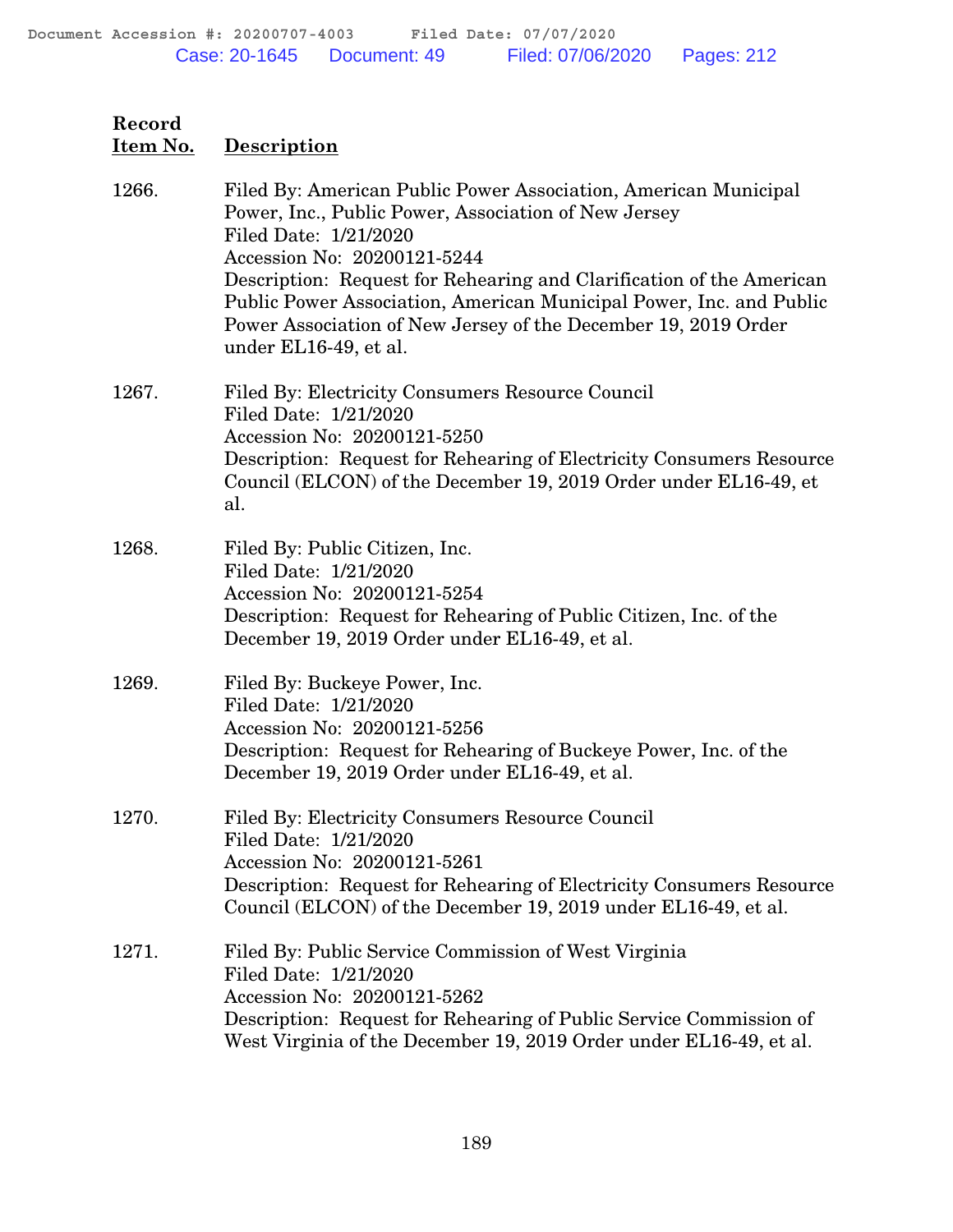| <u>Item No.</u> | Description                                                                                                                                                                                                                                                                                                                                |
|-----------------|--------------------------------------------------------------------------------------------------------------------------------------------------------------------------------------------------------------------------------------------------------------------------------------------------------------------------------------------|
| 1272.           | Filed By: Vistra Energy Corporation, Dynegy Marketing and Trade,<br><b>LLC</b><br>Filed Date: 1/21/2020<br>Accession No: 20200121-5267<br>Description: Request for Clarification or, in the Alternative, Rehearing<br>of the Vistra Companies of the December 19, 2019 Order under EL16-<br>49, et al.                                     |
| 1273.           | Filed By: Longroad Development Company, LLC<br>Filed Date: 1/21/2020<br>Accession No: 20200121-5268<br>Description: Motion to Intervene Out-of-Time and Emergency Request<br>for Clarification, or in the Alternative Rehearing, of Longroad<br>Development Company, LLC of the December 19, 2019 Order under<br>EL16-49, et al.           |
| 1274.           | Filed By: Delaware Division of the Public Advocate<br>Filed Date: 1/21/2020<br>Accession No: 20200121-5274<br>Description: Request for Rehearing of Delaware Division of the Public<br>Advocate of the December 19, 2019 Order under EL16-49, et al.                                                                                       |
| 1275.           | Filed By: Delaware Division of the Public Advocate<br>Filed Date: 1/21/2020<br>Accession No: 20200121-5278<br>Description: Request for Rehearing of Delaware Division of the Public<br>Advocate of the December 19, 2019 Order under EL16-49, et al.                                                                                       |
| 1276.           | Filed By: New Jersey Division of Rate Counsel<br>Filed Date: 1/21/2020<br>Accession No: 20200121-5281<br>Description: Notice of Appearance of Additional Counsel and Request<br>to Update Service List under EL16-49, et al.                                                                                                               |
| 1277.           | Filed By: American Electric Power Service Corporation, Duke Energy<br>Corporation<br>Filed Date: 1/21/2020<br>Accession No: 20200121-5291<br>Description: Request for Rehearing and/or Clarification of American<br>Electric Power Service Corporation and Duke Energy Corporation of<br>the December 19, 2019 Order under EL16-49, et al. |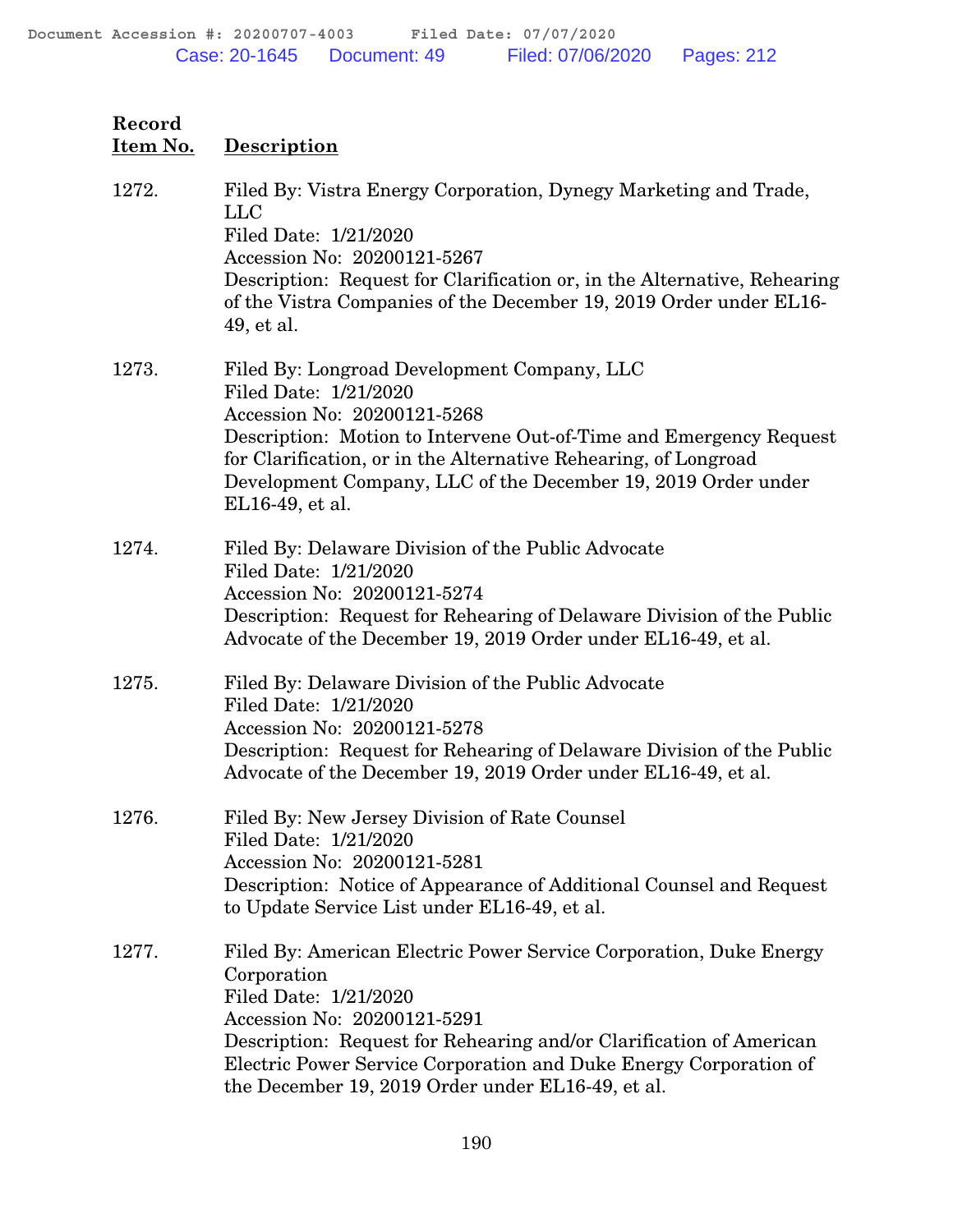| 1278. | Filed By: Dominion Energy Services Company, Inc.<br>Filed Date: 1/21/2020<br>Accession No: 20200121-5292<br>Description: Request for Rehearing of Dominion Energy Services<br>Company, Inc. of the December 19, 2019 Order under EL16-49, et al.                                                                                                          |
|-------|-----------------------------------------------------------------------------------------------------------------------------------------------------------------------------------------------------------------------------------------------------------------------------------------------------------------------------------------------------------|
| 1279. | Filed By: Exelon Corporation<br>Filed Date: 1/21/2020<br>Accession No: 20200121-5293<br>Description: Request for Rehearing and/or Clarification of Exelon<br>Corporation under EL16-49, et al.                                                                                                                                                            |
| 1280. | Filed By: PJMICC, IIEC, ELCON, IECA, PECA, IECPA, and<br>AF&PA<br>Filed Date: 1/21/2020<br>Accession No: 20200121-5295<br>Description: Request for Rehearing and Clarification of PJMICC,<br>IIEC, ELCON, IECA, PECA, IECPA, and AF&PA of the December 19,<br>2019 Order under EL16-49, et al.                                                            |
| 1281. | Filed By: American Wind Energy Association, Solar Energy<br>Industries Association, Advanced Energy Economy, American<br>Council on Renewable Energy<br>Filed Date: 1/21/2020<br>Accession No: 20200121-5298<br>Description: Request for Rehearing of American Wind Energy<br>Association, et al. of the December 19, 2019 Order under EL16-49, et<br>al. |
| 1282. | Filed By: Office of the Attorney General of Maryland<br>Filed Date: 1/21/2020<br>Accession No: 20200121-5299<br>Description: Request for Rehearing of Office of the Attorney General of<br>Maryland of the December 19, 2019 Order under EL16-49, et al.                                                                                                  |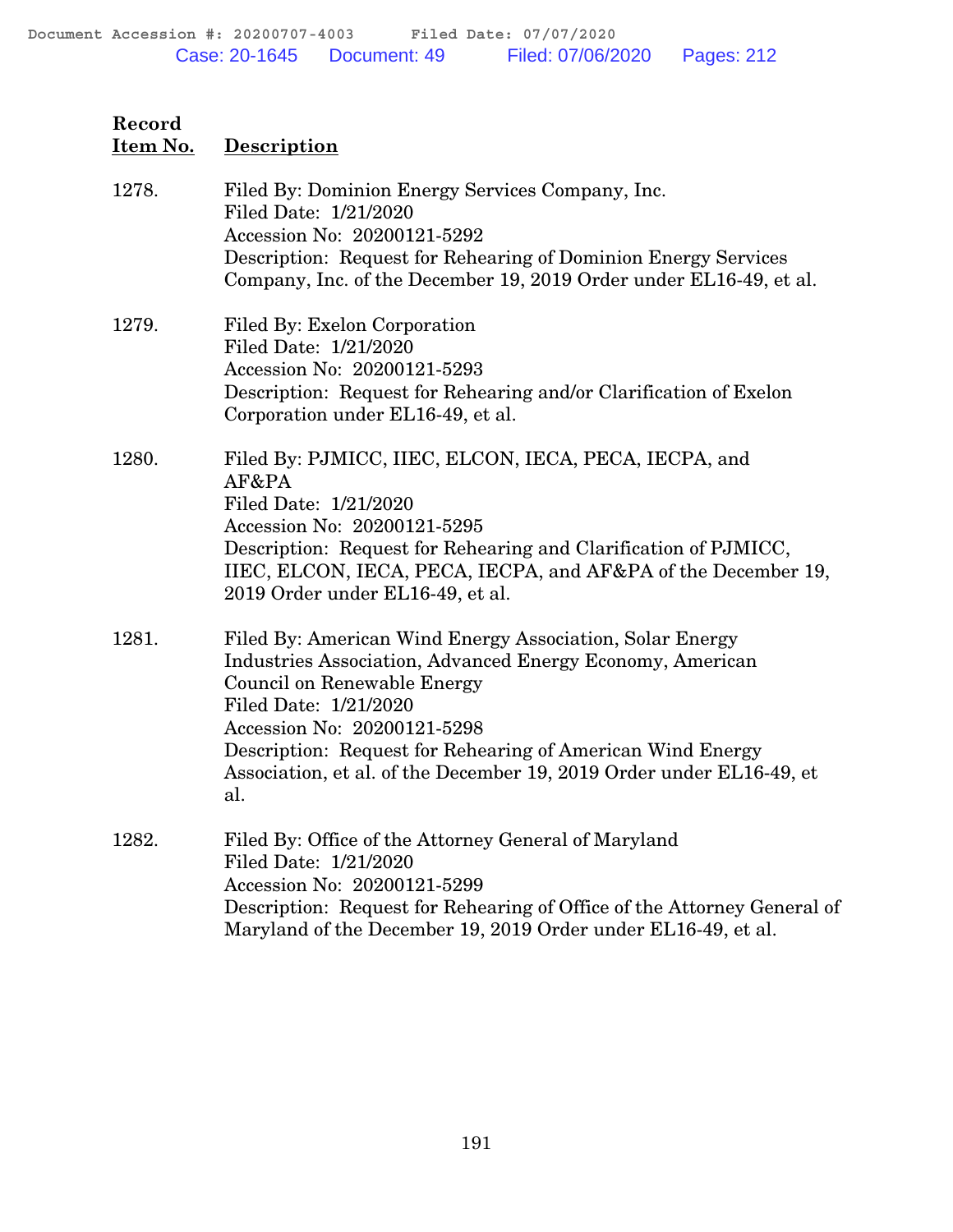| 1283. | Filed By: Advanced Energy Economy, Advanced Energy<br><b>Management Alliance</b><br>Filed Date: 1/21/2020<br>Accession No: 20200121-5300<br>Description: Request for Rehearing and Motion for Clarification or in<br>the Alternative Rehearing of Advanced Energy Economy, et al. of the<br>December 19, 2019 Order under EL16-49, et al. |
|-------|-------------------------------------------------------------------------------------------------------------------------------------------------------------------------------------------------------------------------------------------------------------------------------------------------------------------------------------------|
| 1284. | Filed By: PSEG Power LLC, PSEG Companies, PSEG Energy<br>Resources & Trade LLC, Public Service Electric and Gas Company<br>Filed Date: 1/21/2020<br>Accession No: 20200121-5301<br>Description: Request for Rehearing of PSEG Companies, et al. of the<br>December 19, 2019 Order under EL16-49, et al.                                   |
| 1285. | Filed By: Ohio Consumers' Counsel<br>Filed Date: 1/21/2020<br>Accession No: 20200121-5303<br>Description: Request for Rehearing by the Office of the Ohio<br>Consumers' Counsel under EL16-49, et al.                                                                                                                                     |
| 1286. | Filed By: East Kentucky Power Cooperative, Inc.<br>Filed Date: 1/21/2020<br>Accession No: 20200121-5304<br>Description: Request for Clarification and Rehearing of East Kentucky<br>Power Cooperative, Inc. of the December 19, 2019 Order under EL16-<br>49, et al.                                                                      |
| 1287. | Filed By: Calpine Corporation<br>Filed Date: 1/21/2020<br>Accession No: 20200121-5306<br>Description: Request for Clarification or, in the Alternative,<br>Rehearing, and Comments of Calpine Corporation of the December 19,<br>2019 Order under EL16-49, et al.                                                                         |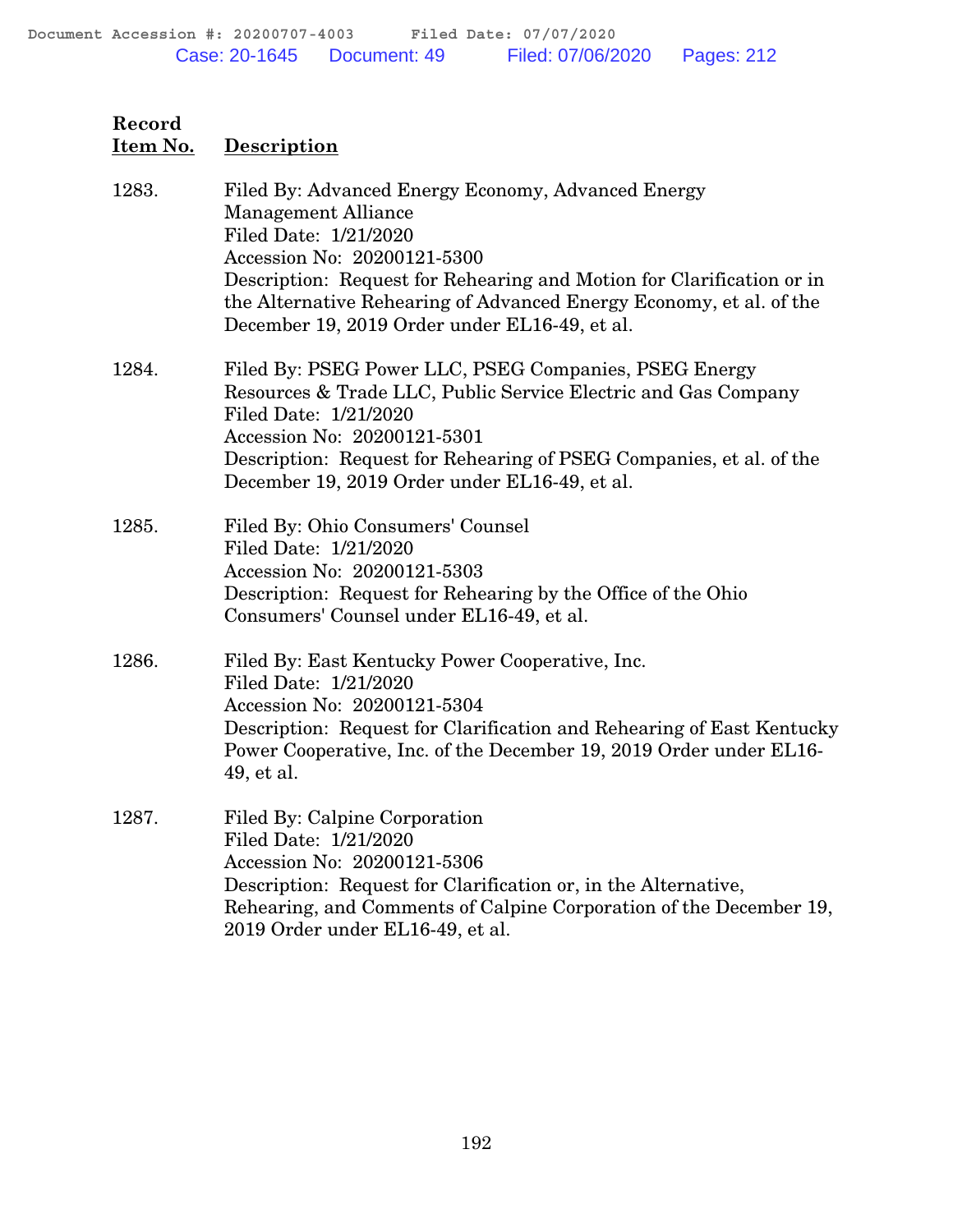**Item No. Description**

| 1288. | Filed By: National Rural Electric Cooperative, Association East<br>Kentucky Power Cooperative, Inc.<br>Filed Date: 1/21/2020<br>Accession No: 20200121-5308<br>Description: Request for Clarification and Rehearing of the National<br>Rural Electric Cooperative Association and East Kentucky Power<br>Cooperative, Inc., et al. of the December 19, 2019 Order under EL16-<br>49, et al.                                                                                 |
|-------|-----------------------------------------------------------------------------------------------------------------------------------------------------------------------------------------------------------------------------------------------------------------------------------------------------------------------------------------------------------------------------------------------------------------------------------------------------------------------------|
| 1289. | Filed By: North Carolina Electric Membership Corporation<br>Filed Date: 1/21/2020<br>Accession No: 20200121-5309<br>Description: Request for Rehearing of North Carolina Electric<br>Membership Corporation of the December 19, 2019 Order under EL16-<br>49, et al.                                                                                                                                                                                                        |
| 1290. | Filed By: New Jersey Division of Rate Counsel, Office of the<br>People's Counsel for the District of Columbia, Maryland Office of<br>People's Counsel<br>Filed Date: 1/21/2020<br>Accession No: 20200121-5310<br>Description: Petition for Rehearing of the New Jersey Division of Rate<br>Counsel, the Office of the People's Counsel for the District of Columbia,<br>and the Maryland Office of People's Counsel of the December 19, 2019<br>Order under EL16-49, et al. |
| 1291. | Filed By: Advanced Energy Buyers Group<br>Filed Date: 1/21/2020<br>Accession No: 20200121-5312<br>Description: Request for Rehearing of Advanced Energy Buyers Group<br>of the December 19, 2019 Order under EL16-49, et al.                                                                                                                                                                                                                                                |
| 1292. | Filed By: Illinois Commerce Commission<br>Filed Date: 1/21/2020<br>Accession No: 20200121-5319<br>Description: Request for Rehearing of the Illinois Commerce<br>Commission of the December 19, 2019 Order under EL16-49, et al.                                                                                                                                                                                                                                            |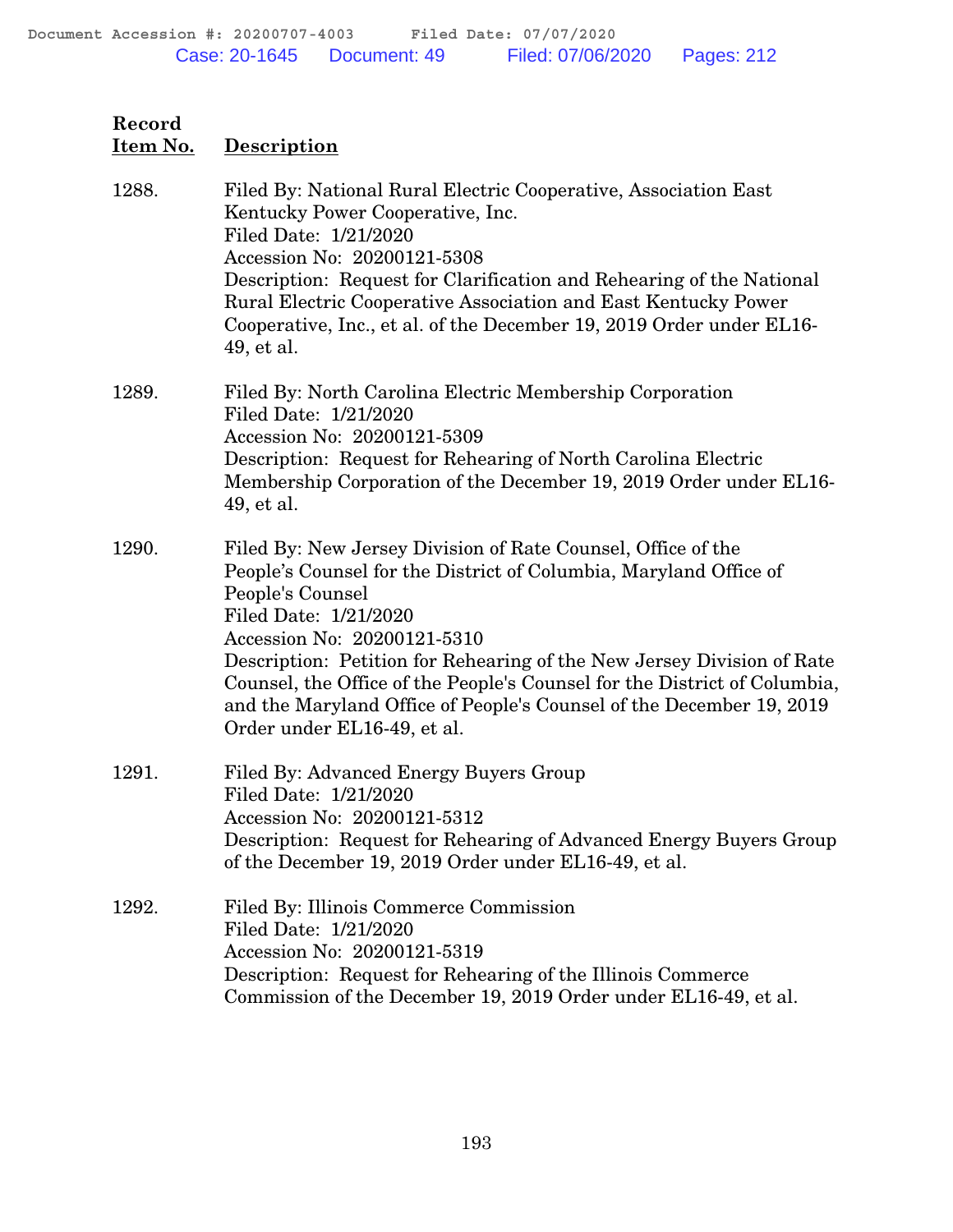**Item No. Description**

| 1293. | Filed By: Public Service Commission of the District of Columbia<br>Filed Date: 1/21/2020<br>Accession No: 20200121-5322<br>Description: Request for Rehearing of Public Service Commission of<br>the District of Columbia of the December 19, 2019 Order under EL16-<br>49, et al.                                                      |
|-------|-----------------------------------------------------------------------------------------------------------------------------------------------------------------------------------------------------------------------------------------------------------------------------------------------------------------------------------------|
| 1294. | Filed By: Illinois Attorney General's Office<br>Filed Date: 1/21/2020<br>Accession No: 20200121-5323<br>Description: Request for Rehearing of Illinois Attorney General's<br>Office of the December 19, 2019 Order under EL16-49, et al.                                                                                                |
| 1295. | Filed By: Illinois Municipal Electric Agency<br>Filed Date: 1/21/2020<br>Accession No: 20200121-5324<br>Description: Request for Rehearing of Illinois Municipal Electric<br>Agency of the December 19, 2019 Order under EL16-49, et al.                                                                                                |
| 1296. | Filed By: Sierra Club, Union Of Concerned Scientists, Environmental<br>Defense Fund, Sustainable FERC Project, Natural Resources Defense<br>Council<br>Filed Date: 1/21/2020<br>Accession No: 20200121-5328<br>Description: Request for Rehearing of the Clean Energy Advocates of<br>the December 19, 2019 Order under EL16-49, et al. |
| 1297. | Filed By: Virginia State Corporation Commission<br>Filed Date: 1/21/2020<br>Accession No: 20200121-5329<br>Description: Request for Reconsideration or Clarification of the<br>Virginia State Corporation Commission of the December 19, 2019<br>Order under EL16-49, et al.                                                            |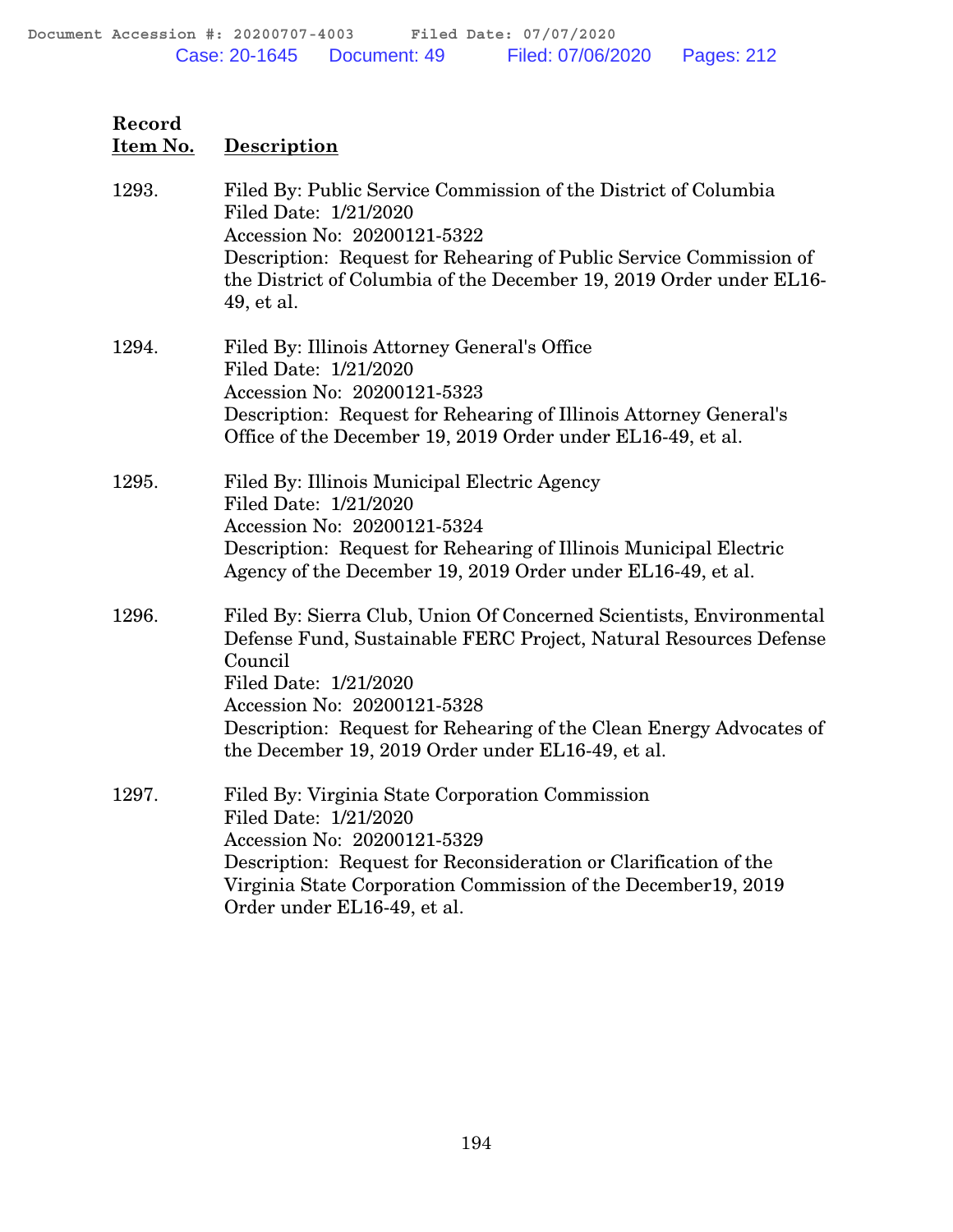| 1298. | Filed By: Enerwise Global Technologies, Inc., LS Power Associates,<br>L.P.<br>Filed Date: 1/21/2020<br>Accession No: 20200121-5330<br>Description: Motion to Intervene of Enerwise Global Technologies, Inc.<br>d/b/a CPower and Request for Expedited Rehearing and Clarification of<br>CPower and LS Power Associates, L.P. of the Commission's Order of<br>the December 19, 2019 Order under EL16-49, et al. |
|-------|-----------------------------------------------------------------------------------------------------------------------------------------------------------------------------------------------------------------------------------------------------------------------------------------------------------------------------------------------------------------------------------------------------------------|
| 1299. | Filed By: Office of the Attorney General for the District of Columbia<br>Filed Date: 1/21/2020<br>Accession No: 20200121-5331<br>Description: Request for Rehearing of Office of the Attorney General<br>for the District of Columbia of the December 19, 2019 Order under<br>EL18-178, et al.                                                                                                                  |
| 1300. | Filed By: The Hershey Company<br>Filed Date: 1/21/2020<br>Accession No: 20200121-5335<br>Description: Request for clarification of The Hershey Company under<br>EL16-49-000, et al.                                                                                                                                                                                                                             |
| 1301. | Filed By: EDF Renewables, Inc.<br>Filed Date: 1/21/2020<br>Accession No: 20200121-5393<br>Description: Comments of EDF Renewables, Inc. in Support of the<br>Request for Rehearing and Clarification of The Clean Energy<br>Associations under EL16-49, et al.                                                                                                                                                  |
| 1302. | Filed By: Sierra Club, Union Of Concerned Scientists, Environmental<br>Defense Fund, Sustainable FERC Project, Natural Resources Defense<br>Council<br>Filed Date: 1/21/2020<br>Accession No: 20200121-5400<br>Description: Exhibit A to January 21, 2020 Request for Rehearing of<br>the Clean Energy Advocates of the December 19, 2019 Order under<br>EL16-49, et al.                                        |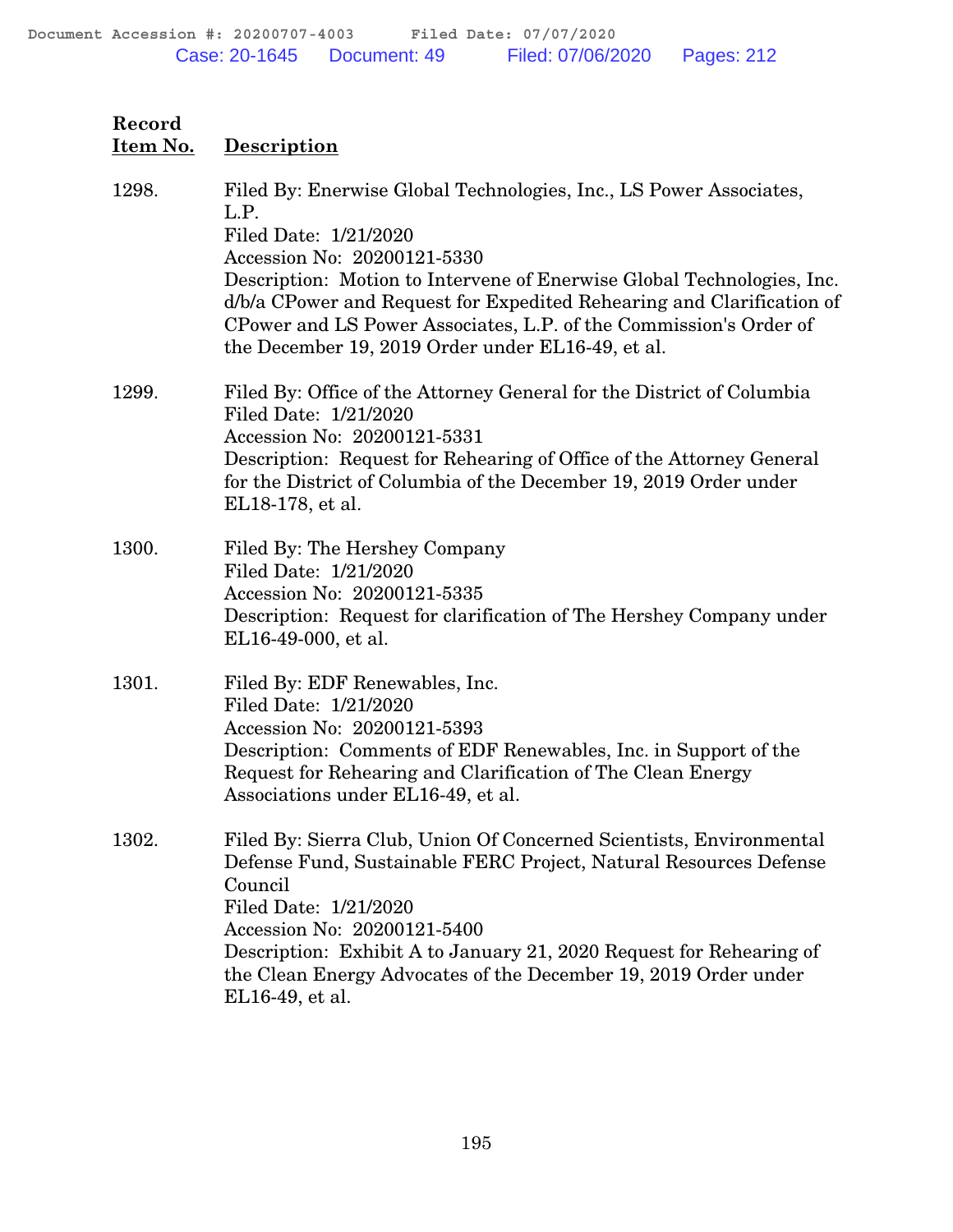| Record<br>Item No. | <b>Description</b>                                                                                                                                                                                                                                                                                                                     |
|--------------------|----------------------------------------------------------------------------------------------------------------------------------------------------------------------------------------------------------------------------------------------------------------------------------------------------------------------------------------|
| 1303.              | Filed By: Public Utilities Commission of Ohio<br>Filed Date: 1/22/2020<br>Accession No: 20200122-5012<br>Description: Request for Rehearing of Public Utilities Commission of<br>Ohio of the December 19, 2019 Order under EL16-49, et al.<br>(Erroneously Filed).                                                                     |
| 1304.              | Filed By: The Hershey Company<br>Filed Date: 1/23/2020<br>Accession No: 20200123-0007<br>Description: Non-Decisional: Comments of The Hershey Company re<br>Calpine Corporation et al. v. PJM Interconnection LLC under EL16-49<br>et al.                                                                                              |
| 1305.              | Filed By: PJM Interconnection, L.L.C.<br>Filed Date: 1/24/2020<br>Accession No: 20200124-5109<br>Description: Notice of Appearances for PJM Interconnection, L.L.C.<br>under EL16-49, et al.                                                                                                                                           |
| 1306.              | Filed By: Advanced Energy Management Alliance<br>Filed Date: 1/24/2020<br>Accession No: 20200124-5220<br>Description: Request for Clarification of Advanced Energy<br>Management Alliance of the December 19, 2019 Order under EL16-49,<br>et al.                                                                                      |
| 1307.              | Filed By: U.S. House Representative Donald S. Beyer, Jr.<br>Filed Date: 1/29/2020<br>Accession No: 20200130-0013<br>Description: U.S. House Representative Donald S. Beyer, Jr., et al.<br>submits comments re the 12/19/19 Commission Order to make<br>significant changes to PJM Interconnection's capacity market under<br>EL16-49. |
| 1308.              | Filed By: McCarter & English, LLP<br>Filed Date: 1/31/2020<br>Accession No: 20200131-5314<br>Description: Request to Update Information of McCarter & English,<br>LLP under AD16-16, et al.                                                                                                                                            |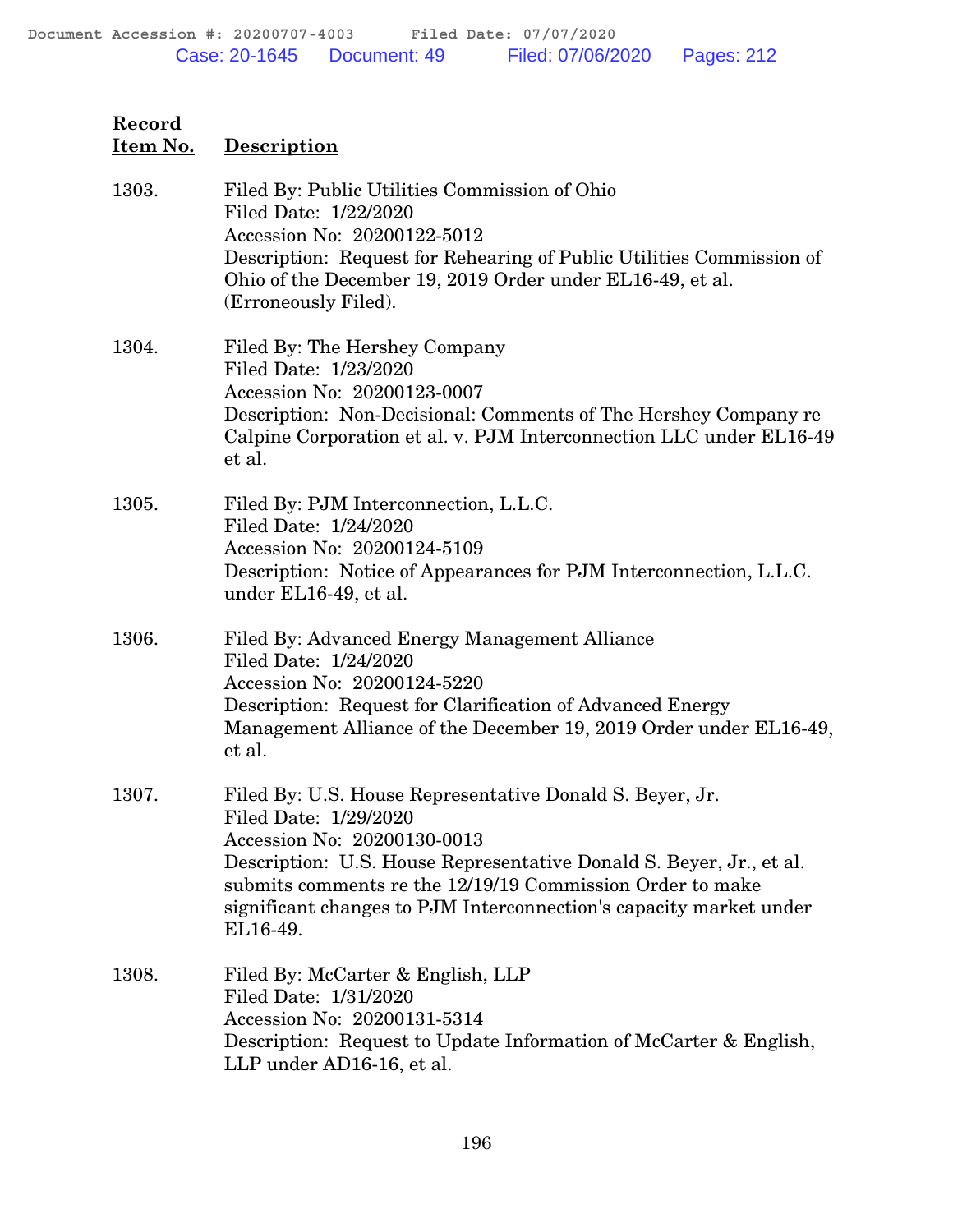| Record<br>Item No. | Description                                                                                                                                                                                                                                                                                                        |
|--------------------|--------------------------------------------------------------------------------------------------------------------------------------------------------------------------------------------------------------------------------------------------------------------------------------------------------------------|
| 1309.              | Filed By: Talen PJM Companies<br>Filed Date: 2/3/2020<br>Accession No: 20200203-5249<br>Description: Limited Answer of the Talen PJM Companies to January<br>17, 2020 Request for Clarification by the Independent Market Monitor<br>for PJM under EL16-49, et al.                                                 |
| 1310.              | Filed By: National Mining Association<br>Filed Date: 2/3/2020<br>Accession No: 20200203-5256<br>Description: Letter to Chairman Chatterjee and Commissioners Glick<br>and McNamee of Rick Nolan on behalf of the National Mining<br>Association in Support of the December 19, 2019 Order under EL16-49,<br>et al. |
| 1311.              | Filed By: Old Dominion Electric Cooperative<br>Filed Date: 2/5/2020<br>Accession No: 20200205-5076<br>Description: Request for Leave to Answer and Answer of Old<br>Dominion Electric Cooperative to certain Requests for Clarification<br>and/or Rehearing under EL16-49, et al.                                  |
| 1312.              | Filed By: Longroad Development Company, LLC<br>Filed Date: 2/5/2020<br>Accession No: 20200205-5140<br>Description: Motion for Leave to Answer and Answer of Longroad<br>Development Company, LLC to January 21, 2019 Request for<br>Rehearing, et al. by PJM Interconnection, L.L.C. under EL16-49, et al.         |
| 1313.              | Filed By: Monitoring Analytics, LLC<br>Filed Date: 2/5/2020<br>Accession No: 20200205-5141<br>Description: Answer and Motion for Leave to Answer of the<br>Independent Market Monitor for PJM to Requests for Rehearing and<br>Requests for Clarification under EL16-49, et al.                                    |
| 1314.              | Filed By: Edison Electric Institute<br>Filed Date: 2/10/2020<br>Accession No: 20200210-5064<br>Description: Motion for Reconsideration of the Edison Electric<br>Institute of the December 19, 2019 Order under EL16-49, et al.                                                                                    |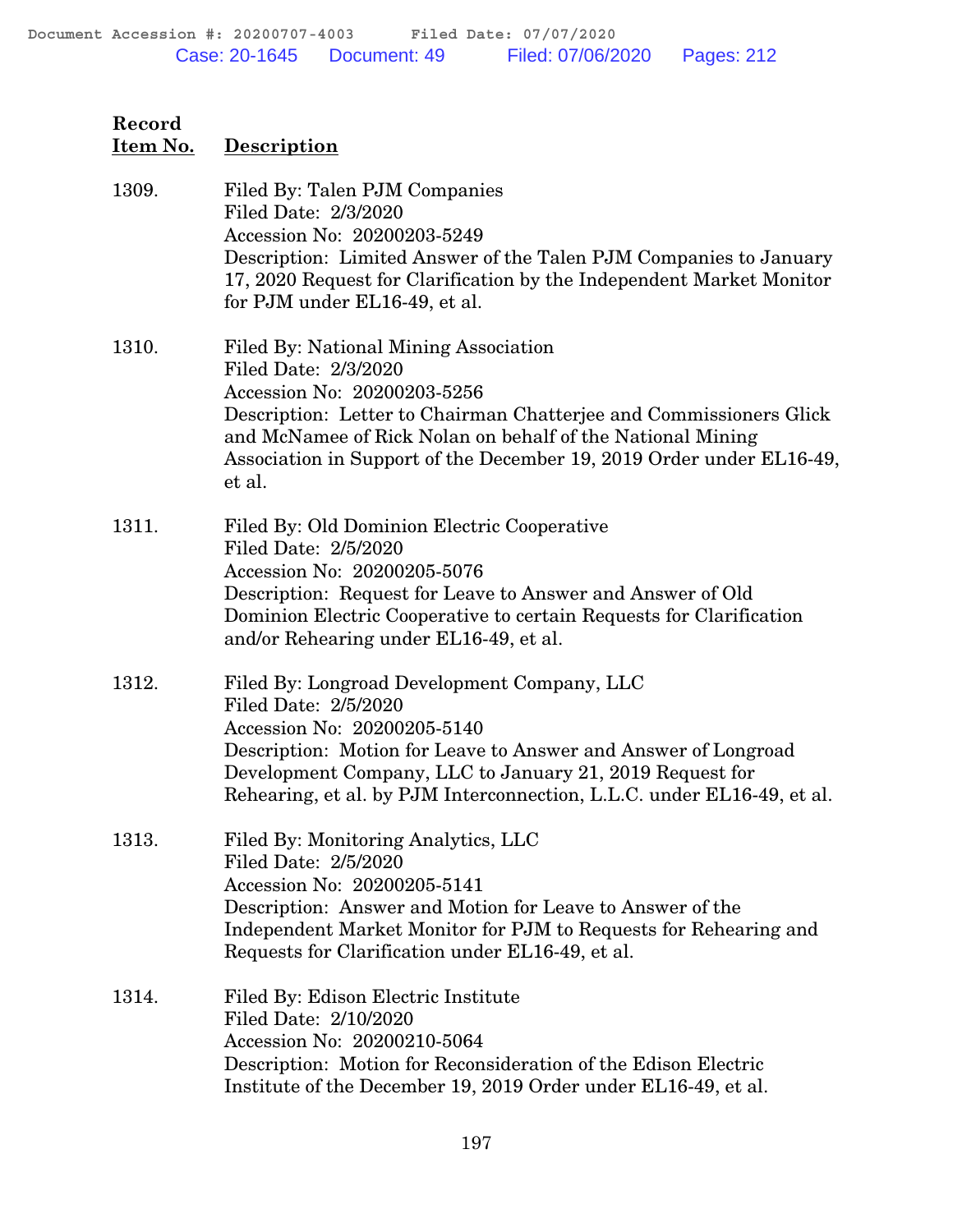**Item No. Description**

1315. Issued By: Secretary Of The Commission, FERC Filed Date: 2/18/2020 Accession No: 20200218-3024 Description: Order Granting Rehearing for further Consideration re Calpine Corporation et al v. PJM Interconnection, L.L.C. under EL16- 49 et al. 1316. Issued By: Chair And Immediate Staff (FERC) Filed Date: 2/18/2020 Accession No: 20200218-4006 Description: Response to U.S. Congressman Donald S. Beyer, Jr.'s 01/28/2020 letter re FERC's 12/19/2019 order, which directs PJM Interconnection, L.L.C. to expand its current minimum offer price rule etc. under EL16-49 et al. 1317. Issued By: Chair And Immediate Staff (FERC) Filed Date: 2/18/2020 Accession No: 20200218-4007 Description: Response to U.S. Congresswoman Cheri Bustos' 01/28/2020 letter re FERC's 12/19/2019 order, which directs PJM Interconnection, L.L.C. to expand its current minimum offer price rule etc. under EL16-49. 1318. Issued By: Chair And Immediate Staff (FERC) Filed Date: 2/18/2020 Accession No: 20200218-4008 Description: Response to U.S. Congressman Matt Cartwright's 01/28/2020 letter re FERC's 12/19/2019 order, which directs PJM Interconnection, L.L.C. to expand its current minimum offer price rule etc. under EL16-49. 1319. Issued By: Chair And Immediate Staff (FERC) Filed Date: 2/18/2020 Accession No: 20200218-4009 Description: Response to U.S. Congressman Sean Casten's 01/28/2020 letter re FERC's 12/19/2019 order, which directs PJM Interconnection, L.L.C. to expand its current minimum offer price rule etc. under EL16- 49.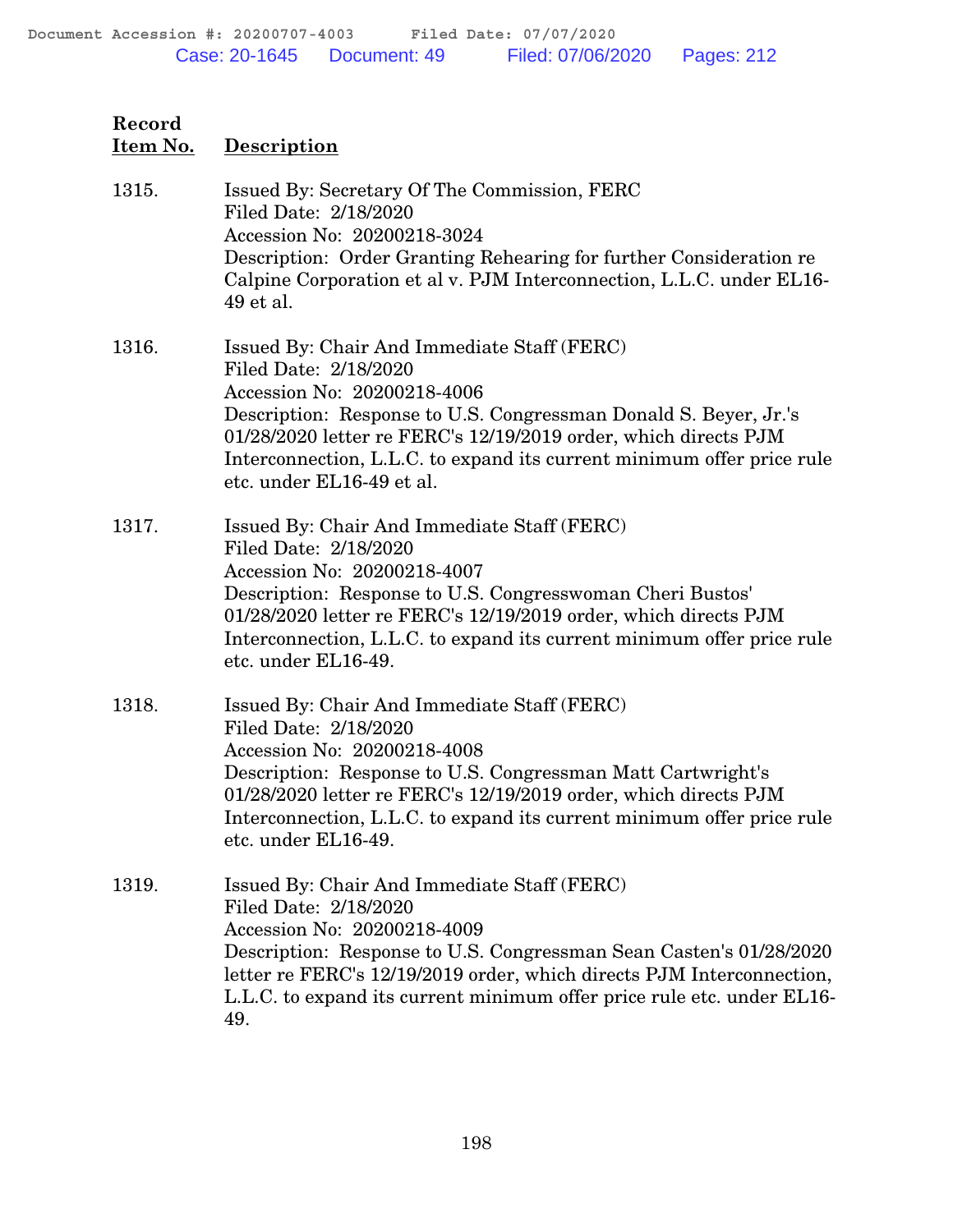**Record Item No. Description** 1320. Issued By: Chair And Immediate Staff (FERC) Filed Date: 2/18/2020 Accession No: 20200218-4010 Description: Response to U.S. Congresswoman Kathy Castor's 01/28/2020 letter re FERC's 12/19/2019 order, which directs PJM Interconnection, L.L.C. to expand its current minimum offer price rule etc. under EL16-49. 1321. Issued By: Chair And Immediate Staff (FERC) Filed Date: 2/18/2020 Accession No: 20200218-4011 Description: Response to U.S. Congresswoman Yvette D. Clarke's 01/28/2020 letter re FERC's 12/19/2019 order, which directs PJM Interconnection, L.L.C. to expand its current minimum offer price rule etc. under EL16-49. 1322. Issued By: Chair And Immediate Staff (FERC) Filed Date: 2/18/2020 Accession No: 20200218-4012 Description: Response to U.S. Congresswoman Bonnie Watson Coleman's 01/28/2020 letter re FERC's 12/19/2019 order, which directs PJM Interconnection, L.L.C. to expand its current minimum offer price rule etc. under EL16-49. 1323. Issued By: Chair and Immediate Staff (FERC) Filed Date: 2/18/2020 Accession No: 20200218-4013 Description: Response to U.S. Congressman Gerald E. Connolly's 01/28/2020 letter re FERC's 12/19/2019 order, which directs PJM Interconnection, L.L.C. to expand its current minimum offer price rule etc. under EL16-49. 1324. Issued By: Chair and Immediate Staff (FERC) Filed Date: 2/18/2020 Accession No: 20200218-4014 Description: Response to U.S. Congressman Danny K. Davis' 01/28/2020 letter re FERC's 12/19/2019 order, which directs PJM Interconnection, L.L.C. to expand its current minimum offer price rule etc. under EL16-49.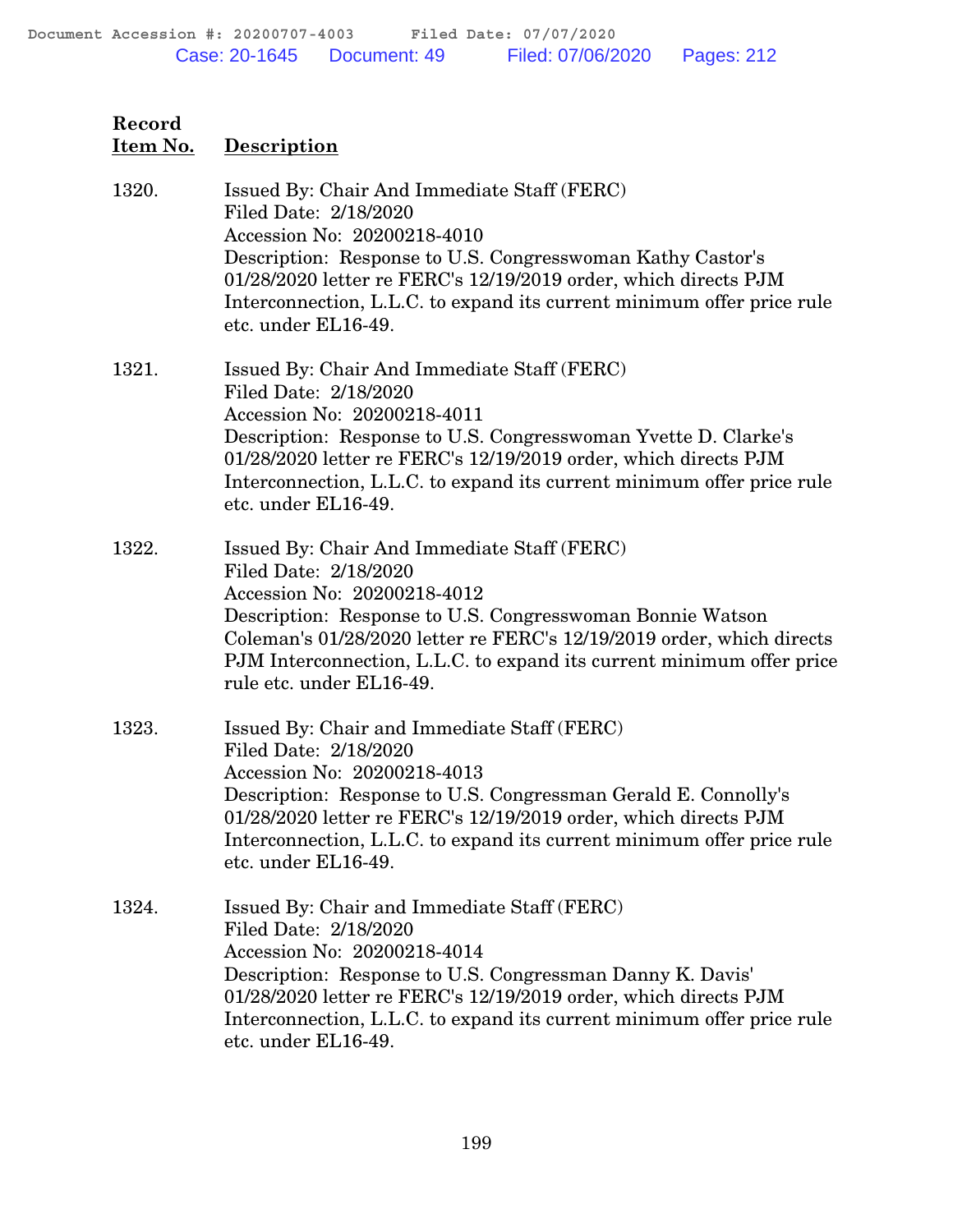| Record<br>Item No. | <b>Description</b>                                                                                                                                                                                                                                                                                                                            |
|--------------------|-----------------------------------------------------------------------------------------------------------------------------------------------------------------------------------------------------------------------------------------------------------------------------------------------------------------------------------------------|
| 1325.              | Issued By: Chair and Immediate Staff (FERC)<br>Filed Date: 2/18/2020<br>Accession No: 20200218-4015<br>Description: Response to U.S. Congressman Mike Doyle's 01/28/2020<br>letter re FERC's 12/19/2019 order, which directs PJM Interconnection,<br>L.L.C. to expand its current minimum offer price rule etc. under EL16-<br>49.            |
| 1326.              | Issued By: Chair and Immediate Staff (FERC)<br>Filed Date: 2/18/2020<br>Accession No: 20200218-4016<br>Description: Response to U.S. Congressman Eliot L. Engel's<br>01/28/2020 letter re FERC's 12/19/2019 order, which directs PJM<br>Interconnection, L.L.C. to expand its current minimum offer price rule<br>etc. under EL16-49.         |
| 1327.              | Issued By: Chair and Immediate Staff (FERC)<br>Filed Date: 2/18/2020<br>Accession No: 20200218-4017<br>Description: Response to U.S. Congressman Adriano Espaillat's<br>01/28/2020 letter re FERC's 12/19/2019 order, which directs PJM<br>Interconnection, L.L.C. to expand its current minimum offer price rule<br>etc. under EL16-49.      |
| 1328.              | Issued By: Chair and Immediate Staff (FERC)<br>Filed Date: 2/18/2020<br>Accession No: 20200218-4018<br>Description: Response to U.S. Congressman Bill Foster's 01/28/2020<br>letter re FERC's 12/19/2019 order, which directs PJM Interconnection,<br>L.L.C. to expand its current minimum offer price rule etc. under EL16-<br>49.           |
| 1329.              | Issued By: Chair and Immediate Staff (FERC)<br>Filed Date: 2/18/2020<br>Accession No: 20200218-4019<br>Description: Response to U.S. Congressman Jesus G. "Chuy" Garcia's<br>01/28/2020 letter re FERC's 12/19/2019 order, which directs PJM<br>Interconnection, L.L.C. to expand its current minimum offer price rule<br>etc. under EL16-49. |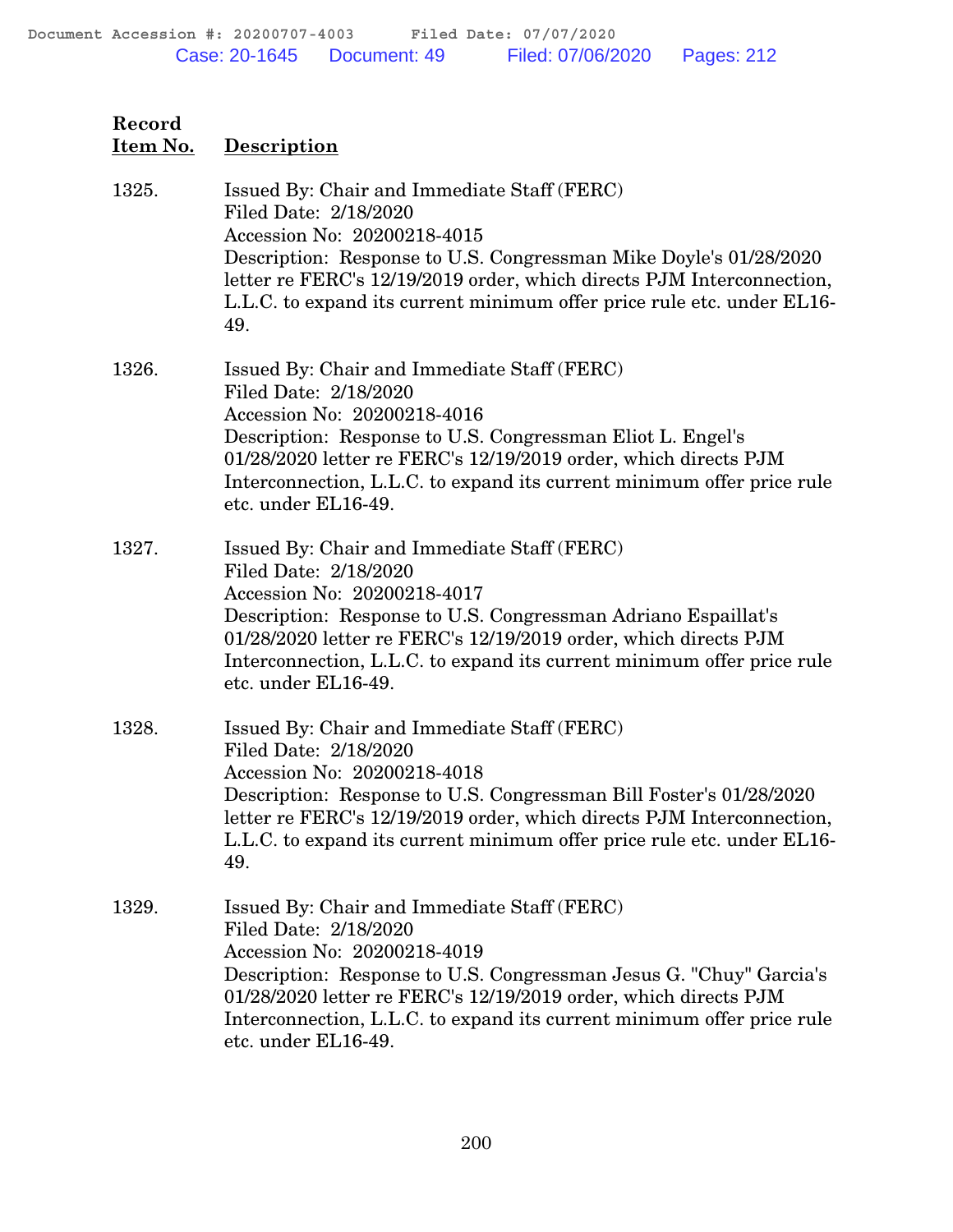| Record<br>Item No. | <b>Description</b>                                                                                                                                                                                                                                                                                                                       |
|--------------------|------------------------------------------------------------------------------------------------------------------------------------------------------------------------------------------------------------------------------------------------------------------------------------------------------------------------------------------|
| 1330.              | Issued By: Chair and Immediate Staff (FERC)<br>Filed Date: 2/18/2020<br>Accession No: 20200218-4020<br>Description: Response to U.S. Congressman Raul M. Grijalva's<br>01/28/2020 letter re FERC's 12/19/2019 order, which directs PJM<br>Interconnection, L.L.C. to expand its current minimum offer price rule<br>etc. under EL16-49.  |
| 1331.              | Issued By: Chair and Immediate Staff (FERC)<br>Filed Date: 2/18/2020<br>Accession No: 20200218-4021<br>Description: Response to U.S. Congressman Deb Haaland's 01/28/2020<br>letter re FERC's 12/19/2019 order, which directs PJM Interconnection,<br>L.L.C. to expand its current minimum offer price rule etc. under EL16-<br>49.      |
| 1332.              | Issued By: Chair and Immediate Staff (FERC)<br>Filed Date: 2/18/2020<br>Accession No: 20200218-4022<br>Description: Response to U.S. Congressman Jarded Huffman's<br>01/28/2020 letter re FERC's 12/19/2019 order, which directs PJM<br>Interconnection, L.L.C. to expand its current minimum offer price rule<br>etc. under EL16-49.    |
| 1333.              | Issued By: Chair and Immediate Staff (FERC)<br>Filed Date: 2/18/2020<br>Accession No: 20200218-4023<br>Description: Response to U.S. Congresswoman Pramila Jayapal's<br>01/28/2020 letter re FERC's 12/19/2019 order, which directs PJM<br>Interconnection, L.L.C. to expand its current minimum offer price rule<br>etc. under EL16-49. |
| 1334.              | Issued By: Chair and Immediate Staff (FERC)<br>Filed Date: 2/18/2020<br>Accession No: 20200218-4024<br>Description: Response to U.S. Congressman Alan Lowenthal's<br>01/28/2020 letter re FERC's 12/19/2019 order, which directs PJM<br>Interconnection, L.L.C. to expand its current minimum offer price rule<br>etc. under EL16-49.    |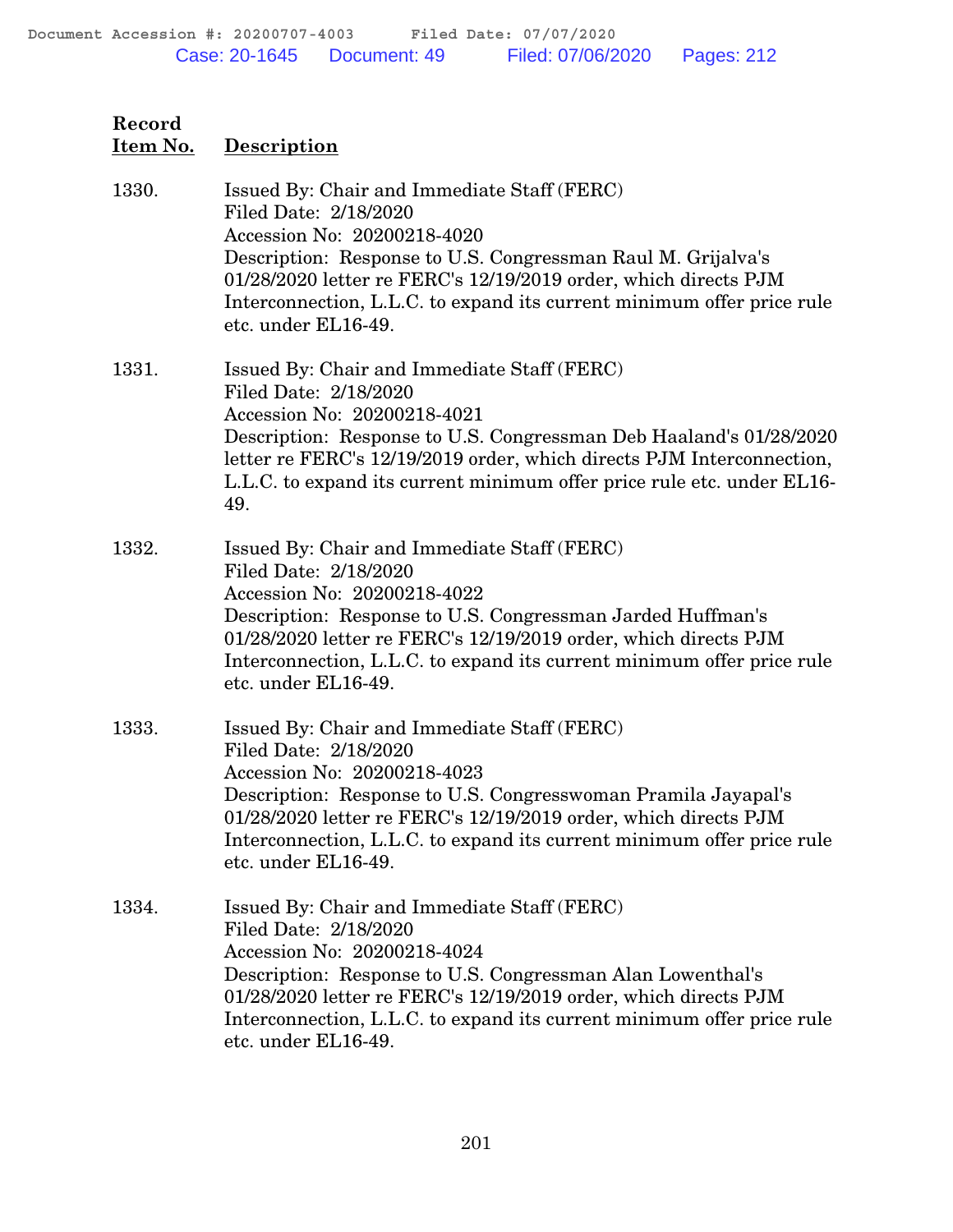| Item No. | <b>Description</b>                                                                                                                                                                                                                                                                                                                             |
|----------|------------------------------------------------------------------------------------------------------------------------------------------------------------------------------------------------------------------------------------------------------------------------------------------------------------------------------------------------|
| 1335.    | Issued By: Chair and Immediate Staff (FERC)<br>Filed Date: 2/18/2020<br>Accession No: 20200218-4025<br>Description: Response to U.S. Congresswoman Eleanor Holmes<br>Norton's 01/28/2020 letter re FERC's 12/19/2019 order, which directs<br>PJM Interconnection, L.L.C. to expand its current minimum offer price<br>rule etc. under EL16-49. |
| 1336.    | Issued By: Chair and Immediate Staff (FERC)<br>Filed Date: 2/18/2020<br>Accession No: 20200218-4026<br>Description: Response to U.S. Congressman David E. Price's<br>01/28/2020 letter re FERC's 12/19/2019 order, which directs PJM<br>Interconnection, L.L.C. to expand its current minimum offer price rule<br>etc. under EL16-49.          |
| 1337.    | Issued By: Chair and Immediate Staff (FERC)<br>Filed Date: 2/18/2020<br>Accession No: 20200218-4027<br>Description: Response to U.S. Congressman Mike Quigley's 01/28/2020<br>letter re FERC's 12/19/2019 order, which directs PJM Interconnection,<br>L.L.C. to expand its current minimum offer price rule etc. under EL16-<br>49.           |
| 1338.    | Issued By: Chair and Immediate Staff (FERC)<br>Filed Date: 2/18/2020<br>Accession No: 20200218-4028<br>Description: Response to U.S. Congressman Jamie Raskin's<br>01/28/2020 letter re FERC's 12/19/2019 order, which directs PJM<br>Interconnection, L.L.C. to expand its current minimum offer price rule<br>etc. under EL16-49.            |
| 1339.    | Issued By: Chair and Immediate Staff (FERC)<br>Filed Date: 2/18/2020<br>Accession No: 20200218-4029<br>Description: Response to U.S. Congressman C.A. Dutch<br>Ruppersberger 01/28/2020 letter re FERC's 12/19/2019 order, which<br>directs PJM Interconnection, L.L.C. to expand its current minimum<br>offer price rule etc. under EL16-49.  |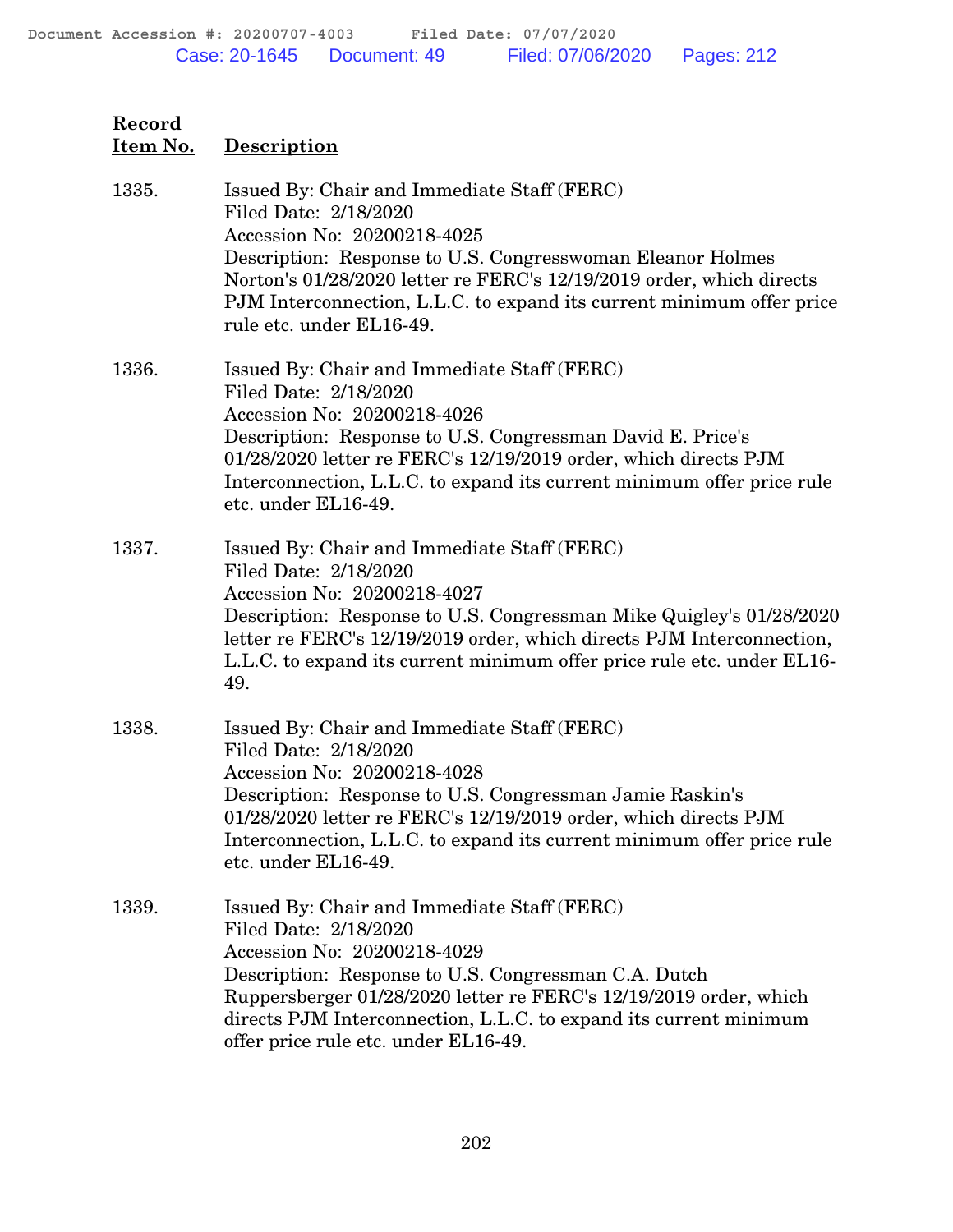**Record Item No. Description** 1340. Issued By: Chair and Immediate Staff (FERC) Filed Date: 2/18/2020 Accession No: 20200218-4030 Description: Response to U.S. Congressman Bobby L. Rush's 01/28/2020 letter re FERC's 12/19/2019 order, which directs PJM Interconnection, L.L.C. to expand its current minimum offer price rule etc. under EL16-49. 1341. Issued By: Chair and Immediate Staff (FERC) Filed Date: 2/18/2020 Accession No: 20200218-4031 Description: Response to U.S. Congressman John P. Sarbanes' 01/28/2020 letter re FERC's 12/19/2019 order, which directs PJM Interconnection, L.L.C. to expand its current minimum offer price rule etc. under EL16-49. 1342. Issued By: Chair and Immediate Staff (FERC) Filed Date: 2/18/2020 Accession No: 20200218-4032 Description: Response to U.S. Congresswoman Gay Scalon's 01/28/2020 letter re FERC's 12/19/2019 order, which directs PJM Interconnection, L.L.C. to expand its current minimum offer price rule etc. under EL16-49. 1343. Issued By: Chair and Immediate Staff (FERC) Filed Date: 2/18/2020 Accession No: 20200218-4033 Description: Response to U.S. Congresswoman Jan Schakowski's 01/28/2020 letter re FERC's 12/19/2019 order, which directs PJM Interconnection, L.L.C. to expand its current minimum offer price rule etc. under EL16-49. 1344. Issued By: Chair and Immediate Staff (FERC) Filed Date: 2/18/2020 Accession No: 20200218-4034 Description: Response to U.S. Congressman Jose E. Serrano's 01/28/2020 letter re FERC's 12/19/2019 order, which directs PJM Interconnection, L.L.C. to expand its current minimum offer price rule etc. under EL16-49.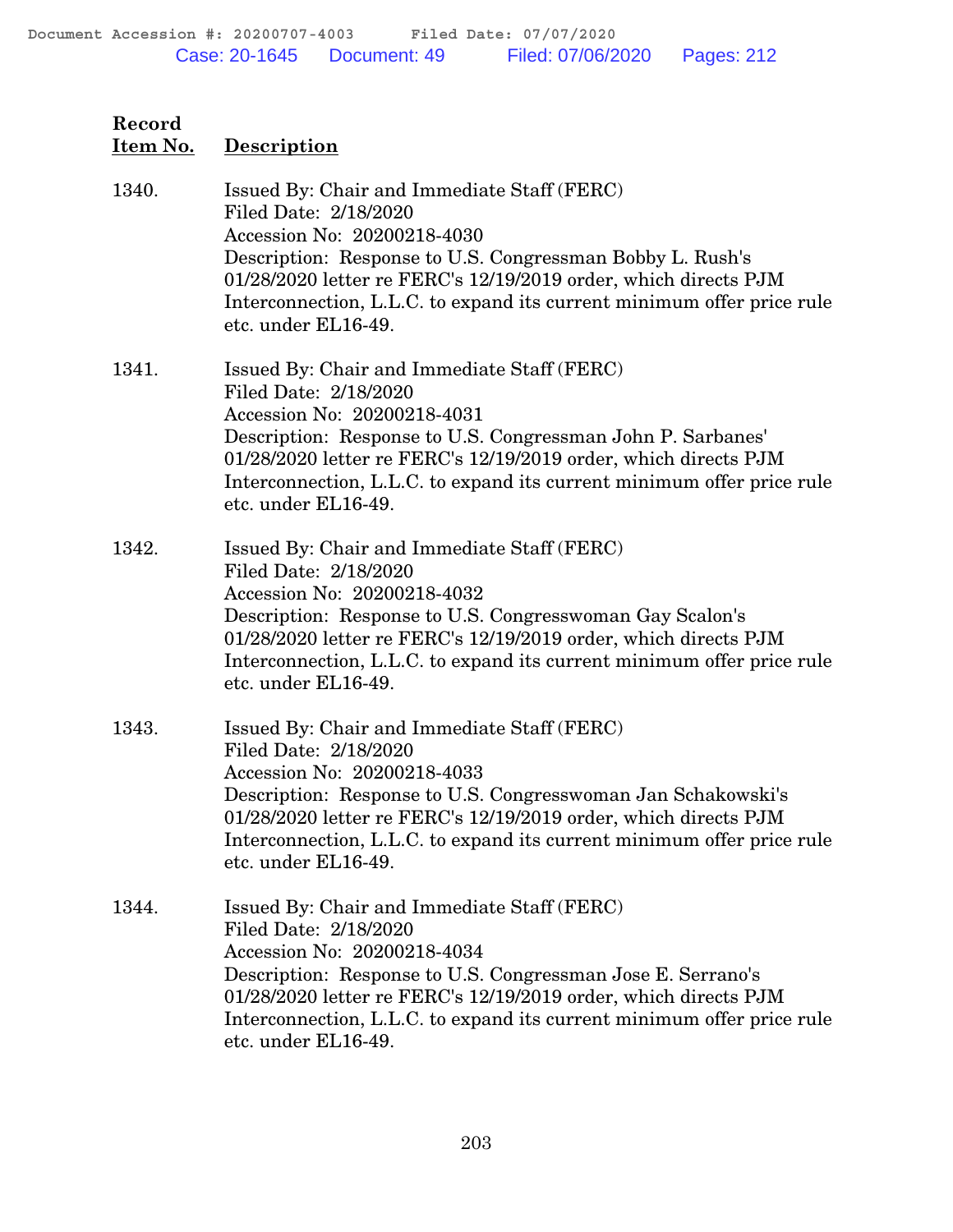| Record<br>Item No. | <b>Description</b>                                                                                                                                                                                                                                                                                                                             |
|--------------------|------------------------------------------------------------------------------------------------------------------------------------------------------------------------------------------------------------------------------------------------------------------------------------------------------------------------------------------------|
| 1345.              | Issued By: Chair and Immediate Staff (FERC)<br>Filed Date: 2/18/2020<br>Accession No: 20200218-4035<br>Description: Response to U.S. Congressman Darren Soto's 01/28/2020<br>letter re FERC's 12/19/2019 order, which directs PJM Interconnection,<br>L.L.C. to expand its current minimum offer price rule etc. under EL16-<br>49.            |
| 1346.              | Issued By: Chair and Immediate Staff (FERC)<br>Filed Date: 2/18/2020<br>Accession No: 20200218-4036<br>Description: Response to U.S. Congresswoman Abigail D.<br>Spanberger's 01/28/2020 letter re FERC's 12/19/2019 order, which<br>directs PJM Interconnection, L.L.C. to expand its current minimum<br>offer price rule etc. under EL16-49. |
| 1347.              | Issued By: Chair and Immediate Staff (FERC)<br>Filed Date: 2/18/2020<br>Accession No: 20200218-4037<br>Description: Response to U.S. Congressman Mark Takano's<br>01/28/2020 letter re FERC's 12/19/2019 order, which directs PJM<br>Interconnection, L.L.C. to expand its current minimum offer price rule<br>etc. under EL16-49.             |
| 1348.              | Issued By: Chair and Immediate Staff (FERC)<br>Filed Date: 2/18/2020<br>Accession No: 20200218-4038<br>Description: Response to U.S. Congressman David Trone's 01/28/2020<br>letter re FERC's 12/19/2019 order, which directs PJM Interconnection,<br>L.L.C. to expand its current minimum offer price rule etc. under EL16-<br>49.            |
| 1349.              | Issued By: Chair and Immediate Staff (FERC)<br>Filed Date: 2/18/2020<br>Accession No: 20200218-4039<br>Description: Response to U.S. Congresswoman Susan Wild's<br>01/28/2020 letter re FERC's 12/19/2019 order, which directs PJM<br>Interconnection, L.L.C. to expand its current minimum offer price rule<br>etc. under EL16-49.            |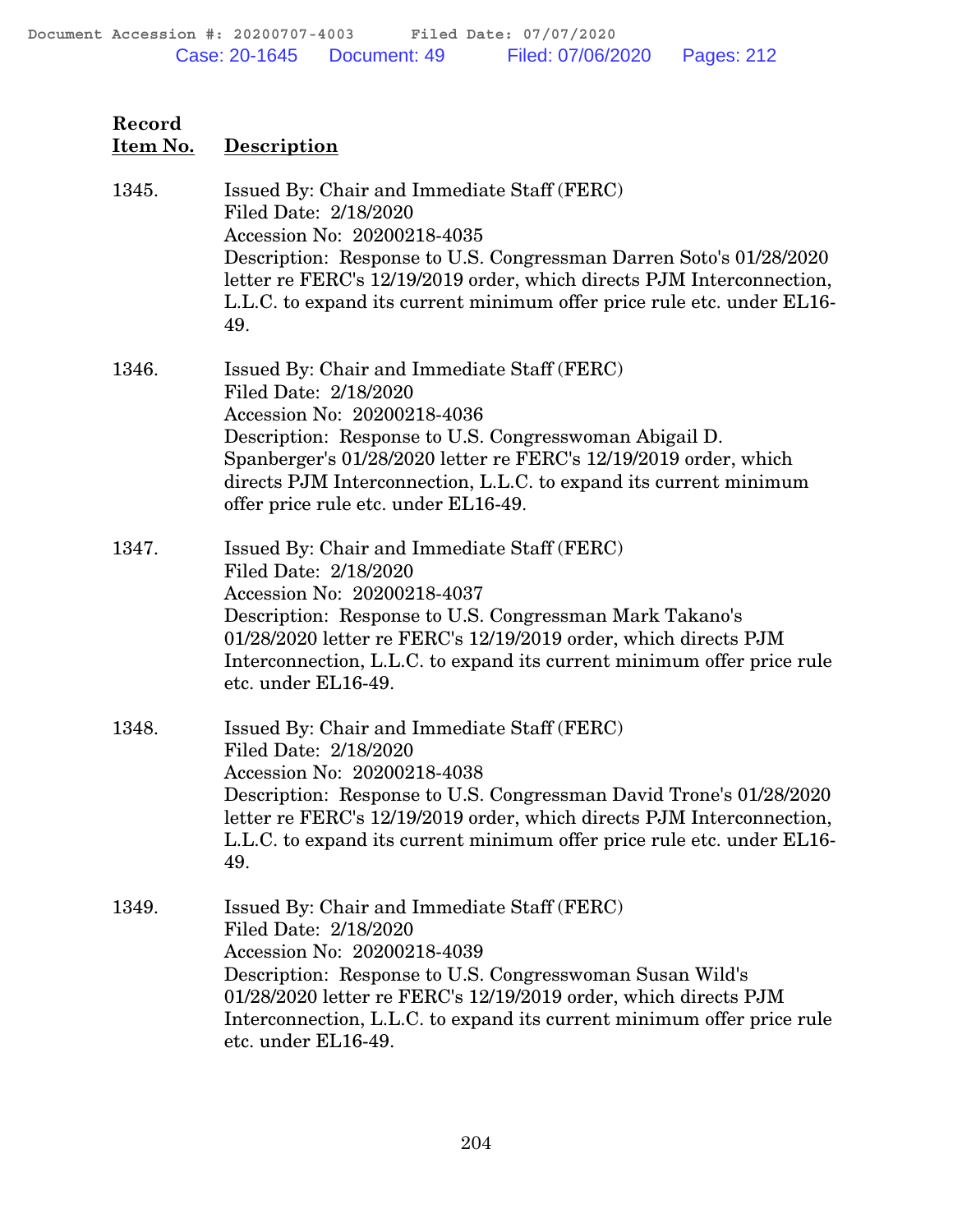| Record<br>Item No. | <b>Description</b>                                                                                                                                                                                                                                                                                                                                   |
|--------------------|------------------------------------------------------------------------------------------------------------------------------------------------------------------------------------------------------------------------------------------------------------------------------------------------------------------------------------------------------|
| 1350.              | Issued By: Chair and Immediate Staff (FERC)<br>Filed Date: 2/18/2020<br>Accession No: 20200218-4040<br>Description: Response to U.S. Congressman Brendan F. Boyle's<br>01/28/2020 letter re FERC's 12/19/2019 order, which directs PJM<br>Interconnection, L.L.C. to expand its current minimum offer price rule<br>etc. under EL16-49.              |
| 1351.              | Issued By: Chair and Immediate Staff (FERC)<br>Filed Date: 2/18/2020<br>Accession No: 20200218-4041<br>Description: Response to U.S. Congresswoman Nanette Diaz<br>Barragon's 01/28/2020 letter re FERC's 12/19/2019 order, which directs<br>PJM Interconnection, L.L.C. to expand its current minimum offer price<br>rule etc. under EL16-49 et al. |
| 1352.              | Filed By: National Association of State Energy Officials<br>Filed Date: 2/18/2020<br>Accession No: 20200218-5276<br>Description: Letter to Chairman Chatterjee and Commissioners Glick<br>and McNamee of David Terry on behalf of the National Association of<br>State Energy Officials on the December 19, 2019 Order under EL16-49,<br>et al.      |
| 1353.              | Filed By: Monitoring Analytics, LLC<br>Filed Date: 2/19/2020<br>Accession No: 20200219-5150<br>Description: Second Request for Clarification of the Independent<br>Market Monitor for PJM of the December 19, 2019 Order under EL16-<br>49, et al.                                                                                                   |
| 1354.              | Filed By: Maryland Public Service Commission<br>Filed Date: 2/25/2020<br>Accession No: 20200225-5085<br>Description: Motion for Leave to Answer and Answer of Maryland<br>Public Service Commission to February 19, 2020 Second Request for<br>Clarification by the Independent Market Monitor for PJM under EL16-<br>49, et al.                     |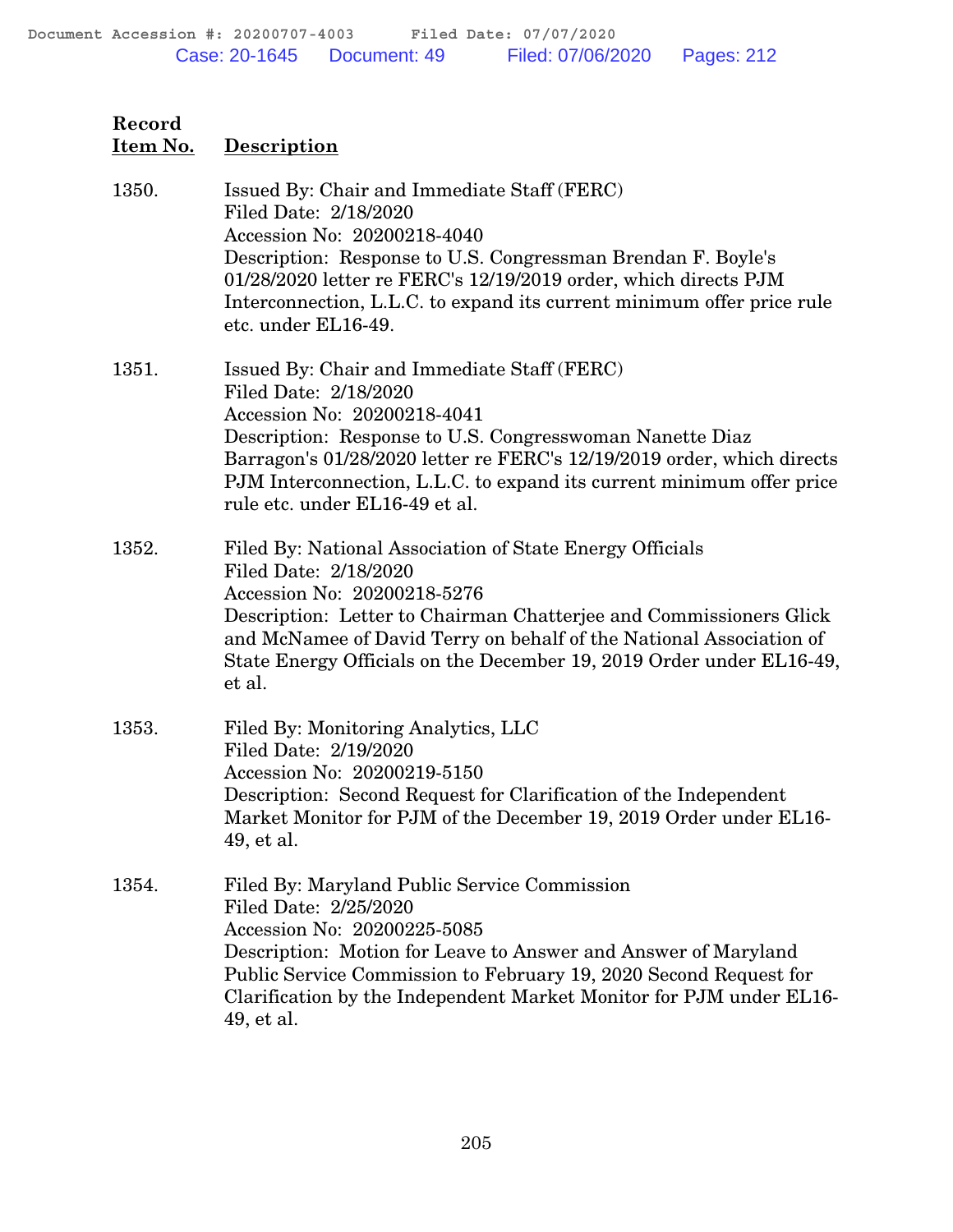| 1355. | Filed By: Illinois Attorney General's Office<br>Filed Date: 2/25/2020<br>Accession No: 20200225-5195<br>Description: Request to Update Information of Illinois Attorney<br>General's Office under EL16-49, et al.                                                                                                                                                                                                                                                        |
|-------|--------------------------------------------------------------------------------------------------------------------------------------------------------------------------------------------------------------------------------------------------------------------------------------------------------------------------------------------------------------------------------------------------------------------------------------------------------------------------|
| 1356. | Filed By: Old Dominion Electric Cooperative<br>Filed Date: 2/25/2020<br>Accession No: 20200225-5204<br>Description: Answer of Old Dominion Electric Cooperative to February<br>10, 2020 Motion for Reconsideration of the Edison Electric Institute<br>under EL16-49, et al.                                                                                                                                                                                             |
| 1357. | Filed By: New Jersey Division Of Rate Counsel, Office Of The<br>People's Counsel (DC), Maryland Office Of The People's Counsel,<br>Delaware Division Of The Public Advocate<br>Filed Date: 2/28/2020<br>Accession No: 20200228-0024<br>Description: Petition for Review and Request that Petition be Held in<br>Abeyance re the New Jersey Division of Rate Counsel, et al. v. FERC<br>(U.S. Court of Appeals for the District of Columbia Circuit) Case No.<br>20-1059. |
| 1358. | Filed By: New Jersey Division of Rate Counsel, Maryland Office of<br>People's Counsel<br>Filed Date: 2/28/2020<br>Accession No: 20200228-5437<br>Description: Petition for Review filed in U.S. Court of Appeals for D.C.<br>Circuit of the New Jersey Division of Rate Counsel, et al. under EL16-<br>49, et al. (Case No. 20-1059).                                                                                                                                    |
| 1359. | Filed By: Dominion Energy Services, Inc.<br>Filed Date: 3/9/2020<br>Accession No: 20200309-5080<br>Description: Motion to Supplement and Supplement to February 21,<br>2020 Request for Rehearing of Dominion Energy Services, Inc., on<br>behalf of Virginia Electric and Power Company under EL16-49, et al.                                                                                                                                                           |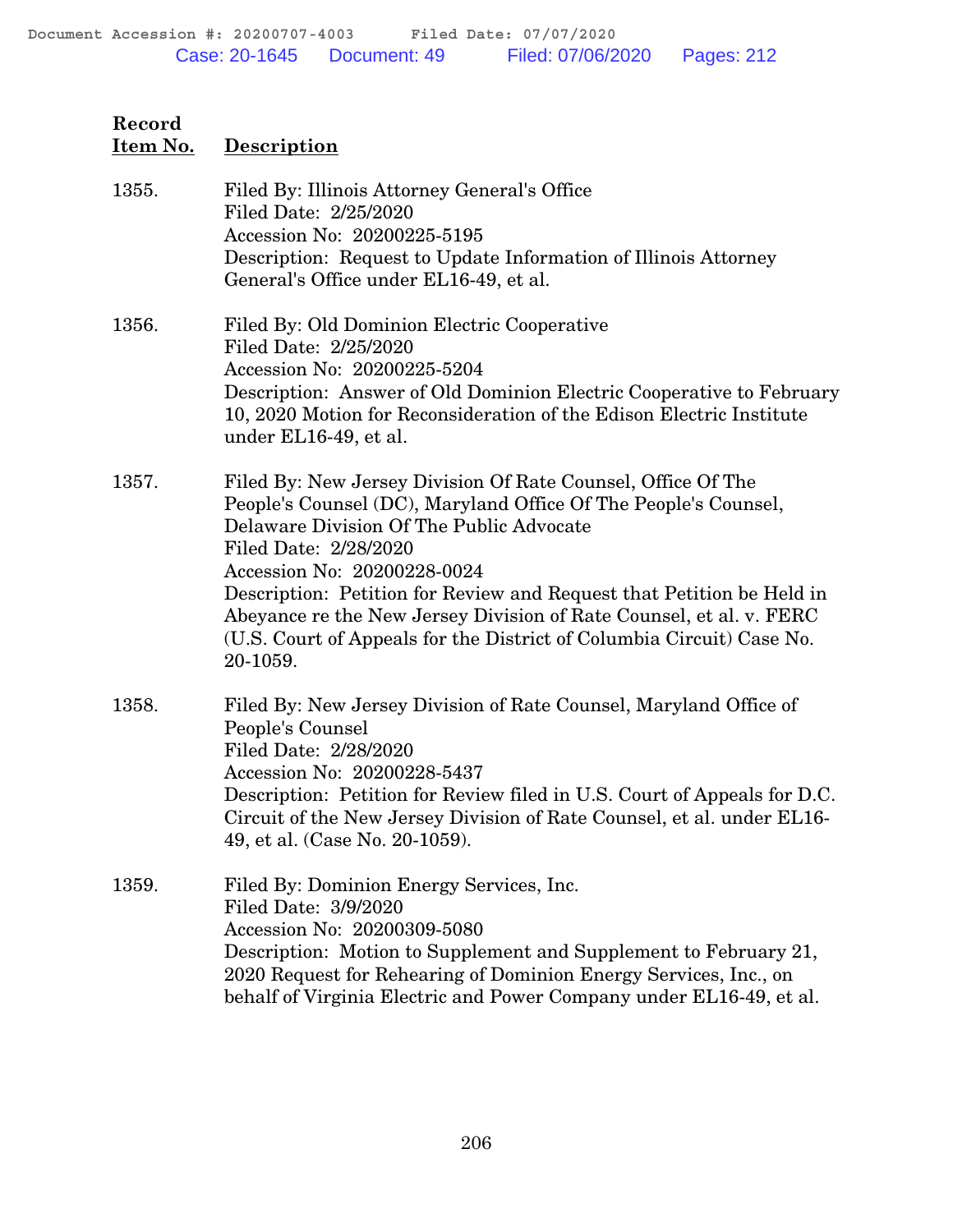| 1360. | Filed By: National Rural Electric Cooperative Association<br>Filed Date: 3/11/2020<br>Accession No: 20200311-5037<br>Description: Request to Update Information of National Rural Electric<br>Cooperative Association under EL18-178, et al.                                                                                        |
|-------|-------------------------------------------------------------------------------------------------------------------------------------------------------------------------------------------------------------------------------------------------------------------------------------------------------------------------------------|
| 1361. | Filed By: National Rural Electric Cooperative Association<br>Filed Date: 3/11/2020<br>Accession No: 20200311-5102<br>Description: Corrected request to Update Information of National<br>Rural Electric Cooperative Association under EL18-178, et al.                                                                              |
| 1362. | Filed By: East Kentucky Power Cooperative, Inc.<br>Filed Date: 3/11/2020<br>Accession No: 20200311-5266<br>Description: Answer of East Kentucky Power Cooperative, Inc. to<br>February 18, 2020 Second Request for Clarification of the Independent<br>Market Monitor for PJM under EL16-49, et al.                                 |
| 1363. | Filed By: PJM Interconnection, L.L.C.<br>Filed Date: 3/18/2020<br>Accession No: 20200318-5149<br>Description: PJM Interconnection, L.L.C. submits tariff filing per 35:<br>Compliance in EL16-49 and EL18-178, Request for Waiver, Extended<br>Comment Period to be effective 12/31/9998 under ER18-1314 Filing<br><b>Type: 80.</b> |
| 1364. | Filed By: Secretary Of The Commission, FERC<br>Filed Date: 3/19/2020<br>Accession No: 20200319-3079<br>Description: Combined Notice of Filings #1, March 19, 2020. This<br>notice contains information concerning multiple filings received by<br>FERC.                                                                             |
| 1365. | Filed By: The Competitive Markets Coalition<br>Filed Date: 3/19/2020<br>Accession No: 20200319-4003<br>Description: The Competitive Markets Coalition submits letter urging<br>the Commission to prioritize a timely decision on PJM 's compliance<br>filing under ER18-1314.                                                       |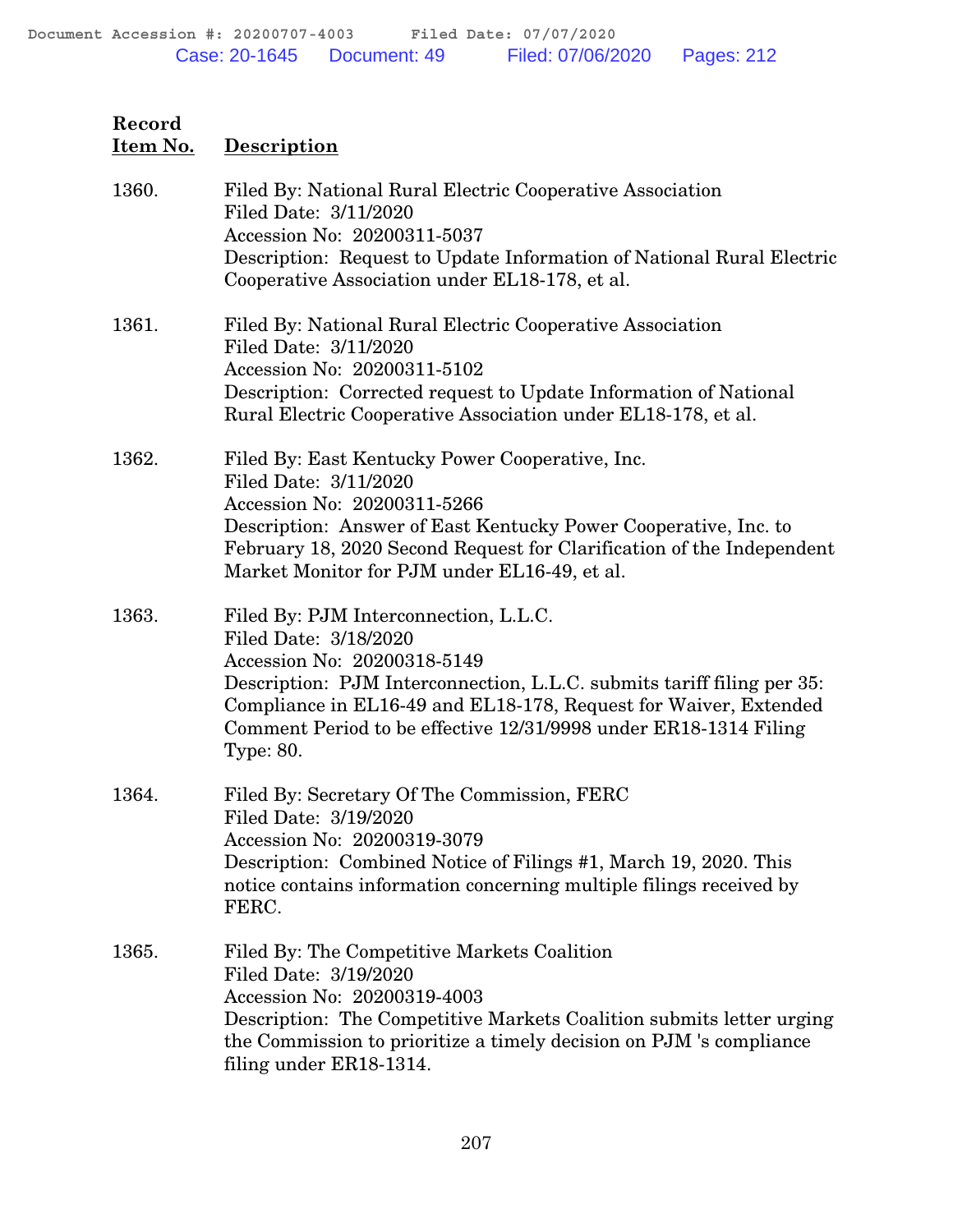**Item No. Description** 1366. Filed By: East Kentucky Power Cooperative, Inc. Filed Date: 3/19/2020 Accession No: 20200319-5055 Description: Answer of East Kentucky Power Cooperative, Inc. to March 9, 2020 Motion to Supplement Request for Rehearing by Dominion Energy Services, Inc. under EL16-49, et al. 1367. Filed By: Old Dominion Electric Cooperative Filed Date: 3/24/2020 Accession No: 20200324-5191 Description: Answer of Old Dominion Electric Cooperative in Support of March 18, 2020 Request for Extended Comment Period and Auction Implementation Schedule by PJM Interconnection, L.L.C. under ER18- 1314. 1368. Issued By: Secretary Of The Commission, FERC Filed Date: 3/25/2020 Accession No: 20200325-3083 Description: Combined Notice of Filings #1, March 25, 2020: This notice contains information concerning multiple filings received by FERC. 1369. Filed By: PJM Interconnection, L.L.C. Filed Date: 3/25/2020 Accession No: 20200325-5136 Description: PJM Interconnection, L.L.C. submits tariff filing per 35: Errata to Compliance Filing in Docket No. ER18-1314-003 to be effective N/A under ER18-1314 Filing Type: 80. 1370. Filed By: Public Utilities Commission of Ohio Filed Date: 3/25/2020 Accession No: 20200325-5143 Description: Motion for Extension of Time to File Comments or Protest of the Public Utilities Commission of Ohio under ER18-1314. 1371. Filed By: Kentucky Attorney General Filed Date: 3/27/2020 Accession No: 20200327-5104 Description: Request to Update Information of Kentucky Attorney General under EL16-49, et al.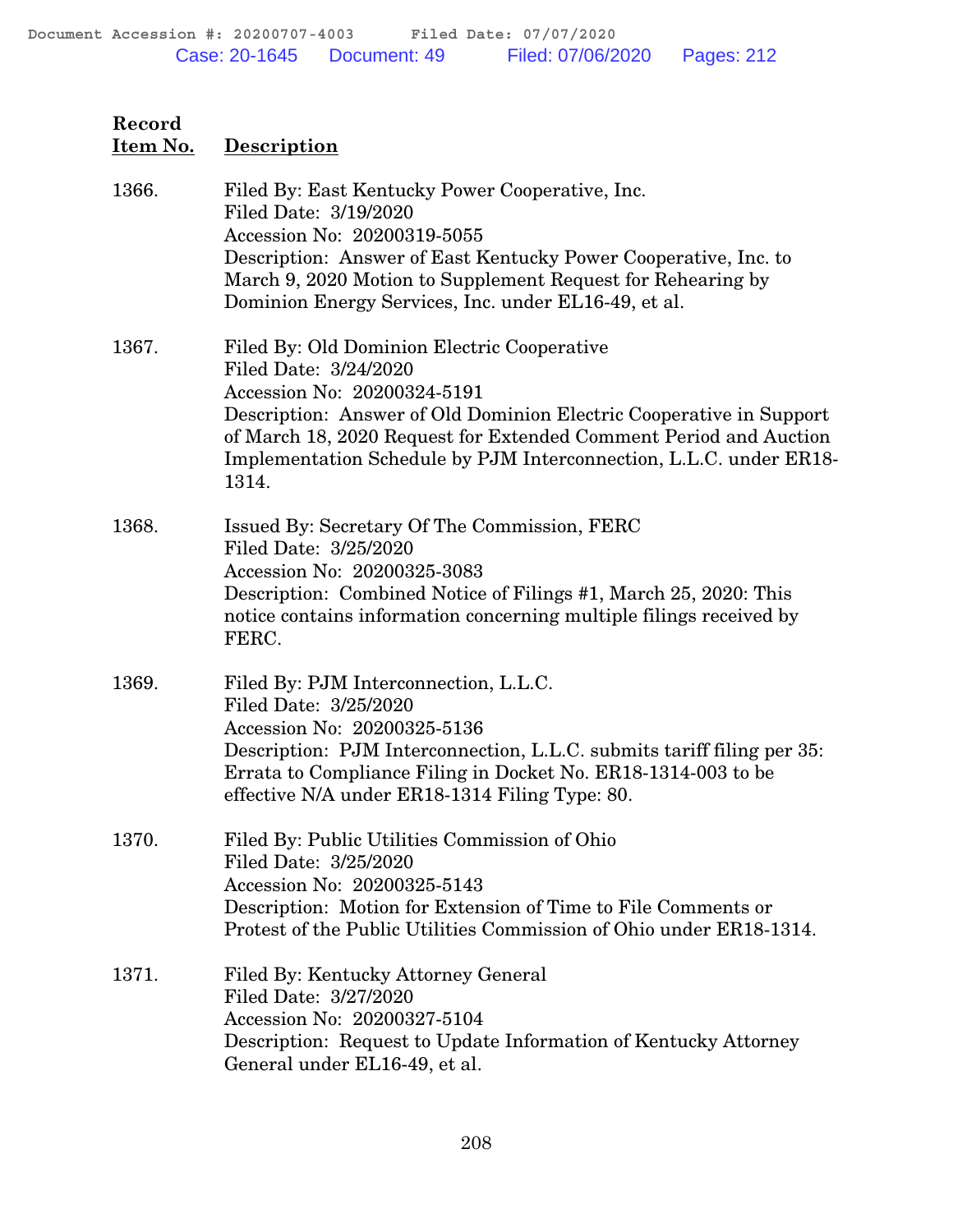| 1372. | Filed By: PJM Power Providers Group, Electric Power Supply<br>Association<br>Filed Date: 3/30/2020<br>Accession No: 20200330-5414<br>Description: Answer of the PJM Power Providers Group and the<br>Electric Power Supply Association to March 25, 2020 Motion by the<br>Public Utilities Commission of Ohio under ER18-1314.        |
|-------|---------------------------------------------------------------------------------------------------------------------------------------------------------------------------------------------------------------------------------------------------------------------------------------------------------------------------------------|
| 1373. | Filed By: National Rural Electric Cooperative Association<br>Filed Date: 3/31/2020<br>Accession No: 20200331-0022<br>Description: Petition for Review and Request that Petition Be Held in<br>Abeyance re National Rural Electric Cooperative Association v.<br>Federal Energy Regulatory Commission under EL18-178.                  |
| 1374. | Issued By: Secretary Of The Commission, FERC<br>Filed Date: 3/31/2020<br>Accession No: 20200331-3092<br>Description: Notice of Extension of Time re PJM Interconnection,<br>L.L.C. under ER18-1314, et al.                                                                                                                            |
| 1375. | Issued By: Commissioners & Immediate Staff (The Commission)<br>Filed Date: 3/31/2020<br>Accession No: 20200331-4004<br>Description: Statement of Commissioner Glick re PJM<br>Interconnection, L.L.C. under ER18-1314-003, et al.                                                                                                     |
| 1376. | Filed By: U.S. Senator Cory A. Booker et al.<br>Filed Date: 4/2/2020<br>Accession No: 20200402-4003<br>Description: U.S. Senator Cory A. Booker et al submits letter<br>expressing concern refinalized new rule directing PJM Interconnection<br>to expand its minimum offer price rule for the PJM capacity market<br>under EL16-49. |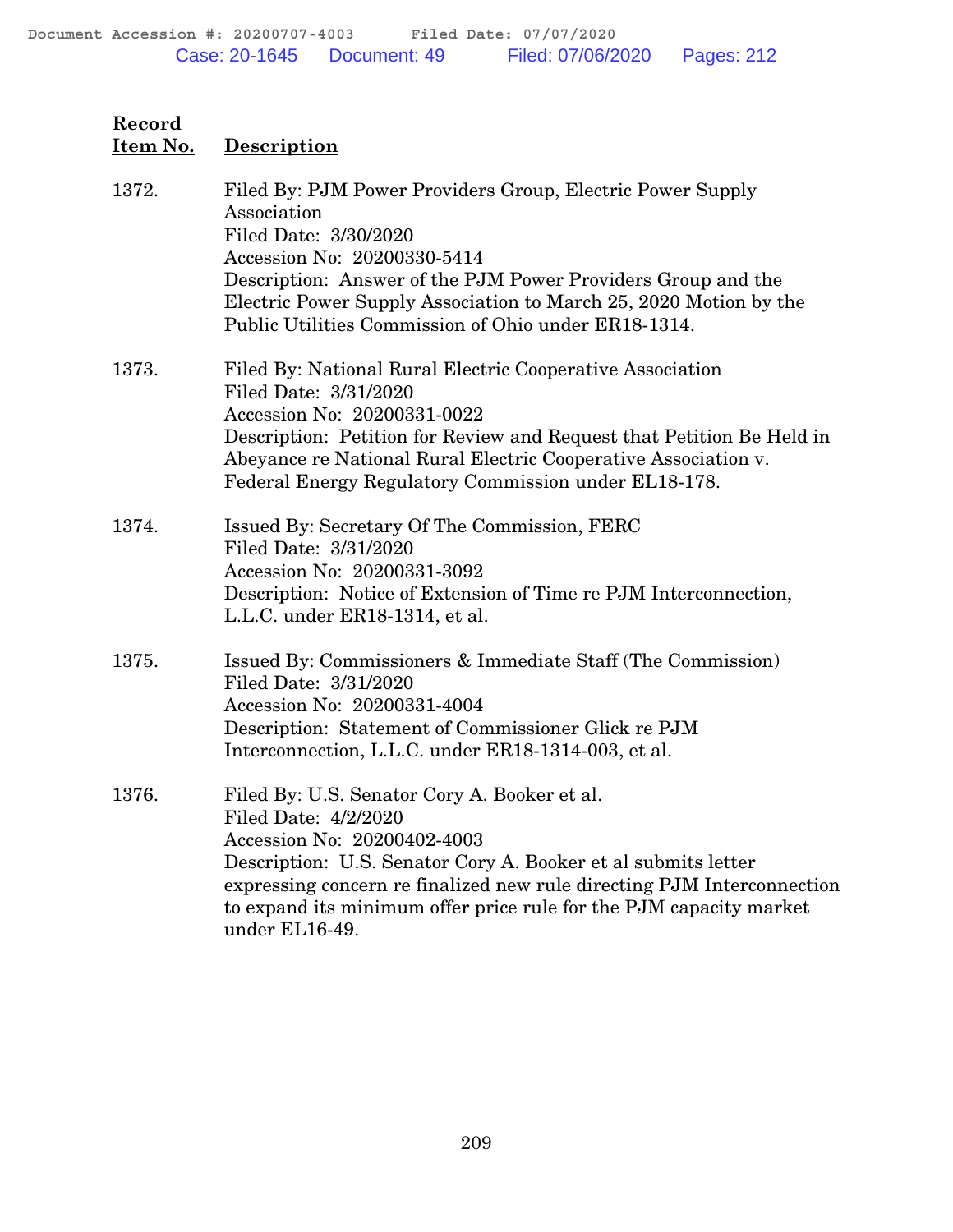| Record<br>Item No. | <b>Description</b>                                                                                                                                                                                                                                                                                                                                                                                                            |
|--------------------|-------------------------------------------------------------------------------------------------------------------------------------------------------------------------------------------------------------------------------------------------------------------------------------------------------------------------------------------------------------------------------------------------------------------------------|
| 1377.              | Filed By: Old Dominion Electric Cooperative<br>Filed Date: 4/13/2020<br>Accession No: 20200413-0009<br>Description: Petition for Review and Request that Petition be Held in<br>Abeyance of Old Dominion Electric Cooperative re Old Dominion<br>Electric Cooperative v. FERC (U.S. Court of Appeals for the District of<br>Columbia Circuit) under EL16-49 et al.                                                            |
| 1378.              | Filed By: Institute for Policy Integrity, New York University School<br>of Law<br>Filed Date: 4/13/2020<br>Accession No: 20200413-5031<br>Description: Request to Update Information of Institute for Policy<br>Integrity, New York University School of Law under RM18-1, et al.                                                                                                                                             |
| 1379.              | Filed By: East Kentucky Power Cooperative, Inc.<br>Filed Date: 4/14/2020<br>Accession No: 20200414-5117<br>Description: Petition for Review filed in U.S. Court of Appeals for D.C.<br>Circuit of East Kentucky Power Cooperative, Inc. under EL16-49, et al.<br>(Case No. 20-1120).                                                                                                                                          |
| 1380.              | Issued By: Secretary Of The Commission, FERC, Commissioners &<br><b>Immediate Staff (The Commission)</b><br>Filed Date: 4/16/2020<br>Accession No: 20200416-3117<br>Description: Order on Rehearing and Clarification re Calpine<br>Corporation, Dynegy Inc. et al. v. PJM Interconnection, L.L.C. under<br>EL16-49 et al. Commissioner Glick is dissenting with a separate<br>statement attached.                            |
| 1381.              | Issued By: Commissioners & Immediate Staff (The Commission),<br>Secretary Of The Commission, FERC<br>Filed Date: 4/16/2020<br>Accession No: 20200416-3118<br>Description: Order on Rehearing and Clarification re Calpine<br>Corporation et al. v. PJM Interconnection, L.L.C. under ER16-49 et al.<br>Commissioner Glick is dissenting with a separate statement attached.<br>For errata see accession number 20200416-3120. |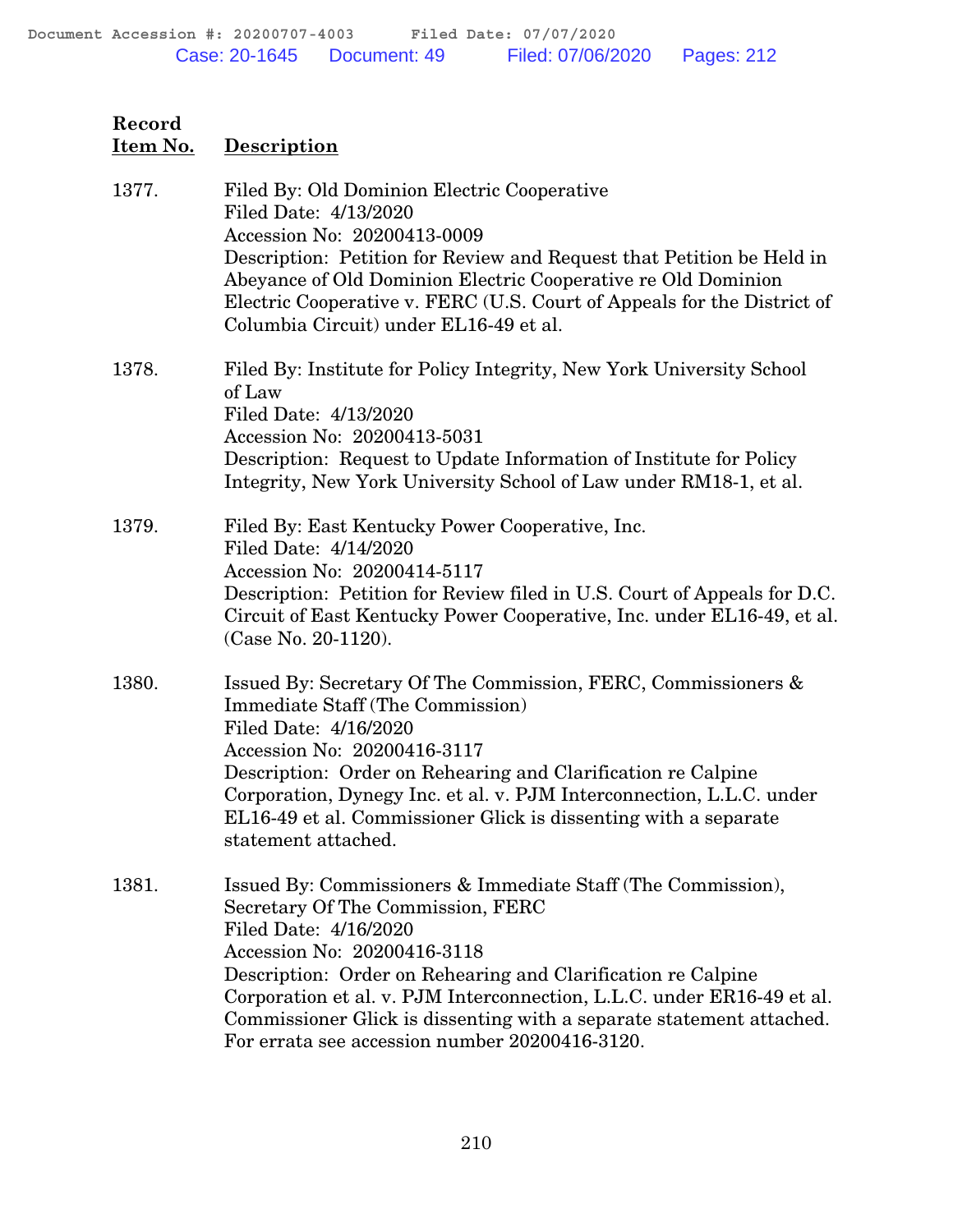| 1382. | Issued By: Secretary Of The Commission, FERC<br>Filed Date: 4/16/2020<br>Accession No: 20200416-3120<br>Description: Errata Notice to 04/16/2020 Commission issued an "Order"<br>on Rehearing" re Calpine Corporation, et al. v. PJM Interconnection,<br>L.L.C. under EL18-49 et al. For order see accession number 20200416-<br>3118. |
|-------|----------------------------------------------------------------------------------------------------------------------------------------------------------------------------------------------------------------------------------------------------------------------------------------------------------------------------------------|
| 1383. | Issued By: Commissioners & Immediate Staff (The Commission)<br>Filed Date: 4/16/2020<br>Accession No: 20200416-4002<br>Description: Memorandum of Commissioner Bernard L. McNamee in<br>response to motions by Clean Energy Advocates under EL16-49-000, et<br>al.                                                                     |

 In witness whereof I have hereunto subscribed and caused the seal of the Federal Energy Regulatory Commission to be affixed this 1st day of July, 2020, at Washington, DC.

*Kimberly D. Bose*

Kimberly D. Bose, Secretary.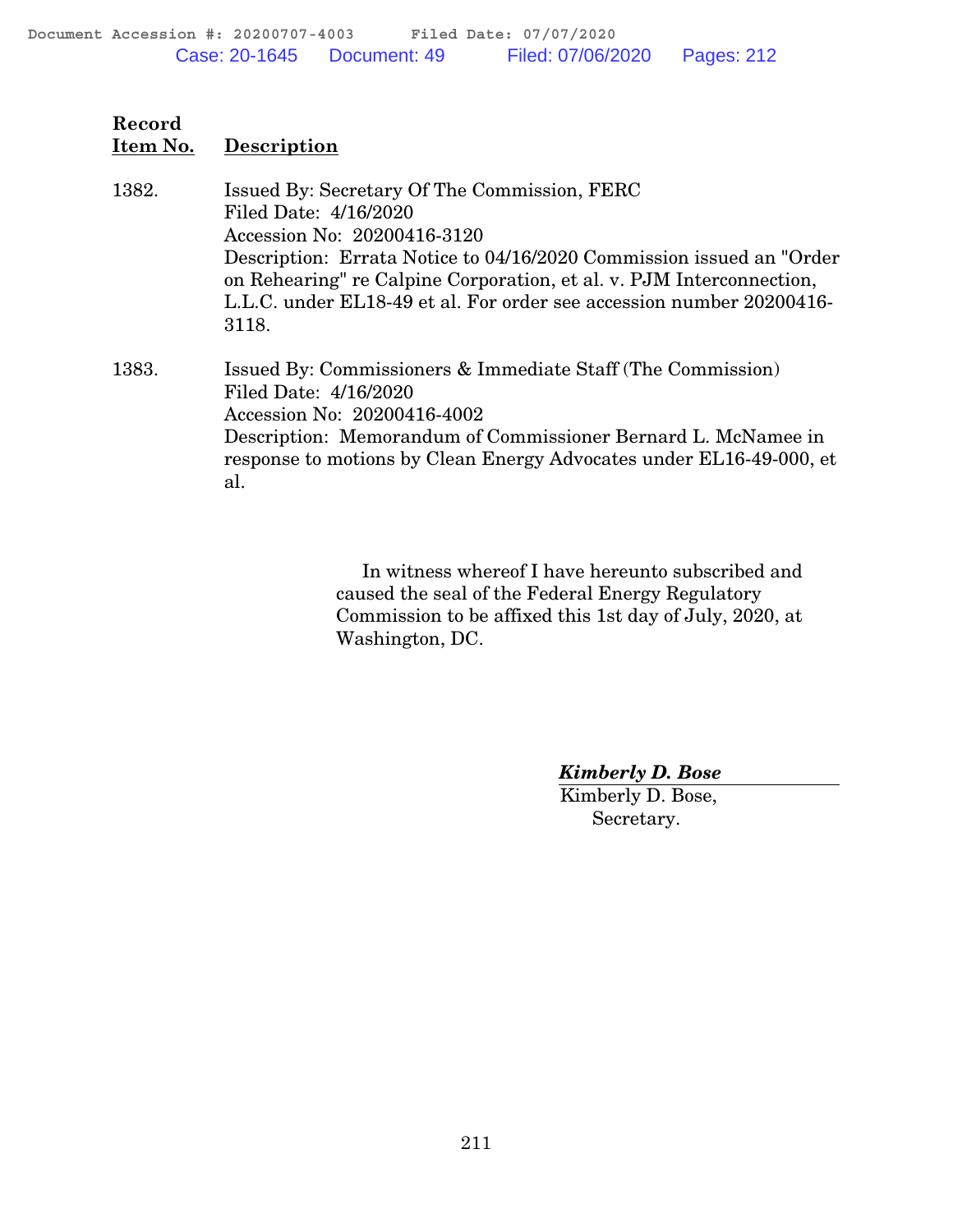*Illinois Commerce Comm'n v. FERC* Docket Nos. EL16-49 7th Cir. Nos. 20-1645, *et al*. ER18-1314, EL18-178

#### CERTIFICATE OF SERVICE

I hereby certify that, on July 6, 2020, a copy of the foregoing was filed

electronically. Notice of this filing will be sent to all parties by operation of the

Court's electronic filing system. Parties may access this filing through the Court's

system.

*/s/ Jared B. Fish*

Jared B. Fish Attorney

Federal Energy Regulatory Commission 888 First Street, NE Washington, DC 20426 Telephone: (202) 502-8101 Fax: (202) 273-0901 Email: jared.fish@ferc.gov